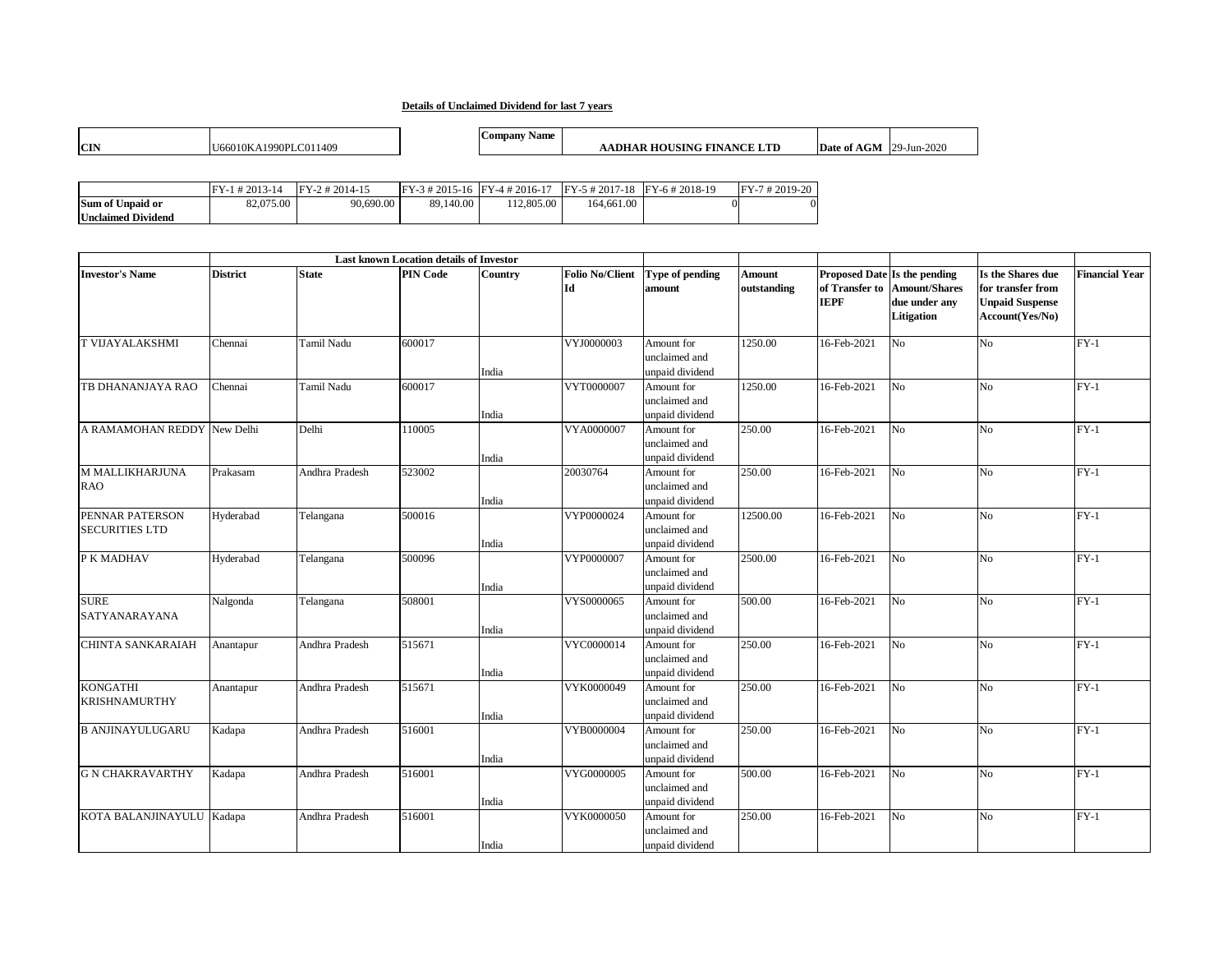| <b>KOTA RANGAIAH</b>              | Kadapa                 | Andhra Pradesh | 516001 |       | VYK0000051        | Amount for      | 250.00  | 16-Feb-2021 | No             | No             | $FY-1$ |
|-----------------------------------|------------------------|----------------|--------|-------|-------------------|-----------------|---------|-------------|----------------|----------------|--------|
|                                   |                        |                |        |       |                   | unclaimed and   |         |             |                |                |        |
|                                   |                        |                |        | India |                   | unpaid dividend |         |             |                |                |        |
| <b>M PRASADA RAO</b>              | Kurnool                | Andhra Pradesh | 523002 |       | VYM0000020        | Amount for      | 500.00  | 16-Feb-2021 | N <sub>o</sub> | N <sub>o</sub> | $FY-1$ |
|                                   |                        |                |        |       |                   | unclaimed and   |         |             |                |                |        |
|                                   |                        |                |        | India |                   | unpaid dividend |         |             |                |                |        |
| <b>GUNDA AYYAPPA</b>              | Srikakulam             | Andhra Pradesh | 532001 |       | VYG0000015        | Amount for      | 1250.00 | 16-Feb-2021 | No             | No             | $FY-1$ |
| <b>SETTY</b>                      |                        |                |        |       |                   | unclaimed and   |         |             |                |                |        |
|                                   |                        |                |        | India |                   | unpaid dividend |         |             |                |                |        |
| R MADHUSOODANA                    | <b>Bangalore Urban</b> | Karnataka      | 560001 |       | VYR0000008        | Amount for      | 250.00  | 16-Feb-2021 | No             | N <sub>o</sub> | $FY-1$ |
|                                   |                        |                |        |       |                   | unclaimed and   |         |             |                |                |        |
|                                   |                        |                |        | India |                   | unpaid dividend |         |             |                |                |        |
| К В ЈҮОТНІ                        | <b>Bangalore Urban</b> | Karnataka      | 560004 |       | VYK0000002        | Amount for      | 1250.00 | 16-Feb-2021 | $_{\rm No}$    | No             | $FY-1$ |
|                                   |                        |                |        |       |                   | unclaimed and   |         |             |                |                |        |
|                                   |                        |                |        | India |                   | unpaid dividend |         |             |                |                |        |
| N GIRIJA                          | <b>Bangalore Urban</b> | Karnataka      | 560004 |       | <b>VYN0000006</b> | Amount for      | 250.00  | 16-Feb-2021 | No             | No             | $FY-1$ |
|                                   |                        |                |        |       |                   | unclaimed and   |         |             |                |                |        |
|                                   |                        |                |        | India |                   | unpaid dividend |         |             |                |                |        |
| <b>R MURALI</b>                   | <b>Bangalore Urban</b> | Karnataka      | 560011 |       | VYR0000010        | Amount for      | 250.00  | 16-Feb-2021 | No             | No             | $FY-1$ |
|                                   |                        |                |        |       |                   | unclaimed and   |         |             |                |                |        |
|                                   |                        |                |        | India |                   | unpaid dividend |         |             |                |                |        |
| <b>R PRATAP</b>                   | <b>Bangalore Urban</b> | Karnataka      | 560011 |       | VYR0000012        | Amount for      | 250.00  | 16-Feb-2021 | No             | No             | $FY-1$ |
|                                   |                        |                |        |       |                   | unclaimed and   |         |             |                |                |        |
|                                   |                        |                |        | India |                   | unpaid dividend |         |             |                |                |        |
| R SABITA                          | Bangalore Urban        | Karnataka      | 560011 |       | VYR0000014        | Amount for      | 250.00  | 16-Feb-2021 | N <sub>o</sub> | N <sub>o</sub> | $FY-1$ |
|                                   |                        |                |        |       |                   | unclaimed and   |         |             |                |                |        |
|                                   |                        |                |        | India |                   | unpaid dividend |         |             |                |                |        |
| A APARNA                          | <b>Bangalore Urban</b> | Karnataka      | 560018 |       | VYA0000002        | Amount for      | 3750.00 | 16-Feb-2021 | No             | No             | $FY-1$ |
|                                   |                        |                |        |       |                   | unclaimed and   |         |             |                |                |        |
|                                   |                        |                |        | India |                   | unpaid dividend |         |             |                |                |        |
| M S SESHACHALAM                   | <b>Bangalore Urban</b> | Karnataka      | 560085 |       | 10350087          | Amount for      | 750.00  | 16-Feb-2021 | N <sub>o</sub> | No             | $FY-1$ |
|                                   |                        |                |        |       |                   | unclaimed and   |         |             |                |                |        |
|                                   |                        |                |        | India |                   | unpaid dividend |         |             |                |                |        |
| <b>MADHU B H</b>                  | <b>Bangalore Urban</b> | Karnataka      | 560025 |       | VYM0000067        | Amount for      | 250.00  | 16-Feb-2021 | No             | No             | $FY-1$ |
|                                   |                        |                |        |       |                   | unclaimed and   |         |             |                |                |        |
|                                   |                        |                |        | India |                   | unpaid dividend |         |             |                |                |        |
| <b>ANILKUMAR V</b>                | <b>Bangalore Urban</b> | Karnataka      | 560039 |       | VYA0000017        | Amount for      | 250.00  | 16-Feb-2021 | No             | No             | $FY-1$ |
| <b>ITGAMPALLI</b>                 |                        |                |        |       |                   | unclaimed and   |         |             |                |                |        |
|                                   |                        |                |        | India |                   | unpaid dividend |         |             |                |                |        |
| <b>SARALA</b>                     | <b>Bangalore Urban</b> | Karnataka      | 560041 |       | 16813486          | Amount for      | 250.00  | 16-Feb-2021 | No             | No             | $FY-1$ |
| UDAYASHANKAR                      |                        |                |        |       |                   | unclaimed and   |         |             |                |                |        |
|                                   |                        |                |        | India |                   | unpaid dividend |         |             |                |                |        |
| <b>MK SRINIVASA</b>               | <b>Bangalore Urban</b> | Karnataka      | 560051 |       | VYM0000005        | Amount for      | 250.00  | 16-Feb-2021 | No             | N <sub>o</sub> | $FY-1$ |
| <b>MURTHY</b>                     |                        |                |        |       |                   | unclaimed and   |         |             |                |                |        |
|                                   |                        |                |        | India |                   | unpaid dividend |         |             |                |                |        |
| P N NAGARATHNAMMA Bangalore Urban |                        | Karnataka      | 560053 |       | VYP0000016        | Amount for      | 2000.00 | 16-Feb-2021 | No             | No             | $FY-1$ |
|                                   |                        |                |        |       |                   | unclaimed and   |         |             |                |                |        |
|                                   |                        |                |        | India |                   | unpaid dividend |         |             |                |                |        |
| <b>T A BALAJI</b>                 | <b>Bangalore Urban</b> | Karnataka      | 560053 |       | VYT0000005        | Amount for      | 250.00  | 16-Feb-2021 | No             | No             | $FY-1$ |
|                                   |                        |                |        |       |                   | unclaimed and   |         |             |                |                |        |
|                                   |                        |                |        | India |                   | unpaid dividend |         |             |                |                |        |
| <b>T A MANJULA</b>                | Bangalore Urban        | Karnataka      | 560053 |       | VYT0000006        | Amount for      | 500.00  | 16-Feb-2021 | No             | No             | $FY-1$ |
|                                   |                        |                |        |       |                   | unclaimed and   |         |             |                |                |        |
|                                   |                        |                |        | India |                   | unpaid dividend |         |             |                |                |        |
|                                   |                        |                |        |       |                   |                 |         |             |                |                |        |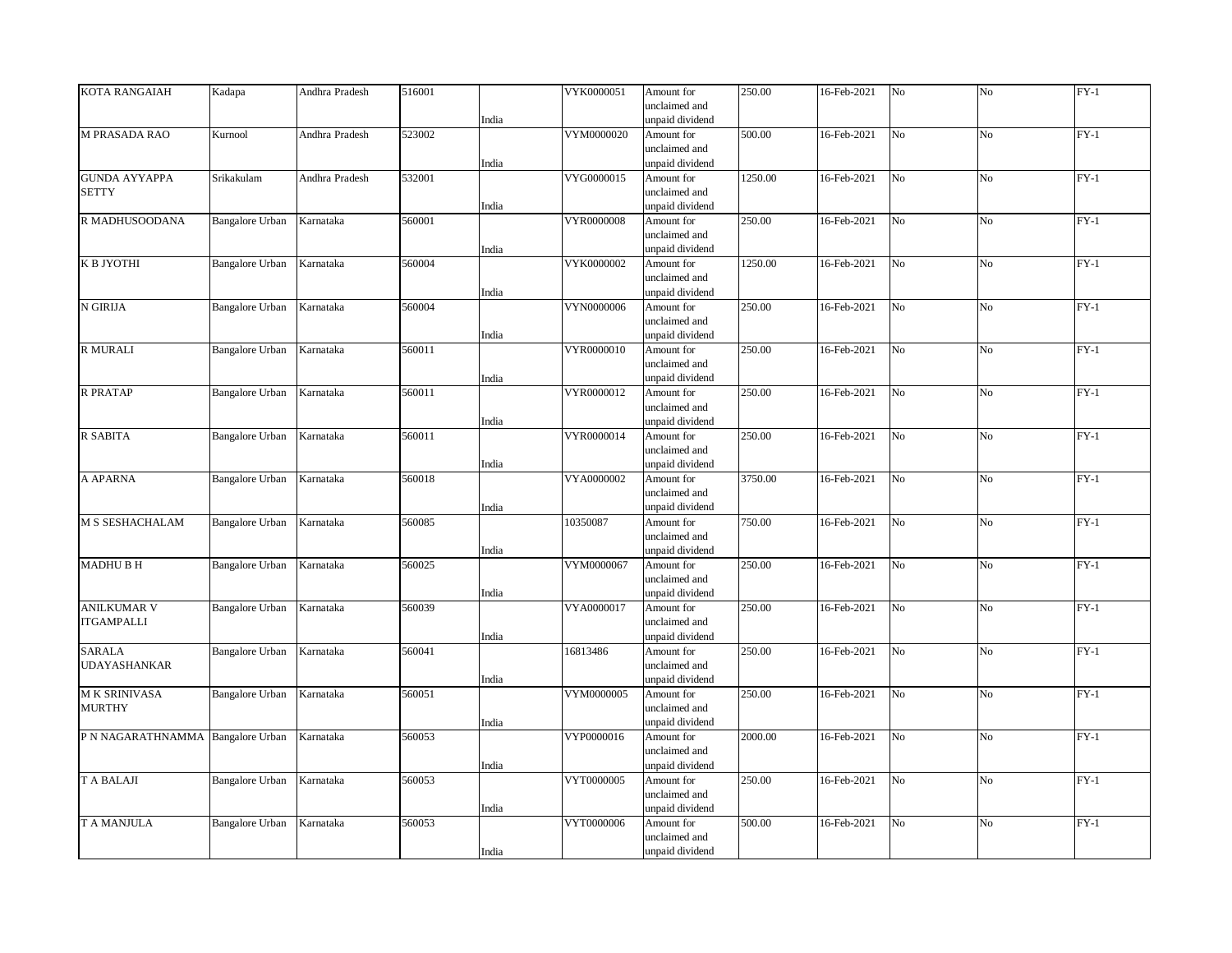| unpaid dividend<br>India<br>$FY-1$<br><b>Bangalore Urban</b><br>Karnataka<br>VYP0000001<br>37.50<br>16-Feb-2021<br>N <sub>o</sub><br>N <sub>o</sub><br>P V SATYANARAYANA<br>560078<br>Amount for<br>unclaimed and<br>India<br>unpaid dividend<br>$FY-1$<br>M MANJULA<br><b>Bangalore Urban</b><br>Karnataka<br>560092<br>VYM0000008<br>1250.00<br>16-Feb-2021<br>No<br>No<br>Amount for<br>unclaimed and<br>India<br>unpaid dividend<br><b>M A RAVINDRA RAJU</b><br>Karnataka<br>560092<br>VYM0000029<br>1250.00<br>16-Feb-2021<br>N <sub>o</sub><br>$FY-1$<br><b>Bangalore Urban</b><br>Amount for<br>N <sub>o</sub><br>unclaimed and<br>unpaid dividend<br>India<br>250.00<br>K L LAKSHMIDEVAMMA Bangalore Urban<br>Karnataka<br>560102<br><b>VYK0000008</b><br>16-Feb-2021<br>No<br>No<br>$FY-1$<br>Amount for<br>unclaimed and<br>India<br>unpaid dividend<br>Karnataka<br>570008<br>VYR0000019<br>1000.00<br>16-Feb-2021<br>N <sub>o</sub><br>No<br>$FY-1$<br><b>RAJENDRA KUMAR</b><br><b>Bangalore Urban</b><br>Amount for<br>unclaimed and<br>India<br>unpaid dividend<br>VYB0000014<br>250.00<br>$FY-1$<br><b>RAMESH B</b><br>Raichur<br>584101<br>16-Feb-2021<br>No<br>No<br>Karnataka<br>Amount for<br>unclaimed and<br>India<br>unpaid dividend<br>600004<br>VYK0000018<br>1250.00<br>16-Feb-2021<br>$FY-1$<br><b>K NIRMALA PRASAD</b><br>Chennai<br>Tamil Nadu<br>N <sub>o</sub><br>N <sub>o</sub><br>Amount for<br>unclaimed and<br>India<br>unpaid dividend<br>250.00<br>$FY-1$<br><b>KANIGELUPULA</b><br>600079<br>VYK0000056<br>16-Feb-2021<br>N <sub>o</sub><br>No<br>Chennai<br>Tamil Nadu<br>Amount for<br><b>SANKARA RAO</b><br>unclaimed and<br>India<br>unpaid dividend<br>750.00<br>$FY-1$<br><b>RAMANLAL M SHA</b><br>Andhra Pradesh<br>518301<br>VYR0000020<br>Amount for<br>16-Feb-2021<br>N <sub>o</sub><br>No<br>Kurnool<br>unclaimed and<br>India<br>unpaid dividend<br>250.00<br>515671<br>VYC0000006<br>16-Feb-2021<br>No<br>No<br>$FY-1$<br>C NAGAVENI<br>Andhra Pradesh<br>Amount for<br>Anantapur<br>unclaimed and<br>India<br>unpaid dividend<br>Karnataka<br>560076<br>VYE0000003<br>250.00<br>16-Feb-2021<br>$FY-1$<br><b>Bangalore Urban</b><br>Amount for<br>No<br>No<br>unclaimed and<br>India<br>unpaid dividend<br>Karnataka<br>1250.00<br>21-Jul-2021<br>No<br>$FY-1$<br>К В ЈҮОТНІ<br>Bangalore Urban<br>560004<br>VYK0000002<br>No<br>Amount for<br>unclaimed and<br>India<br>unpaid dividend<br>N GIRIJA<br>Karnataka<br>560004<br>VYN0000006<br>250.00<br>21-Jul-2021<br>No<br>No<br>$FY-1$<br>Bangalore Urban<br>Amount for<br>unclaimed and<br>India<br>unpaid dividend<br>Karnataka<br>1000.00<br>21-Jul-2021<br>No<br>$FY-1$<br>P GOKULA SARATHY<br><b>Bangalore Urban</b><br>560004<br>VYP0000006<br>No<br>Amount for<br>unclaimed and<br>unpaid dividend<br>India<br>Karnataka<br>560004<br>1000.00<br>21-Jul-2021<br>No<br>N <sub>o</sub><br>$FY-1$<br>PS PARTHA SARATHY<br><b>Bangalore Urban</b><br>VYP0000017<br>Amount for<br>unclaimed and<br>unpaid dividend<br>India<br>$FY-1$<br><b>B V RAMESH</b><br><b>Bangalore Urban</b><br>Karnataka<br>560011<br>10652408<br>1000.00<br>21-Jul-2021<br>No<br>No<br>Amount for<br>unclaimed and<br>India<br>unpaid dividend<br>VYR0000010<br>250.00<br>$FY-1$<br><b>R MURALI</b><br><b>Bangalore Urban</b><br>Karnataka<br>560011<br>21-Jul-2021<br>N <sub>o</sub><br>N <sub>o</sub><br>Amount for<br>unclaimed and<br>India<br>unpaid dividend | P PUSHPA     | <b>Bangalore Urban</b> | Karnataka | 560076 | VYP0000009 | Amount for    | 250.00 | 16-Feb-2021 | No | No | $FY-1$ |
|----------------------------------------------------------------------------------------------------------------------------------------------------------------------------------------------------------------------------------------------------------------------------------------------------------------------------------------------------------------------------------------------------------------------------------------------------------------------------------------------------------------------------------------------------------------------------------------------------------------------------------------------------------------------------------------------------------------------------------------------------------------------------------------------------------------------------------------------------------------------------------------------------------------------------------------------------------------------------------------------------------------------------------------------------------------------------------------------------------------------------------------------------------------------------------------------------------------------------------------------------------------------------------------------------------------------------------------------------------------------------------------------------------------------------------------------------------------------------------------------------------------------------------------------------------------------------------------------------------------------------------------------------------------------------------------------------------------------------------------------------------------------------------------------------------------------------------------------------------------------------------------------------------------------------------------------------------------------------------------------------------------------------------------------------------------------------------------------------------------------------------------------------------------------------------------------------------------------------------------------------------------------------------------------------------------------------------------------------------------------------------------------------------------------------------------------------------------------------------------------------------------------------------------------------------------------------------------------------------------------------------------------------------------------------------------------------------------------------------------------------------------------------------------------------------------------------------------------------------------------------------------------------------------------------------------------------------------------------------------------------------------------------------------------------------------------------------------------------------------------------------------------------------------------------------------------------------------------------------------------------------------------------------------------------------------------------------------------------------------------------------------------------------------------------------------------------|--------------|------------------------|-----------|--------|------------|---------------|--------|-------------|----|----|--------|
|                                                                                                                                                                                                                                                                                                                                                                                                                                                                                                                                                                                                                                                                                                                                                                                                                                                                                                                                                                                                                                                                                                                                                                                                                                                                                                                                                                                                                                                                                                                                                                                                                                                                                                                                                                                                                                                                                                                                                                                                                                                                                                                                                                                                                                                                                                                                                                                                                                                                                                                                                                                                                                                                                                                                                                                                                                                                                                                                                                                                                                                                                                                                                                                                                                                                                                                                                                                                                                                    |              |                        |           |        |            | unclaimed and |        |             |    |    |        |
|                                                                                                                                                                                                                                                                                                                                                                                                                                                                                                                                                                                                                                                                                                                                                                                                                                                                                                                                                                                                                                                                                                                                                                                                                                                                                                                                                                                                                                                                                                                                                                                                                                                                                                                                                                                                                                                                                                                                                                                                                                                                                                                                                                                                                                                                                                                                                                                                                                                                                                                                                                                                                                                                                                                                                                                                                                                                                                                                                                                                                                                                                                                                                                                                                                                                                                                                                                                                                                                    |              |                        |           |        |            |               |        |             |    |    |        |
|                                                                                                                                                                                                                                                                                                                                                                                                                                                                                                                                                                                                                                                                                                                                                                                                                                                                                                                                                                                                                                                                                                                                                                                                                                                                                                                                                                                                                                                                                                                                                                                                                                                                                                                                                                                                                                                                                                                                                                                                                                                                                                                                                                                                                                                                                                                                                                                                                                                                                                                                                                                                                                                                                                                                                                                                                                                                                                                                                                                                                                                                                                                                                                                                                                                                                                                                                                                                                                                    |              |                        |           |        |            |               |        |             |    |    |        |
|                                                                                                                                                                                                                                                                                                                                                                                                                                                                                                                                                                                                                                                                                                                                                                                                                                                                                                                                                                                                                                                                                                                                                                                                                                                                                                                                                                                                                                                                                                                                                                                                                                                                                                                                                                                                                                                                                                                                                                                                                                                                                                                                                                                                                                                                                                                                                                                                                                                                                                                                                                                                                                                                                                                                                                                                                                                                                                                                                                                                                                                                                                                                                                                                                                                                                                                                                                                                                                                    |              |                        |           |        |            |               |        |             |    |    |        |
|                                                                                                                                                                                                                                                                                                                                                                                                                                                                                                                                                                                                                                                                                                                                                                                                                                                                                                                                                                                                                                                                                                                                                                                                                                                                                                                                                                                                                                                                                                                                                                                                                                                                                                                                                                                                                                                                                                                                                                                                                                                                                                                                                                                                                                                                                                                                                                                                                                                                                                                                                                                                                                                                                                                                                                                                                                                                                                                                                                                                                                                                                                                                                                                                                                                                                                                                                                                                                                                    |              |                        |           |        |            |               |        |             |    |    |        |
|                                                                                                                                                                                                                                                                                                                                                                                                                                                                                                                                                                                                                                                                                                                                                                                                                                                                                                                                                                                                                                                                                                                                                                                                                                                                                                                                                                                                                                                                                                                                                                                                                                                                                                                                                                                                                                                                                                                                                                                                                                                                                                                                                                                                                                                                                                                                                                                                                                                                                                                                                                                                                                                                                                                                                                                                                                                                                                                                                                                                                                                                                                                                                                                                                                                                                                                                                                                                                                                    |              |                        |           |        |            |               |        |             |    |    |        |
|                                                                                                                                                                                                                                                                                                                                                                                                                                                                                                                                                                                                                                                                                                                                                                                                                                                                                                                                                                                                                                                                                                                                                                                                                                                                                                                                                                                                                                                                                                                                                                                                                                                                                                                                                                                                                                                                                                                                                                                                                                                                                                                                                                                                                                                                                                                                                                                                                                                                                                                                                                                                                                                                                                                                                                                                                                                                                                                                                                                                                                                                                                                                                                                                                                                                                                                                                                                                                                                    |              |                        |           |        |            |               |        |             |    |    |        |
|                                                                                                                                                                                                                                                                                                                                                                                                                                                                                                                                                                                                                                                                                                                                                                                                                                                                                                                                                                                                                                                                                                                                                                                                                                                                                                                                                                                                                                                                                                                                                                                                                                                                                                                                                                                                                                                                                                                                                                                                                                                                                                                                                                                                                                                                                                                                                                                                                                                                                                                                                                                                                                                                                                                                                                                                                                                                                                                                                                                                                                                                                                                                                                                                                                                                                                                                                                                                                                                    |              |                        |           |        |            |               |        |             |    |    |        |
|                                                                                                                                                                                                                                                                                                                                                                                                                                                                                                                                                                                                                                                                                                                                                                                                                                                                                                                                                                                                                                                                                                                                                                                                                                                                                                                                                                                                                                                                                                                                                                                                                                                                                                                                                                                                                                                                                                                                                                                                                                                                                                                                                                                                                                                                                                                                                                                                                                                                                                                                                                                                                                                                                                                                                                                                                                                                                                                                                                                                                                                                                                                                                                                                                                                                                                                                                                                                                                                    |              |                        |           |        |            |               |        |             |    |    |        |
|                                                                                                                                                                                                                                                                                                                                                                                                                                                                                                                                                                                                                                                                                                                                                                                                                                                                                                                                                                                                                                                                                                                                                                                                                                                                                                                                                                                                                                                                                                                                                                                                                                                                                                                                                                                                                                                                                                                                                                                                                                                                                                                                                                                                                                                                                                                                                                                                                                                                                                                                                                                                                                                                                                                                                                                                                                                                                                                                                                                                                                                                                                                                                                                                                                                                                                                                                                                                                                                    |              |                        |           |        |            |               |        |             |    |    |        |
|                                                                                                                                                                                                                                                                                                                                                                                                                                                                                                                                                                                                                                                                                                                                                                                                                                                                                                                                                                                                                                                                                                                                                                                                                                                                                                                                                                                                                                                                                                                                                                                                                                                                                                                                                                                                                                                                                                                                                                                                                                                                                                                                                                                                                                                                                                                                                                                                                                                                                                                                                                                                                                                                                                                                                                                                                                                                                                                                                                                                                                                                                                                                                                                                                                                                                                                                                                                                                                                    |              |                        |           |        |            |               |        |             |    |    |        |
|                                                                                                                                                                                                                                                                                                                                                                                                                                                                                                                                                                                                                                                                                                                                                                                                                                                                                                                                                                                                                                                                                                                                                                                                                                                                                                                                                                                                                                                                                                                                                                                                                                                                                                                                                                                                                                                                                                                                                                                                                                                                                                                                                                                                                                                                                                                                                                                                                                                                                                                                                                                                                                                                                                                                                                                                                                                                                                                                                                                                                                                                                                                                                                                                                                                                                                                                                                                                                                                    |              |                        |           |        |            |               |        |             |    |    |        |
|                                                                                                                                                                                                                                                                                                                                                                                                                                                                                                                                                                                                                                                                                                                                                                                                                                                                                                                                                                                                                                                                                                                                                                                                                                                                                                                                                                                                                                                                                                                                                                                                                                                                                                                                                                                                                                                                                                                                                                                                                                                                                                                                                                                                                                                                                                                                                                                                                                                                                                                                                                                                                                                                                                                                                                                                                                                                                                                                                                                                                                                                                                                                                                                                                                                                                                                                                                                                                                                    |              |                        |           |        |            |               |        |             |    |    |        |
|                                                                                                                                                                                                                                                                                                                                                                                                                                                                                                                                                                                                                                                                                                                                                                                                                                                                                                                                                                                                                                                                                                                                                                                                                                                                                                                                                                                                                                                                                                                                                                                                                                                                                                                                                                                                                                                                                                                                                                                                                                                                                                                                                                                                                                                                                                                                                                                                                                                                                                                                                                                                                                                                                                                                                                                                                                                                                                                                                                                                                                                                                                                                                                                                                                                                                                                                                                                                                                                    |              |                        |           |        |            |               |        |             |    |    |        |
|                                                                                                                                                                                                                                                                                                                                                                                                                                                                                                                                                                                                                                                                                                                                                                                                                                                                                                                                                                                                                                                                                                                                                                                                                                                                                                                                                                                                                                                                                                                                                                                                                                                                                                                                                                                                                                                                                                                                                                                                                                                                                                                                                                                                                                                                                                                                                                                                                                                                                                                                                                                                                                                                                                                                                                                                                                                                                                                                                                                                                                                                                                                                                                                                                                                                                                                                                                                                                                                    |              |                        |           |        |            |               |        |             |    |    |        |
|                                                                                                                                                                                                                                                                                                                                                                                                                                                                                                                                                                                                                                                                                                                                                                                                                                                                                                                                                                                                                                                                                                                                                                                                                                                                                                                                                                                                                                                                                                                                                                                                                                                                                                                                                                                                                                                                                                                                                                                                                                                                                                                                                                                                                                                                                                                                                                                                                                                                                                                                                                                                                                                                                                                                                                                                                                                                                                                                                                                                                                                                                                                                                                                                                                                                                                                                                                                                                                                    |              |                        |           |        |            |               |        |             |    |    |        |
|                                                                                                                                                                                                                                                                                                                                                                                                                                                                                                                                                                                                                                                                                                                                                                                                                                                                                                                                                                                                                                                                                                                                                                                                                                                                                                                                                                                                                                                                                                                                                                                                                                                                                                                                                                                                                                                                                                                                                                                                                                                                                                                                                                                                                                                                                                                                                                                                                                                                                                                                                                                                                                                                                                                                                                                                                                                                                                                                                                                                                                                                                                                                                                                                                                                                                                                                                                                                                                                    |              |                        |           |        |            |               |        |             |    |    |        |
|                                                                                                                                                                                                                                                                                                                                                                                                                                                                                                                                                                                                                                                                                                                                                                                                                                                                                                                                                                                                                                                                                                                                                                                                                                                                                                                                                                                                                                                                                                                                                                                                                                                                                                                                                                                                                                                                                                                                                                                                                                                                                                                                                                                                                                                                                                                                                                                                                                                                                                                                                                                                                                                                                                                                                                                                                                                                                                                                                                                                                                                                                                                                                                                                                                                                                                                                                                                                                                                    |              |                        |           |        |            |               |        |             |    |    |        |
|                                                                                                                                                                                                                                                                                                                                                                                                                                                                                                                                                                                                                                                                                                                                                                                                                                                                                                                                                                                                                                                                                                                                                                                                                                                                                                                                                                                                                                                                                                                                                                                                                                                                                                                                                                                                                                                                                                                                                                                                                                                                                                                                                                                                                                                                                                                                                                                                                                                                                                                                                                                                                                                                                                                                                                                                                                                                                                                                                                                                                                                                                                                                                                                                                                                                                                                                                                                                                                                    |              |                        |           |        |            |               |        |             |    |    |        |
|                                                                                                                                                                                                                                                                                                                                                                                                                                                                                                                                                                                                                                                                                                                                                                                                                                                                                                                                                                                                                                                                                                                                                                                                                                                                                                                                                                                                                                                                                                                                                                                                                                                                                                                                                                                                                                                                                                                                                                                                                                                                                                                                                                                                                                                                                                                                                                                                                                                                                                                                                                                                                                                                                                                                                                                                                                                                                                                                                                                                                                                                                                                                                                                                                                                                                                                                                                                                                                                    |              |                        |           |        |            |               |        |             |    |    |        |
|                                                                                                                                                                                                                                                                                                                                                                                                                                                                                                                                                                                                                                                                                                                                                                                                                                                                                                                                                                                                                                                                                                                                                                                                                                                                                                                                                                                                                                                                                                                                                                                                                                                                                                                                                                                                                                                                                                                                                                                                                                                                                                                                                                                                                                                                                                                                                                                                                                                                                                                                                                                                                                                                                                                                                                                                                                                                                                                                                                                                                                                                                                                                                                                                                                                                                                                                                                                                                                                    |              |                        |           |        |            |               |        |             |    |    |        |
|                                                                                                                                                                                                                                                                                                                                                                                                                                                                                                                                                                                                                                                                                                                                                                                                                                                                                                                                                                                                                                                                                                                                                                                                                                                                                                                                                                                                                                                                                                                                                                                                                                                                                                                                                                                                                                                                                                                                                                                                                                                                                                                                                                                                                                                                                                                                                                                                                                                                                                                                                                                                                                                                                                                                                                                                                                                                                                                                                                                                                                                                                                                                                                                                                                                                                                                                                                                                                                                    |              |                        |           |        |            |               |        |             |    |    |        |
|                                                                                                                                                                                                                                                                                                                                                                                                                                                                                                                                                                                                                                                                                                                                                                                                                                                                                                                                                                                                                                                                                                                                                                                                                                                                                                                                                                                                                                                                                                                                                                                                                                                                                                                                                                                                                                                                                                                                                                                                                                                                                                                                                                                                                                                                                                                                                                                                                                                                                                                                                                                                                                                                                                                                                                                                                                                                                                                                                                                                                                                                                                                                                                                                                                                                                                                                                                                                                                                    |              |                        |           |        |            |               |        |             |    |    |        |
|                                                                                                                                                                                                                                                                                                                                                                                                                                                                                                                                                                                                                                                                                                                                                                                                                                                                                                                                                                                                                                                                                                                                                                                                                                                                                                                                                                                                                                                                                                                                                                                                                                                                                                                                                                                                                                                                                                                                                                                                                                                                                                                                                                                                                                                                                                                                                                                                                                                                                                                                                                                                                                                                                                                                                                                                                                                                                                                                                                                                                                                                                                                                                                                                                                                                                                                                                                                                                                                    |              |                        |           |        |            |               |        |             |    |    |        |
|                                                                                                                                                                                                                                                                                                                                                                                                                                                                                                                                                                                                                                                                                                                                                                                                                                                                                                                                                                                                                                                                                                                                                                                                                                                                                                                                                                                                                                                                                                                                                                                                                                                                                                                                                                                                                                                                                                                                                                                                                                                                                                                                                                                                                                                                                                                                                                                                                                                                                                                                                                                                                                                                                                                                                                                                                                                                                                                                                                                                                                                                                                                                                                                                                                                                                                                                                                                                                                                    |              |                        |           |        |            |               |        |             |    |    |        |
|                                                                                                                                                                                                                                                                                                                                                                                                                                                                                                                                                                                                                                                                                                                                                                                                                                                                                                                                                                                                                                                                                                                                                                                                                                                                                                                                                                                                                                                                                                                                                                                                                                                                                                                                                                                                                                                                                                                                                                                                                                                                                                                                                                                                                                                                                                                                                                                                                                                                                                                                                                                                                                                                                                                                                                                                                                                                                                                                                                                                                                                                                                                                                                                                                                                                                                                                                                                                                                                    |              |                        |           |        |            |               |        |             |    |    |        |
|                                                                                                                                                                                                                                                                                                                                                                                                                                                                                                                                                                                                                                                                                                                                                                                                                                                                                                                                                                                                                                                                                                                                                                                                                                                                                                                                                                                                                                                                                                                                                                                                                                                                                                                                                                                                                                                                                                                                                                                                                                                                                                                                                                                                                                                                                                                                                                                                                                                                                                                                                                                                                                                                                                                                                                                                                                                                                                                                                                                                                                                                                                                                                                                                                                                                                                                                                                                                                                                    |              |                        |           |        |            |               |        |             |    |    |        |
|                                                                                                                                                                                                                                                                                                                                                                                                                                                                                                                                                                                                                                                                                                                                                                                                                                                                                                                                                                                                                                                                                                                                                                                                                                                                                                                                                                                                                                                                                                                                                                                                                                                                                                                                                                                                                                                                                                                                                                                                                                                                                                                                                                                                                                                                                                                                                                                                                                                                                                                                                                                                                                                                                                                                                                                                                                                                                                                                                                                                                                                                                                                                                                                                                                                                                                                                                                                                                                                    |              |                        |           |        |            |               |        |             |    |    |        |
|                                                                                                                                                                                                                                                                                                                                                                                                                                                                                                                                                                                                                                                                                                                                                                                                                                                                                                                                                                                                                                                                                                                                                                                                                                                                                                                                                                                                                                                                                                                                                                                                                                                                                                                                                                                                                                                                                                                                                                                                                                                                                                                                                                                                                                                                                                                                                                                                                                                                                                                                                                                                                                                                                                                                                                                                                                                                                                                                                                                                                                                                                                                                                                                                                                                                                                                                                                                                                                                    |              |                        |           |        |            |               |        |             |    |    |        |
|                                                                                                                                                                                                                                                                                                                                                                                                                                                                                                                                                                                                                                                                                                                                                                                                                                                                                                                                                                                                                                                                                                                                                                                                                                                                                                                                                                                                                                                                                                                                                                                                                                                                                                                                                                                                                                                                                                                                                                                                                                                                                                                                                                                                                                                                                                                                                                                                                                                                                                                                                                                                                                                                                                                                                                                                                                                                                                                                                                                                                                                                                                                                                                                                                                                                                                                                                                                                                                                    |              |                        |           |        |            |               |        |             |    |    |        |
|                                                                                                                                                                                                                                                                                                                                                                                                                                                                                                                                                                                                                                                                                                                                                                                                                                                                                                                                                                                                                                                                                                                                                                                                                                                                                                                                                                                                                                                                                                                                                                                                                                                                                                                                                                                                                                                                                                                                                                                                                                                                                                                                                                                                                                                                                                                                                                                                                                                                                                                                                                                                                                                                                                                                                                                                                                                                                                                                                                                                                                                                                                                                                                                                                                                                                                                                                                                                                                                    | E R VANAMALA |                        |           |        |            |               |        |             |    |    |        |
|                                                                                                                                                                                                                                                                                                                                                                                                                                                                                                                                                                                                                                                                                                                                                                                                                                                                                                                                                                                                                                                                                                                                                                                                                                                                                                                                                                                                                                                                                                                                                                                                                                                                                                                                                                                                                                                                                                                                                                                                                                                                                                                                                                                                                                                                                                                                                                                                                                                                                                                                                                                                                                                                                                                                                                                                                                                                                                                                                                                                                                                                                                                                                                                                                                                                                                                                                                                                                                                    |              |                        |           |        |            |               |        |             |    |    |        |
|                                                                                                                                                                                                                                                                                                                                                                                                                                                                                                                                                                                                                                                                                                                                                                                                                                                                                                                                                                                                                                                                                                                                                                                                                                                                                                                                                                                                                                                                                                                                                                                                                                                                                                                                                                                                                                                                                                                                                                                                                                                                                                                                                                                                                                                                                                                                                                                                                                                                                                                                                                                                                                                                                                                                                                                                                                                                                                                                                                                                                                                                                                                                                                                                                                                                                                                                                                                                                                                    |              |                        |           |        |            |               |        |             |    |    |        |
|                                                                                                                                                                                                                                                                                                                                                                                                                                                                                                                                                                                                                                                                                                                                                                                                                                                                                                                                                                                                                                                                                                                                                                                                                                                                                                                                                                                                                                                                                                                                                                                                                                                                                                                                                                                                                                                                                                                                                                                                                                                                                                                                                                                                                                                                                                                                                                                                                                                                                                                                                                                                                                                                                                                                                                                                                                                                                                                                                                                                                                                                                                                                                                                                                                                                                                                                                                                                                                                    |              |                        |           |        |            |               |        |             |    |    |        |
|                                                                                                                                                                                                                                                                                                                                                                                                                                                                                                                                                                                                                                                                                                                                                                                                                                                                                                                                                                                                                                                                                                                                                                                                                                                                                                                                                                                                                                                                                                                                                                                                                                                                                                                                                                                                                                                                                                                                                                                                                                                                                                                                                                                                                                                                                                                                                                                                                                                                                                                                                                                                                                                                                                                                                                                                                                                                                                                                                                                                                                                                                                                                                                                                                                                                                                                                                                                                                                                    |              |                        |           |        |            |               |        |             |    |    |        |
|                                                                                                                                                                                                                                                                                                                                                                                                                                                                                                                                                                                                                                                                                                                                                                                                                                                                                                                                                                                                                                                                                                                                                                                                                                                                                                                                                                                                                                                                                                                                                                                                                                                                                                                                                                                                                                                                                                                                                                                                                                                                                                                                                                                                                                                                                                                                                                                                                                                                                                                                                                                                                                                                                                                                                                                                                                                                                                                                                                                                                                                                                                                                                                                                                                                                                                                                                                                                                                                    |              |                        |           |        |            |               |        |             |    |    |        |
|                                                                                                                                                                                                                                                                                                                                                                                                                                                                                                                                                                                                                                                                                                                                                                                                                                                                                                                                                                                                                                                                                                                                                                                                                                                                                                                                                                                                                                                                                                                                                                                                                                                                                                                                                                                                                                                                                                                                                                                                                                                                                                                                                                                                                                                                                                                                                                                                                                                                                                                                                                                                                                                                                                                                                                                                                                                                                                                                                                                                                                                                                                                                                                                                                                                                                                                                                                                                                                                    |              |                        |           |        |            |               |        |             |    |    |        |
|                                                                                                                                                                                                                                                                                                                                                                                                                                                                                                                                                                                                                                                                                                                                                                                                                                                                                                                                                                                                                                                                                                                                                                                                                                                                                                                                                                                                                                                                                                                                                                                                                                                                                                                                                                                                                                                                                                                                                                                                                                                                                                                                                                                                                                                                                                                                                                                                                                                                                                                                                                                                                                                                                                                                                                                                                                                                                                                                                                                                                                                                                                                                                                                                                                                                                                                                                                                                                                                    |              |                        |           |        |            |               |        |             |    |    |        |
|                                                                                                                                                                                                                                                                                                                                                                                                                                                                                                                                                                                                                                                                                                                                                                                                                                                                                                                                                                                                                                                                                                                                                                                                                                                                                                                                                                                                                                                                                                                                                                                                                                                                                                                                                                                                                                                                                                                                                                                                                                                                                                                                                                                                                                                                                                                                                                                                                                                                                                                                                                                                                                                                                                                                                                                                                                                                                                                                                                                                                                                                                                                                                                                                                                                                                                                                                                                                                                                    |              |                        |           |        |            |               |        |             |    |    |        |
|                                                                                                                                                                                                                                                                                                                                                                                                                                                                                                                                                                                                                                                                                                                                                                                                                                                                                                                                                                                                                                                                                                                                                                                                                                                                                                                                                                                                                                                                                                                                                                                                                                                                                                                                                                                                                                                                                                                                                                                                                                                                                                                                                                                                                                                                                                                                                                                                                                                                                                                                                                                                                                                                                                                                                                                                                                                                                                                                                                                                                                                                                                                                                                                                                                                                                                                                                                                                                                                    |              |                        |           |        |            |               |        |             |    |    |        |
|                                                                                                                                                                                                                                                                                                                                                                                                                                                                                                                                                                                                                                                                                                                                                                                                                                                                                                                                                                                                                                                                                                                                                                                                                                                                                                                                                                                                                                                                                                                                                                                                                                                                                                                                                                                                                                                                                                                                                                                                                                                                                                                                                                                                                                                                                                                                                                                                                                                                                                                                                                                                                                                                                                                                                                                                                                                                                                                                                                                                                                                                                                                                                                                                                                                                                                                                                                                                                                                    |              |                        |           |        |            |               |        |             |    |    |        |
|                                                                                                                                                                                                                                                                                                                                                                                                                                                                                                                                                                                                                                                                                                                                                                                                                                                                                                                                                                                                                                                                                                                                                                                                                                                                                                                                                                                                                                                                                                                                                                                                                                                                                                                                                                                                                                                                                                                                                                                                                                                                                                                                                                                                                                                                                                                                                                                                                                                                                                                                                                                                                                                                                                                                                                                                                                                                                                                                                                                                                                                                                                                                                                                                                                                                                                                                                                                                                                                    |              |                        |           |        |            |               |        |             |    |    |        |
|                                                                                                                                                                                                                                                                                                                                                                                                                                                                                                                                                                                                                                                                                                                                                                                                                                                                                                                                                                                                                                                                                                                                                                                                                                                                                                                                                                                                                                                                                                                                                                                                                                                                                                                                                                                                                                                                                                                                                                                                                                                                                                                                                                                                                                                                                                                                                                                                                                                                                                                                                                                                                                                                                                                                                                                                                                                                                                                                                                                                                                                                                                                                                                                                                                                                                                                                                                                                                                                    |              |                        |           |        |            |               |        |             |    |    |        |
|                                                                                                                                                                                                                                                                                                                                                                                                                                                                                                                                                                                                                                                                                                                                                                                                                                                                                                                                                                                                                                                                                                                                                                                                                                                                                                                                                                                                                                                                                                                                                                                                                                                                                                                                                                                                                                                                                                                                                                                                                                                                                                                                                                                                                                                                                                                                                                                                                                                                                                                                                                                                                                                                                                                                                                                                                                                                                                                                                                                                                                                                                                                                                                                                                                                                                                                                                                                                                                                    |              |                        |           |        |            |               |        |             |    |    |        |
|                                                                                                                                                                                                                                                                                                                                                                                                                                                                                                                                                                                                                                                                                                                                                                                                                                                                                                                                                                                                                                                                                                                                                                                                                                                                                                                                                                                                                                                                                                                                                                                                                                                                                                                                                                                                                                                                                                                                                                                                                                                                                                                                                                                                                                                                                                                                                                                                                                                                                                                                                                                                                                                                                                                                                                                                                                                                                                                                                                                                                                                                                                                                                                                                                                                                                                                                                                                                                                                    |              |                        |           |        |            |               |        |             |    |    |        |
|                                                                                                                                                                                                                                                                                                                                                                                                                                                                                                                                                                                                                                                                                                                                                                                                                                                                                                                                                                                                                                                                                                                                                                                                                                                                                                                                                                                                                                                                                                                                                                                                                                                                                                                                                                                                                                                                                                                                                                                                                                                                                                                                                                                                                                                                                                                                                                                                                                                                                                                                                                                                                                                                                                                                                                                                                                                                                                                                                                                                                                                                                                                                                                                                                                                                                                                                                                                                                                                    |              |                        |           |        |            |               |        |             |    |    |        |
|                                                                                                                                                                                                                                                                                                                                                                                                                                                                                                                                                                                                                                                                                                                                                                                                                                                                                                                                                                                                                                                                                                                                                                                                                                                                                                                                                                                                                                                                                                                                                                                                                                                                                                                                                                                                                                                                                                                                                                                                                                                                                                                                                                                                                                                                                                                                                                                                                                                                                                                                                                                                                                                                                                                                                                                                                                                                                                                                                                                                                                                                                                                                                                                                                                                                                                                                                                                                                                                    |              |                        |           |        |            |               |        |             |    |    |        |
|                                                                                                                                                                                                                                                                                                                                                                                                                                                                                                                                                                                                                                                                                                                                                                                                                                                                                                                                                                                                                                                                                                                                                                                                                                                                                                                                                                                                                                                                                                                                                                                                                                                                                                                                                                                                                                                                                                                                                                                                                                                                                                                                                                                                                                                                                                                                                                                                                                                                                                                                                                                                                                                                                                                                                                                                                                                                                                                                                                                                                                                                                                                                                                                                                                                                                                                                                                                                                                                    |              |                        |           |        |            |               |        |             |    |    |        |
|                                                                                                                                                                                                                                                                                                                                                                                                                                                                                                                                                                                                                                                                                                                                                                                                                                                                                                                                                                                                                                                                                                                                                                                                                                                                                                                                                                                                                                                                                                                                                                                                                                                                                                                                                                                                                                                                                                                                                                                                                                                                                                                                                                                                                                                                                                                                                                                                                                                                                                                                                                                                                                                                                                                                                                                                                                                                                                                                                                                                                                                                                                                                                                                                                                                                                                                                                                                                                                                    |              |                        |           |        |            |               |        |             |    |    |        |
|                                                                                                                                                                                                                                                                                                                                                                                                                                                                                                                                                                                                                                                                                                                                                                                                                                                                                                                                                                                                                                                                                                                                                                                                                                                                                                                                                                                                                                                                                                                                                                                                                                                                                                                                                                                                                                                                                                                                                                                                                                                                                                                                                                                                                                                                                                                                                                                                                                                                                                                                                                                                                                                                                                                                                                                                                                                                                                                                                                                                                                                                                                                                                                                                                                                                                                                                                                                                                                                    |              |                        |           |        |            |               |        |             |    |    |        |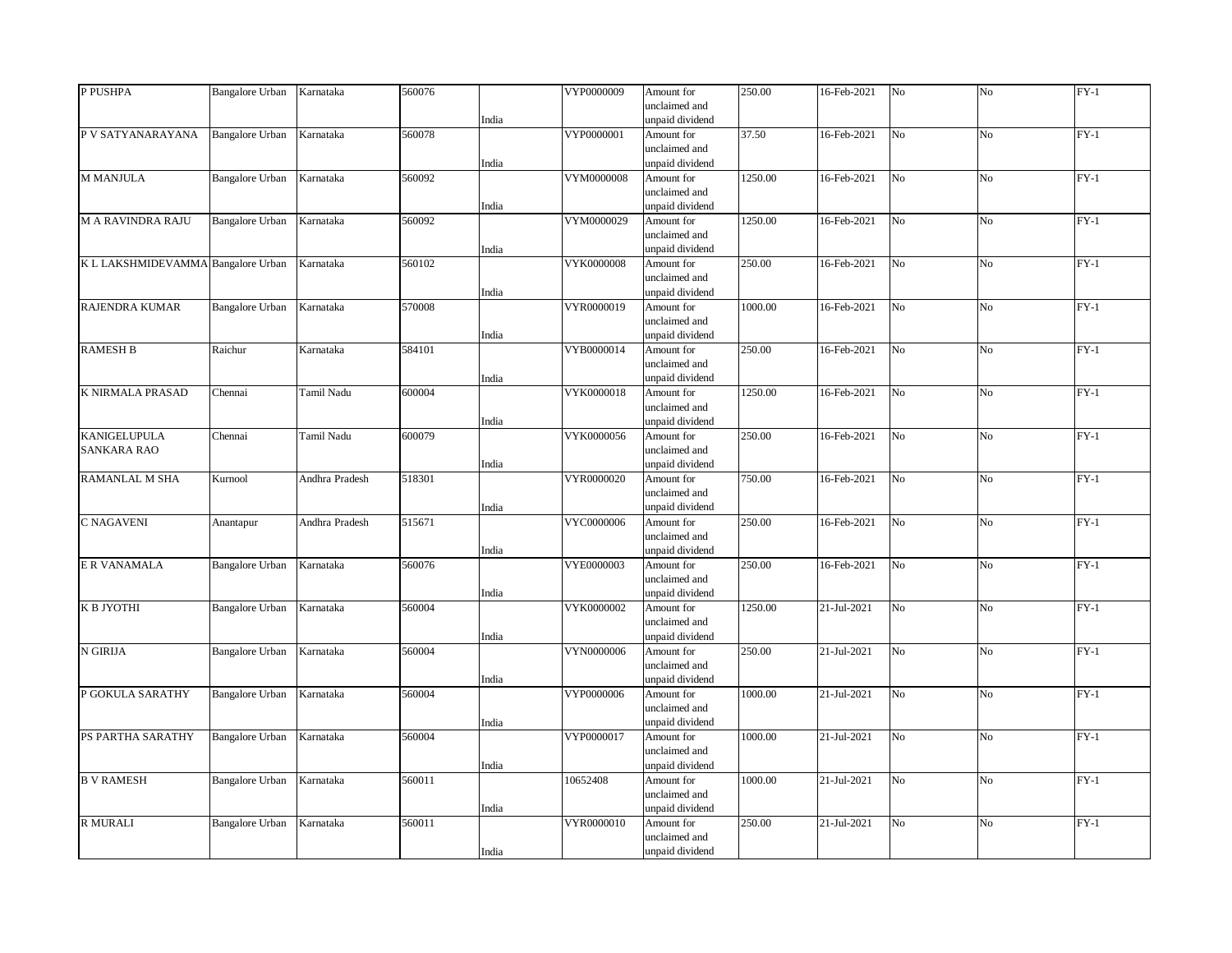| <b>R PRATAP</b>          | <b>Bangalore Urban</b> | Karnataka      | 560011 |       | VYR0000012 | Amount for                       | 250.00  | 21-Jul-2021 | N <sub>o</sub> | No             | $FY-1$ |
|--------------------------|------------------------|----------------|--------|-------|------------|----------------------------------|---------|-------------|----------------|----------------|--------|
|                          |                        |                |        |       |            | unclaimed and                    |         |             |                |                |        |
|                          |                        |                |        | India |            | unpaid dividend                  |         |             |                |                |        |
| R SABITA                 | <b>Bangalore Urban</b> | Karnataka      | 560011 |       | VYR0000014 | Amount for                       | 250.00  | 21-Jul-2021 | No             | No             | $FY-1$ |
|                          |                        |                |        |       |            | unclaimed and                    |         |             |                |                |        |
|                          |                        |                |        | India |            | unpaid dividend                  |         |             |                |                |        |
| A APARNA                 | <b>Bangalore Urban</b> | Karnataka      | 560018 |       | VYA0000002 | Amount for                       | 3750.00 | 21-Jul-2021 | No             | No             | $FY-1$ |
|                          |                        |                |        |       |            | unclaimed and                    |         |             |                |                |        |
| M S SESHACHALAM          |                        | Karnataka      | 560085 | India | 10350087   | unpaid dividend                  | 750.00  | 21-Jul-2021 | No             |                | $FY-1$ |
|                          | <b>Bangalore Urban</b> |                |        |       |            | Amount for<br>unclaimed and      |         |             |                | No             |        |
|                          |                        |                |        | India |            | unpaid dividend                  |         |             |                |                |        |
| K NIRMALA PRASAD         | Chennai                | Tamil Nadu     | 600004 |       | VYK0000018 | Amount for                       | 1250.00 | 21-Jul-2021 | No             | No             | $FY-1$ |
|                          |                        |                |        |       |            | unclaimed and                    |         |             |                |                |        |
|                          |                        |                |        | India |            | unpaid dividend                  |         |             |                |                |        |
| <b>KANIGELUPULA</b>      | Chennai                | Tamil Nadu     | 600079 |       | VYK0000056 | Amount for                       | 250.00  | 21-Jul-2021 | No             | No             | $FY-1$ |
| <b>SANKARA RAO</b>       |                        |                |        |       |            | unclaimed and                    |         |             |                |                |        |
|                          |                        |                |        | India |            | unpaid dividend                  |         |             |                |                |        |
| T VIJAYALAKSHMI          | Chennai                | Tamil Nadu     | 600017 |       | VYJ0000003 | Amount for                       | 1250.00 | 21-Jul-2021 | No             | No             | $FY-1$ |
|                          |                        |                |        |       |            | unclaimed and                    |         |             |                |                |        |
|                          |                        |                |        | India |            | unpaid dividend                  |         |             |                |                |        |
| <b>C NAGAVENI</b>        | Anantapur              | Andhra Pradesh | 515671 |       | VYC0000006 | Amount for                       | 250.00  | 21-Jul-2021 | N <sub>o</sub> | N <sub>o</sub> | $FY-1$ |
|                          |                        |                |        |       |            | unclaimed and                    |         |             |                |                |        |
|                          |                        |                |        | India |            | unpaid dividend                  |         |             |                |                |        |
| CHINTA SANKARAIAH        | Anantapur              | Andhra Pradesh | 515671 |       | VYC0000014 | Amount for                       | 250.00  | 21-Jul-2021 | N <sub>o</sub> | No             | $FY-1$ |
|                          |                        |                |        |       |            | unclaimed and                    |         |             |                |                |        |
|                          |                        |                |        | India |            | unpaid dividend                  |         |             |                |                |        |
| <b>GUDDITI ESWARAIAH</b> | Anantapur              | Andhra Pradesh | 515671 |       | VYG0000014 | Amount for                       | 1000.00 | 21-Jul-2021 | No.            | N <sub>o</sub> | $FY-1$ |
|                          |                        |                |        |       |            | unclaimed and                    |         |             |                |                |        |
|                          |                        |                |        | India |            | unpaid dividend                  |         |             |                |                |        |
| <b>KONGATHI</b>          | Anantapur              | Andhra Pradesh | 515671 |       | VYK0000049 | Amount for                       | 250.00  | 21-Jul-2021 | No             | No             | $FY-1$ |
| <b>KRISHNAMURTHY</b>     |                        |                |        |       |            | unclaimed and<br>unpaid dividend |         |             |                |                |        |
|                          | Chennai                | Tamil Nadu     | 600017 | India | VYT0000007 |                                  |         | 21-Jul-2021 | No             | No             | $FY-1$ |
| T B DHANANJAYA RAO       |                        |                |        |       |            | Amount for<br>unclaimed and      | 1250.00 |             |                |                |        |
|                          |                        |                |        | India |            | unpaid dividend                  |         |             |                |                |        |
| <b>V SUJATHAMMA</b>      | Anantapur              | Andhra Pradesh | 515672 |       | VYV0000009 | Amount for                       | 500.00  | 21-Jul-2021 | No             | No             | $FY-1$ |
|                          |                        |                |        |       |            | unclaimed and                    |         |             |                |                |        |
|                          |                        |                |        | India |            | unpaid dividend                  |         |             |                |                |        |
| <b>B ANJINAYULUGARU</b>  | Kadapa                 | Andhra Pradesh | 516001 |       | VYB0000004 | Amount for                       | 250.00  | 21-Jul-2021 | No             | No             | $FY-1$ |
|                          |                        |                |        |       |            | unclaimed and                    |         |             |                |                |        |
|                          |                        |                |        | India |            | unpaid dividend                  |         |             |                |                |        |
| <b>G N CHAKRAVARTHY</b>  | Kadapa                 | Andhra Pradesh | 516001 |       | VYG0000005 | Amount for                       | 500.00  | 21-Jul-2021 | N <sub>o</sub> | N <sub>o</sub> | $FY-1$ |
|                          |                        |                |        |       |            | unclaimed and                    |         |             |                |                |        |
|                          |                        |                |        | India |            | unpaid dividend                  |         |             |                |                |        |
| RAMANLAL M SHA           | Kurnool                | Andhra Pradesh | 518301 |       | VYR0000020 | Amount for                       | 750.00  | 21-Jul-2021 | No             | No             | $FY-1$ |
|                          |                        |                |        |       |            | unclaimed and                    |         |             |                |                |        |
|                          |                        |                |        | India |            | unpaid dividend                  |         |             |                |                |        |
| A RAMAMOHAN REDDY        | New Delhi              | Delhi          | 110005 |       | VYA0000007 | Amount for                       | 250.00  | 21-Jul-2021 | No             | No             | $FY-1$ |
|                          |                        |                |        |       |            | unclaimed and                    |         |             |                |                |        |
|                          |                        |                |        | India |            | unpaid dividend                  |         |             |                |                |        |
| <b>M PRASADA RAO</b>     | Kurnool                | Andhra Pradesh | 523002 |       | VYM0000020 | Amount for                       | 500.00  | 21-Jul-2021 | N <sub>o</sub> | No             | $FY-1$ |
|                          |                        |                |        |       |            | unclaimed and                    |         |             |                |                |        |
|                          |                        |                |        | India |            | unpaid dividend                  |         |             |                |                |        |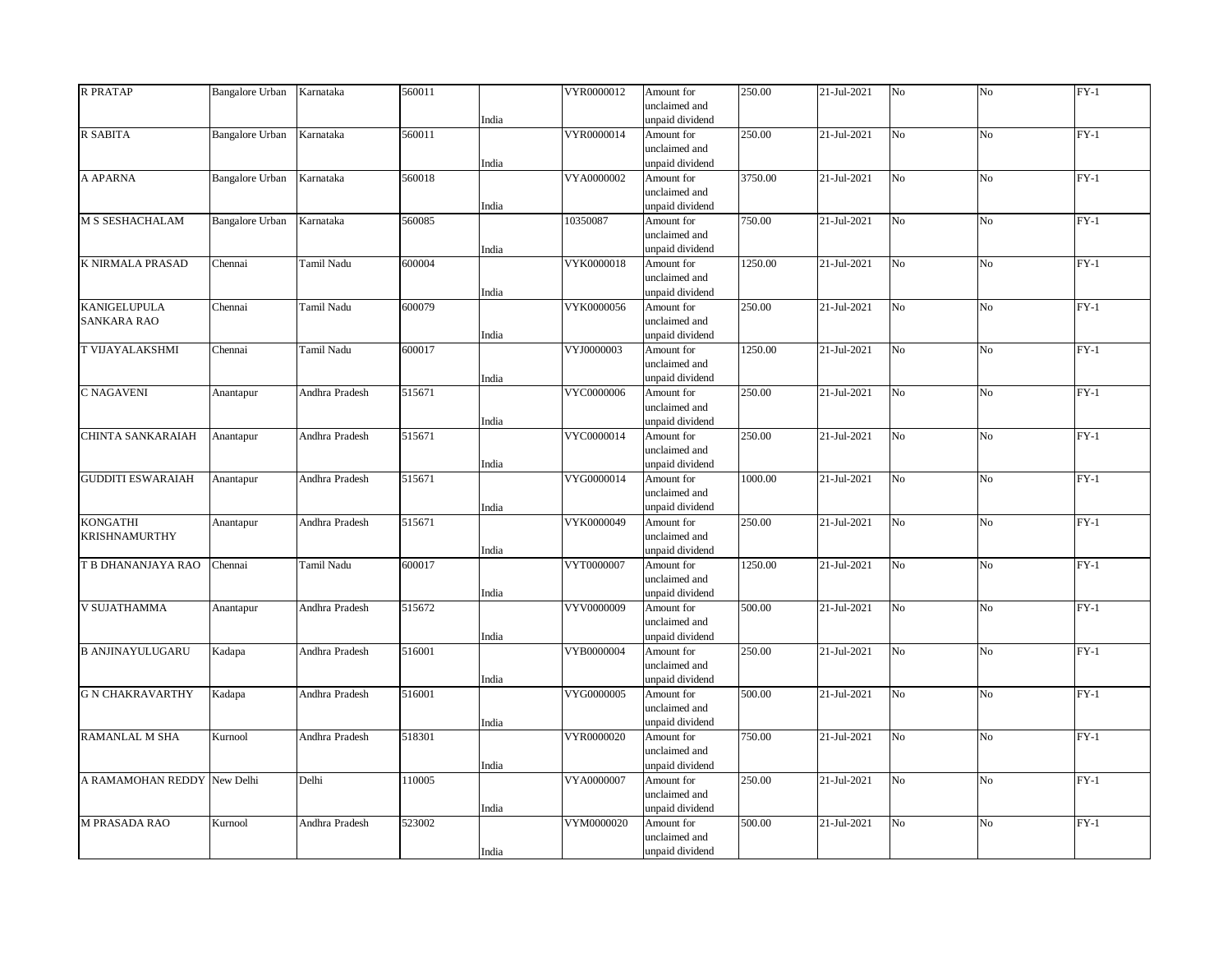| <b>GUNDA AYYAPPA</b>              | Srikakulam             | Andhra Pradesh | 532001 |       | VYG0000015        | Amount for      | 1250.00  | 21-Jul-2021 | No             | No             | $FY-1$ |
|-----------------------------------|------------------------|----------------|--------|-------|-------------------|-----------------|----------|-------------|----------------|----------------|--------|
| <b>SETTY</b>                      |                        |                |        |       |                   | unclaimed and   |          |             |                |                |        |
|                                   |                        |                |        | India |                   | unpaid dividend |          |             |                |                |        |
| <b>SREERAMACHANDRA</b>            | East Godavari          | Andhra Pradesh | 533101 |       | VYM0000022        | Amount for      | 500.00   | 21-Jul-2021 | N <sub>o</sub> | N <sub>o</sub> | $FY-1$ |
| <b>MURTHY M</b>                   |                        |                |        |       |                   | unclaimed and   |          |             |                |                |        |
|                                   |                        |                |        | India |                   | unpaid dividend |          |             |                |                |        |
| M MALLIKHARJUNA                   | Prakasam               | Andhra Pradesh | 523002 |       | 20030764          | Amount for      | 250.00   | 21-Jul-2021 | No             | No             | $FY-1$ |
| <b>RAO</b>                        |                        |                |        |       |                   | unclaimed and   |          |             |                |                |        |
|                                   |                        |                |        | India |                   | unpaid dividend |          |             |                |                |        |
| R MADHUSOODANA                    | <b>Bangalore Urban</b> | Karnataka      | 560001 |       | <b>VYR0000008</b> | Amount for      | 250.00   | 21-Jul-2021 | N <sub>o</sub> | No             | $FY-1$ |
|                                   |                        |                |        |       |                   | unclaimed and   |          |             |                |                |        |
|                                   |                        |                |        | India |                   | unpaid dividend |          |             |                |                |        |
| <b>MA RAVINDRA RAJU</b>           | <b>Bangalore Urban</b> | Karnataka      | 560092 |       | VYM0000029        | Amount for      | 1250.00  | 21-Jul-2021 | No             | No             | $FY-1$ |
|                                   |                        |                |        |       |                   | unclaimed and   |          |             |                |                |        |
|                                   |                        |                |        | India |                   | unpaid dividend |          |             |                |                |        |
| <b>MADHUBH</b>                    | Bangalore Urban        | Karnataka      | 560025 |       | VYM0000067        | Amount for      | 250.00   | 21-Jul-2021 | N <sub>o</sub> | No             | $FY-1$ |
|                                   |                        |                |        |       |                   | unclaimed and   |          |             |                |                |        |
|                                   |                        |                |        | India |                   | unpaid dividend |          |             |                |                |        |
| <b>DINESH GUPTA P</b>             | <b>Bangalore Urban</b> | Karnataka      | 560053 |       | VYP0000005        | Amount for      | 250.00   | 21-Jul-2021 | No             | No             | $FY-1$ |
|                                   |                        |                |        |       |                   | unclaimed and   |          |             |                |                |        |
|                                   |                        |                |        | India |                   | unpaid dividend |          |             |                |                |        |
| CS SIVA KUMAR                     | Bangalore Urban        | Karnataka      | 560027 |       | VYC0000009        | Amount for      | 250.00   | 21-Jul-2021 | No             | No             | $FY-1$ |
|                                   |                        |                |        |       |                   | unclaimed and   |          |             |                |                |        |
|                                   |                        |                |        | India |                   | unpaid dividend |          |             |                |                |        |
| <b>ANIL KUMARV</b>                | <b>Bangalore Urban</b> | Karnataka      | 560039 |       | VYA0000017        | Amount for      | 250.00   | 21-Jul-2021 | N <sub>o</sub> | N <sub>o</sub> | $FY-1$ |
| <b>ITGAMPALLI</b>                 |                        |                |        |       |                   | unclaimed and   |          |             |                |                |        |
|                                   |                        |                |        | India |                   | unpaid dividend |          |             |                |                |        |
| <b>SARALA</b>                     | <b>Bangalore Urban</b> | Karnataka      | 560041 |       | 16813486          | Amount for      | 250.00   | 21-Jul-2021 | N <sub>o</sub> | No             | $FY-1$ |
| <b>UDAYASHANKAR</b>               |                        |                |        |       |                   | unclaimed and   |          |             |                |                |        |
|                                   |                        |                |        | India |                   | unpaid dividend |          |             |                |                |        |
| <b>MK SRINIVASA</b>               | <b>Bangalore Urban</b> | Karnataka      | 560051 |       | VYM0000005        | Amount for      | 250.00   | 21-Jul-2021 | N <sub>o</sub> | N <sub>o</sub> | $FY-1$ |
| <b>MURTHY</b>                     |                        |                |        |       |                   | unclaimed and   |          |             |                |                |        |
|                                   |                        |                |        | India |                   | unpaid dividend |          |             |                |                |        |
| P N NAGARATHNAMMA Bangalore Urban |                        | Karnataka      | 560053 |       | VYP0000016        | Amount for      | 2000.00  | 21-Jul-2021 | N <sub>o</sub> | No             | $FY-1$ |
|                                   |                        |                |        |       |                   | unclaimed and   |          |             |                |                |        |
|                                   |                        |                |        | India |                   | unpaid dividend |          |             |                |                |        |
| <b>T A BALAJI</b>                 | <b>Bangalore Urban</b> | Karnataka      | 560053 |       | VYT0000005        | Amount for      | 250.00   | 21-Jul-2021 | N <sub>o</sub> | No             | $FY-1$ |
|                                   |                        |                |        |       |                   | unclaimed and   |          |             |                |                |        |
|                                   |                        |                |        | India |                   | unpaid dividend |          |             |                |                |        |
| T A MANJULA                       | <b>Bangalore Urban</b> | Karnataka      | 560053 |       | VYT0000006        | Amount for      | 500.00   | 21-Jul-2021 | N <sub>o</sub> | N <sub>o</sub> | $FY-1$ |
|                                   |                        |                |        |       |                   | unclaimed and   |          |             |                |                |        |
|                                   |                        |                |        | India |                   | unpaid dividend |          |             |                |                |        |
| A SREERAMULU                      | <b>Bangalore Urban</b> | Karnataka      | 560070 |       | VYA0000010        | Amount for      | 250.00   | 21-Jul-2021 | No             | No             | $FY-1$ |
|                                   |                        |                |        |       |                   | unclaimed and   |          |             |                |                |        |
|                                   |                        |                |        | India |                   | unpaid dividend |          |             |                |                |        |
| P PUSHPA                          | <b>Bangalore Urban</b> | Karnataka      | 560076 |       | VYP0000009        | Amount for      | 250.00   | 21-Jul-2021 | N <sub>o</sub> | No             | $FY-1$ |
|                                   |                        |                |        |       |                   | unclaimed and   |          |             |                |                |        |
|                                   |                        |                |        | India |                   | unpaid dividend |          |             |                |                |        |
| P V SATYANARAYANA                 | Bangalore Urban        | Karnataka      | 560078 |       | VYP0000001        | Amount for      | 37.50    | 21-Jul-2021 | N <sub>o</sub> | No             | $FY-1$ |
|                                   |                        |                |        |       |                   | unclaimed and   |          |             |                |                |        |
|                                   |                        |                |        | India |                   | unpaid dividend |          |             |                |                |        |
| PENNARPATERSONSEC Hyderabad       |                        |                | 500016 |       | VYP0000024        | Amount for      | 12500.00 | 21-Jul-2021 | No             | No             | $FY-1$ |
| <b>URITIESLTD</b>                 |                        | Telangana      |        |       |                   | unclaimed and   |          |             |                |                |        |
|                                   |                        |                |        | India |                   | unpaid dividend |          |             |                |                |        |
|                                   |                        |                |        |       |                   |                 |          |             |                |                |        |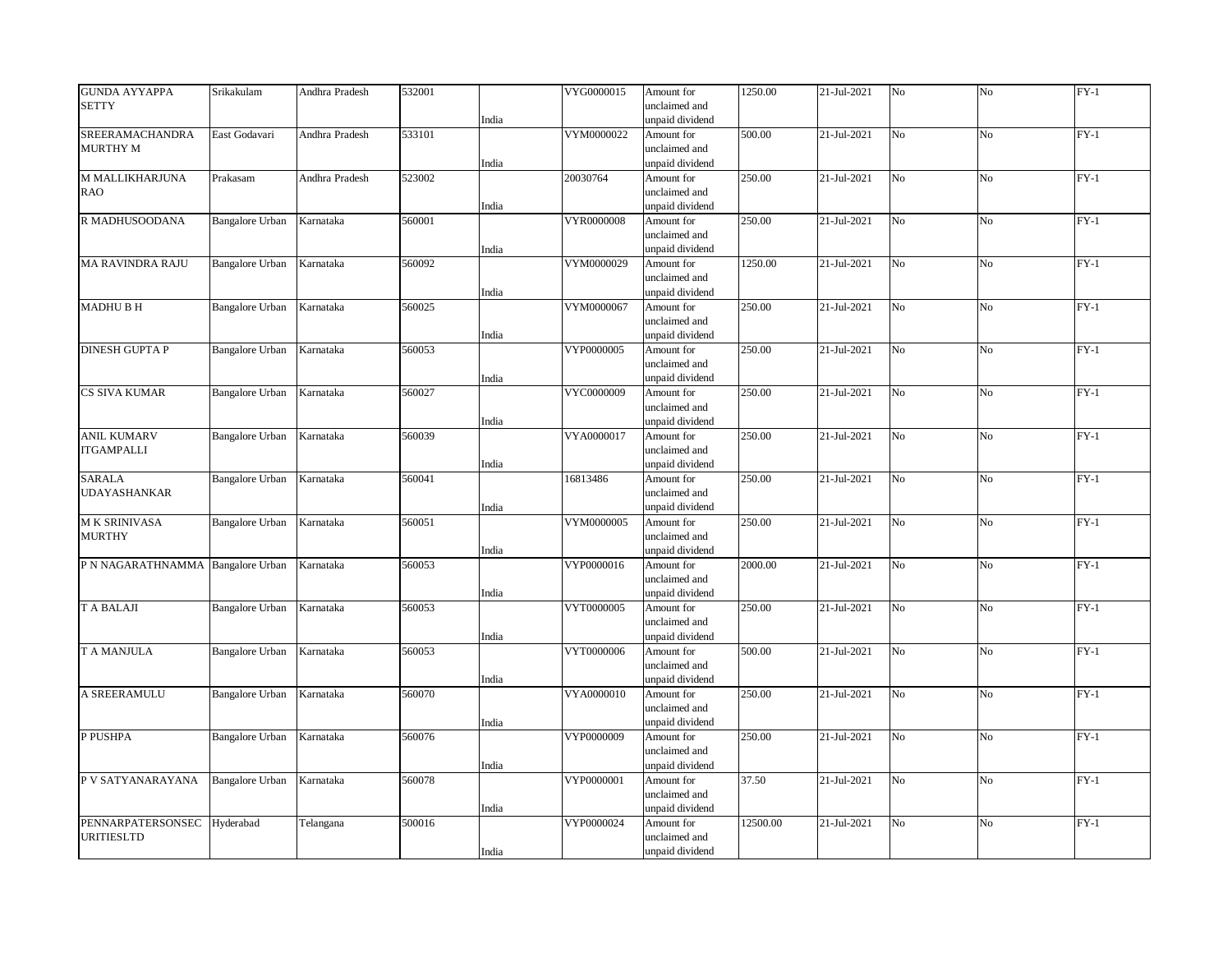| M MANJULA                   | <b>Bangalore Urban</b> | Karnataka      | 560092 |       | VYM0000008 | Amount for                       | 1250.00 | 21-Jul-2021 | No             | No             | $FY-1$ |
|-----------------------------|------------------------|----------------|--------|-------|------------|----------------------------------|---------|-------------|----------------|----------------|--------|
|                             |                        |                |        |       |            | unclaimed and                    |         |             |                |                |        |
|                             |                        |                |        | India |            | unpaid dividend                  |         |             |                |                |        |
| <b>RAJENDRA KUMAR</b>       | <b>Bangalore Urban</b> | Karnataka      | 570008 |       | VYR0000019 | Amount for                       | 1000.00 | 21-Jul-2021 | N <sub>o</sub> | N <sub>o</sub> | $FY-1$ |
|                             |                        |                |        |       |            | unclaimed and                    |         |             |                |                |        |
|                             |                        |                |        | India |            | unpaid dividend                  |         |             |                |                |        |
| <b>RAMESH B</b>             | Raichur                | Karnataka      | 584101 |       | VYB0000014 | Amount for                       | 250.00  | 21-Jul-2021 | N <sub>o</sub> | No             | $FY-1$ |
|                             |                        |                |        |       |            | unclaimed and                    |         |             |                |                |        |
| <b>SURE</b>                 |                        |                | 508001 | India | VYS0000065 | unpaid dividend<br>Amount for    | 500.00  | 21-Jul-2021 | N <sub>o</sub> | N <sub>o</sub> | $FY-1$ |
| SATYANARAYANA               | Nalgonda               | Telangana      |        |       |            | unclaimed and                    |         |             |                |                |        |
|                             |                        |                |        | India |            | unpaid dividend                  |         |             |                |                |        |
| <b>K V SRINIVASULU</b>      | <b>Bangalore Urban</b> | Karnataka      | 560050 |       | VYK0000039 | Amount for                       | 250.00  | 21-Jul-2021 | No             | No             | $FY-1$ |
|                             |                        |                |        |       |            | unclaimed and                    |         |             |                |                |        |
|                             |                        |                |        | India |            | unpaid dividend                  |         |             |                |                |        |
| <b>KONGATHI</b>             | Anantapur              | Andhra Pradesh | 515671 |       | VYK0000049 | Amount for                       | 600.00  | 20-Aug-2022 | No             | No             | $FY-2$ |
| KRISHNAMURTHY               |                        |                |        |       |            | unclaimed and                    |         |             |                |                |        |
|                             |                        |                |        | India |            | unpaid dividend                  |         |             |                |                |        |
| T B DHANANJAYA RAO          | Chennai                | Tamil Nadu     | 600017 |       | VYT0000007 | Amount for                       | 3000.00 | 20-Aug-2022 | No             | No             | $FY-2$ |
|                             |                        |                |        |       |            | unclaimed and                    |         |             |                |                |        |
|                             |                        |                |        | India |            | unpaid dividend                  |         |             |                |                |        |
| <b>V SUJATHAMMA</b>         | Anantapur              | Andhra Pradesh | 515672 |       | VYV0000009 | Amount for                       | 1200.00 | 20-Aug-2022 | No             | N <sub>o</sub> | $FY-2$ |
|                             |                        |                |        |       |            | unclaimed and                    |         |             |                |                |        |
|                             |                        |                |        | India |            | unpaid dividend                  |         |             |                |                |        |
| <b>B ANJINAYULUGARU</b>     | Kadapa                 | Andhra Pradesh | 516001 |       | VYB0000004 | Amount for                       | 600.00  | 20-Aug-2022 | N <sub>o</sub> | No             | $FY-2$ |
|                             |                        |                |        |       |            | unclaimed and                    |         |             |                |                |        |
|                             |                        |                |        | India |            | unpaid dividend                  |         |             |                |                |        |
| <b>G N CHAKRAVARTHY</b>     | Kadapa                 | Andhra Pradesh | 516001 |       | VYG0000005 | Amount for                       | 1200.00 | 20-Aug-2022 | No             | No             | $FY-2$ |
|                             |                        |                |        |       |            | unclaimed and                    |         |             |                |                |        |
| <b>RAMANLAL M SHA</b>       | Kurnool                | Andhra Pradesh | 518301 | India | VYR0000020 | unpaid dividend<br>Amount for    | 1800.00 |             | No             | No             | $FY-2$ |
|                             |                        |                |        |       |            | unclaimed and                    |         | 20-Aug-2022 |                |                |        |
|                             |                        |                |        | India |            | unpaid dividend                  |         |             |                |                |        |
| A RAMAMOHAN REDDY New Delhi |                        | Delhi          | 110005 |       | VYA0000007 | Amount for                       | 600.00  | 20-Aug-2022 | No             | No             | $FY-2$ |
|                             |                        |                |        |       |            | unclaimed and                    |         |             |                |                |        |
|                             |                        |                |        | India |            | unpaid dividend                  |         |             |                |                |        |
| CH R SUBRAHMANYAM Prakasam  |                        | Andhra Pradesh | 523001 |       | 10223977   | Amount for                       | 804.00  | 20-Aug-2022 | No             | N <sub>o</sub> | $FY-2$ |
|                             |                        |                |        |       |            | unclaimed and                    |         |             |                |                |        |
|                             |                        |                |        | India |            | unpaid dividend                  |         |             |                |                |        |
| SUDHAKAR CHALUVADI Medak    |                        | Telangana      | 502032 |       | 10283162   | Amount for                       | 396.00  | 20-Aug-2022 | N <sub>o</sub> | No             | $FY-2$ |
|                             |                        |                |        |       |            | unclaimed and                    |         |             |                |                |        |
|                             |                        |                |        | India |            | unpaid dividend                  |         |             |                |                |        |
| <b>M PRASADA RAO</b>        | Kurnool                | Andhra Pradesh | 523002 |       | VYM0000020 | Amount for                       | 1200.00 | 20-Aug-2022 | N <sub>o</sub> | N <sub>o</sub> | $FY-2$ |
|                             |                        |                |        |       |            | unclaimed and                    |         |             |                |                |        |
|                             |                        |                |        | India |            | unpaid dividend                  |         |             |                |                |        |
| <b>GUNDA AYYAPPA</b>        | Srikakulam             | Andhra Pradesh | 532001 |       | VYG0000015 | Amount for                       | 3000.00 | 20-Aug-2022 | No             | N <sub>o</sub> | $FY-2$ |
| <b>SETTY</b>                |                        |                |        |       |            | unclaimed and                    |         |             |                |                |        |
|                             |                        |                |        | India |            | unpaid dividend                  |         |             |                |                |        |
| M MALLIKHARJUNA             | Prakasam               | Andhra Pradesh | 523002 |       | 20030764   | Amount for                       | 600.00  | 20-Aug-2022 | No             | No             | $FY-2$ |
| <b>RAO</b>                  |                        |                |        | India |            | unclaimed and<br>unpaid dividend |         |             |                |                |        |
| R MADHUSOODANA              | Bangalore Urban        | Karnataka      | 560001 |       | VYR0000008 | Amount for                       | 600.00  | 20-Aug-2022 | No             | N <sub>o</sub> | $FY-2$ |
|                             |                        |                |        |       |            | unclaimed and                    |         |             |                |                |        |
|                             |                        |                |        | India |            | unpaid dividend                  |         |             |                |                |        |
|                             |                        |                |        |       |            |                                  |         |             |                |                |        |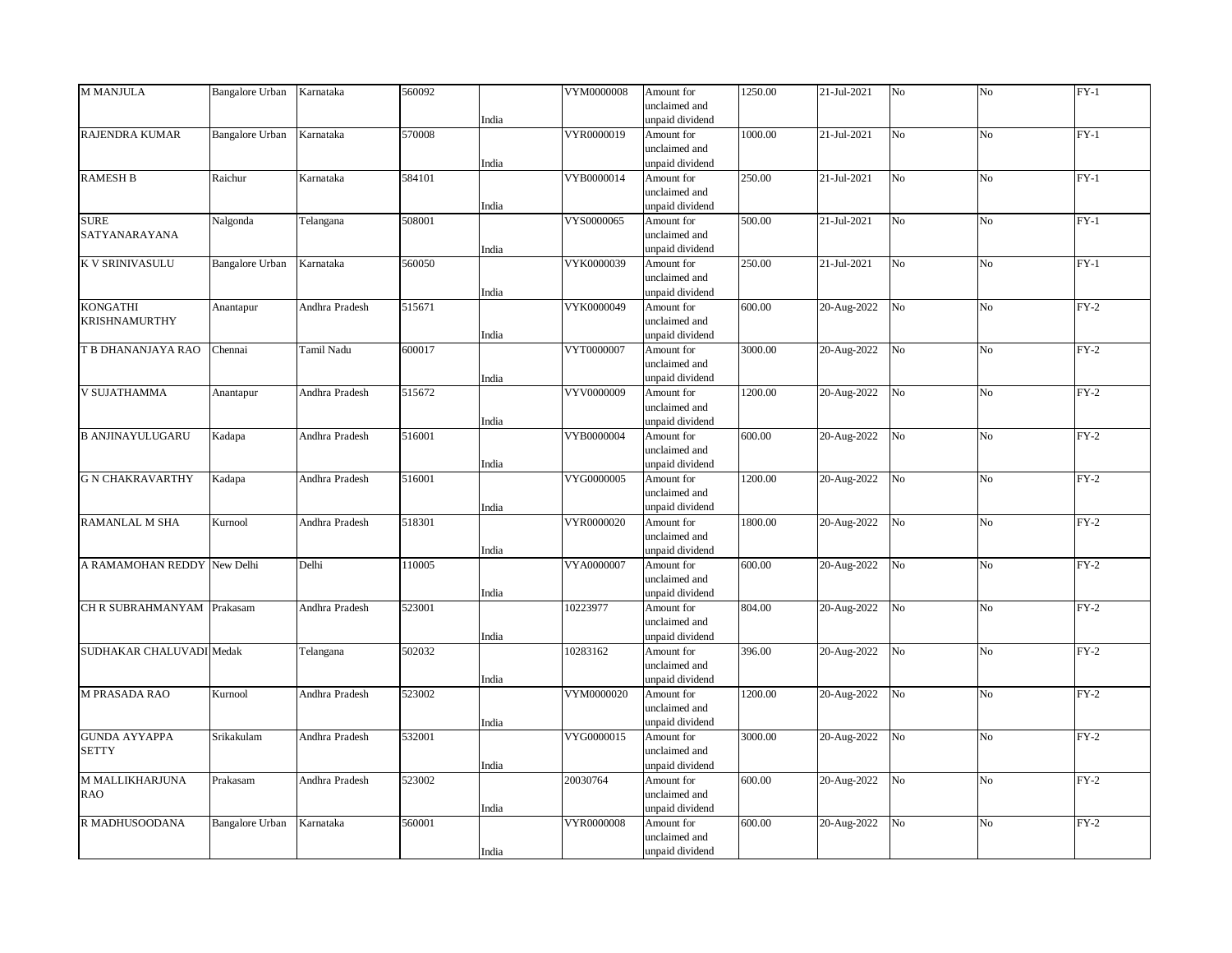| К В ЈҮОТНІ                        | <b>Bangalore Urban</b> | Karnataka | 560004 |       | VYK0000002 | Amount for      | 3000.00  | 20-Aug-2022 | No             | No             | $FY-2$ |
|-----------------------------------|------------------------|-----------|--------|-------|------------|-----------------|----------|-------------|----------------|----------------|--------|
|                                   |                        |           |        |       |            | unclaimed and   |          |             |                |                |        |
|                                   |                        |           |        | India |            | unpaid dividend |          |             |                |                |        |
| N GIRIJA                          | Bangalore Urban        | Karnataka | 560004 |       | VYN0000006 | Amount for      | 600.00   | 20-Aug-2022 | N <sub>o</sub> | N <sub>o</sub> | $FY-2$ |
|                                   |                        |           |        |       |            | unclaimed and   |          |             |                |                |        |
|                                   |                        |           |        | India |            | unpaid dividend |          |             |                |                |        |
|                                   |                        |           |        |       |            |                 |          | 20-Aug-2022 |                | No             | $FY-2$ |
| R MURALI                          | <b>Bangalore Urban</b> | Karnataka | 560011 |       | VYR0000010 | Amount for      | 600.00   |             | $\rm No$       |                |        |
|                                   |                        |           |        |       |            | unclaimed and   |          |             |                |                |        |
|                                   |                        |           |        | India |            | unpaid dividend |          |             |                |                |        |
| <b>R PRATAP</b>                   | Bangalore Urban        | Karnataka | 560011 |       | VYR0000012 | Amount for      | 600.00   | 20-Aug-2022 | N <sub>o</sub> | N <sub>o</sub> | $FY-2$ |
|                                   |                        |           |        |       |            | unclaimed and   |          |             |                |                |        |
|                                   |                        |           |        | India |            | unpaid dividend |          |             |                |                |        |
| R SABITA                          | <b>Bangalore Urban</b> | Karnataka | 560011 |       | VYR0000014 | Amount for      | 600.00   | 20-Aug-2022 | N <sub>o</sub> | No             | $FY-2$ |
|                                   |                        |           |        |       |            | unclaimed and   |          |             |                |                |        |
|                                   |                        |           |        | India |            | unpaid dividend |          |             |                |                |        |
| A APARNA                          | <b>Bangalore Urban</b> | Karnataka | 560018 |       | VYA0000002 | Amount for      | 9000.00  | 20-Aug-2022 | N <sub>o</sub> | No             | $FY-2$ |
|                                   |                        |           |        |       |            | unclaimed and   |          |             |                |                |        |
|                                   |                        |           |        | India |            | unpaid dividend |          |             |                |                |        |
| M K SRINIVASA                     | <b>Bangalore Urban</b> | Karnataka | 560051 |       | VYM0000005 | Amount for      | 600.00   | 20-Aug-2022 | N <sub>o</sub> | No             | $FY-2$ |
| <b>MURTHY</b>                     |                        |           |        |       |            | unclaimed and   |          |             |                |                |        |
|                                   |                        |           |        | India |            | unpaid dividend |          |             |                |                |        |
| P N NAGARATHNAMMA Bangalore Urban |                        | Karnataka | 560053 |       | VYP0000016 | Amount for      | 4800.00  | 20-Aug-2022 | No             | N <sub>o</sub> | $FY-2$ |
|                                   |                        |           |        |       |            | unclaimed and   |          |             |                |                |        |
|                                   |                        |           |        |       |            | unpaid dividend |          |             |                |                |        |
|                                   |                        |           |        | India |            |                 |          |             |                |                |        |
| <b>T A BALAJI</b>                 | Bangalore Urban        | Karnataka | 560053 |       | VYT0000005 | Amount for      | 600.00   | 20-Aug-2022 | No             | No             | $FY-2$ |
|                                   |                        |           |        |       |            | unclaimed and   |          |             |                |                |        |
|                                   |                        |           |        | India |            | unpaid dividend |          |             |                |                |        |
| T A MANJULA                       | <b>Bangalore Urban</b> | Karnataka | 560053 |       | VYT0000006 | Amount for      | 1200.00  | 20-Aug-2022 | No             | N <sub>o</sub> | $FY-2$ |
|                                   |                        |           |        |       |            | unclaimed and   |          |             |                |                |        |
|                                   |                        |           |        | India |            | unpaid dividend |          |             |                |                |        |
| A SREERAMULU                      | <b>Bangalore Urban</b> | Karnataka | 560070 |       | VYA0000010 | Amount for      | 600.00   | 20-Aug-2022 | N <sub>o</sub> | No             | $FY-2$ |
|                                   |                        |           |        |       |            | unclaimed and   |          |             |                |                |        |
|                                   |                        |           |        | India |            | unpaid dividend |          |             |                |                |        |
| E R VANAMALA                      | <b>Bangalore Urban</b> | Karnataka | 560076 |       | VYE0000003 | Amount for      | 600.00   | 20-Aug-2022 | No             | No             | $FY-2$ |
|                                   |                        |           |        |       |            | unclaimed and   |          |             |                |                |        |
|                                   |                        |           |        | India |            | unpaid dividend |          |             |                |                |        |
| P PUSHPA                          | <b>Bangalore Urban</b> | Karnataka | 560076 |       | VYP0000009 | Amount for      | 600.00   | 20-Aug-2022 | No             | No             | $FY-2$ |
|                                   |                        |           |        |       |            | unclaimed and   |          |             |                |                |        |
|                                   |                        |           |        | India |            | unpaid dividend |          |             |                |                |        |
| P V SATYANARAYANA                 | <b>Bangalore Urban</b> | Karnataka | 560078 |       | VYP0000001 | Amount for      | 90.00    | 20-Aug-2022 | N <sub>o</sub> | No             | $FY-2$ |
|                                   |                        |           |        |       |            | unclaimed and   |          |             |                |                |        |
|                                   |                        |           |        | India |            | unpaid dividend |          |             |                |                |        |
| <b>PENNARPATERSONSEC</b>          | Hyderabad              | Telangana | 500016 |       | VYP0000024 | Amount for      | 30000.00 | 20-Aug-2022 | N <sub>o</sub> | No             | $FY-2$ |
| URITIESLTD                        |                        |           |        |       |            | unclaimed and   |          |             |                |                |        |
|                                   |                        |           |        | India |            | unpaid dividend |          |             |                |                |        |
|                                   |                        |           |        |       |            |                 |          |             |                | N <sub>o</sub> | $FY-2$ |
| <b>M MANJULA</b>                  | <b>Bangalore Urban</b> | Karnataka | 560092 |       | VYM0000008 | Amount for      | 3000.00  | 20-Aug-2022 | No             |                |        |
|                                   |                        |           |        |       |            | unclaimed and   |          |             |                |                |        |
|                                   |                        |           |        | India |            | unpaid dividend |          |             |                |                |        |
| <b>M A RAVINDRA RAJU</b>          | Bangalore Urban        | Karnataka | 560092 |       | VYM0000029 | Amount for      | 3000.00  | 20-Aug-2022 | N <sub>o</sub> | No             | $FY-2$ |
|                                   |                        |           |        |       |            | unclaimed and   |          |             |                |                |        |
|                                   |                        |           |        | India |            | unpaid dividend |          |             |                |                |        |
| Y NAGARAJA                        | Bangalore Urban        | Karnataka | 560076 |       | VYY0000002 | Amount for      | 600.00   | 20-Aug-2022 | No             | N <sub>o</sub> | $FY-2$ |
|                                   |                        |           |        |       |            | unclaimed and   |          |             |                |                |        |
|                                   |                        |           |        | India |            | unpaid dividend |          |             |                |                |        |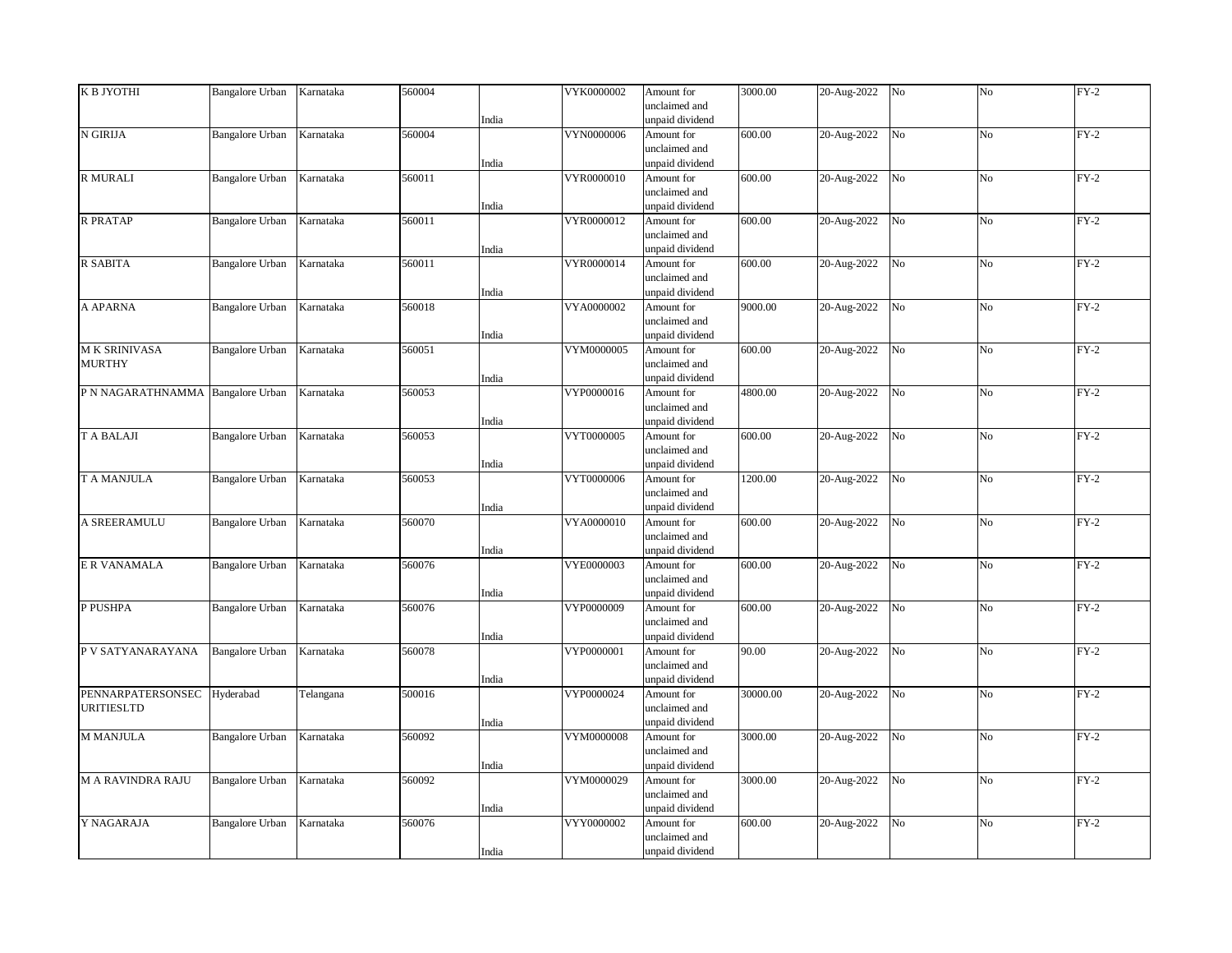| RAJENDRA KUMAR           | <b>Bangalore Urban</b> | Karnataka      | 570008 |       | VYR0000019 | Amount for      | 2400.00 | 20-Aug-2022 | No             | No             | $FY-2$ |
|--------------------------|------------------------|----------------|--------|-------|------------|-----------------|---------|-------------|----------------|----------------|--------|
|                          |                        |                |        |       |            | unclaimed and   |         |             |                |                |        |
|                          |                        |                |        | India |            | unpaid dividend |         |             |                |                |        |
| <b>RAMESH B</b>          | Raichur                | Karnataka      | 584101 |       | VYB0000014 | Amount for      | 600.00  | 20-Aug-2022 | No             | N <sub>o</sub> | $FY-2$ |
|                          |                        |                |        |       |            | unclaimed and   |         |             |                |                |        |
|                          |                        |                |        | India |            | unpaid dividend |         |             |                |                |        |
| K NIRMALA PRASAD         | Chennai                | Tamil Nadu     | 600004 |       | VYK0000018 | Amount for      | 3000.00 | 20-Aug-2022 | $_{\rm No}$    | No             | $FY-2$ |
|                          |                        |                |        |       |            | unclaimed and   |         |             |                |                |        |
|                          |                        |                |        | India |            | unpaid dividend |         |             |                |                |        |
| T VIJAYALAKSHMI          | Chennai                | Tamil Nadu     | 600017 |       | VYJ0000003 | Amount for      | 3000.00 | 20-Aug-2022 | N <sub>o</sub> | N <sub>o</sub> | $FY-2$ |
|                          |                        |                |        |       |            | unclaimed and   |         |             |                |                |        |
|                          |                        |                |        | India |            | unpaid dividend |         |             |                |                |        |
| <b>SURE</b>              | Nalgonda               | Telangana      | 508001 |       | VYS0000065 | Amount for      | 1200.00 | 20-Aug-2022 | $_{\rm No}$    | No             | $FY-2$ |
| SATYANARAYANA            |                        |                |        |       |            | unclaimed and   |         |             |                |                |        |
|                          |                        |                |        | India |            | unpaid dividend |         |             |                |                |        |
| C NAGAVENI               | Anantapur              | Andhra Pradesh | 515671 |       | VYC0000006 | Amount for      | 600.00  | 20-Aug-2022 | No             | No             | $FY-2$ |
|                          |                        |                |        |       |            | unclaimed and   |         |             |                |                |        |
|                          |                        |                |        | India |            | unpaid dividend |         |             |                |                |        |
|                          |                        |                |        |       |            |                 |         |             |                |                |        |
| CHINTA SANKARAIAH        | Anantapur              | Andhra Pradesh | 515671 |       | VYC0000014 | Amount for      | 600.00  | 20-Aug-2022 | $_{\rm No}$    | No             | $FY-2$ |
|                          |                        |                |        |       |            | unclaimed and   |         |             |                |                |        |
|                          |                        |                |        | India |            | unpaid dividend |         |             |                |                |        |
| <b>MADHUBH</b>           | Bangalore Urban        | Karnataka      | 560025 |       | VYM0000067 | Amount for      | 600.00  | 20-Aug-2022 | No             | N <sub>o</sub> | $FY-2$ |
|                          |                        |                |        |       |            | unclaimed and   |         |             |                |                |        |
|                          |                        |                |        | India |            | unpaid dividend |         |             |                |                |        |
| <b>DINESH GUPTA P</b>    | Bangalore Urban        | Karnataka      | 560053 |       | VYP0000005 | Amount for      | 600.00  | 20-Aug-2022 | N <sub>o</sub> | N <sub>o</sub> | $FY-2$ |
|                          |                        |                |        |       |            | unclaimed and   |         |             |                |                |        |
|                          |                        |                |        | India |            | unpaid dividend |         |             |                |                |        |
| <b>ANILKUMAR V</b>       | Bangalore Urban        | Karnataka      | 560039 |       | VYA0000017 | Amount for      | 600.00  | 20-Aug-2022 | No             | No             | $FY-2$ |
| <b>ITGAMPALLI</b>        |                        |                |        |       |            | unclaimed and   |         |             |                |                |        |
|                          |                        |                |        | India |            | unpaid dividend |         |             |                |                |        |
| <b>SARALA</b>            | <b>Bangalore Urban</b> | Karnataka      | 560041 |       | 16813486   | Amount for      | 600.00  | 20-Aug-2022 | N <sub>o</sub> | N <sub>o</sub> | $FY-2$ |
| <b>UDAYASHANKAR</b>      |                        |                |        |       |            | unclaimed and   |         |             |                |                |        |
|                          |                        |                |        | India |            | unpaid dividend |         |             |                |                |        |
| K SANTHA PALAIAH         | <b>Bangalore Urban</b> | Karnataka      | 560041 |       | VYK0000053 | Amount for      | 600.00  | 20-Aug-2022 | $_{\rm No}$    | No             | $FY-2$ |
|                          |                        |                |        |       |            | unclaimed and   |         |             |                |                |        |
|                          |                        |                |        | India |            | unpaid dividend |         |             |                |                |        |
| K SANTHA PALAIAH         | <b>Bangalore Urban</b> | Karnataka      | 560041 |       | VYK0000054 | Amount for      | 600.00  | 20-Aug-2022 | No             | No             | $FY-2$ |
|                          |                        |                |        |       |            | unclaimed and   |         |             |                |                |        |
|                          |                        |                |        | India |            | unpaid dividend |         |             |                |                |        |
| M MANJULA                | Bangalore Urban        | Karnataka      | 560092 |       | VYM0000008 | Amount for      | 2500.00 | 01-Apr-2023 | No             | No             | $FY-3$ |
|                          |                        |                |        |       |            | unclaimed and   |         |             |                |                |        |
|                          |                        |                |        | India |            | unpaid dividend |         |             |                |                |        |
| <b>M A RAVINDRA RAJU</b> | <b>Bangalore Urban</b> | Karnataka      | 560092 |       | VYM0000029 | Amount for      | 2500.00 | 01-Apr-2023 | No             | N <sub>o</sub> | $FY-3$ |
|                          |                        |                |        |       |            | unclaimed and   |         |             |                |                |        |
|                          |                        |                |        | India |            | unpaid dividend |         |             |                |                |        |
| <b>RAMESH B</b>          | Raichur                | Karnataka      | 584101 |       | VYB0000014 | Amount for      | 500.00  | 01-Apr-2023 | No             | No             | $FY-3$ |
|                          |                        |                |        |       |            | unclaimed and   |         |             |                |                |        |
|                          |                        |                |        | India |            | unpaid dividend |         |             |                |                |        |
| K NIRMALA PRASAD         | Chennai                | Tamil Nadu     | 600004 |       | VYK0000018 | Amount for      | 2500.00 | 01-Apr-2023 | No             | N <sub>o</sub> | $FY-3$ |
|                          |                        |                |        |       |            |                 |         |             |                |                |        |
|                          |                        |                |        |       |            | unclaimed and   |         |             |                |                |        |
|                          |                        |                |        | India |            | unpaid dividend |         |             |                |                |        |
| <b>SURE</b>              | Nalgonda               | Telangana      | 508001 |       | VYS0000065 | Amount for      | 1000.00 | 01-Apr-2023 | No             | No             | $FY-3$ |
| SATYANARAYANA            |                        |                |        |       |            | unclaimed and   |         |             |                |                |        |
|                          |                        |                |        | India |            | unpaid dividend |         |             |                |                |        |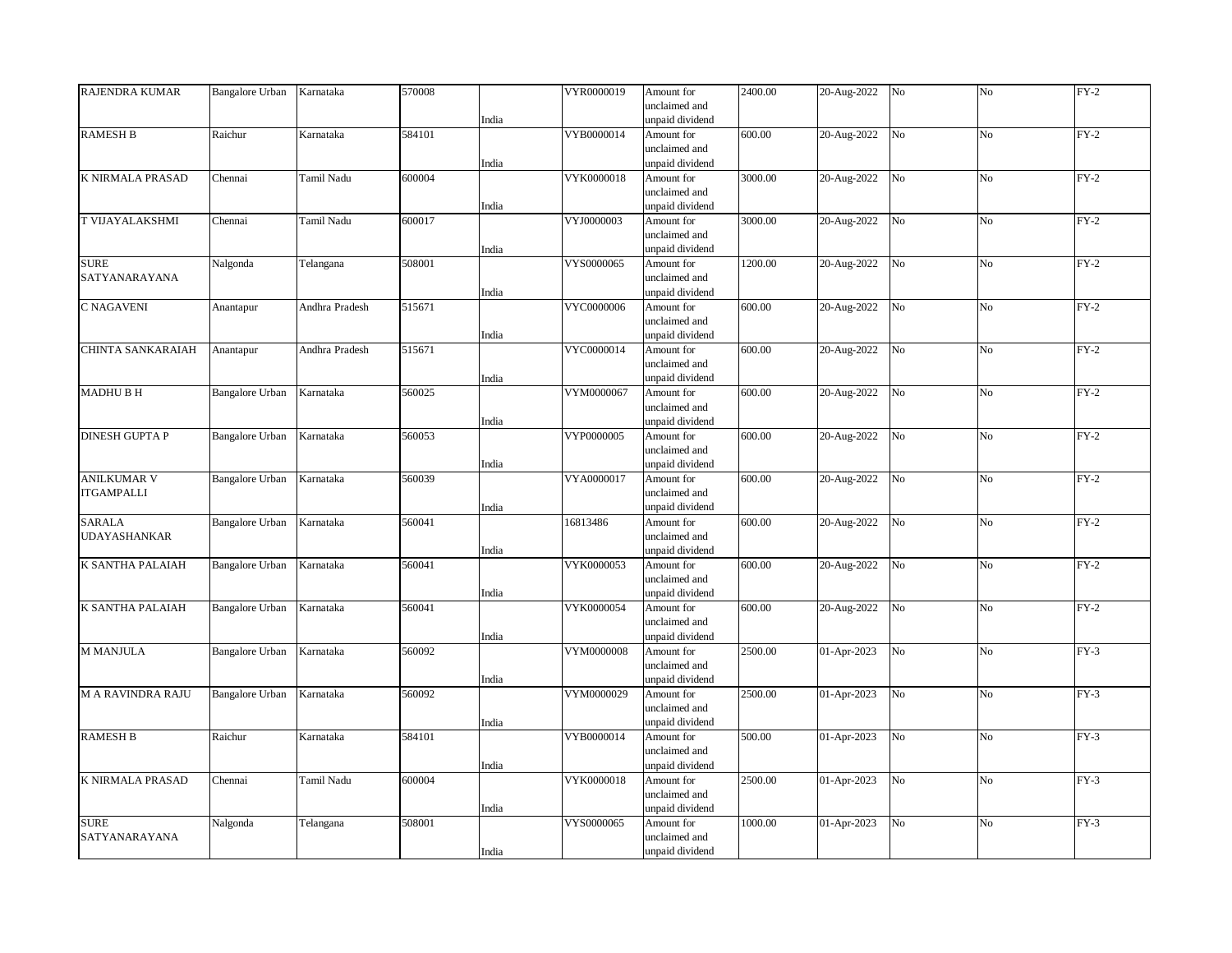| <b>C NAGAVENI</b>                 | Anantapur              | Andhra Pradesh | 515671 |       | VYC0000006 | Amount for                       | 500.00   | 01-Apr-2023 | No             | No             | $FY-3$ |
|-----------------------------------|------------------------|----------------|--------|-------|------------|----------------------------------|----------|-------------|----------------|----------------|--------|
|                                   |                        |                |        |       |            | unclaimed and                    |          |             |                |                |        |
|                                   |                        |                |        | India |            | unpaid dividend                  |          |             |                |                |        |
| CHINTA SANKARAIAH                 | Anantapur              | Andhra Pradesh | 515671 |       | VYC0000014 | Amount for                       | 500.00   | 01-Apr-2023 | No             | N <sub>o</sub> | $FY-3$ |
|                                   |                        |                |        |       |            | unclaimed and                    |          |             |                |                |        |
|                                   |                        |                |        | India |            | unpaid dividend                  |          |             |                |                |        |
| T B DHANANJAYA RAO                | Chennai                | Tamil Nadu     | 600017 |       | VYT0000007 | Amount for                       | 2500.00  | 01-Apr-2023 | $_{\rm No}$    | No             | $FY-3$ |
|                                   |                        |                |        |       |            | unclaimed and                    |          |             |                |                |        |
|                                   |                        |                |        | India |            | unpaid dividend                  |          |             |                |                |        |
| <b>R PRATAP</b>                   | <b>Bangalore Urban</b> | Karnataka      | 560011 |       | VYR0000012 | Amount for                       | 500.00   | 01-Apr-2023 | No             | N <sub>o</sub> | $FY-3$ |
|                                   |                        |                |        |       |            | unclaimed and                    |          |             |                |                |        |
|                                   |                        |                |        | India |            | unpaid dividend                  |          |             |                |                |        |
| <b>R SABITA</b>                   | <b>Bangalore Urban</b> | Karnataka      | 560011 |       | VYR0000014 | Amount for                       | 500.00   | 01-Apr-2023 | $_{\rm No}$    | No             | $FY-3$ |
|                                   |                        |                |        |       |            | unclaimed and                    |          |             |                |                |        |
|                                   |                        |                |        | India |            | unpaid dividend                  |          |             |                |                |        |
| A APARNA                          | <b>Bangalore Urban</b> | Karnataka      | 560018 |       | VYA0000002 | Amount for                       | 7500.00  | 01-Apr-2023 | N <sub>o</sub> | No             | $FY-3$ |
|                                   |                        |                |        |       |            | unclaimed and                    |          |             |                |                |        |
|                                   |                        |                |        | India |            | unpaid dividend                  |          |             |                |                |        |
| <b>SARALA</b>                     | <b>Bangalore Urban</b> | Karnataka      | 560041 |       | 16813486   | Amount for                       | 500.00   | 01-Apr-2023 | No             | No             | $FY-3$ |
| UDAYASHANKAR                      |                        |                |        |       |            | unclaimed and                    |          |             |                |                |        |
|                                   |                        |                |        | India |            | unpaid dividend                  |          |             |                |                |        |
| K SANTHA PALAIAH                  | <b>Bangalore Urban</b> | Karnataka      | 560041 |       | VYK0000053 | Amount for                       | 500.00   | 01-Apr-2023 | N <sub>o</sub> | N <sub>o</sub> | $FY-3$ |
|                                   |                        |                |        |       |            | unclaimed and                    |          |             |                |                |        |
|                                   |                        |                |        | India |            | unpaid dividend                  |          |             |                |                |        |
| K SANTHA PALAIAH                  | <b>Bangalore Urban</b> | Karnataka      | 560041 |       | VYK0000054 | Amount for                       | 500.00   | 01-Apr-2023 | No             | No             | $FY-3$ |
|                                   |                        |                |        |       |            | unclaimed and                    |          |             |                |                |        |
|                                   |                        |                |        | India |            | unpaid dividend                  |          |             |                |                |        |
| T VIJAYALAKSHMI                   | Chennai                | Tamil Nadu     | 600017 |       | VYJ0000003 | Amount for                       | 2500.00  | 01-Apr-2023 | No             | No             | $FY-3$ |
|                                   |                        |                |        |       |            | unclaimed and                    |          |             |                |                |        |
|                                   |                        |                |        | India |            | unpaid dividend                  |          |             |                |                |        |
| M K SRINIVASA                     | <b>Bangalore Urban</b> | Karnataka      | 560051 |       | VYM0000005 | Amount for                       | 500.00   | 01-Apr-2023 | No             | No             | $FY-3$ |
| <b>MURTHY</b>                     |                        |                |        |       |            | unclaimed and                    |          |             |                |                |        |
|                                   |                        |                |        | India |            | unpaid dividend                  |          |             |                |                |        |
| P N NAGARATHNAMMA Bangalore Urban |                        | Karnataka      | 560053 |       | VYP0000016 | Amount for                       | 4000.00  | 01-Apr-2023 | No             | No             | $FY-3$ |
|                                   |                        |                |        |       |            | unclaimed and                    |          |             |                |                |        |
|                                   |                        |                |        | India |            | unpaid dividend                  |          |             |                |                |        |
| T A BALAJI                        | <b>Bangalore Urban</b> | Karnataka      | 560053 |       | VYT0000005 | Amount for                       | 500.00   | 01-Apr-2023 | No             | No             | $FY-3$ |
|                                   |                        |                |        |       |            | unclaimed and                    |          |             |                |                |        |
|                                   |                        |                |        | India |            | unpaid dividend                  |          |             |                |                |        |
| T A MANJULA                       | Bangalore Urban        | Karnataka      | 560053 |       | VYT0000006 | Amount for<br>unclaimed and      | 1000.00  | 01-Apr-2023 | No             | No             | $FY-3$ |
|                                   |                        |                |        |       |            |                                  |          |             |                |                |        |
| A SREERAMULU                      |                        | Karnataka      |        | India | VYA0000010 | unpaid dividend                  | 500.00   |             | No             |                | $FY-3$ |
|                                   | <b>Bangalore Urban</b> |                | 560070 |       |            | Amount for                       |          | 01-Apr-2023 |                | No             |        |
|                                   |                        |                |        |       |            | unclaimed and<br>unpaid dividend |          |             |                |                |        |
|                                   |                        |                | 560025 | India |            |                                  |          |             | N <sub>o</sub> | N <sub>o</sub> | $FY-3$ |
| <b>MADHU B H</b>                  | Bangalore Urban        | Karnataka      |        |       | VYM0000067 | Amount for<br>unclaimed and      | 500.00   | 01-Apr-2023 |                |                |        |
|                                   |                        |                |        |       |            |                                  |          |             |                |                |        |
| <b>E R VANAMALA</b>               | <b>Bangalore Urban</b> | Karnataka      | 560076 | India | VYE0000003 | unpaid dividend<br>Amount for    | 500.00   | 01-Apr-2023 | No             | No             | $FY-3$ |
|                                   |                        |                |        |       |            |                                  |          |             |                |                |        |
|                                   |                        |                |        | India |            | unclaimed and<br>unpaid dividend |          |             |                |                |        |
| PENNARPATERSONSEC                 | Hyderabad              |                | 500016 |       | VYP0000024 | Amount for                       | 25000.00 | 01-Apr-2023 | No             | N <sub>o</sub> | $FY-3$ |
| <b>URITIESLTD</b>                 |                        | Telangana      |        |       |            | unclaimed and                    |          |             |                |                |        |
|                                   |                        |                |        |       |            |                                  |          |             |                |                |        |
|                                   |                        |                |        | India |            | unpaid dividend                  |          |             |                |                |        |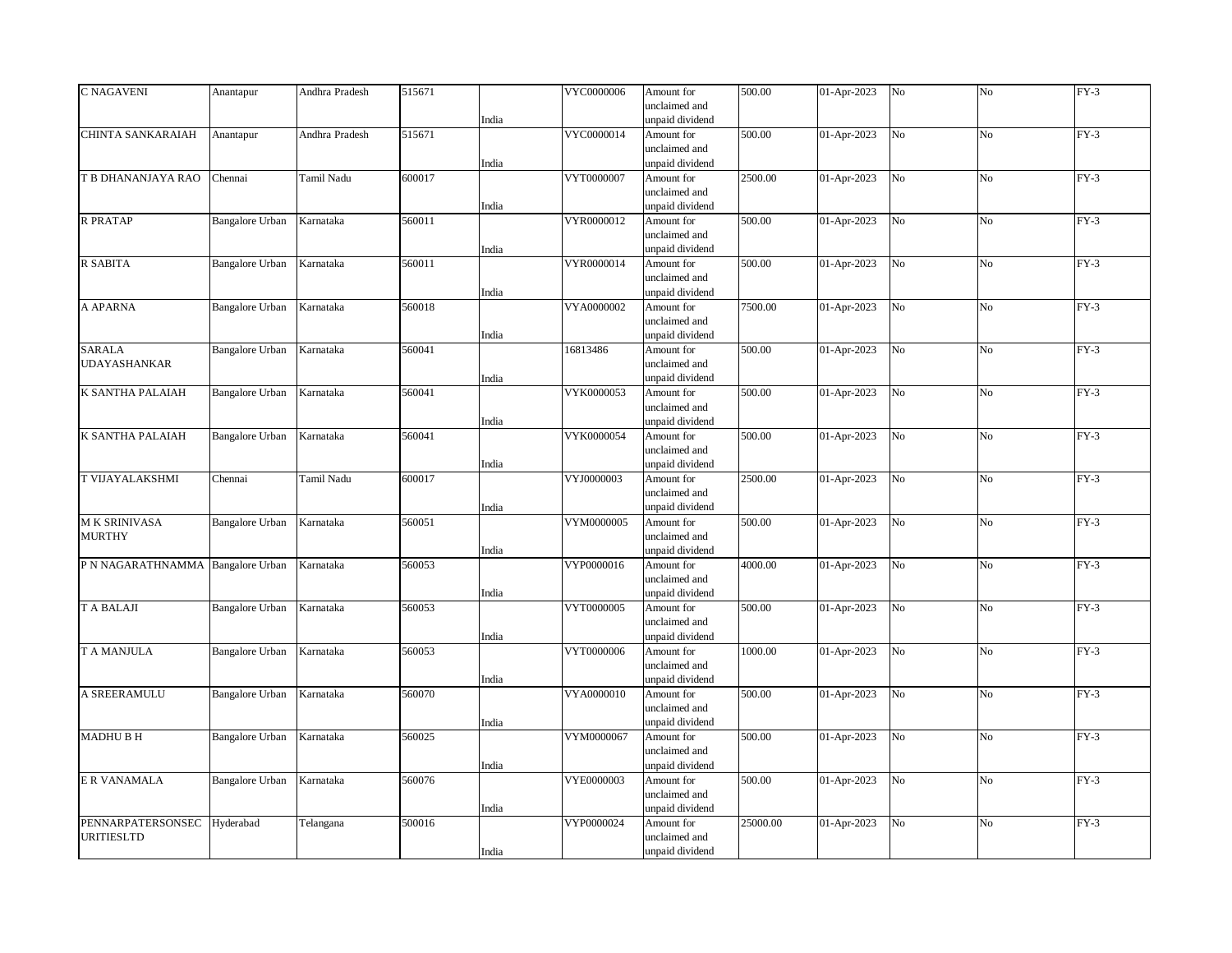| P PUSHPA                   | <b>Bangalore Urban</b> | Karnataka      | 560076 |       | VYP0000009 | Amount for                       | 500.00  | 01-Apr-2023 | No             | No             | $FY-3$ |
|----------------------------|------------------------|----------------|--------|-------|------------|----------------------------------|---------|-------------|----------------|----------------|--------|
|                            |                        |                |        | India |            | unclaimed and<br>unpaid dividend |         |             |                |                |        |
| P V SATYANARAYANA          | <b>Bangalore Urban</b> | Karnataka      | 560078 |       | VYP0000001 | Amount for                       | 75.00   | 01-Apr-2023 | No             | N <sub>o</sub> | $FY-3$ |
|                            |                        |                |        |       |            | unclaimed and                    |         |             |                |                |        |
|                            |                        |                |        | India |            | unpaid dividend                  |         |             |                |                |        |
| К В ЈҮОТНІ                 | <b>Bangalore Urban</b> | Karnataka      | 560004 |       | VYK0000002 | Amount for                       | 2500.00 | 01-Apr-2023 | No             | No             | $FY-3$ |
|                            |                        |                |        |       |            | unclaimed and                    |         |             |                |                |        |
|                            |                        |                |        | India |            | unpaid dividend                  |         |             |                |                |        |
| N GIRIJA                   | Bangalore Urban        | Karnataka      | 560004 |       | VYN0000006 | Amount for                       | 500.00  | 01-Apr-2023 | No             | N <sub>o</sub> | $FY-3$ |
|                            |                        |                |        |       |            | unclaimed and                    |         |             |                |                |        |
|                            |                        |                |        | India |            | unpaid dividend                  |         |             |                |                |        |
| <b>KONGATHI</b>            | Anantapur              | Andhra Pradesh | 515671 |       | VYK0000049 | Amount for                       | 500.00  | 01-Apr-2023 | $_{\rm No}$    | No             | $FY-3$ |
| <b>KRISHNAMURTHY</b>       |                        |                |        |       |            | unclaimed and                    |         |             |                |                |        |
|                            |                        |                |        | India |            | unpaid dividend                  |         |             |                |                |        |
| <b>B ANJINAYULUGARU</b>    | Kadapa                 | Andhra Pradesh | 516001 |       | VYB0000004 | Amount for                       | 500.00  | 01-Apr-2023 | N <sub>o</sub> | No             | $FY-3$ |
|                            |                        |                |        |       |            | unclaimed and                    |         |             |                |                |        |
|                            |                        |                |        | India |            | unpaid dividend                  |         |             |                |                |        |
| <b>G N CHAKRAVARTHY</b>    | Kadapa                 | Andhra Pradesh | 516001 |       | VYG0000005 | Amount for                       | 1000.00 | 01-Apr-2023 | No             | No             | $FY-3$ |
|                            |                        |                |        |       |            | unclaimed and                    |         |             |                |                |        |
|                            |                        |                |        | India |            | unpaid dividend                  |         |             |                |                |        |
| <b>KOTA RANGAIAH</b>       | Kadapa                 | Andhra Pradesh | 516001 |       | VYK0000051 | Amount for                       | 500.00  | 01-Apr-2023 | N <sub>o</sub> | N <sub>o</sub> | $FY-3$ |
|                            |                        |                |        |       |            | unclaimed and                    |         |             |                |                |        |
|                            |                        |                |        | India |            | unpaid dividend                  |         |             |                |                |        |
| <b>MADHURI MAMIDI</b>      | Krishna                | Andhra Pradesh | 521001 |       | 10046258   | Amount for                       | 500.00  | 01-Apr-2023 | No             | No             | $FY-3$ |
|                            |                        |                |        |       |            | unclaimed and                    |         |             |                |                |        |
| CH R SUBRAHMANYAM Prakasam |                        | Andhra Pradesh | 523001 | India | 10223977   | unpaid dividend<br>Amount for    | 670.00  | 01-Apr-2023 | No             | No             | $FY-3$ |
|                            |                        |                |        |       |            | unclaimed and                    |         |             |                |                |        |
|                            |                        |                |        | India |            | unpaid dividend                  |         |             |                |                |        |
| M MALLIKHARJUNA            | Prakasam               | Andhra Pradesh | 523002 |       | 20030764   | Amount for                       | 500.00  | 01-Apr-2023 | No             | No             | $FY-3$ |
| <b>RAO</b>                 |                        |                |        |       |            | unclaimed and                    |         |             |                |                |        |
|                            |                        |                |        | India |            | unpaid dividend                  |         |             |                |                |        |
| <b>ANILKUMAR V</b>         | Bangalore Urban        | Karnataka      | 560039 |       | VYA0000017 | Amount for                       | 500.00  | 01-Apr-2023 | No             | No             | $FY-3$ |
| <b>ITGAMPALLI</b>          |                        |                |        |       |            | unclaimed and                    |         |             |                |                |        |
|                            |                        |                |        | India |            | unpaid dividend                  |         |             |                |                |        |
| SUDHAKAR CHALUVADI Medak   |                        | Telangana      | 502032 |       | 10283162   | Amount for                       | 330.00  | 01-Apr-2023 | No             | No             | $FY-3$ |
|                            |                        |                |        |       |            | unclaimed and                    |         |             |                |                |        |
|                            |                        |                |        | India |            | unpaid dividend                  |         |             |                |                |        |
| M PRASADA RAO              | Kurnool                | Andhra Pradesh | 523002 |       | VYM0000020 | Amount for                       | 1000.00 | 01-Apr-2023 | No             | N <sub>o</sub> | $FY-3$ |
|                            |                        |                |        |       |            | unclaimed and                    |         |             |                |                |        |
|                            |                        |                |        | India |            | unpaid dividend                  |         |             |                |                |        |
| <b>GUNDA AYYAPPA</b>       | Srikakulam             | Andhra Pradesh | 532001 |       | VYG0000015 | Amount for                       | 2500.00 | 01-Apr-2023 | No             | No             | $FY-3$ |
| <b>SETTY</b>               |                        |                |        |       |            | unclaimed and                    |         |             |                |                |        |
|                            |                        |                |        | India |            | unpaid dividend                  |         |             |                |                |        |
| SREERAMACHANDRA            | East Godavari          | Andhra Pradesh | 533101 |       | VYM0000022 | Amount for                       | 1000.00 | 01-Apr-2023 | N <sub>o</sub> | N <sub>o</sub> | $FY-3$ |
| <b>MURTHY M</b>            |                        |                |        |       |            | unclaimed and                    |         |             |                |                |        |
|                            |                        |                |        | India |            | unpaid dividend                  |         |             |                |                |        |
| R MADHUSOODANA             | <b>Bangalore Urban</b> | Karnataka      | 560001 |       | VYR0000008 | Amount for                       | 500.00  | 01-Apr-2023 | No             | No             | $FY-3$ |
|                            |                        |                |        |       |            | unclaimed and                    |         |             |                |                |        |
|                            |                        |                |        | India |            | unpaid dividend                  |         |             |                |                |        |
| <b>R MURALI</b>            | <b>Bangalore Urban</b> | Karnataka      | 560011 |       | VYR0000010 | Amount for                       | 500.00  | 01-Apr-2023 | No             | N <sub>o</sub> | $FY-3$ |
|                            |                        |                |        |       |            | unclaimed and                    |         |             |                |                |        |
|                            |                        |                |        | India |            | unpaid dividend                  |         |             |                |                |        |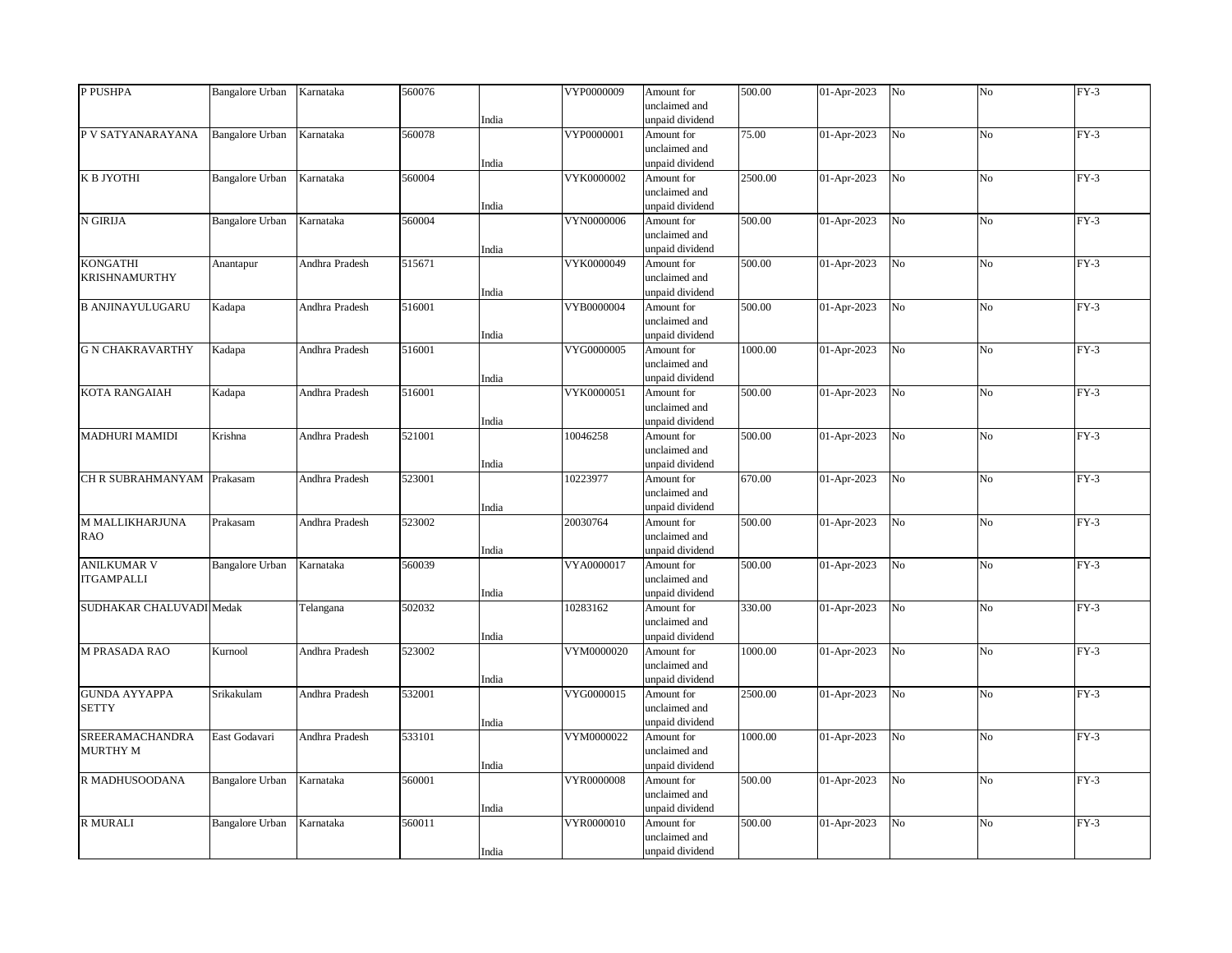| <b>GUDDITI ESWARAIAH</b>    | Anantapur              | Andhra Pradesh | 515671 |       | VYG0000014 | Amount for      | 2000.00 | 01-Apr-2023 | No             | No             | $FY-3$ |
|-----------------------------|------------------------|----------------|--------|-------|------------|-----------------|---------|-------------|----------------|----------------|--------|
|                             |                        |                |        |       |            | unclaimed and   |         |             |                |                |        |
|                             |                        |                |        | India |            | unpaid dividend |         |             |                |                |        |
| MAMILLA RANGANATH Anantapur |                        | Andhra Pradesh | 515671 |       | VYM0000026 | Amount for      | 500.00  | 01-Apr-2023 | N <sub>o</sub> | N <sub>o</sub> | $FY-3$ |
|                             |                        |                |        |       |            | unclaimed and   |         |             |                |                |        |
|                             |                        |                |        | India |            | unpaid dividend |         |             |                |                |        |
| T VIJAYALAKSHMI             | Chennai                | Tamil Nadu     | 600017 |       | VYJ0000003 | Amount for      | 500.00  | 26-Aug-2023 | No             | No             | $FY-3$ |
|                             |                        |                |        |       |            | unclaimed and   |         |             |                |                |        |
|                             |                        |                |        | India |            | unpaid dividend |         |             |                |                |        |
| <b>MADHUBH</b>              | <b>Bangalore Urban</b> | Karnataka      | 560025 |       | VYM0000067 | Amount for      | 100.00  | 26-Aug-2023 | N <sub>o</sub> | N <sub>o</sub> | $FY-3$ |
|                             |                        |                |        |       |            | unclaimed and   |         |             |                |                |        |
|                             |                        |                |        |       |            | unpaid dividend |         |             |                |                |        |
| <b>ANILKUMAR V</b>          | <b>Bangalore Urban</b> | Karnataka      | 560039 | India | VYA0000017 | Amount for      | 100.00  | 26-Aug-2023 | N <sub>o</sub> | No             | $FY-3$ |
| <b>ITGAMPALLI</b>           |                        |                |        |       |            | unclaimed and   |         |             |                |                |        |
|                             |                        |                |        |       |            |                 |         |             |                |                |        |
|                             |                        |                |        | India |            | unpaid dividend |         |             |                |                |        |
| <b>K SANTHA PALAIAH</b>     | <b>Bangalore Urban</b> | Karnataka      | 560041 |       | VYK0000053 | Amount for      | 100.00  | 26-Aug-2023 | N <sub>o</sub> | No             | $FY-3$ |
|                             |                        |                |        |       |            | unclaimed and   |         |             |                |                |        |
|                             |                        |                |        | India |            | unpaid dividend |         |             |                |                |        |
| K SANTHA PALAIAH            | <b>Bangalore Urban</b> | Karnataka      | 560041 |       | VYK0000054 | Amount for      | 100.00  | 26-Aug-2023 | N <sub>o</sub> | No             | $FY-3$ |
|                             |                        |                |        |       |            | unclaimed and   |         |             |                |                |        |
|                             |                        |                |        | India |            | unpaid dividend |         |             |                |                |        |
| M K SRINIVASA               | <b>Bangalore Urban</b> | Karnataka      | 560051 |       | VYM0000005 | Amount for      | 100.00  | 26-Aug-2023 | N <sub>o</sub> | N <sub>o</sub> | $FY-3$ |
| <b>MURTHY</b>               |                        |                |        |       |            | unclaimed and   |         |             |                |                |        |
|                             |                        |                |        | India |            | unpaid dividend |         |             |                |                |        |
| P N NAGARATHNAMMA           | <b>Bangalore Urban</b> | Karnataka      | 560053 |       | VYP0000016 | Amount for      | 800.00  | 26-Aug-2023 | No             | No             | $FY-3$ |
|                             |                        |                |        |       |            | unclaimed and   |         |             |                |                |        |
|                             |                        |                |        | India |            | unpaid dividend |         |             |                |                |        |
| <b>TABALAJI</b>             | <b>Bangalore Urban</b> | Karnataka      | 560053 |       | VYT0000005 | Amount for      | 100.00  | 26-Aug-2023 | No             | N <sub>o</sub> | $FY-3$ |
|                             |                        |                |        |       |            | unclaimed and   |         |             |                |                |        |
|                             |                        |                |        | India |            | unpaid dividend |         |             |                |                |        |
| T A MANJULA                 | <b>Bangalore Urban</b> | Karnataka      | 560053 |       | VYT0000006 | Amount for      | 200.00  | 26-Aug-2023 | N <sub>o</sub> | No             | $FY-3$ |
|                             |                        |                |        |       |            | unclaimed and   |         |             |                |                |        |
|                             |                        |                |        | India |            | unpaid dividend |         |             |                |                |        |
| M G RAMESH                  | <b>Bangalore Urban</b> | Karnataka      | 560069 |       | VYM0000004 | Amount for      | 100.00  | 26-Aug-2023 | No             | No             | $FY-3$ |
|                             |                        |                |        |       |            | unclaimed and   |         |             |                |                |        |
|                             |                        |                |        | India |            | unpaid dividend |         |             |                |                |        |
| A SREERAMULU                | <b>Bangalore Urban</b> | Karnataka      | 560070 |       | VYA0000010 | Amount for      | 100.00  | 26-Aug-2023 | N <sub>o</sub> | No             | $FY-3$ |
|                             |                        |                |        |       |            | unclaimed and   |         |             |                |                |        |
|                             |                        |                |        | India |            | unpaid dividend |         |             |                |                |        |
| E R VANAMALA                | <b>Bangalore Urban</b> | Karnataka      | 560076 |       | VYE0000003 | Amount for      | 100.00  | 26-Aug-2023 | N <sub>o</sub> | N <sub>o</sub> | $FY-3$ |
|                             |                        |                |        |       |            | unclaimed and   |         |             |                |                |        |
|                             |                        |                |        | India |            | unpaid dividend |         |             |                |                |        |
| <b>PENNARPATERSONSEC</b>    | Hyderabad              | Telangana      | 500016 |       | VYP0000024 | Amount for      | 5000.00 | 26-Aug-2023 | N <sub>o</sub> | N <sub>o</sub> | $FY-3$ |
| URITIESLTD                  |                        |                |        |       |            | unclaimed and   |         |             |                |                |        |
|                             |                        |                |        | India |            | unpaid dividend |         |             |                |                |        |
| P PUSHPA                    | <b>Bangalore Urban</b> | Karnataka      | 560076 |       | VYP0000009 | Amount for      | 100.00  | 26-Aug-2023 | N <sub>o</sub> | N <sub>o</sub> | $FY-3$ |
|                             |                        |                |        |       |            | unclaimed and   |         |             |                |                |        |
|                             |                        |                |        | India |            | unpaid dividend |         |             |                |                |        |
| P V SATYANARAYANA           | <b>Bangalore Urban</b> | Karnataka      | 560078 |       | VYP0000001 | Amount for      | 15.00   | 26-Aug-2023 | N <sub>o</sub> | N <sub>o</sub> | $FY-3$ |
|                             |                        |                |        |       |            |                 |         |             |                |                |        |
|                             |                        |                |        |       |            | unclaimed and   |         |             |                |                |        |
|                             |                        |                |        | India |            | unpaid dividend |         |             |                |                |        |
| <b>M MANJULA</b>            | <b>Bangalore Urban</b> | Karnataka      | 560092 |       | VYM0000008 | Amount for      | 500.00  | 26-Aug-2023 | No             | N <sub>o</sub> | $FY-3$ |
|                             |                        |                |        |       |            | unclaimed and   |         |             |                |                |        |
|                             |                        |                |        | India |            | unpaid dividend |         |             |                |                |        |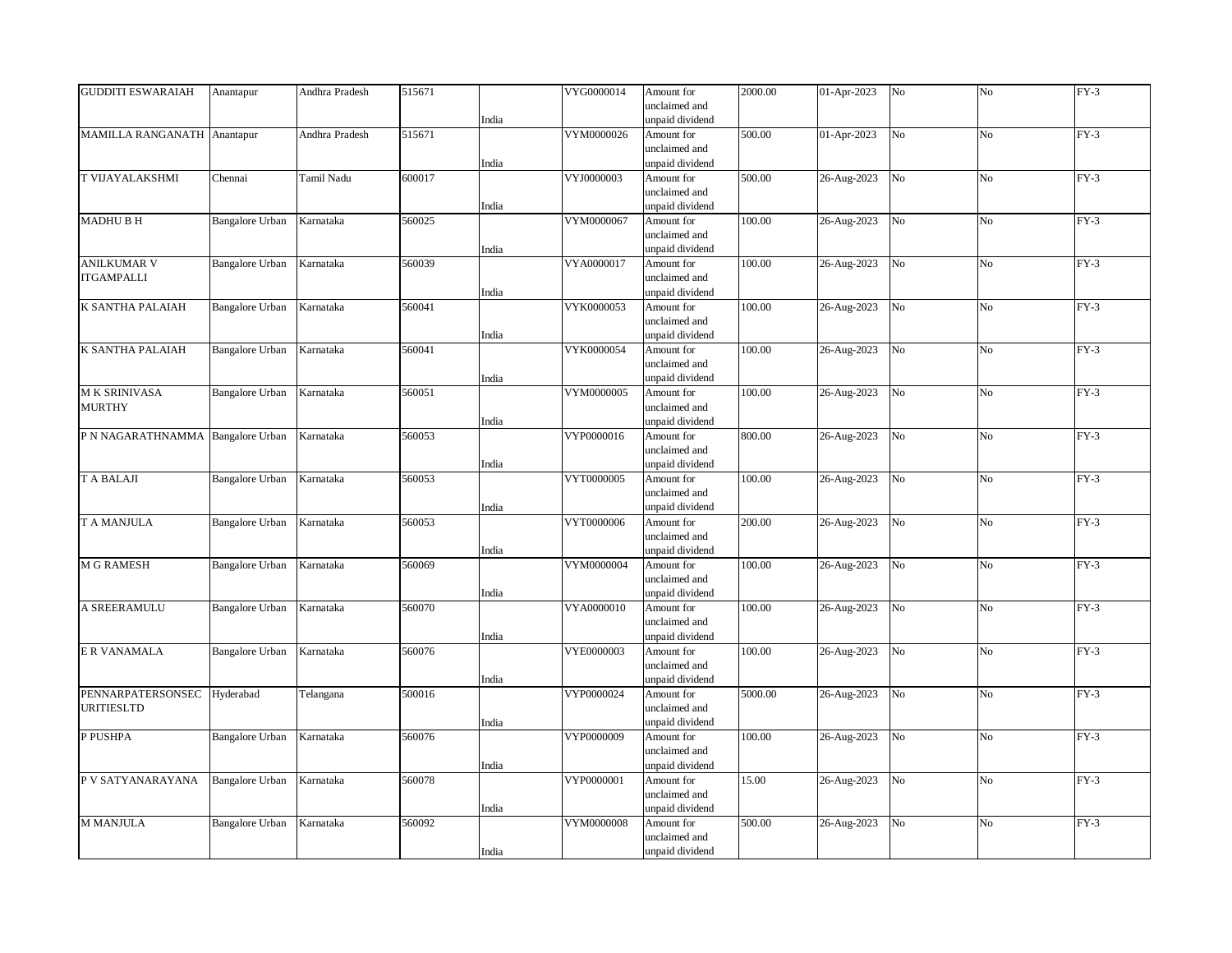| <b>M A RAVINDRA RAJU</b> | <b>Bangalore Urban</b> | Karnataka      | 560092 |       | VYM0000029 | Amount for      | 500.00 | 26-Aug-2023 | No             | No             | $FY-3$ |
|--------------------------|------------------------|----------------|--------|-------|------------|-----------------|--------|-------------|----------------|----------------|--------|
|                          |                        |                |        |       |            | unclaimed and   |        |             |                |                |        |
|                          |                        |                |        | India |            | unpaid dividend |        |             |                |                |        |
| Y NAGARAJA               | Bangalore Urban        | Karnataka      | 560076 |       | VYY0000002 | Amount for      | 100.00 | 26-Aug-2023 | No             | N <sub>o</sub> | $FY-3$ |
|                          |                        |                |        |       |            | unclaimed and   |        |             |                |                |        |
|                          |                        |                |        | India |            | unpaid dividend |        |             |                |                |        |
| <b>RAMESH B</b>          | Raichur                | Karnataka      | 584101 |       | VYB0000014 | Amount for      | 100.00 | 26-Aug-2023 | No             | No             | $FY-3$ |
|                          |                        |                |        |       |            | unclaimed and   |        |             |                |                |        |
|                          |                        |                |        | India |            | unpaid dividend |        |             |                |                |        |
| K NIRMALA PRASAD         | Chennai                | Tamil Nadu     | 600004 |       | VYK0000018 | Amount for      | 500.00 | 26-Aug-2023 | N <sub>o</sub> | N <sub>o</sub> | $FY-3$ |
|                          |                        |                |        |       |            | unclaimed and   |        |             |                |                |        |
|                          |                        |                |        | India |            | unpaid dividend |        |             |                |                |        |
| <b>KANIGELUPULA</b>      | Chennai                | Tamil Nadu     | 600079 |       | VYK0000056 | Amount for      | 100.00 | 26-Aug-2023 | $_{\rm No}$    | No             | $FY-3$ |
| <b>SANKARA RAO</b>       |                        |                |        |       |            | unclaimed and   |        |             |                |                |        |
|                          |                        |                |        | India |            | unpaid dividend |        |             |                |                |        |
| <b>SURE</b>              |                        |                | 508001 |       | VYS0000065 |                 | 200.00 | 26-Aug-2023 | No             | No             | $FY-3$ |
|                          | Nalgonda               | Telangana      |        |       |            | Amount for      |        |             |                |                |        |
| SATYANARAYANA            |                        |                |        |       |            | unclaimed and   |        |             |                |                |        |
|                          |                        |                |        | India |            | unpaid dividend |        |             |                |                |        |
| <b>GEETHAPS</b>          | Anantapur              | Andhra Pradesh | 515201 |       | VYP0000065 | Amount for      | 750.00 | 26-Aug-2023 | $_{\rm No}$    | No             | $FY-3$ |
|                          |                        |                |        |       |            | unclaimed and   |        |             |                |                |        |
|                          |                        |                |        | India |            | unpaid dividend |        |             |                |                |        |
| C NAGAVENI               | Anantapur              | Andhra Pradesh | 515671 |       | VYC0000006 | Amount for      | 100.00 | 26-Aug-2023 | No             | No             | $FY-3$ |
|                          |                        |                |        |       |            | unclaimed and   |        |             |                |                |        |
|                          |                        |                |        | India |            | unpaid dividend |        |             |                |                |        |
| TB DHANANJAYA RAO        | Chennai                | Tamil Nadu     | 600017 |       | VYT0000007 | Amount for      | 500.00 | 26-Aug-2023 | N <sub>o</sub> | N <sub>o</sub> | $FY-3$ |
|                          |                        |                |        |       |            | unclaimed and   |        |             |                |                |        |
|                          |                        |                |        | India |            | unpaid dividend |        |             |                |                |        |
| <b>KONGATHI</b>          | Anantapur              | Andhra Pradesh | 515671 |       | VYK0000049 | Amount for      | 100.00 | 26-Aug-2023 | No             | No             | $FY-3$ |
| KRISHNAMURTHY            |                        |                |        |       |            | unclaimed and   |        |             |                |                |        |
|                          |                        |                |        | India |            | unpaid dividend |        |             |                |                |        |
| A RAMAMOHAN REDDY        | New Delhi              | Delhi          | 110005 |       | VYA0000007 | Amount for      | 100.00 | 26-Aug-2023 | N <sub>o</sub> | No             | $FY-3$ |
|                          |                        |                |        |       |            | unclaimed and   |        |             |                |                |        |
|                          |                        |                |        | India |            | unpaid dividend |        |             |                |                |        |
| <b>B ANJINAYULUGARU</b>  | Kadapa                 | Andhra Pradesh | 516001 |       | VYB0000004 | Amount for      | 100.00 | 26-Aug-2023 | $_{\rm No}$    | No             | $FY-3$ |
|                          |                        |                |        |       |            | unclaimed and   |        |             |                |                |        |
|                          |                        |                |        | India |            | unpaid dividend |        |             |                |                |        |
| <b>G N CHAKRAVARTHY</b>  | Kadapa                 | Andhra Pradesh | 516001 |       | VYG0000005 | Amount for      | 200.00 | 26-Aug-2023 | No             | No             | $FY-3$ |
|                          |                        |                |        |       |            | unclaimed and   |        |             |                |                |        |
|                          |                        |                |        | India |            | unpaid dividend |        |             |                |                |        |
| M MALLIKHARJUNA          | Prakasam               | Andhra Pradesh | 523002 |       | 20030764   | Amount for      | 100.00 | 26-Aug-2023 | No             | No             | $FY-3$ |
| <b>RAO</b>               |                        |                |        |       |            | unclaimed and   |        |             |                |                |        |
|                          |                        |                |        |       |            |                 |        |             |                |                |        |
|                          |                        |                |        | India |            | unpaid dividend |        |             |                |                |        |
| <b>M PRASADA RAO</b>     | Kurnool                | Andhra Pradesh | 523002 |       | VYM0000020 | Amount for      | 200.00 | 26-Aug-2023 | No             | N <sub>o</sub> | $FY-3$ |
|                          |                        |                |        |       |            | unclaimed and   |        |             |                |                |        |
|                          |                        |                |        | India |            | unpaid dividend |        |             |                |                |        |
| <b>GUNDA AYYAPPA</b>     | Srikakulam             | Andhra Pradesh | 532001 |       | VYG0000015 | Amount for      | 500.00 | 26-Aug-2023 | No             | No             | $FY-3$ |
| <b>SETTY</b>             |                        |                |        |       |            | unclaimed and   |        |             |                |                |        |
|                          |                        |                |        | India |            | unpaid dividend |        |             |                |                |        |
| R MADHUSOODANA           | <b>Bangalore Urban</b> | Karnataka      | 560001 |       | VYR0000008 | Amount for      | 100.00 | 26-Aug-2023 | No             | N <sub>o</sub> | $FY-3$ |
|                          |                        |                |        |       |            | unclaimed and   |        |             |                |                |        |
|                          |                        |                |        | India |            | unpaid dividend |        |             |                |                |        |
| К В ЈҮОТНІ               | <b>Bangalore Urban</b> | Karnataka      | 560004 |       | VYK0000002 | Amount for      | 500.00 | 26-Aug-2023 | No             | No             | $FY-3$ |
|                          |                        |                |        |       |            | unclaimed and   |        |             |                |                |        |
|                          |                        |                |        | India |            | unpaid dividend |        |             |                |                |        |
|                          |                        |                |        |       |            |                 |        |             |                |                |        |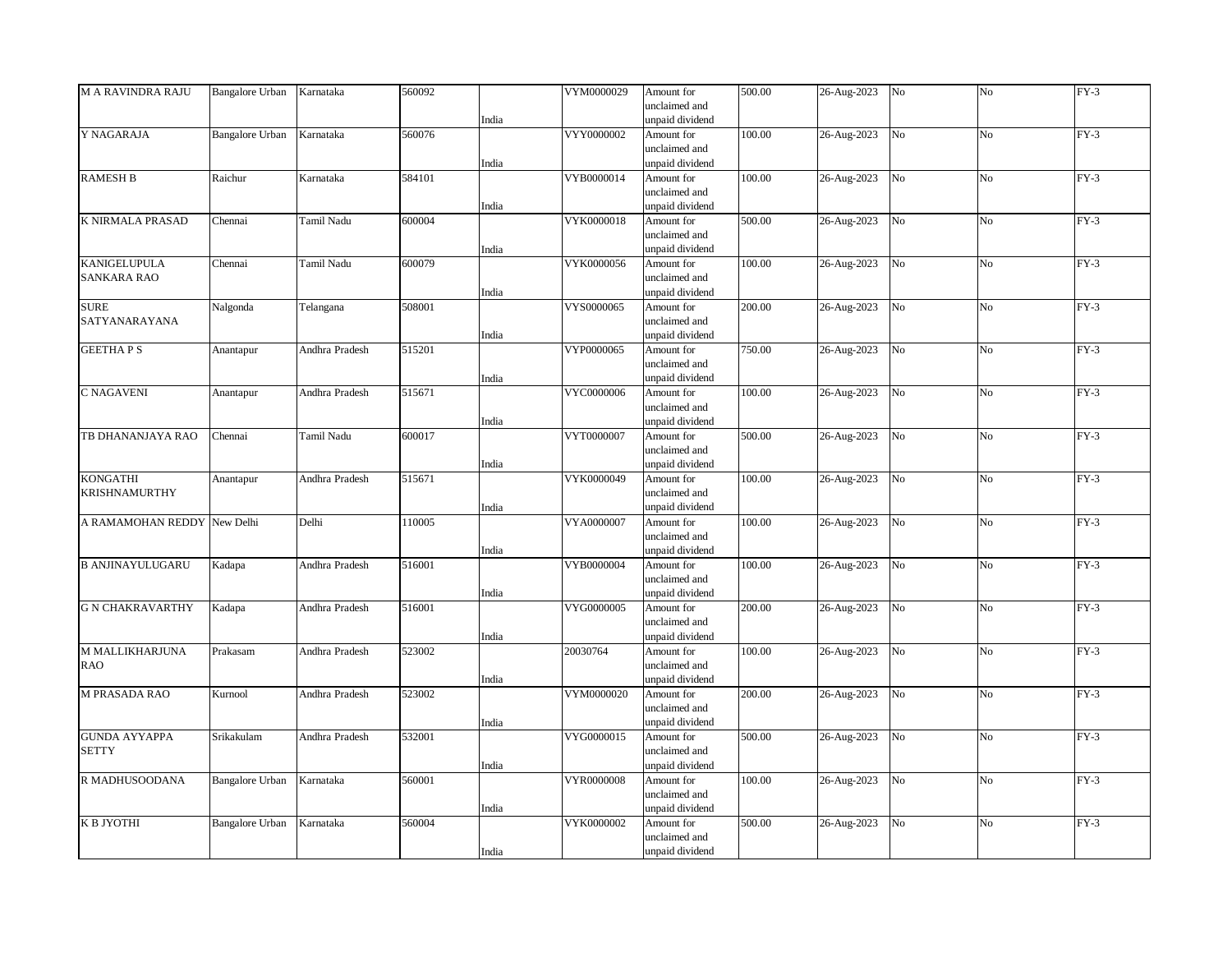| N GIRIJA            | <b>Bangalore Urban</b> | Karnataka      | 560004 |       | VYN0000006 | Amount for                    | 100.00   | 26-Aug-2023 | No             | No             | $FY-3$ |
|---------------------|------------------------|----------------|--------|-------|------------|-------------------------------|----------|-------------|----------------|----------------|--------|
|                     |                        |                |        |       |            | unclaimed and                 |          |             |                |                |        |
|                     |                        |                |        | India |            | unpaid dividend               |          |             |                |                |        |
| R MURALI            | <b>Bangalore Urban</b> | Karnataka      | 560011 |       | VYR0000010 | Amount for                    | 100.00   | 26-Aug-2023 | No             | N <sub>o</sub> | $FY-3$ |
|                     |                        |                |        |       |            | unclaimed and                 |          |             |                |                |        |
|                     |                        |                |        | India |            | unpaid dividend               |          |             |                |                |        |
| <b>R PRATAP</b>     | <b>Bangalore Urban</b> | Karnataka      | 560011 |       | VYR0000012 | Amount for                    | 100.00   | 26-Aug-2023 | No             | No             | $FY-3$ |
|                     |                        |                |        |       |            | unclaimed and                 |          |             |                |                |        |
|                     |                        |                |        | India |            | unpaid dividend               |          |             |                |                |        |
| <b>R SABITA</b>     | <b>Bangalore Urban</b> | Karnataka      | 560011 |       | VYR0000014 | Amount for                    | 100.00   | 26-Aug-2023 | N <sub>o</sub> | N <sub>o</sub> | $FY-3$ |
|                     |                        |                |        |       |            | unclaimed and                 |          |             |                |                |        |
|                     |                        |                |        | India |            | unpaid dividend               |          |             |                |                |        |
| A APARNA            | <b>Bangalore Urban</b> | Karnataka      | 560018 |       | VYA0000002 | Amount for                    | 1500.00  | 26-Aug-2023 | $_{\rm No}$    | No             | $FY-3$ |
|                     |                        |                |        |       |            | unclaimed and                 |          |             |                |                |        |
|                     |                        |                |        | India |            | unpaid dividend               |          |             |                |                |        |
| <b>PABBISETTY</b>   | <b>Bangalore Urban</b> | Karnataka      | 560004 |       | VYP0000070 | Amount for                    | 400.00   | 26-Aug-2023 | No             | No             | $FY-3$ |
| <b>SUBBARAMIAH</b>  |                        |                |        |       |            | unclaimed and                 |          |             |                |                |        |
| SUNDARAMURTHY       |                        |                |        | India |            | unpaid dividend               |          |             |                |                |        |
| Y NAGARAJA          | Bangalore Urban        | Karnataka      | 560076 |       | VYY0000002 | Amount for                    | 700.00   | 24-Aug-2024 | $_{\rm No}$    | No             | $FY-4$ |
|                     |                        |                |        |       |            | unclaimed and                 |          |             |                |                |        |
|                     |                        |                |        | India |            | unpaid dividend               |          |             |                |                |        |
| RAJENDRA KUMAR      | Bangalore Urban        | Karnataka      | 570008 |       | VYR0000019 | Amount for                    | 2800.00  | 24-Aug-2024 | No             | No             | $FY-4$ |
|                     |                        |                |        |       |            | unclaimed and                 |          |             |                |                |        |
|                     |                        |                |        | India |            | unpaid dividend               |          |             |                |                |        |
| <b>RAMESH B</b>     | Raichur                | Karnataka      | 584101 |       | VYB0000014 | Amount for                    | 700.00   | 24-Aug-2024 | N <sub>o</sub> | N <sub>o</sub> | $FY-4$ |
|                     |                        |                |        |       |            | unclaimed and                 |          |             |                |                |        |
|                     |                        |                |        | India |            | unpaid dividend               |          |             |                |                |        |
| K NIRMALA PRASAD    | Chennai                | Tamil Nadu     | 600004 |       | VYK0000018 | Amount for                    | 3500.00  | 24-Aug-2024 | No             | No             | $FY-4$ |
|                     |                        |                |        |       |            | unclaimed and                 |          |             |                |                |        |
| CS SIVA KUMAR       |                        |                | 560027 | India | VYC0000009 | unpaid dividend<br>Amount for | 700.00   |             | N <sub>o</sub> | No             | $FY-4$ |
|                     | Bangalore Urban        | Karnataka      |        |       |            | unclaimed and                 |          | 24-Aug-2024 |                |                |        |
|                     |                        |                |        | India |            | unpaid dividend               |          |             |                |                |        |
| <b>SURE</b>         |                        | Telangana      | 508001 |       | VYS0000065 | Amount for                    | 1400.00  | 24-Aug-2024 | $_{\rm No}$    | No             | $FY-4$ |
| SATYANARAYANA       | Nalgonda               |                |        |       |            | unclaimed and                 |          |             |                |                |        |
|                     |                        |                |        | India |            | unpaid dividend               |          |             |                |                |        |
| C NAGAVENI          | Anantapur              | Andhra Pradesh | 515671 |       | VYC0000006 | Amount for                    | 700.00   | 24-Aug-2024 | No             | No             | $FY-4$ |
|                     |                        |                |        |       |            | unclaimed and                 |          |             |                |                |        |
|                     |                        |                |        | India |            | unpaid dividend               |          |             |                |                |        |
| CHINTA SANKARAIAH   | Anantapur              | Andhra Pradesh | 515671 |       | VYC0000014 | Amount for                    | 700.00   | 24-Aug-2024 | No             | No             | $FY-4$ |
|                     |                        |                |        |       |            | unclaimed and                 |          |             |                |                |        |
|                     |                        |                |        | India |            | unpaid dividend               |          |             |                |                |        |
| T B DHANANJAYA RAO  | Chennai                | Tamil Nadu     | 600017 |       | VYT0000007 | Amount for                    | 3500.00  | 24-Aug-2024 | No             | N <sub>o</sub> | $FY-4$ |
|                     |                        |                |        |       |            | unclaimed and                 |          |             |                |                |        |
|                     |                        |                |        | India |            | unpaid dividend               |          |             |                |                |        |
| A APARNA            | Bangalore Urban        | Karnataka      | 560018 |       | VYA0000002 | Amount for                    | 10500.00 | 24-Aug-2024 | No             | No             | $FY-4$ |
|                     |                        |                |        |       |            | unclaimed and                 |          |             |                |                |        |
|                     |                        |                |        | India |            | unpaid dividend               |          |             |                |                |        |
| <b>SARALA</b>       | <b>Bangalore Urban</b> | Karnataka      | 560041 |       | 16813486   | Amount for                    | 700.00   | 24-Aug-2024 | No             | N <sub>o</sub> | $FY-4$ |
| <b>UDAYASHANKAR</b> |                        |                |        |       |            | unclaimed and                 |          |             |                |                |        |
|                     |                        |                |        | India |            | unpaid dividend               |          |             |                |                |        |
| K SANTHA PALAIAH    | <b>Bangalore Urban</b> | Karnataka      | 560041 |       | VYK0000053 | Amount for                    | 700.00   | 24-Aug-2024 | No             | No             | $FY-4$ |
|                     |                        |                |        |       |            | unclaimed and                 |          |             |                |                |        |
|                     |                        |                |        | India |            | unpaid dividend               |          |             |                |                |        |
|                     |                        |                |        |       |            |                               |          |             |                |                |        |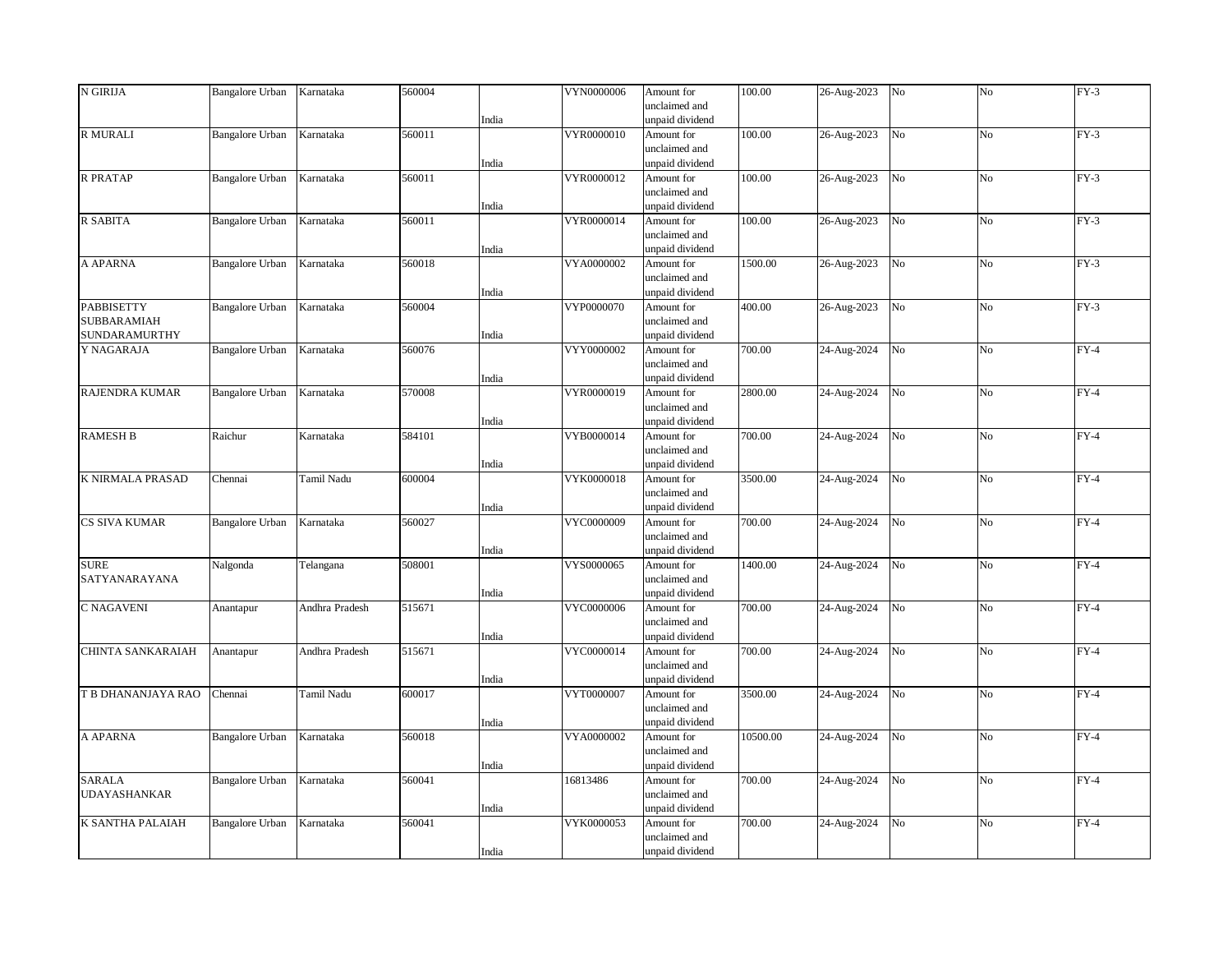| K SANTHA PALAIAH                  | <b>Bangalore Urban</b> | Karnataka      | 560041 |       | VYK0000054 | Amount for      | 700.00             | 24-Aug-2024 | No             | No             | $FY-4$ |
|-----------------------------------|------------------------|----------------|--------|-------|------------|-----------------|--------------------|-------------|----------------|----------------|--------|
|                                   |                        |                |        |       |            | unclaimed and   |                    |             |                |                |        |
|                                   |                        |                |        | India |            | unpaid dividend |                    |             |                |                |        |
| T VIJAYALAKSHMI                   | Chennai                | Tamil Nadu     | 600017 |       | VYJ0000003 | Amount for      | 3500.00            |             | N <sub>o</sub> | N <sub>o</sub> | $FY-4$ |
|                                   |                        |                |        |       |            |                 |                    | 24-Aug-2024 |                |                |        |
|                                   |                        |                |        |       |            | unclaimed and   |                    |             |                |                |        |
|                                   |                        |                |        | India |            | unpaid dividend |                    |             |                |                |        |
| M K SRINIVASA                     | <b>Bangalore Urban</b> | Karnataka      | 560051 |       | VYM0000005 | Amount for      | 700.00             | 24-Aug-2024 | No             | No             | $FY-4$ |
| <b>MURTHY</b>                     |                        |                |        |       |            | unclaimed and   |                    |             |                |                |        |
|                                   |                        |                |        | India |            | unpaid dividend |                    |             |                |                |        |
| P N NAGARATHNAMMA Bangalore Urban |                        | Karnataka      | 560053 |       | VYP0000016 | Amount for      | 5600.00            | 24-Aug-2024 | N <sub>o</sub> | N <sub>o</sub> | $FY-4$ |
|                                   |                        |                |        |       |            | unclaimed and   |                    |             |                |                |        |
|                                   |                        |                |        | India |            | unpaid dividend |                    |             |                |                |        |
| <b>TABALAJI</b>                   | <b>Bangalore Urban</b> | Karnataka      | 560053 |       | VYT0000005 | Amount for      | 700.00             | 24-Aug-2024 | N <sub>o</sub> | No             | $FY-4$ |
|                                   |                        |                |        |       |            |                 |                    |             |                |                |        |
|                                   |                        |                |        |       |            | unclaimed and   |                    |             |                |                |        |
|                                   |                        |                |        | India |            | unpaid dividend |                    |             |                |                |        |
| T A MANJULA                       | <b>Bangalore Urban</b> | Karnataka      | 560053 |       | VYT0000006 | Amount for      | 1400.00            | 24-Aug-2024 | No             | No             | $FY-4$ |
|                                   |                        |                |        |       |            | unclaimed and   |                    |             |                |                |        |
|                                   |                        |                |        | India |            | unpaid dividend |                    |             |                |                |        |
| <b>M G RAMESH</b>                 | <b>Bangalore Urban</b> | Karnataka      | 560069 |       | VYM0000004 | Amount for      | 700.00             | 24-Aug-2024 | No             | No             | $FY-4$ |
|                                   |                        |                |        |       |            | unclaimed and   |                    |             |                |                |        |
|                                   |                        |                |        | India |            | unpaid dividend |                    |             |                |                |        |
| A SREERAMULU                      | <b>Bangalore Urban</b> | Karnataka      | 560070 |       | VYA0000010 | Amount for      | 700.00             | 24-Aug-2024 | N <sub>o</sub> | No             | $FY-4$ |
|                                   |                        |                |        |       |            | unclaimed and   |                    |             |                |                |        |
|                                   |                        |                |        |       |            |                 |                    |             |                |                |        |
|                                   |                        |                |        | India |            | unpaid dividend |                    |             |                |                |        |
| <b>MADHUBH</b>                    | <b>Bangalore Urban</b> | Karnataka      | 560025 |       | VYM0000067 | Amount for      | $\frac{1}{700.00}$ | 24-Aug-2024 | N <sub>o</sub> | N <sub>o</sub> | $FY-4$ |
|                                   |                        |                |        |       |            | unclaimed and   |                    |             |                |                |        |
|                                   |                        |                |        | India |            | unpaid dividend |                    |             |                |                |        |
| E R VANAMALA                      | <b>Bangalore Urban</b> | Karnataka      | 560076 |       | VYE0000003 | Amount for      | 700.00             | 24-Aug-2024 | No             | No             | $FY-4$ |
|                                   |                        |                |        |       |            | unclaimed and   |                    |             |                |                |        |
|                                   |                        |                |        | India |            | unpaid dividend |                    |             |                |                |        |
| PENNARPATERSONSEC                 | Hyderabad              | Telangana      | 500016 |       | VYP0000024 | Amount for      | 35000.00           | 24-Aug-2024 | N <sub>o</sub> | N <sub>o</sub> | $FY-4$ |
| <b>URITIESLTD</b>                 |                        |                |        |       |            | unclaimed and   |                    |             |                |                |        |
|                                   |                        |                |        | India |            | unpaid dividend |                    |             |                |                |        |
| P PUSHPA                          | <b>Bangalore Urban</b> | Karnataka      | 560076 |       | VYP0000009 | Amount for      | 700.00             | 24-Aug-2024 | N <sub>o</sub> | No             | $FY-4$ |
|                                   |                        |                |        |       |            | unclaimed and   |                    |             |                |                |        |
|                                   |                        |                |        |       |            |                 |                    |             |                |                |        |
|                                   |                        |                |        | India |            | unpaid dividend |                    |             |                |                |        |
| P V SATYANARAYANA                 | Bangalore Urban        | Karnataka      | 560078 |       | VYP0000001 | Amount for      | 105.00             | 24-Aug-2024 | N <sub>o</sub> | N <sub>o</sub> | $FY-4$ |
|                                   |                        |                |        |       |            | unclaimed and   |                    |             |                |                |        |
|                                   |                        |                |        | India |            | unpaid dividend |                    |             |                |                |        |
| <b>DINESH GUPTA P</b>             | <b>Bangalore Urban</b> | Karnataka      | 560053 |       | VYP0000005 | Amount for      | 700.00             | 24-Aug-2024 | No             | No             | $FY-4$ |
|                                   |                        |                |        |       |            | unclaimed and   |                    |             |                |                |        |
|                                   |                        |                |        | India |            | unpaid dividend |                    |             |                |                |        |
| <b>M MANJULA</b>                  | <b>Bangalore Urban</b> | Karnataka      | 560092 |       | VYM0000008 | Amount for      | 3500.00            | 24-Aug-2024 | No             | N <sub>o</sub> | $FY-4$ |
|                                   |                        |                |        |       |            | unclaimed and   |                    |             |                |                |        |
|                                   |                        |                |        | India |            | unpaid dividend |                    |             |                |                |        |
| <b>M A RAVINDRA RAJU</b>          | Bangalore Urban        | Karnataka      | 560092 |       | VYM0000029 | Amount for      | 3500.00            | 24-Aug-2024 | No             | No             | $FY-4$ |
|                                   |                        |                |        |       |            |                 |                    |             |                |                |        |
|                                   |                        |                |        |       |            | unclaimed and   |                    |             |                |                |        |
|                                   |                        |                |        | India |            | unpaid dividend |                    |             |                |                |        |
| <b>PABBISETTY</b>                 | <b>Bangalore Urban</b> | Karnataka      | 560004 |       | VYP0000070 | Amount for      | 3500.00            | 24-Aug-2024 | N <sub>o</sub> | N <sub>o</sub> | $FY-4$ |
| SUBBARAMIAH                       |                        |                |        |       |            | unclaimed and   |                    |             |                |                |        |
| SUNDARAMURTHY                     |                        |                |        | India |            | unpaid dividend |                    |             |                |                |        |
| KONGATHI                          | Anantapur              | Andhra Pradesh | 515671 |       | VYK0000049 | Amount for      | 700.00             | 24-Aug-2024 | No             | No             | $FY-4$ |
| <b>KRISHNAMURTHY</b>              |                        |                |        |       |            | unclaimed and   |                    |             |                |                |        |
|                                   |                        |                |        | India |            | unpaid dividend |                    |             |                |                |        |
|                                   |                        |                |        |       |            |                 |                    |             |                |                |        |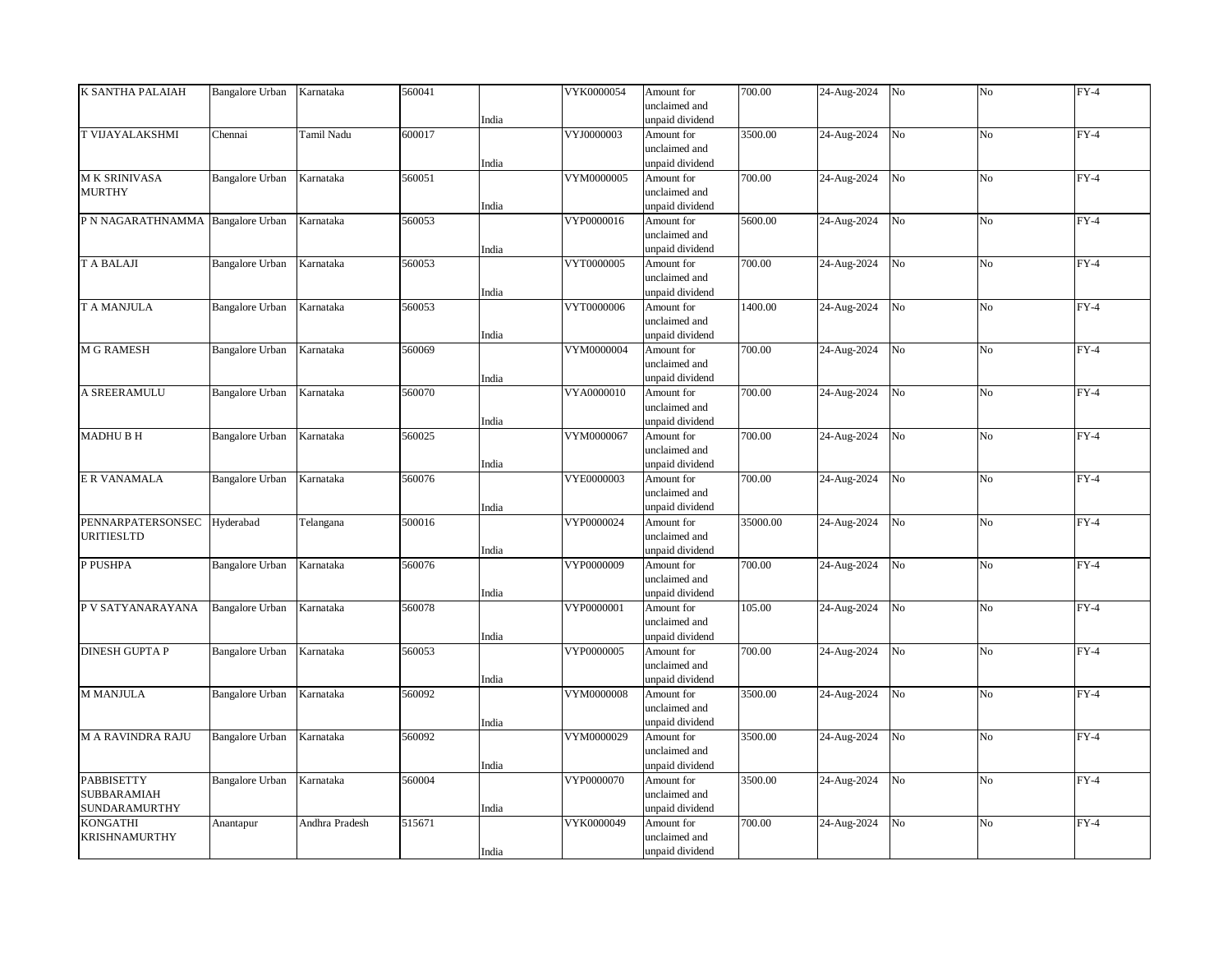| <b>V RAJESWARI</b>                | Anantapur              | Andhra Pradesh | 515671 |       | VYV0000007 | Amount for      | 700.00  | 24-Aug-2024 | No             | No             | $FY-4$ |
|-----------------------------------|------------------------|----------------|--------|-------|------------|-----------------|---------|-------------|----------------|----------------|--------|
|                                   |                        |                |        |       |            | unclaimed and   |         |             |                |                |        |
|                                   |                        |                |        | India |            | unpaid dividend |         |             |                |                |        |
| <b>B ANJINAYULUGARU</b>           | Kadapa                 | Andhra Pradesh | 516001 |       | VYB0000004 | Amount for      | 700.00  | 24-Aug-2024 | N <sub>o</sub> | N <sub>o</sub> | $FY-4$ |
|                                   |                        |                |        |       |            | unclaimed and   |         |             |                |                |        |
|                                   |                        |                |        |       |            |                 |         |             |                |                |        |
|                                   |                        |                |        | India |            | unpaid dividend |         |             |                |                |        |
| <b>G N CHAKRAVARTHY</b>           | Kadapa                 | Andhra Pradesh | 516001 |       | VYG0000005 | Amount for      | 1400.00 | 24-Aug-2024 | No             | No             | $FY-4$ |
|                                   |                        |                |        |       |            | unclaimed and   |         |             |                |                |        |
|                                   |                        |                |        | India |            | unpaid dividend |         |             |                |                |        |
| KOTA BALANJINAYULU Kadapa         |                        | Andhra Pradesh | 516001 |       | VYK0000050 | Amount for      | 700.00  | 24-Aug-2024 | N <sub>o</sub> | N <sub>o</sub> | $FY-4$ |
|                                   |                        |                |        |       |            | unclaimed and   |         |             |                |                |        |
|                                   |                        |                |        | India |            | unpaid dividend |         |             |                |                |        |
| KOTA RANGAIAH                     | Kadapa                 | Andhra Pradesh | 516001 |       | VYK0000051 | Amount for      | 700.00  | 24-Aug-2024 | N <sub>o</sub> | No             | $FY-4$ |
|                                   |                        |                |        |       |            |                 |         |             |                |                |        |
|                                   |                        |                |        |       |            | unclaimed and   |         |             |                |                |        |
|                                   |                        |                |        | India |            | unpaid dividend |         |             |                |                |        |
| SUDHAKAR CHALUVADI Medak          |                        | Telangana      | 502032 |       | 10283162   | Amount for      | 462.00  | 24-Aug-2024 | No             | No             | $FY-4$ |
|                                   |                        |                |        |       |            | unclaimed and   |         |             |                |                |        |
|                                   |                        |                |        | India |            | unpaid dividend |         |             |                |                |        |
| <b>ANILKUMAR V</b>                | <b>Bangalore Urban</b> | Karnataka      | 560039 |       | VYA0000017 | Amount for      | 700.00  | 24-Aug-2024 | No             | No             | $FY-4$ |
| <b>ITGAMPALLI</b>                 |                        |                |        |       |            | unclaimed and   |         |             |                |                |        |
|                                   |                        |                |        | India |            | unpaid dividend |         |             |                |                |        |
| M MALLIKHARJUNA                   | Prakasam               | Andhra Pradesh | 523002 |       | 20030764   | Amount for      | 700.00  | 24-Aug-2024 | N <sub>o</sub> | No             | $FY-4$ |
|                                   |                        |                |        |       |            |                 |         |             |                |                |        |
| RAO                               |                        |                |        |       |            | unclaimed and   |         |             |                |                |        |
|                                   |                        |                |        | India |            | unpaid dividend |         |             |                |                |        |
| <b>RANGA</b>                      | Prakasam               | Andhra Pradesh | 523001 |       | 18750214   | Amount for      | 938.00  | 24-Aug-2024 | N <sub>o</sub> | N <sub>o</sub> | $FY-4$ |
| SUBRHAMANYAM                      |                        |                |        |       |            | unclaimed and   |         |             |                |                |        |
| <b>CHALUVADI</b>                  |                        |                |        | India |            | unpaid dividend |         |             |                |                |        |
| M PRASADA RAO                     | Kurnool                | Andhra Pradesh | 523002 |       | VYM0000020 | Amount for      | 1400.00 | 24-Aug-2024 | No             | No             | $FY-4$ |
|                                   |                        |                |        |       |            | unclaimed and   |         |             |                |                |        |
|                                   |                        |                |        | India |            | unpaid dividend |         |             |                |                |        |
| <b>GUNDA AYYAPPA</b>              | Srikakulam             | Andhra Pradesh | 532001 |       | VYG0000015 | Amount for      | 3500.00 | 24-Aug-2024 | N <sub>o</sub> | N <sub>o</sub> | $FY-4$ |
| <b>SETTY</b>                      |                        |                |        |       |            | unclaimed and   |         |             |                |                |        |
|                                   |                        |                |        | India |            | unpaid dividend |         |             |                |                |        |
|                                   |                        |                |        |       |            |                 |         |             |                |                |        |
| VENKATA RAJESWARI T East Godavari |                        | Andhra Pradesh | 533401 |       | VYT0000018 | Amount for      | 1400.00 | 24-Aug-2024 | N <sub>o</sub> | No             | $FY-4$ |
|                                   |                        |                |        |       |            | unclaimed and   |         |             |                |                |        |
|                                   |                        |                |        | India |            | unpaid dividend |         |             |                |                |        |
| R MADHUSOODANA                    | <b>Bangalore Urban</b> | Karnataka      | 560001 |       | VYR0000008 | Amount for      | 700.00  | 24-Aug-2024 | N <sub>o</sub> | N <sub>o</sub> | $FY-4$ |
|                                   |                        |                |        |       |            | unclaimed and   |         |             |                |                |        |
|                                   |                        |                |        | India |            | unpaid dividend |         |             |                |                |        |
| <b>PABBISETTY</b>                 | <b>Bangalore Urban</b> | Karnataka      | 560004 |       | VYP0000070 | Amount for      | 2800.00 | 24-Aug-2024 | No             | No             | $FY-4$ |
| <b>SUBBARAMIAH</b>                |                        |                |        |       |            | unclaimed and   |         |             |                |                |        |
| SUNDARAMURTHY                     |                        |                |        | India |            | unpaid dividend |         |             |                |                |        |
| K B JYOTHI                        |                        | Karnataka      | 560004 |       | VYK0000002 |                 | 3500.00 | 24-Aug-2024 | No             | N <sub>o</sub> | $FY-4$ |
|                                   | <b>Bangalore Urban</b> |                |        |       |            | Amount for      |         |             |                |                |        |
|                                   |                        |                |        |       |            | unclaimed and   |         |             |                |                |        |
|                                   |                        |                |        | India |            | unpaid dividend |         |             |                |                |        |
| N GIRIJA                          | Bangalore Urban        | Karnataka      | 560004 |       | VYN0000006 | Amount for      | 700.00  | 24-Aug-2024 | No             | No             | $FY-4$ |
|                                   |                        |                |        |       |            | unclaimed and   |         |             |                |                |        |
|                                   |                        |                |        | India |            | unpaid dividend |         |             |                |                |        |
| R MURALI                          | <b>Bangalore Urban</b> | Karnataka      | 560011 |       | VYR0000010 | Amount for      | 700.00  | 24-Aug-2024 | N <sub>o</sub> | N <sub>o</sub> | $FY-4$ |
|                                   |                        |                |        |       |            | unclaimed and   |         |             |                |                |        |
|                                   |                        |                |        | India |            | unpaid dividend |         |             |                |                |        |
| <b>R PRATAP</b>                   | Bangalore Urban        | Karnataka      | 560011 |       | VYR0000012 | Amount for      | 700.00  | 24-Aug-2024 | No             | No             | $FY-4$ |
|                                   |                        |                |        |       |            |                 |         |             |                |                |        |
|                                   |                        |                |        |       |            | unclaimed and   |         |             |                |                |        |
|                                   |                        |                |        | India |            | unpaid dividend |         |             |                |                |        |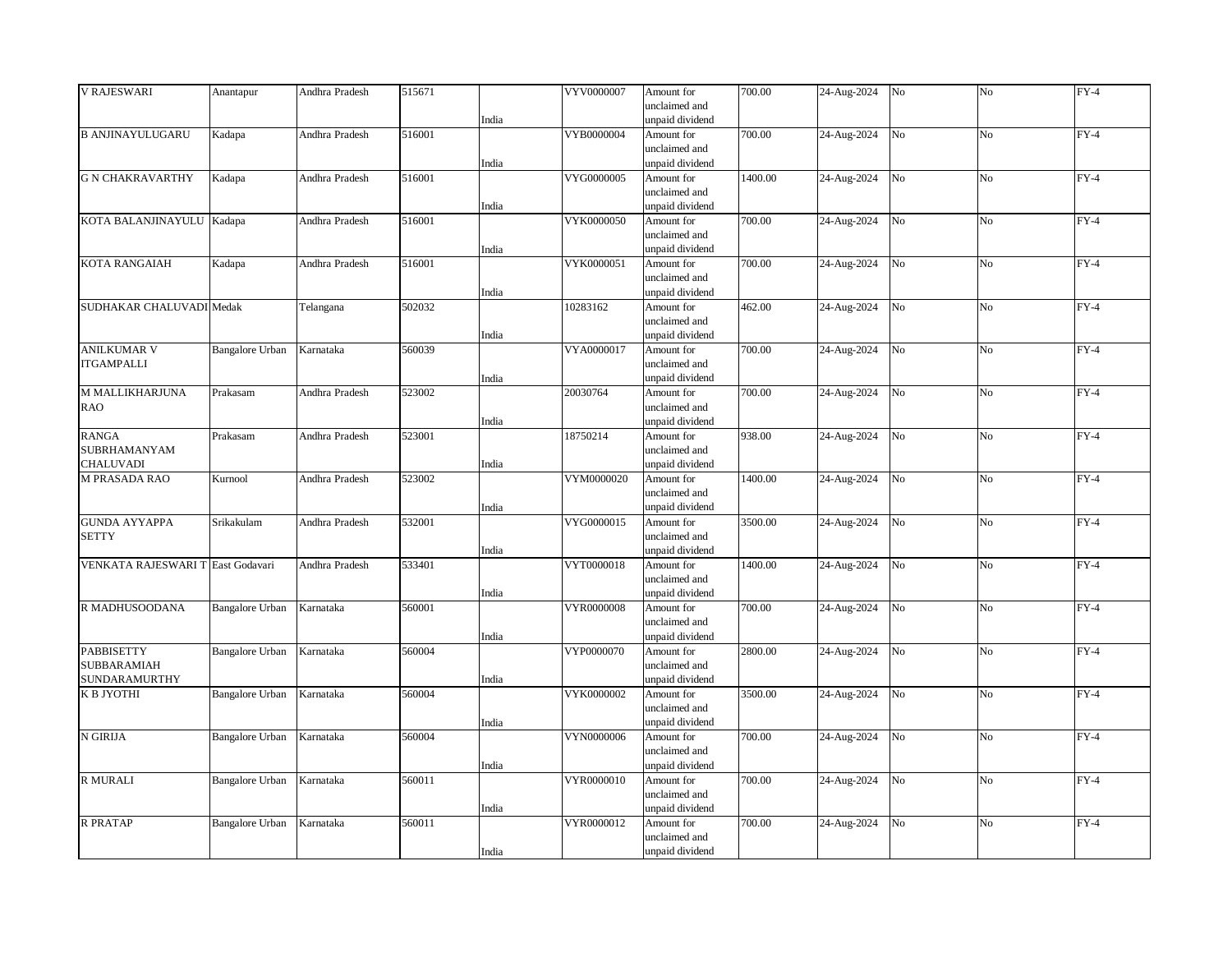| <b>R SABITA</b>                   | <b>Bangalore Urban</b> | Karnataka  | 560011 |       | VYR0000014 | Amount for      | 700.00  | 24-Aug-2024 | No             | No             | $FY-4$ |
|-----------------------------------|------------------------|------------|--------|-------|------------|-----------------|---------|-------------|----------------|----------------|--------|
|                                   |                        |            |        |       |            | unclaimed and   |         |             |                |                |        |
|                                   |                        |            |        | India |            | unpaid dividend |         |             |                |                |        |
| <b>T VIJAYALAKSHMI</b>            | Chennai                | Tamil Nadu | 600017 |       | VYJ0000003 | Amount for      | 3500.00 | 03-Sep-2025 | N <sub>o</sub> | N <sub>o</sub> | $FY-5$ |
|                                   |                        |            |        |       |            | unclaimed and   |         |             |                |                |        |
|                                   |                        |            |        | India |            | unpaid dividend |         |             |                |                |        |
| <b>MADHUBH</b>                    | <b>Bangalore Urban</b> | Karnataka  | 560025 |       | VYM0000067 | Amount for      | 700.00  | 03-Sep-2025 | No             | No             | $FY-5$ |
|                                   |                        |            |        |       |            | unclaimed and   |         |             |                |                |        |
|                                   |                        |            |        | India |            | unpaid dividend |         |             |                |                |        |
| <b>DINESH GUPTA P</b>             | Bangalore Urban        | Karnataka  | 560053 |       | VYP0000005 | Amount for      | 700.00  | 03-Sep-2025 | $_{\rm No}$    | No             | $FY-5$ |
|                                   |                        |            |        |       |            | unclaimed and   |         |             |                |                |        |
|                                   |                        |            |        | India |            | unpaid dividend |         |             |                |                |        |
| C S SIVA KUMAR                    | <b>Bangalore Urban</b> | Karnataka  | 560027 |       | VYC0000009 | Amount for      | 700.00  | 03-Sep-2025 | No             | No             | $FY-5$ |
|                                   |                        |            |        |       |            | unclaimed and   |         |             |                |                |        |
|                                   |                        |            |        | India |            | unpaid dividend |         |             |                |                |        |
| <b>ANILKUMAR V</b>                | Bangalore Urban        | Karnataka  | 560039 |       | VYA0000017 | Amount for      | 700.00  | 03-Sep-2025 | No             | No             | $FY-5$ |
| <b>ITGAMPALLI</b>                 |                        |            |        |       |            | unclaimed and   |         |             |                |                |        |
|                                   |                        |            |        | India |            | unpaid dividend |         |             |                |                |        |
| <b>SARALA</b>                     | <b>Bangalore Urban</b> | Karnataka  | 560041 |       | 16813486   | Amount for      | 700.00  | 03-Sep-2025 | No             | No             | $FY-5$ |
| <b>UDAYASHANKAR</b>               |                        |            |        |       |            | unclaimed and   |         |             |                |                |        |
|                                   |                        |            |        | India |            | unpaid dividend |         |             |                |                |        |
| K SANTHA PALAIAH                  | <b>Bangalore Urban</b> | Karnataka  | 560041 |       | VYK0000053 | Amount for      | 700.00  | 03-Sep-2025 | No             | No             | $FY-5$ |
|                                   |                        |            |        |       |            | unclaimed and   |         |             |                |                |        |
|                                   |                        |            |        | India |            | unpaid dividend |         |             |                |                |        |
| K SANTHA PALAIAH                  | <b>Bangalore Urban</b> | Karnataka  | 560041 |       | VYK0000054 | Amount for      | 700.00  | 03-Sep-2025 | No             | N <sub>o</sub> | $FY-5$ |
|                                   |                        |            |        |       |            | unclaimed and   |         |             |                |                |        |
|                                   |                        |            |        | India |            | unpaid dividend |         |             |                |                |        |
| M K SRINIVASA                     | <b>Bangalore Urban</b> | Karnataka  | 560051 |       | VYM0000005 | Amount for      | 700.00  | 03-Sep-2025 | No             | No             | $FY-5$ |
| <b>MURTHY</b>                     |                        |            |        |       |            | unclaimed and   |         |             |                |                |        |
|                                   |                        |            |        | India |            | unpaid dividend |         |             |                |                |        |
| P N NAGARATHNAMMA Bangalore Urban |                        | Karnataka  | 560053 |       | VYP0000016 | Amount for      | 5600.00 | 03-Sep-2025 | No             | N <sub>o</sub> | $FY-5$ |
|                                   |                        |            |        |       |            | unclaimed and   |         |             |                |                |        |
|                                   |                        |            |        | India |            | unpaid dividend |         |             |                |                |        |
| <b>T A BALAJI</b>                 | <b>Bangalore Urban</b> | Karnataka  | 560053 |       | VYT0000005 | Amount for      | 700.00  | 03-Sep-2025 | $_{\rm No}$    | No             | $FY-5$ |
|                                   |                        |            |        |       |            | unclaimed and   |         |             |                |                |        |
|                                   |                        |            |        | India |            | unpaid dividend |         |             |                |                |        |
| T A MANJULA                       | <b>Bangalore Urban</b> | Karnataka  | 560053 |       | VYT0000006 | Amount for      | 1400.00 | 03-Sep-2025 | No             | No             | $FY-5$ |
|                                   |                        |            |        |       |            | unclaimed and   |         |             |                |                |        |
|                                   |                        |            |        | India |            | unpaid dividend |         |             |                |                |        |
| <b>M G RAMESH</b>                 | Bangalore Urban        | Karnataka  | 560069 |       | VYM0000004 | Amount for      | 700.00  | 03-Sep-2025 | No             | N <sub>o</sub> | $FY-5$ |
|                                   |                        |            |        |       |            | unclaimed and   |         |             |                |                |        |
|                                   |                        |            |        | India |            | unpaid dividend |         |             |                |                |        |
| A S                               | <b>Bangalore Urban</b> | Karnataka  | 560076 |       | VYA0000008 | Amount for      | 700.00  | 03-Sep-2025 | No             | No             | $FY-5$ |
| <b>DWARAKANATHSETTY</b>           |                        |            |        |       |            | unclaimed and   |         |             |                |                |        |
|                                   |                        |            |        | India |            | unpaid dividend |         |             |                |                |        |
| P PUSHPA                          | <b>Bangalore Urban</b> | Karnataka  | 560076 |       | VYP0000009 | Amount for      | 700.00  | 03-Sep-2025 | No             | N <sub>o</sub> | $FY-5$ |
|                                   |                        |            |        |       |            | unclaimed and   |         |             |                |                |        |
|                                   |                        |            |        | India |            | unpaid dividend |         |             |                |                |        |
| P V SATYANARAYANA                 | <b>Bangalore Urban</b> | Karnataka  | 560078 |       | VYP0000001 | Amount for      | 105.00  | 03-Sep-2025 | No             | No             | $FY-5$ |
|                                   |                        |            |        |       |            | unclaimed and   |         |             |                |                |        |
|                                   |                        |            |        | India |            | unpaid dividend |         |             |                |                |        |
| <b>M MANJULA</b>                  | <b>Bangalore Urban</b> | Karnataka  | 560092 |       | VYM0000008 | Amount for      | 3500.00 | 03-Sep-2025 | No             | No             | $FY-5$ |
|                                   |                        |            |        |       |            | unclaimed and   |         |             |                |                |        |
|                                   |                        |            |        | India |            | unpaid dividend |         |             |                |                |        |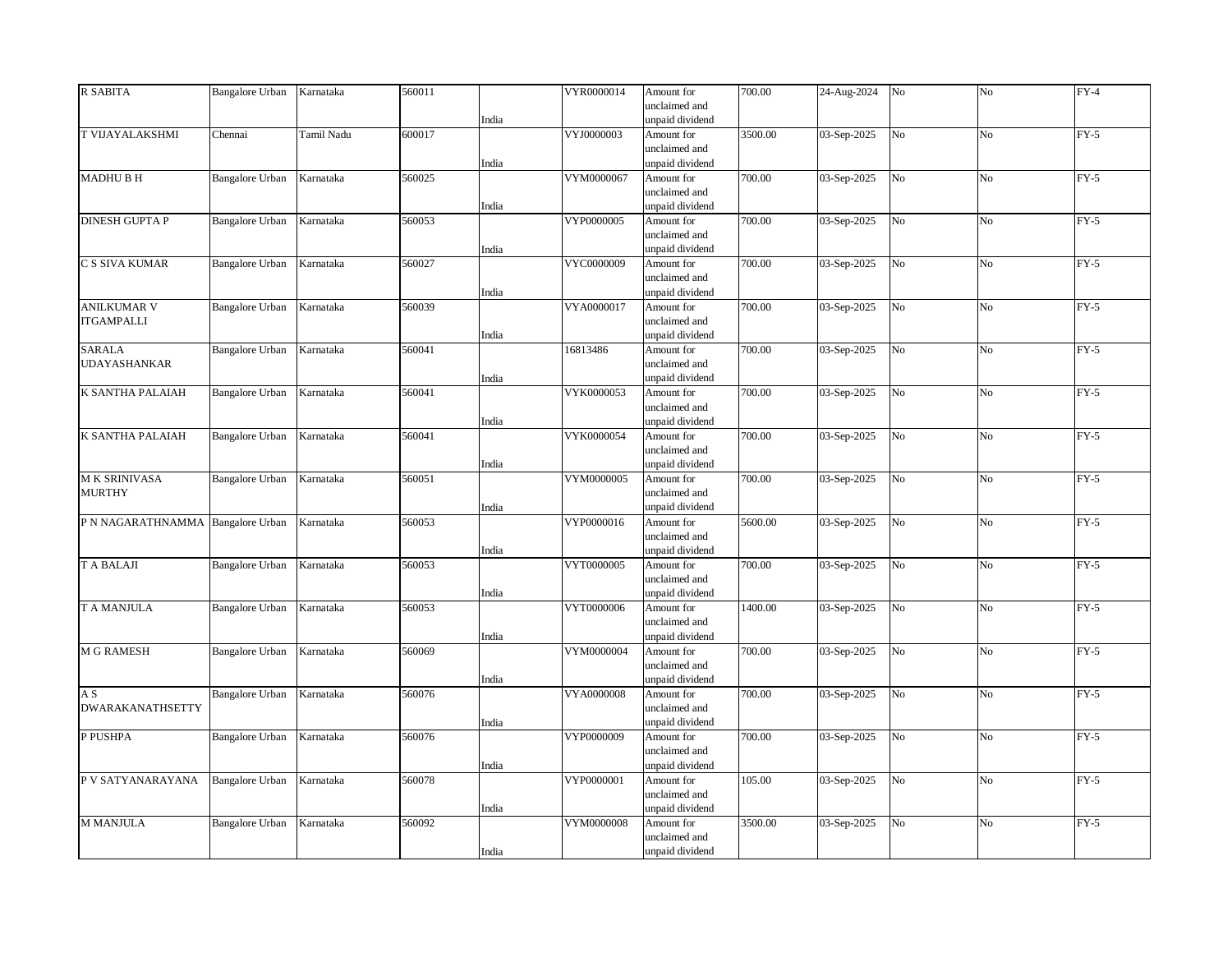| <b>MA RAVINDRA RAJU</b>            | <b>Bangalore Urban</b> | Karnataka      | 560092 |       | VYM0000029        | Amount for      | 3500.00  | 03-Sep-2025 | No              | No             | $FY-5$ |
|------------------------------------|------------------------|----------------|--------|-------|-------------------|-----------------|----------|-------------|-----------------|----------------|--------|
|                                    |                        |                |        |       |                   | unclaimed and   |          |             |                 |                |        |
|                                    |                        |                |        | India |                   | unpaid dividend |          |             |                 |                |        |
| K L LAKSHMIDEVAMMA Bangalore Urban |                        | Karnataka      | 560102 |       | <b>VYK0000008</b> | Amount for      | 700.00   | 03-Sep-2025 | No              | N <sub>o</sub> | $FY-5$ |
|                                    |                        |                |        |       |                   | unclaimed and   |          |             |                 |                |        |
|                                    |                        |                |        |       |                   |                 |          |             |                 |                |        |
|                                    |                        |                |        | India |                   | unpaid dividend |          |             |                 |                |        |
| Y NAGARAJA                         | <b>Bangalore Urban</b> | Karnataka      | 560076 |       | VYY0000002        | Amount for      | 700.00   | 03-Sep-2025 | No              | No             | $FY-5$ |
|                                    |                        |                |        |       |                   | unclaimed and   |          |             |                 |                |        |
|                                    |                        |                |        | India |                   | unpaid dividend |          |             |                 |                |        |
| <b>RAMESH B</b>                    | Raichur                | Karnataka      | 584101 |       | VYB0000014        | Amount for      | 700.00   | 03-Sep-2025 | N <sub>o</sub>  | N <sub>o</sub> | $FY-5$ |
|                                    |                        |                |        |       |                   | unclaimed and   |          |             |                 |                |        |
|                                    |                        |                |        | India |                   | unpaid dividend |          |             |                 |                |        |
| K NIRMALA PRASAD                   | Chennai                | Tamil Nadu     | 600004 |       | VYK0000018        | Amount for      | 3500.00  | 03-Sep-2025 | No              | No             | $FY-5$ |
|                                    |                        |                |        |       |                   | unclaimed and   |          |             |                 |                |        |
|                                    |                        |                |        |       |                   |                 |          |             |                 |                |        |
|                                    |                        |                |        | India |                   | unpaid dividend |          |             |                 |                |        |
| PENNARPATERSONSEC                  | Hyderabad              | Telangana      | 500016 |       | VYP0000024        | Amount for      | 35000.00 | 03-Sep-2025 | $\overline{No}$ | No             | $FY-5$ |
| <b>URITIESLTD</b>                  |                        |                |        |       |                   | unclaimed and   |          |             |                 |                |        |
|                                    |                        |                |        | India |                   | unpaid dividend |          |             |                 |                |        |
| SRIDHAR SUBASRI                    | Hyderabad              | Telangana      | 500026 |       | VYS0000001        | Amount for      | 2100.00  | 03-Sep-2025 | No              | No             | $FY-5$ |
|                                    |                        |                |        |       |                   | unclaimed and   |          |             |                 |                |        |
|                                    |                        |                |        | India |                   | unpaid dividend |          |             |                 |                |        |
| <b>A SRIDEVI</b>                   | Hyderabad              | Telangana      | 500049 |       | VYA0000011        | Amount for      | 700.00   | 03-Sep-2025 | No              | No             | $FY-5$ |
|                                    |                        |                |        |       |                   | unclaimed and   |          |             |                 |                |        |
|                                    |                        |                |        |       |                   |                 |          |             |                 |                |        |
|                                    |                        |                |        | India |                   | unpaid dividend |          |             |                 |                |        |
| TB DHANANJAYA RAO                  | Chennai                | Tamil Nadu     | 600017 |       | VYT0000007        | Amount for      | 3500.00  | 03-Sep-2025 | N <sub>o</sub>  | N <sub>o</sub> | $FY-5$ |
|                                    |                        |                |        |       |                   | unclaimed and   |          |             |                 |                |        |
|                                    |                        |                |        | India |                   | unpaid dividend |          |             |                 |                |        |
| <b>SURE</b>                        | Nalgonda               | Telangana      | 508001 |       | VYS0000065        | Amount for      | 1400.00  | 03-Sep-2025 | No              | No             | $FY-5$ |
| SATYANARAYANA                      |                        |                |        |       |                   | unclaimed and   |          |             |                 |                |        |
|                                    |                        |                |        | India |                   | unpaid dividend |          |             |                 |                |        |
| DWARAKNATH K V                     | Anantapur              | Andhra Pradesh | 515201 |       | VYK0000035        | Amount for      | 700.00   | 03-Sep-2025 | N <sub>o</sub>  | N <sub>o</sub> | $FY-5$ |
|                                    |                        |                |        |       |                   | unclaimed and   |          |             |                 |                |        |
|                                    |                        |                |        | India |                   | unpaid dividend |          |             |                 |                |        |
|                                    |                        |                |        |       |                   |                 |          |             |                 |                |        |
| C NAGAVENI                         | Anantapur              | Andhra Pradesh | 515671 |       | VYC0000006        | Amount for      | 700.00   | 03-Sep-2025 | N <sub>o</sub>  | No             | $FY-5$ |
|                                    |                        |                |        |       |                   | unclaimed and   |          |             |                 |                |        |
|                                    |                        |                |        | India |                   | unpaid dividend |          |             |                 |                |        |
| CHINTA SANKARAIAH                  | Anantapur              | Andhra Pradesh | 515671 |       | VYC0000014        | Amount for      | 700.00   | 03-Sep-2025 | N <sub>o</sub>  | N <sub>o</sub> | $FY-5$ |
|                                    |                        |                |        |       |                   | unclaimed and   |          |             |                 |                |        |
|                                    |                        |                |        | India |                   | unpaid dividend |          |             |                 |                |        |
| <b>GUDDITI ESWARAIAH</b>           | Anantapur              | Andhra Pradesh | 515671 |       | VYG0000014        | Amount for      | 2800.00  | 03-Sep-2025 | No              | No             | $FY-5$ |
|                                    |                        |                |        |       |                   | unclaimed and   |          |             |                 |                |        |
|                                    |                        |                |        | India |                   | unpaid dividend |          |             |                 |                |        |
|                                    |                        |                |        |       |                   |                 |          |             |                 |                |        |
| <b>KONGATHI</b>                    | Anantapur              | Andhra Pradesh | 515671 |       | VYK0000049        | Amount for      | 700.00   | 03-Sep-2025 | No              | N <sub>o</sub> | $FY-5$ |
| <b>KRISHNAMURTHY</b>               |                        |                |        |       |                   | unclaimed and   |          |             |                 |                |        |
|                                    |                        |                |        | India |                   | unpaid dividend |          |             |                 |                |        |
| M NAGARAJU GUPTA                   | Anantapur              | Andhra Pradesh | 515001 |       | VYM0000016        | Amount for      | 700.00   | 03-Sep-2025 | No              | No             | $FY-5$ |
|                                    |                        |                |        |       |                   | unclaimed and   |          |             |                 |                |        |
|                                    |                        |                |        | India |                   | unpaid dividend |          |             |                 |                |        |
| MAMILLA RANGANATH Anantapur        |                        | Andhra Pradesh | 515671 |       | VYM0000026        | Amount for      | 700.00   | 03-Sep-2025 | N <sub>o</sub>  | No             | $FY-5$ |
|                                    |                        |                |        |       |                   | unclaimed and   |          |             |                 |                |        |
|                                    |                        |                |        | India |                   | unpaid dividend |          |             |                 |                |        |
|                                    |                        |                |        |       |                   |                 |          |             |                 |                |        |
| <b>B ANJINAYULUGARU</b>            | Kadapa                 | Andhra Pradesh | 516001 |       | VYB0000004        | Amount for      | 700.00   | 03-Sep-2025 | No              | No             | $FY-5$ |
|                                    |                        |                |        |       |                   | unclaimed and   |          |             |                 |                |        |
|                                    |                        |                |        | India |                   | unpaid dividend |          |             |                 |                |        |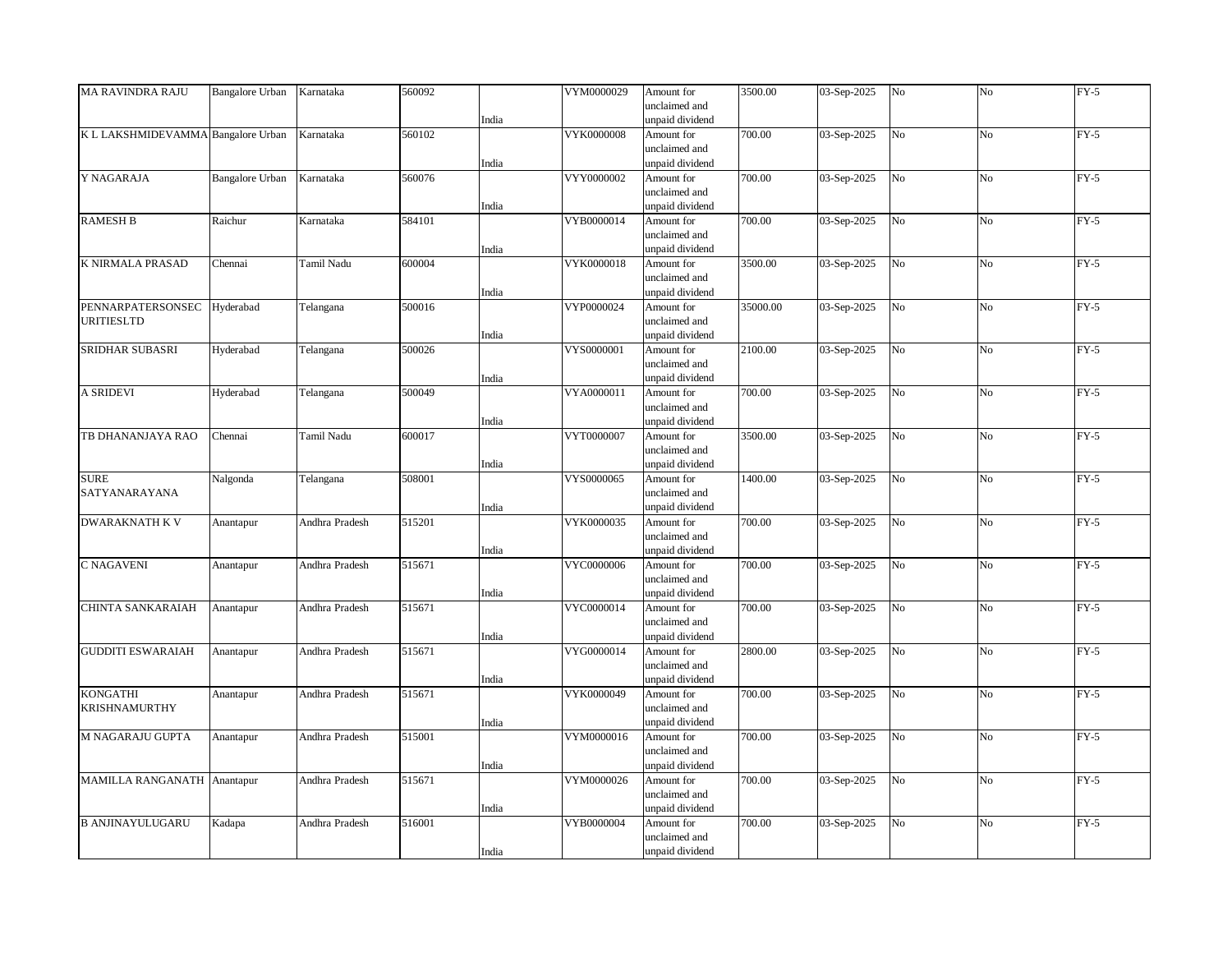| M MALLIKHARJUNA           | Prakasam               | Andhra Pradesh | 523002 |       | 20030764   | Amount for      | 700.00  | 03-Sep-2025 | No              | No             | $FY-5$ |
|---------------------------|------------------------|----------------|--------|-------|------------|-----------------|---------|-------------|-----------------|----------------|--------|
| <b>RAO</b>                |                        |                |        |       |            | unclaimed and   |         |             |                 |                |        |
|                           |                        |                |        | India |            | unpaid dividend |         |             |                 |                |        |
| KOTA BALANJINAYULU Kadapa |                        | Andhra Pradesh | 516001 |       | VYK0000050 | Amount for      | 700.00  | 03-Sep-2025 | No              | N <sub>o</sub> | $FY-5$ |
|                           |                        |                |        |       |            | unclaimed and   |         |             |                 |                |        |
|                           |                        |                |        |       |            |                 |         |             |                 |                |        |
|                           |                        |                |        | India |            | unpaid dividend |         |             |                 |                |        |
| KOTA RANGAIAH             | Kadapa                 | Andhra Pradesh | 516001 |       | VYK0000051 | Amount for      | 700.00  | 03-Sep-2025 | No              | No             | $FY-5$ |
|                           |                        |                |        |       |            | unclaimed and   |         |             |                 |                |        |
|                           |                        |                |        | India |            | unpaid dividend |         |             |                 |                |        |
| <b>MADHURI MAMIDI</b>     | Krishna                | Andhra Pradesh | 521001 |       | 10046258   | Amount for      | 700.00  | 03-Sep-2025 | N <sub>o</sub>  | N <sub>o</sub> | $FY-5$ |
|                           |                        |                |        |       |            | unclaimed and   |         |             |                 |                |        |
|                           |                        |                |        | India |            | unpaid dividend |         |             |                 |                |        |
| SUDHAKAR CHALUVADI Medak  |                        | Telangana      | 502032 |       | 10283162   | Amount for      | 462.00  | 03-Sep-2025 | N <sub>o</sub>  | No             | $FY-5$ |
|                           |                        |                |        |       |            | unclaimed and   |         |             |                 |                |        |
|                           |                        |                |        | India |            | unpaid dividend |         |             |                 |                |        |
| <b>RANGA</b>              | Prakasam               | Andhra Pradesh | 523001 |       | 18750214   | Amount for      | 938.00  | 03-Sep-2025 | $\overline{No}$ | No             | $FY-5$ |
| <b>SUBRHAMANYAM</b>       |                        |                |        |       |            | unclaimed and   |         |             |                 |                |        |
| <b>CHALUVADI</b>          |                        |                |        | India |            | unpaid dividend |         |             |                 |                |        |
| <b>M PRASADA RAO</b>      | Kurnool                | Andhra Pradesh | 523002 |       | VYM0000020 | Amount for      | 1400.00 | 03-Sep-2025 | No              | No             | $FY-5$ |
|                           |                        |                |        |       |            | unclaimed and   |         |             |                 |                |        |
|                           |                        |                |        | India |            | unpaid dividend |         |             |                 |                |        |
| <b>SUBBARAJU K</b>        | Vishakhapatnam         | Andhra Pradesh | 530013 |       | VYK0000032 | Amount for      | 7000.00 | 03-Sep-2025 | No              | No             | $FY-5$ |
|                           |                        |                |        |       |            | unclaimed and   |         |             |                 |                |        |
|                           |                        |                |        |       |            |                 |         |             |                 |                |        |
|                           |                        |                |        | India |            | unpaid dividend |         |             |                 |                |        |
| <b>GUNDA AYYAPPA</b>      | Srikakulam             | Andhra Pradesh | 532001 |       | VYG0000015 | Amount for      | 3500.00 | 03-Sep-2025 | N <sub>o</sub>  | N <sub>o</sub> | $FY-5$ |
| <b>SETTY</b>              |                        |                |        |       |            | unclaimed and   |         |             |                 |                |        |
|                           |                        |                |        | India |            | unpaid dividend |         |             |                 |                |        |
| R MADHUSOODANA            | <b>Bangalore Urban</b> | Karnataka      | 560001 |       | VYR0000008 | Amount for      | 700.00  | 03-Sep-2025 | No              | No             | $FY-5$ |
|                           |                        |                |        |       |            | unclaimed and   |         |             |                 |                |        |
|                           |                        |                |        | India |            | unpaid dividend |         |             |                 |                |        |
| PABBISETTY                | <b>Bangalore Urban</b> | Karnataka      | 560004 |       | VYP0000070 | Amount for      | 2800.00 | 03-Sep-2025 | N <sub>o</sub>  | N <sub>o</sub> | $FY-5$ |
| SUBBARAMIAH               |                        |                |        |       |            | unclaimed and   |         |             |                 |                |        |
| <b>SUNDARAMURTHY</b>      |                        |                |        | India |            | unpaid dividend |         |             |                 |                |        |
| <b>BV KRISHNA MURTHY</b>  | <b>Bangalore Urban</b> | Karnataka      | 560004 |       | VYB0000023 | Amount for      | 2800.00 | 03-Sep-2025 | N <sub>o</sub>  | No             | $FY-5$ |
|                           |                        |                |        |       |            | unclaimed and   |         |             |                 |                |        |
|                           |                        |                |        | India |            | unpaid dividend |         |             |                 |                |        |
| <b>B V KRISHNA MURTHY</b> | Bangalore Urban        | Karnataka      | 560050 |       | VYB0000067 | Amount for      | 700.00  | 03-Sep-2025 | No              | N <sub>o</sub> | $FY-5$ |
|                           |                        |                |        |       |            | unclaimed and   |         |             |                 |                |        |
|                           |                        |                |        | India |            | unpaid dividend |         |             |                 |                |        |
| К В ЈҮОТНІ                | <b>Bangalore Urban</b> | Karnataka      | 560004 |       | VYK0000002 | Amount for      | 3500.00 | 03-Sep-2025 | No              | No             | $FY-5$ |
|                           |                        |                |        |       |            | unclaimed and   |         |             |                 |                |        |
|                           |                        |                |        | India |            | unpaid dividend |         |             |                 |                |        |
| N GIRIJA                  | <b>Bangalore Urban</b> | Karnataka      | 560004 |       | VYN0000006 | Amount for      | 700.00  | 03-Sep-2025 | No              | N <sub>o</sub> | $FY-5$ |
|                           |                        |                |        |       |            | unclaimed and   |         |             |                 |                |        |
|                           |                        |                |        |       |            |                 |         |             |                 |                |        |
|                           |                        |                |        | India |            | unpaid dividend |         |             |                 |                |        |
| PAMADI RAMBABU            | Bangalore Urban        | Karnataka      | 560004 |       | VYP0000012 | Amount for      | 700.00  | 03-Sep-2025 | No              | No             | $FY-5$ |
|                           |                        |                |        |       |            | unclaimed and   |         |             |                 |                |        |
|                           |                        |                |        | India |            | unpaid dividend |         |             |                 |                |        |
| <b>PABBISETTY</b>         | <b>Bangalore Urban</b> | Karnataka      | 560004 |       | VYP0000070 | Amount for      | 3500.00 | 03-Sep-2025 | No              | N <sub>o</sub> | $FY-5$ |
| SUBBARAMIAH               |                        |                |        |       |            | unclaimed and   |         |             |                 |                |        |
| SUNDARAMURTHY             |                        |                |        | India |            | unpaid dividend |         |             |                 |                |        |
| <b>R MURALI</b>           | <b>Bangalore Urban</b> | Karnataka      | 560011 |       | VYR0000010 | Amount for      | 700.00  | 03-Sep-2025 | No              | No             | $FY-5$ |
|                           |                        |                |        |       |            | unclaimed and   |         |             |                 |                |        |
|                           |                        |                |        | India |            | unpaid dividend |         |             |                 |                |        |
|                           |                        |                |        |       |            |                 |         |             |                 |                |        |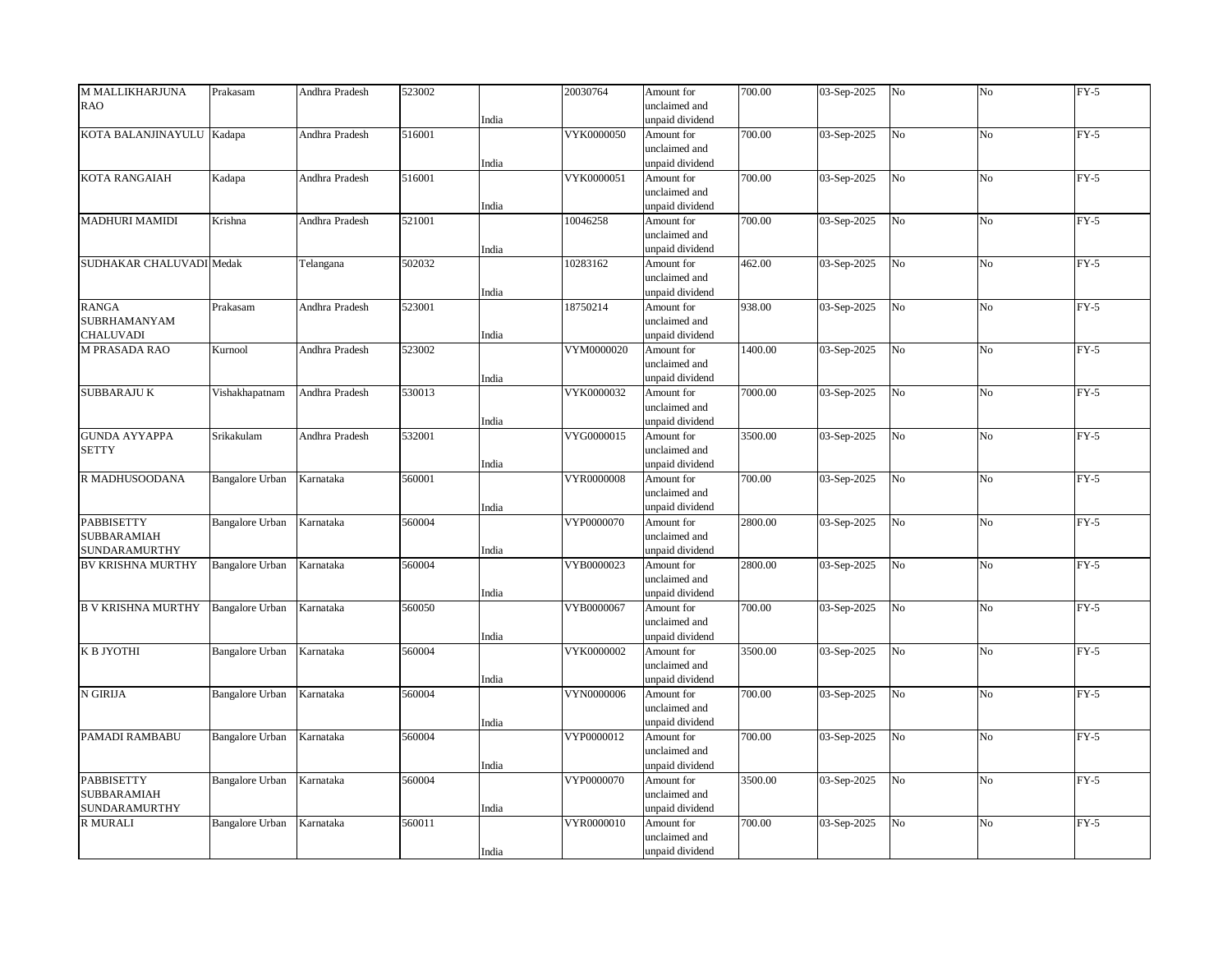| <b>R PRATAP</b>                   | <b>Bangalore Urban</b> | Karnataka      | 560011 |       | VYR0000012 | Amount for      | 700.00   | 03-Sep-2025 | No             | N <sub>o</sub> | $FY-5$ |
|-----------------------------------|------------------------|----------------|--------|-------|------------|-----------------|----------|-------------|----------------|----------------|--------|
|                                   |                        |                |        |       |            | unclaimed and   |          |             |                |                |        |
|                                   |                        |                |        | India |            | unpaid dividend |          |             |                |                |        |
| <b>MANJUNATHA S R</b>             | Mysore                 | Karnataka      | 570023 |       | VYS0000069 | Amount for      | 700.00   | 03-Sep-2025 | N <sub>o</sub> | N <sub>0</sub> | $FY-5$ |
|                                   |                        |                |        |       |            | unclaimed and   |          |             |                |                |        |
|                                   |                        |                |        | India |            | unpaid dividend |          |             |                |                |        |
| <b>S RAMA MURTHY</b>              | <b>Bangalore Urban</b> | Karnataka      | 560020 |       | VYS0000013 | Amount for      | 35000.00 | 03-Sep-2025 | No             | N <sub>o</sub> | $FY-5$ |
|                                   |                        |                |        |       |            | unclaimed and   |          |             |                |                |        |
|                                   |                        |                |        | India |            | unpaid dividend |          |             |                |                |        |
| <b>INDRANI R</b>                  | <b>Bangalore Urban</b> | Karnataka      | 560004 |       | VYR0000006 | Amount for      | 1400.00  | 03-Sep-2025 | N <sub>o</sub> | N <sub>o</sub> | $FY-5$ |
|                                   |                        |                |        |       |            | unclaimed and   |          |             |                |                |        |
|                                   |                        |                |        | India |            | unpaid dividend |          |             |                |                |        |
| A SREERAMULU                      | <b>Bangalore Urban</b> | Karnataka      | 560070 |       | VYA0000010 | Amount for      | 700.00   | 03-Sep-2025 | N <sub>o</sub> | N <sub>o</sub> | $FY-5$ |
|                                   |                        |                |        |       |            | unclaimed and   |          |             |                |                |        |
|                                   |                        |                |        | India |            | unpaid dividend |          |             |                |                |        |
| <b>BODA SUBBA RAO</b>             | East Godavari          | Andhra Pradesh | 533101 |       | VYB0000031 | Amount for      | 3500.00  | 03-Sep-2025 | N <sub>o</sub> | No             | $FY-5$ |
|                                   |                        |                |        |       |            | unclaimed and   |          |             |                |                |        |
|                                   |                        |                |        | India |            | unpaid dividend |          |             |                |                |        |
| <b>NANDA KUMAR V</b>              | <b>Bangalore Urban</b> | Karnataka      | 560076 |       | VYV0000004 | Amount for      | 700.00   | 03-Sep-2025 | N <sub>o</sub> | N <sub>o</sub> | $FY-5$ |
|                                   |                        |                |        |       |            | unclaimed and   |          |             |                |                |        |
|                                   |                        |                |        | India |            | unpaid dividend |          |             |                |                |        |
| <b>JAYASHREE R AIL</b>            | <b>Bangalore Urban</b> | Karnataka      | 560040 |       | VYJ0000005 | Amount for      | 700.00   | 03-Sep-2025 | No             | N <sub>0</sub> | $FY-5$ |
|                                   |                        |                |        |       |            | unclaimed and   |          |             |                |                |        |
|                                   |                        |                |        | India |            | unpaid dividend |          |             |                |                |        |
| E R VANAMALA                      | <b>Bangalore Urban</b> | Karnataka      | 560076 |       | VYE0000003 | Amount for      | 700.00   | 03-Sep-2025 | N <sub>o</sub> | N <sub>o</sub> | $FY-5$ |
|                                   |                        |                |        |       |            | unclaimed and   |          |             |                |                |        |
|                                   |                        |                |        | India |            | unpaid dividend |          |             |                |                |        |
| K GAYATHRI PRASAD                 | Mandya                 | Karnataka      | 571401 |       | 10234357   | Amount for      | 2800.00  | 03-Sep-2025 | N <sub>o</sub> | N <sub>o</sub> | $FY-5$ |
|                                   |                        |                |        |       |            | unclaimed and   |          |             |                |                |        |
|                                   |                        |                |        | India |            | unpaid dividend |          |             |                |                |        |
| <b>G N CHAKRAVARTHY</b>           | Kadapa                 | Andhra Pradesh | 516001 |       | VYG0000005 | Amount for      | 1400.00  | 03-Sep-2025 | N <sub>o</sub> | N <sub>0</sub> | $FY-5$ |
|                                   |                        |                |        |       |            | unclaimed and   |          |             |                |                |        |
|                                   |                        |                |        | India |            | unpaid dividend |          |             |                |                |        |
| K VARAMAHALAKSHMI Bangalore Urban |                        | Karnataka      | 560096 |       | VYK0000044 | Amount for      | 2100.00  | 03-Sep-2025 | No             | N <sub>o</sub> | $FY-5$ |
| <b>DEVI</b>                       |                        |                |        |       |            | unclaimed and   |          |             |                |                |        |
|                                   |                        |                |        | India |            | unpaid dividend |          |             |                |                |        |
| <b>VIJAY TAMBE</b>                | Mumbai City            | Maharashtra    | 400071 |       | VYV0000074 | Amount for      | 56.00    | 03-Sep-2025 | N <sub>o</sub> | N <sub>o</sub> | $FY-5$ |
|                                   |                        |                |        |       |            | unclaimed and   |          |             |                |                |        |
|                                   |                        |                |        | India |            | unpaid dividend |          |             |                |                |        |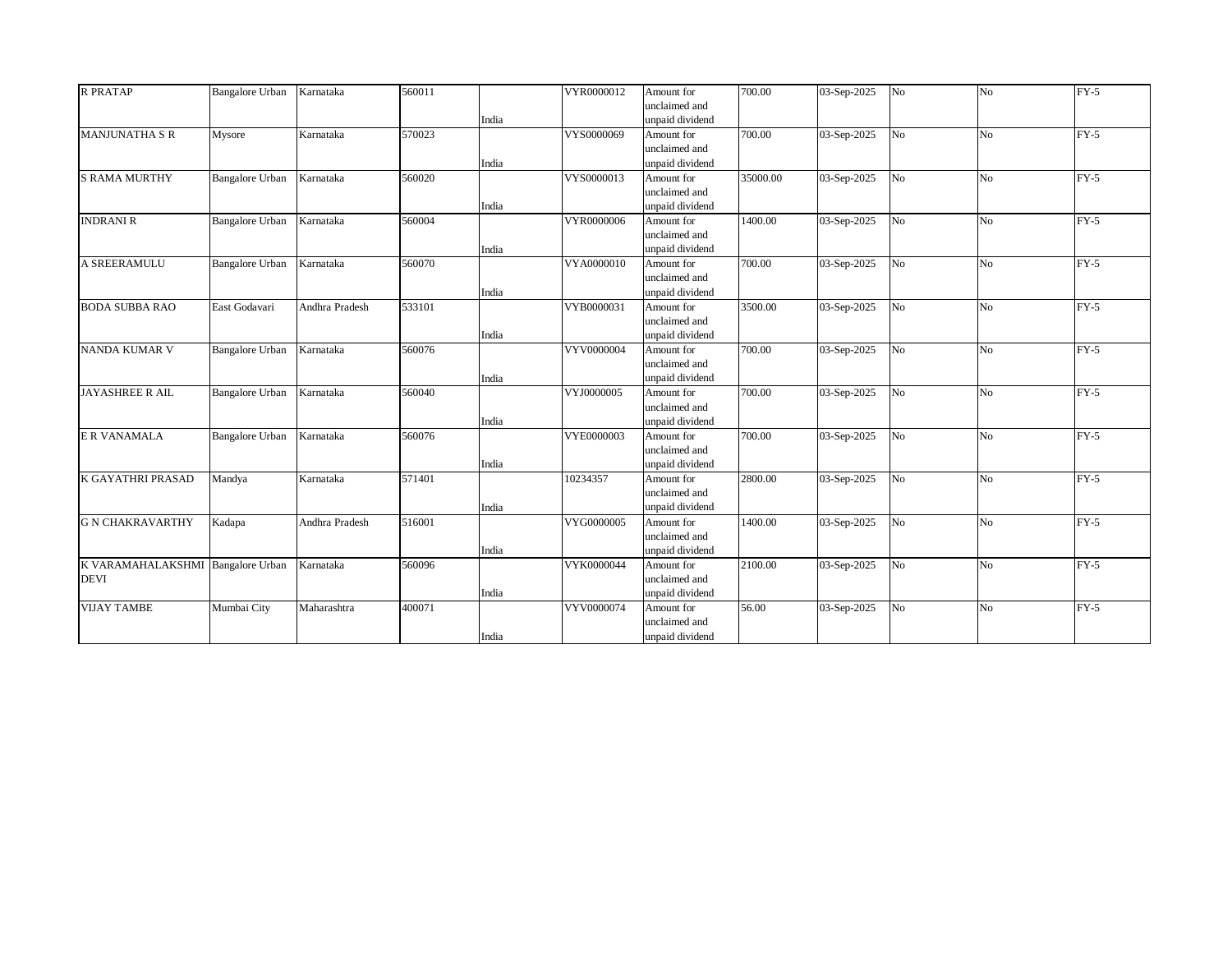## **Details of Unclaimed Matured Deposits for last 7 years**

| <b>CIN</b>             | U66010KA1990PLC011409    |                                                                                                            |           | <b>Company Name</b> | AADHAR HOUSING FINANCE LTD        |            | Date of AGM      | 29-Jun-2020 |  |
|------------------------|--------------------------|------------------------------------------------------------------------------------------------------------|-----------|---------------------|-----------------------------------|------------|------------------|-------------|--|
|                        |                          |                                                                                                            |           |                     |                                   |            |                  |             |  |
|                        |                          | $\text{[FY-1 # 2013-14 ]}$ $\text{[FY-2 # 2014-15 ]}$ $\text{[FY-3 # 2015-16 ]}$ $\text{[FY-4 # 2016-17]}$ |           |                     | $FY-5$ # 2017-18 $FY-6$ # 2018-19 |            | $FY-7 # 2019-20$ |             |  |
| <b>Sum of Matured</b>  |                          |                                                                                                            |           |                     |                                   |            |                  |             |  |
| <b>Deposit</b>         | $\overline{\phantom{0}}$ |                                                                                                            | 20,000,00 | 1.092.000.00        | 159,000.00                        | 218,000.00 | 27,979,735.00    |             |  |
|                        |                          |                                                                                                            |           |                     |                                   |            |                  |             |  |
| Sum of Interest on     |                          |                                                                                                            |           |                     |                                   |            |                  |             |  |
| <b>Matured Deposit</b> | $\overline{\phantom{0}}$ |                                                                                                            |           | 218,511.00          | 50,946.00                         | 147,929.00 | 3,024,788.00     |             |  |

|                        | <b>Last known Location details of Investor</b> |              |                 |         |                 |                                 |                                    |                                                       |                                                                              |                                                                                                                    |                   |
|------------------------|------------------------------------------------|--------------|-----------------|---------|-----------------|---------------------------------|------------------------------------|-------------------------------------------------------|------------------------------------------------------------------------------|--------------------------------------------------------------------------------------------------------------------|-------------------|
| <b>Investor's Name</b> | <b>District</b>                                | <b>State</b> | <b>PIN Code</b> | Country | <b>Folio No</b> | Type of pending<br>amount       | <b>Total Amount</b><br>outstanding | <b>Proposed Date</b><br>of Transfer to<br><b>IEPF</b> | Is the pending<br><b>Amount/Shares</b><br>due under any<br><b>Litigation</b> | <b>Is the Shares</b><br>due for<br>transfer from<br><b>Unpaid</b><br><b>Suspense</b><br><b>Account</b><br>(Yes/No) | Financial<br>Year |
| K A Muthanna           | Bangalore Urban Karnataka                      |              | 560041          | India   | 00251907        | Amount for<br>matured deposits  |                                    | 20000.00 22-NOV-2022                                  | N <sub>o</sub>                                                               | No                                                                                                                 | $FY-3$            |
| Lakshmi Patro          | Vishakhapatnam Andhra Pradesh                  |              | 530043          | India   | 00402042        | Amount for<br>matured deposits  |                                    | 77000.00 03-OCT-2023                                  | N <sub>o</sub>                                                               | N <sub>o</sub>                                                                                                     | $FY-4$            |
| Lakshmi Patro          | Vishakhapatnam Andhra Pradesh                  |              | 530043          | India   | 00402042        | Interest on matured<br>deposits |                                    | 28136.00 03-OCT-2023                                  | N <sub>o</sub>                                                               | N <sub>o</sub>                                                                                                     | $FY-4$            |
| Siva Prasad Patro      | Vishakhapatnam Andhra Pradesh                  |              | 530043          | India   | 00402043        | Amount for<br>matured deposits  |                                    | 77000.00 03-OCT-2023                                  | No                                                                           | No                                                                                                                 | $FY-4$            |
| Siva Prasad Patro      | Vishakhapatnam Andhra Pradesh                  |              | 530043          | India   | 00402043        | Interest on matured<br>deposits |                                    | 28136.00 03-OCT-2023                                  | No                                                                           | No                                                                                                                 | $FY-4$            |
| Shravani Patro         | Vishakhapatnam Andhra Pradesh                  |              | 530043          | India   | 00402043        | Amount for<br>matured deposits  |                                    | 77000.00 03-OCT-2023                                  | No                                                                           | No                                                                                                                 | $FY-4$            |
| Shravani Patro         | Vishakhapatnam Andhra Pradesh                  |              | 530043          | India   | 00402043        | Interest on matured<br>deposits |                                    | 28136.00 03-OCT-2023                                  | N <sub>o</sub>                                                               | N <sub>o</sub>                                                                                                     | $FY-4$            |
| Lakshmi Patro          | Vishakhapatnam Andhra Pradesh                  |              | 530043          | India   | 00402045        | Amount for<br>matured deposits  |                                    | 59000.00 27-OCT-2023                                  | No                                                                           | No                                                                                                                 | $FY-4$            |
| Lakshmi Patro          | Vishakhapatnam Andhra Pradesh                  |              | 530043          | India   | 00402045        | Interest on matured<br>deposits |                                    | 21570.00 27-OCT-2023                                  | N <sub>o</sub>                                                               | N <sub>o</sub>                                                                                                     | $FY-4$            |
| Siva Prasad Patro      | Vishakhapatnam Andhra Pradesh                  |              | 530043          | India   | 00402046        | Amount for<br>matured deposits  |                                    | 59000.00 27-OCT-2023                                  | N <sub>o</sub>                                                               | N <sub>o</sub>                                                                                                     | $FY-4$            |
| Siva Prasad Patro      | Vishakhapatnam Andhra Pradesh                  |              | 530043          | India   | 00402046        | Interest on matured<br>deposits |                                    | 21570.00 27-OCT-2023                                  | N <sub>o</sub>                                                               | N <sub>o</sub>                                                                                                     | $FY-4$            |
| Shravani Patro         | Vishakhapatnam Andhra Pradesh                  |              | 530043          | India   | 00402047        | Amount for<br>matured deposits  |                                    | 59000.00 27-OCT-2023                                  | No                                                                           | No                                                                                                                 | $FY-4$            |
| Shravani Patro         | Vishakhapatnam Andhra Pradesh                  |              | 530043          | India   | 00402047        | Interest on matured<br>deposits |                                    | 21570.00 27-OCT-2023                                  | No                                                                           | N <sub>o</sub>                                                                                                     | $FY-4$            |
| SP Srinivas Reddy      | Hyderabad                                      | Telangana    | 500010          | India   | 351546          | Amount for<br>matured deposits  |                                    | 228000.00 22-JAN-2024                                 | N <sub>o</sub>                                                               | N <sub>o</sub>                                                                                                     | $FY-4$            |
| SP Srinivas Reddy      | Hyderabad                                      | Telangana    | 500010          | India   | 351546          | Interest on matured<br>deposits |                                    | 23131.00 22-JAN-2024                                  | No.                                                                          | N <sub>o</sub>                                                                                                     | $FY-4$            |
| S Girija               | Hyderabad                                      | Telangana    | 500010          | India   | 00351547        | Amount for<br>matured deposits  |                                    | 228000.00 22-JAN-2024                                 | No                                                                           | No                                                                                                                 | $FY-4$            |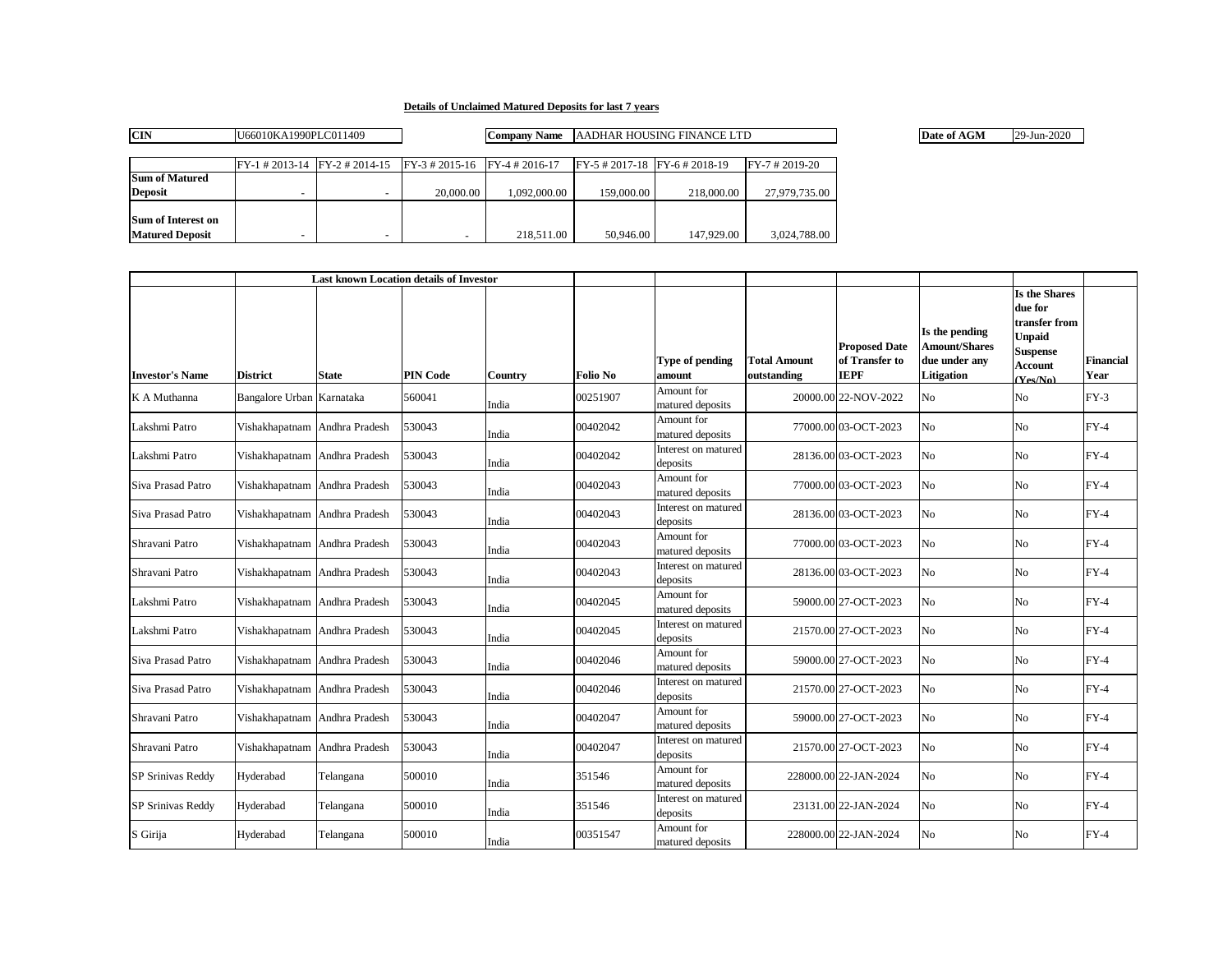| S Girija                                            | Hyderabad                 | Telangana      | 500010 | India | 00351547 | Interest on matured<br>deposits | 23131.00 22-JAN-2024  | No | No | $FY-4$ |
|-----------------------------------------------------|---------------------------|----------------|--------|-------|----------|---------------------------------|-----------------------|----|----|--------|
| S Satish Reddy                                      | Hyderabad                 | Telangana      | 500010 | India | 00351548 | Amount for<br>matured deposits  | 228000.00 22-JAN-2024 | No | No | $FY-4$ |
| S Satish Reddy                                      | Hyderabad                 | Telangana      | 500010 | India | 00351548 | Interest on matured<br>deposits | 23131.00 22-JAN-2024  | No | No | $FY-4$ |
| Rajendra Mhatu<br>Shitole                           | Pune                      | Maharashtra    | 411040 | India | 00525989 | Amount for<br>matured deposits  | 20000.00 18-JUN-2024  | No | No | $FY-5$ |
| Rajendra Mhatu<br>Shitole                           | Pune                      | Maharashtra    | 411040 | India | 00525989 | Interest on matured<br>deposits | 1976.00 18-JUN-2024   | No | No | $FY-5$ |
| Upendra Panchdev<br>Shahani                         | Pune                      | Maharashtra    | 411033 | India | 00525839 | Amount for<br>matured deposits  | 50000.00 02-DEC-2024  | No | No | $FY-5$ |
| Upendra Panchdev<br>Shahani                         | Pune                      | Maharashtra    | 411033 | India | 00525839 | Interest on matured<br>deposits | 28412.00 02-DEC-2024  | No | No | $FY-5$ |
| Chenna Kesava<br>Anjeneya Swamy<br>Temple Yeramatam | Kurnool                   | Andhra Pradesh | 518401 | India | 428221   | Amount for<br>matured deposits  | 75000.00 29-DEC-2024  | No | No | $FY-5$ |
| Chenna Kesava<br>Anjeneya Swamy<br>Temple Yeramatam | Kurnool                   | Andhra Pradesh | 518401 | India | 428221   | Interest on matured<br>deposits | 17175.00 29-DEC-2024  | No | No | $FY-5$ |
| Utukuri Kamala<br>Kumari                            | Krishna                   | Andhra Pradesh | 523155 | India | 00375378 | Amount for<br>matured deposits  | 14000.00 15-JAN-2025  | No | No | $FY-5$ |
| Utukuri Kamala<br>Kumari                            | Krishna                   | Andhra Pradesh | 523155 | India | 00375378 | Interest on matured<br>deposits | 3383.00 15-JAN-2025   | No | No | $FY-5$ |
| Nitin Ramchandra<br>Gawade                          | Pune                      | Maharashtra    | 412115 | India | 00525731 | Amount for<br>matured deposits  | 100000.00 18-APR-2025 | No | No | $FY-6$ |
| Nitin Ramchandra<br>Gawade                          | Pune                      | Maharashtra    | 412115 | India | 00525731 | Interest on matured<br>deposits | 86962.00 18-APR-2025  | No | No | $FY-6$ |
| Ganesh Shankar<br>Dhiwar                            | Pune                      | Maharashtra    | 412202 | India | 00525766 | Amount for<br>matured deposits  | 25000.00 23-OCT-2025  | No | No | $FY-6$ |
| Ganesh Shankar<br>Dhiwar                            | Pune                      | Maharashtra    | 412202 | India | 00525766 | Interest on matured<br>deposits | 24932.00 23-OCT-2025  | No | No | $FY-6$ |
| Vinay Kumar                                         | New Delhi                 | Delhi          | 110016 | India | 00000052 | Amount for<br>matured deposits  | 10000.00 24-DEC-2025  | No | No | $FY-6$ |
| Vinay Kumar                                         | New Delhi                 | Delhi          | 110016 | India | 00000052 | Amount for<br>matured deposits  | 10000.00 28-DEC-2025  | No | No | $FY-6$ |
| Sharmista Devi K                                    | Bangalore Urban Karnataka |                | 560004 | India | 00252338 | Amount for<br>matured deposits  | 73000.00 19-FEB-2026  | No | No | $FY-6$ |
| Sharmista Devi K                                    | Bangalore Urban Karnataka |                | 560004 | India | 00252338 | Interest on matured<br>deposits | 36035.00 19-FEB-2026  | No | No | $FY-6$ |
| Sukumar C                                           | Bangalore Urban Karnataka |                | 560102 | India | 00252835 | Amount for<br>matured deposits  | 50000.00 25-MAY-2026  | No | No | $FY-7$ |
| ChennaKesavaAnjeney<br>aSwamy<br>TempleYeramatam    | Kurnool                   | Andhra Pradesh | 518401 | India | 00428266 | Amount for<br>matured deposits  | 644000.00 01-JUN-2026 | No | No | $FY-7$ |
| Sunil R Nayak                                       | Mumbai City               | Maharashtra    | 400068 | India | 00000002 | Amount for<br>matured deposits  | 49000.00 09-AUG-2026  | No | No | $FY-7$ |
| Sunil R Nayak                                       | Mumbai City               | Maharashtra    | 400068 | India | 00000002 | Interest on matured<br>deposits | 4327.00 09-AUG-2026   | No | No | $FY-7$ |
| Aakash Singh Rathore Khargone                       |                           | Madhya Pradesh | 451335 | India | 00000004 | Amount for<br>matured deposits  | 5000.00 16-AUG-2026   | No | No | $FY-7$ |
| Aakash Singh Rathore Khargone                       |                           | Madhya Pradesh | 451335 | India | 00000004 | Interest on matured<br>deposits | 438.00 16-AUG-2026    | No | No | $FY-7$ |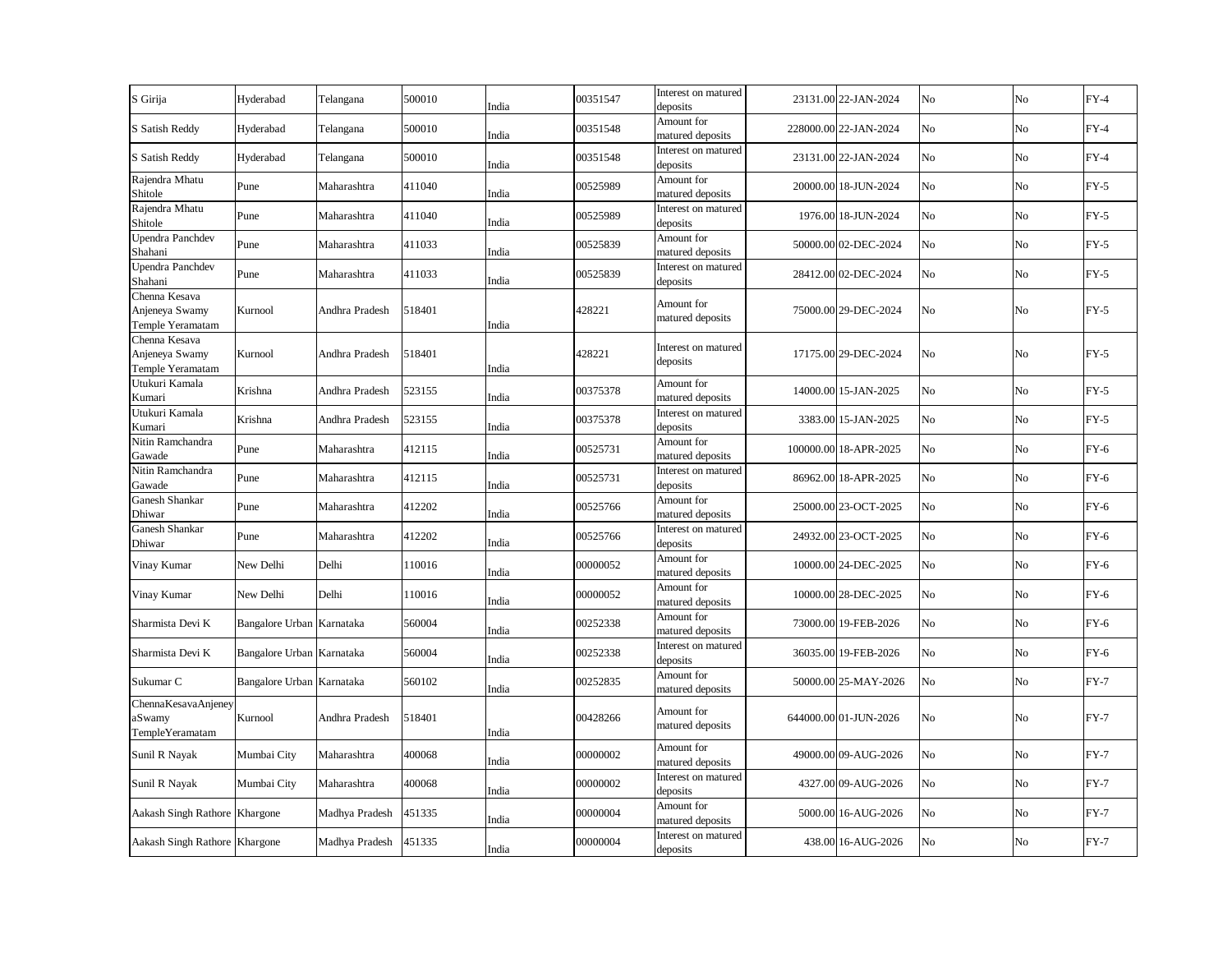| Mayank Bhatnagar                 | Indore                    | Madhya Pradesh       | 452001 | India | 00000007 | Amount for<br>matured deposits  | 5000.00 18-AUG-2026   | No | No | $FY-7$ |
|----------------------------------|---------------------------|----------------------|--------|-------|----------|---------------------------------|-----------------------|----|----|--------|
| Mayank Bhatnagar                 | Indore                    | Madhya Pradesh       | 452001 | India | 00000007 | Interest on matured<br>deposits | 438.00 18-AUG-2026    | No | No | $FY-7$ |
| Malati Prakash                   | Bangalore Urban Karnataka |                      | 560092 | India | 00252877 | Amount for<br>matured deposits  | 225000.00 11-SEP-2026 | No | No | $FY-7$ |
| Malati Prakash                   | Bangalore Urban Karnataka |                      | 560092 | India | 00252877 | Interest on matured<br>deposits | 44952.00 11-SEP-2026  | No | No | $FY-7$ |
| Tukaram Vitthal Koli             | Pune                      | Maharashtra          | 411058 | India | 00526622 | Amount for<br>matured deposits  | 10000.00 13-SEP-2026  | No | No | $FY-7$ |
| Tukaram Vitthal Koli             | Pune                      | Maharashtra          | 411058 | India | 00526622 | Interest on matured<br>deposits | 847.00 13-SEP-2026    | No | No | $FY-7$ |
| Rajesh Raghunath<br>Bait         | Mumbai City               | Maharashtra          | 400017 | India | 00000006 | Amount for<br>matured deposits  | 30000.00 25-SEP-2026  | No | No | $FY-7$ |
| Rajesh Raghunath<br>Bait         | Mumbai City               | Maharashtra          | 400017 | India | 00000006 | Interest on matured<br>deposits | 2538.00 25-SEP-2026   | No | No | $FY-7$ |
| Prakash Hanumantasa<br>Meharwade | Sangli                    | Maharashtra          | 416410 | India | 00525823 | Amount for<br>matured deposits  | 50000.00 27-SEP-2026  | No | No | $FY-7$ |
| Prakash Hanumantasa<br>Meharwade | Sangli                    | Maharashtra          | 416410 | India | 00525823 | Interest on matured<br>deposits | 44340.00 27-SEP-2026  | No | No | $FY-7$ |
| Mythili Swaminathan              | Bangalore Urban Karnataka |                      | 560078 | India | 00252678 | Amount for<br>matured deposits  | 400000.00 28-SEP-2026 | No | No | $FY-7$ |
| Mythili Swaminathan              | Bangalore Urban Karnataka |                      | 560078 | India | 00252678 | Interest on matured<br>deposits | 131791.00 28-SEP-2026 | No | No | $FY-7$ |
| Shantanu Pateriya                | Bhopal                    | Madhya Pradesh       | 464001 | India | 00000003 | Amount for<br>matured deposits  | 5000.00 01-OCT-2026   | No | No | $FY-7$ |
| Shantanu Pateriya                | Bhopal                    | Madhya Pradesh       | 464001 | India | 00000003 | Interest on matured<br>deposits | 434.00 01-OCT-2026    | No | No | $FY-7$ |
| Manoj Kumar                      | Ghaziabad                 | <b>Uttar Pradesh</b> | 201001 | India | 00000078 | Amount for<br>matured deposits  | 10000.00 01-OCT-2026  | No | No | $FY-7$ |
| Manoj Kumar                      | Ghaziabad                 | <b>Uttar Pradesh</b> | 201001 | India | 00000078 | Interest on matured<br>deposits | 840.00 01-OCT-2026    | No | No | $FY-7$ |
| Chandan Kumar                    | Ghaziabad                 | <b>Uttar Pradesh</b> | 201001 | India | 00000079 | Amount for<br>matured deposits  | 5000.00 01-OCT-2026   | No | No | $FY-7$ |
| Chandan Kumar                    | Ghaziabad                 | <b>Uttar Pradesh</b> | 201001 | India | 00000079 | Interest on matured<br>deposits | 421.00 01-OCT-2026    | No | No | $FY-7$ |
| Shashikant Mishra                | Almora                    | Uttarakhand          | 227205 | India | 00000019 | Amount for<br>matured deposits  | 5000.00 01-OCT-2026   | No | No | $FY-7$ |
| Shashikant Mishra                | Almora                    | Uttarakhand          | 227205 | India | 00000019 | Interest on matured<br>deposits | 421.00 01-OCT-2026    | No | No | $FY-7$ |
| Nishikant Yadav                  | New Delhi                 | Delhi                | 110091 | India | 00000010 | Amount for<br>matured deposits  | 5000.00 01-OCT-2026   | No | No | $FY-7$ |
| Nishikant Yadav                  | New Delhi                 | Delhi                | 110091 | India | 00000010 | Interest on matured<br>deposits | 434.00 01-OCT-2026    | No | No | $FY-7$ |
| Santoshi B Kamani                | Mumbai<br>Suburban        | Maharashtra          | 400066 | India | 00000647 | Amount for<br>matured deposits  | 5000.00 01-OCT-2026   | No | No | $FY-7$ |
| Santoshi B Kamani                | Mumbai<br>Suburban        | Maharashtra          | 400066 | India | 00000647 | Interest on matured<br>deposits | 423.00 01-OCT-2026    | No | No | $FY-7$ |
| Sanjay                           | Agra                      | <b>Uttar Pradesh</b> | 203131 | India | 00000026 | Amount for<br>matured deposits  | 10000.00 02-OCT-2026  | No | No | $FY-7$ |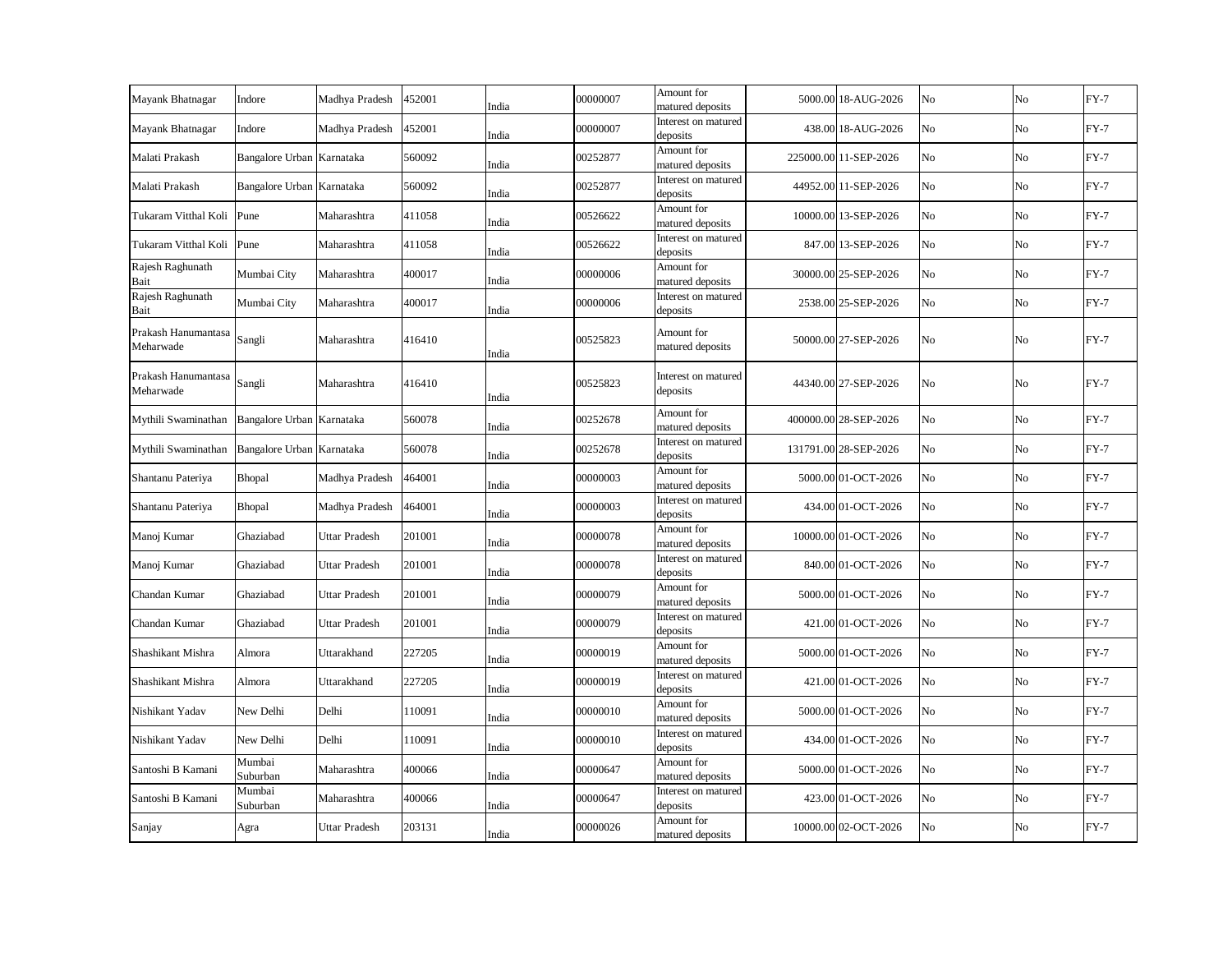| Sanjay                              | Agra      | <b>Uttar Pradesh</b> | 203131 | India | 00000026 | Interest on matured<br>deposits | 843.00 02-OCT-2026   | No | No          | $FY-7$ |
|-------------------------------------|-----------|----------------------|--------|-------|----------|---------------------------------|----------------------|----|-------------|--------|
| Vishwa Prakash<br>Verma             | Raipur    | Chhattisgarh         | 492001 | India | 00000010 | Amount for<br>matured deposits  | 10000.00 03-OCT-2026 | No | No          | $FY-7$ |
| Vishwa Prakash<br>Verma             | Raipur    | Chhattisgarh         | 492001 | India | 00000010 | Interest on matured<br>deposits | 870.00 03-OCT-2026   | No | $_{\rm No}$ | $FY-7$ |
| Jitendra Kumar                      | Ghaziabad | <b>Uttar Pradesh</b> | 201001 | India | 00000013 | Amount for<br>matured deposits  | 10000.00 03-OCT-2026 | No | No          | $FY-7$ |
| Jitendra Kumar                      | Ghaziabad | <b>Uttar Pradesh</b> | 201001 | India | 00000013 | Interest on matured<br>deposits | 843.00 03-OCT-2026   | No | $_{\rm No}$ | $FY-7$ |
| Mohit Kumar                         | Ghaziabad | Uttar Pradesh        | 201001 | India | 00000060 | Amount for<br>matured deposits  | 10000.00 03-OCT-2026 | No | No          | $FY-7$ |
| Mohit Kumar                         | Ghaziabad | <b>Uttar Pradesh</b> | 201001 | India | 00000060 | Interest on matured<br>deposits | 870.00 03-OCT-2026   | No | No          | $FY-7$ |
| Mohit Kumar                         | Ghaziabad | <b>Uttar Pradesh</b> | 201001 | India | 00000062 | Amount for<br>matured deposits  | 5000.00 03-OCT-2026  | No | No          | $FY-7$ |
| Mohit Kumar                         | Ghaziabad | <b>Uttar Pradesh</b> | 201001 | India | 00000062 | Interest on matured<br>deposits | 435.00 03-OCT-2026   | No | No          | $FY-7$ |
| Bhoomi Biharibhai<br>Bagthaliya     | Rajkot    | Gujarat              | 360005 | India | 00000016 | Amount for<br>matured deposits  | 5000.00 03-OCT-2026  | No | No          | $FY-7$ |
| Bhoomi Biharibhai<br>Bagthaliya     | Rajkot    | Gujarat              | 360005 | India | 00000016 | Interest on matured<br>deposits | 425.00 03-OCT-2026   | No | No          | $FY-7$ |
| Biharibhai Bhogibhai<br>Bagthaliya  | Rajkot    | Gujarat              | 360005 | India | 00000017 | Amount for<br>matured deposits  | 5000.00 03-OCT-2026  | No | No          | $FY-7$ |
| Biharibhai Bhogibhai<br>Bagthaliya  | Rajkot    | Gujarat              | 360005 | India | 00000017 | Interest on matured<br>deposits | 422.00 03-OCT-2026   | No | No          | $FY-7$ |
| Sonu Jangid                         | Jaipur    | Rajasthan            | 302033 | India | 00000015 | Amount for<br>matured deposits  | 5000.00 03-OCT-2026  | No | No          | $FY-7$ |
| Sonu Jangid                         | Jaipur    | Rajasthan            | 302033 | India | 00000015 | Interest on matured<br>deposits | 435.00 03-OCT-2026   | No | No          | $FY-7$ |
| <b>Yogesh Pareek</b>                | Neemuch   | Madhya Pradesh       | 458441 | India | 00000015 | Amount for<br>matured deposits  | 5000.00 03-OCT-2026  | No | No          | $FY-7$ |
| <b>Yogesh Pareek</b>                | Neemuch   | Madhya Pradesh       | 458441 | India | 00000015 | Interest on matured<br>deposits | 435.00 03-OCT-2026   | No | No          | $FY-7$ |
| Akhilesh Kumar<br>Gupta             | Rewa      | Madhya Pradesh       | 486001 | India | 00000014 | Amount for<br>matured deposits  | 5000.00 03-OCT-2026  | No | No          | $FY-7$ |
| Akhilesh Kumar<br>Gupta             | Rewa      | Madhya Pradesh       | 486001 | India | 00000014 | Interest on matured<br>deposits | 422.00 03-OCT-2026   | No | No          | $FY-7$ |
| Ramkali Mohan Singh Mathura         |           | <b>Uttar Pradesh</b> | 281004 | India | 00000030 | Amount for<br>matured deposits  | 5000.00 03-OCT-2026  | No | No          | $FY-7$ |
| Ramkali Mohan Singh Mathura         |           | Uttar Pradesh        | 281004 | India | 00000030 | Interest on matured<br>deposits | 435.00 03-OCT-2026   | No | No          | $FY-7$ |
| Shailendr Singh                     | Mathura   | <b>Uttar Pradesh</b> | 281204 | India | 00000033 | Amount for<br>matured deposits  | 5000.00 03-OCT-2026  | No | No          | $FY-7$ |
| Shailendr Singh                     | Mathura   | <b>Uttar Pradesh</b> | 281204 | India | 00000033 | Interest on matured<br>deposits | 422.00 03-OCT-2026   | No | No          | $FY-7$ |
| Ragini<br>Chandrashekhar<br>Karaley | Nagpur    | Maharashtra          | 440024 | India | 00000007 | Amount for<br>matured deposits  | 5000.00 03-OCT-2026  | No | No          | $FY-7$ |
| Ragini<br>Chandrashekhar<br>Karaley | Nagpur    | Maharashtra          | 440024 | India | 00000007 | Interest on matured<br>deposits | 425.00 03-OCT-2026   | No | No          | $FY-7$ |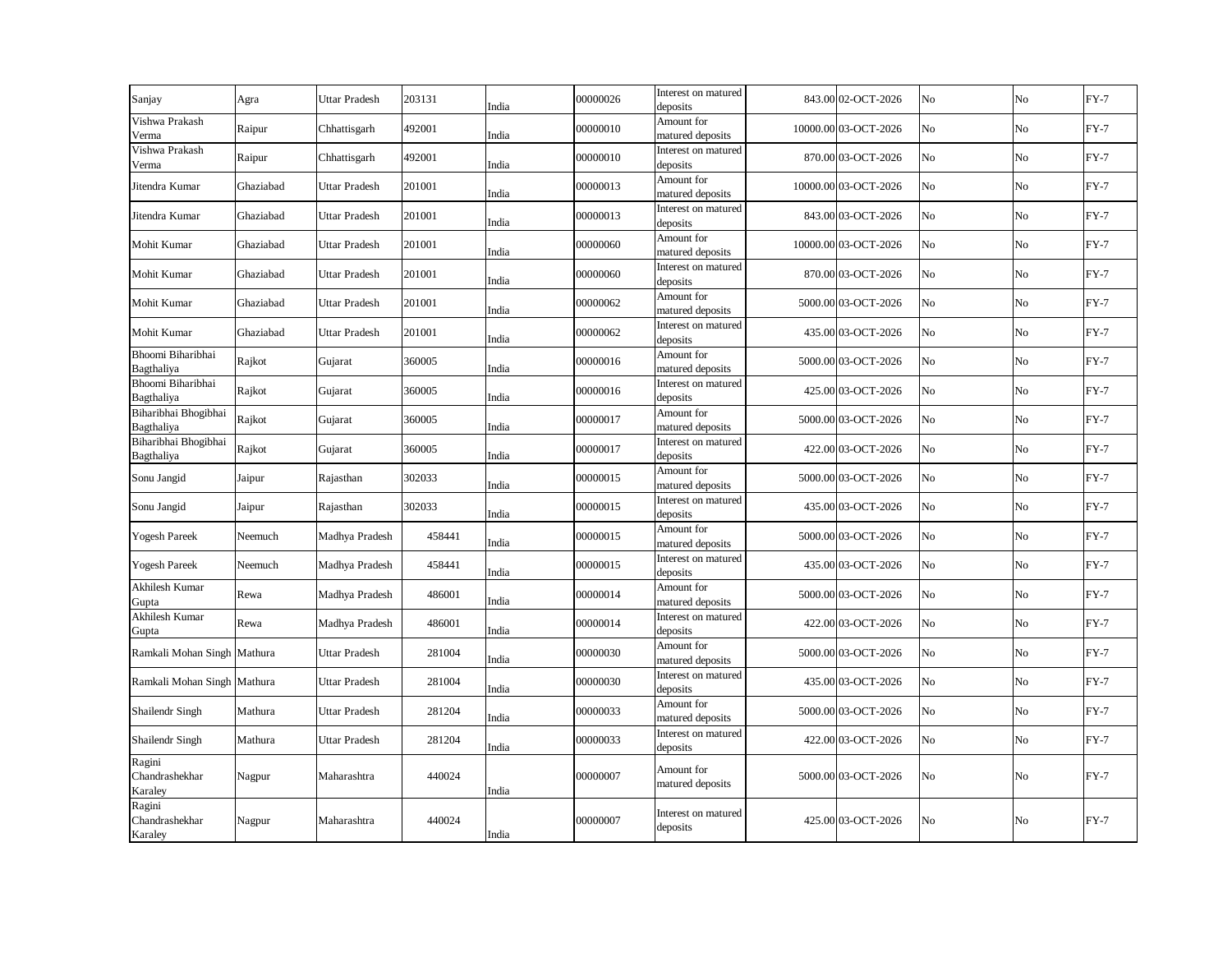| Rupesh Baban Chavan Thane |                        | Maharashtra          | 400606 | India | 00000014 | Amount for<br>matured deposits  | 5000.00 03-OCT-2026  | No | No | $FY-7$ |
|---------------------------|------------------------|----------------------|--------|-------|----------|---------------------------------|----------------------|----|----|--------|
| Atul Kumar                | Meerut                 | Uttar Pradesh        | 250001 | India | 00000002 | Amount for<br>matured deposits  | 10000.00 03-OCT-2026 | No | No | $FY-7$ |
| Atul Kumar                | Meerut                 | <b>Uttar Pradesh</b> | 250001 | India | 00000002 | Interest on matured<br>deposits | 870.00 03-OCT-2026   | No | No | $FY-7$ |
| Rajesh Kumar              | Faridabad              | Haryana              | 121001 | India | 00000018 | Amount for<br>matured deposits  | 5000.00 03-OCT-2026  | No | No | $FY-7$ |
| Rajesh Kumar              | Faridabad              | Haryana              | 121001 | India | 00000018 | Interest on matured<br>deposits | 422.00 03-OCT-2026   | No | No | $FY-7$ |
| Sanjana Balapure          | Betul                  | Madhya Pradesh       | 460001 | India | 00000002 | Amount for<br>matured deposits  | 5000.00 03-OCT-2026  | No | No | $FY-7$ |
| Sanjana Balapure          | Betul                  | Madhya Pradesh       | 460001 | India | 00000002 | Interest on matured<br>deposits | 425.00 03-OCT-2026   | No | No | $FY-7$ |
| Yusuf Jamal Khan          | Pilibhit               | Uttar Pradesh        | 262122 | India | 00000004 | Amount for<br>matured deposits  | 5000.00 03-OCT-2026  | No | No | $FY-7$ |
| Yusuf Jamal Khan          | Pilibhit               | <b>Uttar Pradesh</b> | 262122 | India | 00000004 | Interest on matured<br>deposits | 422.00 03-OCT-2026   | No | No | $FY-7$ |
| Sachin Jain               | Indore                 | Madhya Pradesh       | 452010 | India | 00000013 | Amount for<br>matured deposits  | 5000.00 03-OCT-2026  | No | No | $FY-7$ |
| Sachin Jain               | Indore                 | Madhya Pradesh       | 452010 | India | 00000013 | Interest on matured<br>deposits | 435.00 03-OCT-2026   | No | No | $FY-7$ |
| Jay Sureshbhai Raval      | Rajkot                 | Gujarat              | 360005 | India | 00000006 | Amount for<br>matured deposits  | 5000.00 03-OCT-2026  | No | No | $FY-7$ |
| Jay Sureshbhai Raval      | Rajkot                 | Gujarat              | 360005 | India | 00000006 | Interest on matured<br>deposits | 435.00 03-OCT-2026   | No | No | $FY-7$ |
| Diwakar Narayan<br>Pandey | New Delhi              | Delhi                | 110046 | India | 00000025 | Amount for<br>matured deposits  | 5000.00 03-OCT-2026  | No | No | $FY-7$ |
| Jitendra Kumar            | Ghaziabad              | <b>Uttar Pradesh</b> | 201001 | India | 00000012 | Amount for<br>matured deposits  | 5000.00 03-OCT-2026  | No | No | $FY-7$ |
| Jitendra Kumar            | Ghaziabad              | <b>Uttar Pradesh</b> | 201001 | India | 00000012 | Interest on matured<br>deposits | 422.00 03-OCT-2026   | No | No | $FY-7$ |
| Muniraj                   | Coimbatore             | Tamil Nadu           | 641007 | India | 00501513 | Amount for<br>matured deposits  | 5000.00 03-OCT-2026  | No | No | $FY-7$ |
| Muniraj                   | Coimbatore             | Tamil Nadu           | 641007 | India | 00501513 | Interest on matured<br>deposits | 435.00 03-OCT-2026   | No | No | $FY-7$ |
| Abhishek Nagar            | Gautam Buddha<br>Nagar | <b>Uttar Pradesh</b> | 201009 | India | 00000623 | Amount for<br>matured deposits  | 10000.00 03-OCT-2026 | No | No | $FY-7$ |
| Abhishek Nagar            | Gautam Buddha<br>Nagar | <b>Uttar Pradesh</b> | 201009 | India | 00000623 | Interest on matured<br>deposits | 843.00 03-OCT-2026   | No | No | $FY-7$ |
| Raja M                    | Viluppuram             | Tamil Nadu           | 605107 | India | 00000015 | Amount for<br>matured deposits  | 5000.00 03-OCT-2026  | No | No | $FY-7$ |
| Raja M                    | Viluppuram             | Tamil Nadu           | 605107 | India | 00000015 | Interest on matured<br>deposits | 435.00 03-OCT-2026   | No | No | $FY-7$ |
| Amjad Khan                | Bagalkot               | Karnataka            | 577001 | India | 00000003 | Amount for<br>matured deposits  | 20000.00 04-OCT-2026 | No | No | $FY-7$ |
| Amjad Khan                | Bagalkot               | Karnataka            | 577001 | India | 00000003 | Interest on matured<br>deposits | 1687.00 04-OCT-2026  | No | No | $FY-7$ |
| Rupesh Dhankar            | Bilaspur               | Chhattisgarh         | 495001 | India | 00000003 | Amount for<br>matured deposits  | 5000.00 04-OCT-2026  | No | No | $FY-7$ |
| Rupesh Dhankar            | Bilaspur               | Chhattisgarh         | 495001 | India | 00000003 | Interest on matured<br>deposits | 422.00 04-OCT-2026   | No | No | $FY-7$ |
|                           |                        |                      |        |       |          |                                 |                      |    |    |        |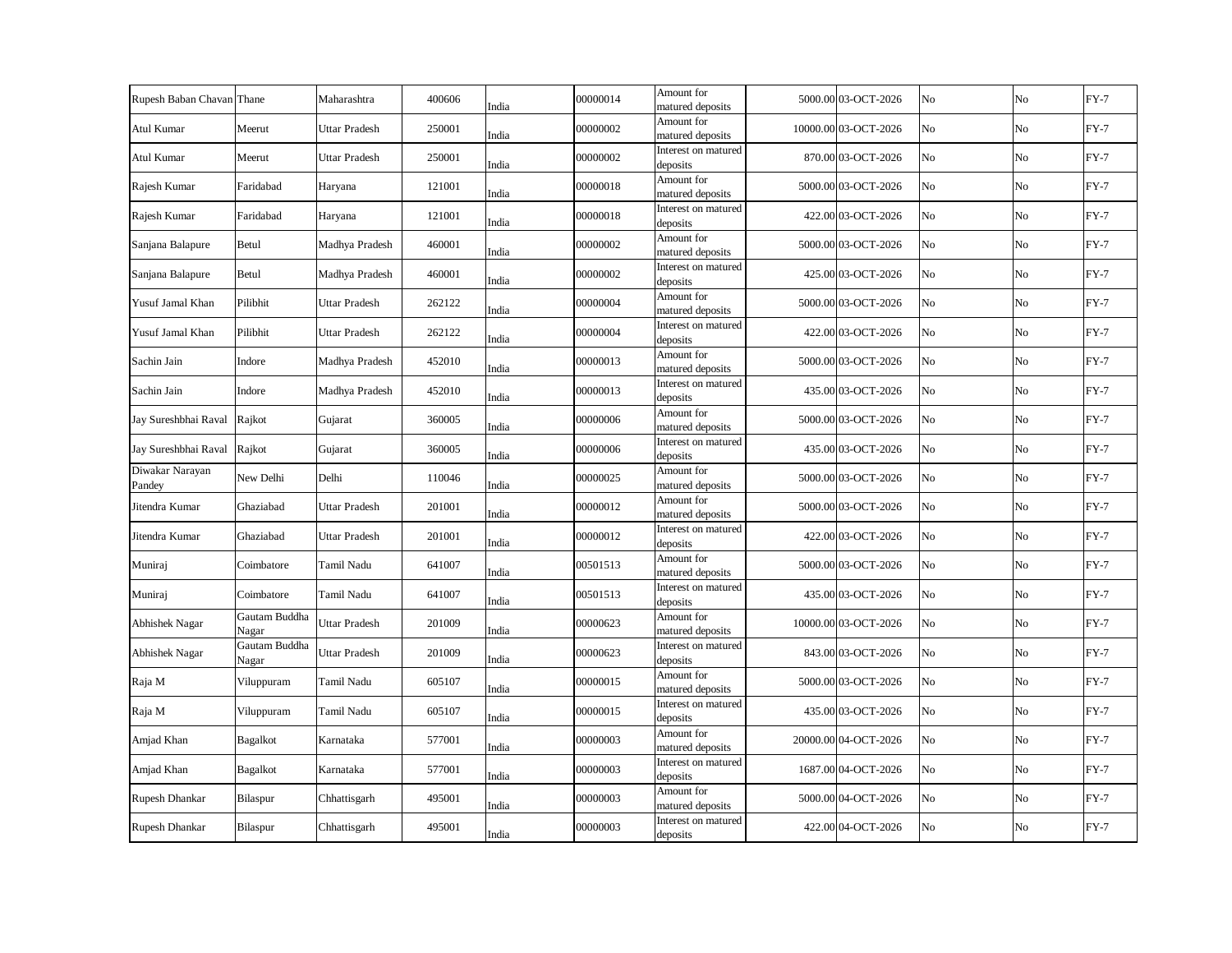| Asheesh Kumar<br>Pandey        | Varanasi   | <b>Uttar Pradesh</b> | 221304 | India | 00000004 | Amount for<br>matured deposits  | 10000.00 04-OCT-2026 | No | No  | $FY-7$ |
|--------------------------------|------------|----------------------|--------|-------|----------|---------------------------------|----------------------|----|-----|--------|
| Asheesh Kumar<br>Pandey        | Varanasi   | <b>Uttar Pradesh</b> | 221304 | India | 00000004 | Interest on matured<br>deposits | 870.00 04-OCT-2026   | No | No  | $FY-7$ |
| Manoj Kumar<br>Upadhyay        | Varanasi   | <b>Uttar Pradesh</b> | 221304 | India | 00000006 | Amount for<br>matured deposits  | 10000.00 04-OCT-2026 | No | No  | $FY-7$ |
| Manoj Kumar<br>Upadhyay        | Varanasi   | Uttar Pradesh        | 221304 | India | 00000006 | Interest on matured<br>deposits | 844.00 04-OCT-2026   | No | No  | $FY-7$ |
| Chhotelal Pathak               | Varanasi   | <b>Uttar Pradesh</b> | 221005 | India | 00000037 | Amount for<br>matured deposits  | 20000.00 04-OCT-2026 | No | No  | $FY-7$ |
| Chhotelal Pathak               | Varanasi   | Uttar Pradesh        | 221005 | India | 00000037 | Interest on matured<br>deposits | 1739.00 04-OCT-2026  | No | No  | $FY-7$ |
| Pravin Kumar Singh             | Varanasi   | <b>Uttar Pradesh</b> | 232110 | India | 00000041 | Amount for<br>matured deposits  | 20000.00 04-OCT-2026 | No | No  | $FY-7$ |
| Satish Singh                   | Varanasi   | <b>Uttar Pradesh</b> | 221313 | India | 00000042 | Amount for<br>matured deposits  | 10000.00 04-OCT-2026 | No | No  | $FY-7$ |
| Satish Singh                   | Varanasi   | <b>Uttar Pradesh</b> | 221313 | India | 00000042 | Interest on matured<br>deposits | 870.00 04-OCT-2026   | No | No  | $FY-7$ |
| Sangam                         | Varanasi   | <b>Uttar Pradesh</b> | 221304 | India | 00000045 | Amount for<br>matured deposits  | 10000.00 04-OCT-2026 | No | No  | $FY-7$ |
| Sangam                         | Varanasi   | <b>Uttar Pradesh</b> | 221304 | India | 00000045 | Interest on matured<br>deposits | 844.00 04-OCT-2026   | No | No. | $FY-7$ |
| Sudhanshu Ray                  | Mirzapur   | <b>Uttar Pradesh</b> | 231302 | India | 00000047 | Amount for<br>matured deposits  | 5000.00 04-OCT-2026  | No | No  | $FY-7$ |
| Sudhanshu Ray                  | Mirzapur   | Uttar Pradesh        | 231302 | India | 00000047 | Interest on matured<br>deposits | 434.00 04-OCT-2026   | No | No  | $FY-7$ |
| Sharda Kamal                   | Agra       | Uttar Pradesh        | 282007 | India | 00000001 | Amount for<br>matured deposits  | 10000.00 04-OCT-2026 | No | No  | $FY-7$ |
| Sharda Kamal                   | Agra       | <b>Uttar Pradesh</b> | 282007 | India | 00000001 | Interest on matured<br>deposits | 849.00 04-OCT-2026   | No | No  | $FY-7$ |
| Archana Rana                   | Ranchi     | Jharkhand            | 834008 | India | 00000003 | Amount for<br>matured deposits  | 30000.00 04-OCT-2026 | No | No  | $FY-7$ |
| Archana Rana                   | Ranchi     | Jharkhand            | 834008 | India | 00000003 | Interest on matured<br>deposits | 2547.00 04-OCT-2026  | No | No  | $FY-7$ |
| Kaleem Mian                    | Bareilly   | <b>Uttar Pradesh</b> | 243006 | India | 00000043 | Amount for<br>matured deposits  | 5000.00 04-OCT-2026  | No | No  | $FY-7$ |
| Kaleem Mian                    | Bareilly   | Uttar Pradesh        | 243006 | India | 00000043 | Interest on matured<br>deposits | 422.00 04-OCT-2026   | No | No  | $FY-7$ |
| Uma Shankar<br>Srivastav       | Bareilly   | <b>Uttar Pradesh</b> | 243001 | India | 00000045 | Amount for<br>matured deposits  | 10000.00 04-OCT-2026 | No | No  | $FY-7$ |
| Uma Shankar<br>Srivastav       | Bareilly   | <b>Uttar Pradesh</b> | 243001 | India | 00000045 | Interest on matured<br>deposits | 870.00 04-OCT-2026   | No | No  | $FY-7$ |
| Satish Chandra<br>Sharma       | Badaun     | <b>Uttar Pradesh</b> | 243601 | India | 00000047 | Amount for<br>matured deposits  | 5000.00 04-OCT-2026  | No | No  | $FY-7$ |
| Satish Chandra<br>Sharma       | Badaun     | <b>Uttar Pradesh</b> | 243601 | India | 00000047 | Interest on matured<br>deposits | 422.00 04-OCT-2026   | No | No  | $FY-7$ |
| Anil Kumar                     | Saharanpur | <b>Uttar Pradesh</b> | 247340 | India | 00000003 | Amount for<br>matured deposits  | 10000.00 04-OCT-2026 | No | No  | $FY-7$ |
| Mohit                          | Saharanpur | Uttar Pradesh        | 247121 | India | 00000012 | Amount for<br>matured deposits  | 5000.00 04-OCT-2026  | No | No  | $FY-7$ |
| Vivek Shivdayal<br>Vishwakarma | Vadodara   | Gujarat              | 390021 | India | 00000057 | Amount for<br>matured deposits  | 10000.00 04-OCT-2026 | No | No  | $FY-7$ |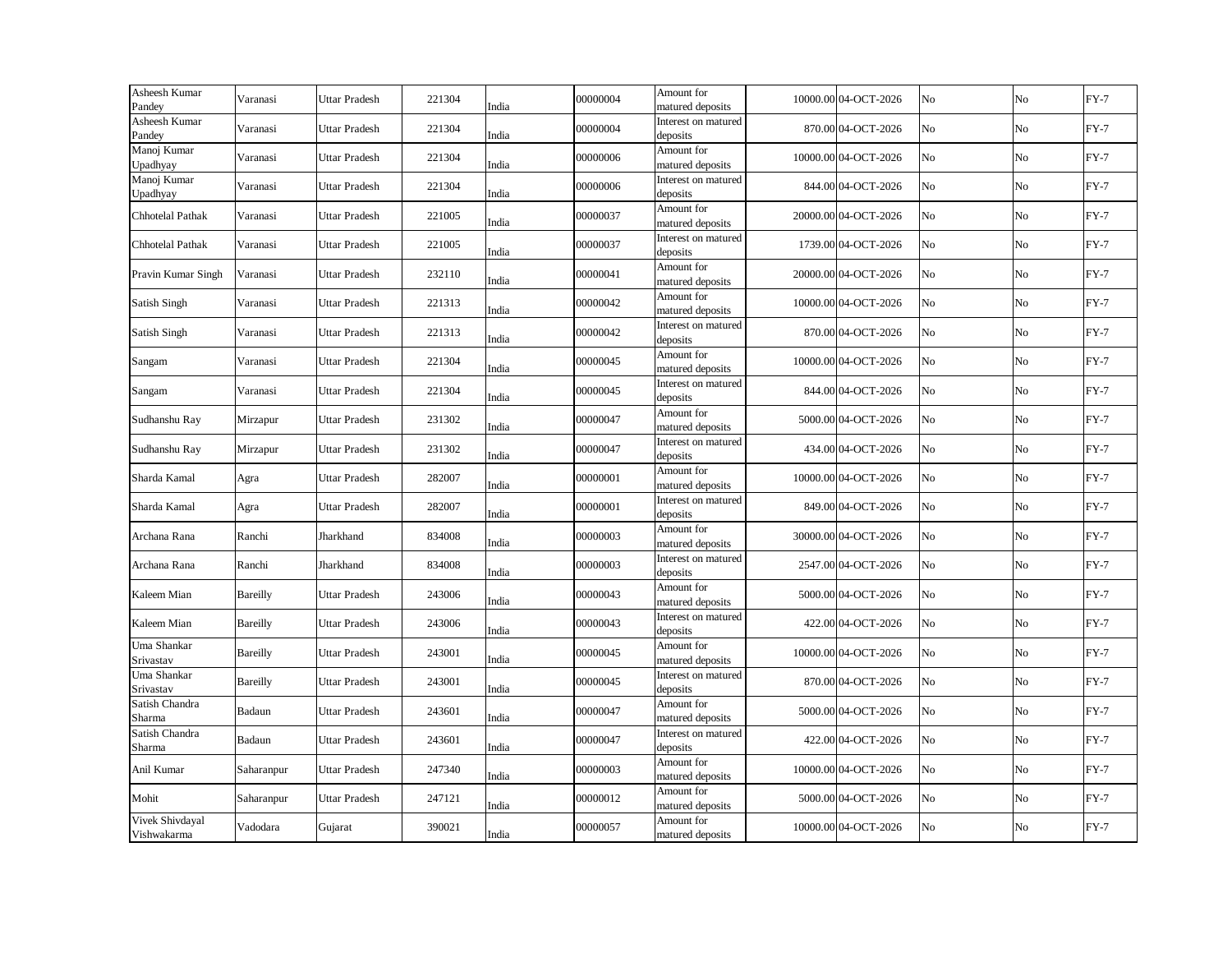| Vivek Shivdayal<br>Vishwakarma           | Vadodara  | Gujarat              | 390021 | India | 00000057 | Interest on matured<br>deposits | 870.00 04-OCT-2026   | N <sub>o</sub> | No             | $FY-7$ |
|------------------------------------------|-----------|----------------------|--------|-------|----------|---------------------------------|----------------------|----------------|----------------|--------|
| Abhay Singh Chauhan Jaipur               |           | Rajasthan            | 302018 | India | 00000004 | Amount for<br>matured deposits  | 5000.00 04-OCT-2026  | No             | No             | $FY-7$ |
| Abhay Singh Chauhan Jaipur               |           | Rajasthan            | 302018 | India | 00000004 | Interest on matured<br>deposits | 434.00 04-OCT-2026   | No             | No             | $FY-7$ |
| Mahendra Choudhari                       | Jaipur    | Rajasthan            | 302016 | India | 00000013 | Amount for<br>matured deposits  | 5000.00 04-OCT-2026  | No             | No             | $FY-7$ |
| Mahendra Choudhari                       | Jaipur    | Rajasthan            | 302016 | India | 00000013 | Interest on matured<br>deposits | 434.00 04-OCT-2026   | No             | N <sub>o</sub> | $FY-7$ |
| Rajneesh Kumar<br>Sharma                 | Jaipur    | Rajasthan            | 322238 | India | 00000017 | Amount for<br>matured deposits  | 5000.00 04-OCT-2026  | No             | No             | $FY-7$ |
| Rajneesh Kumar<br>Sharma                 | Jaipur    | Rajasthan            | 322238 | India | 00000017 | Interest on matured<br>deposits | 434.00 04-OCT-2026   | No             | No             | $FY-7$ |
| Gaurav Kumar Saini                       | Jaipur    | Rajasthan            | 302004 | India | 00000020 | Amount for<br>matured deposits  | 5000.00 04-OCT-2026  | No             | No             | $FY-7$ |
| Gaurav Kumar Saini                       | Jaipur    | Rajasthan            | 302004 | India | 00000020 | Interest on matured<br>deposits | 434.00 04-OCT-2026   | No             | No             | $FY-7$ |
| Rahul Shrivastava                        | Dhar      | Madhya Pradesh       | 454001 | India | 00000002 | Amount for<br>matured deposits  | 5000.00 04-OCT-2026  | No             | No             | $FY-7$ |
| Rahul Shrivastava                        | Dhar      | Madhya Pradesh       | 454001 | India | 00000002 | Interest on matured<br>deposits | 434.00 04-OCT-2026   | No             | No             | $FY-7$ |
| Abhishek Kumar<br>Awasthi                | Sitapur   | Uttar Pradesh        | 261404 | India | 00000016 | Amount for<br>matured deposits  | 5000.00 04-OCT-2026  | No             | No             | $FY-7$ |
| Abhishek Kumar<br>Awasthi                | Sitapur   | Uttar Pradesh        | 261404 | India | 00000016 | Interest on matured<br>deposits | 434.00 04-OCT-2026   | No             | No             | $FY-7$ |
| Abhishek Kumar<br>Awasthi                | Sitapur   | Uttar Pradesh        | 261404 | India | 00000017 | Amount for<br>matured deposits  | 5000.00 04-OCT-2026  | No             | No             | $FY-7$ |
| Abhishek Kumar<br>Awasthi                | Sitapur   | <b>Uttar Pradesh</b> | 261404 | India | 00000017 | Interest on matured<br>deposits | 434.00 04-OCT-2026   | No             | No             | $FY-7$ |
| Kanchan                                  | Gorakhpur | <b>Uttar Pradesh</b> | 273015 | India | 00000022 | Amount for<br>matured deposits  | 10000.00 04-OCT-2026 | No             | No             | $FY-7$ |
| Kanchan                                  | Gorakhpur | <b>Uttar Pradesh</b> | 273015 | India | 00000022 | Interest on matured<br>deposits | 844.00 04-OCT-2026   | No             | No             | $FY-7$ |
| Hasan Mohammad                           | Sultanpur | <b>Uttar Pradesh</b> | 227508 | India | 00000004 | Amount for<br>matured deposits  | 25000.00 04-OCT-2026 | No             | No             | $FY-7$ |
| Hasan Mohammad                           | Sultanpur | Uttar Pradesh        | 227508 | India | 00000004 | Interest on matured<br>deposits | 2108.00 04-OCT-2026  | No             | No             | $FY-7$ |
| Kaushik Arun Pujari                      | Nagpur    | Maharashtra          | 440010 | India | 00000024 | Amount for<br>matured deposits  | 10000.00 04-OCT-2026 | No             | No             | $FY-7$ |
| Kaushik Arun Pujari                      | Nagpur    | Maharashtra          | 440010 | India | 00000024 | Interest on matured<br>deposits | 844.00 04-OCT-2026   | No             | No             | $FY-7$ |
| Chandrakant<br>Harishchandra<br>Paunikar | Nagpur    | Maharashtra          | 440002 | India | 00000030 | Amount for<br>matured deposits  | 10000.00 04-OCT-2026 | No             | No             | $FY-7$ |
| Chandrakant<br>Harishchandra<br>Paunikar | Nagpur    | Maharashtra          | 440002 | India | 00000030 | Interest on matured<br>deposits | 844.00 04-OCT-2026   | No             | No             | $FY-7$ |
| Pramod Shrawan Patle Nagpur              |           | Maharashtra          | 440035 | India | 00000032 | Amount for<br>matured deposits  | 5000.00 04-OCT-2026  | No             | No             | $FY-7$ |
| Pramod Shrawan Patle Nagpur              |           | Maharashtra          | 440035 | India | 00000032 | Interest on matured<br>deposits | 422.00 04-OCT-2026   | No             | No             | $FY-7$ |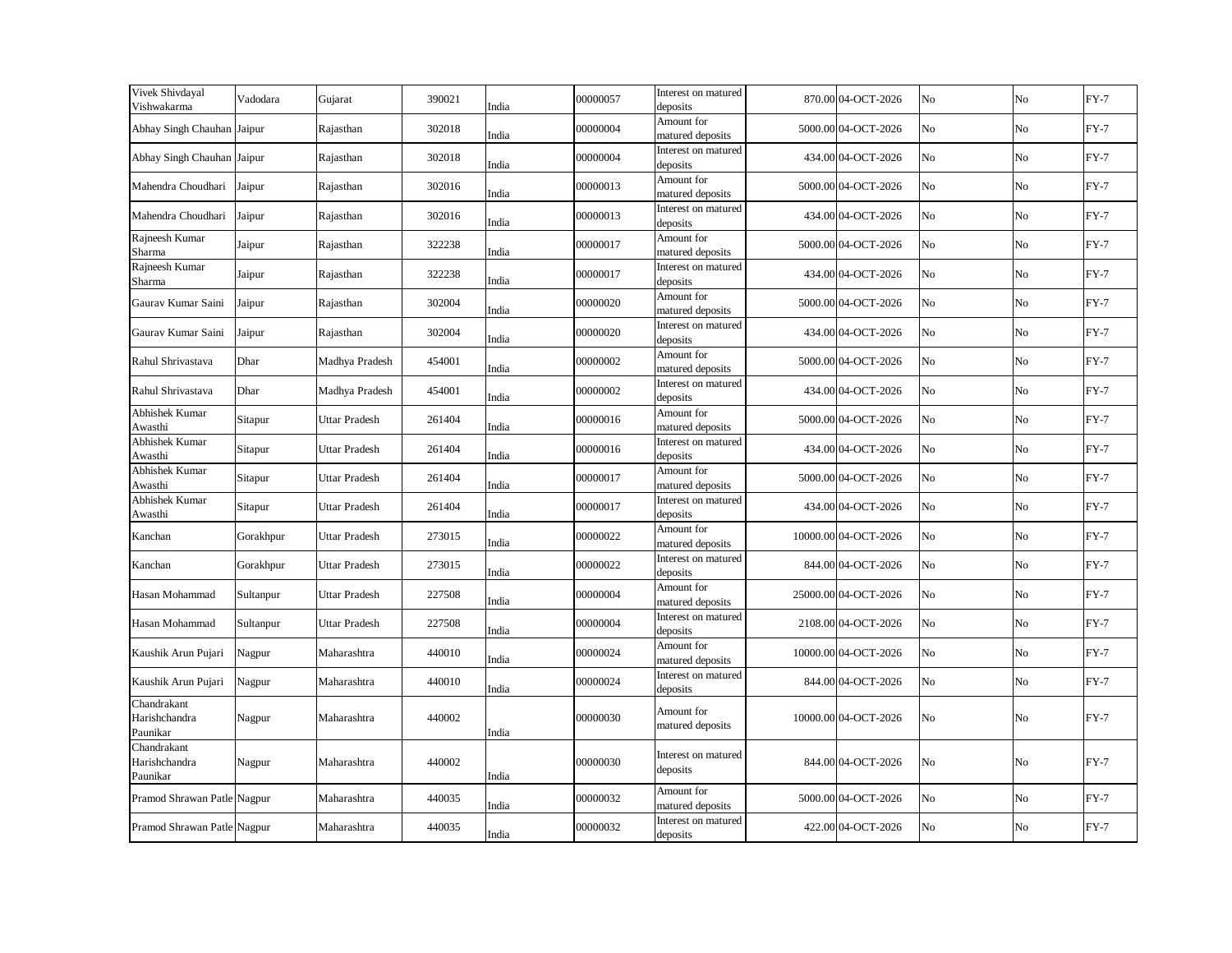| Dhanpal Singh Ranbir Thane       |           | Maharashtra          | 400610 | India | 00000024 | Amount for<br>matured deposits  | 5000.00 04-OCT-2026  | No | N <sub>o</sub> | $FY-7$ |
|----------------------------------|-----------|----------------------|--------|-------|----------|---------------------------------|----------------------|----|----------------|--------|
| Appurv Walia                     | Haridwar  | Uttarakhand          | 249408 | India | 00000021 | Amount for<br>matured deposits  | 5000.00 04-OCT-2026  | No | No             | $FY-7$ |
| Virendra Pratap Singh Saharanpur |           | Uttar Pradesh        | 249407 | India | 00000022 | Amount for<br>matured deposits  | 5000.00 04-OCT-2026  | No | No             | $FY-7$ |
| Jyoti Kumari                     | Dhanbad   | Jharkhand            | 826004 | India | 00000003 | Amount for<br>matured deposits  | 10000.00 04-OCT-2026 | No | No             | $FY-7$ |
| Jyoti Kumari                     | Dhanbad   | Jharkhand            | 826004 | India | 00000003 | Interest on matured<br>deposits | 849.00 04-OCT-2026   | No | $\rm No$       | $FY-7$ |
| Jyoti Kumari                     | Dhanbad   | Jharkhand            | 826004 | India | 00000004 | Amount for<br>matured deposits  | 10000.00 04-OCT-2026 | No | No             | $FY-7$ |
| Jyoti Kumari                     | Dhanbad   | Jharkhand            | 826004 | India | 00000004 | Interest on matured<br>deposits | 849.00 04-OCT-2026   | No | No             | $FY-7$ |
| Jyoti Kumari                     | Dhanbad   | Jharkhand            | 826004 | India | 00000005 | Amount for<br>matured deposits  | 10000.00 04-OCT-2026 | No | No             | $FY-7$ |
| Jyoti Kumari                     | Dhanbad   | Jharkhand            | 826004 | India | 00000005 | Interest on matured<br>deposits | 849.00 04-OCT-2026   | No | No             | $FY-7$ |
| Babita Bharti                    | Ghaziabad | Uttar Pradesh        | 245101 | India | 00000003 | Amount for<br>matured deposits  | 5000.00 04-OCT-2026  | No | No             | $FY-7$ |
| Babita Bharti                    | Ghaziabad | <b>Uttar Pradesh</b> | 245101 | India | 00000003 | Interest on matured<br>deposits | 425.00 04-OCT-2026   | No | No             | $FY-7$ |
| Om Parkash                       | Hissar    | Haryana              | 125001 | India | 00000008 | Amount for<br>matured deposits  | 5000.00 04-OCT-2026  | No | No             | $FY-7$ |
| Om Parkash                       | Hissar    | Haryana              | 125001 | India | 00000008 | Interest on matured<br>deposits | 422.00 04-OCT-2026   | No | No             | $FY-7$ |
| Sunil Kumar                      | Panipat   | Haryana              | 137103 | India | 00000003 | Amount for<br>matured deposits  | 5000.00 04-OCT-2026  | No | No             | $FY-7$ |
| Sunil Kumar                      | Panipat   | Haryana              | 137103 | India | 00000003 | Interest on matured<br>deposits | 434.00 04-OCT-2026   | No | No             | $FY-7$ |
| Harsh Kumar                      | Faridabad | Haryana              | 121005 | India | 00000013 | Amount for<br>matured deposits  | 10000.00 04-OCT-2026 | No | No             | $FY-7$ |
| Harsh Kumar                      | Faridabad | Haryana              | 121005 | India | 00000013 | Interest on matured<br>deposits | 844.00 04-OCT-2026   | No | No             | $FY-7$ |
| Sumit Shankar                    | Amritsar  | Punjab               | 143001 | India | 00000003 | Amount for<br>matured deposits  | 5000.00 04-OCT-2026  | No | No             | $FY-7$ |
| Sumit Shankar                    | Amritsar  | Punjab               | 143001 | India | 00000003 | Interest on matured<br>deposits | 434.00 04-OCT-2026   | No | No             | $FY-7$ |
| Deepika Sharma                   | Amritsar  | Punjab               | 143001 | India | 00000005 | Amount for<br>matured deposits  | 5000.00 04-OCT-2026  | No | No             | $FY-7$ |
| Deepika Sharma                   | Amritsar  | Punjab               | 143001 | India | 00000005 | Interest on matured<br>deposits | 425.00 04-OCT-2026   | No | No             | $FY-7$ |
| <b>Taranjit Singh</b>            | Bathinda  | Punjab               | 151001 | India | 00000002 | Amount for<br>matured deposits  | 5000.00 04-OCT-2026  | No | No             | $FY-7$ |
| Taranjit Singh                   | Bathinda  | Punjab               | 151001 | India | 00000002 | Interest on matured<br>deposits | 422.00 04-OCT-2026   | No | No             | $FY-7$ |
| Satendra Shrivastava             | Shivpuri  | Madhya Pradesh       | 473551 | India | 00000022 | Amount for<br>matured deposits  | 5000.00 04-OCT-2026  | No | No             | $FY-7$ |
| Satendra Shrivastava             | Shivpuri  | Madhya Pradesh       | 473551 | India | 00000022 | Interest on matured<br>deposits | 422.00 04-OCT-2026   | No | No             | $FY-7$ |
| Ashish Puranik                   | Shivpuri  | Madhya Pradesh       | 473551 | India | 00000055 | Amount for<br>matured deposits  | 25000.00 04-OCT-2026 | No | No             | $FY-7$ |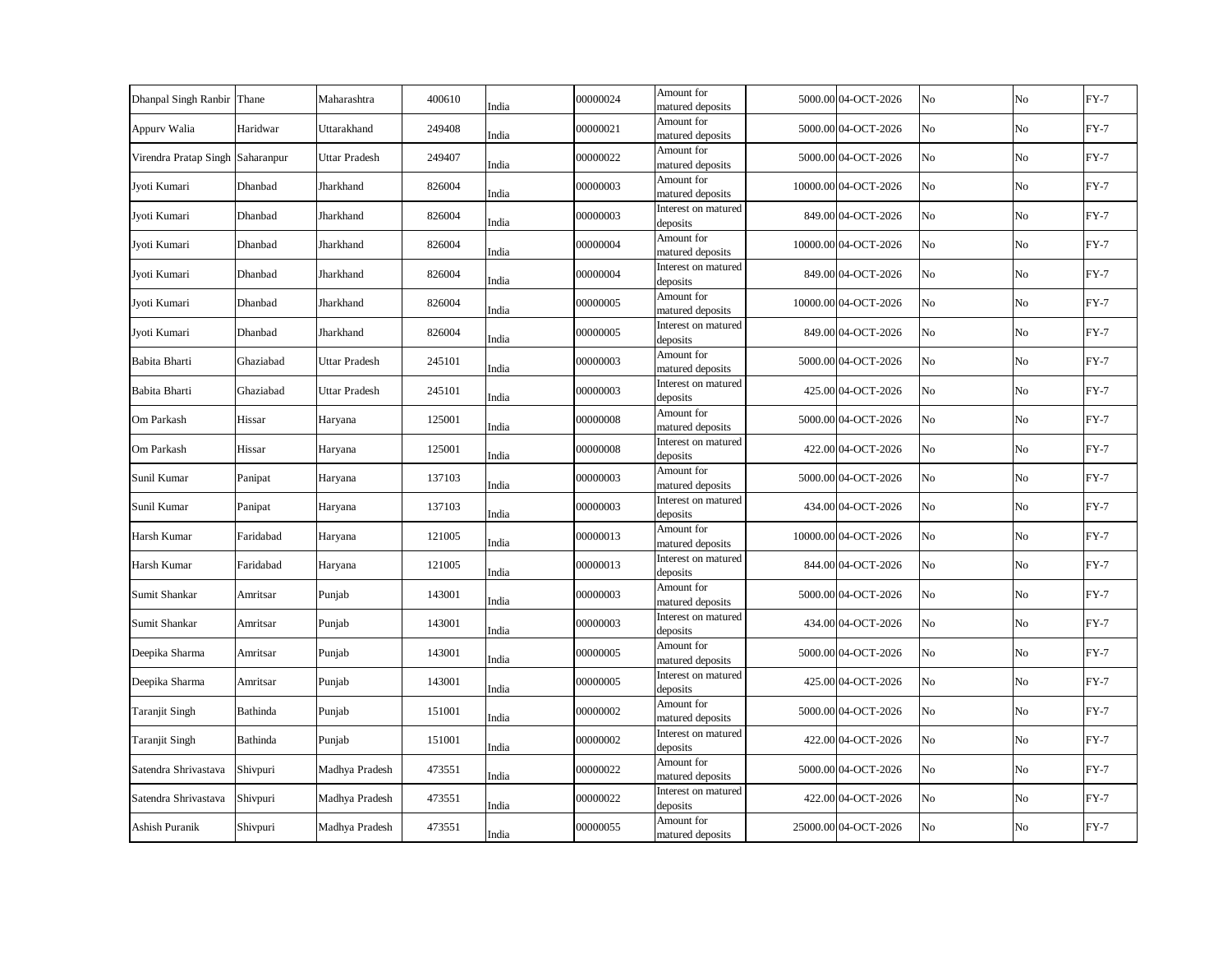| Ashish Puranik                       | Shivpuri                | Madhya Pradesh       | 473551 | India | 00000055 | Interest on matured<br>deposits | 2108.00 04-OCT-2026    | No | No             | $FY-7$ |
|--------------------------------------|-------------------------|----------------------|--------|-------|----------|---------------------------------|------------------------|----|----------------|--------|
| Sumit Gupta                          | Lucknow                 | Uttar Pradesh        | 226004 | India | 00000007 | Amount for<br>matured deposits  | 10000.00 04-OCT-2026   | No | No             | $FY-7$ |
| Sumit Gupta                          | Lucknow                 | Uttar Pradesh        | 226004 | India | 00000007 | Interest on matured<br>deposits | 844.00 04-OCT-2026     | No | No             | $FY-7$ |
| Amit Omprakash<br>Mandhan            | Jalgaon                 | Maharashtra          | 425001 | India | 00000003 | Amount for<br>matured deposits  | 5000.00 04-OCT-2026    | No | No             | $FY-7$ |
| Amit Omprakash<br>Mandhan            | Jalgaon                 | Maharashtra          | 425001 | India | 00000003 | Interest on matured<br>deposits | 422.00 04-OCT-2026     | No | No             | $FY-7$ |
| Mukul Kumar Mishra Jhansi            |                         | <b>Uttar Pradesh</b> | 284001 | India | 00000003 | Amount for<br>matured deposits  | 10000.00 04-OCT-2026   | No | No             | $FY-7$ |
| Mukul Kumar Mishra                   | Jhansi                  | <b>Uttar Pradesh</b> | 284001 | India | 00000003 | Interest on matured<br>deposits | 870.00 04-OCT-2026     | No | No             | $FY-7$ |
| Navi Hasan                           | Pilibhit                | Uttar Pradesh        | 262001 | India | 00000005 | Amount for<br>matured deposits  | 5000.00 04-OCT-2026    | No | No             | $FY-7$ |
| Navi Hasan                           | Pilibhit                | Uttar Pradesh        | 262001 | India | 00000005 | Interest on matured<br>deposits | 422.00 04-OCT-2026     | No | N <sub>o</sub> | $FY-7$ |
| Sonu Kumar                           | Haridwar                | Uttarakhand          | 247668 | India | 00000002 | Amount for<br>matured deposits  | 5000.00 04-OCT-2026    | No | No             | $FY-7$ |
| SEVV Chennakesava<br>Anjaneva Temple | Kurnool                 | Andhra Pradesh       | 518401 | India | 00428329 | Amount for<br>matured deposits  | 90000.00 04-OCT-2026   | No | No             | $FY-7$ |
| Uppalapati Kambagiri<br>Swamy        | Kurnool                 | Andhra Pradesh       | 518122 | India | 00428330 | Amount for<br>matured deposits  | 556000.00 04-OCT-2026  | No | No             | $FY-7$ |
| Jaragudi Malleswara<br>Swamy         | Kurnool                 | Andhra Pradesh       | 518122 | India | 00428331 | Amount for<br>matured deposits  | 1180000.00 04-OCT-2026 | No | No             | $FY-7$ |
| Chennakesava Swamy<br>Temple         | Kurnool                 | Andhra Pradesh       | 518122 | India | 00428332 | Amount for<br>matured deposits  | 530000.00 04-OCT-2026  | No | No             | $FY-7$ |
| Barath Krishnan<br>Rajasekar         | Coimbatore              | Tamil Nadu           | 641687 | India | 00501523 | Amount for<br>matured deposits  | 5000.00 04-OCT-2026    | No | No             | $FY-7$ |
| Barath Krishnan<br>Rajasekar         | Coimbatore              | Tamil Nadu           | 641687 | India | 00501523 | Interest on matured<br>deposits | 434.00 04-OCT-2026     | No | No             | $FY-7$ |
| Shyam Mishra                         | Ghaziabad               | <b>Uttar Pradesh</b> | 201001 | India | 00000637 | Amount for<br>matured deposits  | 10000.00 04-OCT-2026   | No | No             | $FY-7$ |
| Shyam Mishra                         | Ghaziabad               | <b>Uttar Pradesh</b> | 201001 | India | 00000637 | Interest on matured<br>deposits | 844.00 04-OCT-2026     | No | No             | $FY-7$ |
| Vikram C                             | Madurai                 | Tamil Nadu           | 630551 | India | 00000519 | Amount for<br>matured deposits  | 10000.00 04-OCT-2026   | No | No             | $FY-7$ |
| Vikram C                             | Madurai                 | Tamil Nadu           | 630551 | India | 00000519 | Interest on matured<br>deposits | 844.00 04-OCT-2026     | No | No             | $FY-7$ |
| Chandramouli K                       | Viluppuram              | Tamil Nadu           | 607203 | India | 00000010 | Amount for<br>matured deposits  | 5000.00 04-OCT-2026    | No | No             | $FY-7$ |
| Chandramouli K                       | Viluppuram              | Tamil Nadu           | 607203 | India | 00000010 | Interest on matured<br>deposits | 434.00 04-OCT-2026     | No | No             | $FY-7$ |
| Marishkumar A                        | Thanjavur               | Tamil Nadu           | 613009 | India | 00000503 | Amount for<br>matured deposits  | 5000.00 04-OCT-2026    | No | No             | $FY-7$ |
| Marishkumar A                        | Thanjavur               | Tamil Nadu           | 613009 | India | 00000503 | Interest on matured<br>deposits | 422.00 04-OCT-2026     | No | No             | $FY-7$ |
| Fagulal Pendharilal<br>Deshmukh      | Gondia                  | Maharashtra          | 441601 | India | 00000004 | Amount for<br>matured deposits  | 10000.00 04-OCT-2026   | No | No             | $FY-7$ |
| Fagulal Pendharilal<br>Deshmukh      | $\operatorname{Gondia}$ | Maharashtra          | 441601 | India | 00000004 | Interest on matured<br>deposits | 844.00 04-OCT-2026     | No | No             | $FY-7$ |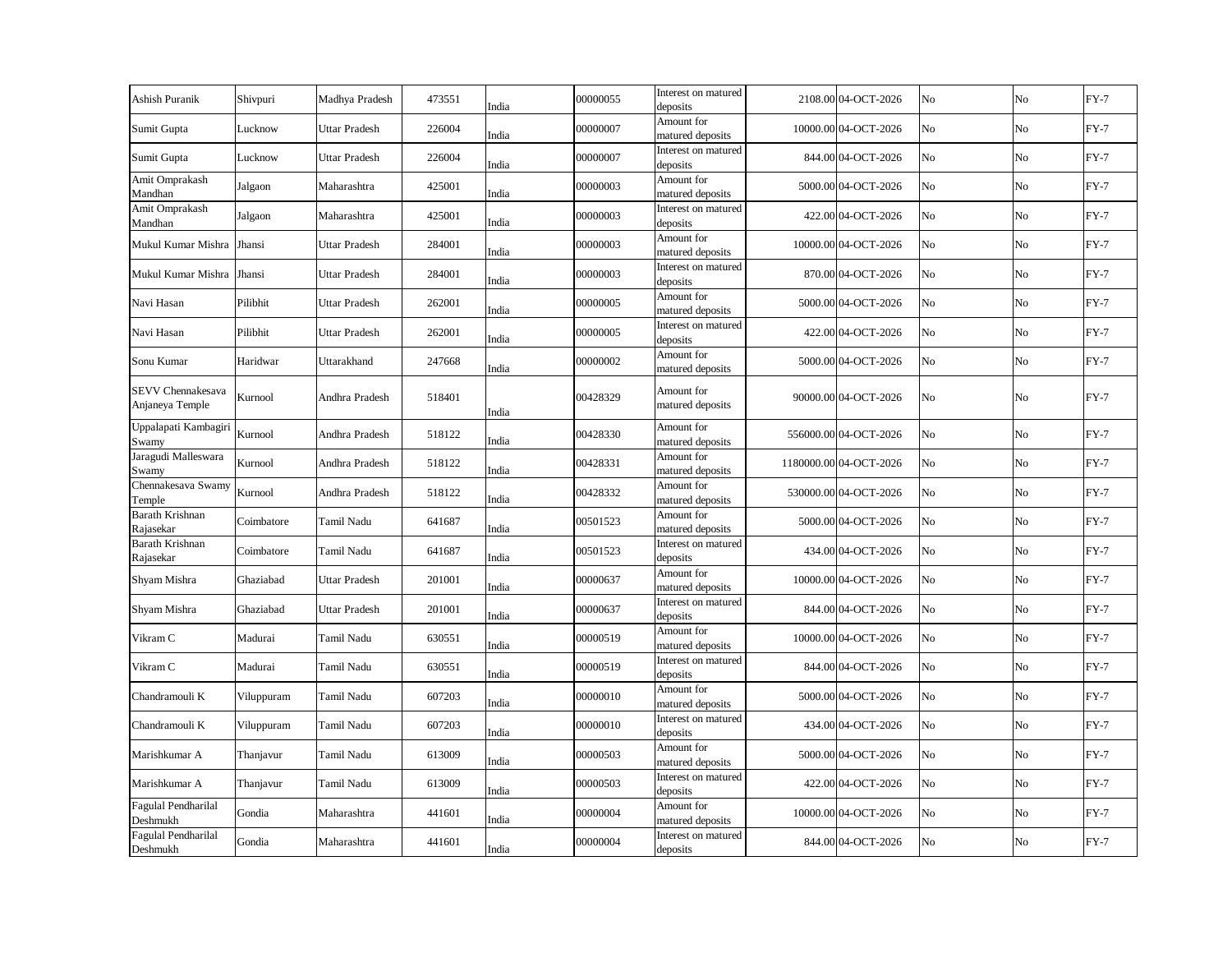| Jyotsna Singh                | Varanasi     | <b>Uttar Pradesh</b> | 221001 | India | 00000005 | Amount for<br>matured deposits  | 5000.00 04-OCT-2026   | No | No       | $FY-7$ |
|------------------------------|--------------|----------------------|--------|-------|----------|---------------------------------|-----------------------|----|----------|--------|
| Jyotsna Singh                | Varanasi     | Uttar Pradesh        | 221001 | India | 00000005 | Interest on matured<br>deposits | 425.00 04-OCT-2026    | No | No       | $FY-7$ |
| Pagale Sagar Vinayak Pune    |              | Maharashtra          | 413102 | India | 00000004 | Amount for<br>matured deposits  | 5000.00 04-OCT-2026   | No | No       | $FY-7$ |
| Pagale Sagar Vinayak Pune    |              | Maharashtra          | 413102 | India | 00000004 | Interest on matured<br>deposits | 422.00 04-OCT-2026    | No | No       | $FY-7$ |
| Manjeet Kumar                | Muktsar      | Punjab               | 152026 | India | 00000001 | Amount for<br>matured deposits  | 5000.00 04-OCT-2026   | No | $\rm No$ | $FY-7$ |
| Nikhil Natubhai<br>Prajapati | Sabar Kantha | Gujarat              | 383205 | India | 00000002 | Amount for<br>matured deposits  | 5000.00 05-OCT-2026   | No | No       | $FY-7$ |
| Nikhil Natubhai<br>Prajapati | Sabar Kantha | Gujarat              | 383205 | India | 00000002 | Interest on matured<br>deposits | 434.00 05-OCT-2026    | No | No       | $FY-7$ |
| Malti Rawat                  | Meerut       | Uttar Pradesh        | 250002 | India | 00000009 | Amount for<br>matured deposits  | 25000.00 05-OCT-2026  | No | No       | $FY-7$ |
| Malti Rawat                  | Meerut       | <b>Uttar Pradesh</b> | 250002 | India | 00000009 | Interest on matured<br>deposits | 2122.00 05-OCT-2026   | No | No       | $FY-7$ |
| Rekha Nagpal                 | Meerut       | Uttar Pradesh        | 250001 | India | 00000010 | Amount for<br>matured deposits  | 100000.00 05-OCT-2026 | No | No       | $FY-7$ |
| Rekha Nagpal                 | Meerut       | <b>Uttar Pradesh</b> | 250001 | India | 00000010 | Interest on matured<br>deposits | 8489.00 05-OCT-2026   | No | No       | $FY-7$ |
| Gaurav Mourya                | Bhopal       | Madhya Pradesh       | 461111 | India | 00000010 | Amount for<br>matured deposits  | 5000.00 05-OCT-2026   | No | No       | $FY-7$ |
| Gaurav Mourya                | Bhopal       | Madhya Pradesh       | 461111 | India | 00000010 | Interest on matured<br>deposits | 434.00 05-OCT-2026    | No | No       | $FY-7$ |
| Chitransh Khare              | Bhopal       | Madhya Pradesh       | 462026 | India | 00000014 | Amount for<br>matured deposits  | 5000.00 05-OCT-2026   | No | No       | $FY-7$ |
| Chitransh Khare              | Bhopal       | Madhya Pradesh       | 462026 | India | 00000014 | Interest on matured<br>deposits | 422.00 05-OCT-2026    | No | No       | $FY-7$ |
| Durga Verma                  | Raipur       | Chhattisgarh         | 492001 | India | 00000009 | Amount for<br>matured deposits  | 10000.00 05-OCT-2026  | No | No       | $FY-7$ |
| Durga Verma                  | Raipur       | Chhattisgarh         | 492001 | India | 00000009 | Interest on matured<br>deposits | 849.00 05-OCT-2026    | No | No       | $FY-7$ |
| Roshan Sen                   | Raipur       | Chhattisgarh         | 492001 | India | 00000013 | Amount for<br>matured deposits  | 10000.00 05-OCT-2026  | No | No       | $FY-7$ |
| Roshan Sen                   | Raipur       | Chhattisgarh         | 492001 | India | 00000013 | Interest on matured<br>deposits | 843.00 05-OCT-2026    | No | No       | $FY-7$ |
| <b>Rakesh Singh Thakur</b>   | Raipur       | Chhattisgarh         | 492013 | India | 00000014 | Amount for<br>matured deposits  | 5000.00 05-OCT-2026   | No | No       | $FY-7$ |
| Rakesh Singh Thakur          | Raipur       | Chhattisgarh         | 492013 | India | 00000014 | Interest on matured<br>deposits | 434.00 05-OCT-2026    | No | No       | $FY-7$ |
| Kuldeep Barik                | Raipur       | Chhattisgarh         | 493554 | India | 00000027 | Amount for<br>matured deposits  | 5000.00 05-OCT-2026   | No | No       | $FY-7$ |
| Kuldeep Barik                | Raipur       | Chhattisgarh         | 493554 | India | 00000027 | Interest on matured<br>deposits | 434.00 05-OCT-2026    | No | No       | $FY-7$ |
| Arundhati Ray                | Puri         | Orissa               | 751001 | India | 00000006 | Amount for<br>matured deposits  | 10000.00 05-OCT-2026  | No | No       | $FY-7$ |
| Arundhati Ray                | Puri         | Orissa               | 751001 | India | 00000006 | Interest on matured<br>deposits | 849.00 05-OCT-2026    | No | No       | $FY-7$ |
| Niranjan Nayak               | Puri         | Orissa               | 751013 | India | 00000016 | Amount for<br>matured deposits  | 5000.00 05-OCT-2026   | No | No       | $FY-7$ |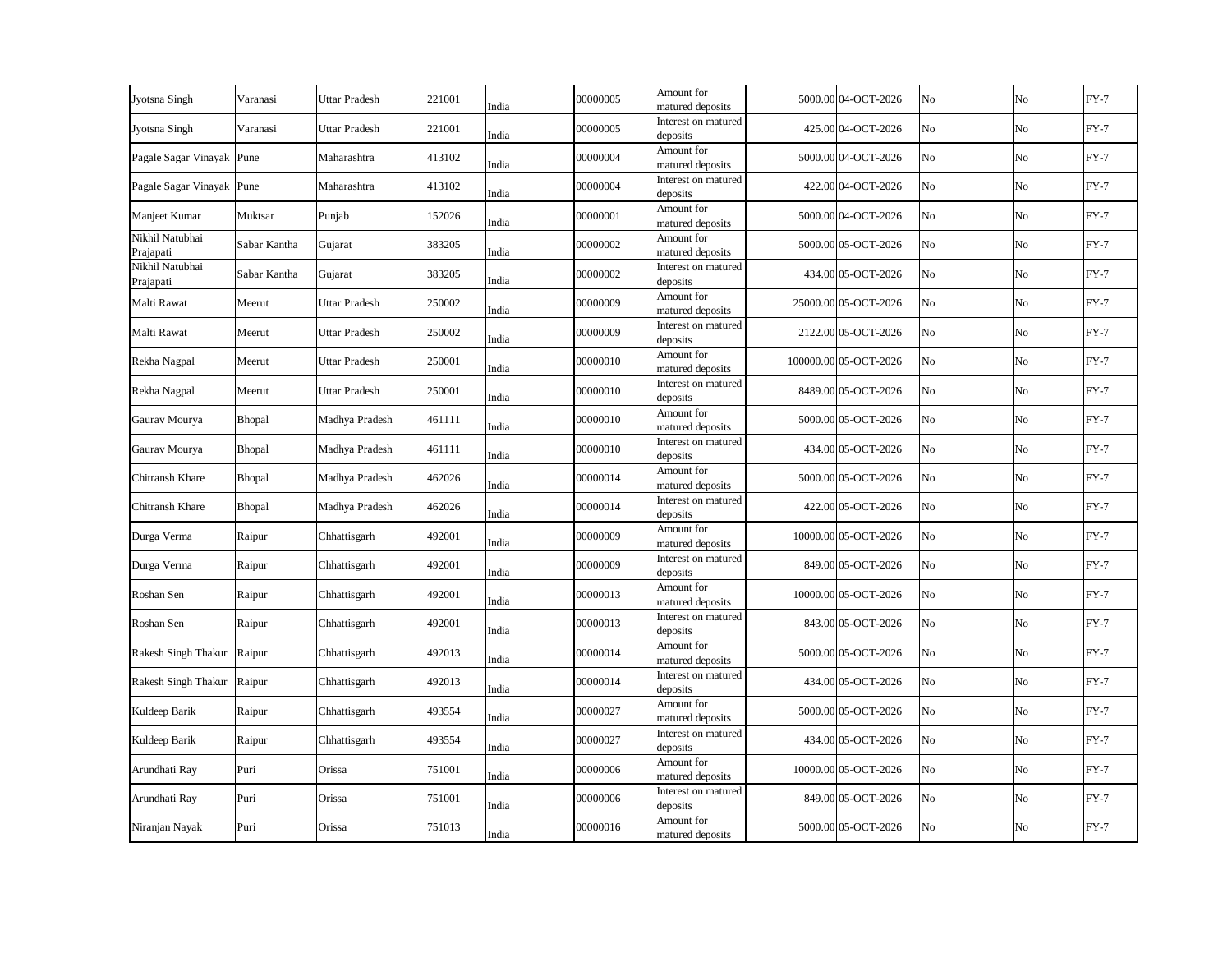| Niranjan Nayak                      | Puri      | Orissa         | 751013 | India | 00000016 | Interest on matured<br>deposits | 422.00 05-OCT-2026   | No | No | $FY-7$ |
|-------------------------------------|-----------|----------------|--------|-------|----------|---------------------------------|----------------------|----|----|--------|
| Santosh Kumar Swain Angul           |           | Orissa         | 752050 | India | 00000020 | Amount for<br>matured deposits  | 10000.00 05-OCT-2026 | No | No | $FY-7$ |
| Santosh Kumar Swain Angul           |           | Orissa         | 752050 | India | 00000020 | Interest on matured<br>deposits | 843.00 05-OCT-2026   | No | No | $FY-7$ |
| Mili Swain                          | Khordha   | Orissa         | 752050 | India | 00000026 | Amount for<br>matured deposits  | 10000.00 05-OCT-2026 | No | No | $FY-7$ |
| Mili Swain                          | Khordha   | Orissa         | 752050 | India | 00000026 | Interest on matured<br>deposits | 849.00 05-OCT-2026   | No | No | $FY-7$ |
| Kishore Kumar Patel                 | Bilaspur  | Chhattisgarh   | 495001 | India | 00000002 | Amount for<br>matured deposits  | 5000.00 05-OCT-2026  | No | No | $FY-7$ |
| Kishore Kumar Patel                 | Bilaspur  | Chhattisgarh   | 495001 | India | 00000002 | Interest on matured<br>deposits | 422.00 05-OCT-2026   | No | No | $FY-7$ |
| Samsuz Zama                         | Bilaspur  | Chhattisgarh   | 495001 | India | 00000008 | Amount for<br>matured deposits  | 5000.00 05-OCT-2026  | No | No | $FY-7$ |
| Samsuz Zama                         | Bilaspur  | Chhattisgarh   | 495001 | India | 00000009 | Amount for<br>matured deposits  | 5000.00 05-OCT-2026  | No | No | $FY-7$ |
| Amit Panjwani                       | Bilaspur  | Chhattisgarh   | 495001 | India | 00000011 | Amount for<br>matured deposits  | 5000.00 05-OCT-2026  | No | No | $FY-7$ |
| Amit Panjwani                       | Bilaspur  | Chhattisgarh   | 495001 | India | 00000011 | Interest on matured<br>deposits | 422.00 05-OCT-2026   | No | No | $FY-7$ |
| Amar                                | Agra      | Uttar Pradesh  | 282002 | India | 00000013 | Amount for<br>matured deposits  | 10000.00 05-OCT-2026 | No | No | $FY-7$ |
| Amar                                | Agra      | Uttar Pradesh  | 282002 | India | 00000013 | Interest on matured<br>deposits | 843.00 05-OCT-2026   | No | No | $FY-7$ |
| Sangeeta Kumari                     | Ranchi    | Jharkhand      | 834005 | India | 00000005 | Amount for<br>matured deposits  | 10000.00 05-OCT-2026 | No | No | $FY-7$ |
| Sangeeta Kumari                     | Ranchi    | Jharkhand      | 834005 | India | 00000005 | Interest on matured<br>deposits | 849.00 05-OCT-2026   | No | No | $FY-7$ |
| Nilam Poddar                        | Kolkata   | West Bengal    | 700037 | India | 00000005 | Amount for<br>matured deposits  | 20000.00 05-OCT-2026 | No | No | $FY-7$ |
| Nilam Poddar                        | Kolkata   | West Bengal    | 700037 | India | 00000005 | Interest on matured<br>deposits | 1699.00 05-OCT-2026  | No | No | $FY-7$ |
| Ramkishan Patel                     | Sagar     | Madhya Pradesh | 470004 | India | 00000012 | Amount for<br>matured deposits  | 5000.00 05-OCT-2026  | No | No | $FY-7$ |
| Ramkishan Patel                     | Sagar     | Madhya Pradesh | 470004 | India | 00000012 | Interest on matured<br>deposits | 422.00 05-OCT-2026   | No | No | $FY-7$ |
| Imran Khan                          | Durg      | Chhattisgarh   | 490023 | India | 00000015 | Amount for<br>matured deposits  | 5000.00 05-OCT-2026  | No | No | $FY-7$ |
| Imran Khan                          | Durg      | Chhattisgarh   | 490023 | India | 00000015 | Interest on matured<br>deposits | 422.00 05-OCT-2026   | No | No | $FY-7$ |
| Dharampalsinh<br>Chandrasinh Jadeja | Ahmedabad | Gujarat        | 380061 | India | 00000008 | Amount for<br>matured deposits  | 5000.00 05-OCT-2026  | No | No | $FY-7$ |
| Riddhi Sandipbhai<br>Desai          | Rajkot    | Gujarat        | 360007 | India | 00000003 | Amount for<br>matured deposits  | 5000.00 05-OCT-2026  | No | No | $FY-7$ |
| Riddhi Sandipbhai<br>Desai          | Rajkot    | Gujarat        | 360007 | India | 00000003 | Interest on matured<br>deposits | 424.00 05-OCT-2026   | No | No | $FY-7$ |
| Denish Sureshkumar<br>Sanchela      | Rajkot    | Gujarat        | 360002 | India | 00000021 | Amount for<br>matured deposits  | 5000.00 05-OCT-2026  | No | No | $FY-7$ |
| Denish Sureshkumar<br>Sanchela      | Rajkot    | Gujarat        | 360002 | India | 00000021 | Interest on matured<br>deposits | 422.00 05-OCT-2026   | No | No | $FY-7$ |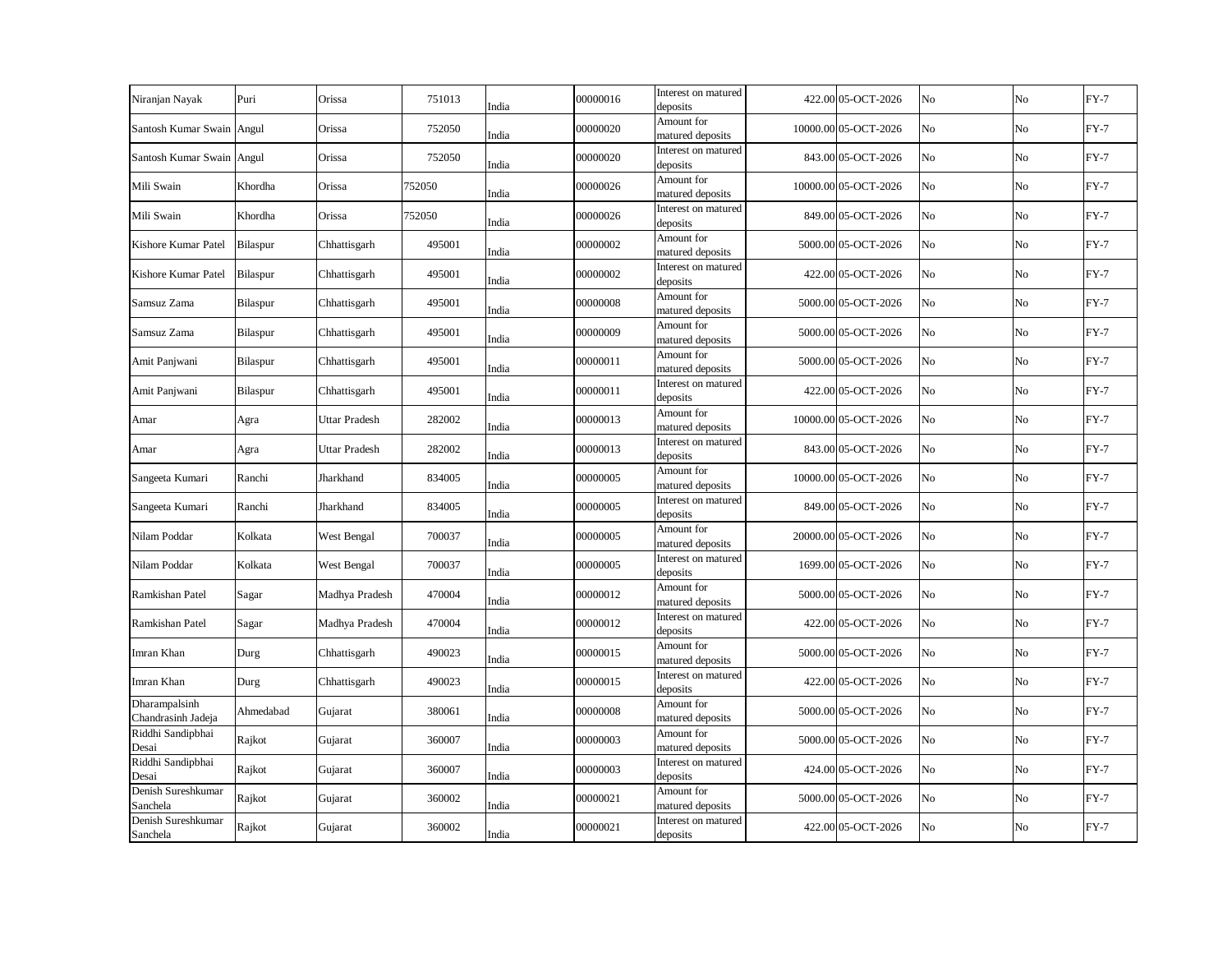| Sheela Devi                     | Mathura       | <b>Uttar Pradesh</b> | 281001 | India | 00000031 | Amount for<br>matured deposits  | 5000.00 05-OCT-2026  | No | No             | $FY-7$ |
|---------------------------------|---------------|----------------------|--------|-------|----------|---------------------------------|----------------------|----|----------------|--------|
| Sheela Devi                     | Mathura       | <b>Uttar Pradesh</b> | 281001 | India | 00000031 | Interest on matured<br>deposits | 424.00 05-OCT-2026   | No | No             | $FY-7$ |
| Somnath Ghanti                  | Bardhaman     | West Bengal          | 712409 | India | 00000018 | Amount for<br>matured deposits  | 10000.00 05-OCT-2026 | No | No             | $FY-7$ |
| Somnath Ghanti                  | Bardhaman     | West Bengal          | 712409 | India | 00000018 | Interest on matured<br>deposits | 871.00 05-OCT-2026   | No | No             | $FY-7$ |
| Santosh Kumar Yadav New Delhi   |               | Delhi                | 110084 | India | 00000044 | Amount for<br>matured deposits  | 10000.00 05-OCT-2026 | No | N <sub>o</sub> | $FY-7$ |
| Santosh Kumar Yadav New Delhi   |               | Delhi                | 110084 | India | 00000044 | Interest on matured<br>deposits | 871.00 05-OCT-2026   | No | No             | $FY-7$ |
| Santosh Kumar Yadav New Delhi   |               | Delhi                | 110084 | India | 00000045 | Amount for<br>matured deposits  | 10000.00 05-OCT-2026 | No | No             | $FY-7$ |
| Santosh Kumar Yadav New Delhi   |               | Delhi                | 110084 | India | 00000045 | Interest on matured<br>deposits | 871.00 05-OCT-2026   | No | No             | $FY-7$ |
| <b>Gopal Ansing</b><br>Rajbinde | Ahmednagar    | Maharashtra          | 443301 | India | 00000008 | Amount for<br>matured deposits  | 5000.00 05-OCT-2026  | No | No             | $FY-7$ |
| <b>Gopal Ansing</b><br>Rajbinde | Ahmednagar    | Maharashtra          | 443301 | India | 00000008 | Interest on matured<br>deposits | 422.00 05-OCT-2026   | No | No             | $FY-7$ |
| Sanjeev Ramdas<br>Bochare       | Akola         | Maharashtra          | 444004 | India | 00000014 | Amount for<br>matured deposits  | 10000.00 05-OCT-2026 | No | No             | $FY-7$ |
| Sanjeev Ramdas<br>Bochare       | Akola         | Maharashtra          | 444004 | India | 00000014 | Interest on matured<br>deposits | 843.00 05-OCT-2026   | No | No             | $FY-7$ |
| Nikita Goyal                    | Faridabad     | Haryana              | 121004 | India | 00000007 | Amount for<br>matured deposits  | 10000.00 05-OCT-2026 | No | No             | $FY-7$ |
| Nikita Goyal                    | Faridabad     | Haryana              | 121004 | India | 00000007 | Interest on matured<br>deposits | 849.00 05-OCT-2026   | No | No             | $FY-7$ |
| Nikita Goyal                    | Faridabad     | Haryana              | 121004 | India | 00000034 | Amount for<br>matured deposits  | 15000.00 05-OCT-2026 | No | No             | $FY-7$ |
| Nikita Goyal                    | Faridabad     | Haryana              | 121004 | India | 00000034 | Interest on matured<br>deposits | 1273.00 05-OCT-2026  | No | No             | $FY-7$ |
| Prashant Chaudhary              | Muzaffarnagar | Uttar Pradesh        | 247776 | India | 00000003 | Amount for<br>matured deposits  | 5000.00 05-OCT-2026  | No | No             | $FY-7$ |
| Prashant Chaudhary              | Muzaffarnagar | Uttar Pradesh        | 247776 | India | 00000003 | Interest on matured<br>deposits | 422.00 05-OCT-2026   | No | No             | $FY-7$ |
| Abhishek Yadav                  | Lucknow       | <b>Uttar Pradesh</b> | 226018 | India | 00000005 | Amount for<br>matured deposits  | 10000.00 05-OCT-2026 | No | No             | $FY-7$ |
| Abhishek Yadav                  | Lucknow       | Uttar Pradesh        | 226018 | India | 00000005 | Interest on matured<br>deposits | 843.00 05-OCT-2026   | No | No             | $FY-7$ |
| Rahul Verma                     | Lucknow       | <b>Uttar Pradesh</b> | 225001 | India | 00000010 | Amount for<br>matured deposits  | 5000.00 05-OCT-2026  | No | No             | $FY-7$ |
| Rahul Verma                     | Lucknow       | <b>Uttar Pradesh</b> | 225001 | India | 00000010 | Interest on matured<br>deposits | 422.00 05-OCT-2026   | No | No             | $FY-7$ |
| Priya Kashyap                   | Kanpur Nagar  | <b>Uttar Pradesh</b> | 208007 | India | 00000005 | Amount for<br>matured deposits  | 10000.00 05-OCT-2026 | No | No             | $FY-7$ |
| Priya Kashyap                   | Kanpur Nagar  | <b>Uttar Pradesh</b> | 208007 | India | 00000005 | Interest on matured<br>deposits | 849.00 05-OCT-2026   | No | No             | $FY-7$ |
| Laxmi Devi                      | Kanpur Nagar  | <b>Uttar Pradesh</b> | 208001 | India | 00000008 | Amount for<br>matured deposits  | 10000.00 05-OCT-2026 | No | No             | $FY-7$ |
| Laxmi Devi                      | Kanpur Nagar  | <b>Uttar Pradesh</b> | 208001 | India | 00000008 | Interest on matured<br>deposits | 849.00 05-OCT-2026   | No | No             | $FY-7$ |
|                                 |               |                      |        |       |          |                                 |                      |    |                |        |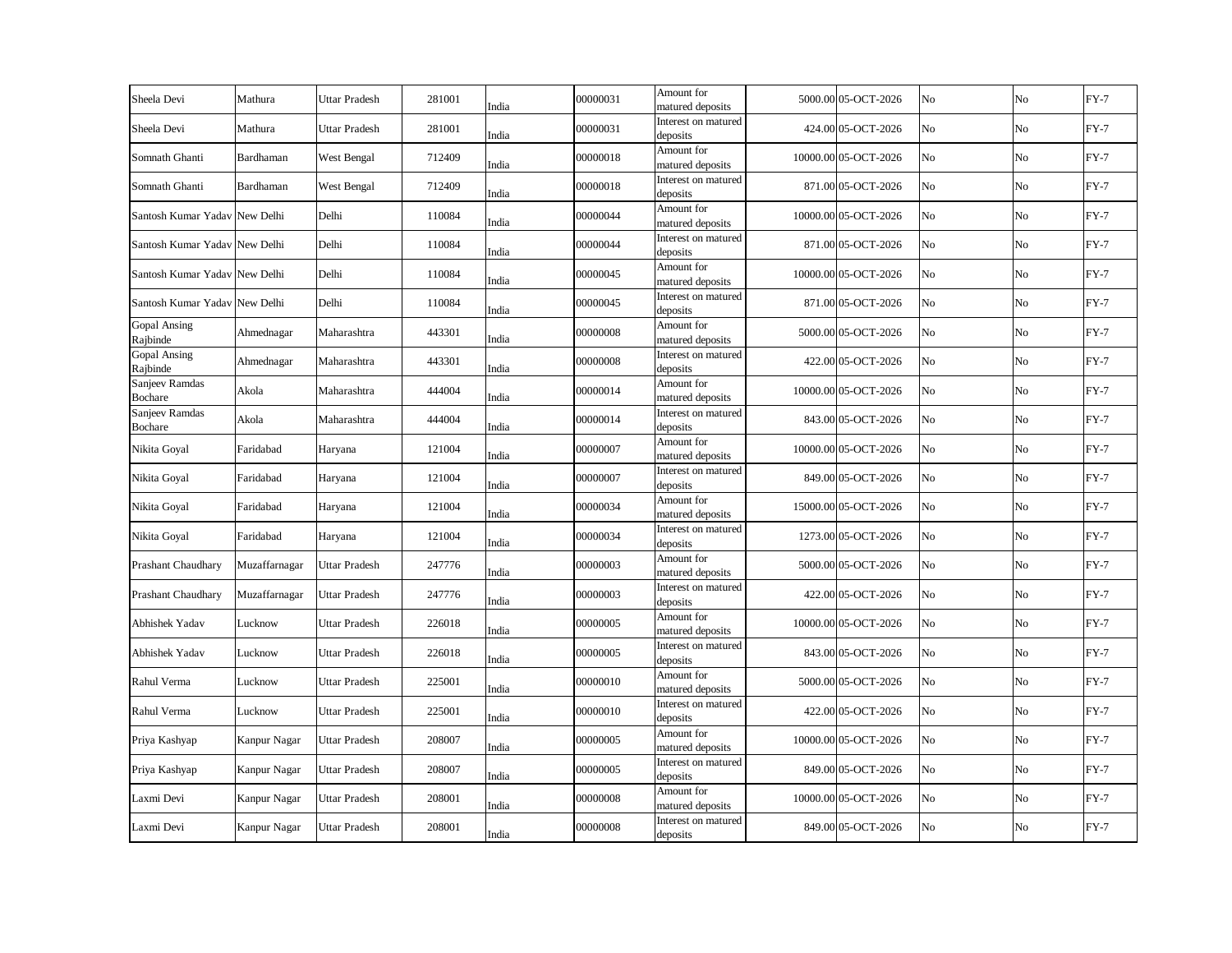| Gaurav Sharma                      | Kanpur Nagar | <b>Uttar Pradesh</b> | 208021 | India | 00000012 | Amount for<br>matured deposits  | 5000.00 05-OCT-2026  | No | No             | $FY-7$ |
|------------------------------------|--------------|----------------------|--------|-------|----------|---------------------------------|----------------------|----|----------------|--------|
| Gaurav Sharma                      | Kanpur Nagar | <b>Uttar Pradesh</b> | 208021 | India | 00000012 | Interest on matured<br>deposits | 422.00 05-OCT-2026   | No | No             | $FY-7$ |
| Sweta Sharma                       | Kanpur Nagar | <b>Uttar Pradesh</b> | 208021 | India | 00000014 | Amount for<br>matured deposits  | 5000.00 05-OCT-2026  | No | No             | $FY-7$ |
| Sweta Sharma                       | Kanpur Nagar | <b>Uttar Pradesh</b> | 208021 | India | 00000014 | Interest on matured<br>deposits | 424.00 05-OCT-2026   | No | No             | $FY-7$ |
| Shubhank Prajapati                 | Kanpur Nagar | <b>Uttar Pradesh</b> | 208027 | India | 00000015 | Amount for<br>matured deposits  | 5000.00 05-OCT-2026  | No | N <sub>o</sub> | $FY-7$ |
| Shubhank Prajapati                 | Kanpur Nagar | <b>Uttar Pradesh</b> | 208027 | India | 00000015 | Interest on matured<br>deposits | 422.00 05-OCT-2026   | No | No             | $FY-7$ |
| Sagar Hela                         | Howrah       | West Bengal          | 711106 | India | 00000018 | Amount for<br>matured deposits  | 5000.00 05-OCT-2026  | No | No             | $FY-7$ |
| Sagar Hela                         | Howrah       | West Bengal          | 711106 | India | 00000018 | Interest on matured<br>deposits | 434.00 05-OCT-2026   | No | No             | $FY-7$ |
| Vijay Punjabhai<br>Makwana         | Kachchh      | Gujarat              | 370201 | India | 00000007 | Amount for<br>matured deposits  | 10000.00 05-OCT-2026 | No | No             | $FY-7$ |
| Vijay Punjabhai<br>Makwana         | Kachchh      | Gujarat              | 370201 | India | 00000007 | Interest on matured<br>deposits | 843.00 05-OCT-2026   | No | No             | $FY-7$ |
| Kamlesh P Makwana                  | Kachchh      | Gujarat              | 370201 | India | 00000008 | Amount for<br>matured deposits  | 20000.00 05-OCT-2026 | No | No             | $FY-7$ |
| Kamlesh P Makwana                  | Kachchh      | Gujarat              | 370201 | India | 00000008 | Interest on matured<br>deposits | 1687.00 05-OCT-2026  | No | No             | $FY-7$ |
| Vinodkumar<br>Mahavirprasad Saini  | Jalgaon      | Maharashtra          | 425001 | India | 00000004 | Amount for<br>matured deposits  | 5000.00 05-OCT-2026  | No | No             | $FY-7$ |
| Vinodkumar<br>Mahavirprasad Saini  | Jalgaon      | Maharashtra          | 425001 | India | 00000004 | Interest on matured<br>deposits | 422.00 05-OCT-2026   | No | No             | $FY-7$ |
| Rajkiran Subhash<br><b>Bhilane</b> | Dhule        | Maharashtra          | 425405 | India | 00000009 | Amount for<br>matured deposits  | 5000.00 05-OCT-2026  | No | No             | $FY-7$ |
| Rajkiran Subhash<br><b>Bhilane</b> | Dhule        | Maharashtra          | 425405 | India | 00000009 | Interest on matured<br>deposits | 434.00 05-OCT-2026   | No | No             | $FY-7$ |
| <b>Balbir Kumar</b>                | Gurdaspur    | Punjab               | 143531 | India | 00000001 | Amount for<br>matured deposits  | 5000.00 05-OCT-2026  | No | No             | $FY-7$ |
| <b>Balbir Kumar</b>                | Gurdaspur    | Punjab               | 143531 | India | 00000001 | Interest on matured<br>deposits | 434.00 05-OCT-2026   | No | No             | $FY-7$ |
| Shriman Gole                       | Bareilly     | Uttar Pradesh        | 243302 | India | 00000007 | Amount for<br>matured deposits  | 5000.00 05-OCT-2026  | No | No             | $FY-7$ |
| Shriman Gole                       | Bareilly     | Uttar Pradesh        | 243302 | India | 00000007 | Interest on matured<br>deposits | 422.00 05-OCT-2026   | No | No             | $FY-7$ |
| Shriman Gole                       | Bareilly     | Uttar Pradesh        | 243302 | India | 00000008 | Amount for<br>matured deposits  | 5000.00 05-OCT-2026  | No | No             | $FY-7$ |
| Shriman Gole                       | Bareilly     | <b>Uttar Pradesh</b> | 243302 | India | 00000008 | Interest on matured<br>deposits | 422.00 05-OCT-2026   | No | No             | $FY-7$ |
| Shriman Gole                       | Bareilly     | <b>Uttar Pradesh</b> | 243302 | India | 00000013 | Amount for<br>matured deposits  | 5000.00 05-OCT-2026  | No | No             | $FY-7$ |
| Shriman Gole                       | Bareilly     | <b>Uttar Pradesh</b> | 243302 | India | 00000013 | Interest on matured<br>deposits | 422.00 05-OCT-2026   | No | No             | $FY-7$ |
| Shriman Gole                       | Bareilly     | Uttar Pradesh        | 243302 | India | 00000025 | Amount for<br>matured deposits  | 5000.00 05-OCT-2026  | No | No             | $FY-7$ |
| Shriman Gole                       | Bareilly     | <b>Uttar Pradesh</b> | 243302 | India | 00000025 | Interest on matured<br>deposits | 422.00 05-OCT-2026   | No | No             | $FY-7$ |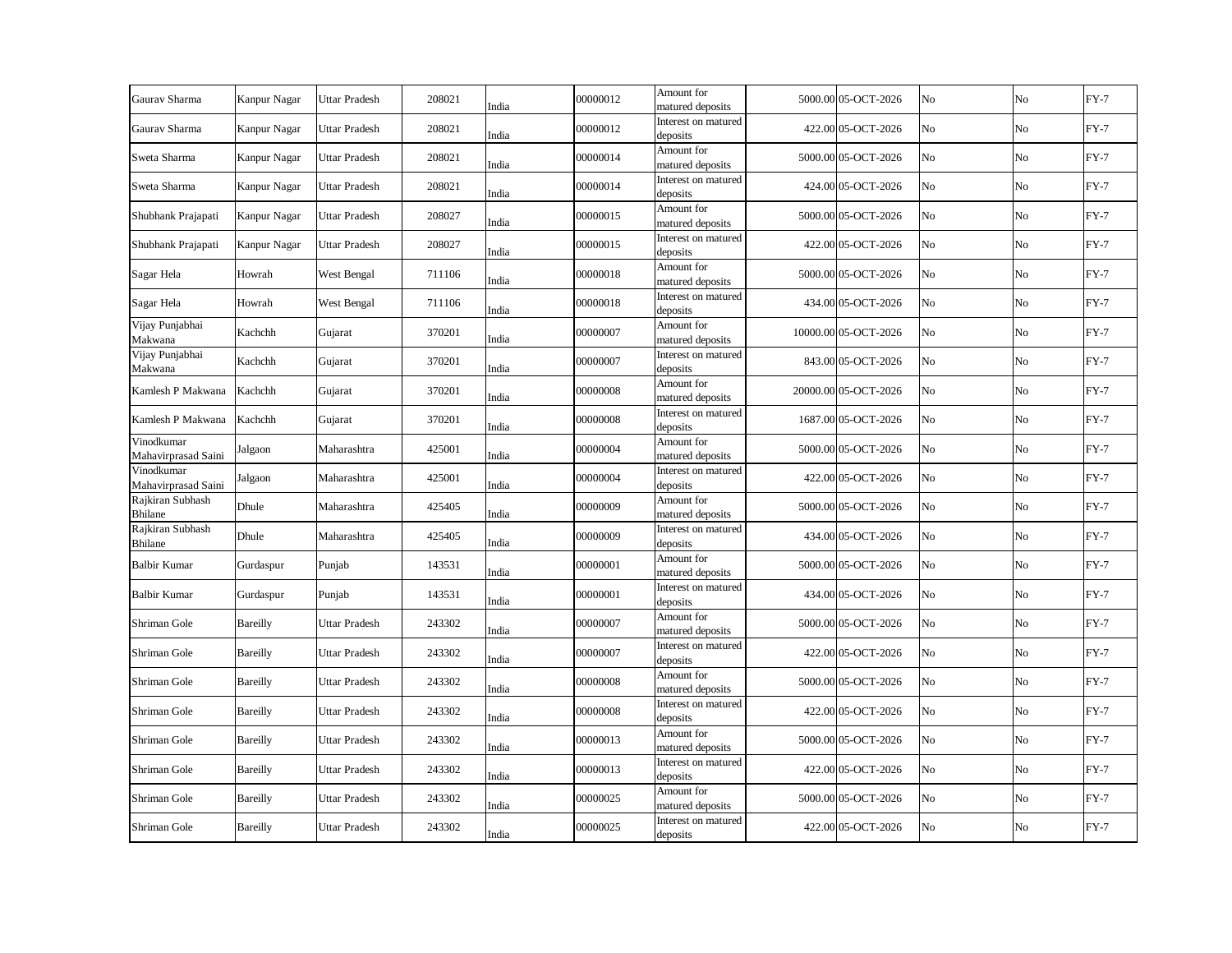| Naganna S                      | Mysore                | Karnataka            | 570008 | India | 00277406 | Amount for<br>matured deposits  | 5000.00 05-OCT-2026  | No | No             | $FY-7$ |
|--------------------------------|-----------------------|----------------------|--------|-------|----------|---------------------------------|----------------------|----|----------------|--------|
| Naganna S                      | Mysore                | Karnataka            | 570008 | India | 00277406 | Interest on matured<br>deposits | 434.00 05-OCT-2026   | No | No             | $FY-7$ |
| Sangishetti Venkata<br>Surya   | East Godavari         | Andhra Pradesh       | 533341 | India | 00000617 | Amount for<br>matured deposits  | 5000.00 05-OCT-2026  | No | No             | $FY-7$ |
| Sangishetti Venkata<br>Surya   | East Godavari         | Andhra Pradesh       | 533341 | India | 00000617 | Interest on matured<br>deposits | 422.00 05-OCT-2026   | No | No             | $FY-7$ |
| Sameer Sudhakar<br>Pawar       | Pune                  | Maharashtra          | 411041 | India | 00000591 | Amount for<br>matured deposits  | 5000.00 05-OCT-2026  | No | No             | $FY-7$ |
| Sameer Sudhakar<br>Pawar       | Pune                  | Maharashtra          | 411041 | India | 00000591 | Interest on matured<br>deposits | 434.00 05-OCT-2026   | No | N <sub>o</sub> | $FY-7$ |
| Devasagayam                    | Chennai               | Tamil Nadu           | 600091 | India | 00000506 | Amount for<br>matured deposits  | 5000.00 05-OCT-2026  | No | No             | $FY-7$ |
| Devasagayam                    | Chennai               | Tamil Nadu           | 600091 | India | 00000506 | Interest on matured<br>deposits | 422.00 05-OCT-2026   | No | No             | $FY-7$ |
| Kasiviswanathan G              | Chennai               | Tamil Nadu           | 600026 | India | 00000507 | Amount for<br>matured deposits  | 10000.00 05-OCT-2026 | No | No             | $FY-7$ |
| Kasiviswanathan G              | Chennai               | Tamil Nadu           | 600026 | India | 00000507 | Interest on matured<br>deposits | 871.00 05-OCT-2026   | No | No             | $FY-7$ |
| Pawan Malhotra                 | Lucknow               | Uttar Pradesh        | 226004 | India | 00000060 | Amount for<br>matured deposits  | 10000.00 06-OCT-2026 | No | No             | $FY-7$ |
| Pawan Malhotra                 | Lucknow               | Uttar Pradesh        | 226004 | India | 00000060 | Interest on matured<br>deposits | 844.00 06-OCT-2026   | No | No             | $FY-7$ |
| Ankur Saxena                   | Lucknow               | Uttar Pradesh        | 226021 | India | 00000073 | Amount for<br>matured deposits  | 5000.00 06-OCT-2026  | No | No             | $FY-7$ |
| Ankur Saxena                   | Lucknow               | <b>Uttar Pradesh</b> | 226021 | India | 00000073 | Interest on matured<br>deposits | 421.00 06-OCT-2026   | No | No             | $FY-7$ |
| Mrinmoy Biswas                 | Hooghly               | West Bengal          | 712515 | India | 00000002 | Amount for<br>matured deposits  | 5000.00 06-OCT-2026  | No | No             | $FY-7$ |
| Mrinmoy Biswas                 | Hooghly               | West Bengal          | 712515 | India | 00000002 | Interest on matured<br>deposits | 421.00 06-OCT-2026   | No | No             | $FY-7$ |
| Meeta Lall                     | Pashchim<br>Singhbhum | Jharkhand            | 831005 | India | 00000001 | Amount for<br>matured deposits  | 10000.00 06-OCT-2026 | No | No             | $FY-7$ |
| Meeta Lall                     | Pashchim<br>Singhbhum | Jharkhand            | 831005 | India | 00000001 | Interest on matured<br>deposits | 849.00 06-OCT-2026   | No | No             | $FY-7$ |
| Meeta Lall                     | Pashchim<br>Singhbhum | Jharkhand            | 831005 | India | 00000004 | Amount for<br>matured deposits  | 10000.00 06-OCT-2026 | No | No             | $FY-7$ |
| Meeta Lall                     | Pashchim<br>Singhbhum | Jharkhand            | 831005 | India | 00000004 | Interest on matured<br>deposits | 849.00 06-OCT-2026   | No | No             | $FY-7$ |
| Jaydeepkumar<br>Anilkumar Jani | Surendranagar         | Gujarat              | 363415 | India | 00000002 | Amount for<br>matured deposits  | 5000.00 06-OCT-2026  | No | No             | $FY-7$ |
| Jaydeepkumar<br>Anilkumar Jani | Surendranagar         | Gujarat              | 363415 | India | 00000002 | Interest on matured<br>deposits | 435.00 06-OCT-2026   | No | No             | $FY-7$ |
| Bhupatbhai Chauhan             | Bhavnagar             | Gujarat              | 364710 | India | 00000003 | Amount for<br>matured deposits  | 5000.00 06-OCT-2026  | No | No             | $FY-7$ |
| Bhupatbhai Chauhan             | Bhavnagar             | Gujarat              | 364710 | India | 00000003 | Interest on matured<br>deposits | 435.00 06-OCT-2026   | No | No             | $FY-7$ |
| Piyush Harsukhbhai<br>Mendpara | Rajkot                | Gujarat              | 360005 | India | 00000018 | Amount for<br>matured deposits  | 10000.00 06-OCT-2026 | No | No             | $FY-7$ |
| Piyush Harsukhbhai<br>Mendpara | Rajkot                | Gujarat              | 360005 | India | 00000018 | Interest on matured<br>deposits | 844.00 06-OCT-2026   | No | No             | $FY-7$ |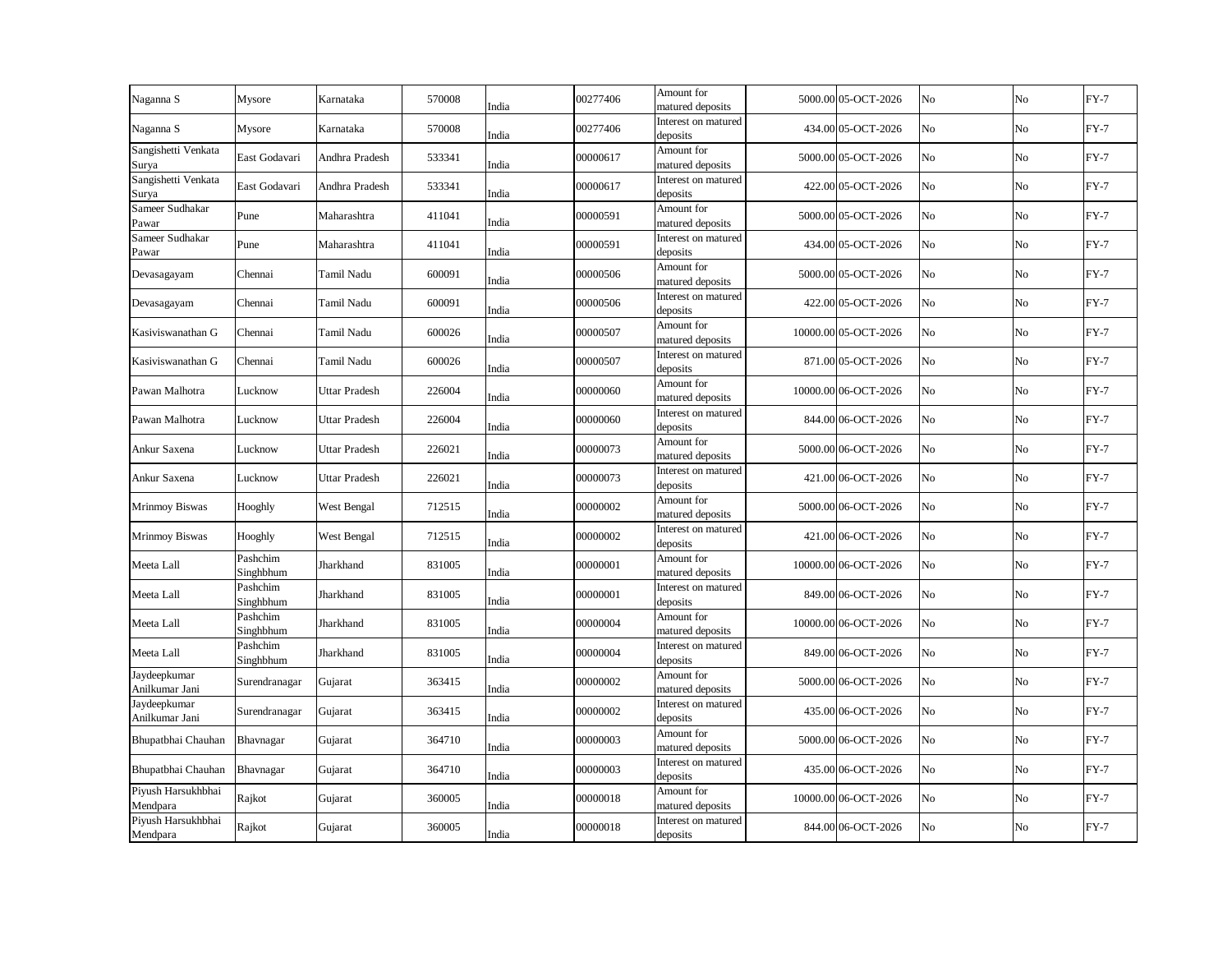| Prashant Bhardwaj           | Moradabad             | Uttar Pradesh        | 244001 | India | 00000006 | Amount for<br>matured deposits  | 10000.00 06-OCT-2026 | No | No             | $FY-7$ |
|-----------------------------|-----------------------|----------------------|--------|-------|----------|---------------------------------|----------------------|----|----------------|--------|
| Vikash Mishra               | Rewa                  | Madhya Pradesh       | 487001 | India | 00000022 | Amount for<br>matured deposits  | 5000.00 06-OCT-2026  | No | No             | $FY-7$ |
| Vikash Mishra               | Rewa                  | Madhya Pradesh       | 487001 | India | 00000022 | Interest on matured<br>deposits | 421.00 06-OCT-2026   | No | No             | $FY-7$ |
| Charan Singh                | Ghaziabad             | Uttar Pradesh        | 245101 | India | 00000004 | Amount for<br>matured deposits  | 5000.00 06-OCT-2026  | No | No             | $FY-7$ |
| Charan Singh                | Ghaziabad             | Uttar Pradesh        | 245101 | India | 00000004 | Interest on matured<br>deposits | 421.00 06-OCT-2026   | No | No             | $FY-7$ |
| Santosh Malhari Bhise Pune  |                       | Maharashtra          | 412308 | India | 00526566 | Amount for<br>matured deposits  | 5000.00 06-OCT-2026  | No | N <sub>o</sub> | $FY-7$ |
| Santosh Malhari Bhise Pune  |                       | Maharashtra          | 412308 | India | 00526566 | Interest on matured<br>deposits | 421.00 06-OCT-2026   | No | No             | $FY-7$ |
| Asad Khan                   | Nanded                | Maharashtra          | 431604 | India | 00000009 | Amount for<br>matured deposits  | 5000.00 06-OCT-2026  | No | No             | $FY-7$ |
| Pawan Kumar Soni            | Gwalior               | Madhya Pradesh       | 473001 | India | 00000017 | Amount for<br>matured deposits  | 5000.00 07-OCT-2026  | No | No             | $FY-7$ |
| Pawan Kumar Soni            | Gwalior               | Madhya Pradesh       | 473001 | India | 00000017 | Interest on matured<br>deposits | 422.00 07-OCT-2026   | No | No             | $FY-7$ |
| Darshana H Gosai            | Thane                 | Maharashtra          | 401305 | India | 00000003 | Amount for<br>matured deposits  | 5000.00 07-OCT-2026  | No | No             | $FY-7$ |
| Darshana H Gosai            | Thane                 | Maharashtra          | 401305 | India | 00000003 | Interest on matured<br>deposits | 425.00 07-OCT-2026   | No | No             | $FY-7$ |
| Mandapaka<br>Ravanamma      | Bargarh<br>(Baragarh) | Orissa               | 768027 | India | 00402310 | Amount for<br>matured deposits  | 62000.00 07-OCT-2026 | No | No             | $FY-7$ |
| Mandapaka<br>Ravanamma      | Bargarh<br>(Baragarh) | Orissa               | 768027 | India | 00402310 | Interest on matured<br>deposits | 12647.00 07-OCT-2026 | No | No             | $FY-7$ |
| Guddi Devi                  | Meerut                | Uttar Pradesh        | 250001 | India | 00000008 | Amount for<br>matured deposits  | 10000.00 08-OCT-2026 | No | No             | $FY-7$ |
| Guddi Devi                  | Meerut                | <b>Uttar Pradesh</b> | 250001 | India | 00000008 | Interest on matured<br>deposits | 850.00 08-OCT-2026   | No | No             | $FY-7$ |
| Nirav D Joshi               | Ahmedabad             | Gujarat              | 382443 | India | 00000016 | Amount for<br>matured deposits  | 5000.00 08-OCT-2026  | No | No             | $FY-7$ |
| Nirav D Joshi               | Ahmedabad             | Gujarat              | 382443 | India | 00000016 | Interest on matured<br>deposits | 422.00 08-OCT-2026   | No | No             | $FY-7$ |
| Jay Mukeshbhai<br>Limbad    | Rajkot                | Gujarat              | 360005 | India | 00000020 | Amount for<br>matured deposits  | 10000.00 08-OCT-2026 | No | No             | $FY-7$ |
| Deependra Yadav             | Guna                  | Madhya Pradesh       | 473101 | India | 00000006 | Amount for<br>matured deposits  | 5000.00 08-OCT-2026  | No | No             | $FY-7$ |
| Anchal Singh                | Guna                  | Madhya Pradesh       | 473001 | India | 00000010 | Amount for<br>matured deposits  | 5000.00 08-OCT-2026  | No | No             | $FY-7$ |
| Sikndar Singh               | Mathura               | Uttar Pradesh        | 281004 | India | 00000022 | Amount for<br>matured deposits  | 5000.00 08-OCT-2026  | No | No             | $FY-7$ |
| Sikndar Singh               | Mathura               | <b>Uttar Pradesh</b> | 281004 | India | 00000022 | Interest on matured<br>deposits | 422.00 08-OCT-2026   | No | No             | $FY-7$ |
| Chandan Singh Rajput Bhopal |                       | Madhya Pradesh       | 462041 | India | 00000001 | Amount for<br>matured deposits  | 10000.00 08-OCT-2026 | No | No             | $FY-7$ |
| Chandan Singh Rajput Bhopal |                       | Madhya Pradesh       | 462041 | India | 00000001 | Interest on matured<br>deposits | 845.00 08-OCT-2026   | No | No             | $FY-7$ |
| Nandani Verma               | Faridabad             | Haryana              |        | India | 00000008 | Amount for<br>matured deposits  | 10000.00 08-OCT-2026 | No | No             | $FY-7$ |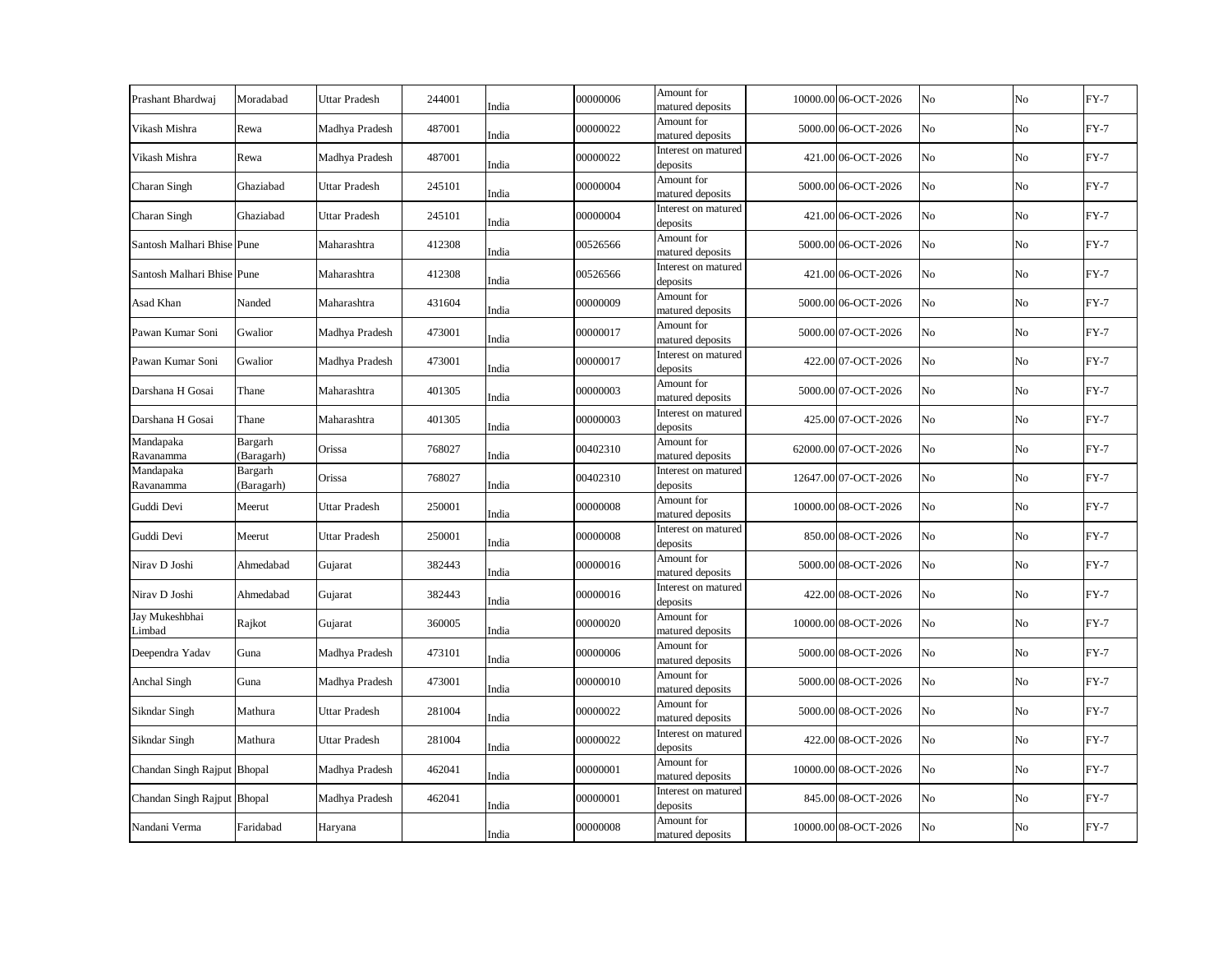| Nandani Verma              | Faridabad | Haryana              |        | India | 00000008 | Interest on matured<br>deposits | 850.00 08-OCT-2026   | No | No             | $FY-7$ |
|----------------------------|-----------|----------------------|--------|-------|----------|---------------------------------|----------------------|----|----------------|--------|
| Jaswinder Singh            | Patiala   | Punjab               | 147001 | India | 00000008 | Amount for<br>matured deposits  | 5000.00 08-OCT-2026  | No | No             | $FY-7$ |
| Jaswinder Singh            | Patiala   | Punjab               | 147001 | India | 00000008 | Interest on matured<br>deposits | 422.00 08-OCT-2026   | No | No             | $FY-7$ |
| Shimla Rani                | Patiala   | Punjab               | 148001 | India | 00000009 | Amount for<br>matured deposits  | 5000.00 08-OCT-2026  | No | No             | $FY-7$ |
| Shimla Rani                | Patiala   | Punjab               | 148001 | India | 00000009 | Interest on matured<br>deposits | 435.00 08-OCT-2026   | No | N <sub>o</sub> | $FY-7$ |
| Ganesh Kumar Balai         | Shivpuri  | Madhya Pradesh       | 473551 | India | 00000005 | Amount for<br>matured deposits  | 10000.00 08-OCT-2026 | No | No             | $FY-7$ |
| Ganesh Kumar Balai         | Shivpuri  | Madhya Pradesh       | 473551 | India | 00000005 | Interest on matured<br>deposits | 845.00 08-OCT-2026   | No | No             | $FY-7$ |
| <b>Basant Kumar Yadav</b>  | Shivpuri  | Madhya Pradesh       | 473551 | India | 00000015 | Amount for<br>matured deposits  | 5000.00 08-OCT-2026  | No | No             | $FY-7$ |
| <b>Basant Kumar Yadav</b>  | Shivpuri  | Madhya Pradesh       | 473551 | India | 00000015 | Interest on matured<br>deposits | 422.00 08-OCT-2026   | No | No             | $FY-7$ |
| Ganesh Ram Rathor          | Shivpuri  | Madhya Pradesh       | 473551 | India | 00000026 | Amount for<br>matured deposits  | 15000.00 08-OCT-2026 | No | No             | $FY-7$ |
| Ganesh Ram Rathor          | Shivpuri  | Madhya Pradesh       | 473551 | India | 00000026 | Interest on matured<br>deposits | 1265.00 08-OCT-2026  | No | No             | $FY-7$ |
| Sitaram                    | Shivpuri  | Madhya Pradesh       | 473551 | India | 00000054 | Amount for<br>matured deposits  | 5000.00 08-OCT-2026  | No | No             | $FY-7$ |
| Sitaram                    | Shivpuri  | Madhya Pradesh       | 473551 | India | 00000054 | Interest on matured<br>deposits | 422.00 08-OCT-2026   | No | No             | $FY-7$ |
| Kamala Kailash Jat         | Thane     | Maharashtra          | 421302 |       | 00000011 | Amount for<br>matured deposits  | 25000.00 08-OCT-2026 | No | No             | $FY-7$ |
| Kamala Kailash Jat         | Thane     | Maharashtra          | 421302 |       | 00000011 | Interest on matured<br>deposits | 2110.00 08-OCT-2026  | No | No             | $FY-7$ |
| Sunita Nilekar             | Thane     | Maharashtra          | 401202 | India | 00000046 | Amount for<br>matured deposits  | 10000.00 08-OCT-2026 | No | No             | $FY-7$ |
| Sunita Nilekar             | Thane     | Maharashtra          | 401202 | India | 00000046 | Interest on matured<br>deposits | 875.00 08-OCT-2026   | No | No             | $FY-7$ |
| Prava Rani Saha            | Kolkata   | West Bengal          | 700122 | India | 00000034 | Amount for<br>matured deposits  | 10000.00 08-OCT-2026 | No | No             | $FY-7$ |
| Prava Rani Saha            | Kolkata   | West Bengal          | 700122 | India | 00000034 | Interest on matured<br>deposits | 870.00 08-OCT-2026   | No | No             | $FY-7$ |
| Niraj Kumar<br>Shrivastava | Rajgarh   | Madhya Pradesh       | 465674 | India | 00000002 | Amount for<br>matured deposits  | 20000.00 08-OCT-2026 | No | No             | $FY-7$ |
| Mahendra Shakyawar Rajgarh |           | Madhya Pradesh       | 465674 | India | 00000003 | Amount for<br>matured deposits  | 5000.00 08-OCT-2026  | No | No             | $FY-7$ |
| Mahendra Shakyawar Rajgarh |           | Madhya Pradesh       | 465674 | India | 00000003 | Interest on matured<br>deposits | 422.00 08-OCT-2026   | No | No             | $FY-7$ |
| Shadab Ahmed Khan          | Rajgarh   | Madhya Pradesh       | 465674 | India | 00000005 | Amount for<br>matured deposits  | 5000.00 08-OCT-2026  | No | No             | $FY-7$ |
| Shadab Ahmed Khan          | Rajgarh   | Madhya Pradesh       | 465674 | India | 00000005 | Interest on matured<br>deposits | 422.00 08-OCT-2026   | No | No             | $FY-7$ |
| Shiv Kumar                 | Badaun    | <b>Uttar Pradesh</b> | 242301 | India | 00000003 | Amount for<br>matured deposits  | 5000.00 08-OCT-2026  | No | No             | $FY-7$ |
| Shiv Kumar                 | Badaun    | <b>Uttar Pradesh</b> | 242301 | India | 00000003 | Interest on matured<br>deposits | 422.00 08-OCT-2026   | No | No             | $FY-7$ |
|                            |           |                      |        |       |          |                                 |                      |    |                |        |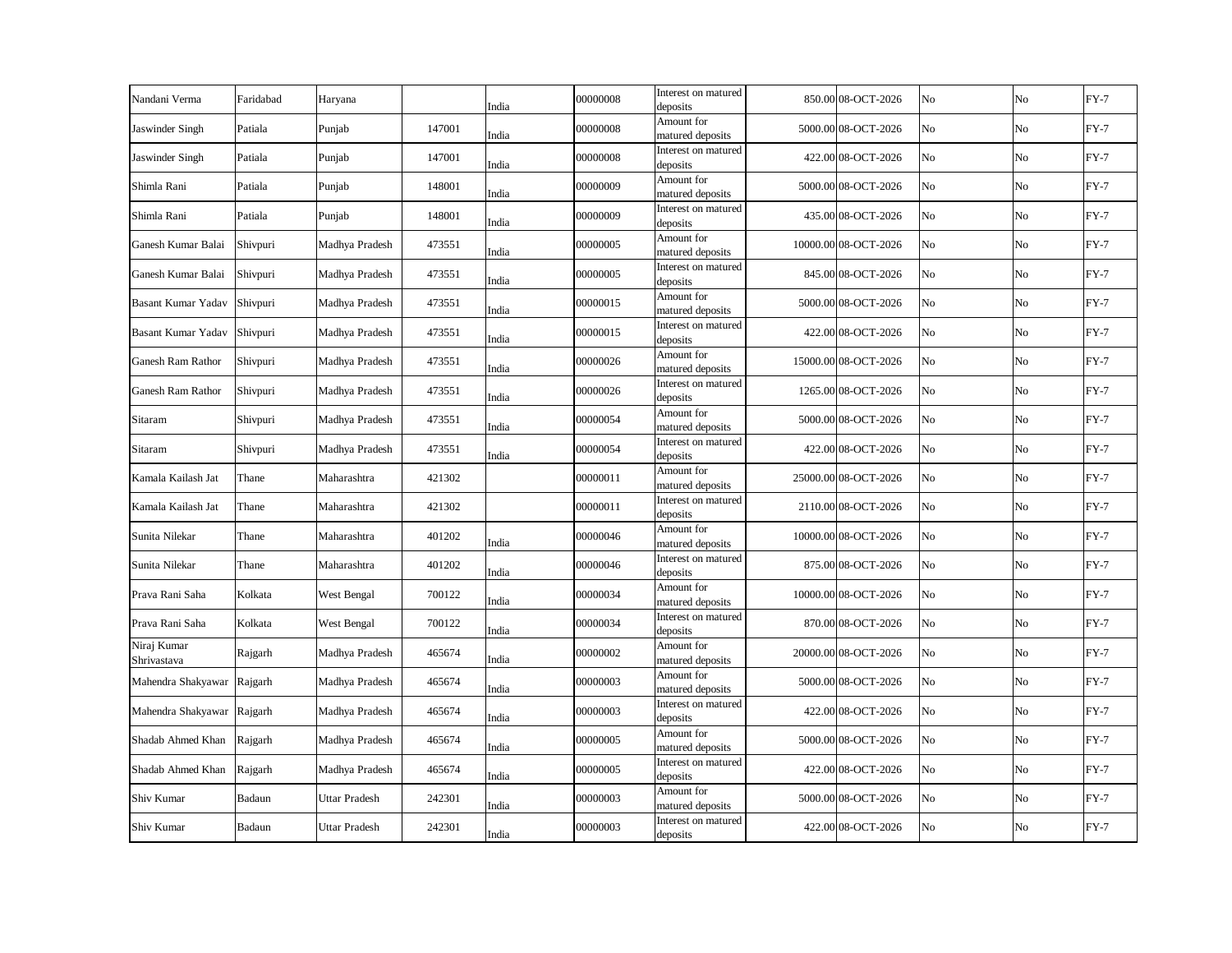| Barwani                          | Madhya Pradesh | 473331 | India | 00000001                                                             | Amount for<br>matured deposits  |                                                                                                                                                                                                                                                                                                      | No                                                                                                                                                                                                                                                                                                                                                                                                                                                                                                                                                                                                                  | No             | $FY-7$ |
|----------------------------------|----------------|--------|-------|----------------------------------------------------------------------|---------------------------------|------------------------------------------------------------------------------------------------------------------------------------------------------------------------------------------------------------------------------------------------------------------------------------------------------|---------------------------------------------------------------------------------------------------------------------------------------------------------------------------------------------------------------------------------------------------------------------------------------------------------------------------------------------------------------------------------------------------------------------------------------------------------------------------------------------------------------------------------------------------------------------------------------------------------------------|----------------|--------|
| Barwani                          | Madhya Pradesh | 473331 | India | 00000001                                                             | Interest on matured             |                                                                                                                                                                                                                                                                                                      | No                                                                                                                                                                                                                                                                                                                                                                                                                                                                                                                                                                                                                  | No             | $FY-7$ |
| Guna                             | Madhya Pradesh | 473331 |       | 00000002                                                             | Amount for                      |                                                                                                                                                                                                                                                                                                      | No                                                                                                                                                                                                                                                                                                                                                                                                                                                                                                                                                                                                                  | No             | $FY-7$ |
| Guna                             | Madhya Pradesh | 473331 |       | 00000002                                                             | Interest on matured             |                                                                                                                                                                                                                                                                                                      | No                                                                                                                                                                                                                                                                                                                                                                                                                                                                                                                                                                                                                  | No             | $FY-7$ |
| Nagpur                           | Maharashtra    |        |       | 00000001                                                             | Amount for                      |                                                                                                                                                                                                                                                                                                      | No                                                                                                                                                                                                                                                                                                                                                                                                                                                                                                                                                                                                                  | N <sub>o</sub> | $FY-7$ |
| Nagpur                           | Maharashtra    |        | India | 00000001                                                             | Interest on matured             |                                                                                                                                                                                                                                                                                                      | No                                                                                                                                                                                                                                                                                                                                                                                                                                                                                                                                                                                                                  | No             | $FY-7$ |
| Pune                             | Maharashtra    | 411035 |       | 00525827                                                             | Amount for                      |                                                                                                                                                                                                                                                                                                      | No                                                                                                                                                                                                                                                                                                                                                                                                                                                                                                                                                                                                                  | No             | $FY-7$ |
| Pune                             | Maharashtra    | 411035 |       | 00525827                                                             | Interest on matured             |                                                                                                                                                                                                                                                                                                      | No                                                                                                                                                                                                                                                                                                                                                                                                                                                                                                                                                                                                                  | No             | $FY-7$ |
| Pravin Gopal Kharche Mumbai City | Maharashtra    | 400084 | India | 00000096                                                             | Amount for                      |                                                                                                                                                                                                                                                                                                      | No                                                                                                                                                                                                                                                                                                                                                                                                                                                                                                                                                                                                                  | No             | $FY-7$ |
| Pravin Gopal Kharche Mumbai City | Maharashtra    | 400084 | India | 00000096                                                             | Interest on matured             |                                                                                                                                                                                                                                                                                                      | No                                                                                                                                                                                                                                                                                                                                                                                                                                                                                                                                                                                                                  | No             | $FY-7$ |
| Ghaziabad                        | Uttar Pradesh  | 201309 | India | 00000045                                                             | Amount for                      |                                                                                                                                                                                                                                                                                                      | No                                                                                                                                                                                                                                                                                                                                                                                                                                                                                                                                                                                                                  | No             | $FY-7$ |
| Kachchh                          | Gujarat        | 370110 | India | 00000002                                                             | Amount for                      |                                                                                                                                                                                                                                                                                                      | No                                                                                                                                                                                                                                                                                                                                                                                                                                                                                                                                                                                                                  | No             | $FY-7$ |
| Kachchh                          | Gujarat        | 370110 | India | 00000002                                                             | Interest on matured<br>deposits |                                                                                                                                                                                                                                                                                                      | No                                                                                                                                                                                                                                                                                                                                                                                                                                                                                                                                                                                                                  | No             | $FY-7$ |
| Kachchh                          | Gujarat        | 370240 | India | 00000004                                                             | Amount for                      |                                                                                                                                                                                                                                                                                                      | No                                                                                                                                                                                                                                                                                                                                                                                                                                                                                                                                                                                                                  | No             | $FY-7$ |
| Kachchh                          | Gujarat        | 370240 |       | 00000004                                                             | Interest on matured             |                                                                                                                                                                                                                                                                                                      | No                                                                                                                                                                                                                                                                                                                                                                                                                                                                                                                                                                                                                  | No             | $FY-7$ |
| Nitin Dayal Bharwani Kachchh     | Gujarat        | 370110 | India | 00000005                                                             | Amount for                      |                                                                                                                                                                                                                                                                                                      | No                                                                                                                                                                                                                                                                                                                                                                                                                                                                                                                                                                                                                  | No             | $FY-7$ |
| Nitin Dayal Bharwani Kachchh     | Gujarat        | 370110 |       | 00000005                                                             | Interest on matured             |                                                                                                                                                                                                                                                                                                      | No                                                                                                                                                                                                                                                                                                                                                                                                                                                                                                                                                                                                                  | No             | $FY-7$ |
| Raigad                           | Maharashtra    | 421201 |       | 00000003                                                             | Amount for                      |                                                                                                                                                                                                                                                                                                      | No                                                                                                                                                                                                                                                                                                                                                                                                                                                                                                                                                                                                                  | No             | $FY-7$ |
| Raigad                           | Maharashtra    | 421201 | India | 00000003                                                             | Interest on matured             |                                                                                                                                                                                                                                                                                                      | No                                                                                                                                                                                                                                                                                                                                                                                                                                                                                                                                                                                                                  | No             | $FY-7$ |
| Vivek Mahadeo Jagtap Pune        | Maharashtra    | 411037 | India | 00526571                                                             | Amount for                      |                                                                                                                                                                                                                                                                                                      | No                                                                                                                                                                                                                                                                                                                                                                                                                                                                                                                                                                                                                  | No             | $FY-7$ |
| Vivek Mahadeo Jagtap Pune        | Maharashtra    | 411037 | India | 00526571                                                             | Interest on matured<br>deposits |                                                                                                                                                                                                                                                                                                      | No                                                                                                                                                                                                                                                                                                                                                                                                                                                                                                                                                                                                                  | No             | $FY-7$ |
| Vivek Mahadeo Jagtap Pune        | Maharashtra    | 411037 | India | 00526572                                                             | Amount for<br>matured deposits  |                                                                                                                                                                                                                                                                                                      | No                                                                                                                                                                                                                                                                                                                                                                                                                                                                                                                                                                                                                  | No             | $FY-7$ |
| Vivek Mahadeo Jagtap Pune        | Maharashtra    | 411037 | India | 00526572                                                             | Interest on matured<br>deposits |                                                                                                                                                                                                                                                                                                      | No                                                                                                                                                                                                                                                                                                                                                                                                                                                                                                                                                                                                                  | No             | $FY-7$ |
| Vivek Mahadeo Jagtap Pune        | Maharashtra    | 411037 | India | 00526573                                                             | Amount for<br>matured deposits  |                                                                                                                                                                                                                                                                                                      | No                                                                                                                                                                                                                                                                                                                                                                                                                                                                                                                                                                                                                  | No             | $FY-7$ |
| Vivek Mahadeo Jagtap Pune        | Maharashtra    | 411037 | India | 00526573                                                             | Interest on matured<br>deposits |                                                                                                                                                                                                                                                                                                      | No                                                                                                                                                                                                                                                                                                                                                                                                                                                                                                                                                                                                                  | No             | $FY-7$ |
| Vivek Mahadeo Jagtap Pune        | Maharashtra    | 411037 | India | 00526574                                                             | Amount for<br>matured deposits  |                                                                                                                                                                                                                                                                                                      | No                                                                                                                                                                                                                                                                                                                                                                                                                                                                                                                                                                                                                  | No             | $FY-7$ |
|                                  |                |        |       | India<br>India<br>India<br>India<br>India<br>India<br>India<br>India |                                 | deposits<br>matured deposits<br>deposits<br>matured deposits<br>deposits<br>matured deposits<br>deposits<br>matured deposits<br>deposits<br>matured deposits<br>matured deposits<br>matured deposits<br>deposits<br>matured deposits<br>deposits<br>matured deposits<br>deposits<br>matured deposits | 5000.00 08-OCT-2026<br>425.00 08-OCT-2026<br>5000.00 08-OCT-2026<br>422.00 08-OCT-2026<br>10000.00 08-OCT-2026<br>870.00 08-OCT-2026<br>20000.00 08-OCT-2026<br>19940.00 08-OCT-2026<br>5000.00 08-OCT-2026<br>422.00 08-OCT-2026<br>10000.00 09-OCT-2026<br>10000.00 09-OCT-2026<br>844.00 09-OCT-2026<br>15000.00 09-OCT-2026<br>1305.00 09-OCT-2026<br>10000.00 09-OCT-2026<br>844.00 09-OCT-2026<br>5000.00 09-OCT-2026<br>422.00 09-OCT-2026<br>10000.00 09-OCT-2026<br>870.00 09-OCT-2026<br>10000.00 09-OCT-2026<br>870.00 09-OCT-2026<br>10000.00 09-OCT-2026<br>870.00 09-OCT-2026<br>10000.00 09-OCT-2026 |                |        |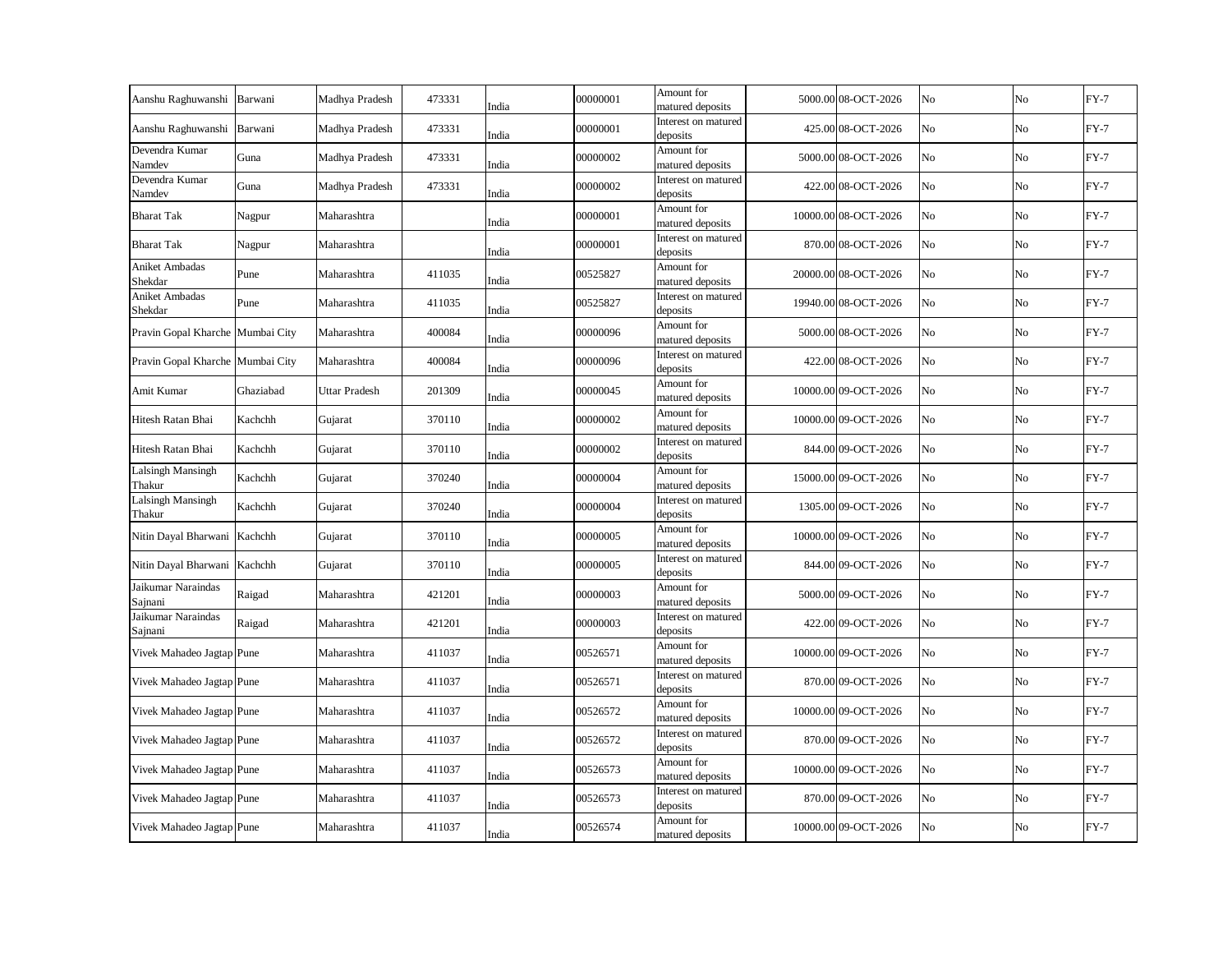| Vivek Mahadeo Jagtap Pune      |                       | Maharashtra          | 411037 | India | 00526574 | Interest on matured<br>deposits | 870.00 09-OCT-2026   | No | No             | $FY-7$ |
|--------------------------------|-----------------------|----------------------|--------|-------|----------|---------------------------------|----------------------|----|----------------|--------|
| Vivek Mahadeo Jagtap Pune      |                       | Maharashtra          | 411037 | India | 00526575 | Amount for<br>matured deposits  | 10000.00 09-OCT-2026 | No | No             | $FY-7$ |
| Vivek Mahadeo Jagtap Pune      |                       | Maharashtra          | 411037 | India | 00526575 | Interest on matured<br>deposits | 870.00 09-OCT-2026   | No | No             | $FY-7$ |
| Vivek Mahadeo Jagtap Pune      |                       | Maharashtra          | 411037 | India | 00526583 | Amount for<br>matured deposits  | 10000.00 09-OCT-2026 | No | No             | $FY-7$ |
| Vivek Mahadeo Jagtap Pune      |                       | Maharashtra          | 411037 | India | 00526583 | Interest on matured<br>deposits | 870.00 09-OCT-2026   | No | N <sub>o</sub> | $FY-7$ |
| Laxman Tukaram<br>Salunke      | Nashik                | Maharashtra          | 423401 | India | 00000547 | Amount for<br>matured deposits  | 10000.00 09-OCT-2026 | No | No             | $FY-7$ |
| Laxman Tukaram<br>Salunke      | Nashik                | Maharashtra          | 423401 | India | 00000547 | Interest on matured<br>deposits | 844.00 09-OCT-2026   | No | No             | $FY-7$ |
| Prakash Shriam Patil           | Nashik                | Maharashtra          | 422010 | India | 00000555 | Amount for<br>matured deposits  | 10000.00 09-OCT-2026 | No | No             | $FY-7$ |
| Prakash Shriam Patil           | Nashik                | Maharashtra          | 422010 | India | 00000555 | Interest on matured<br>deposits | 844.00 09-OCT-2026   | No | No             | $FY-7$ |
| Ajay Gangadharrao<br>Chaudhary | Amravati              | Maharashtra          | 444605 | India | 00000001 | Amount for<br>matured deposits  | 10000.00 09-OCT-2026 | No | No             | $FY-7$ |
| Satish Kumar Singh             | Satna                 | Madhya Pradesh       | 484551 | India | 00000011 | Amount for<br>matured deposits  | 10000.00 09-OCT-2026 | No | No             | $FY-7$ |
| Dheeraj Gupta                  | Lucknow               | Uttar Pradesh        | 220016 | India | 00000021 | Amount for<br>matured deposits  | 25000.00 10-OCT-2026 | No | No             | $FY-7$ |
| Dheeraj Gupta                  | Lucknow               | Uttar Pradesh        | 220016 | India | 00000021 | Interest on matured<br>deposits | 2111.00 10-OCT-2026  | No | No             | $FY-7$ |
| <b>Juned Akhter</b>            | Lucknow               | Uttar Pradesh        | 226010 | India | 00000022 | Amount for<br>matured deposits  | 5000.00 10-OCT-2026  | No | No             | $FY-7$ |
| Juned Akhter                   | Lucknow               | <b>Uttar Pradesh</b> | 226010 | India | 00000022 | Interest on matured<br>deposits | 422.00 10-OCT-2026   | No | No             | $FY-7$ |
| Ram Pratap Verma               | Kanpur Dehat          | <b>Uttar Pradesh</b> | 208005 | India | 00000001 | Amount for<br>matured deposits  | 5000.00 10-OCT-2026  | No | No             | $FY-7$ |
| Ram Pratap Verma               | Kanpur Dehat          | <b>Uttar Pradesh</b> | 208005 | India | 00000001 | Interest on matured<br>deposits | 422.00 10-OCT-2026   | No | No             | $FY-7$ |
| Chandra Chood<br>Tipathi       | Bilaspur              | Chhattisgarh         | 495001 | India | 00000007 | Amount for<br>matured deposits  | 5000.00 10-OCT-2026  | No | No             | $FY-7$ |
| Chandra Chood<br>Tipathi       | Bilaspur              | Chhattisgarh         | 495001 | India | 00000007 | Interest on matured<br>deposits | 422.00 10-OCT-2026   | No | No             | $FY-7$ |
| Om Prakash Tiwari              | Sant Ravidas<br>Nagar | Uttar Pradesh        | 221402 | India | 00000023 | Amount for<br>matured deposits  | 10000.00 10-OCT-2026 | No | No             | $FY-7$ |
| Om Prakash Tiwari              | Sant Ravidas<br>Nagar | Uttar Pradesh        | 221402 | India | 00000023 | Interest on matured<br>deposits | 844.00 10-OCT-2026   | No | No             | $FY-7$ |
| Harish Chandra Rai             | Varanasi              | Uttar Pradesh        | 221001 | India | 00000027 | Amount for<br>matured deposits  | 25000.00 10-OCT-2026 | No | No             | $FY-7$ |
| Harish Chandra Rai             | Varanasi              | <b>Uttar Pradesh</b> | 221001 | India | 00000027 | Interest on matured<br>deposits | 2111.00 10-OCT-2026  | No | No             | $FY-7$ |
| Aqueel Ahmad                   | Sant Ravidas<br>Nagar | <b>Uttar Pradesh</b> | 221401 | India | 00000032 | Amount for<br>matured deposits  | 10000.00 10-OCT-2026 | No | No             | $FY-7$ |
| Aqueel Ahmad                   | Sant Ravidas<br>Nagar | Uttar Pradesh        | 221401 | India | 00000032 | Interest on matured<br>deposits | 844.00 10-OCT-2026   | No | No             | $FY-7$ |
| <b>Ashok Nath Pandey</b>       | Sant Ravidas<br>Nagar | <b>Uttar Pradesh</b> | 221304 | India | 00000034 | Amount for<br>matured deposits  | 10000.00 10-OCT-2026 | No | No             | $FY-7$ |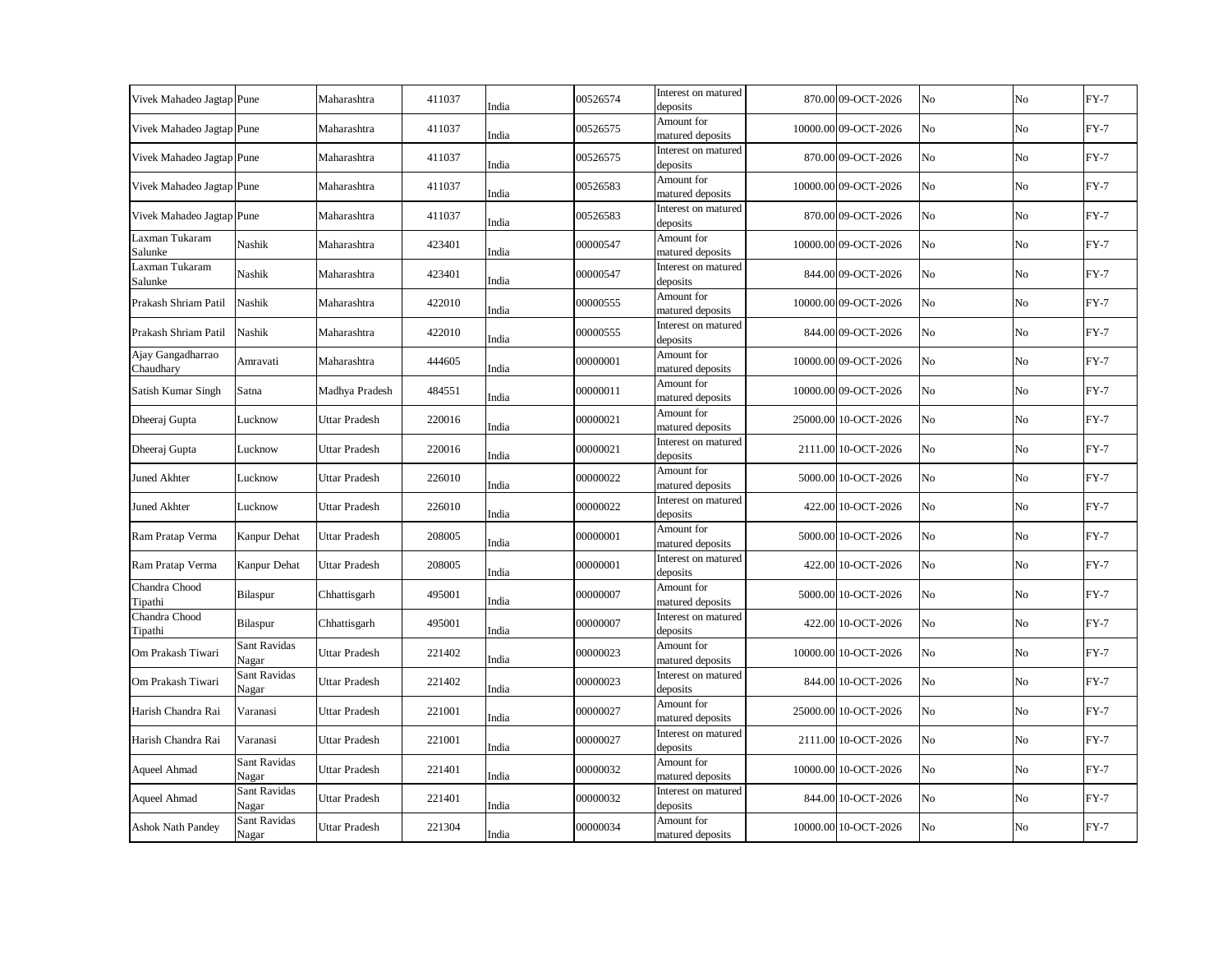| <b>Ashok Nath Pandey</b> | Sant Ravidas<br>Nagar  | <b>Uttar Pradesh</b> | 221304 | India | 00000034 | Interest on matured<br>deposits | 844.00 10-OCT-2026   | No | No | $FY-7$ |
|--------------------------|------------------------|----------------------|--------|-------|----------|---------------------------------|----------------------|----|----|--------|
| Mukesh Kumar             | Faridabad              | Haryana              | 121002 | India | 00000004 | Amount for<br>matured deposits  | 5000.00 10-OCT-2026  | No | No | $FY-7$ |
| Mukesh Kumar             | Faridabad              | Haryana              | 121002 | India | 00000004 | Interest on matured<br>deposits | 422.00 10-OCT-2026   | No | No | $FY-7$ |
| Krishan Kumar            | Alwar                  | Rajasthan            | 301020 | India | 00000008 | Amount for<br>matured deposits  | 10000.00 10-OCT-2026 | No | No | $FY-7$ |
| Krishan Kumar            | Alwar                  | Rajasthan            | 301020 | India | 00000008 | Interest on matured<br>deposits | 844.00 10-OCT-2026   | No | No | $FY-7$ |
| Jatan Bhati              | Gautam Buddha<br>Nagar | Uttar Pradesh        | 201301 | India | 00000003 | Amount for<br>matured deposits  | 5000.00 10-OCT-2026  | No | No | $FY-7$ |
| Jatan Bhati              | Gautam Buddha<br>Nagar | Uttar Pradesh        | 201301 | India | 00000003 | Interest on matured<br>deposits | 422.00 10-OCT-2026   | No | No | $FY-7$ |
| Mohammad Javed<br>Ashraf | Faizabad               | Uttar Pradesh        | 225402 | India | 00000005 | Amount for<br>matured deposits  | 10000.00 10-OCT-2026 | No | No | $FY-7$ |
| Mohammad Javed<br>Ashraf | Faizabad               | <b>Uttar Pradesh</b> | 225402 | India | 00000005 | Interest on matured<br>deposits | 844.00 10-OCT-2026   | No | No | $FY-7$ |
| Santosh Dayaram<br>Varma | Thane                  | Maharashtra          | 421302 | India | 00000012 | Amount for<br>matured deposits  | 10000.00 10-OCT-2026 | No | No | $FY-7$ |
| Santosh Dayaram<br>Varma | Thane                  | Maharashtra          | 421302 | India | 00000012 | Interest on matured<br>deposits | 844.00 10-OCT-2026   | No | No | $FY-7$ |
| Sachin Sood              | Amritsar               | Punjab               | 140603 | India | 00000006 | Amount for<br>matured deposits  | 5000.00 10-OCT-2026  | No | No | $FY-7$ |
| Sachin Sood              | Amritsar               | Punjab               | 140603 | India | 00000006 | Interest on matured<br>deposits | 422.00 10-OCT-2026   | No | No | $FY-7$ |
| Niraj                    | Ambala                 | Haryana              | 136044 | India | 00000005 | Amount for<br>matured deposits  | 5000.00 10-OCT-2026  | No | No | $FY-7$ |
| Niraj                    | Ambala                 | Haryana              | 136044 | India | 00000005 | Interest on matured<br>deposits | 422.00 10-OCT-2026   | No | No | $FY-7$ |
| <b>Bhavesh Kumar</b>     | Jalandhar              | Punjab               | 144001 | India | 00000001 | Amount for<br>matured deposits  | 5000.00 10-OCT-2026  | No | No | $FY-7$ |
| <b>Bhavesh Kumar</b>     | Jalandhar              | Punjab               | 144001 | India | 00000001 | Interest on matured<br>deposits | 435.00 10-OCT-2026   | No | No | $FY-7$ |
| Umesh Kumar              | Jalandhar              | Punjab               | 144001 | India | 00000005 | Amount for<br>matured deposits  | 5000.00 10-OCT-2026  | No | No | $FY-7$ |
| Umesh Kumar              | Jalandhar              | Punjab               | 144001 | India | 00000005 | Interest on matured<br>deposits | 435.00 10-OCT-2026   | No | No | $FY-7$ |
| Priyanka Sharma          | Amritsar               | Punjab               | 143001 | India | 00000008 | Amount for<br>matured deposits  | 5000.00 10-OCT-2026  | No | No | $FY-7$ |
| Priyanka Sharma          | Amritsar               | Punjab               | 143001 | India | 00000008 | Interest on matured<br>deposits | 425.00 10-OCT-2026   | No | No | $FY-7$ |
| Simranjeet Kaur          | Patiala                | Punjab               | 148001 | India | 00000011 | Amount for<br>matured deposits  | 5000.00 10-OCT-2026  | No | No | $FY-7$ |
| Simranjeet Kaur          | Patiala                | Punjab               | 148001 | India | 00000011 | Interest on matured<br>deposits | 425.00 10-OCT-2026   | No | No | $FY-7$ |
| Vijay                    | Jind                   | Haryana              | 126115 | India | 00000015 | Amount for<br>matured deposits  | 5000.00 10-OCT-2026  | No | No | $FY-7$ |
| Vijay                    | Jind                   | Haryana              | 126115 | India | 00000015 | Interest on matured<br>deposits | 422.00 10-OCT-2026   | No | No | $FY-7$ |
| Chaya Tukaram            | Solapur                | Maharashtra          | 413255 | India | 00000001 | Amount for<br>matured deposits  | 5000.00 10-OCT-2026  | No | No | $FY-7$ |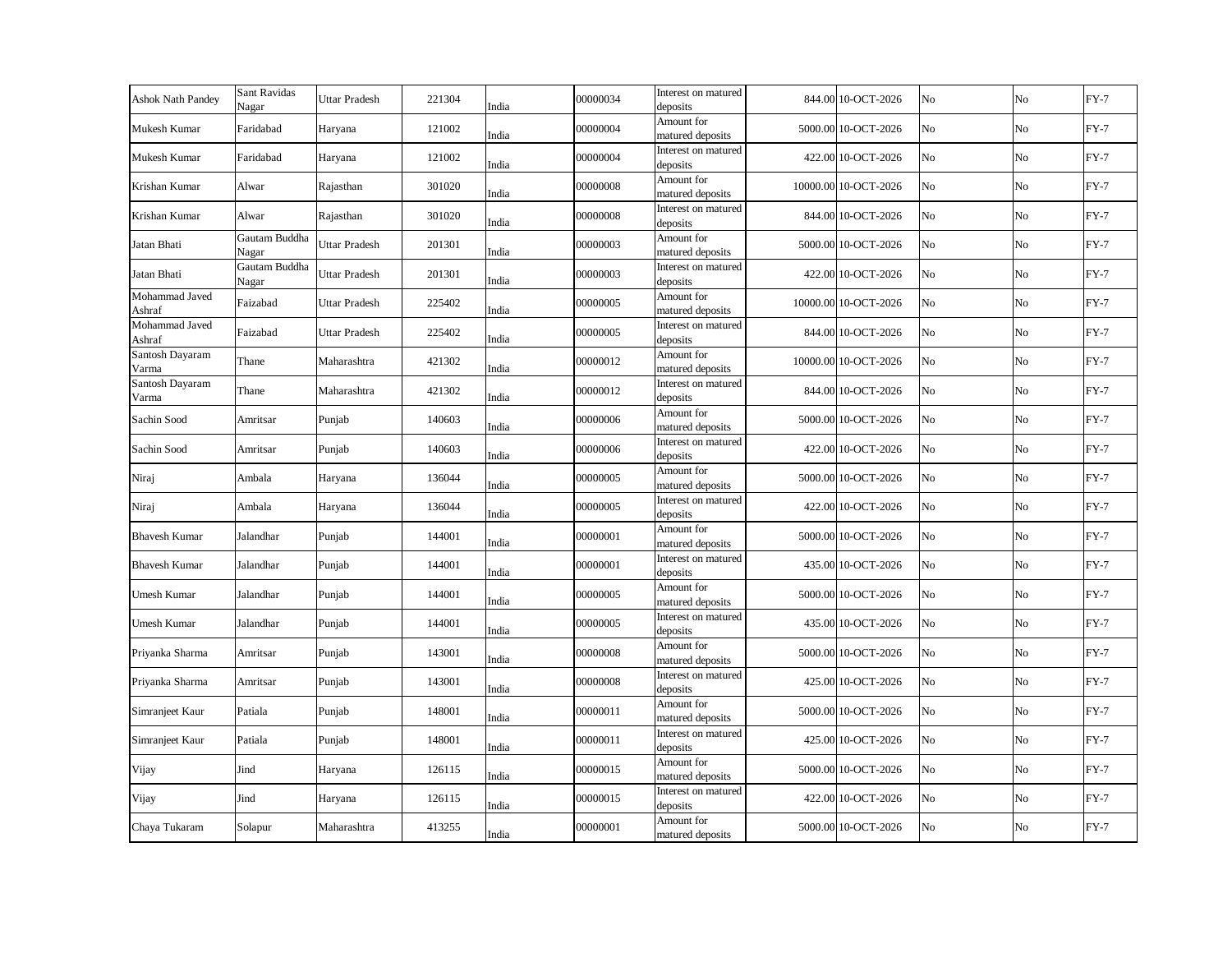| Chaya Tukaram                   | Solapur     | Maharashtra          | 413255 | India | 00000001 | Interest on matured<br>deposits | 422.00 10-OCT-2026   | No | No | $FY-7$ |
|---------------------------------|-------------|----------------------|--------|-------|----------|---------------------------------|----------------------|----|----|--------|
| Shivraj Rajesh Jagtap           | Kolhapur    | Maharashtra          | 416006 | India | 00000012 | Amount for<br>matured deposits  | 5000.00 10-OCT-2026  | No | No | $FY-7$ |
| Chandrakant Trikamji<br>Thakkar | Kachchh     | Gujarat              | 370205 | India | 00000009 | Amount for<br>matured deposits  | 50000.00 10-OCT-2026 | No | No | $FY-7$ |
| Chandrakant Trikamji<br>Thakkar | Kachchh     | Gujarat              | 370205 | India | 00000009 | Interest on matured<br>deposits | 4220.00 10-OCT-2026  | No | No | $FY-7$ |
| Yakshit Bhutani                 | Amritsar    | Punjab               | 144601 | India | 00000002 | Amount for<br>matured deposits  | 10000.00 10-OCT-2026 | No | No | $FY-7$ |
| Yakshit Bhutani                 | Amritsar    | Punjab               | 144601 | India | 00000002 | Interest on matured<br>deposits | 844.00 10-OCT-2026   | No | No | $FY-7$ |
| Heri Dipakbhai<br>Parmar        | Porbandar   | Gujarat              | 360575 | India | 00000004 | Amount for<br>matured deposits  | 5000.00 10-OCT-2026  | No | No | $FY-7$ |
| Heri Dipakbhai<br>Parmar        | Porbandar   | Gujarat              | 360575 | India | 00000004 | Interest on matured<br>deposits | 435.00 10-OCT-2026   | No | No | $FY-7$ |
| Heri Dipakbhai<br>Parmar        | Porbandar   | Gujarat              | 360575 | India | 00000005 | Amount for<br>matured deposits  | 5000.00 10-OCT-2026  | No | No | $FY-7$ |
| Heri Dipakbhai<br>Parmar        | Porbandar   | Gujarat              | 360575 | India | 00000005 | Interest on matured<br>deposits | 435.00 10-OCT-2026   | No | No | $FY-7$ |
| Devendragiri<br>Makangiri Gosai | Porbandar   | Gujarat              | 360578 | India | 00000006 | Amount for<br>matured deposits  | 5000.00 10-OCT-2026  | No | No | $FY-7$ |
| Devendragiri<br>Makangiri Gosai | Porbandar   | Gujarat              | 360578 | India | 00000006 | Interest on matured<br>deposits | 422.00 10-OCT-2026   | No | No | $FY-7$ |
| Suman Pandey                    | Ghaziabad   | Uttar Pradesh        | 201309 | India | 00000020 | Amount for<br>matured deposits  | 5000.00 10-OCT-2026  | No | No | $FY-7$ |
| Reshma Devi                     | New Delhi   | Delhi                | 110043 | India | 00000055 | Amount for<br>matured deposits  | 5000.00 10-OCT-2026  | No | No | $FY-7$ |
| Reshma Devi                     | New Delhi   | Delhi                | 110043 | India | 00000055 | Interest on matured<br>deposits | 425.00 10-OCT-2026   | No | No | $FY-7$ |
| Jitendra Kumar                  | Ghaziabad   | <b>Uttar Pradesh</b> | 201001 | India | 00000019 | Amount for<br>matured deposits  | 5000.00 10-OCT-2026  | No | No | $FY-7$ |
| Jitendra Kumar                  | Ghaziabad   | <b>Uttar Pradesh</b> | 201001 | India | 00000019 | Interest on matured<br>deposits | 422.00 10-OCT-2026   | No | No | $FY-7$ |
| Manohar Babanrao<br>Kadam       | Pune        | Maharashtra          | 411038 | India | 00526561 | Amount for<br>matured deposits  | 5000.00 10-OCT-2026  | No | No | $FY-7$ |
| Manohar Babanrao<br>Kadam       | Pune        | Maharashtra          | 411038 | India | 00526561 | Interest on matured<br>deposits | 435.00 10-OCT-2026   | No | No | $FY-7$ |
| Lalu Sharma                     | Bhagalpur   | <b>Bihar</b>         | 813209 | India | 00000655 | Amount for<br>matured deposits  | 5000.00 10-OCT-2026  | No | No | $FY-7$ |
| Lalu Sharma                     | Bhagalpur   | Bihar                | 813209 | India | 00000655 | Interest on matured<br>deposits | 435.00 10-OCT-2026   | No | No | $FY-7$ |
| Vijay Ashok Jadhav              | Nashik      | Maharashtra          | 422101 | India | 00000541 | Amount for<br>matured deposits  | 5000.00 10-OCT-2026  | No | No | $FY-7$ |
| Vijay Ashok Jadhav              | Nashik      | Maharashtra          | 422101 | India | 00000541 | Interest on matured<br>deposits | 422.00 10-OCT-2026   | No | No | $FY-7$ |
| Vijaya Baskar A                 | Tirunelveli | Tamil Nadu           | 627006 | India | 00000522 | Amount for<br>matured deposits  | 5000.00 10-OCT-2026  | No | No | $FY-7$ |
| Vijaya Baskar A                 | Tirunelveli | Tamil Nadu           | 627006 | India | 00000522 | Interest on matured<br>deposits | 422.00 10-OCT-2026   | No | No | $FY-7$ |
| Deepak Vithal<br>Waghmode       | Pune        | Maharashtra          | 411017 | India | 00000617 | Amount for<br>matured deposits  | 5000.00 10-OCT-2026  | No | No | $FY-7$ |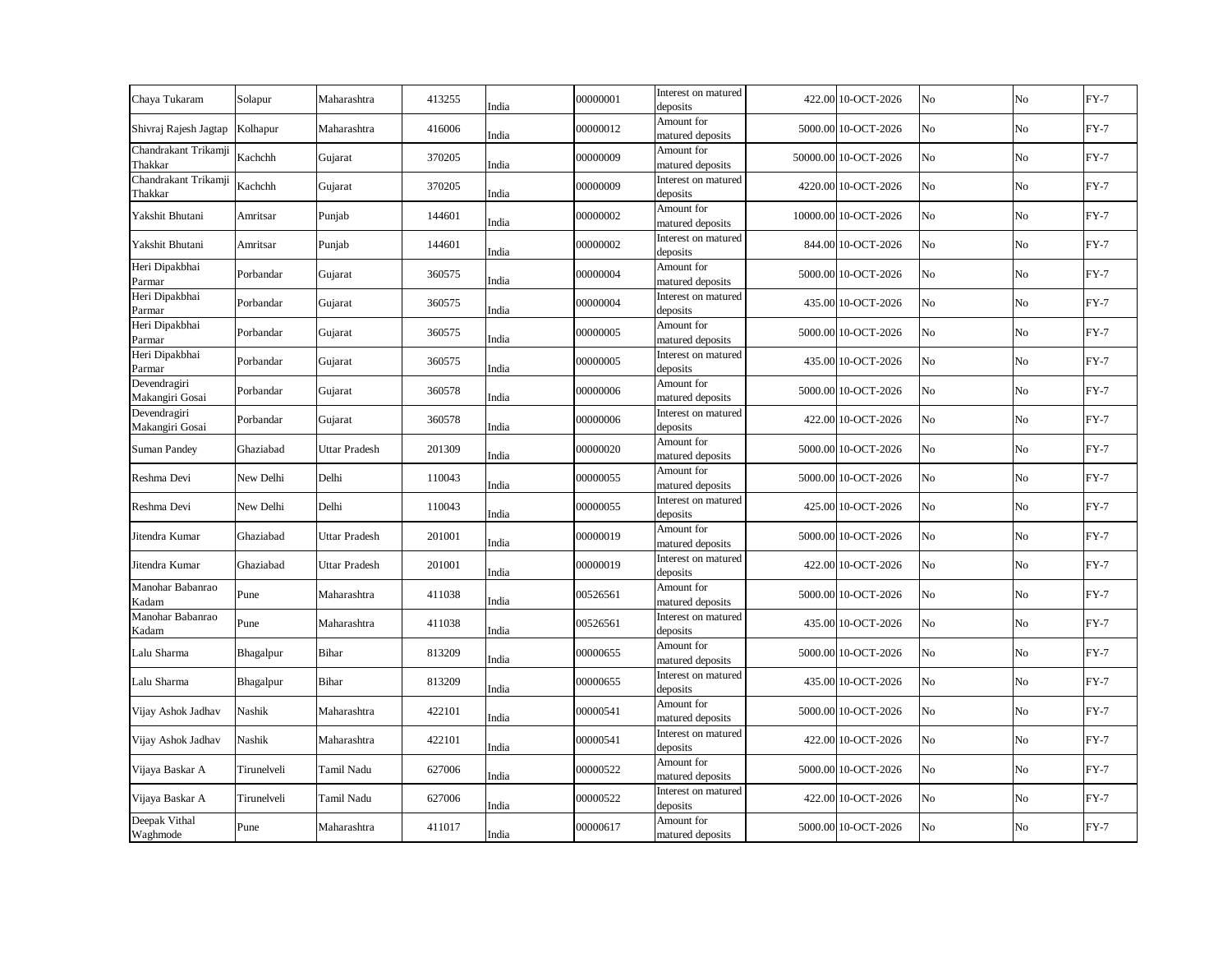| Deepak Vithal<br>Waghmode          | Pune                       | Maharashtra          | 411017 | India | 00000617 | Interest on matured<br>deposits | 422.00 10-OCT-2026   | No | No | $FY-7$ |
|------------------------------------|----------------------------|----------------------|--------|-------|----------|---------------------------------|----------------------|----|----|--------|
| Ragul S                            | Thiruvannamalai Tamil Nadu |                      | 606601 | India | 00000021 | Amount for<br>matured deposits  | 5000.00 10-OCT-2026  | No | No | $FY-7$ |
| Ragul S                            | Thiruvannamalai Tamil Nadu |                      | 606601 | India | 00000021 | Interest on matured<br>deposits | 422.00 10-OCT-2026   | No | No | $FY-7$ |
| Muniyaswari K                      | Sivaganga                  | Tamil Nadu           | 630554 | India | 00000502 | Amount for<br>matured deposits  | 10000.00 10-OCT-2026 | No | No | $FY-7$ |
| Muniyaswari K                      | Sivaganga                  | Tamil Nadu           | 630554 | India | 00000502 | Interest on matured<br>deposits | 849.00 10-OCT-2026   | No | No | $FY-7$ |
| Sivakumar M                        | Sivaganga                  | Tamil Nadu           | 622301 | India | 00000504 | Amount for<br>matured deposits  | 5000.00 10-OCT-2026  | No | No | $FY-7$ |
| Sivakumar M                        | Sivaganga                  | Tamil Nadu           | 622301 | India | 00000504 | Interest on matured<br>deposits | 422.00 10-OCT-2026   | No | No | $FY-7$ |
| Saranya S                          | Sivaganga                  | Tamil Nadu           | 630202 | India | 00000507 | Amount for<br>matured deposits  | 5000.00 10-OCT-2026  | No | No | $FY-7$ |
| Saranya S                          | Sivaganga                  | Tamil Nadu           | 630202 | India | 00000507 | Interest on matured<br>deposits | 425.00 10-OCT-2026   | No | No | $FY-7$ |
| Jagdishkumar<br>Dineshkumar Rathod | Ahmedabad                  | Gujarat              | 380016 | India | 00000001 | Amount for<br>matured deposits  | 5000.00 10-OCT-2026  | No | No | $FY-7$ |
| Renu Singh                         | Sultanpur                  | Uttar Pradesh        | 228161 | India | 00000001 | Amount for<br>matured deposits  | 10000.00 10-OCT-2026 | No | No | $FY-7$ |
| Renu Singh                         | Sultanpur                  | <b>Uttar Pradesh</b> | 228161 | India | 00000001 | Interest on matured<br>deposits | 870.00 10-OCT-2026   | No | No | $FY-7$ |
| Swarn Lata                         | Azamgarh                   | <b>Uttar Pradesh</b> | 276001 | India | 00000003 | Amount for<br>matured deposits  | 10000.00 10-OCT-2026 | No | No | $FY-7$ |
| Swarn Lata                         | Azamgarh                   | <b>Uttar Pradesh</b> | 276001 | India | 00000003 | Interest on matured<br>deposits | 844.00 10-OCT-2026   | No | No | $FY-7$ |
| Suyash Mohan                       | Kanpur Dehat               | <b>Uttar Pradesh</b> | 208002 | India | 00000007 | Amount for<br>matured deposits  | 10000.00 11-OCT-2026 | No | No | $FY-7$ |
| Suyash Mohan                       | Kanpur Dehat               | <b>Uttar Pradesh</b> | 208002 | India | 00000007 | Interest on matured<br>deposits | 845.00 11-OCT-2026   | No | No | $FY-7$ |
| Sanjay Kumar Swain                 | Khordha                    | Orissa               | 751001 | India | 00000028 | Amount for<br>matured deposits  | 5000.00 11-OCT-2026  | No | No | $FY-7$ |
| Sanjay Kumar Swain                 | Khordha                    | Orissa               | 751001 | India | 00000028 | Interest on matured<br>deposits | 421.00 11-OCT-2026   | No | No | $FY-7$ |
| Pramod Kumar Sahoo Angul           |                            | Orissa               | 754082 | India | 00000029 | Amount for<br>matured deposits  | 5000.00 11-OCT-2026  | No | No | $FY-7$ |
| Pramod Kumar Sahoo Angul           |                            | Orissa               | 754082 | India | 00000029 | Interest on matured<br>deposits | 421.00 11-OCT-2026   | No | No | $FY-7$ |
| Sangita Shukla                     | Varanasi                   | Uttar Pradesh        | 221005 | India | 00000019 | Amount for<br>matured deposits  | 10000.00 11-OCT-2026 | No | No | $FY-7$ |
| Sangita Shukla                     | Varanasi                   | Uttar Pradesh        | 221005 | India | 00000019 | Interest on matured<br>deposits | 849.00 11-OCT-2026   | No | No | $FY-7$ |
| Shalini Tripathi                   | Gautam Buddha<br>Nagar     | Uttar Pradesh        | 201304 | India | 00000006 | Amount for<br>matured deposits  | 10000.00 11-OCT-2026 | No | No | $FY-7$ |
| Shalini Tripathi                   | Gautam Buddha<br>Nagar     | Uttar Pradesh        | 201304 | India | 00000006 | Interest on matured<br>deposits | 849.00 11-OCT-2026   | No | No | $FY-7$ |
| Ravi Vikasrao<br>Bhandarkar        | Nagpur                     | Maharashtra          | 440024 | India | 00000012 | Amount for<br>matured deposits  | 5000.00 11-OCT-2026  | No | No | $FY-7$ |
| Ravi Vikasrao<br>Bhandarkar        | Nagpur                     | Maharashtra          | 440024 | India | 00000012 | Interest on matured<br>deposits | 421.00 11-OCT-2026   | No | No | $FY-7$ |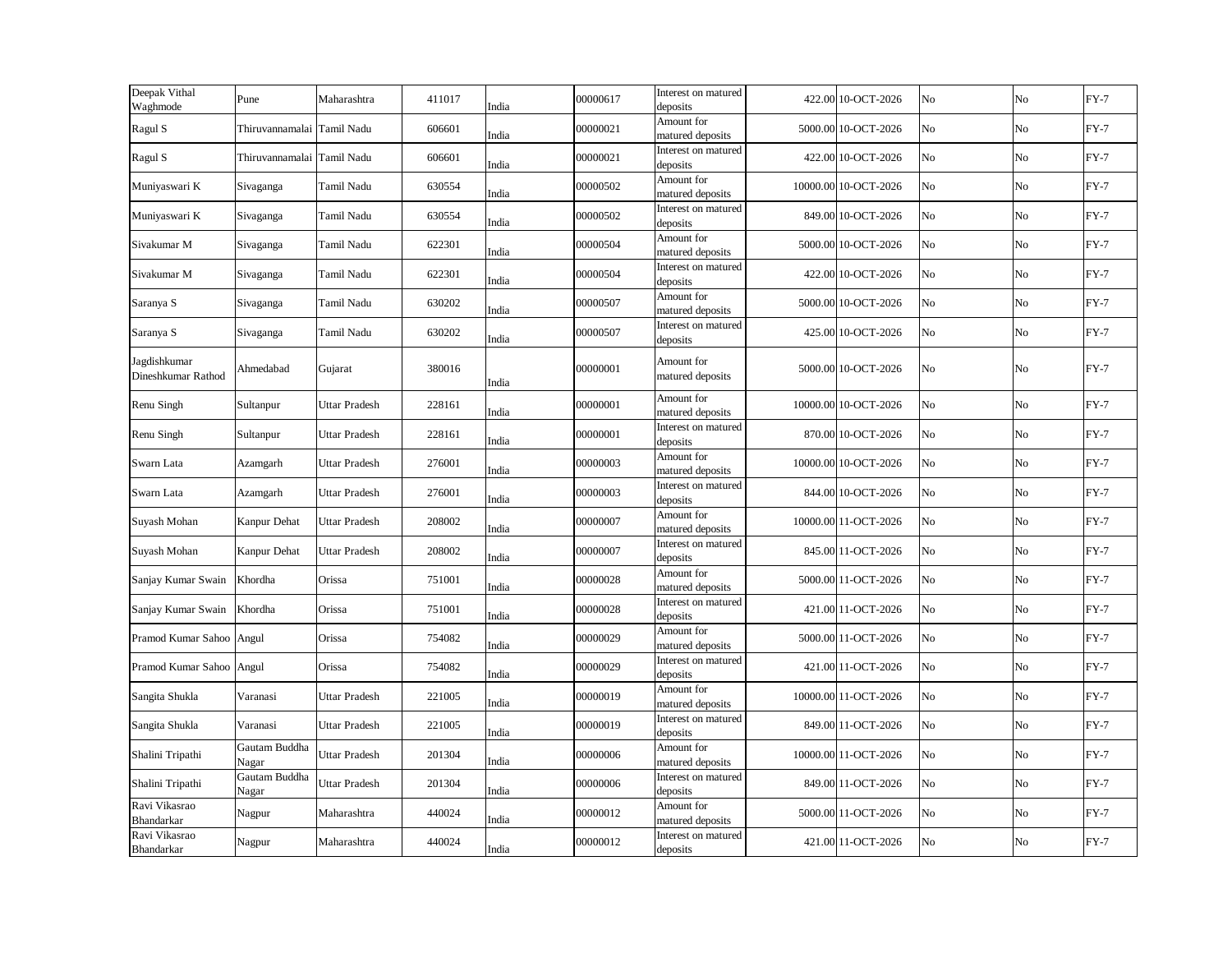| Naveen Bagwari                   | Dehradun               | Uttarakhand          | 248001 | India | 00000003 | Amount for<br>matured deposits  | 5000.00 11-OCT-2026  | No | No       | $FY-7$ |
|----------------------------------|------------------------|----------------------|--------|-------|----------|---------------------------------|----------------------|----|----------|--------|
| Naveen Bagwari                   | Dehradun               | Uttarakhand          | 248001 | India | 00000003 | Interest on matured<br>deposits | 421.00 11-OCT-2026   | No | No       | $FY-7$ |
| Atul Kumar                       | Meerut                 | <b>Uttar Pradesh</b> | 250001 | India | 00000004 | Amount for<br>matured deposits  | 5000.00 11-OCT-2026  | No | No       | $FY-7$ |
| Atul Kumar                       | Meerut                 | Uttar Pradesh        | 250001 | India | 00000004 | Interest on matured<br>deposits | 435.00 11-OCT-2026   | No | No       | $FY-7$ |
| Archana Madhav<br>Shastri        | Pune                   | Maharashtra          | 411041 | India | 00000001 | Amount for<br>matured deposits  | 5000.00 11-OCT-2026  | No | $\rm No$ | $FY-7$ |
| Archana Madhav<br>Shastri        | Pune                   | Maharashtra          | 411041 | India | 00000001 | Interest on matured<br>deposits | 426.00 11-OCT-2026   | No | No       | $FY-7$ |
| Prasad Venkataiah<br>Dakarapu    | Pune                   | Maharashtra          | 411023 | India | 00000002 | Amount for<br>matured deposits  | 5000.00 11-OCT-2026  | No | No       | $FY-7$ |
| Prasad Venkataiah<br>Dakarapu    | Pune                   | Maharashtra          | 411023 | India | 00000002 | Interest on matured<br>deposits | 421.00 11-OCT-2026   | No | No       | $FY-7$ |
| Uday Vishvanath<br>Kurdhundkar   | Thane                  | Maharashtra          | 421203 | India | 00000005 | Amount for<br>matured deposits  | 10000.00 11-OCT-2026 | No | No       | $FY-7$ |
| Uday Vishvanath<br>Kurdhundkar   | Thane                  | Maharashtra          | 421203 | India | 00000005 | Interest on matured<br>deposits | 871.00 11-OCT-2026   | No | No       | $FY-7$ |
| Brijesh Natvarlal Shah Ahmedabad |                        | Gujarat              | 380022 | India | 00000003 | Amount for<br>matured deposits  | 5000.00 11-OCT-2026  | No | No       | $FY-7$ |
| Brijesh Natvarlal Shah Ahmedabad |                        | Gujarat              | 380022 | India | 00000003 | Interest on matured<br>deposits | 421.00 11-OCT-2026   | No | No       | $FY-7$ |
| Kanchan Devi                     | Gautam Buddha<br>Nagar | Uttar Pradesh        | 201304 | India | 00000629 | Amount for<br>matured deposits  | 10000.00 11-OCT-2026 | No | No       | $FY-7$ |
| Kanchan Devi                     | Gautam Buddha<br>Nagar | Jttar Pradesh        | 201304 | India | 00000629 | Interest on matured<br>deposits | 849.00 11-OCT-2026   | No | No       | $FY-7$ |
| Lalita Devi                      | Gautam Buddha<br>Nagar | Uttar Pradesh        | 201304 | India | 00000643 | Amount for<br>matured deposits  | 5000.00 11-OCT-2026  | No | No       | $FY-7$ |
| Lalita Devi                      | Gautam Buddha<br>Nagar | Uttar Pradesh        | 201304 | India | 00000643 | Interest on matured<br>deposits | 426.00 11-OCT-2026   | No | No       | $FY-7$ |
| Sushil Chandra Sahu              | Gautam Buddha<br>Nagar | Uttar Pradesh        | 201304 | India | 00000644 | Amount for<br>matured deposits  | 25000.00 11-OCT-2026 | No | No       | $FY-7$ |
| Sushil Chandra Sahu              | Gautam Buddha<br>Nagar | Uttar Pradesh        | 201304 | India | 00000644 | Interest on matured<br>deposits | 2110.00 11-OCT-2026  | No | No       | $FY-7$ |
| Sushil Chandra Sahu              | Gautam Buddha<br>Nagar | Uttar Pradesh        | 201304 | India | 00000645 | Amount for<br>matured deposits  | 25000.00 11-OCT-2026 | No | No       | $FY-7$ |
| Sushil Chandra Sahu              | Gautam Buddha<br>Nagar | Uttar Pradesh        | 201304 | India | 00000645 | Interest on matured<br>deposits | 2110.00 11-OCT-2026  | No | No       | $FY-7$ |
| Parmanand Prasad                 | Gautam Buddha<br>Nagar | Uttar Pradesh        | 201301 | India | 00000650 | Amount for<br>matured deposits  | 10000.00 11-OCT-2026 | No | No       | $FY-7$ |
| <b>Parmanand Prasad</b>          | Gautam Buddha<br>Nagar | Uttar Pradesh        | 201301 | India | 00000650 | Interest on matured<br>deposits | 845.00 11-OCT-2026   | No | No       | $FY-7$ |
| Firoz Khan                       | Gautam Buddha<br>Nagar | Uttar Pradesh        | 203807 | India | 00000654 | Amount for<br>matured deposits  | 5000.00 11-OCT-2026  | No | No       | $FY-7$ |
| Firoz Khan                       | Gautam Buddha<br>Nagar | Uttar Pradesh        | 203807 | India | 00000654 | Interest on matured<br>deposits | 421.00 11-OCT-2026   | No | No       | $FY-7$ |
| Mohd Mohseen                     | Gautam Buddha<br>Nagar | Jttar Pradesh        | 201301 | India | 00000672 | Amount for<br>matured deposits  | 5000.00 11-OCT-2026  | No | No       | $FY-7$ |
| Mohd Mohseen                     | Gautam Buddha<br>Nagar | Jttar Pradesh        | 201301 | India | 00000672 | Interest on matured<br>deposits | 421.00 11-OCT-2026   | No | No       | $FY-7$ |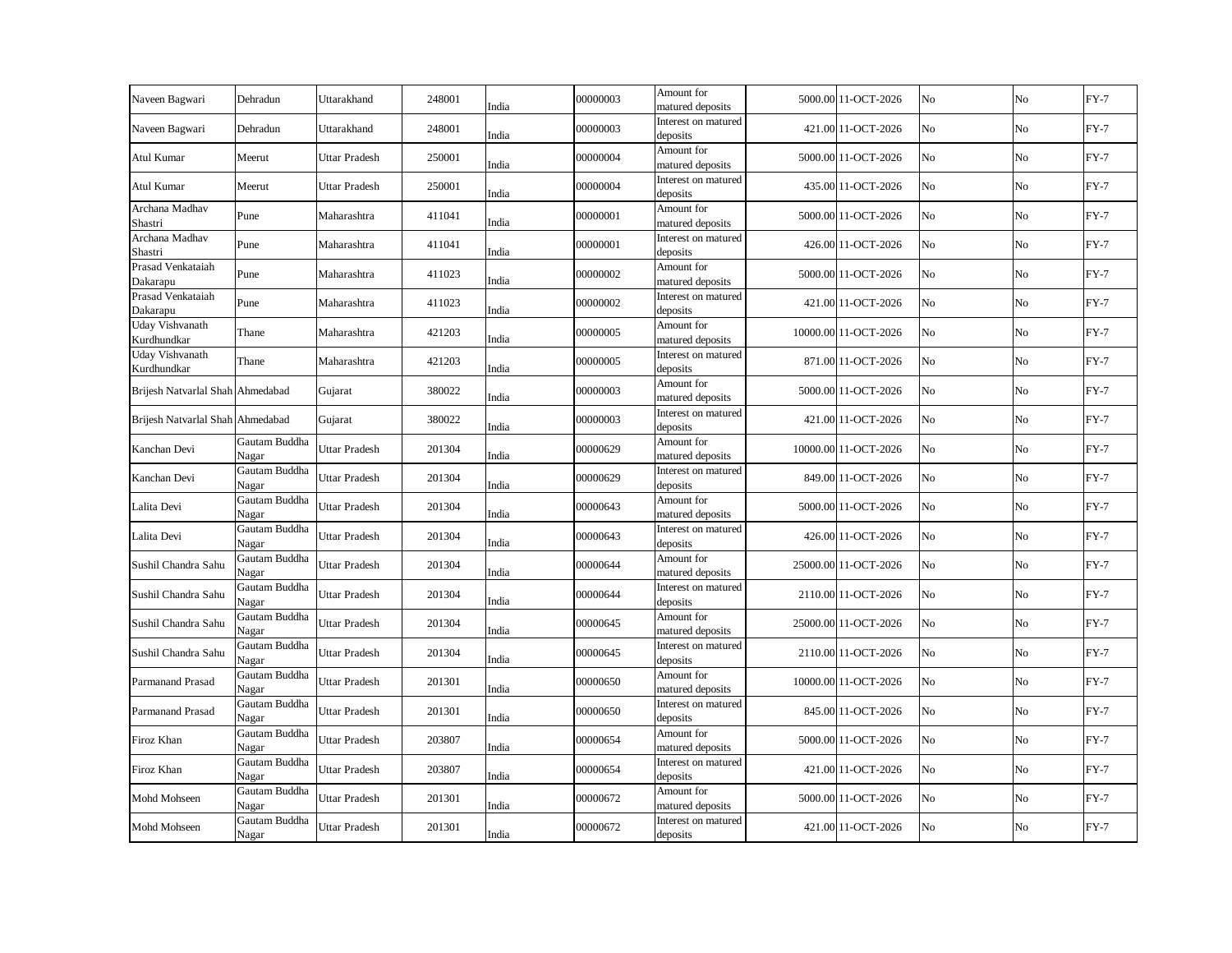| S V V                        | East Godavari          | Andhra Pradesh       | 533003 | India | 00000660 | Amount for<br>matured deposits  | 5000.00 11-OCT-2026  | No | No  | $FY-7$ |
|------------------------------|------------------------|----------------------|--------|-------|----------|---------------------------------|----------------------|----|-----|--------|
| S V V                        | East Godavari          | Andhra Pradesh       | 533003 | India | 00000660 | Interest on matured<br>deposits | 435.00 11-OCT-2026   | No | No  | $FY-7$ |
| Sachin Vishnu Dangat Pune    |                        | Maharashtra          | 411023 | India | 00000599 | Amount for<br>matured deposits  | 10000.00 11-OCT-2026 | No | No  | $FY-7$ |
| Sachin Vishnu Dangat Pune    |                        | Maharashtra          | 411023 | India | 00000599 | Interest on matured<br>deposits | 845.00 11-OCT-2026   | No | No  | $FY-7$ |
| <b>Baby Panjab Satpute</b>   | Pune                   | Maharashtra          | 411028 | India | 00000600 | Amount for<br>matured deposits  | 5000.00 11-OCT-2026  | No | No  | $FY-7$ |
| <b>Baby Panjab Satpute</b>   | Pune                   | Maharashtra          | 411028 | India | 00000600 | Interest on matured<br>deposits | 435.00 11-OCT-2026   | No | No  | $FY-7$ |
| P N Satpute                  | Pune                   | Maharashtra          | 411028 | India | 00000601 | Amount for<br>matured deposits  | 5000.00 11-OCT-2026  | No | No  | $FY-7$ |
| P N Satpute                  | Pune                   | Maharashtra          | 411028 | India | 00000601 | Interest on matured<br>deposits | 435.00 11-OCT-2026   | No | No  | $FY-7$ |
| Praveen Kumar B              | Viluppuram             | Tamil Nadu           | 606707 | India | 00000020 | Amount for<br>matured deposits  | 5000.00 11-OCT-2026  | No | No  | $FY-7$ |
| Praveen Kumar B              | Viluppuram             | Tamil Nadu           | 606707 | India | 00000020 | Interest on matured<br>deposits | 421.00 11-OCT-2026   | No | No  | $FY-7$ |
| Chakradhar<br>Pattapurathi   | Medak                  | Telangana            | 500060 | India | 00000501 | Amount for<br>matured deposits  | 5000.00 11-OCT-2026  | No | No  | $FY-7$ |
| Chakradhar<br>Pattapurathi   | Medak                  | Telangana            | 500060 | India | 00000501 | Interest on matured<br>deposits | 421.00 11-OCT-2026   | No | No  | $FY-7$ |
| Balakrishnan S               | NA                     | Pondicherry          | 607402 | India | 00000503 | Amount for<br>matured deposits  | 10000.00 11-OCT-2026 | No | No  | $FY-7$ |
| Balakrishnan S               | NA                     | Pondicherry          | 607402 | India | 00000503 | Interest on matured<br>deposits | 845.00 11-OCT-2026   | No | No  | $FY-7$ |
| Kumar S                      | <b>NA</b>              | Pondicherry          | 604301 | India | 00000505 | Amount for<br>matured deposits  | 5000.00 11-OCT-2026  | No | No  | $FY-7$ |
| <b>Baskar V</b>              | Kanchipuram            | <b>Tamil Nadu</b>    | 603001 | India | 00000009 | Amount for<br>matured deposits  | 10000.00 11-OCT-2026 | No | No  | $FY-7$ |
| Baskar V                     | Kanchipuram            | Tamil Nadu           | 603001 | India | 00000009 | Interest on matured<br>deposits | 845.00 11-OCT-2026   | No | No  | $FY-7$ |
| Somanath Bhavakanna<br>Patil | Belgaum                | Karnataka            | 590016 | India | 00000001 | Amount for<br>matured deposits  | 5000.00 11-OCT-2026  | No | No  | $FY-7$ |
| Somanath Bhavakanna<br>Patil | Belgaum                | Karnataka            | 590016 | India | 00000001 | Interest on matured<br>deposits | 421.00 11-OCT-2026   | No | No  | $FY-7$ |
| Somanath Bhavakanna<br>Patil | Belgaum                | Karnataka            | 590016 | India | 00000002 | Amount for<br>matured deposits  | 5000.00 11-OCT-2026  | No | No. | $FY-7$ |
| Somanath Bhavakanna<br>Patil | Belgaum                | Karnataka            | 590016 | India | 00000002 | Interest on matured<br>deposits | 421.00 11-OCT-2026   | No | No  | $FY-7$ |
| Rejith R Nath                | Thiruvananthapu<br>am: | Kerala               | 691574 | India | 00000001 | Amount for<br>matured deposits  | 5000.00 11-OCT-2026  | No | No  | $FY-7$ |
| Rejith R Nath                | Thiruvananthapu<br>ram | Kerala               | 691574 | India | 00000001 | Interest on matured<br>deposits | 435.00 11-OCT-2026   | No | No  | $FY-7$ |
| Mandeep Singh                | Kaithal                | Haryana              | 136117 | India | 00000008 | Amount for<br>matured deposits  | 5000.00 11-OCT-2026  | No | No  | $FY-7$ |
| Mandeep Singh                | Kaithal                | Haryana              | 136117 | India | 00000008 | Interest on matured<br>deposits | 421.00 11-OCT-2026   | No | No  | $FY-7$ |
| Ravindra Kumar<br>Yadav      | Ghaziabad              | <b>Uttar Pradesh</b> | 201009 | India | 00000024 | Amount for<br>matured deposits  | 10000.00 12-OCT-2026 | No | No  | $FY-7$ |
|                              |                        |                      |        |       |          |                                 |                      |    |     |        |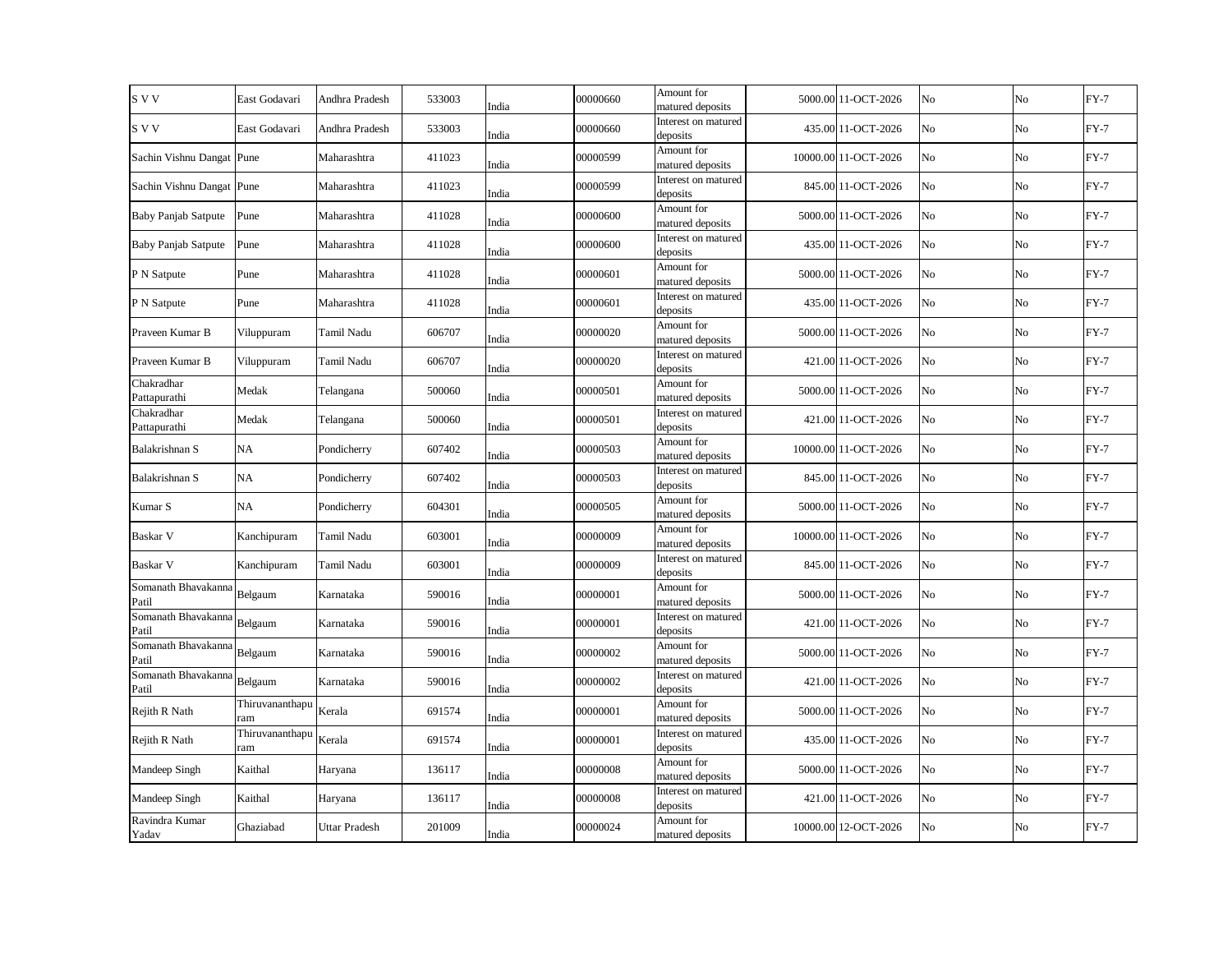| Ravindra Kumar<br>Yadav   | Ghaziabad     | <b>Uttar Pradesh</b> | 201009 | India | 00000024  | Interest on matured<br>deposits | 844.00 12-OCT-2026   | No | No | $FY-7$ |
|---------------------------|---------------|----------------------|--------|-------|-----------|---------------------------------|----------------------|----|----|--------|
| Rajesh Prajapati          | Ghaziabad     | <b>Uttar Pradesh</b> | 201001 | India | 00000146  | Amount for<br>matured deposits  | 5000.00 12-OCT-2026  | No | No | $FY-7$ |
| Mollah Safi Kamal         | Bardhaman     | West Bengal          | 713405 | India | 00000011  | Amount for<br>matured deposits  | 10000.00 12-OCT-2026 | No | No | $FY-7$ |
| Mollah Safi Kamal         | Bardhaman     | West Bengal          | 713405 | India | 00000011  | Interest on matured<br>deposits | 870.00 12-OCT-2026   | No | No | $FY-7$ |
| Hansira                   | Alwar         | Rajasthan            | 301001 | India | 00000002  | Amount for<br>matured deposits  | 5000.00 12-OCT-2026  | No | No | $FY-7$ |
| Hansira                   | Alwar         | Rajasthan            | 301001 | India | 00000002  | Interest on matured<br>deposits | 425.00 12-OCT-2026   | No | No | $FY-7$ |
| Manoj Kumar Jain          | Rajgarh       | Madhya Pradesh       | 473115 | India | 00000001  | Amount for<br>matured deposits  | 5000.00 12-OCT-2026  | No | No | $FY-7$ |
| Jitendra Singh            | <b>Bijnor</b> | <b>Uttar Pradesh</b> | 246701 | India | 00000003  | Amount for<br>matured deposits  | 10000.00 12-OCT-2026 | No | No | $FY-7$ |
| Jitendra Singh            | Bijnor        | <b>Uttar Pradesh</b> | 246701 | India | 00000003  | Interest on matured<br>deposits | 844.00 12-OCT-2026   | No | No | $FY-7$ |
| Indra Sahu                | Datia         | Madhya Pradesh       | 475661 | India | 00000006  | Amount for<br>matured deposits  | 10000.00 12-OCT-2026 | No | No | $FY-7$ |
| Indra Sahu                | Datia         | Madhya Pradesh       | 475661 | India | 00000006  | Interest on matured<br>deposits | 850.00 12-OCT-2026   | No | No | $FY-7$ |
| Ashok Kumar<br>Vidyarthi  | New Delhi     | Delhi                | 110061 | India | 00000037  | Amount for<br>matured deposits  | 10000.00 12-OCT-2026 | No | No | $FY-7$ |
| Saroja K                  | Coimbatore    | Tamil Nadu           | 642154 | India | 00000506  | Amount for<br>matured deposits  | 10000.00 12-OCT-2026 | No | No | $FY-7$ |
| Saroja K                  | Coimbatore    | Tamil Nadu           | 642154 | India | 00000506  | Interest on matured<br>deposits | 850.00 12-OCT-2026   | No | No | $FY-7$ |
| Shushil Mimrot            | Ujjain        | Madhya Pradesh       | 456010 | India | 000000010 | Amount for<br>matured deposits  | 10000.00 13-OCT-2026 | No | No | $FY-7$ |
| Shushil Mimrot            | Ujjain        | Madhya Pradesh       | 456010 | India | 000000010 | Interest on matured<br>deposits | 844.00 13-OCT-2026   | No | No | $FY-7$ |
| Pramod Balmekey           | Sagar         | Madhya Pradesh       | 470001 | India | 00000001  | Amount for<br>matured deposits  | 5000.00 13-OCT-2026  | No | No | $FY-7$ |
| Pramod Balmekey           | Sagar         | Madhya Pradesh       | 470001 | India | 00000001  | Interest on matured<br>deposits | 422.00 13-OCT-2026   | No | No | $FY-7$ |
| Dheeraj Rajpoot           | Mathura       | <b>Uttar Pradesh</b> | 281001 | India | 00000018  | Amount for<br>matured deposits  | 5000.00 13-OCT-2026  | No | No | $FY-7$ |
| Dheeraj Rajpoot           | Mathura       | Uttar Pradesh        | 281001 | India | 00000018  | Interest on matured<br>deposits | 422.00 13-OCT-2026   | No | No | $FY-7$ |
| Usha Rani<br>Kamanaboyana | Anantapur     | Andhra Pradesh       | 523112 | India | 00000003  | Amount for<br>matured deposits  | 5000.00 13-OCT-2026  | No | No | $FY-7$ |
| Usha Rani<br>Kamanaboyana | Anantapur     | Andhra Pradesh       | 523112 | India | 00000003  | Interest on matured<br>deposits | 425.00 13-OCT-2026   | No | No | $FY-7$ |
| Santosh Arvattu           | Sangli        | Maharashtra          | 413004 | India | 00000003  | Amount for<br>matured deposits  | 5000.00 13-OCT-2026  | No | No | $FY-7$ |
| Santosh Arvattu           | Sangli        | Maharashtra          | 413004 | India | 00000003  | Interest on matured<br>deposits | 422.00 13-OCT-2026   | No | No | $FY-7$ |
| Rajkumar Jain             | Shivpuri      | Madhya Pradesh       | 473551 | India | 00000009  | Amount for<br>matured deposits  | 5000.00 13-OCT-2026  | No | No | $FY-7$ |
| Rajkumar Jain             | Shivpuri      | Madhya Pradesh       | 473551 | India | 00000009  | Interest on matured<br>deposits | 422.00 13-OCT-2026   | No | No | $FY-7$ |
|                           |               |                      |        |       |           |                                 |                      |    |    |        |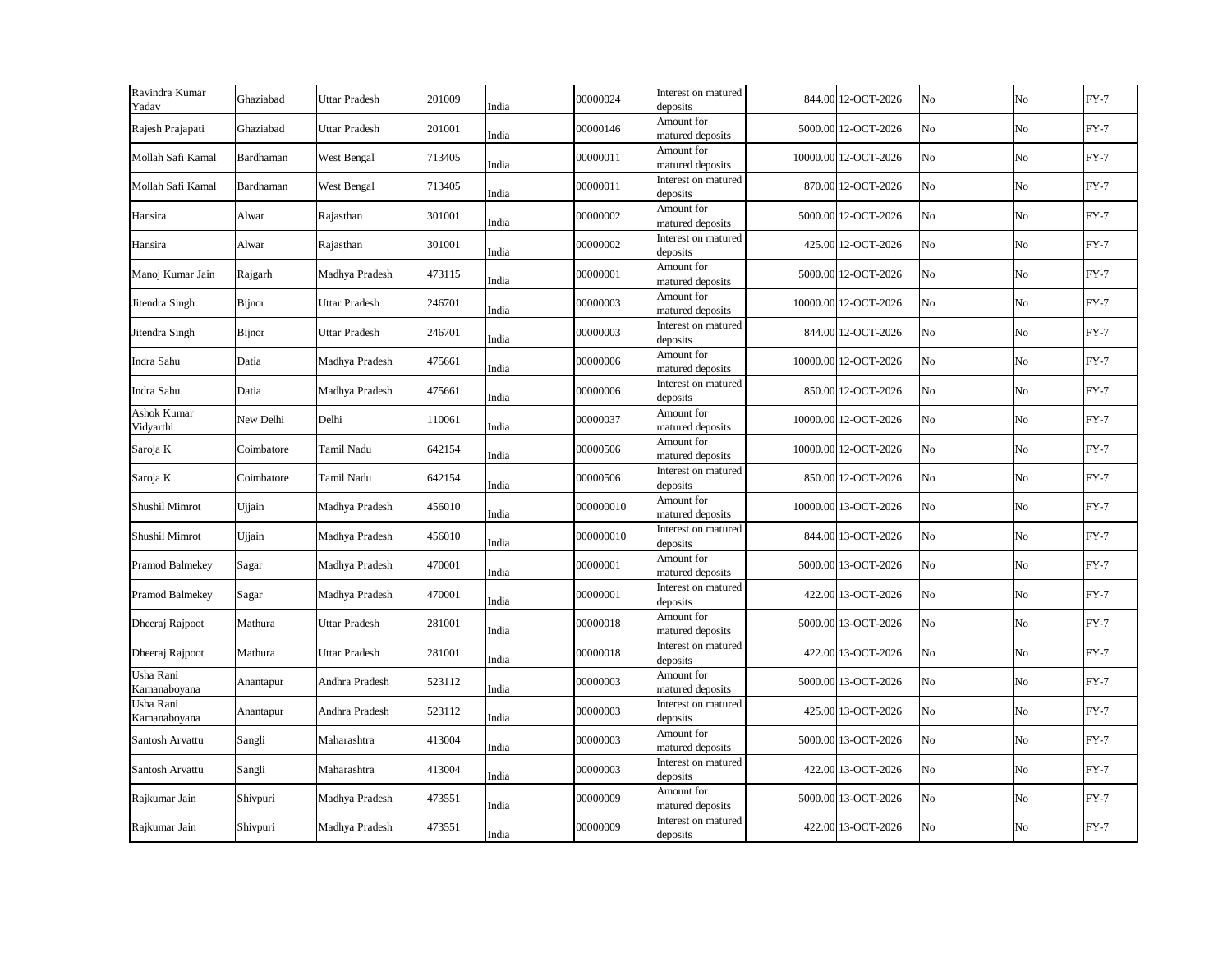| Neelam Jain                         | Shivpuri    | Madhya Pradesh       | 473551 | India | 00000011 | Amount for<br>matured deposits  | 5000.00 13-OCT-2026  | No | No | $FY-7$ |
|-------------------------------------|-------------|----------------------|--------|-------|----------|---------------------------------|----------------------|----|----|--------|
| Neelam Jain                         | Shivpuri    | Madhya Pradesh       | 473551 | India | 00000011 | Interest on matured<br>deposits | 422.00 13-OCT-2026   | No | No | $FY-7$ |
| Awdhesh Pratap Singh<br>Raghuwanshi | Shivpuri    | Madhya Pradesh       | 473551 | India | 00000012 | Amount for<br>matured deposits  | 25000.00 13-OCT-2026 | No | No | $FY-7$ |
| Awdhesh Pratap Singh<br>Raghuwanshi | Shivpuri    | Madhya Pradesh       | 473551 | India | 00000012 | Interest on matured<br>deposits | 2111.00 13-OCT-2026  | No | No | $FY-7$ |
| Rahul Vimal Jain                    | Thane       | Maharashtra          | 421023 | India | 00000016 | Amount for<br>matured deposits  | 25000.00 13-OCT-2026 | No | No | $FY-7$ |
| Rahul Vimal Jain                    | Thane       | Maharashtra          | 421023 | India | 00000016 | Interest on matured<br>deposits | 2111.00 13-OCT-2026  | No | No | $FY-7$ |
| Shilpa Atul Mhatre                  | Raigad      | Maharashtra          | 400708 | India | 00000006 | Amount for<br>matured deposits  | 5000.00 13-OCT-2026  | No | No | $FY-7$ |
| Shilpa Atul Mhatre                  | Raigad      | Maharashtra          | 400708 | India | 00000006 | Interest on matured<br>deposits | 425.00 13-OCT-2026   | No | No | $FY-7$ |
| Sandeep Kumar Jain                  | Sagar       | Madhya Pradesh       | 470002 | India | 00000002 | Amount for<br>matured deposits  | 5000.00 14-OCT-2026  | No | No | $FY-7$ |
| Sandeep Kumar Jain                  | Sagar       | Madhya Pradesh       | 470002 | India | 00000002 | Interest on matured<br>deposits | 422.00 14-OCT-2026   | No | No | $FY-7$ |
| Veer Pal                            | Bareilly    | Uttar Pradesh        | 243502 | India | 00000007 | Amount for<br>matured deposits  | 5000.00 14-OCT-2026  | No | No | $FY-7$ |
| Veer Pal                            | Bareilly    | Uttar Pradesh        | 243502 | India | 00000007 | Interest on matured<br>deposits | 422.00 14-OCT-2026   | No | No | $FY-7$ |
| <b>Bovindra Singh</b>               | Bulandshahr | Uttar Pradesh        | 203001 | India | 00000006 | Amount for<br>matured deposits  | 10000.00 14-OCT-2026 | No | No | $FY-7$ |
| <b>Bovindra Singh</b>               | Bulandshahr | <b>Uttar Pradesh</b> | 203001 | India | 00000006 | Interest on matured<br>deposits | 844.00 14-OCT-2026   | No | No | $FY-7$ |
| Kadu Mahajan                        | Burhanpur   | Madhya Pradesh       | 450331 | India | 00000007 | Amount for<br>matured deposits  | 5000.00 14-OCT-2026  | No | No | $FY-7$ |
| Kadu Mahajan                        | Burhanpur   | Madhya Pradesh       | 450331 | India | 00000007 | Interest on matured<br>deposits | 422.00 14-OCT-2026   | No | No | $FY-7$ |
| Achyuta Nand<br>Upadhyay            | Barwani     | Madhya Pradesh       | 486776 | India | 00000002 | Amount for<br>matured deposits  | 5000.00 14-OCT-2026  | No | No | $FY-7$ |
| Achyuta Nand<br>Upadhyay            | Barwani     | Madhya Pradesh       | 486776 | India | 00000002 | Interest on matured<br>deposits | 422.00 14-OCT-2026   | No | No | $FY-7$ |
| Harish Kumar<br>Wadhwani            | Sidhi       | Madhya Pradesh       | 486661 | India | 00000003 | Amount for<br>matured deposits  | 5000.00 14-OCT-2026  | No | No | $FY-7$ |
| Harish Kumar<br>Wadhwani            | Sidhi       | Madhya Pradesh       | 486661 | India | 00000003 | Interest on matured<br>deposits | 422.00 14-OCT-2026   | No | No | $FY-7$ |
| Sapna Mishra                        | Barabanki   | <b>Uttar Pradesh</b> | 225201 | India | 00000001 | Amount for<br>matured deposits  | 5000.00 14-OCT-2026  | No | No | $FY-7$ |
| Sapna Mishra                        | Barabanki   | <b>Uttar Pradesh</b> | 225201 | India | 00000001 | Interest on matured<br>deposits | 424.00 14-OCT-2026   | No | No | $FY-7$ |
| Pradeep Baghel                      | South Delhi | Delhi                | 110062 | India | 00000017 | Amount for<br>matured deposits  | 5000.00 14-OCT-2026  | No | No | $FY-7$ |
| Pradeep Baghel                      | South Delhi | Delhi                | 110062 | India | 00000017 | Interest on matured<br>deposits | 422.00 14-OCT-2026   | No | No | $FY-7$ |
| Sanjay Ramchandra<br>Pote           | Thane       | Maharashtra          | 421306 | India | 00000618 | Amount for<br>matured deposits  | 5000.00 14-OCT-2026  | No | No | $FY-7$ |
| Sanjay Ramchandra<br>Pote           | Thane       | Maharashtra          | 421306 | India | 00000618 | Interest on matured<br>deposits | 422.00 14-OCT-2026   | No | No | $FY-7$ |
|                                     |             |                      |        |       |          |                                 |                      |    |    |        |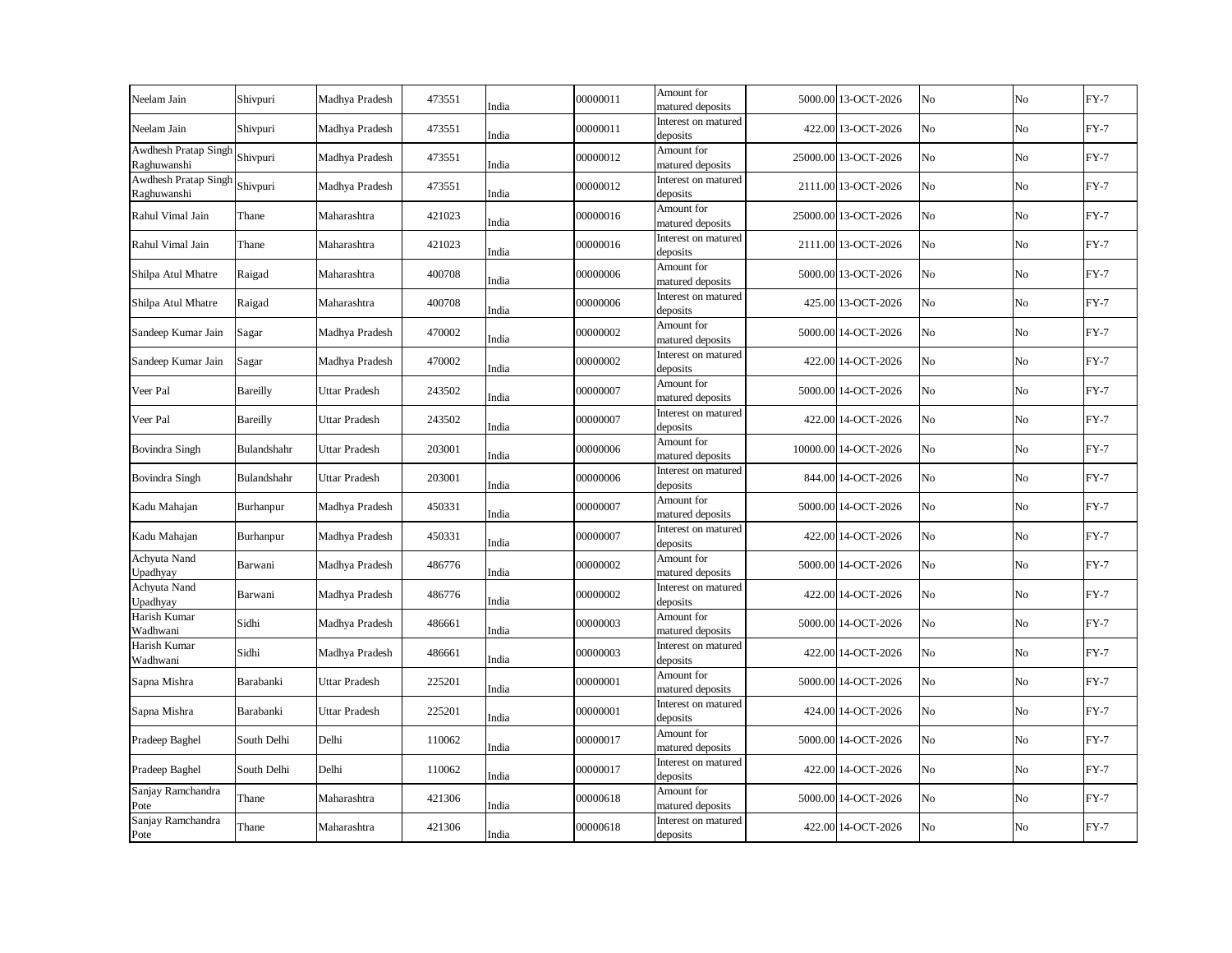|                          |          |                |        |       |          | Amount for                      |                      |    |    |        |
|--------------------------|----------|----------------|--------|-------|----------|---------------------------------|----------------------|----|----|--------|
| Dilip Rajkumar           | Patna    | <b>Bihar</b>   | 844114 | India | 00000003 | matured deposits                | 10000.00 15-OCT-2026 | No | No | $FY-7$ |
| Dilip Rajkumar           | Patna    | Bihar          | 844114 | India | 00000003 | Interest on matured<br>deposits | 845.00 15-OCT-2026   | No | No | $FY-7$ |
| Nupoor                   | Vaishali | Bihar          | 844101 | India | 00000004 | Amount for<br>matured deposits  | 5000.00 15-OCT-2026  | No | No | $FY-7$ |
| Nupoor                   | Vaishali | Bihar          | 844101 | India | 00000004 | Interest on matured<br>deposits | 424.00 15-OCT-2026   | No | No | $FY-7$ |
| Shiv Prasad              | Patna    | Bihar          | 800008 | India | 00000006 | Amount for<br>matured deposits  | 15000.00 15-OCT-2026 | No | No | $FY-7$ |
| Shiv Prasad              | Patna    | Bihar          | 800008 | India | 00000006 | Interest on matured<br>deposits | 1267.00 15-OCT-2026  | No | No | $FY-7$ |
| Kishor Patil             | Indore   | Madhya Pradesh | 450331 | India | 00000038 | Amount for<br>matured deposits  | 5000.00 15-OCT-2026  | No | No | $FY-7$ |
| Kishor Patil             | Indore   | Madhya Pradesh | 450331 | India | 00000038 | Interest on matured<br>deposits | 422.00 15-OCT-2026   | No | No | $FY-7$ |
| Manish Chouksey          | Indore   | Madhya Pradesh | 450331 | India | 00000041 | Amount for<br>matured deposits  | 5000.00 15-OCT-2026  | No | No | $FY-7$ |
| Manish Chouksey          | Indore   | Madhya Pradesh | 450331 | India | 00000041 | Interest on matured<br>deposits | 436.00 15-OCT-2026   | No | No | $FY-7$ |
| Pavan Rajendra<br>Hiwase | Nagpur   | Maharashtra    | 440002 | India | 00000017 | Amount for<br>matured deposits  | 5000.00 15-OCT-2026  | No | No | $FY-7$ |
| Pavan Rajendra<br>Hiwase | Nagpur   | Maharashtra    | 440002 | India | 00000017 | Interest on matured<br>deposits | 422.00 15-OCT-2026   | No | No | $FY-7$ |
| C R Associate            | Pune     | Maharashtra    | 411041 | India | 00000007 | Amount for<br>matured deposits  | 50000.00 15-OCT-2026 | No | No | $FY-7$ |
| C R Associate            | Pune     | Maharashtra    | 411041 | India | 00000007 | Interest on matured<br>deposits | 4223.00 15-OCT-2026  | No | No | $FY-7$ |
| Sonu Sunariwal           | Indore   | Madhya Pradesh | 452003 | India | 00000001 | Amount for<br>matured deposits  | 5000.00 15-OCT-2026  | No | No | $FY-7$ |
| Sonu Sunariwal           | Indore   | Madhya Pradesh | 452003 | India | 00000001 | Interest on matured<br>deposits | 424.00 15-OCT-2026   | No | No | $FY-7$ |
| Rakesh Solanki           | Indore   | Madhya Pradesh | 452009 | India | 00000002 | Amount for<br>matured deposits  | 5000.00 15-OCT-2026  | No | No | $FY-7$ |
| Rakesh Solanki           | Indore   | Madhya Pradesh | 452009 | India | 00000002 | Interest on matured<br>deposits | 422.00 15-OCT-2026   | No | No | $FY-7$ |
| Arti Jain                | Indore   | Madhya Pradesh | 452001 | India | 00000006 | Amount for<br>matured deposits  | 5000.00 15-OCT-2026  | No | No | $FY-7$ |
| Arti Jain                | Indore   | Madhya Pradesh | 452001 | India | 00000006 | Interest on matured<br>deposits | 422.00 15-OCT-2026   | No | No | $FY-7$ |
| Ajay Sharma              | Indore   | Madhya Pradesh | 461228 | India | 00000015 | Amount for<br>matured deposits  | 5000.00 15-OCT-2026  | No | No | $FY-7$ |
| Ajay Sharma              | Indore   | Madhya Pradesh | 461228 | India | 00000015 | Interest on matured<br>deposits | 422.00 15-OCT-2026   | No | No | $FY-7$ |
| Meenal                   | Salem    | Tamil Nadu     | 630557 | India | 00000503 | Amount for<br>matured deposits  | 15000.00 15-OCT-2026 | No | No | $FY-7$ |
| Meenal                   | Salem    | Tamil Nadu     | 630557 | India | 00000503 | Interest on matured<br>deposits | 1274.00 15-OCT-2026  | No | No | $FY-7$ |
| Usha Rani Kotturu        | Khammam  | Telangana      | 507001 | India | 00000511 | Amount for<br>matured deposits  | 5000.00 15-OCT-2026  | No | No | $FY-7$ |
| Usha Rani Kotturu        | Khammam  | Telangana      | 507001 | India | 00000511 | Interest on matured<br>deposits | 424.00 15-OCT-2026   | No | No | $FY-7$ |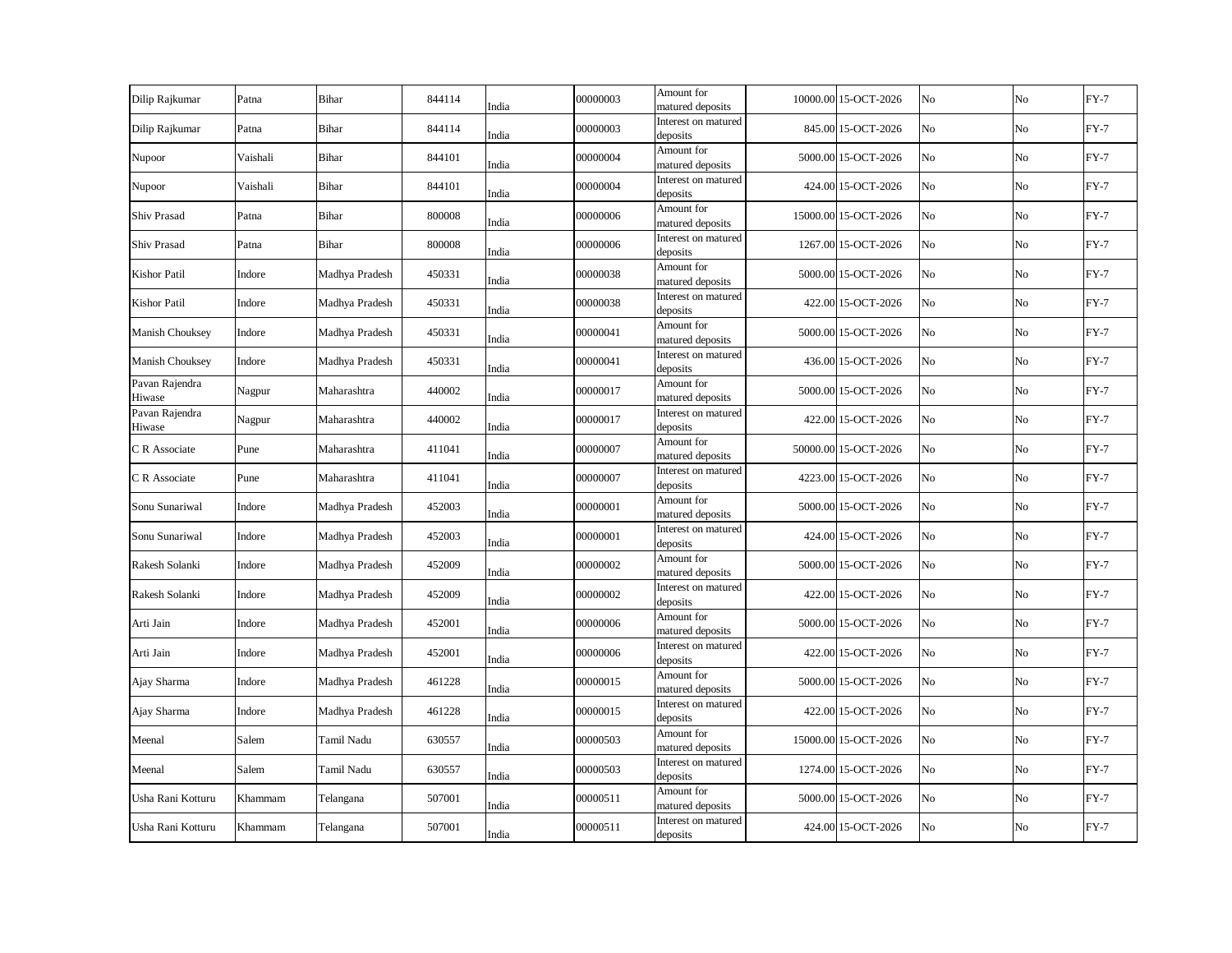| Waheetha S                    | Karur    | Tamil Nadu           | 639005 | India | 00000001 | Amount for<br>matured deposits  | 5000.00 15-OCT-2026  | No | No       | $FY-7$ |
|-------------------------------|----------|----------------------|--------|-------|----------|---------------------------------|----------------------|----|----------|--------|
| Waheetha S                    | Karur    | Tamil Nadu           | 639005 | India | 00000001 | Interest on matured<br>deposits | 424.00 15-OCT-2026   | No | No       | $FY-7$ |
| Sandeep Dattatray<br>Killekar | Bagalkot | Karnataka            | 590010 | India | 00000010 | Amount for<br>matured deposits  | 5000.00 15-OCT-2026  | No | $\rm No$ | $FY-7$ |
| Sandeep Dattatray<br>Killekar | Bagalkot | Karnataka            | 590010 | India | 00000010 | Interest on matured<br>deposits | 422.00 15-OCT-2026   | No | No       | $FY-7$ |
| Pramod Singh Kaurav Gwalior   |          | Madhya Pradesh       | 474012 | India | 00000022 | Amount for<br>matured deposits  | 5000.00 15-OCT-2026  | No | $\rm No$ | $FY-7$ |
| Pramod Singh Kaurav Gwalior   |          | Madhya Pradesh       | 474012 | India | 00000022 | Interest on matured<br>deposits | 435.00 15-OCT-2026   | No | $\rm No$ | $FY-7$ |
| Sanjay Meena                  | Ujjain   | Madhya Pradesh       | 456010 | India | 00000016 | Amount for<br>matured deposits  | 5000.00 15-OCT-2026  | No | No       | $FY-7$ |
| Sanjay Meena                  | Ujjain   | Madhya Pradesh       | 456010 | India | 00000016 | Interest on matured<br>deposits | 423.00 15-OCT-2026   | No | No       | $FY-7$ |
| Sudheer Kumar                 | Bareilly | <b>Uttar Pradesh</b> | 243201 | India | 00000004 | Amount for<br>matured deposits  | 5000.00 16-OCT-2026  | No | No       | $FY-7$ |
| Sudheer Kumar                 | Bareilly | <b>Uttar Pradesh</b> | 243201 | India | 00000004 | Interest on matured<br>deposits | 423.00 16-OCT-2026   | No | No       | $FY-7$ |
| Pushpendra Gaur               | Bareilly | <b>Uttar Pradesh</b> | 243301 | India | 00000017 | Amount for<br>matured deposits  | 10000.00 16-OCT-2026 | No | No       | $FY-7$ |
| Pushpendra Gaur               | Bareilly | <b>Uttar Pradesh</b> | 243301 | India | 00000017 | Interest on matured<br>deposits | 844.00 16-OCT-2026   | No | No       | $FY-7$ |
| Jyoti Gupta                   | Aligarh  | <b>Uttar Pradesh</b> | 202001 | India | 00000009 | Amount for<br>matured deposits  | 5000.00 16-OCT-2026  | No | $\rm No$ | $FY-7$ |
| Jyoti Gupta                   | Aligarh  | Uttar Pradesh        | 202001 | India | 00000009 | Interest on matured<br>deposits | 425.00 16-OCT-2026   | No | No       | $FY-7$ |
| Gaurav Kumar                  | Aligarh  | <b>Uttar Pradesh</b> | 202001 | India | 00000015 | Amount for<br>matured deposits  | 5000.00 16-OCT-2026  | No | No       | $FY-7$ |
| Gaurav Kumar                  | Aligarh  | <b>Uttar Pradesh</b> | 202001 | India | 00000015 | Interest on matured<br>deposits | 423.00 16-OCT-2026   | No | $\rm No$ | $FY-7$ |
| Pushpendra Kumar              | Aligarh  | <b>Uttar Pradesh</b> | 202281 | India | 00000022 | Amount for<br>matured deposits  | 10000.00 16-OCT-2026 | No | No       | $FY-7$ |
| Pushpendra Kumar              | Aligarh  | <b>Uttar Pradesh</b> | 202281 | India | 00000022 | Interest on matured<br>deposits | 844.00 16-OCT-2026   | No | $\rm No$ | $FY-7$ |
| Jagdish Chandra               | Aligarh  | Uttar Pradesh        | 202001 | India | 00000025 | Amount for<br>matured deposits  | 5000.00 16-OCT-2026  | No | No       | $FY-7$ |
| Jagdish Chandra               | Aligarh  | <b>Uttar Pradesh</b> | 202001 | India | 00000025 | Interest on matured<br>deposits | 423.00 16-OCT-2026   | No | No       | $FY-7$ |
| Shabana Muheed                | Aligarh  | Uttar Pradesh        | 202001 | India | 00000028 | Amount for<br>matured deposits  | 5000.00 16-OCT-2026  | No | No       | $FY-7$ |
| Shabana Muheed                | Aligarh  | <b>Uttar Pradesh</b> | 202001 | India | 00000028 | Interest on matured<br>deposits | 425.00 16-OCT-2026   | No | No       | $FY-7$ |
| Vinod Patel                   | Dhar     | Madhya Pradesh       | 454001 | India | 00000015 | Amount for<br>matured deposits  | 5000.00 16-OCT-2026  | No | No       | $FY-7$ |
| Vinod Patel                   | Dhar     | Madhya Pradesh       | 454001 | India | 00000015 | Interest on matured<br>deposits | 423.00 16-OCT-2026   | No | No       | $FY-7$ |
| Puran Singh Pundir            | Dehradun | Uttarakhand          | 248005 | India | 00000004 | Amount for<br>matured deposits  | 5000.00 16-OCT-2026  | No | No       | $FY-7$ |
| Puran Singh Pundir            | Dehradun | Uttarakhand          | 248005 | India | 00000004 | Interest on matured<br>deposits | 423.00 16-OCT-2026   | No | No       | $FY-7$ |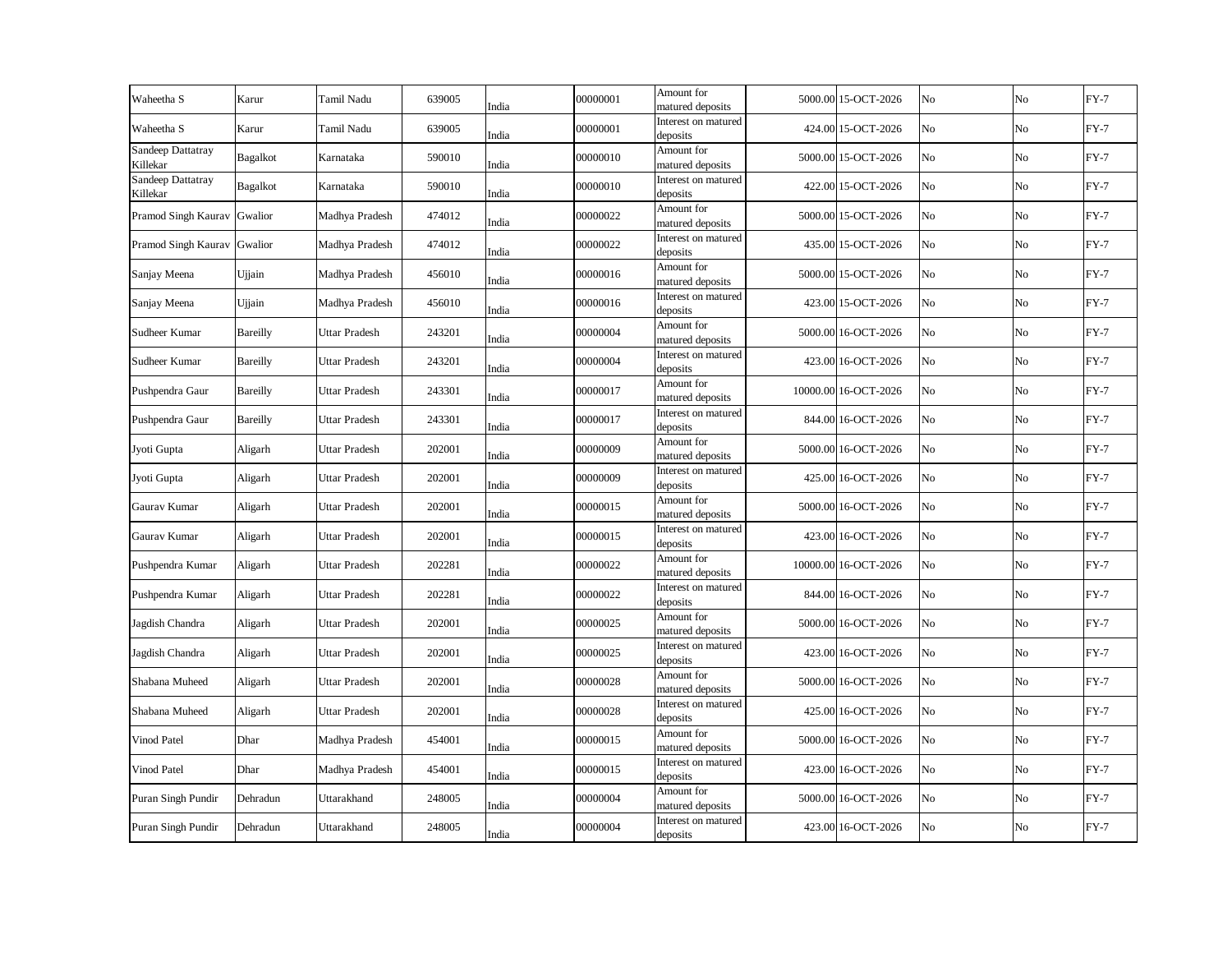| Meerut     | <b>Uttar Pradesh</b> | 250002 | India | 00000003                                                                      | Amount for<br>matured deposits  |                                                                                                                                                                                                                      | No                                                                                                                                                                                                                                                                                                                                                                                                                                                                                                                                                                                                            | No          | $FY-7$ |
|------------|----------------------|--------|-------|-------------------------------------------------------------------------------|---------------------------------|----------------------------------------------------------------------------------------------------------------------------------------------------------------------------------------------------------------------|---------------------------------------------------------------------------------------------------------------------------------------------------------------------------------------------------------------------------------------------------------------------------------------------------------------------------------------------------------------------------------------------------------------------------------------------------------------------------------------------------------------------------------------------------------------------------------------------------------------|-------------|--------|
| Meerut     | <b>Uttar Pradesh</b> | 250002 | India | 00000003                                                                      | Interest on matured             |                                                                                                                                                                                                                      | No                                                                                                                                                                                                                                                                                                                                                                                                                                                                                                                                                                                                            | No          | $FY-7$ |
| Sangrur    | Punjab               | 148001 |       | 00000016                                                                      | Amount for                      |                                                                                                                                                                                                                      | No                                                                                                                                                                                                                                                                                                                                                                                                                                                                                                                                                                                                            | No          | $FY-7$ |
| Sangrur    | Punjab               | 148001 |       | 00000016                                                                      | Interest on matured             |                                                                                                                                                                                                                      | No                                                                                                                                                                                                                                                                                                                                                                                                                                                                                                                                                                                                            | No          | $FY-7$ |
| Gurgaon    | Haryana              | 122001 |       | 00000029                                                                      | Amount for                      |                                                                                                                                                                                                                      | No                                                                                                                                                                                                                                                                                                                                                                                                                                                                                                                                                                                                            | No          | $FY-7$ |
| Gurgaon    | Haryana              | 122001 |       | 00000029                                                                      | Interest on matured             |                                                                                                                                                                                                                      | No                                                                                                                                                                                                                                                                                                                                                                                                                                                                                                                                                                                                            | No          | $FY-7$ |
| Gurgaon    | Haryana              | 122001 |       | 00000030                                                                      | Amount for                      |                                                                                                                                                                                                                      | No                                                                                                                                                                                                                                                                                                                                                                                                                                                                                                                                                                                                            | $\rm No$    | $FY-7$ |
| Gurgaon    | Haryana              | 122001 |       | 00000030                                                                      | Interest on matured             |                                                                                                                                                                                                                      | No                                                                                                                                                                                                                                                                                                                                                                                                                                                                                                                                                                                                            | No          | $FY-7$ |
| Gurgaon    | Haryana              | 122001 |       | 00000034                                                                      | Amount for                      |                                                                                                                                                                                                                      | No                                                                                                                                                                                                                                                                                                                                                                                                                                                                                                                                                                                                            | No          | $FY-7$ |
| Gurgaon    | Haryana              | 122001 |       | 00000034                                                                      | Interest on matured             |                                                                                                                                                                                                                      | No                                                                                                                                                                                                                                                                                                                                                                                                                                                                                                                                                                                                            | No          | $FY-7$ |
| Ahmedabad  | Gujarat              | 382345 |       | 00000018                                                                      | Amount for                      |                                                                                                                                                                                                                      | No                                                                                                                                                                                                                                                                                                                                                                                                                                                                                                                                                                                                            | No          | $FY-7$ |
| Ahmedabad  | Gujarat              | 382345 | India | 00000018                                                                      | Interest on matured             |                                                                                                                                                                                                                      | No                                                                                                                                                                                                                                                                                                                                                                                                                                                                                                                                                                                                            | No          | $FY-7$ |
| Coimbatore | Tamil Nadu           | 642103 | India | 00000507                                                                      | Amount for<br>matured deposits  |                                                                                                                                                                                                                      | No                                                                                                                                                                                                                                                                                                                                                                                                                                                                                                                                                                                                            | No          | $FY-7$ |
| Thane      | Maharashtra          | 400615 | India | 00000105                                                                      | Amount for<br>matured deposits  |                                                                                                                                                                                                                      | No                                                                                                                                                                                                                                                                                                                                                                                                                                                                                                                                                                                                            | No          | $FY-7$ |
| Thane      | Maharashtra          | 400615 | India | 00000105                                                                      | Interest on matured             |                                                                                                                                                                                                                      | No                                                                                                                                                                                                                                                                                                                                                                                                                                                                                                                                                                                                            | No          | $FY-7$ |
| Gwalior    | Madhya Pradesh       | 474002 | India | 00000023                                                                      | Amount for<br>matured deposits  |                                                                                                                                                                                                                      | No                                                                                                                                                                                                                                                                                                                                                                                                                                                                                                                                                                                                            | No          | $FY-7$ |
| Gwalior    | Madhya Pradesh       | 474002 | India | 00000023                                                                      | Interest on matured             |                                                                                                                                                                                                                      | No                                                                                                                                                                                                                                                                                                                                                                                                                                                                                                                                                                                                            | No          | $FY-7$ |
| Howrah     | West Bengal          | 743354 | India | 00000006                                                                      | Amount for<br>matured deposits  |                                                                                                                                                                                                                      | No                                                                                                                                                                                                                                                                                                                                                                                                                                                                                                                                                                                                            | No          | $FY-7$ |
| Ghaziabad  | Uttar Pradesh        | 201002 | India | 00000016                                                                      | Amount for                      |                                                                                                                                                                                                                      | No                                                                                                                                                                                                                                                                                                                                                                                                                                                                                                                                                                                                            | No          | $FY-7$ |
| Ghaziabad  | Uttar Pradesh        | 201002 | India | 00000018                                                                      | Amount for<br>matured deposits  |                                                                                                                                                                                                                      | No                                                                                                                                                                                                                                                                                                                                                                                                                                                                                                                                                                                                            | No          | $FY-7$ |
| Ghaziabad  | Uttar Pradesh        | 201002 | India | 00000019                                                                      | Amount for<br>matured deposits  |                                                                                                                                                                                                                      | No                                                                                                                                                                                                                                                                                                                                                                                                                                                                                                                                                                                                            | No          | $FY-7$ |
| Ghaziabad  | <b>Uttar Pradesh</b> | 201002 | India | 00000020                                                                      | Amount for<br>matured deposits  |                                                                                                                                                                                                                      | No                                                                                                                                                                                                                                                                                                                                                                                                                                                                                                                                                                                                            | No          | $FY-7$ |
| Ghaziabad  | <b>Uttar Pradesh</b> | 201009 | India | 00000023                                                                      | Amount for<br>matured deposits  |                                                                                                                                                                                                                      | No                                                                                                                                                                                                                                                                                                                                                                                                                                                                                                                                                                                                            | No          | $FY-7$ |
| Ghaziabad  | <b>Uttar Pradesh</b> | 201009 | India | 00000023                                                                      | Interest on matured<br>deposits |                                                                                                                                                                                                                      | No                                                                                                                                                                                                                                                                                                                                                                                                                                                                                                                                                                                                            | $_{\rm No}$ | $FY-7$ |
| Aligarh    | Uttar Pradesh        | 202001 | India | 00000013                                                                      | Amount for<br>matured deposits  |                                                                                                                                                                                                                      | No                                                                                                                                                                                                                                                                                                                                                                                                                                                                                                                                                                                                            | No          | $FY-7$ |
| Aligarh    | Uttar Pradesh        | 202001 | India | 00000013                                                                      | Interest on matured<br>deposits |                                                                                                                                                                                                                      | No                                                                                                                                                                                                                                                                                                                                                                                                                                                                                                                                                                                                            | No          | $FY-7$ |
|            |                      |        |       | India<br>India<br>India<br>India<br>India<br>India<br>India<br>India<br>India |                                 | deposits<br>matured deposits<br>deposits<br>matured deposits<br>deposits<br>matured deposits<br>deposits<br>matured deposits<br>deposits<br>matured deposits<br>deposits<br>deposits<br>deposits<br>matured deposits | 40000.00 16-OCT-2026<br>3399.00 16-OCT-2026<br>5000.00 16-OCT-2026<br>425.00 16-OCT-2026<br>5000.00 16-OCT-2026<br>423.00 16-OCT-2026<br>5000.00 16-OCT-2026<br>423.00 16-OCT-2026<br>5000.00 16-OCT-2026<br>423.00 16-OCT-2026<br>5000.00 16-OCT-2026<br>423.00 16-OCT-2026<br>5000.00 16-OCT-2026<br>50000.00 16-OCT-2026<br>4250.00 16-OCT-2026<br>5000.00 17-OCT-2026<br>423.00 17-OCT-2026<br>5000.00 17-OCT-2026<br>5000.00 17-OCT-2026<br>5000.00 17-OCT-2026<br>5000.00 17-OCT-2026<br>5000.00 17-OCT-2026<br>10000.00 17-OCT-2026<br>850.00 17-OCT-2026<br>5000.00 17-OCT-2026<br>423.00 17-OCT-2026 |             |        |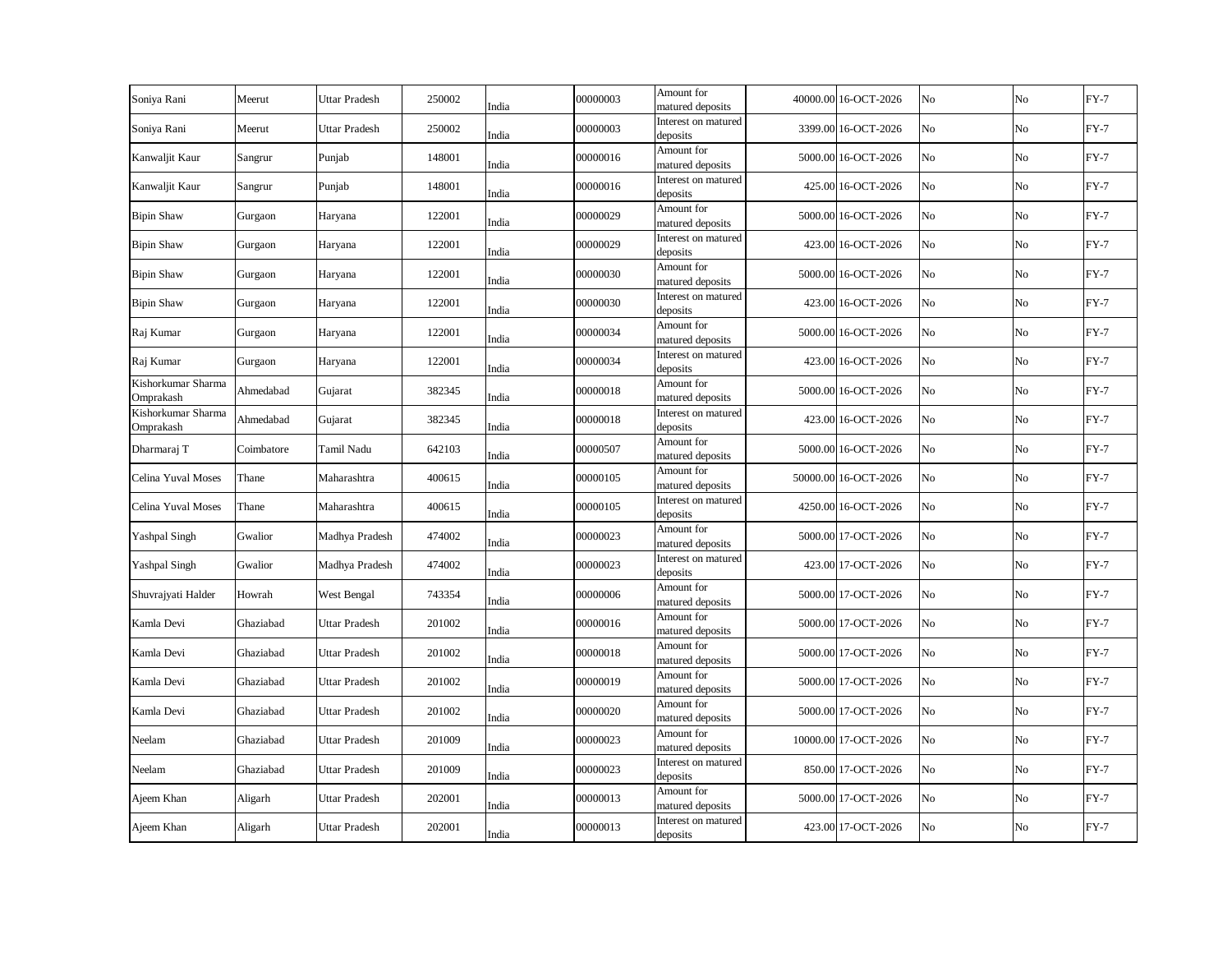| Ajay Kumar                    | Bulandshahr     | <b>Uttar Pradesh</b> | 202394 | India | 00000016 | Amount for<br>matured deposits  | 5000.00 17-OCT-2026  | No | No             | $FY-7$ |
|-------------------------------|-----------------|----------------------|--------|-------|----------|---------------------------------|----------------------|----|----------------|--------|
| Ajay Kumar                    | Bulandshahr     | <b>Uttar Pradesh</b> | 202394 | India | 00000016 | Interest on matured<br>deposits | 423.00 17-OCT-2026   | No | No             | $FY-7$ |
| Manju Sharma                  | Allahabad       | <b>Uttar Pradesh</b> | 202001 | India | 00000019 | Amount for<br>matured deposits  | 25000.00 17-OCT-2026 | No | No             | $FY-7$ |
| Manju Sharma                  | Allahabad       | <b>Uttar Pradesh</b> | 202001 | India | 00000019 | Interest on matured<br>deposits | 2125.00 17-OCT-2026  | No | No             | $FY-7$ |
| Yashpal Singh Tomar Dhar      |                 | Madhya Pradesh       | 454001 | India | 00000016 | Amount for<br>matured deposits  | 10000.00 17-OCT-2026 | No | N <sub>o</sub> | $FY-7$ |
| Yashpal Singh Tomar Dhar      |                 | Madhya Pradesh       | 454001 | India | 00000016 | Interest on matured<br>deposits | 845.00 17-OCT-2026   | No | No             | $FY-7$ |
| Asha Kumari Baghel            | Lucknow         | <b>Uttar Pradesh</b> | 226005 | India | 00000029 | Amount for<br>matured deposits  | 10000.00 17-OCT-2026 | No | No             | $FY-7$ |
| Asha Kumari Baghel            | Lucknow         | <b>Uttar Pradesh</b> | 226005 | India | 00000029 | Interest on matured<br>deposits | 850.00 17-OCT-2026   | No | No             | $FY-7$ |
| Suresh B Sadhu                | Ahmedabad       | Gujarat              | 382130 | India | 00000015 | Amount for<br>matured deposits  | 5000.00 17-OCT-2026  | No | No             | $FY-7$ |
| Suresh B Sadhu                | Ahmedabad       | Gujarat              | 382130 | India | 00000015 | Interest on matured<br>deposits | 423.00 17-OCT-2026   | No | No             | $FY-7$ |
| Suresh B Sadhu                | Ahmedabad       | Gujarat              | 382130 | India | 00000016 | Amount for<br>matured deposits  | 5000.00 17-OCT-2026  | No | No             | $FY-7$ |
| Suresh B Sadhu                | Ahmedabad       | Gujarat              | 382130 | India | 00000016 | Interest on matured<br>deposits | 423.00 17-OCT-2026   | No | No             | $FY-7$ |
| Chhaya Sharma                 | Kachchh         | Gujarat              | 370110 | India | 00000024 | Amount for<br>matured deposits  | 49000.00 17-OCT-2026 | No | No             | $FY-7$ |
| Chhaya Sharma                 | Kachchh         | Gujarat              | 370110 | India | 00000024 | Interest on matured<br>deposits | 4165.00 17-OCT-2026  | No | No             | $FY-7$ |
| Navin Raghabhai<br>Rabari     | Kachchh         | Gujarat              | 370410 | India | 00000038 | Amount for<br>matured deposits  | 5000.00 17-OCT-2026  | No | No             | $FY-7$ |
| Navin Raghabhai<br>Rabari     | Kachchh         | Gujarat              | 370410 | India | 00000038 | Interest on matured<br>deposits | 423.00 17-OCT-2026   | No | No             | $FY-7$ |
| Arvind Sharma                 | Dhar            | Madhya Pradesh       | 454446 | India | 00000003 | Amount for<br>matured deposits  | 5000.00 17-OCT-2026  | No | No             | $FY-7$ |
| Arvind Sharma                 | Dhar            | Madhya Pradesh       | 454446 | India | 00000003 | Interest on matured<br>deposits | 423.00 17-OCT-2026   | No | No             | $FY-7$ |
| Jugnu Sharma                  | Alwar           | Rajasthan            | 301703 | India | 00000002 | Amount for<br>matured deposits  | 5000.00 17-OCT-2026  | No | No             | $FY-7$ |
| Jugnu Sharma                  | Alwar           | Rajasthan            | 301703 | India | 00000002 | Interest on matured<br>deposits | 423.00 17-OCT-2026   | No | No             | $FY-7$ |
| Mahadev Narayan<br>Gokarankar | Thane           | Maharashtra          | 421204 | India | 00000007 | Amount for<br>matured deposits  | 5000.00 17-OCT-2026  | No | No             | $FY-7$ |
| Mahadev Narayan<br>Gokarankar | Thane           | Maharashtra          | 421204 | India | 00000007 | Interest on matured<br>deposits | 423.00 17-OCT-2026   | No | No             | $FY-7$ |
| Durgesh Baliram<br>Kambale    | Bhandara        | Maharashtra          | 441906 | India | 00000001 | Amount for<br>matured deposits  | 5000.00 17-OCT-2026  | No | No             | $FY-7$ |
| Durgesh Baliram<br>Kambale    | <b>Bhandara</b> | Maharashtra          | 441906 | India | 00000001 | Interest on matured<br>deposits | 423.00 17-OCT-2026   | No | No             | $FY-7$ |
| Arti Sharma                   | Gwalior         | Madhya Pradesh       | 474009 | India | 00000026 | Amount for<br>matured deposits  | 50000.00 18-OCT-2026 | No | No             | $FY-7$ |
| Arti Sharma                   | Gwalior         | Madhya Pradesh       | 474009 | India | 00000026 | Interest on matured<br>deposits | 4250.00 18-OCT-2026  | No | No             | $FY-7$ |
|                               |                 |                      |        |       |          |                                 |                      |    |                |        |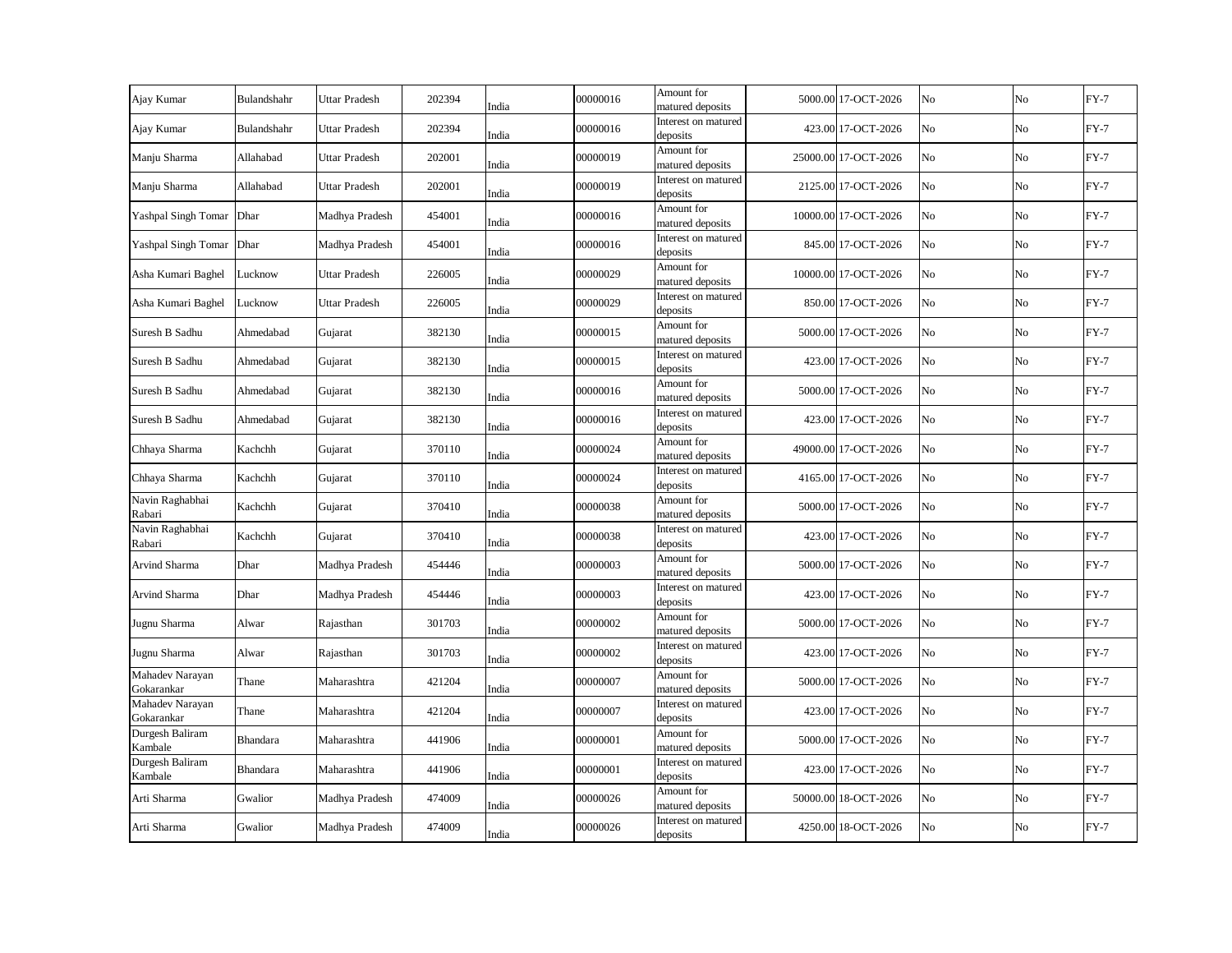| Prafulchanrda<br>Narendraprasad<br>Pandya | Rajkot      | Gujarat              | 360005 | India | 00000013 | Amount for<br>matured deposits  | 10000.00 18-OCT-2026 | No | No | $FY-7$ |
|-------------------------------------------|-------------|----------------------|--------|-------|----------|---------------------------------|----------------------|----|----|--------|
| Prafulchanrda<br>Narendraprasad<br>Pandya | Rajkot      | Gujarat              | 360005 | India | 00000013 | Interest on matured<br>deposits | 845.00 18-OCT-2026   | No | No | $FY-7$ |
| Vimal Kant                                | Agra        | Uttar Pradesh        | 282004 | India | 00000021 | Amount for<br>matured deposits  | 5000.00 18-OCT-2026  | No | No | $FY-7$ |
| Vimal Kant                                | Agra        | <b>Uttar Pradesh</b> | 282004 | India | 00000021 | Interest on matured<br>deposits | 422.00 18-OCT-2026   | No | No | $FY-7$ |
| Anshul Soni                               | Khandwa     | Madhya Pradesh       | 450001 | India | 00000028 | Amount for<br>matured deposits  | 5000.00 18-OCT-2026  | No | No | $FY-7$ |
| Anshul Soni                               | Khandwa     | Madhya Pradesh       | 450001 | India | 00000028 | Interest on matured<br>deposits | 422.00 18-OCT-2026   | No | No | $FY-7$ |
| Suresh Kumar Kirar                        | Guna        | Madhya Pradesh       | 473105 | India | 00000012 | Amount for<br>matured deposits  | 5000.00 18-OCT-2026  | No | No | $FY-7$ |
| Suresh Kumar Kirar                        | Guna        | Madhya Pradesh       | 473105 | India | 00000012 | Interest on matured<br>deposits | 422.00 18-OCT-2026   | No | No | $FY-7$ |
| Gayatri Ojha                              | Guna        | Madhya Pradesh       | 473101 | India | 00000018 | Amount for<br>matured deposits  | 5000.00 18-OCT-2026  | No | No | $FY-7$ |
| Ashish Lal                                | Narsinghpur | Madhya Pradesh       | 487001 | India | 00000002 | Amount for<br>matured deposits  | 5000.00 18-OCT-2026  | No | No | $FY-7$ |
| Ashish Lal                                | Narsinghpur | Madhya Pradesh       | 487001 | India | 00000002 | Interest on matured<br>deposits | 422.00 18-OCT-2026   | No | No | $FY-7$ |
| Bharat Bhushan Gera                       | Sirsa       | Haryana              | 125055 | India | 00000004 | Amount for<br>matured deposits  | 5000.00 18-OCT-2026  | No | No | $FY-7$ |
| Bharat Bhushan Gera                       | Sirsa       | Haryana              | 125055 | India | 00000004 | Interest on matured<br>deposits | 422.00 18-OCT-2026   | No | No | $FY-7$ |
| Gaurav Aggarwal                           | Faridabad   | Haryana              | 121002 | India | 00000016 | Amount for<br>matured deposits  | 5000.00 18-OCT-2026  | No | No | $FY-7$ |
| Gaurav Aggarwal                           | Faridabad   | Haryana              | 121002 | India | 00000016 | Interest on matured<br>deposits | 422.00 18-OCT-2026   | No | No | $FY-7$ |
| Ranjana Sunil Bhaval                      | Thane       | Maharashtra          | 401105 | India | 00000005 | Amount for<br>matured deposits  | 10000.00 18-OCT-2026 | No | No | $FY-7$ |
| Ranjana Sunil Bhaval                      | Thane       | Maharashtra          | 401105 | India | 00000005 | Interest on matured<br>deposits | 850.00 18-OCT-2026   | No | No | $FY-7$ |
| Mukesh Kumar<br>Jaysukhlal Kubadia        | Kachchh     | Gujarat              | 370150 | India | 00000012 | Amount for<br>matured deposits  | 10000.00 18-OCT-2026 | No | No | $FY-7$ |
| Mukesh Kumar<br>Jaysukhlal Kubadia        | Kachchh     | Gujarat              | 370150 | India | 00000012 | Interest on matured<br>deposits | 845.00 18-OCT-2026   | No | No | $FY-7$ |
| Sunil Harilal Prajapati Kachchh           |             | Gujarat              | 370201 | India | 00000020 | Amount for<br>matured deposits  | 5000.00 18-OCT-2026  | No | No | $FY-7$ |
| Sunil Harilal Prajapati Kachchh           |             | Gujarat              | 370201 | India | 00000020 | Interest on matured<br>deposits | 422.00 18-OCT-2026   | No | No | $FY-7$ |
| Vishal Sahu                               | Rajgarh     | Madhya Pradesh       | 465667 | India | 00000008 | Amount for<br>matured deposits  | 5000.00 18-OCT-2026  | No | No | $FY-7$ |
| Vishal Sahu                               | Rajgarh     | Madhya Pradesh       | 465667 | India | 00000008 | Interest on matured<br>deposits | 422.00 18-OCT-2026   | No | No | $FY-7$ |
| <b>Brajesh Singh</b><br>Raghuwanshi       | Guna        | Madhya Pradesh       | 473330 | India | 00000004 | Amount for<br>matured deposits  | 5000.00 18-OCT-2026  | No | No | $FY-7$ |
| <b>Brajesh Singh</b><br>Raghuwanshi       | Guna        | Madhya Pradesh       | 473330 | India | 00000004 | Interest on matured<br>deposits | 422.00 18-OCT-2026   | No | No | $FY-7$ |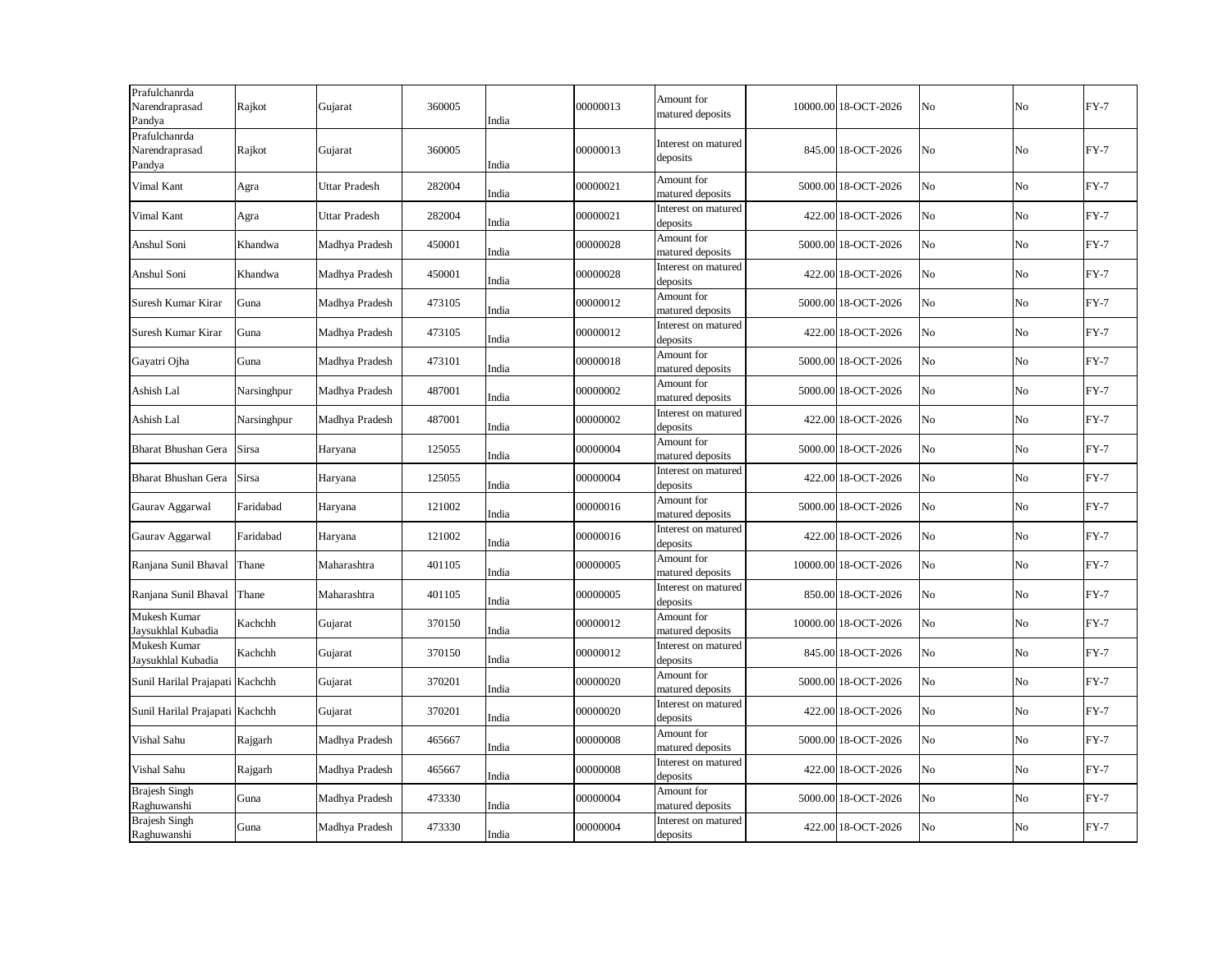| Vasudev Morsing<br>Chavan     | Jalgaon   | Maharashtra    | 425001 | India | 00000005 | Amount for<br>matured deposits  | 5000.00 18-OCT-2026  | No | No | $FY-7$ |
|-------------------------------|-----------|----------------|--------|-------|----------|---------------------------------|----------------------|----|----|--------|
| Vasudev Morsing<br>Chavan     | Jalgaon   | Maharashtra    | 425001 | India | 00000005 | Interest on matured<br>deposits | 422.00 18-OCT-2026   | No | No | $FY-7$ |
| Priyanka Deepak<br>Mandore    | Jalgaon   | Maharashtra    | 425001 | India | 00000006 | Amount for<br>matured deposits  | 5000.00 18-OCT-2026  | No | No | $FY-7$ |
| Priyanka Deepak<br>Mandore    | Jalgaon   | Maharashtra    | 425001 | India | 00000006 | Interest on matured<br>deposits | 422.00 18-OCT-2026   | No | No | $FY-7$ |
| Rajendra Suklal<br>Thakre     | Jalgaon   | Maharashtra    | 425001 | India | 00000012 | Amount for<br>matured deposits  | 5000.00 18-OCT-2026  | No | No | $FY-7$ |
| Rajendra Suklal<br>Thakre     | Jalgaon   | Maharashtra    | 425001 | India | 00000012 | Interest on matured<br>deposits | 422.00 18-OCT-2026   | No | No | $FY-7$ |
| Ravi Ram<br>Vishwakarma       | Pune      | Maharashtra    | 411014 | India | 00526579 | Amount for<br>matured deposits  | 10000.00 18-OCT-2026 | No | No | $FY-7$ |
| Ravi Ram<br>Vishwakarma       | Pune      | Maharashtra    | 411014 | India | 00526579 | Interest on matured<br>deposits | 845.00 18-OCT-2026   | No | No | $FY-7$ |
| Nagarajan S                   | Thanjavur | Tamil Nadu     | 612001 | India | 00000596 | Amount for<br>matured deposits  | 5000.00 18-OCT-2026  | No | No | $FY-7$ |
| Nagarajan S                   | Thanjavur | Tamil Nadu     | 612001 | India | 00000596 | Interest on matured<br>deposits | 422.00 18-OCT-2026   | No | No | $FY-7$ |
| Annadurai S                   | Thanjavur | Tamil Nadu     | 621701 | India | 00000509 | Amount for<br>matured deposits  | 5000.00 18-OCT-2026  | No | No | $FY-7$ |
| Annadurai S                   | Thanjavur | Tamil Nadu     | 621701 | India | 00000509 | Interest on matured<br>deposits | 436.00 18-OCT-2026   | No | No | $FY-7$ |
| Seema Choubey                 | Sagar     | Madhya Pradesh | 470004 | India | 00000005 | Amount for<br>matured deposits  | 10000.00 19-OCT-2026 | No | No | $FY-7$ |
| Seema Choubey                 | Sagar     | Madhya Pradesh | 470004 | India | 00000005 | Interest on matured<br>deposits | 850.00 19-OCT-2026   | No | No | $FY-7$ |
| Ankit Rajak                   | Sagar     | Madhya Pradesh | 470223 | India | 00000003 | Amount for<br>matured deposits  | 5000.00 19-OCT-2026  | No | No | $FY-7$ |
| Ankit Rajak                   | Sagar     | Madhya Pradesh | 470223 | India | 00000003 | Interest on matured<br>deposits | 422.00 19-OCT-2026   | No | No | $FY-7$ |
| Virat Singh                   | Sagar     | Madhya Pradesh | 470113 | India | 00000005 | Amount for<br>matured deposits  | 5000.00 19-OCT-2026  | No | No | $FY-7$ |
| Virat Singh                   | Sagar     | Madhya Pradesh | 470113 | India | 00000005 | Interest on matured<br>deposits | 422.00 19-OCT-2026   | No | No | $FY-7$ |
| Sachin Gopalkrushna<br>Sharma | Dhule     | Maharashtra    | 424001 | India | 00000002 | Amount for<br>matured deposits  | 5000.00 19-OCT-2026  | No | No | $FY-7$ |
| Sachin Gopalkrushna<br>Sharma | Dhule     | Maharashtra    | 424001 | India | 00000002 | Interest on matured<br>deposits | 422.00 19-OCT-2026   | No | No | $FY-7$ |
| Laxmi Rawat                   | Shivpuri  | Madhya Pradesh | 473880 | India | 00000023 | Amount for<br>matured deposits  | 10000.00 19-OCT-2026 | No | No | $FY-7$ |
| Laxmi Rawat                   | Shivpuri  | Madhya Pradesh | 473880 | India | 00000023 | Interest on matured<br>deposits | 845.00 19-OCT-2026   | No | No | $FY-7$ |
| Rimaben Singh                 | Kachchh   | Gujarat        | 370201 | India | 00000019 | Amount for<br>matured deposits  | 25000.00 19-OCT-2026 | No | No | $FY-7$ |
| Rimaben Singh                 | Kachchh   | Gujarat        | 370201 | India | 00000019 | Interest on matured<br>deposits | 2125.00 19-OCT-2026  | No | No | $FY-7$ |
| Vijay Singh                   | Bundi     | Rajasthan      | 304804 | India | 00000002 | Amount for<br>matured deposits  | 6000.00 19-OCT-2026  | No | No | $FY-7$ |
| Vijay Singh                   | Bundi     | Rajasthan      | 304804 | India | 00000002 | Interest on matured<br>deposits | 507.00 19-OCT-2026   | No | No | $FY-7$ |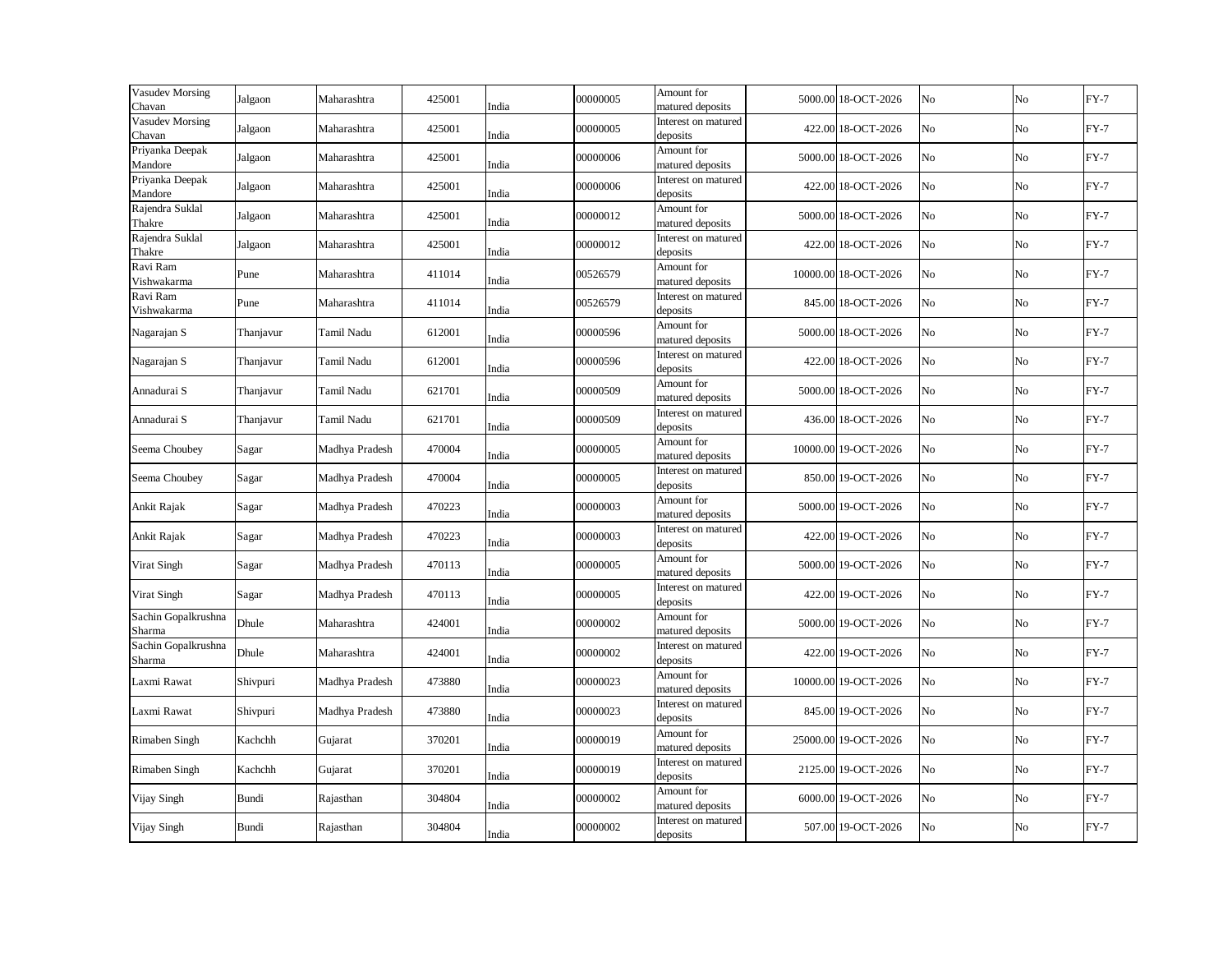| Khargone                        | Madhya Pradesh       | 451111 | India | 00000026                                                                                                                   | Amount for<br>matured deposits  |                                                                                                                                                                                                                                                                                                      | No                                                                                                                                                                                                                                                                                                                                                                                                                                                                                                                                                                                                           | No             | $FY-7$ |
|---------------------------------|----------------------|--------|-------|----------------------------------------------------------------------------------------------------------------------------|---------------------------------|------------------------------------------------------------------------------------------------------------------------------------------------------------------------------------------------------------------------------------------------------------------------------------------------------|--------------------------------------------------------------------------------------------------------------------------------------------------------------------------------------------------------------------------------------------------------------------------------------------------------------------------------------------------------------------------------------------------------------------------------------------------------------------------------------------------------------------------------------------------------------------------------------------------------------|----------------|--------|
| Khargone                        | Madhya Pradesh       | 451111 | India | 00000026                                                                                                                   | Interest on matured<br>deposits |                                                                                                                                                                                                                                                                                                      | No                                                                                                                                                                                                                                                                                                                                                                                                                                                                                                                                                                                                           | No             | $FY-7$ |
| Khargone                        | Madhya Pradesh       | 451111 | India | 00000029                                                                                                                   | Amount for                      |                                                                                                                                                                                                                                                                                                      | No                                                                                                                                                                                                                                                                                                                                                                                                                                                                                                                                                                                                           | No             | $FY-7$ |
| Khargone                        | Madhya Pradesh       | 451111 |       | 00000029                                                                                                                   | Interest on matured             |                                                                                                                                                                                                                                                                                                      | No                                                                                                                                                                                                                                                                                                                                                                                                                                                                                                                                                                                                           | No             | $FY-7$ |
| Ahmednagar                      | Maharashtra          | 413002 |       | 00000018                                                                                                                   | Amount for                      |                                                                                                                                                                                                                                                                                                      | No                                                                                                                                                                                                                                                                                                                                                                                                                                                                                                                                                                                                           | N <sub>o</sub> | $FY-7$ |
| Ahmednagar                      | Maharashtra          | 413002 | India | 00000018                                                                                                                   | Interest on matured             |                                                                                                                                                                                                                                                                                                      | No                                                                                                                                                                                                                                                                                                                                                                                                                                                                                                                                                                                                           | No             | $FY-7$ |
| Betul                           | Madhya Pradesh       | 460004 |       | 00000005                                                                                                                   | Amount for                      |                                                                                                                                                                                                                                                                                                      | No                                                                                                                                                                                                                                                                                                                                                                                                                                                                                                                                                                                                           | No             | $FY-7$ |
| Betul                           | Madhya Pradesh       | 460004 |       | 00000005                                                                                                                   | Interest on matured             |                                                                                                                                                                                                                                                                                                      | No                                                                                                                                                                                                                                                                                                                                                                                                                                                                                                                                                                                                           | No             | $FY-7$ |
| Chennai                         | Tamil Nadu           | 600091 |       | 00476554                                                                                                                   | Amount for                      |                                                                                                                                                                                                                                                                                                      | No                                                                                                                                                                                                                                                                                                                                                                                                                                                                                                                                                                                                           | No             | $FY-7$ |
| Madurai                         | Tamil Nadu           | 625002 |       | 00000526                                                                                                                   | Amount for                      |                                                                                                                                                                                                                                                                                                      | No                                                                                                                                                                                                                                                                                                                                                                                                                                                                                                                                                                                                           | No             | $FY-7$ |
| Madurai                         | Tamil Nadu           | 625002 |       | 00000526                                                                                                                   | Interest on matured             |                                                                                                                                                                                                                                                                                                      | No                                                                                                                                                                                                                                                                                                                                                                                                                                                                                                                                                                                                           | No             | $FY-7$ |
| Amravati                        | Maharashtra          | 444605 |       | 00000003                                                                                                                   | Amount for                      |                                                                                                                                                                                                                                                                                                      | No                                                                                                                                                                                                                                                                                                                                                                                                                                                                                                                                                                                                           | No             | $FY-7$ |
| Amravati                        | Maharashtra          | 444605 |       | 00000003                                                                                                                   | Interest on matured             |                                                                                                                                                                                                                                                                                                      | No                                                                                                                                                                                                                                                                                                                                                                                                                                                                                                                                                                                                           | No             | $FY-7$ |
| Wardha                          | Maharashtra          | 442301 |       | 00000001                                                                                                                   | Amount for                      |                                                                                                                                                                                                                                                                                                      | No                                                                                                                                                                                                                                                                                                                                                                                                                                                                                                                                                                                                           | No             | $FY-7$ |
| Wardha                          | Maharashtra          | 442301 |       | 00000001                                                                                                                   | Interest on matured             |                                                                                                                                                                                                                                                                                                      | No                                                                                                                                                                                                                                                                                                                                                                                                                                                                                                                                                                                                           | No             | $FY-7$ |
| Khargone                        | Madhya Pradesh       | 451111 |       | 00000025                                                                                                                   | Amount for                      |                                                                                                                                                                                                                                                                                                      | No                                                                                                                                                                                                                                                                                                                                                                                                                                                                                                                                                                                                           | No             | $FY-7$ |
| Khargone                        | Madhya Pradesh       | 451111 |       | 00000025                                                                                                                   | Interest on matured             |                                                                                                                                                                                                                                                                                                      | No                                                                                                                                                                                                                                                                                                                                                                                                                                                                                                                                                                                                           | No             | $FY-7$ |
| Wardha                          | Maharashtra          | 442203 |       | 00000033                                                                                                                   | Amount for                      |                                                                                                                                                                                                                                                                                                      | No                                                                                                                                                                                                                                                                                                                                                                                                                                                                                                                                                                                                           | No             | $FY-7$ |
| Wardha                          | Maharashtra          | 442203 | India | 00000033                                                                                                                   | Interest on matured             |                                                                                                                                                                                                                                                                                                      | No                                                                                                                                                                                                                                                                                                                                                                                                                                                                                                                                                                                                           | No             | $FY-7$ |
| Syed Takhil Syed Jalil Parbhani | Maharashtra          | 431401 | India | 00000005                                                                                                                   | Amount for                      |                                                                                                                                                                                                                                                                                                      | No                                                                                                                                                                                                                                                                                                                                                                                                                                                                                                                                                                                                           | No             | $FY-7$ |
| Ghaziabad                       | <b>Uttar Pradesh</b> | 201009 | India | 00000025                                                                                                                   | Amount for<br>matured deposits  |                                                                                                                                                                                                                                                                                                      | No                                                                                                                                                                                                                                                                                                                                                                                                                                                                                                                                                                                                           | No             | $FY-7$ |
| Faridabad                       | Haryana              | 121001 | India | 00000035                                                                                                                   | Amount for<br>matured deposits  |                                                                                                                                                                                                                                                                                                      | No                                                                                                                                                                                                                                                                                                                                                                                                                                                                                                                                                                                                           | No             | $FY-7$ |
| Ghaziabad                       | <b>Uttar Pradesh</b> | 245101 | India | 00000014                                                                                                                   | Amount for<br>matured deposits  |                                                                                                                                                                                                                                                                                                      | No                                                                                                                                                                                                                                                                                                                                                                                                                                                                                                                                                                                                           | No             | $FY-7$ |
| Ghaziabad                       | <b>Uttar Pradesh</b> | 245101 | India | 00000014                                                                                                                   | Interest on matured<br>deposits |                                                                                                                                                                                                                                                                                                      | No                                                                                                                                                                                                                                                                                                                                                                                                                                                                                                                                                                                                           | No             | $FY-7$ |
| Pune                            | Maharashtra          | 411041 | India | 00000009                                                                                                                   | Amount for<br>matured deposits  |                                                                                                                                                                                                                                                                                                      | No                                                                                                                                                                                                                                                                                                                                                                                                                                                                                                                                                                                                           | No             | $FY-7$ |
| Pune                            | Maharashtra          | 411041 | India | 00000009                                                                                                                   | Interest on matured<br>deposits |                                                                                                                                                                                                                                                                                                      | No                                                                                                                                                                                                                                                                                                                                                                                                                                                                                                                                                                                                           | No             | $FY-7$ |
|                                 |                      |        |       | India<br>India<br>India<br>India<br>India<br>India<br>India<br>India<br>India<br>India<br>India<br>India<br>India<br>India |                                 | matured deposits<br>deposits<br>matured deposits<br>deposits<br>matured deposits<br>deposits<br>matured deposits<br>matured deposits<br>deposits<br>matured deposits<br>deposits<br>matured deposits<br>deposits<br>matured deposits<br>deposits<br>matured deposits<br>deposits<br>matured deposits | 10000.00 20-OCT-2026<br>845.00 20-OCT-2026<br>5000.00 20-OCT-2026<br>422.00 20-OCT-2026<br>5000.00 20-OCT-2026<br>436.00 20-OCT-2026<br>5000.00 20-OCT-2026<br>436.00 20-OCT-2026<br>5000.00 20-OCT-2026<br>5000.00 20-OCT-2026<br>422.00 20-OCT-2026<br>10000.00 20-OCT-2026<br>845.00 20-OCT-2026<br>5000.00 20-OCT-2026<br>422.00 20-OCT-2026<br>5000.00 21-OCT-2026<br>425.00 21-OCT-2026<br>5000.00 21-OCT-2026<br>425.00 21-OCT-2026<br>5000.00 21-OCT-2026<br>10000.00 22-OCT-2026<br>5000.00 22-OCT-2026<br>10000.00 22-OCT-2026<br>846.00 22-OCT-2026<br>10000.00 22-OCT-2026<br>846.00 22-OCT-2026 |                |        |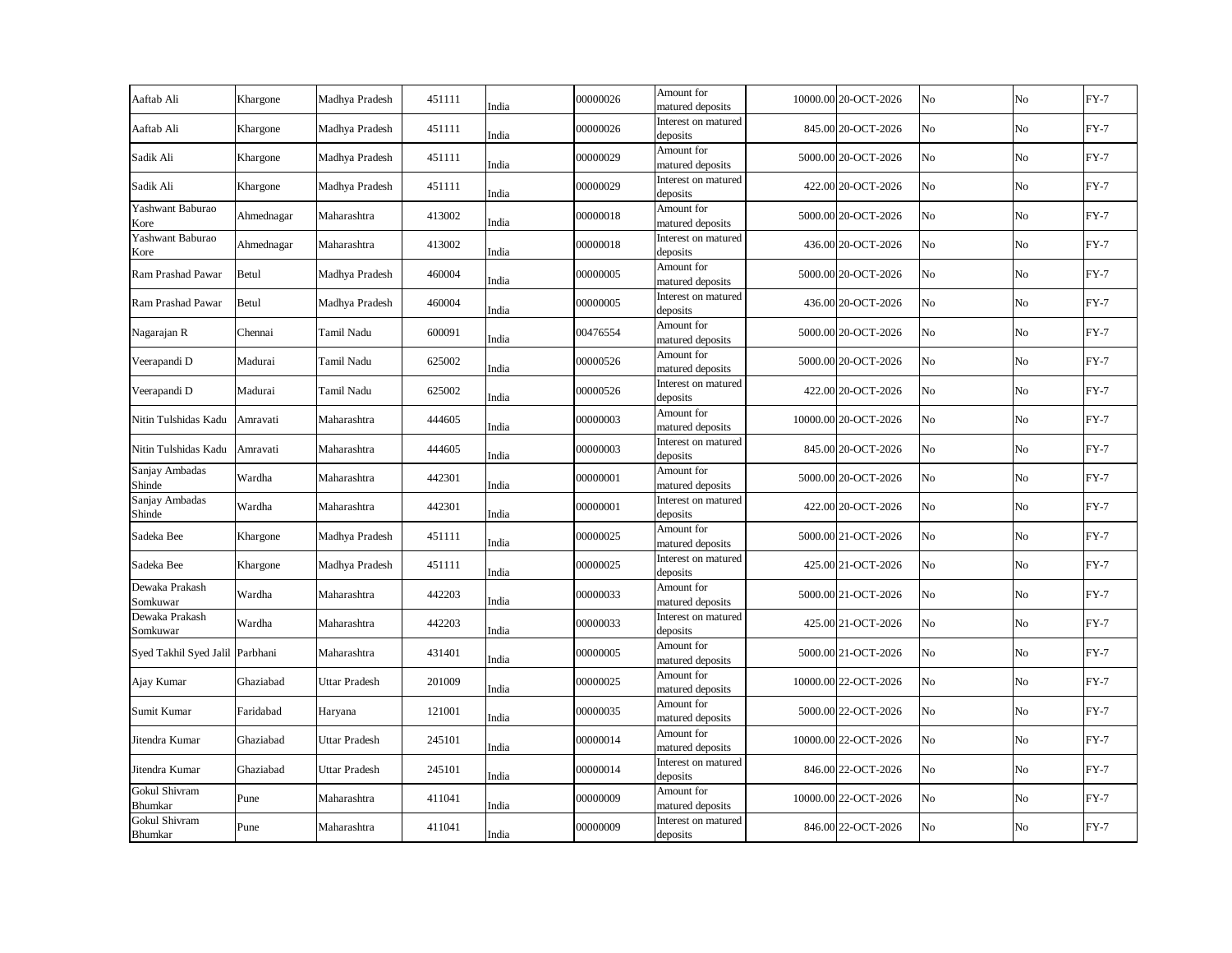| Lata Pandurang<br>Kunjir   | Pune                   | Maharashtra    | 411036 | India | 00000026 | Amount for<br>matured deposits  | 100000.00 22-OCT-2026 | No | No             | $FY-7$ |
|----------------------------|------------------------|----------------|--------|-------|----------|---------------------------------|-----------------------|----|----------------|--------|
| Lata Pandurang<br>Kunjir   | Pune                   | Maharashtra    | 411036 | India | 00000026 | Interest on matured<br>deposits | 8503.00 22-OCT-2026   | No | No             | $FY-7$ |
| Deepak Kumar Sood          | Ludhiana               | Punjab         | 144632 | India | 00000001 | Amount for<br>matured deposits  | 10000.00 22-OCT-2026  | No | No             | $FY-7$ |
| Deepak Kumar Sood          | Ludhiana               | Punjab         | 144632 | India | 00000001 | Interest on matured<br>deposits | 871.00 22-OCT-2026    | No | No             | $FY-7$ |
| Jawala Singh               | Ludhiana               | Punjab         | 141001 | India | 00000002 | Amount for<br>matured deposits  | 10000.00 22-OCT-2026  | No | No             | $FY-7$ |
| Jawala Singh               | Ludhiana               | Punjab         | 141001 | India | 00000002 | Interest on matured<br>deposits | 846.00 22-OCT-2026    | No | No             | $FY-7$ |
| Anil Kumar Tamrakar Satna  |                        | Madhya Pradesh | 485001 | India | 00000004 | Amount for<br>matured deposits  | 5000.00 22-OCT-2026   | No | No             | $FY-7$ |
| Anil Kumar Tamrakar Satna  |                        | Madhya Pradesh | 485001 | India | 00000004 | Interest on matured<br>deposits | 423.00 22-OCT-2026    | No | No             | $FY-7$ |
| Sukhendra Singh            | Satna                  | Madhya Pradesh | 485111 | India | 00000009 | Amount for<br>matured deposits  | 5000.00 22-OCT-2026   | No | No             | $FY-7$ |
| Sukhendra Singh            | Satna                  | Madhya Pradesh | 485111 | India | 00000009 | Interest on matured<br>deposits | 423.00 22-OCT-2026    | No | No             | $FY-7$ |
| Nandini Chetan Adit        | Raigad                 | Maharashtra    | 410206 | India | 00000010 | Amount for<br>matured deposits  | 5000.00 22-OCT-2026   | No | No             | $FY-7$ |
| Nandini Chetan Adit        | Raigad                 | Maharashtra    | 410206 | India | 00000010 | Interest on matured<br>deposits | 425.00 22-OCT-2026    | No | No             | $FY-7$ |
| Nandini Chetan Adit        | Raigad                 | Maharashtra    | 410206 | India | 00000011 | Amount for<br>matured deposits  | 5000.00 22-OCT-2026   | No | No             | $FY-7$ |
| Nandini Chetan Adit        | Raigad                 | Maharashtra    | 410206 | India | 00000011 | Interest on matured<br>deposits | 425.00 22-OCT-2026    | No | No             | $FY-7$ |
| Komma Ravi Kanth           | Nizamabad              | Telangana      | 503111 | India | 00351541 | Amount for<br>matured deposits  | 31000.00 22-OCT-2026  | No | No             | $FY-7$ |
| Komma Ravi Kanth           | Nizamabad              | Telangana      | 503111 | India | 00351541 | Interest on matured<br>deposits | 15952.00 22-OCT-2026  | No | No             | $FY-7$ |
| Maroti Babarao<br>Pannase  | Amravati               | Maharashtra    | 444711 | India | 00000004 | Amount for<br>matured deposits  | 5000.00 22-OCT-2026   | No | No             | $FY-7$ |
| Maroti Babarao<br>Pannase  | Amravati               | Maharashtra    | 444711 | India | 00000004 | Interest on matured<br>deposits | 423.00 22-OCT-2026    | No | N <sub>o</sub> | $FY-7$ |
| Sumit Kumar                | Faridabad              | Haryana        | 121001 | India | 00000036 | Amount for<br>matured deposits  | 5000.00 22-OCT-2026   | No | No             | $FY-7$ |
| Satyawan Dharma<br>Alimkar | Thane                  | Maharashtra    | 400612 | India | 00000012 | Amount for<br>matured deposits  | 5000.00 23-OCT-2026   | No | No             | $FY-7$ |
| Satyawan Dharma<br>Alimkar | Thane                  | Maharashtra    | 400612 | India | 00000012 | Interest on matured<br>deposits | 423.00 23-OCT-2026    | No | No             | $FY-7$ |
| Prasannta Chauhan          | Jyotiba Phule<br>Nagar | Uttar Pradesh  | 244221 | India | 00000005 | Amount for<br>matured deposits  | 5000.00 23-OCT-2026   | No | No             | $FY-7$ |
| Prasannta Chauhan          | Jyotiba Phule<br>Nagar | Uttar Pradesh  | 244221 | India | 00000005 | Interest on matured<br>deposits | 425.00 23-OCT-2026    | No | No             | $FY-7$ |
| Mohammad Nadeem<br>Ashraf  | Gautam Buddha<br>Nagar | Uttar Pradesh  | 201301 | India | 00000006 | Amount for<br>matured deposits  | 5000.00 23-OCT-2026   | No | No             | $FY-7$ |
| Mohammad Nadeem<br>Ashraf  | Gautam Buddha<br>Nagar | Uttar Pradesh  | 201301 | India | 00000006 | Interest on matured<br>deposits | 423.00 23-OCT-2026    | No | No             | $FY-7$ |
| Nikhilesh Jaiswal          | Indore                 | Madhya Pradesh |        | India | 00000020 | Amount for<br>matured deposits  | 5000.00 23-OCT-2026   | No | No             | $FY-7$ |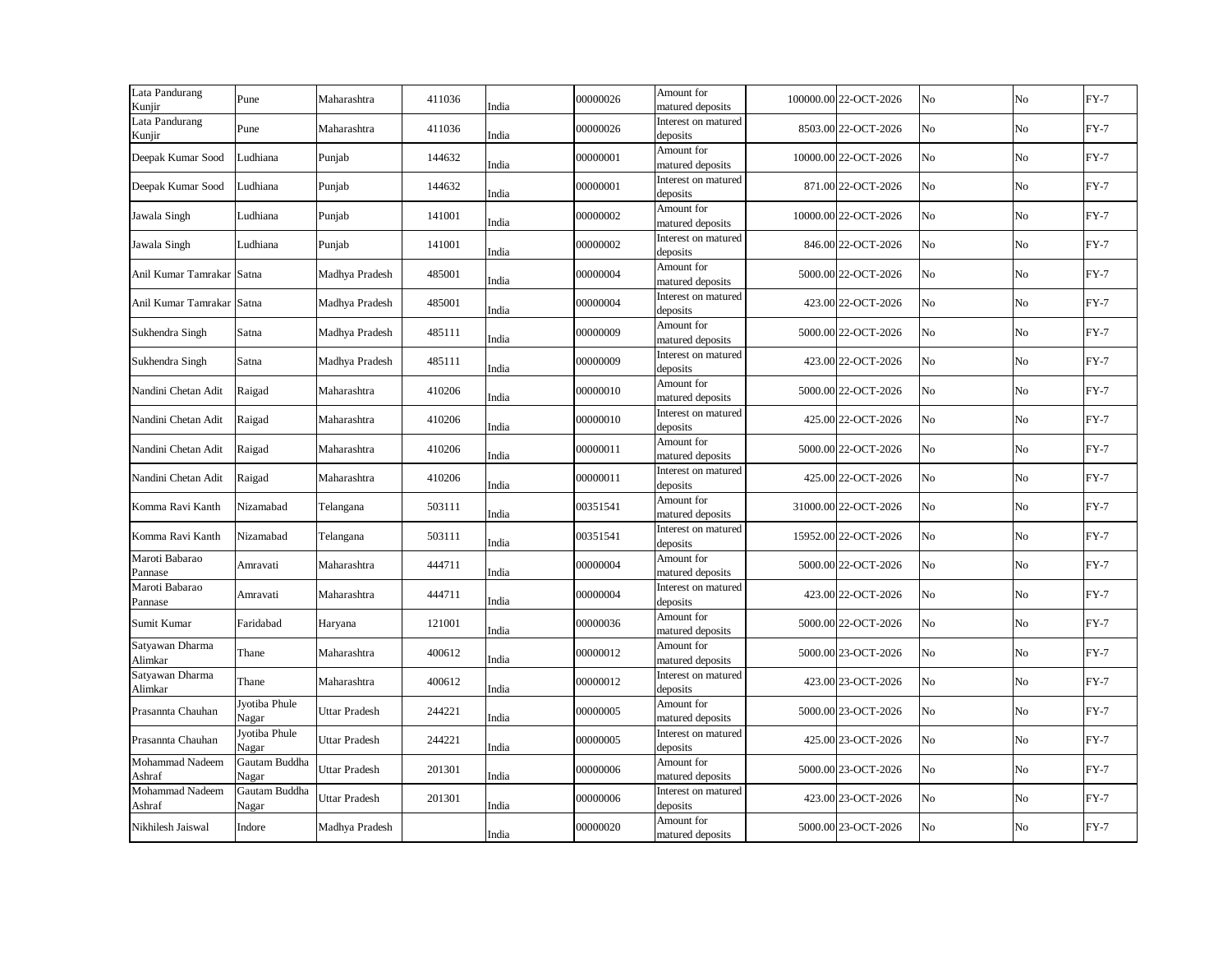| Nikhilesh Jaiswal                | Indore     | Madhya Pradesh |        | India | 00000020 | Interest on matured<br>deposits | 423.00 23-OCT-2026   | No             | No | $FY-7$ |
|----------------------------------|------------|----------------|--------|-------|----------|---------------------------------|----------------------|----------------|----|--------|
| Parvata Gabaji More              | Nashik     | Maharashtra    | 422101 | India | 00000546 | Amount for<br>matured deposits  | 5000.00 23-OCT-2026  | No             | No | $FY-7$ |
| Parvata Gabaji More              | Nashik     | Maharashtra    | 422101 | India | 00000546 | Interest on matured<br>deposits | 425.00 23-OCT-2026   | No             | No | $FY-7$ |
| Selvakumar K                     | Thanjavur  | Tamil Nadu     | 610104 | India | 00000511 | Amount for<br>matured deposits  | 5000.00 23-OCT-2026  | N <sub>o</sub> | No | $FY-7$ |
| Selvakumar K                     | Thanjavur  | Tamil Nadu     | 610104 | India | 00000511 | Interest on matured<br>deposits | 423.00 23-OCT-2026   | No             | No | $FY-7$ |
| Manojkumar Anand<br>Panuganti    | Prakasam   | Andhra Pradesh | 523333 | India | 00000501 | Amount for<br>matured deposits  | 5000.00 23-OCT-2026  | N <sub>o</sub> | No | $FY-7$ |
| Manojkumar Anand<br>Panuganti    | Prakasam   | Andhra Pradesh | 523333 | India | 00000501 | Interest on matured<br>deposits | 423.00 23-OCT-2026   | No             | No | $FY-7$ |
| Rajesh Porwal                    | Ratlam     | Madhya Pradesh | 457001 | India | 00000012 | Amount for<br>matured deposits  | 10000.00 24-OCT-2026 | No             | No | $FY-7$ |
| Rajesh Porwal                    | Ratlam     | Madhya Pradesh | 457001 | India | 00000012 | Interest on matured<br>deposits | 845.00 24-OCT-2026   | No             | No | $FY-7$ |
| Mohit Bodkhe                     | Dhar       | Madhya Pradesh | 454775 | India | 00000006 | Amount for<br>matured deposits  | 5000.00 24-OCT-2026  | No             | No | $FY-7$ |
| Mohit Bodkhe                     | Dhar       | Madhya Pradesh | 454775 | India | 00000006 | Interest on matured<br>deposits | 423.00 24-OCT-2026   | No             | No | $FY-7$ |
| Digvijay Singh<br>Chandel        | Guna       | Madhya Pradesh | 473001 | India | 00000024 | Amount for<br>matured deposits  | 5000.00 24-OCT-2026  | No             | No | $FY-7$ |
| Digvijay Singh<br>Chandel        | Guna       | Madhya Pradesh | 473001 | India | 00000024 | Interest on matured<br>deposits | 423.00 24-OCT-2026   | No             | No | $FY-7$ |
| Anuraj Prakashrao<br>Somkuwar    | Nagpur     | Maharashtra    |        | India | 00000036 | Amount for<br>matured deposits  | 5000.00 24-OCT-2026  | No             | No | $FY-7$ |
| Anuraj Prakashrao<br>Somkuwar    | Nagpur     | Maharashtra    |        | India | 00000036 | Interest on matured<br>deposits | 423.00 24-OCT-2026   | No             | No | $FY-7$ |
| Vaibhav Pralhad<br>Ambhore       | Akola      | Maharashtra    | 444002 | India | 00000011 | Amount for<br>matured deposits  | 5000.00 24-OCT-2026  | No             | No | $FY-7$ |
| Vaibhav Pralhad<br>Ambhore       | Akola      | Maharashtra    | 444002 | India | 00000011 | Interest on matured<br>deposits | 423.00 24-OCT-2026   | No             | No | $FY-7$ |
| Ghanshyam Singh<br>Sengar        | Shivpuri   | Madhya Pradesh | 476337 | India | 00000028 | Amount for<br>matured deposits  | 5000.00 24-OCT-2026  | No             | No | $FY-7$ |
| Ghanshyam Singh<br>Sengar        | Shivpuri   | Madhya Pradesh | 476337 | India | 00000028 | Interest on matured<br>deposits | 423.00 24-OCT-2026   | No             | No | $FY-7$ |
| Murari Lal Jat                   | Shivpuri   | Madhya Pradesh | 476337 | India | 00000030 | Amount for<br>matured deposits  | 15000.00 24-OCT-2026 | No             | No | $FY-7$ |
| Murari Lal Jat                   | Shivpuri   | Madhya Pradesh | 476337 | India | 00000030 | Interest on matured<br>deposits | 1268.00 24-OCT-2026  | No             | No | $FY-7$ |
| Mathan K                         | Viluppuram | Tamil Nadu     | 606707 | India | 00000024 | Amount for<br>matured deposits  | 5000.00 24-OCT-2026  | No             | No | $FY-7$ |
| Mathan K                         | Viluppuram | Tamil Nadu     | 606707 | India | 00000024 | Interest on matured<br>deposits | 423.00 24-OCT-2026   | No             | No | $FY-7$ |
| Harikrishnan<br>Govindha Goundar | Vellore    | Tamil Nadu     | 632107 | India | 00000503 | Amount for<br>matured deposits  | 5000.00 24-OCT-2026  | No             | No | $FY-7$ |
| Harikrishnan<br>Govindha Goundar | Vellore    | Tamil Nadu     | 632107 | India | 00000503 | Interest on matured<br>deposits | 423.00 24-OCT-2026   | No             | No | $FY-7$ |
| Shanthi S                        | Vellore    | Tamil Nadu     | 632001 | India | 00000504 | Amount for<br>matured deposits  | 5000.00 24-OCT-2026  | No             | No | $FY-7$ |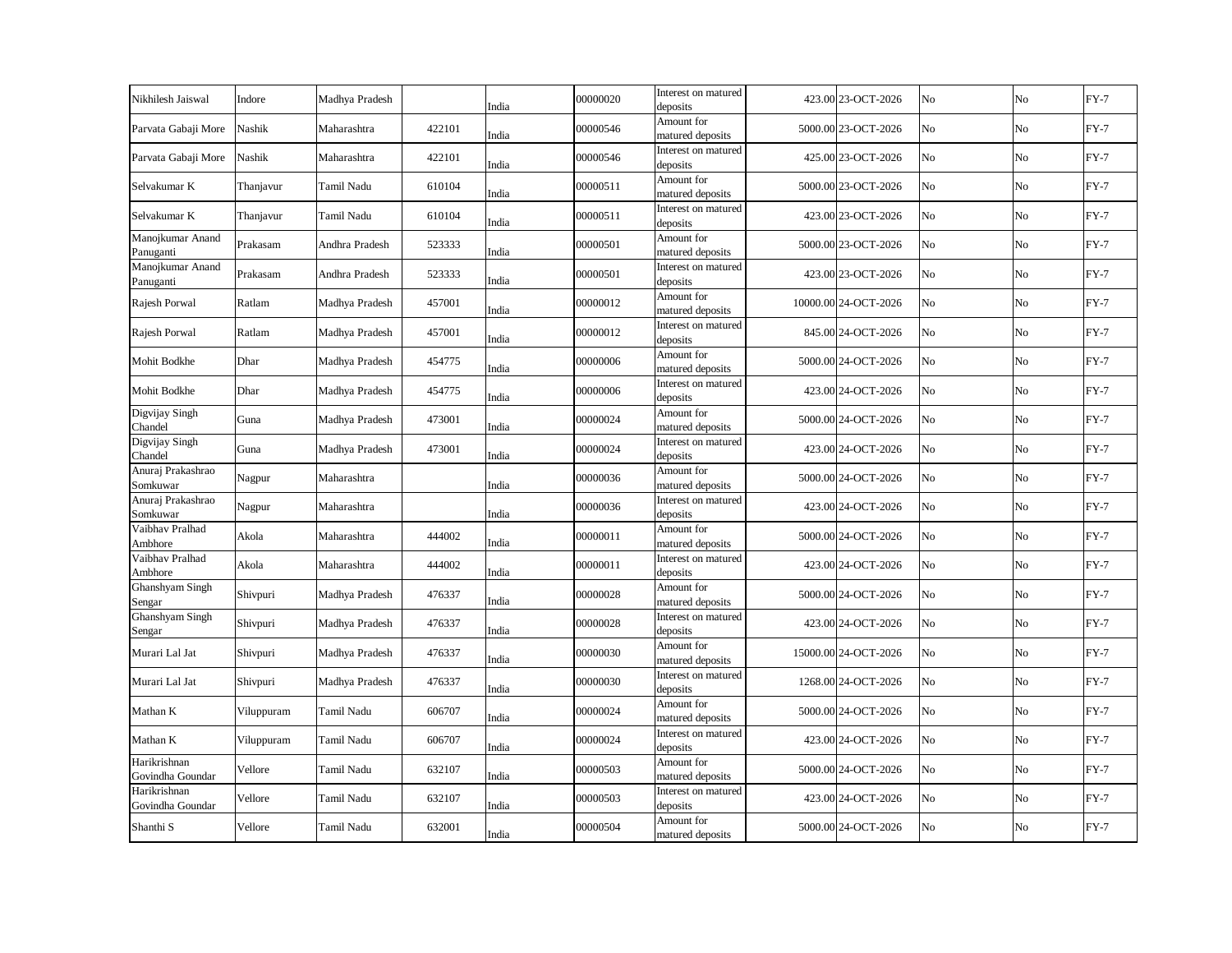| Shanthi <sub>S</sub>      | Vellore     | Tamil Nadu     | 632001 | India | 00000504 | Interest on matured<br>deposits | 425.00 24-OCT-2026   | No | No          | $FY-7$ |
|---------------------------|-------------|----------------|--------|-------|----------|---------------------------------|----------------------|----|-------------|--------|
| Asif Khan                 | Burhanpur   | Madhya Pradesh | 450331 | India | 00000010 | Amount for<br>matured deposits  | 5000.00 25-OCT-2026  | No | No          | $FY-7$ |
| Asif Khan                 | Burhanpur   | Madhya Pradesh | 450331 | India | 00000010 | Interest on matured<br>deposits | 423.00 25-OCT-2026   | No | $\rm No$    | $FY-7$ |
| Sushil Porwal             | Ratlam      | Madhya Pradesh | 457001 | India | 00000013 | Amount for<br>matured deposits  | 5000.00 25-OCT-2026  | No | No          | $FY-7$ |
| Sushil Porwal             | Ratlam      | Madhya Pradesh | 457001 | India | 00000013 | Interest on matured<br>deposits | 435.00 25-OCT-2026   | No | $\rm No$    | $FY-7$ |
| Mohd. Mohasin             | Jabalpur    | Madhya Pradesh | 482002 | India | 00000001 | Amount for<br>matured deposits  | 5000.00 25-OCT-2026  | No | No          | $FY-7$ |
| Mohd. Mohasin             | Jabalpur    | Madhya Pradesh | 482002 | India | 00000001 | Interest on matured<br>deposits | 423.00 25-OCT-2026   | No | $\rm No$    | $FY-7$ |
| Vishal Choudhary          | Jabalpur    | Madhya Pradesh | 482001 | India | 00000013 | Amount for<br>matured deposits  | 10000.00 25-OCT-2026 | No | No          | $FY-7$ |
| Vishal Choudhary          | Jabalpur    | Madhya Pradesh | 482001 | India | 00000013 | Interest on matured<br>deposits | 845.00 25-OCT-2026   | No | No          | $FY-7$ |
| Asha Ramchandra<br>Sumant | Pune        | Maharashtra    | 411041 | India | 00526597 | Amount for<br>matured deposits  | 5000.00 25-OCT-2026  | No | No          | $FY-7$ |
| Asha Ramchandra<br>Sumant | Pune        | Maharashtra    | 411041 | India | 00526597 | Interest on matured<br>deposits | 439.00 25-OCT-2026   | No | No          | $FY-7$ |
| Boopathi G                | Erode       | Tamil Nadu     | 638109 | India | 00000508 | Amount for<br>matured deposits  | 10000.00 25-OCT-2026 | No | No          | $FY-7$ |
| Boopathi G                | Erode       | Tamil Nadu     | 638109 | India | 00000508 | Interest on matured<br>deposits | 845.00 25-OCT-2026   | No | No          | $FY-7$ |
| Mrithula K                | Kanchipuram | Tamil Nadu     | 603127 | India | 00000501 | Amount for<br>matured deposits  | 10000.00 25-OCT-2026 | No | No          | $FY-7$ |
| Mrithula K                | Kanchipuram | Tamil Nadu     | 603127 | India | 00000501 | Interest on matured<br>deposits | 850.00 25-OCT-2026   | No | No          | $FY-7$ |
| Chinna Srinu Koduri       | Nizamabad   | Telangana      | 503111 | India | 00000001 | Amount for<br>matured deposits  | 5000.00 25-OCT-2026  | No | No          | $FY-7$ |
| Chinna Srinu Koduri       | Nizamabad   | Telangana      | 503111 | India | 00000001 | Interest on matured<br>deposits | 423.00 25-OCT-2026   | No | No          | $FY-7$ |
| Babita Pathak             | Varanasi    | Uttar Pradesh  | 221002 | India | 00000031 | Amount for<br>matured deposits  | 5000.00 26-OCT-2026  | No | No          | $FY-7$ |
| Babita Pathak             | Varanasi    | Uttar Pradesh  | 221002 | India | 00000031 | Interest on matured<br>deposits | 423.00 26-OCT-2026   | No | No          | $FY-7$ |
| Sunil Kumar               | Panipat     | Haryana        | 132103 | India | 00000016 | Amount for<br>matured deposits  | 5000.00 26-OCT-2026  | No | $_{\rm No}$ | $FY-7$ |
| Sunil Kumar               | Panipat     | Haryana        | 132103 | India | 00000016 | Interest on matured<br>deposits | 423.00 26-OCT-2026   | No | No          | $FY-7$ |
| Joginder Singh            | Jind        | Haryana        | 126125 | India | 00000019 | Amount for<br>matured deposits  | 5000.00 26-OCT-2026  | No | No          | $FY-7$ |
| Joginder Singh            | Jind        | Haryana        | 126125 | India | 00000019 | Interest on matured<br>deposits | 423.00 26-OCT-2026   | No | $_{\rm No}$ | $FY-7$ |
| <b>Bankim Doda</b>        | Ambala      | Haryana        | 125104 | India | 00000004 | Amount for<br>matured deposits  | 5000.00 26-OCT-2026  | No | No          | $FY-7$ |
| Bankim Doda               | Ambala      | Haryana        | 125104 | India | 00000004 | Interest on matured<br>deposits | 423.00 26-OCT-2026   | No | No          | $FY-7$ |
| Jagdish Nenaji            | Dhar        | Madhya Pradesh | 454345 | India | 00000006 | Amount for<br>matured deposits  | 5000.00 26-OCT-2026  | No | No          | $FY-7$ |
|                           |             |                |        |       |          |                                 |                      |    |             |        |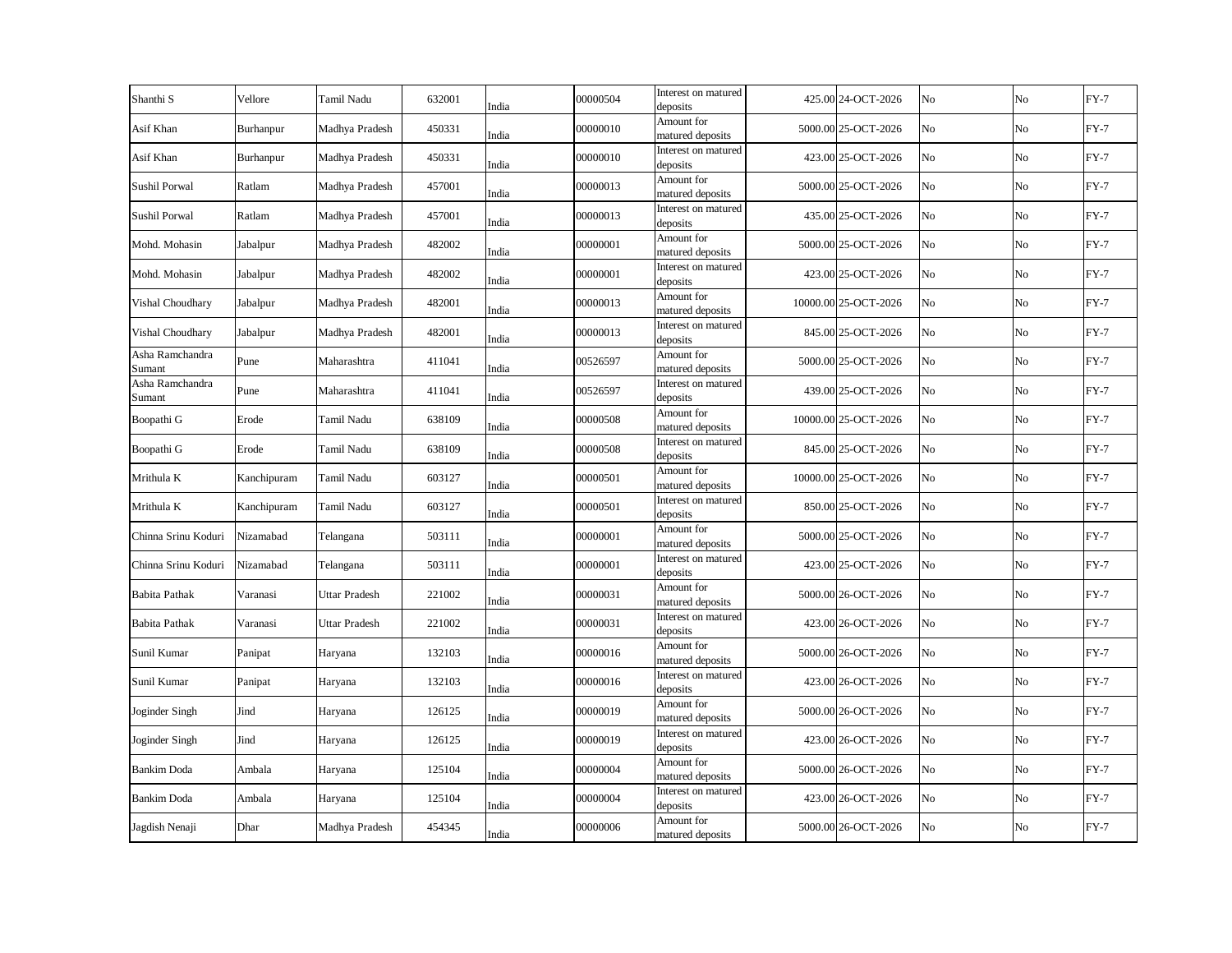| Jagdish Nenaji                               | Dhar                       | Madhya Pradesh | 454345 | India | 00000006 | Interest on matured<br>deposits | 423.00 26-OCT-2026    | No | No             | $FY-7$ |
|----------------------------------------------|----------------------------|----------------|--------|-------|----------|---------------------------------|-----------------------|----|----------------|--------|
| Maniyar Mohamad<br>Tosif                     | Ahmedabad                  | Gujarat        | 380021 | India | 00000009 | Amount for<br>matured deposits  | 5000.00 26-OCT-2026   | No | No             | $FY-7$ |
| <b>Balram Kumar</b>                          | Khagaria                   | Bihar          | 851216 | India | 00000050 | Amount for<br>matured deposits  | 5000.00 26-OCT-2026   | No | No             | $FY-7$ |
| <b>Balram Kumar</b>                          | Khagaria                   | Bihar          | 851216 | India | 00000050 | Interest on matured<br>deposits | 423.00 26-OCT-2026    | No | No             | $FY-7$ |
| Mira Sadashiv Bhoi                           | Pune                       | Maharashtra    | 411051 | India | 00526620 | Amount for<br>matured deposits  | 105000.00 26-OCT-2026 | No | N <sub>o</sub> | $FY-7$ |
| Mira Sadashiv Bhoi                           | Pune                       | Maharashtra    | 411051 | India | 00526620 | Interest on matured<br>deposits | 8621.00 26-OCT-2026   | No | No             | $FY-7$ |
| Ramesh D                                     | Thanjavur                  | Tamil Nadu     | 603001 | India | 00000513 | Amount for<br>matured deposits  | 5000.00 26-OCT-2026   | No | No             | $FY-7$ |
| Ramesh D                                     | Thanjavur                  | Tamil Nadu     | 603001 | India | 00000513 | Interest on matured<br>deposits | 423.00 26-OCT-2026    | No | No             | $FY-7$ |
| Sriram Ravinder                              | Nizamabad                  | Telangana      | 503001 | India | 00000002 | Amount for<br>matured deposits  | 5000.00 26-OCT-2026   | No | No             | $FY-7$ |
| Sriram Ravinder                              | Nizamabad                  | Telangana      | 503001 | India | 00000002 | Interest on matured<br>deposits | 423.00 26-OCT-2026    | No | No             | $FY-7$ |
| Sampath M                                    | Thiruvannamalai Tamil Nadu |                | 606754 | India | 00000002 | Amount for<br>matured deposits  | 5000.00 26-OCT-2026   | No | No             | $FY-7$ |
| Sampath M                                    | Thiruvannamalai Tamil Nadu |                | 606754 | India | 00000002 | Interest on matured<br>deposits | 423.00 26-OCT-2026    | No | No             | $FY-7$ |
| Gajanand Sahu                                | Bilaspur                   | Chhattisgarh   | 495671 | India | 00000014 | Amount for<br>matured deposits  | 5000.00 27-OCT-2026   | No | No             | $FY-7$ |
| Gajanand Sahu                                | Bilaspur                   | Chhattisgarh   | 495671 | India | 00000014 | Interest on matured<br>deposits | 423.00 27-OCT-2026    | No | No             | $FY-7$ |
| Ashish Kumar                                 | Saharanpur                 | Uttar Pradesh  | 247662 | India | 00000031 | Amount for<br>matured deposits  | 5000.00 27-OCT-2026   | No | No             | $FY-7$ |
| Girdhari Singh                               | Bikaner                    | Rajasthan      | 334001 | India | 00000004 | Amount for<br>matured deposits  | 5000.00 27-OCT-2026   | No | No             | $FY-7$ |
| Girdhari Singh                               | Bikaner                    | Rajasthan      | 334001 | India | 00000004 | Interest on matured<br>deposits | 423.00 27-OCT-2026    | No | No             | $FY-7$ |
| Mahesh Sharma                                | Guna                       | Madhya Pradesh | 473001 | India | 00000032 | Amount for<br>matured deposits  | 5000.00 27-OCT-2026   | No | No             | $FY-7$ |
| Kanai Lal Chowdhury                          | Kolkata                    | West Bengal    | 700091 | India | 00000029 | Amount for<br>matured deposits  | 11000.00 27-OCT-2026  | No | No             | $FY-7$ |
| Kanai Lal Chowdhury                          | Kolkata                    | West Bengal    | 700091 | India | 00000029 | Interest on matured<br>deposits | 959.00 27-OCT-2026    | No | No             | $FY-7$ |
| Bipinkumar Jha                               | Thane                      | Maharashtra    | 401301 | India | 00000008 | Amount for<br>matured deposits  | 5000.00 27-OCT-2026   | No | No             | $FY-7$ |
| Bipinkumar Jha                               | Thane                      | Maharashtra    | 401301 | India | 00000008 | Interest on matured<br>deposits | 423.00 27-OCT-2026    | No | No             | $FY-7$ |
| Umesh Kumar<br>Rathore                       | Guna                       | Madhya Pradesh | 473440 | India | 00000005 | Amount for<br>matured deposits  | 5000.00 27-OCT-2026   | No | No             | $FY-7$ |
| Umesh Kumar<br>Rathore                       | Guna                       | Madhya Pradesh | 473440 | India | 00000005 | Interest on matured<br>deposits | 423.00 27-OCT-2026    | No | No             | $FY-7$ |
| Vamana Murthy Bhat                           | Bangalore Urban Karnataka  |                | 560003 | India | 00227101 | Amount for<br>matured deposits  | 235000.00 27-OCT-2026 | No | No             | $FY-7$ |
| Vamana Murthy Bhat Bangalore Urban Karnataka |                            |                | 560003 | India | 00227101 | Interest on matured<br>deposits | 46525.00 27-OCT-2026  | No | No             | $FY-7$ |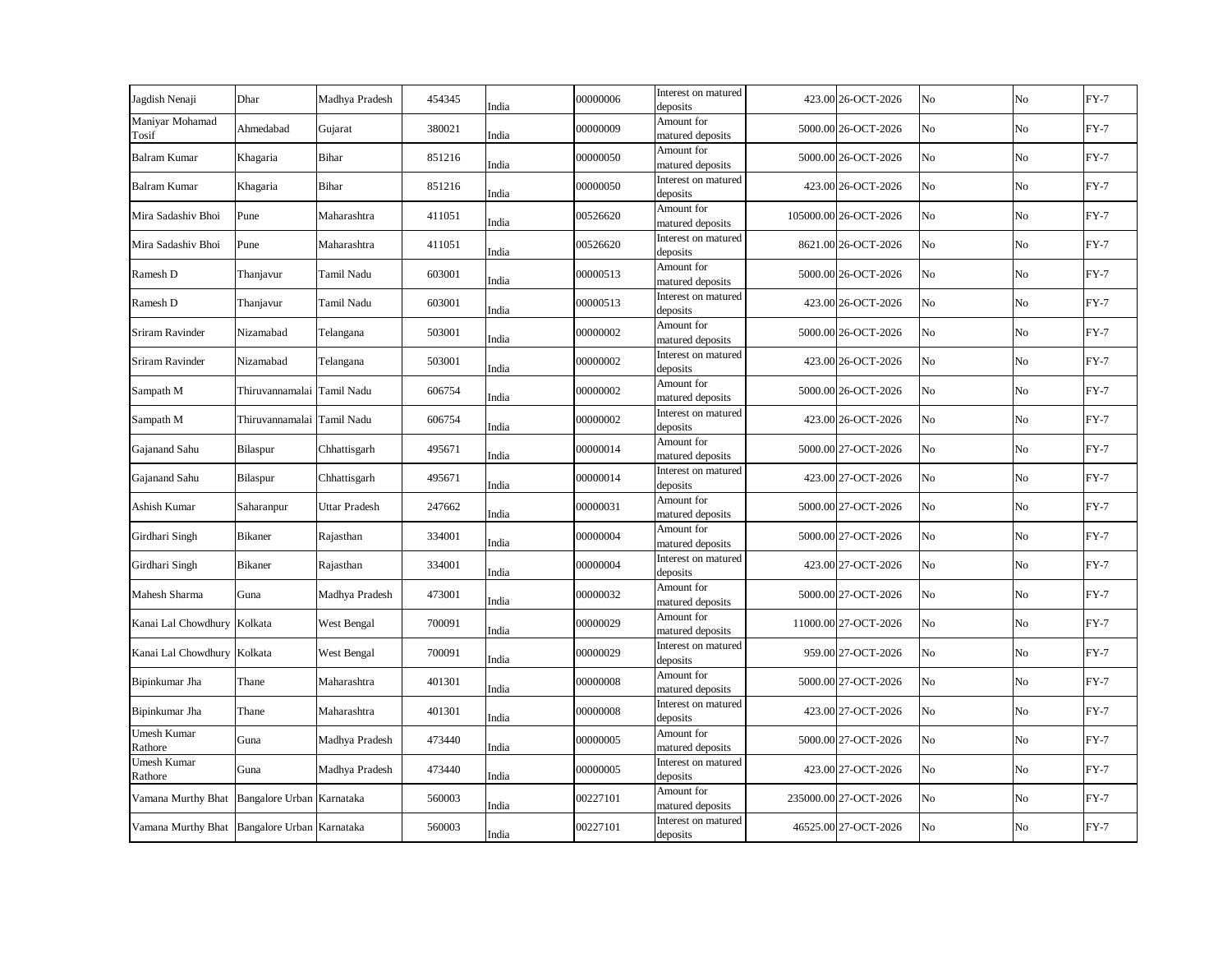| Venkatesh Janu<br>Mirashi           | Belgaum               | Karnataka      | 591301 | India | 00000009 | Amount for<br>matured deposits  | 5000.00 27-OCT-2026  | No | No | $FY-7$ |
|-------------------------------------|-----------------------|----------------|--------|-------|----------|---------------------------------|----------------------|----|----|--------|
| Venkatesh Janu<br>Mirashi           | Belgaum               | Karnataka      | 591301 | India | 00000009 | Interest on matured<br>deposits | 423.00 27-OCT-2026   | No | No | $FY-7$ |
| Pradeep Baghel                      | New Delhi             | Delhi          | 110062 | India | 00000055 | Amount for<br>matured deposits  | 5000.00 28-OCT-2026  | No | No | $FY-7$ |
| Pradeep Baghel                      | New Delhi             | Delhi          | 110062 | India | 00000055 | Interest on matured<br>deposits | 435.00 28-OCT-2026   | No | No | $FY-7$ |
| Sachin Jain                         | Bhopal                | Madhya Pradesh | 462001 | India | 00000009 | Amount for<br>matured deposits  | 5000.00 29-OCT-2026  | No | No | $FY-7$ |
| Sachin Jain                         | Bhopal                | Madhya Pradesh | 462001 | India | 00000009 | Interest on matured<br>deposits | 422.00 29-OCT-2026   | No | No | $FY-7$ |
| Laxmi Bai Jatav                     | Guna                  | Madhya Pradesh | 473001 | India | 00000013 | Amount for<br>matured deposits  | 5000.00 29-OCT-2026  | No | No | $FY-7$ |
| Laxmi Bai Jatav                     | Guna                  | Madhya Pradesh | 473001 | India | 00000013 | Interest on matured<br>deposits | 426.00 29-OCT-2026   | No | No | $FY-7$ |
| Rina Kumari                         | <b>Buxar</b>          | Bihar          | 802103 | India | 00000020 | Amount for<br>matured deposits  | 5000.00 29-OCT-2026  | No | No | $FY-7$ |
| Rina Kumari                         | Buxar                 | Bihar          | 802103 | India | 00000020 | Interest on matured<br>deposits | 426.00 29-OCT-2026   | No | No | $FY-7$ |
| Jaspalsingh<br>Rajindarsingh Chadha | Nashik                | Maharashtra    | 422001 | India | 00000554 | Amount for<br>matured deposits  | 10000.00 29-OCT-2026 | No | No | $FY-7$ |
| Jaspalsingh<br>Rajindarsingh Chadha | Nashik                | Maharashtra    | 422001 | India | 00000554 | Interest on matured<br>deposits | 846.00 29-OCT-2026   | No | No | $FY-7$ |
| Gopalakrishnan A                    | <b>Tiruchirapalli</b> | Tamil Nadu     | 621306 | India | 00000002 | Amount for<br>matured deposits  | 5000.00 29-OCT-2026  | No | No | $FY-7$ |
| Gopalakrishnan A                    | Tiruchirapalli        | Tamil Nadu     | 621306 | India | 00000002 | Interest on matured<br>deposits | 422.00 29-OCT-2026   | No | No | $FY-7$ |
| Mukti Ranjan Pattnaik Khordha       |                       | Orissa         | 751001 | India | 00000030 | Amount for<br>matured deposits  | 5000.00 30-OCT-2026  | No | No | $FY-7$ |
| Mukti Ranjan Pattnaik Khordha       |                       | Orissa         | 751001 | India | 00000030 | Interest on matured<br>deposits | 423.00 30-OCT-2026   | No | No | $FY-7$ |
| Mukti Ranjan Pattnaik Khordha       |                       | Orissa         | 751001 | India | 00000031 | Amount for<br>matured deposits  | 5000.00 30-OCT-2026  | No | No | $FY-7$ |
| Mukti Ranjan Pattnaik Khordha       |                       | Orissa         | 751001 | India | 00000031 | Interest on matured<br>deposits | 423.00 30-OCT-2026   | No | No | $FY-7$ |
| Chhaya Chouhan                      | Indore                | Madhya Pradesh | 452010 | India | 00000008 | Amount for<br>matured deposits  | 5000.00 30-OCT-2026  | No | No | $FY-7$ |
| Chhaya Chouhan                      | Indore                | Madhya Pradesh | 452010 | India | 00000008 | Interest on matured<br>deposits | 423.00 30-OCT-2026   | No | No | $FY-7$ |
| Fatima Bee                          | Burhanpur             | Madhya Pradesh | 450331 | India | 00000037 | Amount for<br>matured deposits  | 5678.00 30-OCT-2026  | No | No | $FY-7$ |
| Fatima Bee                          | Burhanpur             | Madhya Pradesh | 450331 | India | 00000037 | Interest on matured<br>deposits | 484.00 30-OCT-2026   | No | No | $FY-7$ |
| Rohit Rathod                        | Dhar                  | Madhya Pradesh | 454446 | India | 00000017 | Amount for<br>matured deposits  | 5000.00 30-OCT-2026  | No | No | $FY-7$ |
| Rohit Rathod                        | Dhar                  | Madhya Pradesh | 454446 | India | 00000017 | Interest on matured<br>deposits | 423.00 30-OCT-2026   | No | No | $FY-7$ |
| Satbir Singh                        | Gurgaon               | Haryana        | 122051 | India | 00000023 | Amount for<br>matured deposits  | 5000.00 30-OCT-2026  | No | No | $FY-7$ |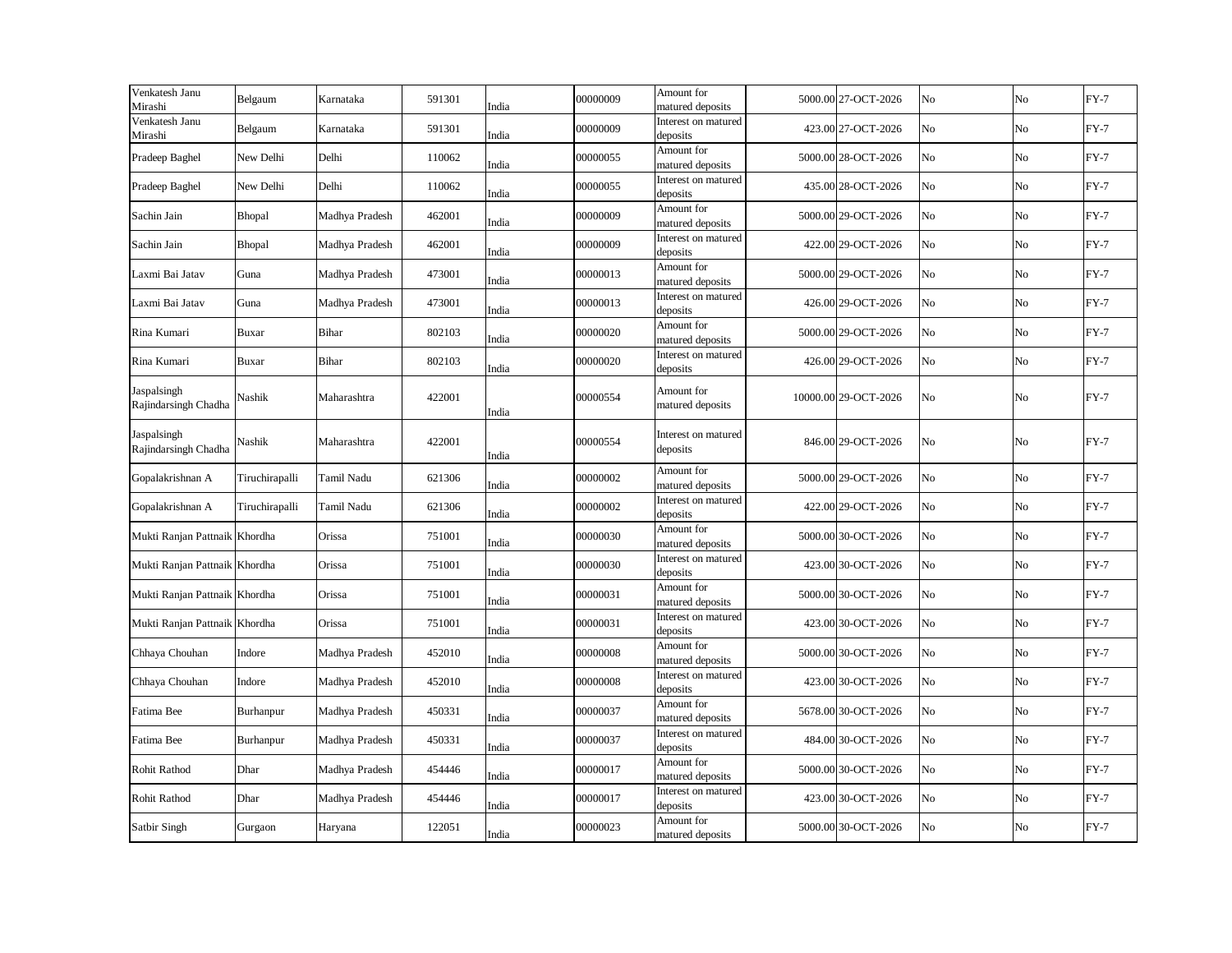| Arvind                           | Gurgaon                | Haryana              | 122001 | India | 00000028 | Amount for<br>matured deposits  | 5000.00 30-OCT-2026  | No | No             | $FY-7$ |
|----------------------------------|------------------------|----------------------|--------|-------|----------|---------------------------------|----------------------|----|----------------|--------|
| Arvind                           | Gurgaon                | Haryana              | 122001 | India | 00000028 | Interest on matured<br>deposits | 423.00 30-OCT-2026   | No | No             | $FY-7$ |
| Vinod Turukmane                  | Indore                 | Madhya Pradesh       | 452009 | India | 00000022 | Amount for<br>matured deposits  | 5000.00 30-OCT-2026  | No | No             | $FY-7$ |
| Vinod Turukmane                  | Indore                 | Madhya Pradesh       | 452009 | India | 00000022 | Interest on matured<br>deposits | 423.00 30-OCT-2026   | No | No             | $FY-7$ |
| Vinod Pal                        | Indore                 | Madhya Pradesh       | 452009 | India | 00000023 | Amount for<br>matured deposits  | 5000.00 30-OCT-2026  | No | N <sub>o</sub> | $FY-7$ |
| Vinod Pal                        | Indore                 | Madhya Pradesh       | 452009 | India | 00000023 | Interest on matured<br>deposits | 423.00 30-OCT-2026   | No | No             | $FY-7$ |
| Yashika Joshi                    | Indore                 | Madhya Pradesh       | 452001 | India | 00000024 | Amount for<br>matured deposits  | 5000.00 30-OCT-2026  | No | No             | $FY-7$ |
| Yashika Joshi                    | Indore                 | Madhya Pradesh       | 452001 | India | 00000024 | Interest on matured<br>deposits | 426.00 30-OCT-2026   | No | No             | $FY-7$ |
| Yashika Joshi                    | Indore                 | Madhya Pradesh       | 452001 | India | 00000025 | Amount for<br>matured deposits  | 5000.00 30-OCT-2026  | No | No             | $FY-7$ |
| Yashika Joshi                    | Indore                 | Madhya Pradesh       | 452001 | India | 00000025 | Interest on matured<br>deposits | 423.00 30-OCT-2026   | No | No             | $FY-7$ |
| Yashika Joshi                    | Indore                 | Madhya Pradesh       | 452001 | India | 00000027 | Amount for<br>matured deposits  | 5000.00 30-OCT-2026  | No | No             | $FY-7$ |
| Yashika Joshi                    | Indore                 | Madhya Pradesh       | 452001 | India | 00000027 | Interest on matured<br>deposits | 426.00 30-OCT-2026   | No | No             | $FY-7$ |
| Yashika Joshi                    | Indore                 | Madhya Pradesh       | 452001 | India | 00000028 | Amount for<br>matured deposits  | 5000.00 30-OCT-2026  | No | No             | $FY-7$ |
| Yashika Joshi                    | Indore                 | Madhya Pradesh       | 452001 | India | 00000028 | Interest on matured<br>deposits | 426.00 30-OCT-2026   | No | No             | $FY-7$ |
| Arun B                           | Thiruvananthapu<br>ram | Kerala               | 695581 | India | 00000012 | Amount for<br>matured deposits  | 5000.00 30-OCT-2026  | No | No             | $FY-7$ |
| Arun B                           | Thiruvananthapu<br>ram | Kerala               | 695581 | India | 00000012 | Interest on matured<br>deposits | 423.00 30-OCT-2026   | No | No             | $FY-7$ |
| <b>Bipin Kumar</b><br>Srivastava | Varanasi               | <b>Uttar Pradesh</b> | 221010 | India | 00000030 | Amount for<br>matured deposits  | 5000.00 31-OCT-2026  | No | No             | $FY-7$ |
| <b>Bipin Kumar</b><br>Srivastava | Varanasi               | <b>Uttar Pradesh</b> | 221010 | India | 00000030 | Interest on matured<br>deposits | 423.00 31-OCT-2026   | No | No             | $FY-7$ |
| Nanak Singh                      | New Delhi              | Delhi                | 110024 | India | 00000011 | Amount for<br>matured deposits  | 5000.00 31-OCT-2026  | No | No             | $FY-7$ |
| Nanak Singh                      | New Delhi              | Delhi                | 110024 | India | 00000011 | Interest on matured<br>deposits | 423.00 31-OCT-2026   | No | No             | $FY-7$ |
| Shobha Prakesh<br>Wangikar       | Pune                   | Maharashtra          | 411035 | India | 00525834 | Amount for<br>matured deposits  | 30000.00 31-OCT-2026 | No | No             | $FY-7$ |
| Shobha Prakesh<br>Wangikar       | Pune                   | Maharashtra          | 411035 | India | 00525834 | Interest on matured<br>deposits | 29349.00 31-OCT-2026 | No | No             | $FY-7$ |
| Jairamdas Bhagwani               | Durg                   | Chhattisgarh         | 491001 | India | 00000023 | Amount for<br>matured deposits  | 5000.00 01-NOV-2026  | No | No             | $FY-7$ |
| Jairamdas Bhagwani               | Durg                   | Chhattisgarh         | 491001 | India | 00000023 | Interest on matured<br>deposits | 436.00 01-NOV-2026   | No | No             | $FY-7$ |
| Janardhan Sharma                 | North 24<br>Parganas   | West Bengal          | 741101 | India | 00000020 | Amount for<br>matured deposits  | 5000.00 01-NOV-2026  | No | No             | $FY-7$ |
| Janardhan Sharma                 | North 24<br>Parganas   | West Bengal          | 741101 | India | 00000020 | Interest on matured<br>deposits | 436.00 01-NOV-2026   | No | No             | $FY-7$ |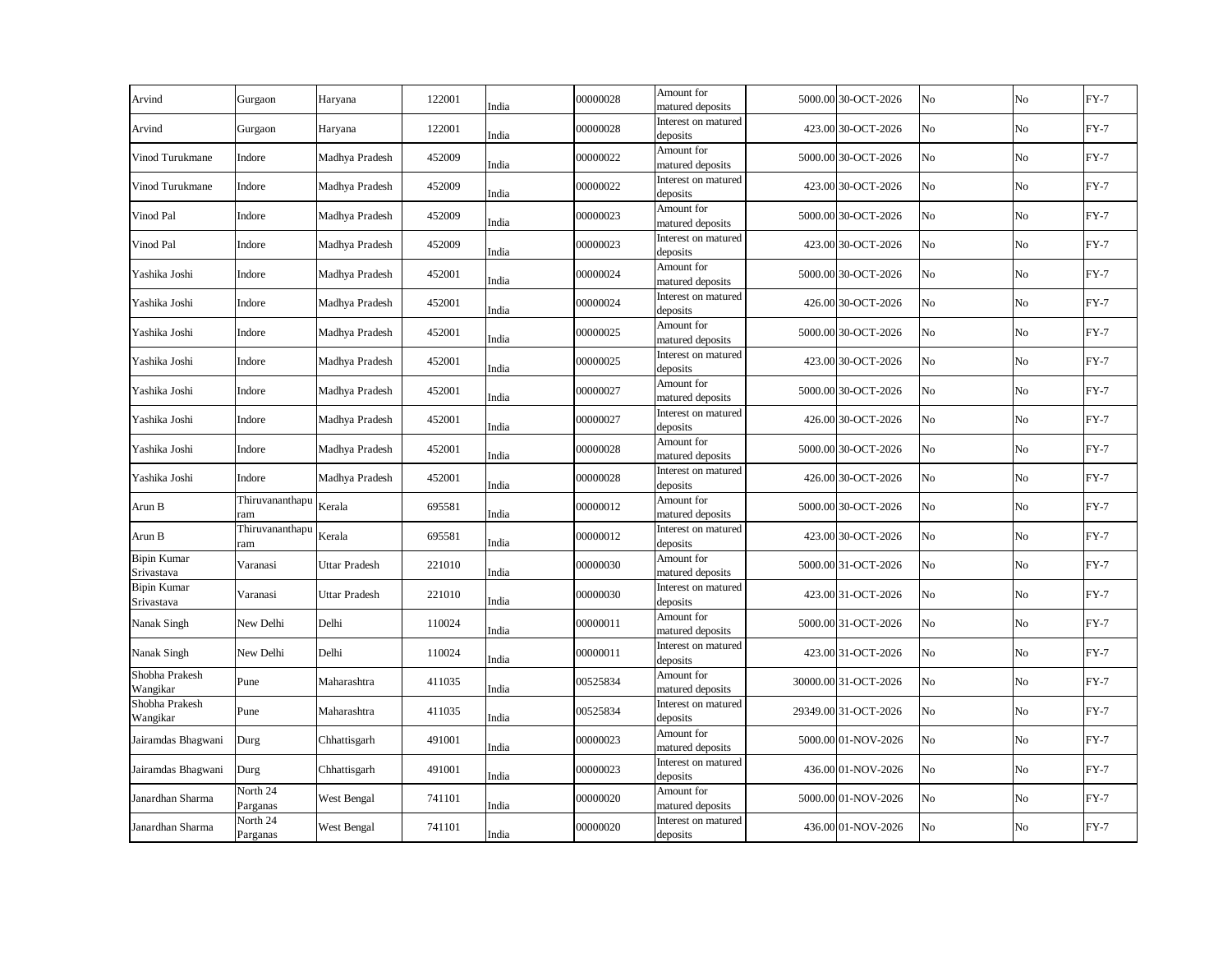| Shivani Srivastava         | Kanpur Nagar | <b>Uttar Pradesh</b> | 208014 | India | 00000049 | Amount for<br>matured deposits  | 5000.00 01-NOV-2026  | No | No       | $FY-7$ |
|----------------------------|--------------|----------------------|--------|-------|----------|---------------------------------|----------------------|----|----------|--------|
| Shivani Srivastava         | Kanpur Nagar | <b>Uttar Pradesh</b> | 208014 | India | 00000049 | Interest on matured<br>deposits | 438.00 01-NOV-2026   | No | No       | $FY-7$ |
| Anish Thomas               | Ernakulam    | Kerala               | 682025 | India | 00000688 | Amount for<br>matured deposits  | 10000.00 01-NOV-2026 | No | $\rm No$ | $FY-7$ |
| Anish Thomas               | Ernakulam    | Kerala               | 682025 | India | 00000688 | Interest on matured<br>deposits | 872.00 01-NOV-2026   | No | No       | $FY-7$ |
| Sukhendra Puri             | Bhopal       | Madhya Pradesh       | 462023 | India | 00000018 | Amount for<br>matured deposits  | 5000.00 02-NOV-2026  | No | $\rm No$ | $FY-7$ |
| Sukhendra Puri             | Bhopal       | Madhya Pradesh       | 462023 | India | 00000018 | Interest on matured<br>deposits | 436.00 02-NOV-2026   | No | No       | $FY-7$ |
| Sachin Ram Andhale         | Thane        | Maharashtra          | 401107 | India | 00000015 | Amount for<br>matured deposits  | 5000.00 02-NOV-2026  | No | No       | $FY-7$ |
| Sachin Ram Andhale         | Thane        | Maharashtra          | 401107 | India | 00000015 | Interest on matured<br>deposits | 423.00 02-NOV-2026   | No | No       | $FY-7$ |
| Darshan Kumar              | Gurdaspur    | Punjab               | 143521 | India | 00000004 | Amount for<br>matured deposits  | 10000.00 02-NOV-2026 | No | $\rm No$ | $FY-7$ |
| Darshan Kumar              | Gurdaspur    | Punjab               | 143521 | India | 00000004 | Interest on matured<br>deposits | 872.00 02-NOV-2026   | No | No       | $FY-7$ |
| Naranji Durgaji Goda       | Ahmedabad    | Gujarat              | 380015 | India | 00000014 | Amount for<br>matured deposits  | 5000.00 02-NOV-2026  | No | No       | $FY-7$ |
| Dharmender Kumar           | Ghaziabad    | Uttar Pradesh        | 245101 | India | 00000013 | Amount for<br>matured deposits  | 10000.00 03-NOV-2026 | No | No       | $FY-7$ |
| Dharmender Kumar           | Ghaziabad    | <b>Uttar Pradesh</b> | 245101 | India | 00000013 | Interest on matured<br>deposits | 872.00 03-NOV-2026   | No | $\rm No$ | $FY-7$ |
| Dinesh Kumar               | Lucknow      | Uttar Pradesh        | 226025 | India | 00000075 | Amount for<br>matured deposits  | 5000.00 03-NOV-2026  | No | No       | $FY-7$ |
| Dinesh Kumar               | Lucknow      | <b>Uttar Pradesh</b> | 226025 | India | 00000075 | Interest on matured<br>deposits | 436.00 03-NOV-2026   | No | No       | $FY-7$ |
| Poonam Dey                 | Lucknow      | <b>Uttar Pradesh</b> | 226004 | India | 00000076 | Amount for<br>matured deposits  | 20000.00 03-NOV-2026 | No | $\rm No$ | $FY-7$ |
| Poonam Dey                 | Lucknow      | <b>Uttar Pradesh</b> | 226004 | India | 00000076 | Interest on matured<br>deposits | 1755.00 03-NOV-2026  | No | No       | $FY-7$ |
| Vinay Srivastava           | Lucknow      | <b>Uttar Pradesh</b> | 226010 | India | 00000077 | Amount for<br>matured deposits  | 5000.00 03-NOV-2026  | No | No       | $FY-7$ |
| Vinay Srivastava           | Lucknow      | Uttar Pradesh        | 226010 | India | 00000077 | Interest on matured<br>deposits | 436.00 03-NOV-2026   | No | No       | $FY-7$ |
| Shiv Kumar Patel           | Bhopal       | Madhya Pradesh       | 462043 | India | 00000020 | Amount for<br>matured deposits  | 10000.00 03-NOV-2026 | No | No       | $FY-7$ |
| Shiv Kumar Patel           | Bhopal       | Madhya Pradesh       | 462043 | India | 00000020 | Interest on matured<br>deposits | 872.00 03-NOV-2026   | No | No       | $FY-7$ |
| Bidhu BadanSingh<br>Tomar  | Gwalior      | Madhya Pradesh       | 474012 | India | 00000050 | Amount for<br>matured deposits  | 10000.00 03-NOV-2026 | No | No       | $FY-7$ |
| Bidhu BadanSingh<br>Tomar  | Gwalior      | Madhya Pradesh       | 474012 | India | 00000050 | Interest on matured<br>deposits | 872.00 03-NOV-2026   | No | No       | $FY-7$ |
| Rajesh Kumar Mishra Raipur |              | Chhattisgarh         | 492099 | India | 00000076 | Amount for<br>matured deposits  | 5000.00 03-NOV-2026  | No | No       | $FY-7$ |
| Rajesh Kumar Mishra Raipur |              | Chhattisgarh         | 492099 | India | 00000076 | Interest on matured<br>deposits | 436.00 03-NOV-2026   | No | No       | $FY-7$ |
| Vinod Tharwani             | Raipur       | Chhattisgarh         | 492001 | India | 00000084 | Amount for<br>matured deposits  | 5000.00 03-NOV-2026  | No | No       | $FY-7$ |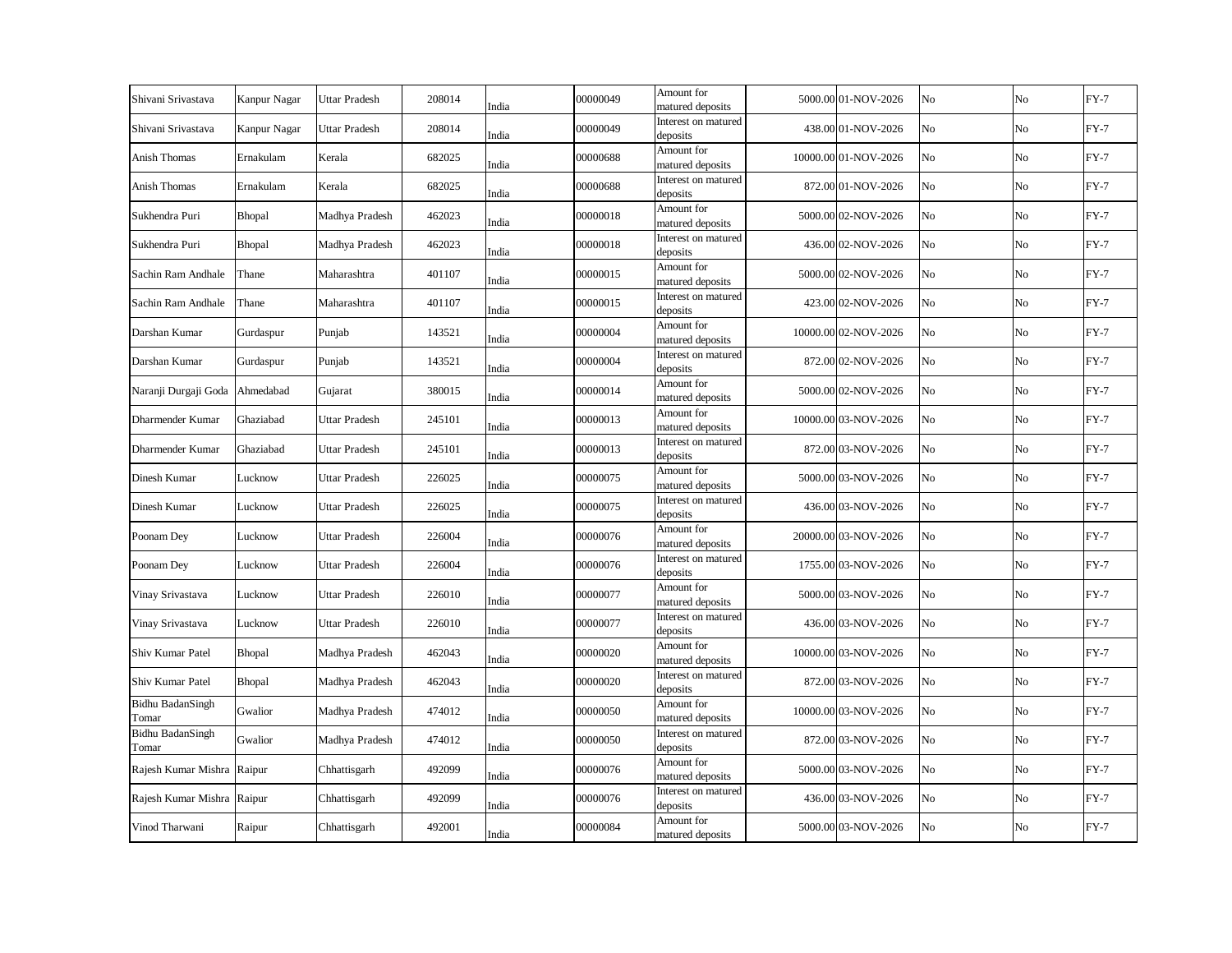| Vinod Tharwani            | Raipur                 | Chhattisgarh         | 492001 | India | 00000084 | Interest on matured<br>deposits | 436.00 03-NOV-2026   | No             | No | $FY-7$ |
|---------------------------|------------------------|----------------------|--------|-------|----------|---------------------------------|----------------------|----------------|----|--------|
| Chinmaya Kumar<br>Sahoo   | Puri                   | Orissa               | 751003 | India | 00000035 | Amount for<br>matured deposits  | 5000.00 03-NOV-2026  | No             | No | $FY-7$ |
| Chinmaya Kumar<br>Sahoo   | Puri                   | Orissa               | 751003 | India | 00000035 | Interest on matured<br>deposits | 450.00 03-NOV-2026   | No             | No | $FY-7$ |
| Jagdeep Singh Jadaun Agra |                        | Uttar Pradesh        | 282007 | India | 00000037 | Amount for<br>matured deposits  | 5000.00 03-NOV-2026  | N <sub>o</sub> | No | $FY-7$ |
| Jagdeep Singh Jadaun      | Agra                   | Uttar Pradesh        | 282007 | India | 00000037 | Interest on matured<br>deposits | 436.00 03-NOV-2026   | No             | No | $FY-7$ |
| Subodh Sharma             | Kolkata                | West Bengal          | 700015 | India | 00000026 | Amount for<br>matured deposits  | 5000.00 03-NOV-2026  | No             | No | $FY-7$ |
| Subodh Sharma             | Kolkata                | West Bengal          | 700015 | India | 00000026 | Interest on matured<br>deposits | 436.00 03-NOV-2026   | No             | No | $FY-7$ |
| Mahesh Mali               | Ujjain                 | Madhya Pradesh       | 456224 | India | 00000023 | Amount for<br>matured deposits  | 5000.00 03-NOV-2026  | No             | No | $FY-7$ |
| Mahesh Mali               | Ujjain                 | Madhya Pradesh       | 456224 | India | 00000023 | Interest on matured<br>deposits | 436.00 03-NOV-2026   | No             | No | $FY-7$ |
| Gajay Singh               | Ghaziabad              | <b>Uttar Pradesh</b> | 201009 | India | 00000085 | Amount for<br>matured deposits  | 5000.00 03-NOV-2026  | No             | No | $FY-7$ |
| Hari Om Verma             | New Delhi              | Delhi                | 110051 | India | 00000087 | Amount for<br>matured deposits  | 5000.00 03-NOV-2026  | No             | No | $FY-7$ |
| Hari Om Verma             | New Delhi              | Delhi                | 110051 | India | 00000087 | Interest on matured<br>deposits | 436.00 03-NOV-2026   | No             | No | $FY-7$ |
| Sudha Dubey               | Jamtara                | Jharkhand            | 831006 | India | 00000005 | Amount for<br>matured deposits  | 10000.00 03-NOV-2026 | No             | No | $FY-7$ |
| Sudha Dubey               | Jamtara                | Jharkhand            | 831006 | India | 00000005 | Interest on matured<br>deposits | 872.00 03-NOV-2026   | No             | No | $FY-7$ |
| Anita Devi                | Nalanda                | Bihar                | 803101 | India | 00000038 | Amount for<br>matured deposits  | 5000.00 03-NOV-2026  | No             | No | $FY-7$ |
| Anita Devi                | Nalanda                | Bihar                | 803101 | India | 00000038 | Interest on matured<br>deposits | 439.00 03-NOV-2026   | No             | No | $FY-7$ |
| Prahlad Sharma            | Nalanda                | Bihar                | 803101 | India | 00000040 | Amount for<br>matured deposits  | 5000.00 03-NOV-2026  | No             | No | $FY-7$ |
| Prahlad Sharma            | Nalanda                | Bihar                | 803101 | India | 00000040 | Interest on matured<br>deposits | 436.00 03-NOV-2026   | No             | No | $FY-7$ |
| Jagdish Kanwar            | <b>Bikaner</b>         | Rajasthan            | 334001 | India | 00000012 | Amount for<br>matured deposits  | 5000.00 03-NOV-2026  | No             | No | $FY-7$ |
| Jagdish Kanwar            | <b>Bikaner</b>         | Rajasthan            | 334001 | India | 00000012 | Interest on matured<br>deposits | 439.00 03-NOV-2026   | No             | No | $FY-7$ |
| Abhay Verma               | Ratlam                 | Madhya Pradesh       | 454775 | India | 00000011 | Amount for<br>matured deposits  | 10000.00 03-NOV-2026 | No             | No | $FY-7$ |
| Abhay Verma               | Ratlam                 | Madhya Pradesh       | 454775 | India | 00000011 | Interest on matured<br>deposits | 872.00 03-NOV-2026   | No             | No | $FY-7$ |
| Sandeep Kumar<br>Masey    | South Delhi            | Delhi                | 110065 | India | 00000033 | Amount for<br>matured deposits  | 5000.00 03-NOV-2026  | No             | No | $FY-7$ |
| Rakesh Kumar Patel        | Gautam Buddha<br>Nagar | <b>Uttar Pradesh</b> | 201301 | India | 00000035 | Amount for<br>matured deposits  | 5000.00 03-NOV-2026  | No             | No | $FY-7$ |
| Rakesh Kumar Patel        | Gautam Buddha<br>Nagar | Uttar Pradesh        | 201301 | India | 00000035 | Interest on matured<br>deposits | 436.00 03-NOV-2026   | No             | No | $FY-7$ |
| Ajay Singh Tomar          | Guna                   | Madhya Pradesh       | 473226 | India | 00000031 | Amount for<br>matured deposits  | 5000.00 03-NOV-2026  | No             | No | $FY-7$ |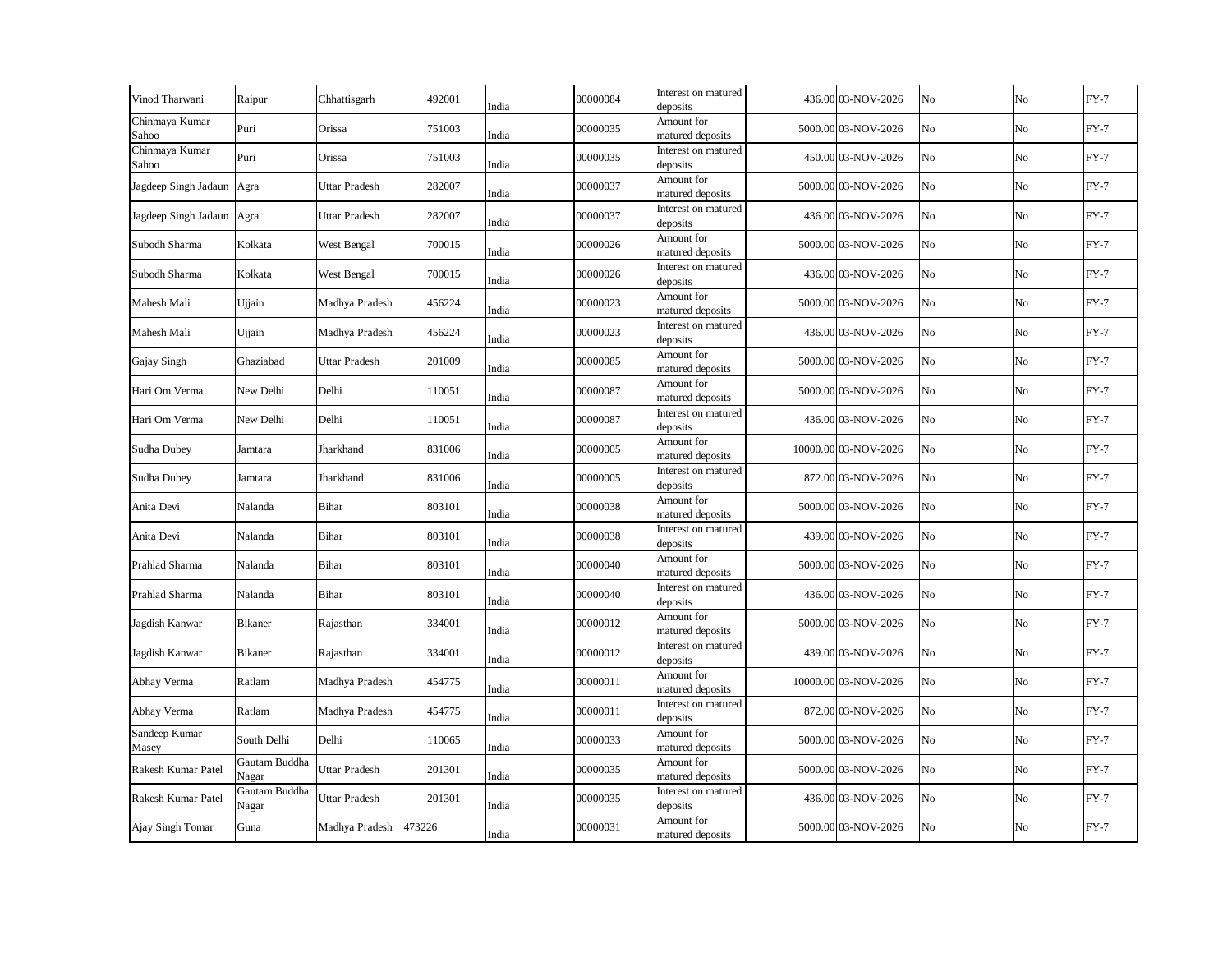| Ajay Singh Tomar                   | Guna      | Madhya Pradesh | 473226 | India | 00000031 | Interest on matured<br>deposits | 436.00 03-NOV-2026   | No | No | $FY-7$ |
|------------------------------------|-----------|----------------|--------|-------|----------|---------------------------------|----------------------|----|----|--------|
| Mintu Shaw                         | Bardhaman | West Bengal    | 713101 | India | 00000026 | Amount for<br>matured deposits  | 75000.00 03-NOV-2026 | No | No | $FY-7$ |
| Mintu Shaw                         | Bardhaman | West Bengal    | 713101 | India | 00000026 | Interest on matured<br>deposits | 6541.00 03-NOV-2026  | No | No | $FY-7$ |
| Vinod Madhukar<br>Chakole          | Nagpur    | Maharashtra    | 440009 | India | 00000041 | Amount for<br>matured deposits  | 5000.00 03-NOV-2026  | No | No | $FY-7$ |
| Vinod Madhukar<br>Chakole          | Nagpur    | Maharashtra    | 440009 | India | 00000041 | Interest on matured<br>deposits | 436.00 03-NOV-2026   | No | No | $FY-7$ |
| Gopinath Yedu Khatke Aurangabad    |           | Maharashtra    | 431133 | India | 00000021 | Amount for<br>matured deposits  | 5000.00 03-NOV-2026  | No | No | $FY-7$ |
| Gopinath Yedu Khatke Aurangabad    |           | Maharashtra    | 431133 | India | 00000021 | Interest on matured<br>deposits | 436.00 03-NOV-2026   | No | No | $FY-7$ |
| Ambarnath Jaying<br><b>Bhapkar</b> | Pune      | Maharashtra    | 411013 | India | 00000028 | Amount for<br>matured deposits  | 5000.00 03-NOV-2026  | No | No | $FY-7$ |
| Ambarnath Jaying<br>Bhapkar        | Pune      | Maharashtra    | 411013 | India | 00000028 | Interest on matured<br>deposits | 436.00 03-NOV-2026   | No | No | $FY-7$ |
| Vakil                              | Kaithal   | Haryana        | 136027 | India | 00000021 | Amount for<br>matured deposits  | 5000.00 03-NOV-2026  | No | No | $FY-7$ |
| Vakil                              | Kaithal   | Haryana        | 136027 | India | 00000021 | Interest on matured<br>deposits | 436.00 03-NOV-2026   | No | No | $FY-7$ |
| Rohit Aneja                        | Patiala   | Punjab         | 147101 | India | 00000023 | Amount for<br>matured deposits  | 5000.00 03-NOV-2026  | No | No | $FY-7$ |
| Rohit Aneja                        | Patiala   | Punjab         | 147101 | India | 00000023 | Interest on matured<br>deposits | 436.00 03-NOV-2026   | No | No | $FY-7$ |
| Mukesh Kumar                       | Patiala   | Punjab         | 147001 | India | 00000029 | Amount for<br>matured deposits  | 10000.00 03-NOV-2026 | No | No | $FY-7$ |
| <b>Sumit Narang</b>                | Rohtak    | Haryana        | 124001 | India | 00000008 | Amount for<br>matured deposits  | 10000.00 03-NOV-2026 | No | No | $FY-7$ |
| <b>Sumit Narang</b>                | Rohtak    | Haryana        | 124001 | India | 00000008 | Interest on matured<br>deposits | 872.00 03-NOV-2026   | No | No | $FY-7$ |
| Indu Rajkumar                      | Rohtak    | Haryana        | 124001 | India | 00000009 | Amount for<br>matured deposits  | 5000.00 03-NOV-2026  | No | No | $FY-7$ |
| Indu Rajkumar                      | Rohtak    | Haryana        | 124001 | India | 00000009 | Interest on matured<br>deposits | 439.00 03-NOV-2026   | No | No | $FY-7$ |
| Manju Lata                         | Rohtak    | Haryana        | 124001 | India | 00000011 | Amount for<br>matured deposits  | 5000.00 03-NOV-2026  | No | No | $FY-7$ |
| Manju Lata                         | Rohtak    | Haryana        | 124001 | India | 00000011 | Interest on matured<br>deposits | 439.00 03-NOV-2026   | No | No | $FY-7$ |
| Gagandeep Singh                    | Bathinda  | Punjab         | 151206 | India | 00000005 | Amount for<br>matured deposits  | 5000.00 03-NOV-2026  | No | No | $FY-7$ |
| Gagandeep Singh                    | Bathinda  | Punjab         | 151206 | India | 00000005 | Interest on matured<br>deposits | 450.00 03-NOV-2026   | No | No | $FY-7$ |
| Arshdeep Singh                     | Bathinda  | Punjab         | 151001 | India | 00000007 | Amount for<br>matured deposits  | 5000.00 03-NOV-2026  | No | No | $FY-7$ |
| Arshdeep Singh                     | Bathinda  | Punjab         | 151001 | India | 00000007 | Interest on matured<br>deposits | 450.00 03-NOV-2026   | No | No | $FY-7$ |
| Amit Pravinchandra<br>Jikaria      | Junagadh  | Gujarat        | 362001 | India | 00000011 | Amount for<br>matured deposits  | 5000.00 03-NOV-2026  | No | No | $FY-7$ |
| Amit Pravinchandra<br>Jikaria      | Junagadh  | Gujarat        | 362001 | India | 00000011 | Interest on matured<br>deposits | 436.00 03-NOV-2026   | No | No | $FY-7$ |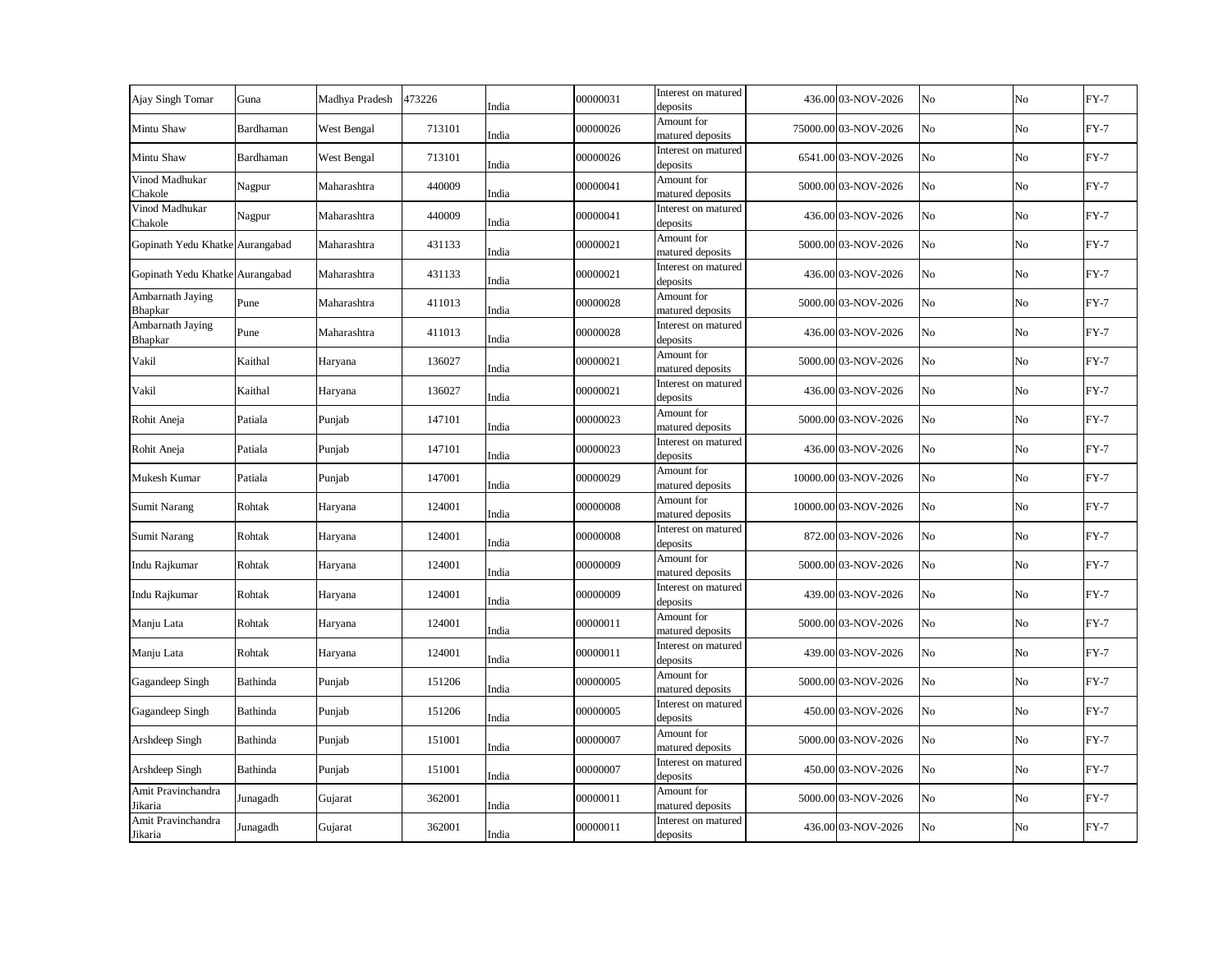| Neetu Singh                 | Shivpuri               | Madhya Pradesh       | 476337 | India | 00000040 | Amount for<br>matured deposits  | 5000.00 03-NOV-2026  | No | No | $FY-7$ |
|-----------------------------|------------------------|----------------------|--------|-------|----------|---------------------------------|----------------------|----|----|--------|
| Neetu Singh                 | Shivpuri               | Madhya Pradesh       | 476337 | India | 00000040 | Interest on matured<br>deposits | 439.00 03-NOV-2026   | No | No | $FY-7$ |
| Anvesh Soni                 | Satna                  | Madhya Pradesh       | 471001 | India | 00000010 | Amount for<br>matured deposits  | 5000.00 03-NOV-2026  | No | No | $FY-7$ |
| Anvesh Soni                 | Satna                  | Madhya Pradesh       | 471001 | India | 00000010 | Interest on matured<br>deposits | 436.00 03-NOV-2026   | No | No | $FY-7$ |
| Pampa Nayak                 | North 24<br>Parganas   | West Bengal          | 700065 | India | 00000039 | Amount for<br>matured deposits  | 5000.00 03-NOV-2026  | No | No | $FY-7$ |
| Pampa Nayak                 | North 24<br>Parganas   | West Bengal          | 700065 | India | 00000039 | Interest on matured<br>deposits | 439.00 03-NOV-2026   | No | No | $FY-7$ |
| Neyaz Alam                  | Kolkata                | West Bengal          | 700024 | India | 00000048 | Amount for<br>matured deposits  | 20000.00 03-NOV-2026 | No | No | $FY-7$ |
| Neyaz Alam                  | Kolkata                | West Bengal          | 700024 | India | 00000048 | Interest on matured<br>deposits | 1744.00 03-NOV-2026  | No | No | $FY-7$ |
| Anita Verma                 | Badaun                 | <b>Uttar Pradesh</b> | 243006 | India | 00000009 | Amount for<br>matured deposits  | 5000.00 03-NOV-2026  | No | No | $FY-7$ |
| Anita Verma                 | Badaun                 | Uttar Pradesh        | 243006 | India | 00000009 | Interest on matured<br>deposits | 439.00 03-NOV-2026   | No | No | $FY-7$ |
| Badal Shankarrao<br>Pimpare | Yavatmal               | Maharashtra          | 445402 | India | 00000006 | Amount for<br>matured deposits  | 5000.00 03-NOV-2026  | No | No | $FY-7$ |
| Akash Chauhan               | Sidhi                  | Madhya Pradesh       | 486661 | India | 00000003 | Amount for<br>matured deposits  | 10000.00 03-NOV-2026 | No | No | $FY-7$ |
| Akash Chauhan               | Sidhi                  | Madhya Pradesh       | 486661 | India | 00000003 | Interest on matured<br>deposits | 872.00 03-NOV-2026   | No | No | $FY-7$ |
| Jenish J Ashara             | Jamnagar               | Gujarat              | 361170 | India | 00000010 | Amount for<br>matured deposits  | 5000.00 03-NOV-2026  | No | No | $FY-7$ |
| Jenish J Ashara             | Jamnagar               | Gujarat              | 361170 | India | 00000010 | Interest on matured<br>deposits | 450.00 03-NOV-2026   | No | No | $FY-7$ |
| Vijay                       | New Delhi              | Delhi                | 110043 | India | 00000047 | Amount for<br>matured deposits  | 10000.00 03-NOV-2026 | No | No | $FY-7$ |
| Vijay                       | New Delhi              | Delhi                | 110043 | India | 00000047 | Interest on matured<br>deposits | 872.00 03-NOV-2026   | No | No | $FY-7$ |
| Kavita                      | New Delhi              | Delhi                | 110092 | India | 00000027 | Amount for<br>matured deposits  | 5000.00 03-NOV-2026  | No | No | $FY-7$ |
| Kavita                      | New Delhi              | Delhi                | 110092 | India | 00000027 | Interest on matured<br>deposits | 439.00 03-NOV-2026   | No | No | $FY-7$ |
| Sharda Chaudhary            | Gautam Buddha<br>Nagar | Uttar Pradesh        | 201009 | India | 00000678 | Amount for<br>matured deposits  | 10000.00 03-NOV-2026 | No | No | $FY-7$ |
| Sharda Chaudhary            | Gautam Buddha<br>Nagar | Uttar Pradesh        | 201009 | India | 00000678 | Interest on matured<br>deposits | 877.00 03-NOV-2026   | No | No | $FY-7$ |
| Pradeep Kumar               | East Champaran Bihar   |                      | 845424 | India | 00000681 | Amount for<br>matured deposits  | 5000.00 03-NOV-2026  | No | No | $FY-7$ |
| Pradeep Kumar               | East Champaran Bihar   |                      | 845424 | India | 00000681 | Interest on matured<br>deposits | 436.00 03-NOV-2026   | No | No | $FY-7$ |
| Raju                        | Ghaziabad              | <b>Uttar Pradesh</b> | 201009 | India | 00000682 | Amount for<br>matured deposits  | 5000.00 03-NOV-2026  | No | No | $FY-7$ |
| Naseem Ahmed                | Ghaziabad              | Uttar Pradesh        | 201012 | India | 00000684 | Amount for<br>matured deposits  | 5000.00 03-NOV-2026  | No | No | $FY-7$ |
| Naseem Ahmed                | Ghaziabad              | <b>Uttar Pradesh</b> | 201012 | India | 00000684 | Interest on matured<br>deposits | 436.00 03-NOV-2026   | No | No | $FY-7$ |
|                             |                        |                      |        |       |          |                                 |                      |    |    |        |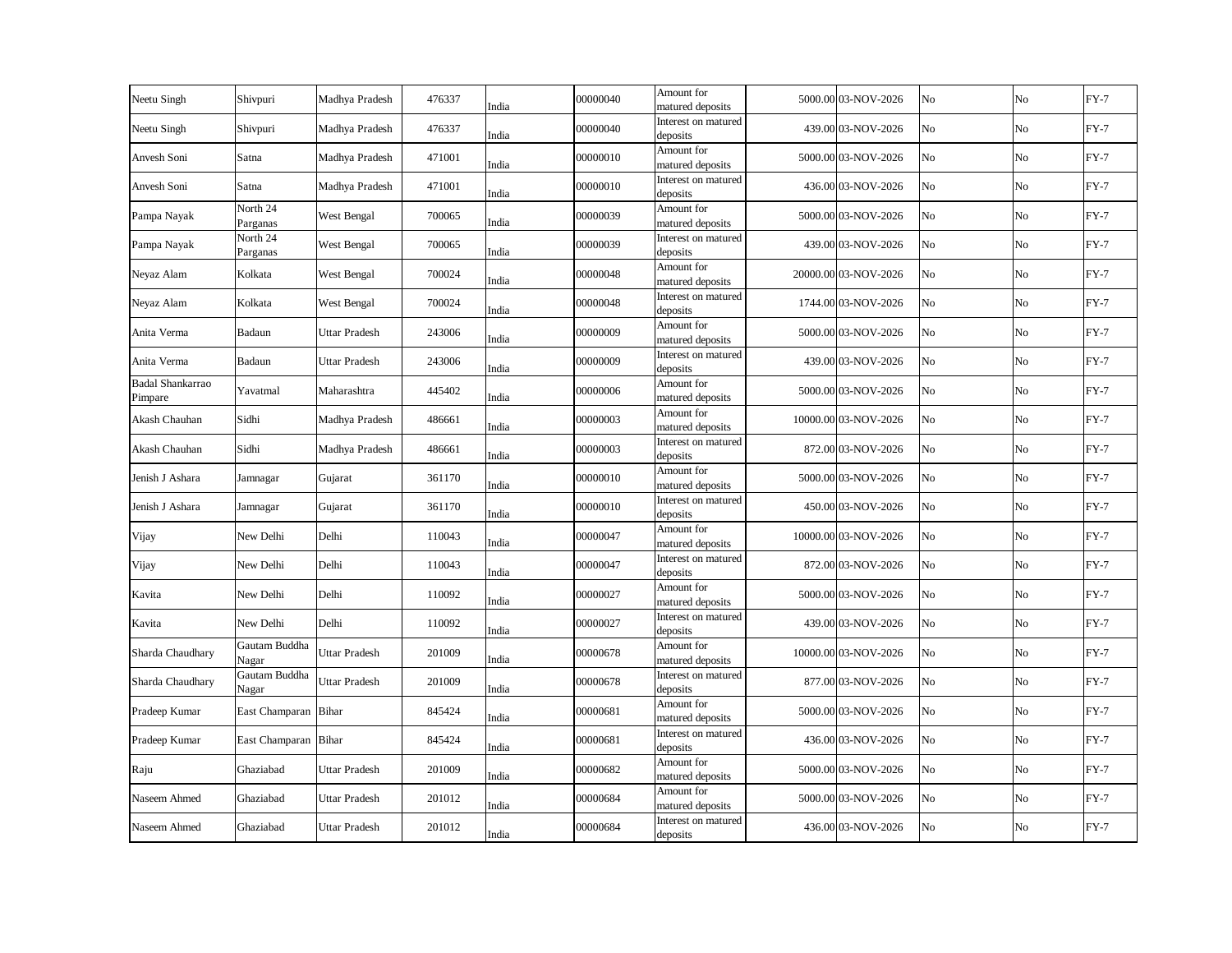| Ashok Singh Kapisha<br>Jawari | Anantapur                  | Andhra Pradesh       | 524001 | India | 00000637 | Amount for<br>matured deposits  | 10000.00 03-NOV-2026 | No | No | $FY-7$ |
|-------------------------------|----------------------------|----------------------|--------|-------|----------|---------------------------------|----------------------|----|----|--------|
| Ashok Singh Kapisha<br>Jawari | Anantapur                  | Andhra Pradesh       | 524001 | India | 00000637 | Interest on matured<br>deposits | 872.00 03-NOV-2026   | No | No | $FY-7$ |
| Yogesh Prakash Patil          | Nashik                     | Maharashtra          | 422010 | India | 00000558 | Amount for<br>matured deposits  | 5000.00 03-NOV-2026  | No | No | $FY-7$ |
| Yogesh Prakash Patil          | Nashik                     | Maharashtra          | 422010 | India | 00000558 | Interest on matured<br>deposits | 436.00 03-NOV-2026   | No | No | $FY-7$ |
| Vani R                        | Thiruvannamalai Tamil Nadu |                      | 604801 | India | 00000030 | Amount for<br>matured deposits  | 5000.00 03-NOV-2026  | No | No | $FY-7$ |
| Vani R                        | Thiruvannamalai Tamil Nadu |                      | 604801 | India | 00000030 | Interest on matured<br>deposits | 439.00 03-NOV-2026   | No | No | $FY-7$ |
| Sivaraj S                     | Cuddalore                  | Tamil Nadu           | 607401 | India | 00000517 | Amount for<br>matured deposits  | 10000.00 03-NOV-2026 | No | No | $FY-7$ |
| Sivaraj S                     | Cuddalore                  | Tamil Nadu           | 607401 | India | 00000517 | Interest on matured<br>deposits | 898.00 03-NOV-2026   | No | No | $FY-7$ |
| Shanmugam G                   | <b>NA</b>                  | Pondicherry          | 605007 | India | 00000520 | Amount for<br>matured deposits  | 5000.00 03-NOV-2026  | No | No | $FY-7$ |
| Shanmugam G                   | NA                         | Pondicherry          | 605007 | India | 00000520 | Interest on matured<br>deposits | 436.00 03-NOV-2026   | No | No | $FY-7$ |
| Jaya Kumari S                 | Thiruvananthapu<br>ram     | Kerala               | 695581 | India | 00000008 | Amount for<br>matured deposits  | 5000.00 03-NOV-2026  | No | No | $FY-7$ |
| Jaya Kumari S                 | Thiruvananthapu<br>ram     | Kerala               | 695581 | India | 00000008 | Interest on matured<br>deposits | 439.00 03-NOV-2026   | No | No | $FY-7$ |
| Narendra Singh                | Shahdol                    | Madhya Pradesh       | 484334 | India | 00000012 | Amount for<br>matured deposits  | 10000.00 03-NOV-2026 | No | No | $FY-7$ |
| Narendra Singh                | Shahdol                    | Madhya Pradesh       | 484334 | India | 00000012 | Interest on matured<br>deposits | 872.00 03-NOV-2026   | No | No | $FY-7$ |
| Pramodini Pandey              | Kanpur Dehat               | <b>Uttar Pradesh</b> | 208002 | India | 00000015 | Amount for<br>matured deposits  | 5000.00 04-NOV-2026  | No | No | $FY-7$ |
| Pramodini Pandey              | Kanpur Dehat               | <b>Uttar Pradesh</b> | 208002 | India | 00000015 | Interest on matured<br>deposits | 448.00 04-NOV-2026   | No | No | $FY-7$ |
| Rameshwar Jatav               | Gwalior                    | Madhya Pradesh       | 475661 | India | 00000045 | Amount for<br>matured deposits  | 5000.00 04-NOV-2026  | No | No | $FY-7$ |
| Rameshwar Jatav               | Gwalior                    | Madhya Pradesh       | 475661 | India | 00000045 | Interest on matured<br>deposits | 448.00 04-NOV-2026   | No | No | $FY-7$ |
| Ramlakhan Singh               | Gwalior                    | Madhya Pradesh       | 477331 | India | 00000048 | Amount for<br>matured deposits  | 5000.00 04-NOV-2026  | No | No | $FY-7$ |
| Ramlakhan Singh               | Gwalior                    | Madhya Pradesh       | 477331 | India | 00000048 | Interest on matured<br>deposits | 436.00 04-NOV-2026   | No | No | $FY-7$ |
| Shekhar Patel                 | Raipur                     | Chhattisgarh         | 492008 | India | 00000060 | Amount for<br>matured deposits  | 5000.00 04-NOV-2026  | No | No | $FY-7$ |
| <b>Biswajit Mandal</b>        | <b>Bastar</b>              | Chhattisgarh         | 494777 | India | 00000073 | Amount for<br>matured deposits  | 5000.00 04-NOV-2026  | No | No | $FY-7$ |
| <b>Biswajit Mandal</b>        | <b>Bastar</b>              | Chhattisgarh         | 494777 | India | 00000073 | Interest on matured<br>deposits | 436.00 04-NOV-2026   | No | No | $FY-7$ |
| Rajendra Yadav                | Raipur                     | Chhattisgarh         | 492001 | India | 00000075 | Amount for<br>matured deposits  | 10000.00 04-NOV-2026 | No | No | $FY-7$ |
| Rajendra Yadav                | Raipur                     | Chhattisgarh         | 492001 | India | 00000075 | Interest on matured<br>deposits | 873.00 04-NOV-2026   | No | No | $FY-7$ |
| Kathyayani Nishad             | Raipur                     | Chhattisgarh         | 492009 | India | 00000082 | Amount for<br>matured deposits  | 5000.00 04-NOV-2026  | No | No | $FY-7$ |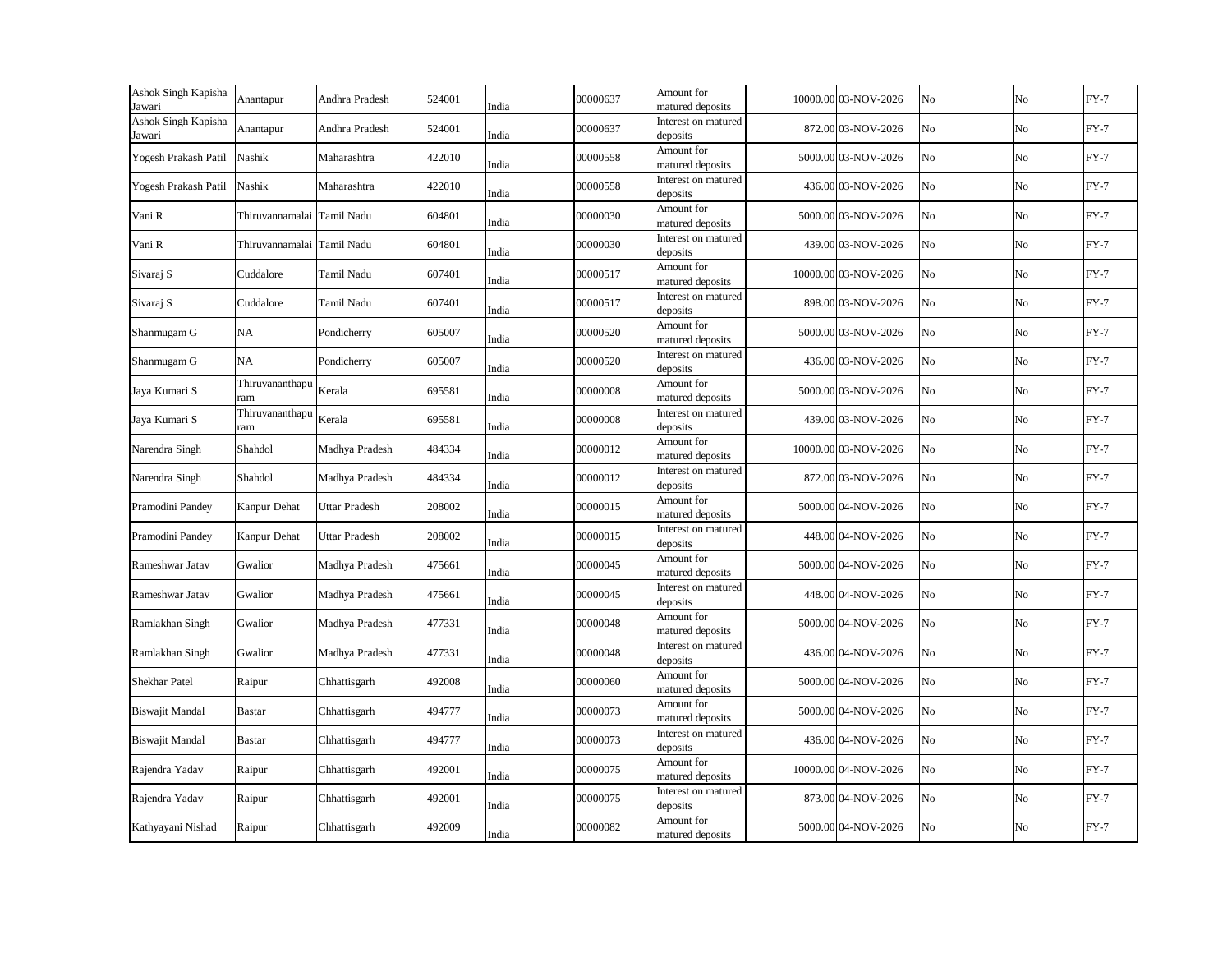| Kathyayani Nishad                  | Raipur         | Chhattisgarh   | 492009 | India | 00000082 | Interest on matured<br>deposits | 436.00 04-NOV-2026    | No             | No | $FY-7$ |
|------------------------------------|----------------|----------------|--------|-------|----------|---------------------------------|-----------------------|----------------|----|--------|
| Rajeev Roshan Soni                 | Sagar          | Madhya Pradesh | 470229 | India | 00000017 | Amount for<br>matured deposits  | 10000.00 04-NOV-2026  | No             | No | $FY-7$ |
| Rajeev Roshan Soni                 | Sagar          | Madhya Pradesh | 470229 | India | 00000017 | Interest on matured<br>deposits | 873.00 04-NOV-2026    | No             | No | $FY-7$ |
| Anjali Ladha                       | <b>Bikaner</b> | Rajasthan      | 334001 | India | 00000001 | Amount for<br>matured deposits  | 5000.00 04-NOV-2026   | N <sub>o</sub> | No | $FY-7$ |
| Anjali Ladha                       | <b>Bikaner</b> | Rajasthan      | 334001 | India | 00000001 | Interest on matured<br>deposits | 463.00 04-NOV-2026    | No             | No | $FY-7$ |
| Sanjay Kumar Dhaker Bhilwara       |                | Rajasthan      | 311602 | India | 00000026 | Amount for<br>matured deposits  | 5000.00 04-NOV-2026   | No             | No | $FY-7$ |
| Sanjay Kumar Dhaker Bhilwara       |                | Rajasthan      | 311602 | India | 00000026 | Interest on matured<br>deposits | 436.00 04-NOV-2026    | No             | No | $FY-7$ |
| Jagannath Singh                    | Guna           | Madhya Pradesh | 473001 | India | 00000028 | Amount for<br>matured deposits  | 5000.00 04-NOV-2026   | No             | No | $FY-7$ |
| Jagannath Singh                    | Guna           | Madhya Pradesh | 473001 | India | 00000028 | Interest on matured<br>deposits | 436.00 04-NOV-2026    | No             | No | $FY-7$ |
| Ashok Sharma                       | Guna           | Madhya Pradesh | 473001 | India | 00000029 | Amount for<br>matured deposits  | 5000.00 04-NOV-2026   | No             | No | $FY-7$ |
| Brij Kishor Jaiswal                | Gorakhpur      | Uttar Pradesh  | 273007 | India | 00000044 | Amount for<br>matured deposits  | 10000.00 04-NOV-2026  | No             | No | $FY-7$ |
| Brij Kishor Jaiswal                | Gorakhpur      | Uttar Pradesh  | 273007 | India | 00000044 | Interest on matured<br>deposits | 873.00 04-NOV-2026    | No             | No | $FY-7$ |
| Himanshu Aggarwal                  | Faridabad      | Haryana        | 121010 | India | 00000021 | Amount for<br>matured deposits  | 5000.00 04-NOV-2026   | No             | No | $FY-7$ |
| Himanshu Aggarwal                  | Faridabad      | Haryana        | 121010 | India | 00000021 | Interest on matured<br>deposits | 436.00 04-NOV-2026    | No             | No | $FY-7$ |
| Himanshu Aggarwal                  | Faridabad      | Haryana        | 121010 | India | 00000022 | Amount for<br>matured deposits  | 5000.00 04-NOV-2026   | No             | No | $FY-7$ |
| Himanshu Aggarwal                  | Faridabad      | Haryana        | 121010 | India | 00000022 | Interest on matured<br>deposits | 436.00 04-NOV-2026    | No             | No | $FY-7$ |
| Kishan Singh                       | Faridabad      | Haryana        | 121004 | India | 00000027 | Amount for<br>matured deposits  | 5000.00 04-NOV-2026   | No             | No | $FY-7$ |
| Kishan Singh                       | Faridabad      | Haryana        | 121004 | India | 00000027 | Interest on matured<br>deposits | 436.00 04-NOV-2026    | No             | No | $FY-7$ |
| Jatinder Kumar                     | Jalandhar      | Punjab         | 144001 | India | 00000008 | Amount for<br>matured deposits  | 5000.00 04-NOV-2026   | No             | No | $FY-7$ |
| Jatinder Kumar                     | Jalandhar      | Punjab         | 144001 | India | 00000008 | Interest on matured<br>deposits | 436.00 04-NOV-2026    | No             | No | $FY-7$ |
| Divyaben Jethanand<br>Bhagchandani | Kachchh        | Gujarat        | 384151 | India | 00000027 | Amount for<br>matured deposits  | 100000.00 04-NOV-2026 | No             | No | $FY-7$ |
| Divyaben Jethanand<br>Bhagchandani | Kachchh        | Gujarat        | 384151 | India | 00000027 | Interest on matured<br>deposits | 8244.00 04-NOV-2026   | No             | No | $FY-7$ |
| Naresh Kumar                       | Gurgaon        | Haryana        | 122001 | India | 00000044 | Amount for<br>matured deposits  | 5000.00 04-NOV-2026   | No             | No | $FY-7$ |
| Naresh Kumar                       | Gurgaon        | Haryana        | 122001 | India | 00000044 | Interest on matured<br>deposits | 436.00 04-NOV-2026    | No             | No | $FY-7$ |
| Fakhruddin                         | Gurgaon        | Haryana        | 122051 | India | 00000050 | Amount for<br>matured deposits  | 5000.00 04-NOV-2026   | No             | No | $FY-7$ |
| Fakhruddin                         | Gurgaon        | Haryana        | 122051 | India | 00000050 | Interest on matured<br>deposits | 436.00 04-NOV-2026    | No             | No | $FY-7$ |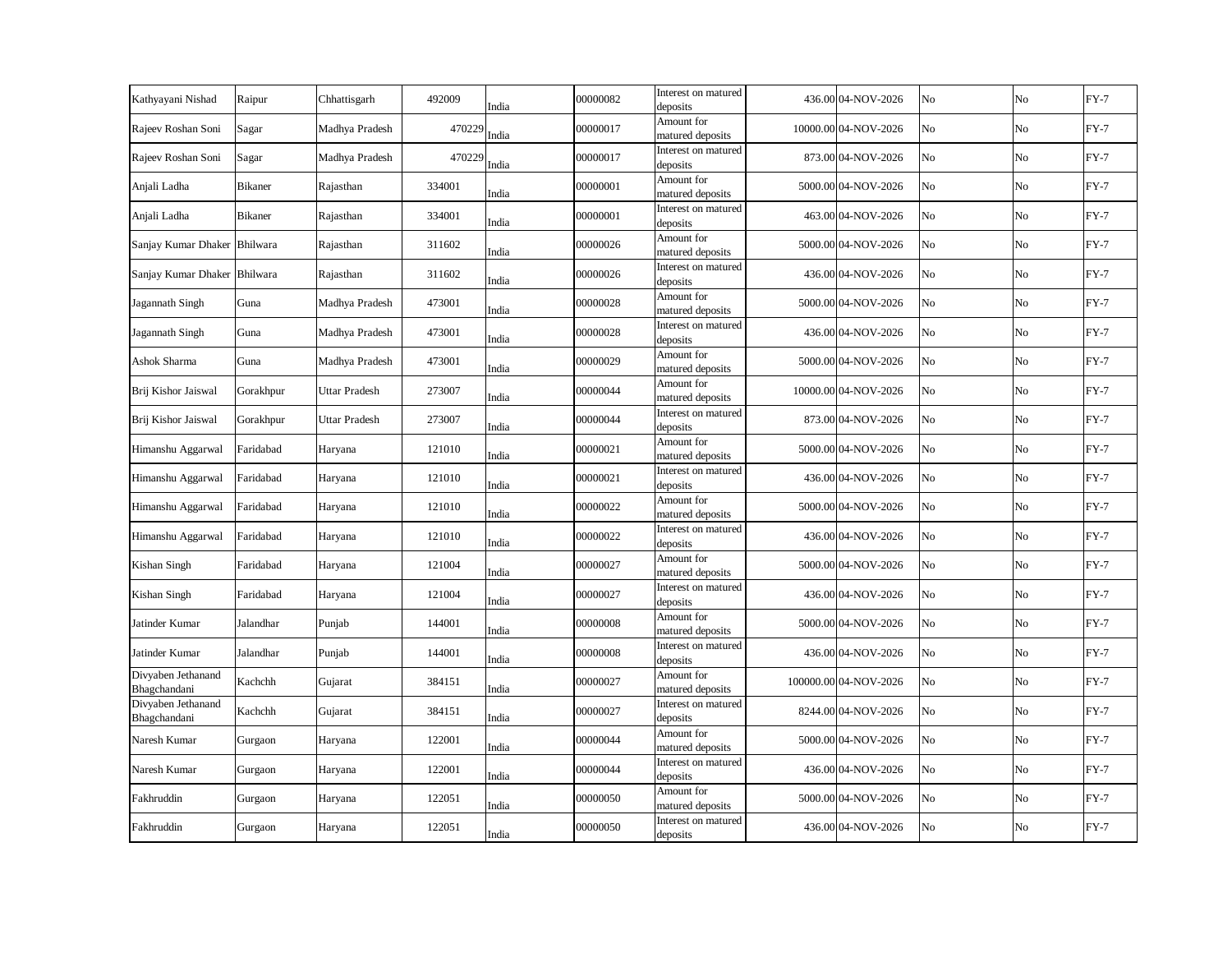| Ravi Kumar                  | Alwar                  | Rajasthan            | 301701 | India | 00000003 | Amount for<br>matured deposits  | 5000.00 04-NOV-2026  | No | No       | $FY-7$ |
|-----------------------------|------------------------|----------------------|--------|-------|----------|---------------------------------|----------------------|----|----------|--------|
| Ravi Kumar                  | Alwar                  | Rajasthan            | 301701 | India | 00000003 | Interest on matured<br>deposits | 436.00 04-NOV-2026   | No | No       | $FY-7$ |
| <b>Babli Singh</b>          | Gautam Buddha<br>Nagar | Uttar Pradesh        | 201306 | India | 00000674 | Amount for<br>matured deposits  | 5000.00 04-NOV-2026  | No | No       | $FY-7$ |
| <b>Babli Singh</b>          | Gautam Buddha<br>Nagar | Uttar Pradesh        | 201306 | India | 00000674 | Interest on matured<br>deposits | 438.00 04-NOV-2026   | No | No       | $FY-7$ |
| Sharda Chaudhary            | Gautam Buddha<br>Nagar | Uttar Pradesh        | 201009 | India | 00000676 | Amount for<br>matured deposits  | 20000.00 04-NOV-2026 | No | No       | $FY-7$ |
| Sharda Chaudhary            | Gautam Buddha<br>Nagar | Uttar Pradesh        | 201009 | India | 00000676 | Interest on matured<br>deposits | 1755.00 04-NOV-2026  | No | No       | $FY-7$ |
| Nimishakavi Sravana<br>Siri | Hyderabad              | Telangana            | 500036 | India | 00000507 | Amount for<br>matured deposits  | 5000.00 04-NOV-2026  | No | No       | $FY-7$ |
| Nimishakavi Sravana<br>Siri | Hyderabad              | Telangana            | 500036 | India | 00000507 | Interest on matured<br>deposits | 438.00 04-NOV-2026   | No | No       | $FY-7$ |
| Parasakthi R                | Karur                  | Tamil Nadu           | 639006 | India | 00000003 | Amount for<br>matured deposits  | 5000.00 04-NOV-2026  | No | No       | $FY-7$ |
| Parasakthi R                | Karur                  | Tamil Nadu           | 639006 | India | 00000003 | Interest on matured<br>deposits | 438.00 04-NOV-2026   | No | $\rm No$ | $FY-7$ |
| Gurjeet Singh               | Hissar                 | Haryana              | 136044 | India | 00000004 | Amount for<br>matured deposits  | 5000.00 04-NOV-2026  | No | No       | $FY-7$ |
| Gurjeet Singh               | Hissar                 | Haryana              | 136044 | India | 00000004 | Interest on matured<br>deposits | 436.00 04-NOV-2026   | No | No       | $FY-7$ |
| Mukesh                      | Hissar                 | Haryana              | 126115 | India | 00000002 | Amount for<br>matured deposits  | 5000.00 04-NOV-2026  | No | No       | $FY-7$ |
| Mukesh                      | Hissar                 | Haryana              | 126115 | India | 00000002 | Interest on matured<br>deposits | 436.00 04-NOV-2026   | No | $\rm No$ | $FY-7$ |
| Krishan                     | Hissar                 | Haryana              | 126125 | India | 00000004 | Amount for<br>matured deposits  | 5000.00 04-NOV-2026  | No | No       | $FY-7$ |
| Krishan                     | Hissar                 | Haryana              | 126125 | India | 00000004 | Interest on matured<br>deposits | 436.00 04-NOV-2026   | No | No       | $FY-7$ |
| Chandrachood<br>Tripathi    | Bilaspur               | Chhattisgarh         | 495001 | India | 00000016 | Amount for<br>matured deposits  | 5000.00 05-NOV-2026  | No | No       | $FY-7$ |
| Chandrachood<br>Tripathi    | Bilaspur               | Chhattisgarh         | 495001 | India | 00000016 | Interest on matured<br>deposits | 436.00 05-NOV-2026   | No | No       | $FY-7$ |
| Anuj Singh                  | Varanasi               | Uttar Pradesh        | 221307 | India | 00000048 | Amount for<br>matured deposits  | 10000.00 05-NOV-2026 | No | No       | $FY-7$ |
| Anuj Singh                  | Varanasi               | <b>Uttar Pradesh</b> | 221307 | India | 00000048 | Interest on matured<br>deposits | 872.00 05-NOV-2026   | No | No       | $FY-7$ |
| Rajan Gond                  | Varanasi               | Uttar Pradesh        | 221002 | India | 00000049 | Amount for<br>matured deposits  | 9000.00 05-NOV-2026  | No | No       | $FY-7$ |
| Rajan Gond                  | Varanasi               | <b>Uttar Pradesh</b> | 221002 | India | 00000049 | Interest on matured<br>deposits | 785.00 05-NOV-2026   | No | No       | $FY-7$ |
| Chandan Verma               | Chandauli              | <b>Uttar Pradesh</b> | 232101 | India | 00000050 | Amount for<br>matured deposits  | 25000.00 05-NOV-2026 | No | No       | $FY-7$ |
| Chandan Verma               | Chandauli              | <b>Uttar Pradesh</b> | 232101 | India | 00000050 | Interest on matured<br>deposits | 2181.00 05-NOV-2026  | No | No       | $FY-7$ |
| Shiva Prasad                | Ranchi                 | Jharkhand            |        | India | 00000011 | Amount for<br>matured deposits  | 5000.00 05-NOV-2026  | No | No       | $FY-7$ |
| Shiva Prasad                | Ranchi                 | Jharkhand            |        | India | 00000011 | Interest on matured<br>deposits | 436.00 05-NOV-2026   | No | No       | $FY-7$ |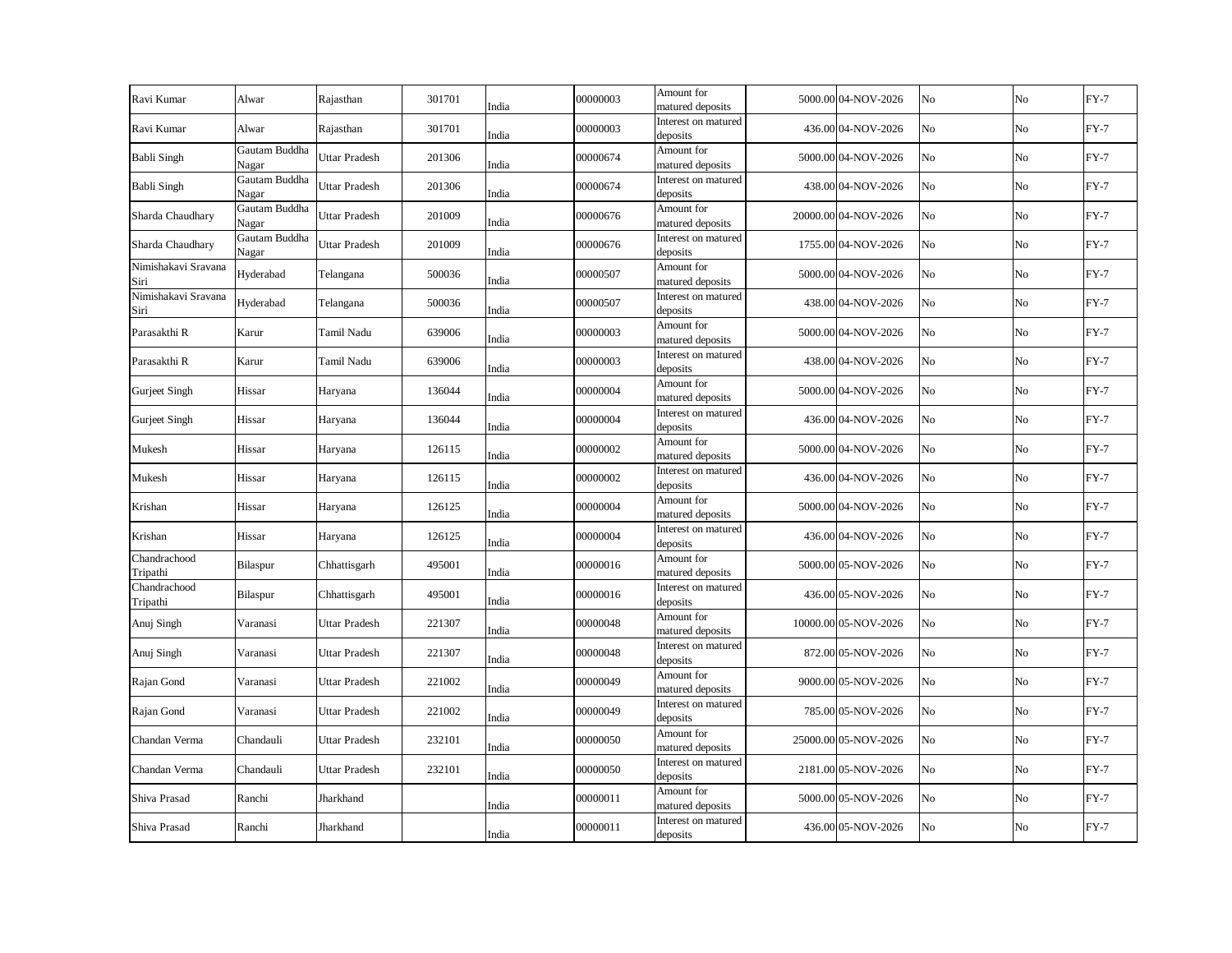| Basanti Devi       | Ranchi                | Jharkhand            | 834001 | India | 00000016 | Amount for<br>matured deposits  | 10000.00 05-NOV-2026 | No | No          | $FY-7$ |
|--------------------|-----------------------|----------------------|--------|-------|----------|---------------------------------|----------------------|----|-------------|--------|
| Basanti Devi       | Ranchi                | Jharkhand            | 834001 | India | 00000016 | Interest on matured<br>deposits | 877.00 05-NOV-2026   | No | No          | $FY-7$ |
| <b>Anand Kumar</b> | Ranchi                | Jharkhand            | 834001 | India | 00000018 | Amount for<br>matured deposits  | 5000.00 05-NOV-2026  | No | No          | $FY-7$ |
| <b>Anand Kumar</b> | Ranchi                | Jharkhand            | 834001 | India | 00000018 | Interest on matured<br>deposits | 436.00 05-NOV-2026   | No | No          | $FY-7$ |
| Manoj Kumar Sahu   | Ranchi                | Jharkhand            | 831002 | India | 00000021 | Amount for<br>matured deposits  | 10000.00 05-NOV-2026 | No | No          | $FY-7$ |
| Manoj Kumar Sahu   | Ranchi                | Jharkhand            | 831002 | India | 00000021 | Interest on matured<br>deposits | 872.00 05-NOV-2026   | No | No          | $FY-7$ |
| Manoj Kumar Sahu   | Ranchi                | Jharkhand            | 831002 | India | 00000022 | Amount for<br>matured deposits  | 10000.00 05-NOV-2026 | No | No          | $FY-7$ |
| Manoj Kumar Sahu   | Ranchi                | Jharkhand            | 831002 | India | 00000022 | Interest on matured<br>deposits | 872.00 05-NOV-2026   | No | No          | $FY-7$ |
| Sadhan Chandra Das | East Midnapore        | West Bengal          | 721139 | India | 00000031 | Amount for<br>matured deposits  | 5000.00 05-NOV-2026  | No | No          | $FY-7$ |
| Sadhan Chandra Das | <b>East Midnapore</b> | West Bengal          | 721139 | India | 00000031 | Interest on matured<br>deposits | 436.00 05-NOV-2026   | No | No          | $FY-7$ |
| Arnab Kumar Dey    | North 24<br>Parganas  | West Bengal          | 743145 | India | 00000032 | Amount for<br>matured deposits  | 5000.00 05-NOV-2026  | No | No          | $FY-7$ |
| Arnab Kumar Dev    | North 24<br>Parganas  | West Bengal          | 743145 | India | 00000032 | Interest on matured<br>deposits | 436.00 05-NOV-2026   | No | No          | $FY-7$ |
| Dinesh             | <b>Bareilly</b>       | Uttar Pradesh        | 243302 | India | 00000020 | Amount for<br>matured deposits  | 10000.00 05-NOV-2026 | No | No          | $FY-7$ |
| Dinesh             | Bareilly              | Uttar Pradesh        | 243302 | India | 00000020 | Interest on matured<br>deposits | 872.00 05-NOV-2026   | No | $_{\rm No}$ | $FY-7$ |
| Shrikant Upadhayay | Varanasi              | <b>Uttar Pradesh</b> | 221001 | India | 00000031 | Amount for<br>matured deposits  | 5000.00 05-NOV-2026  | No | No          | $FY-7$ |
| Shrikant Upadhayay | Varanasi              | <b>Uttar Pradesh</b> | 221001 | India | 00000031 | Interest on matured<br>deposits | 436.00 05-NOV-2026   | No | No          | $FY-7$ |
| Himanshu Gupta     | Allahabad             | Uttar Pradesh        | 211001 | India | 00000032 | Amount for<br>matured deposits  | 20000.00 05-NOV-2026 | No | No          | $FY-7$ |
| Himanshu Gupta     | Allahabad             | Uttar Pradesh        | 211001 | India | 00000032 | Interest on matured<br>deposits | 1745.00 05-NOV-2026  | No | No          | $FY-7$ |
| Amit Verma         | Saharanpur            | Uttar Pradesh        | 247001 | India | 00000044 | Amount for<br>matured deposits  | 5000.00 05-NOV-2026  | No | No          | $FY-7$ |
| Ritu Rani          | Saharanpur            | Uttar Pradesh        | 247001 | India | 00000054 | Amount for<br>matured deposits  | 5000.00 05-NOV-2026  | No | No          | $FY-7$ |
| Shubham Sharma     | Haridwar              | Uttarakhand          | 247661 | India | 00000056 | Amount for<br>matured deposits  | 5000.00 05-NOV-2026  | No | No          | $FY-7$ |
| Randheer Singh     | Saharanpur            | <b>Uttar Pradesh</b> | 247001 | India | 00000058 | Amount for<br>matured deposits  | 5000.00 05-NOV-2026  | No | No          | $FY-7$ |
| Jairamdas Bhagwani | Durg                  | Chhattisgarh         | 491001 | India | 00000021 | Amount for<br>matured deposits  | 5000.00 05-NOV-2026  | No | No          | $FY-7$ |
| Jairamdas Bhagwani | Durg                  | Chhattisgarh         | 491001 | India | 00000021 | Interest on matured<br>deposits | 436.00 05-NOV-2026   | No | No          | $FY-7$ |
| Jairamdas Bhagwani | Durg                  | Chhattisgarh         | 491001 | India | 00000022 | Amount for<br>matured deposits  | 5000.00 05-NOV-2026  | No | No          | $FY-7$ |
| Jairamdas Bhagwani | Durg                  | Chhattisgarh         | 491001 | India | 00000022 | Interest on matured<br>deposits | 436.00 05-NOV-2026   | No | No          | $FY-7$ |
|                    |                       |                      |        |       |          |                                 |                      |    |             |        |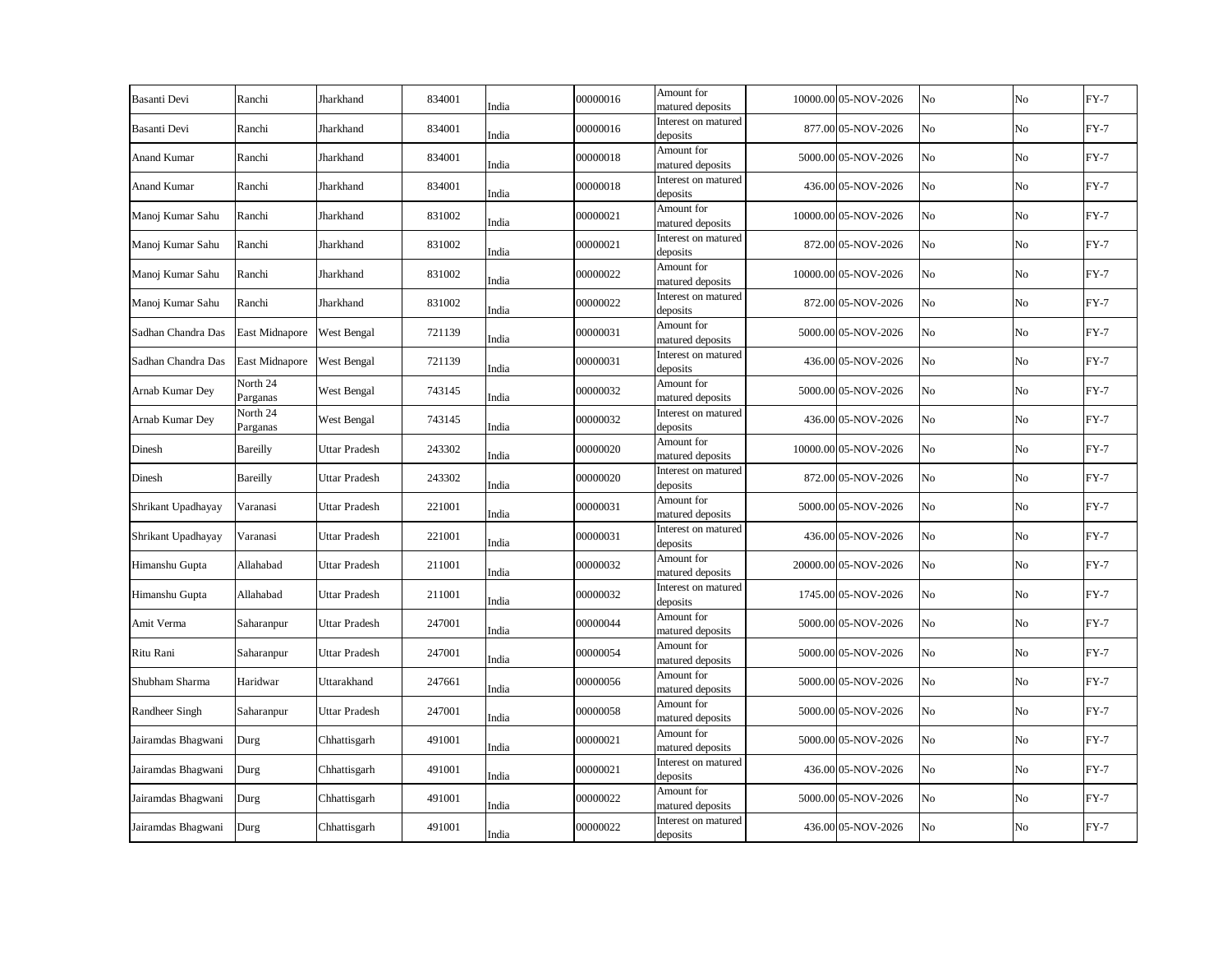| Jairamdas Bhagwani              | Durg      | Chhattisgarh         | 491001 | India | 00000024 | Amount for<br>matured deposits  | 5000.00 05-NOV-2026   | No | No             | $FY-7$ |
|---------------------------------|-----------|----------------------|--------|-------|----------|---------------------------------|-----------------------|----|----------------|--------|
| Jairamdas Bhagwani              | Durg      | Chhattisgarh         | 491001 | India | 00000024 | Interest on matured<br>deposits | 436.00 05-NOV-2026    | No | No             | $FY-7$ |
| Munna Lal Sahu                  | Bilaspur  | Chhattisgarh         | 495335 | India | 00000030 | Amount for<br>matured deposits  | 5000.00 05-NOV-2026   | No | No             | $FY-7$ |
| Munna Lal Sahu                  | Bilaspur  | Chhattisgarh         | 495335 | India | 00000030 | Interest on matured<br>deposits | 436.00 05-NOV-2026    | No | No             | $FY-7$ |
| Sudhir Kumar Gupta              | Aligarh   | Uttar Pradesh        | 202001 | India | 00000031 | Amount for<br>matured deposits  | 10000.00 05-NOV-2026  | No | N <sub>o</sub> | $FY-7$ |
| Sudhir Kumar Gupta              | Aligarh   | Uttar Pradesh        | 202001 | India | 00000031 | Interest on matured<br>deposits | 872.00 05-NOV-2026    | No | No             | $FY-7$ |
| Utkarsha Udayraj<br>Kulkarni    | Pune      | Maharashtra          | 411023 | India | 00000015 | Amount for<br>matured deposits  | 5000.00 05-NOV-2026   | No | No             | $FY-7$ |
| Utkarsha Udayraj<br>Kulkarni    | Pune      | Maharashtra          | 411023 | India | 00000015 | Interest on matured<br>deposits | 462.00 05-NOV-2026    | No | No             | $FY-7$ |
| Udayraj Balwant<br>Kulkarni     | Pune      | Maharashtra          | 411023 | India | 00000016 | Amount for<br>matured deposits  | 5000.00 05-NOV-2026   | No | No             | $FY-7$ |
| Udayraj Balwant<br>Kulkarni     | Pune      | Maharashtra          | 411023 | India | 00000016 | Interest on matured<br>deposits | 460.00 05-NOV-2026    | No | No             | $FY-7$ |
| Kamlesh Kumar                   | Amritsar  | Punjab               | 143001 | India | 00000017 | Amount for<br>matured deposits  | 5000.00 05-NOV-2026   | No | No             | $FY-7$ |
| Kamlesh Kumar                   | Amritsar  | Punjab               | 143001 | India | 00000017 | Interest on matured<br>deposits | 436.00 05-NOV-2026    | No | No             | $FY-7$ |
| Vipulkumar Ishwarlal<br>Purohit | Porbandar | Gujarat              | 360575 | India | 00000012 | Amount for<br>matured deposits  | 5000.00 05-NOV-2026   | No | No             | $FY-7$ |
| Vipulkumar Ishwarlal<br>Purohit | Porbandar | Gujarat              | 360575 | India | 00000012 | Interest on matured<br>deposits | 436.00 05-NOV-2026    | No | No             | $FY-7$ |
| Jyoti Jethanand<br>Bhagchandani | Kachchh   | Gujarat              | 384151 | India | 00000031 | Amount for<br>matured deposits  | 100000.00 05-NOV-2026 | No | No             | $FY-7$ |
| Jyoti Jethanand<br>Bhagchandani | Kachchh   | Gujarat              | 384151 | India | 00000031 | Interest on matured<br>deposits | 8242.00 05-NOV-2026   | No | No             | $FY-7$ |
| Mitra Pal Singh                 | Badaun    | <b>Uttar Pradesh</b> | 243301 | India | 00000006 | Amount for<br>matured deposits  | 5000.00 05-NOV-2026   | No | No             | $FY-7$ |
| Mitra Pal Singh                 | Badaun    | <b>Uttar Pradesh</b> | 243301 | India | 00000006 | Interest on matured<br>deposits | 436.00 05-NOV-2026    | No | No             | $FY-7$ |
| Atul Kumar                      | Badaun    | Uttar Pradesh        | 243601 | India | 00000008 | Amount for<br>matured deposits  | 5000.00 05-NOV-2026   | No | No             | $FY-7$ |
| Atul Kumar                      | Badaun    | Uttar Pradesh        | 243601 | India | 00000008 | Interest on matured<br>deposits | 436.00 05-NOV-2026    | No | No             | $FY-7$ |
| Rohit                           | Gwalior   | Madhya Pradesh       | 474003 | India | 00000008 | Amount for<br>matured deposits  | 5000.00 05-NOV-2026   | No | No             | $FY-7$ |
| Rohit                           | Gwalior   | Madhya Pradesh       | 474003 | India | 00000008 | Interest on matured<br>deposits | 436.00 05-NOV-2026    | No | No             | $FY-7$ |
| Priya Premshankar<br>Tiwari     | Thane     | Maharashtra          | 400605 | India | 00000011 | Amount for<br>matured deposits  | 5000.00 05-NOV-2026   | No | No             | $FY-7$ |
| Priya Premshankar<br>Tiwari     | Thane     | Maharashtra          | 400605 | India | 00000011 | Interest on matured<br>deposits | 449.00 05-NOV-2026    | No | No             | $FY-7$ |
| Vinodkumar Rajpati<br>Yadav     | Thane     | Maharashtra          | 421002 | India | 00000012 | Amount for<br>matured deposits  | 5000.00 05-NOV-2026   | No | No             | $FY-7$ |
| Vinodkumar Rajpati<br>Yadav     | Thane     | Maharashtra          | 421002 | India | 00000012 | Interest on matured<br>deposits | 436.00 05-NOV-2026    | No | No             | $FY-7$ |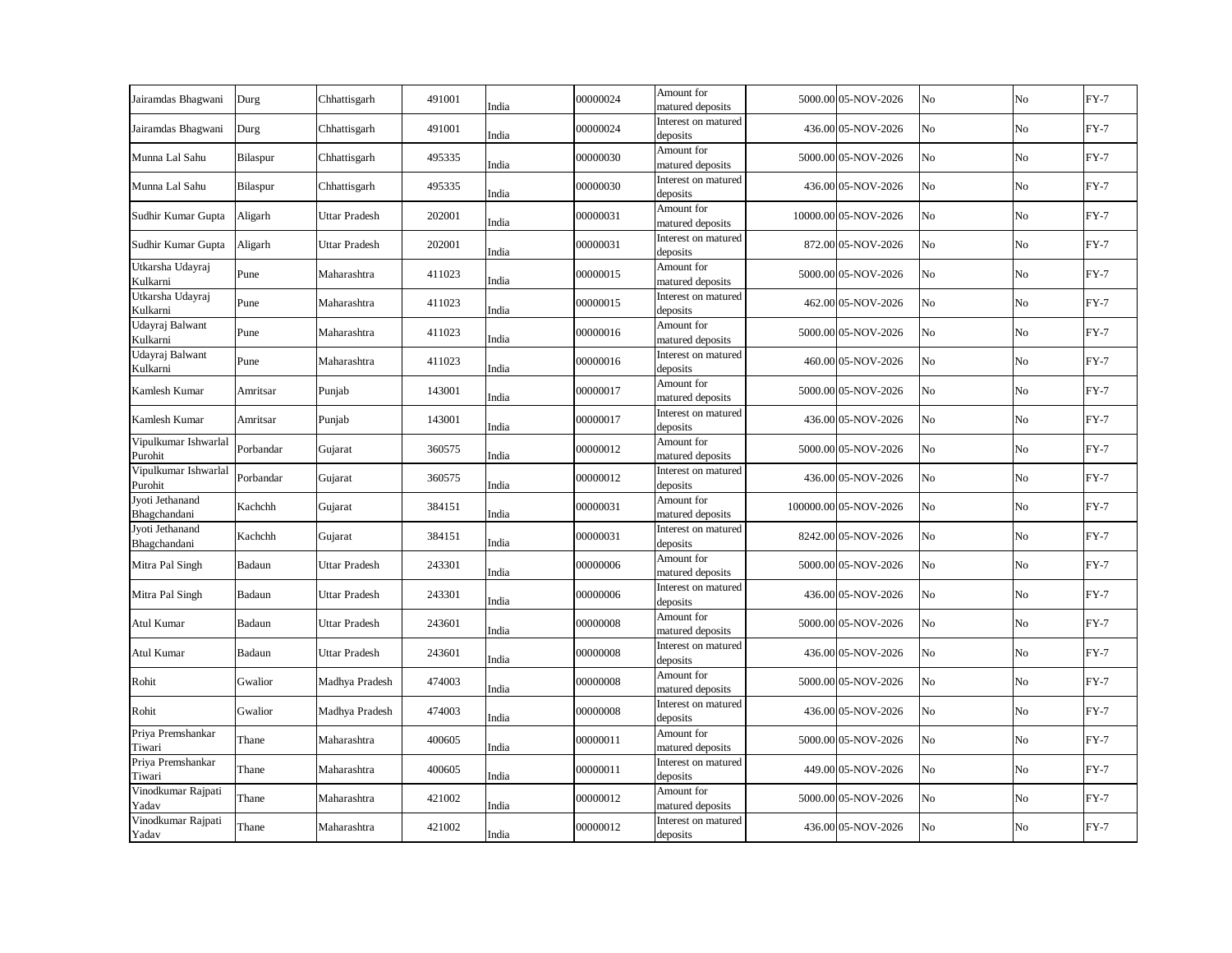| Pillanagrovi Balamani Rangareddi |                           | Telangana            | 500074 | India | 00352193 | Amount for<br>matured deposits  | 5000.00 05-NOV-2026  | No | N <sub>o</sub> | $FY-7$ |
|----------------------------------|---------------------------|----------------------|--------|-------|----------|---------------------------------|----------------------|----|----------------|--------|
| Pillanagrovi Balamani Rangareddi |                           | Telangana            | 500074 | India | 00352193 | Interest on matured<br>deposits | 436.00 05-NOV-2026   | No | No             | $FY-7$ |
| Pramod Hariram<br>Varma          | Pune                      | Maharashtra          | 411052 | India | 00525836 | Amount for<br>matured deposits  | 20000.00 05-NOV-2026 | No | No             | $FY-7$ |
| Pramod Hariram<br>Varma          | Pune                      | Maharashtra          | 411052 | India | 00525836 | Interest on matured<br>deposits | 19944.00 05-NOV-2026 | No | No             | $FY-7$ |
| Sharda Chaudhary                 | Gautam Buddha<br>Nagar    | Uttar Pradesh        | 201009 | India | 00000679 | Amount for<br>matured deposits  | 20000.00 05-NOV-2026 | No | No             | $FY-7$ |
| Sharda Chaudhary                 | Gautam Buddha<br>Nagar    | Uttar Pradesh        | 201009 | India | 00000679 | Interest on matured<br>deposits | 1755.00 05-NOV-2026  | No | No             | $FY-7$ |
| Senthilmurugan S                 | Madurai                   | <b>Tamil Nadu</b>    | 625221 | India | 00000530 | Amount for<br>matured deposits  | 5000.00 05-NOV-2026  | No | No             | $FY-7$ |
| Senthilmurugan S                 | Madurai                   | Tamil Nadu           | 625221 | India | 00000530 | Interest on matured<br>deposits | 436.00 05-NOV-2026   | No | No             | $FY-7$ |
| Venkatesha R                     | Bangalore Urban Karnataka |                      | 560035 | India | 00000539 | Amount for<br>matured deposits  | 50000.00 05-NOV-2026 | No | No             | $FY-7$ |
| Venkatesha R                     | Bangalore Urban Karnataka |                      | 560035 | India | 00000539 | Interest on matured<br>deposits | 4362.00 05-NOV-2026  | No | No             | $FY-7$ |
| Prakash R C                      | Coimbatore                | Tamil Nadu           | 641019 | India | 00000512 | Amount for<br>matured deposits  | 10000.00 05-NOV-2026 | No | No             | $FY-7$ |
| Prakash R C                      | Coimbatore                | Tamil Nadu           | 641019 | India | 00000512 | Interest on matured<br>deposits | 872.00 05-NOV-2026   | No | No             | $FY-7$ |
| Sumathi                          | Vellore                   | Tamil Nadu           | 635802 | India | 00000029 | Amount for<br>matured deposits  | 10000.00 05-NOV-2026 | No | No             | $FY-7$ |
| Sumathi                          | Vellore                   | Tamil Nadu           | 635802 | India | 00000029 | Interest on matured<br>deposits | 877.00 05-NOV-2026   | No | No             | $FY-7$ |
| Ghanshyam                        | Lucknow                   | Uttar Pradesh        | 226011 | India | 00000078 | Amount for<br>matured deposits  | 10000.00 06-NOV-2026 | No | No             | $FY-7$ |
| Ghanshyam                        | Lucknow                   | <b>Uttar Pradesh</b> | 226011 | India | 00000078 | Interest on matured<br>deposits | 872.00 06-NOV-2026   | No | No             | $FY-7$ |
| <b>Alok Sonkar</b>               | Lucknow                   | Uttar Pradesh        | 226023 | India | 00000079 | Amount for<br>matured deposits  | 5000.00 06-NOV-2026  | No | No             | $FY-7$ |
| Alok Sonkar                      | Lucknow                   | Uttar Pradesh        | 226023 | India | 00000079 | Interest on matured<br>deposits | 436.00 06-NOV-2026   | No | No             | $FY-7$ |
| Abhishek Kumar<br>Dwivedi        | Lucknow                   | Uttar Pradesh        | 226022 | India | 00000080 | Amount for<br>matured deposits  | 5000.00 06-NOV-2026  | No | No             | $FY-7$ |
| Abhishek Kumar<br>Dwivedi        | Lucknow                   | Uttar Pradesh        | 226022 | India | 00000080 | Interest on matured<br>deposits | 436.00 06-NOV-2026   | No | No             | $FY-7$ |
| Ashraf Ali                       | Kanpur Dehat              | <b>Uttar Pradesh</b> | 208019 | India | 00000018 | Amount for<br>matured deposits  | 10000.00 06-NOV-2026 | No | No             | $FY-7$ |
| Ashraf Ali                       | Kanpur Dehat              | <b>Uttar Pradesh</b> | 208019 | India | 00000018 | Interest on matured<br>deposits | 872.00 06-NOV-2026   | No | No             | $FY-7$ |
| Khalid Bin Haroon                | Kanpur Dehat              | <b>Uttar Pradesh</b> | 208001 | India | 00000019 | Amount for<br>matured deposits  | 5000.00 06-NOV-2026  | No | No             | $FY-7$ |
| Khalid Bin Haroon                | Kanpur Dehat              | <b>Uttar Pradesh</b> | 208001 | India | 00000019 | Interest on matured<br>deposits | 436.00 06-NOV-2026   | No | No             | $FY-7$ |
| Krishna Kumar Yadav              | Kanpur Dehat              | Uttar Pradesh        | 212206 | India | 00000020 | Amount for<br>matured deposits  | 5000.00 06-NOV-2026  | No | No             | $FY-7$ |
| Krishna Kumar Yadav Kanpur Dehat |                           | <b>Uttar Pradesh</b> | 212206 | India | 00000020 | Interest on matured<br>deposits | 436.00 06-NOV-2026   | No | No             | $FY-7$ |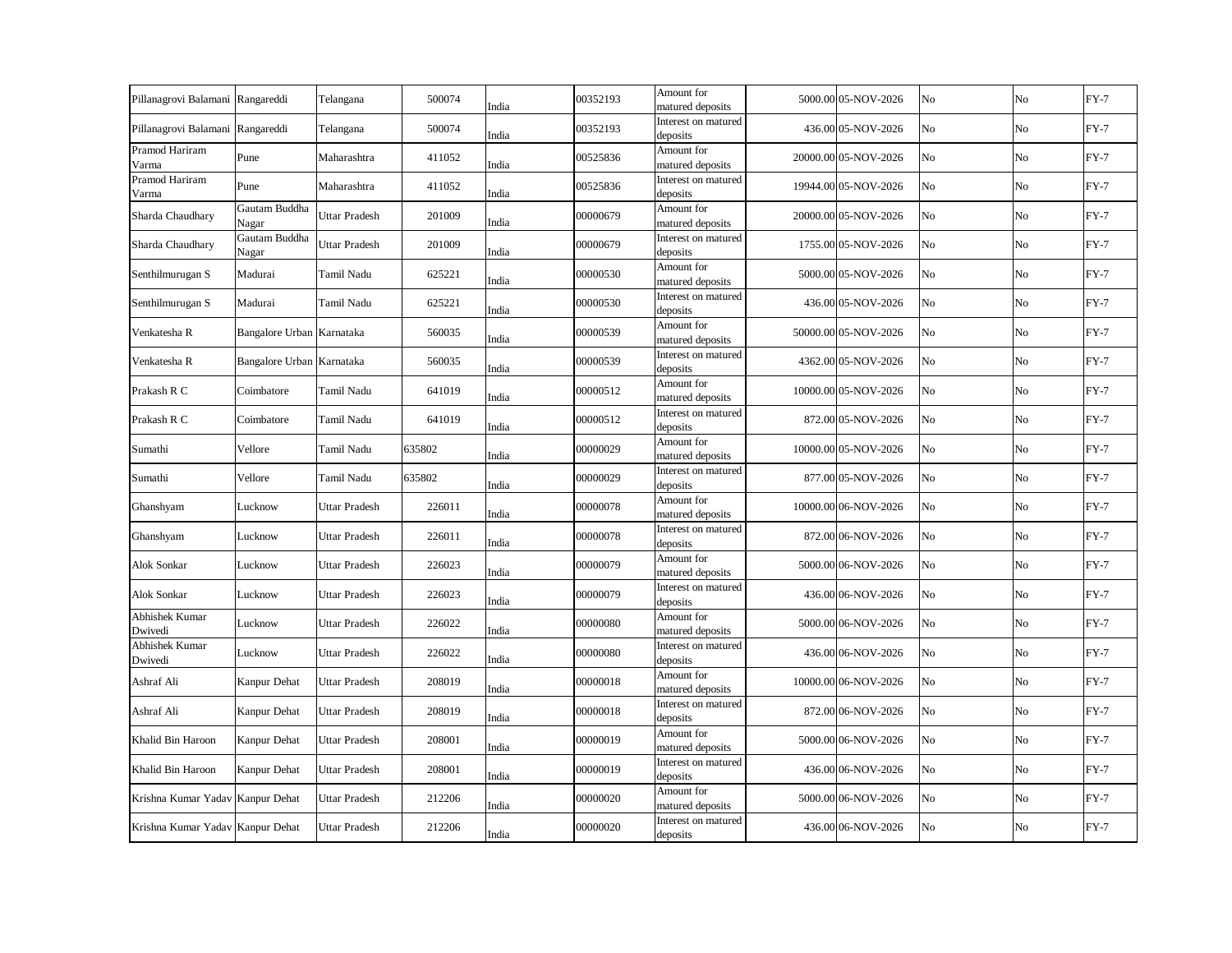| Ganesh Kumar Yadav Raipur | Chhattisgarh         | 492001                                                                                           | India | 00000042                                                                                                 | Amount for<br>matured deposits  |                                                                                                                                                                                                                                      | No                                                                                                                                                                                                                                                                                                                                                                                                                                                                                                                                                                                                         | No | $FY-7$ |
|---------------------------|----------------------|--------------------------------------------------------------------------------------------------|-------|----------------------------------------------------------------------------------------------------------|---------------------------------|--------------------------------------------------------------------------------------------------------------------------------------------------------------------------------------------------------------------------------------|------------------------------------------------------------------------------------------------------------------------------------------------------------------------------------------------------------------------------------------------------------------------------------------------------------------------------------------------------------------------------------------------------------------------------------------------------------------------------------------------------------------------------------------------------------------------------------------------------------|----|--------|
| Raipur                    | Chhattisgarh         | 492001                                                                                           |       | 00000042                                                                                                 | Interest on matured             |                                                                                                                                                                                                                                      | No                                                                                                                                                                                                                                                                                                                                                                                                                                                                                                                                                                                                         | No | $FY-7$ |
| Raipur                    | Chhattisgarh         | 493441                                                                                           |       | 00000068                                                                                                 | Amount for                      |                                                                                                                                                                                                                                      | No                                                                                                                                                                                                                                                                                                                                                                                                                                                                                                                                                                                                         | No | $FY-7$ |
| Raipur                    | Chhattisgarh         | 493441                                                                                           |       | 00000068                                                                                                 | Interest on matured             |                                                                                                                                                                                                                                      | No                                                                                                                                                                                                                                                                                                                                                                                                                                                                                                                                                                                                         | No | $FY-7$ |
| Bilaspur                  | Chhattisgarh         | 495006                                                                                           |       | 00000021                                                                                                 | Amount for                      |                                                                                                                                                                                                                                      | No                                                                                                                                                                                                                                                                                                                                                                                                                                                                                                                                                                                                         | No | $FY-7$ |
| Bilaspur                  | Chhattisgarh         | 495006                                                                                           |       | 00000021                                                                                                 | Interest on matured             |                                                                                                                                                                                                                                      | No                                                                                                                                                                                                                                                                                                                                                                                                                                                                                                                                                                                                         | No | $FY-7$ |
| Varanasi                  | Uttar Pradesh        | 221001                                                                                           |       | 00000053                                                                                                 | Amount for                      |                                                                                                                                                                                                                                      | No                                                                                                                                                                                                                                                                                                                                                                                                                                                                                                                                                                                                         | No | $FY-7$ |
| Varanasi                  | Uttar Pradesh        | 221001                                                                                           |       | 00000053                                                                                                 | Interest on matured             |                                                                                                                                                                                                                                      | No                                                                                                                                                                                                                                                                                                                                                                                                                                                                                                                                                                                                         | No | $FY-7$ |
| Varanasi                  | <b>Uttar Pradesh</b> | 221103                                                                                           |       | 00000058                                                                                                 | Amount for                      |                                                                                                                                                                                                                                      | No                                                                                                                                                                                                                                                                                                                                                                                                                                                                                                                                                                                                         | No | $FY-7$ |
| Varanasi                  | Uttar Pradesh        | 221103                                                                                           |       | 00000058                                                                                                 | Interest on matured             |                                                                                                                                                                                                                                      | No                                                                                                                                                                                                                                                                                                                                                                                                                                                                                                                                                                                                         | No | $FY-7$ |
| Meerut                    | Uttar Pradesh        | 201001                                                                                           |       | 00000080                                                                                                 | Amount for                      |                                                                                                                                                                                                                                      | No                                                                                                                                                                                                                                                                                                                                                                                                                                                                                                                                                                                                         | No | $FY-7$ |
| New Delhi                 | Delhi                | 110096                                                                                           |       | 00000096                                                                                                 | Amount for                      |                                                                                                                                                                                                                                      | No                                                                                                                                                                                                                                                                                                                                                                                                                                                                                                                                                                                                         | No | $FY-7$ |
| Bhilwara                  | Rajasthan            | 311001                                                                                           |       | 00000028                                                                                                 | Amount for                      |                                                                                                                                                                                                                                      | No                                                                                                                                                                                                                                                                                                                                                                                                                                                                                                                                                                                                         | No | $FY-7$ |
| Bhilwara                  | Rajasthan            | 311001                                                                                           | India | 00000028                                                                                                 | Interest on matured             |                                                                                                                                                                                                                                      | No                                                                                                                                                                                                                                                                                                                                                                                                                                                                                                                                                                                                         | No | $FY-7$ |
| Seoni                     | Madhya Pradesh       | 461223                                                                                           | India | 00000005                                                                                                 | Amount for<br>matured deposits  |                                                                                                                                                                                                                                      | No                                                                                                                                                                                                                                                                                                                                                                                                                                                                                                                                                                                                         | No | $FY-7$ |
| Seoni                     | Madhya Pradesh       | 461223                                                                                           | India | 00000005                                                                                                 | Interest on matured<br>deposits |                                                                                                                                                                                                                                      | No                                                                                                                                                                                                                                                                                                                                                                                                                                                                                                                                                                                                         | No | $FY-7$ |
| Bhopal                    | Madhya Pradesh       | 463106                                                                                           | India | 00000015                                                                                                 | Amount for<br>matured deposits  |                                                                                                                                                                                                                                      | No                                                                                                                                                                                                                                                                                                                                                                                                                                                                                                                                                                                                         | No | $FY-7$ |
| Bhopal                    | Madhya Pradesh       | 463106                                                                                           | India | 00000015                                                                                                 | Interest on matured<br>deposits |                                                                                                                                                                                                                                      | No                                                                                                                                                                                                                                                                                                                                                                                                                                                                                                                                                                                                         | No | $FY-7$ |
| Panipat                   | Haryana              | 132104                                                                                           | India | 00000022                                                                                                 | Amount for                      |                                                                                                                                                                                                                                      | No                                                                                                                                                                                                                                                                                                                                                                                                                                                                                                                                                                                                         | No | $FY-7$ |
| Panipat                   | Haryana              | 132104                                                                                           | India | 00000022                                                                                                 | Interest on matured<br>deposits |                                                                                                                                                                                                                                      | No                                                                                                                                                                                                                                                                                                                                                                                                                                                                                                                                                                                                         | No | $FY-7$ |
| Ambala                    | Haryana              | 132114                                                                                           | India | 00000024                                                                                                 | Amount for<br>matured deposits  |                                                                                                                                                                                                                                      | No                                                                                                                                                                                                                                                                                                                                                                                                                                                                                                                                                                                                         | No | $FY-7$ |
| Ambala                    | Haryana              | 132114                                                                                           | India | 00000024                                                                                                 | Interest on matured<br>deposits |                                                                                                                                                                                                                                      | No                                                                                                                                                                                                                                                                                                                                                                                                                                                                                                                                                                                                         | No | $FY-7$ |
| Firozpur                  | Punjab               | 152002                                                                                           | India | 00000009                                                                                                 | Amount for<br>matured deposits  |                                                                                                                                                                                                                                      | No                                                                                                                                                                                                                                                                                                                                                                                                                                                                                                                                                                                                         | No | $FY-7$ |
| Firozpur                  | Punjab               | 152002                                                                                           | India | 00000009                                                                                                 | Interest on matured<br>deposits |                                                                                                                                                                                                                                      | No                                                                                                                                                                                                                                                                                                                                                                                                                                                                                                                                                                                                         | No | $FY-7$ |
|                           |                      | 721144                                                                                           | India | 00000006                                                                                                 | Amount for<br>matured deposits  |                                                                                                                                                                                                                                      | No                                                                                                                                                                                                                                                                                                                                                                                                                                                                                                                                                                                                         | No | $FY-7$ |
|                           |                      | 721144                                                                                           | India | 00000006                                                                                                 | Interest on matured<br>deposits |                                                                                                                                                                                                                                      | No                                                                                                                                                                                                                                                                                                                                                                                                                                                                                                                                                                                                         | No | $FY-7$ |
|                           |                      | Nemai Chand Sashmol West Midnapore West Bengal<br>Nemai Chand Sashmol West Midnapore West Bengal |       | India<br>India<br>India<br>India<br>India<br>India<br>India<br>India<br>India<br>India<br>India<br>India |                                 | deposits<br>matured deposits<br>deposits<br>matured deposits<br>deposits<br>matured deposits<br>deposits<br>matured deposits<br>deposits<br>matured deposits<br>matured deposits<br>matured deposits<br>deposits<br>matured deposits | 5000.00 06-NOV-2026<br>436.00 06-NOV-2026<br>5000.00 06-NOV-2026<br>436.00 06-NOV-2026<br>5000.00 06-NOV-2026<br>436.00 06-NOV-2026<br>20000.00 06-NOV-2026<br>1745.00 06-NOV-2026<br>5000.00 06-NOV-2026<br>436.00 06-NOV-2026<br>5000.00 06-NOV-2026<br>5000.00 06-NOV-2026<br>5000.00 06-NOV-2026<br>436.00 06-NOV-2026<br>5000.00 06-NOV-2026<br>436.00 06-NOV-2026<br>5000.00 06-NOV-2026<br>436.00 06-NOV-2026<br>5000.00 06-NOV-2026<br>449.00 06-NOV-2026<br>5000.00 06-NOV-2026<br>439.00 06-NOV-2026<br>5000.00 06-NOV-2026<br>449.00 06-NOV-2026<br>20000.00 06-NOV-2026<br>1745.00 06-NOV-2026 |    |        |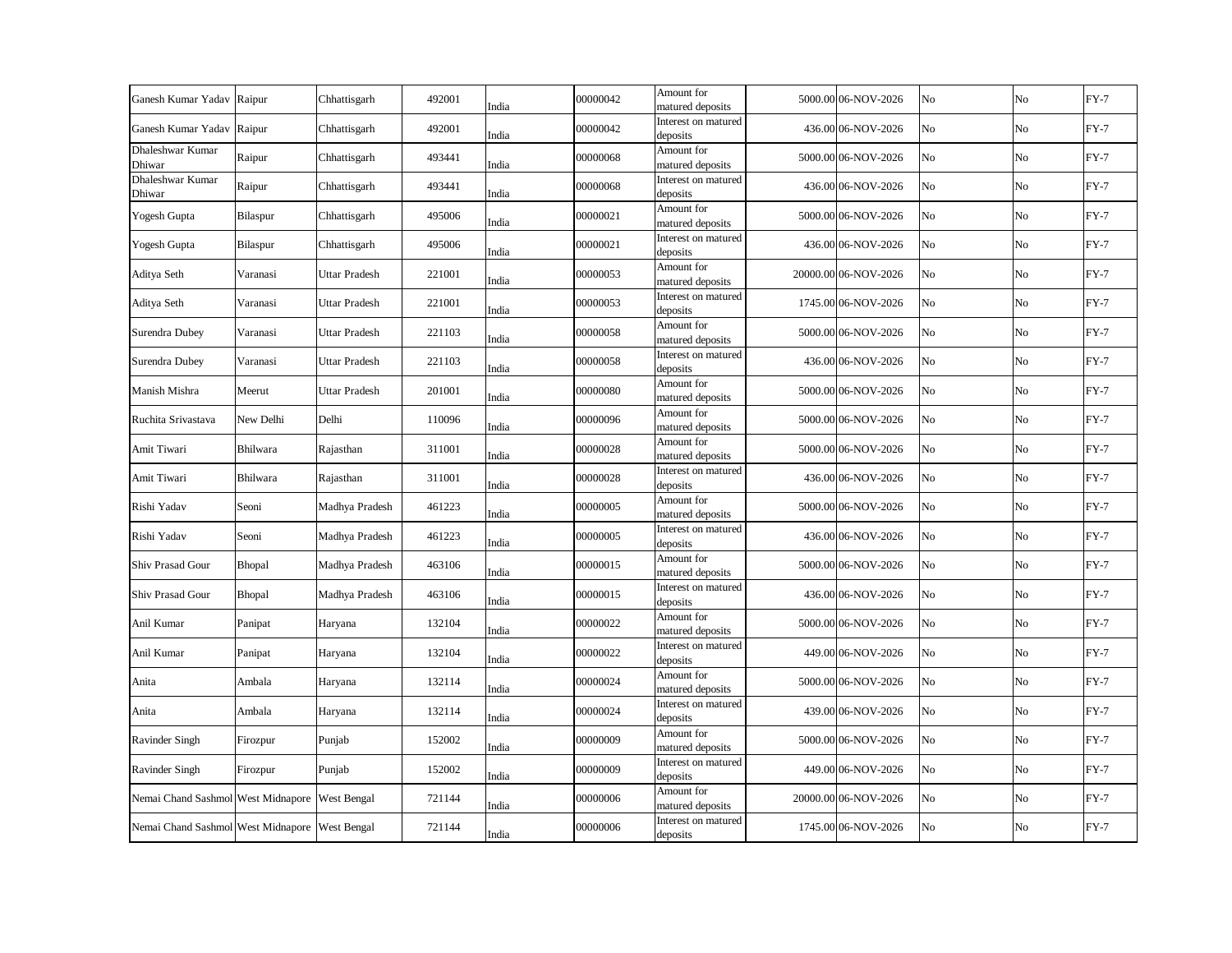| Sanjeeva Chiluka             | Kurnool   | Andhra Pradesh | 518134 | India | 00428998 | Amount for<br>matured deposits  | 5000.00 06-NOV-2026  | No | No             | $FY-7$ |
|------------------------------|-----------|----------------|--------|-------|----------|---------------------------------|----------------------|----|----------------|--------|
| Sanjeeva Chiluka             | Kurnool   | Andhra Pradesh | 518134 | India | 00428998 | Interest on matured<br>deposits | 436.00 06-NOV-2026   | No | No             | $FY-7$ |
| Ramunigalla Praveen<br>Kumar | Kurnool   | Andhra Pradesh | 518134 | India | 00428999 | Amount for<br>matured deposits  | 5000.00 06-NOV-2026  | No | No             | $FY-7$ |
| Ramunigalla Praveen<br>Kumar | Kurnool   | Andhra Pradesh | 518134 | India | 00428999 | Interest on matured<br>deposits | 436.00 06-NOV-2026   | No | No             | $FY-7$ |
| Gurunathapandi R             | Sivaganga | Tamil Nadu     | 630611 | India | 00000531 | Amount for<br>matured deposits  | 5000.00 06-NOV-2026  | No | N <sub>o</sub> | $FY-7$ |
| Gurunathapandi R             | Sivaganga | Tamil Nadu     | 630611 | India | 00000531 | Interest on matured<br>deposits | 436.00 06-NOV-2026   | No | No             | $FY-7$ |
| K P Singh                    | Umaria    | Madhya Pradesh | 484551 | India | 00000014 | Amount for<br>matured deposits  | 5000.00 06-NOV-2026  | No | No             | $FY-7$ |
| K P Singh                    | Umaria    | Madhya Pradesh | 484551 | India | 00000014 | Interest on matured<br>deposits | 436.00 06-NOV-2026   | No | No             | $FY-7$ |
| Pappu Khatik Sonkar          | Raipur    | Chhattisgarh   | 492001 | India | 00000034 | Amount for<br>matured deposits  | 5000.00 07-NOV-2026  | No | No             | $FY-7$ |
| <b>Bhishmadev Patel</b>      | Raipur    | Chhattisgarh   | 493221 | India | 00000036 | Amount for<br>matured deposits  | 5000.00 07-NOV-2026  | No | No             | $FY-7$ |
| <b>Bhishmadev Patel</b>      | Raipur    | Chhattisgarh   | 493221 | India | 00000036 | Interest on matured<br>deposits | 437.00 07-NOV-2026   | No | No             | $FY-7$ |
| Pawan Kumar Sona             | Raipur    | Chhattisgarh   | 492001 | India | 00000038 | Amount for<br>matured deposits  | 10000.00 07-NOV-2026 | No | No             | $FY-7$ |
| Pawan Kumar Sona             | Raipur    | Chhattisgarh   | 492001 | India | 00000038 | Interest on matured<br>deposits | 872.00 07-NOV-2026   | No | No             | $FY-7$ |
| Sachin Kumar Nigam           | Raipur    | Chhattisgarh   | 492002 | India | 00000049 | Amount for<br>matured deposits  | 5000.00 07-NOV-2026  | No | No             | $FY-7$ |
| Sachin Kumar Nigam           | Raipur    | Chhattisgarh   | 492002 | India | 00000049 | Interest on matured<br>deposits | 437.00 07-NOV-2026   | No | No             | $FY-7$ |
| Avinash Athwani              | Raipur    | Chhattisgarh   | 493881 | India | 00000050 | Amount for<br>matured deposits  | 5000.00 07-NOV-2026  | No | No             | $FY-7$ |
| Avinash Athwani              | Raipur    | Chhattisgarh   | 493881 | India | 00000050 | Interest on matured<br>deposits | 437.00 07-NOV-2026   | No | No             | $FY-7$ |
| Sanjay Kumar<br>Wadhwani     | Raipur    | Chhattisgarh   | 493114 | India | 00000056 | Amount for<br>matured deposits  | 10000.00 07-NOV-2026 | No | No             | $FY-7$ |
| Sanjay Kumar<br>Wadhwani     | Raipur    | Chhattisgarh   | 493114 | India | 00000056 | Interest on matured<br>deposits | 872.00 07-NOV-2026   | No | No             | $FY-7$ |
| Laxmi Narayan Bareth Raipur  |           | Chhattisgarh   | 492013 | India | 00000063 | Amount for<br>matured deposits  | 5000.00 07-NOV-2026  | No | No             | $FY-7$ |
| Laxmi Narayan Bareth Raipur  |           | Chhattisgarh   | 492013 | India | 00000063 | Interest on matured<br>deposits | 437.00 07-NOV-2026   | No | No             | $FY-7$ |
| Shiv Kumar Verma             | Raipur    | Chhattisgarh   | 492001 | India | 00000064 | Amount for<br>matured deposits  | 5000.00 07-NOV-2026  | No | No             | $FY-7$ |
| Shiv Kumar Verma             | Raipur    | Chhattisgarh   | 492001 | India | 00000064 | Interest on matured<br>deposits | 437.00 07-NOV-2026   | No | No             | $FY-7$ |
| Santu Das Manikpuri          | Raipur    | Chhattisgarh   | 493221 | India | 00000070 | Amount for<br>matured deposits  | 5000.00 07-NOV-2026  | No | No             | $FY-7$ |
| Santu Das Manikpuri          | Raipur    | Chhattisgarh   | 493221 | India | 00000070 | Interest on matured<br>deposits | 437.00 07-NOV-2026   | No | No             | $FY-7$ |
| Vishwa Prakash<br>Verma      | Raipur    | Chhattisgarh   | 492001 | India | 00000097 | Amount for<br>matured deposits  | 5000.00 07-NOV-2026  | No | No             | $FY-7$ |
|                              |           |                |        |       |          |                                 |                      |    |                |        |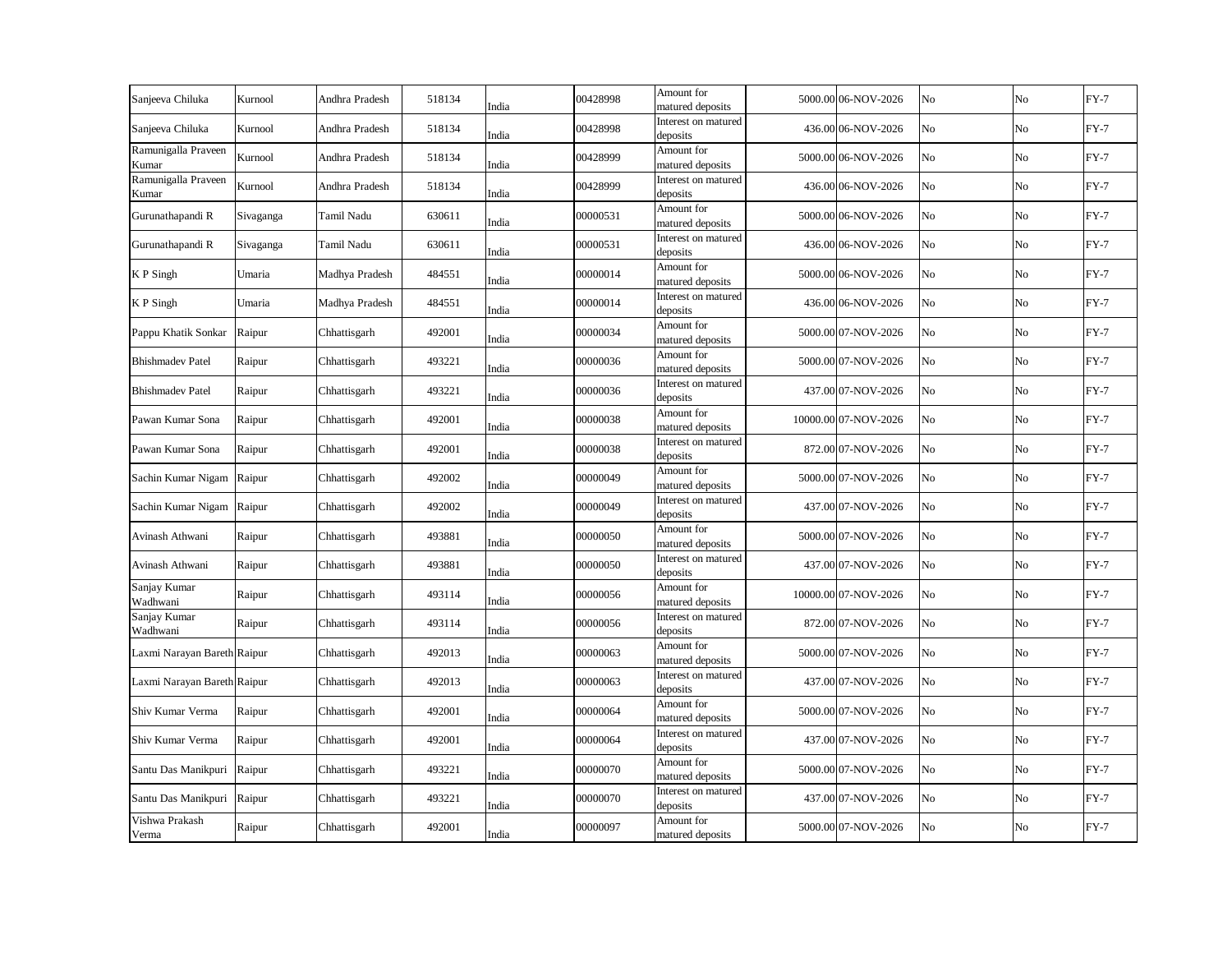| Vishwa Prakash<br>Verma              | Raipur    | Chhattisgarh         | 492001 | India | 00000097    | Interest on matured<br>deposits | 437.00 07-NOV-2026   | No | No | $FY-7$ |
|--------------------------------------|-----------|----------------------|--------|-------|-------------|---------------------------------|----------------------|----|----|--------|
| Bhaurao Bhujangrao<br>Madavi         | Nagpur    | Maharashtra          | 440023 | India | 00000037    | Amount for<br>matured deposits  | 5000.00 07-NOV-2026  | No | No | $FY-7$ |
| Bhaurao Bhujangrao<br>Madavi         | Nagpur    | Maharashtra          | 440023 | India | 00000037    | Interest on matured<br>deposits | 437.00 07-NOV-2026   | No | No | $FY-7$ |
| Yethirajan Raghunath<br>Narayanswami | Nagpur    | Maharashtra          | 440014 | India | 00000038    | Amount for<br>matured deposits  | 10000.00 07-NOV-2026 | No | No | $FY-7$ |
| Yethirajan Raghunath<br>Narayanswami | Nagpur    | Maharashtra          | 440014 | India | 00000038    | Interest on matured<br>deposits | 872.00 07-NOV-2026   | No | No | $FY-7$ |
| Malti Singh                          | Satna     | Madhya Pradesh       | 485001 | India | 00000014    | Amount for<br>matured deposits  | 5000.00 07-NOV-2026  | No | No | $FY-7$ |
| Malti Singh                          | Satna     | Madhya Pradesh       | 485001 | India | 00000014    | Interest on matured<br>deposits | 439.00 07-NOV-2026   | No | No | $FY-7$ |
| Sachin Mishra                        | Firozabad | <b>Uttar Pradesh</b> | 283203 | India | 00000003    | Amount for<br>matured deposits  | 5000.00 07-NOV-2026  | No | No | $FY-7$ |
| Sachin Mishra                        | Firozabad | Uttar Pradesh        | 283203 | India | 00000003    | Interest on matured<br>deposits | 437.00 07-NOV-2026   | No | No | $FY-7$ |
| Limbabhai Zaverbhai<br>Desai         | Ahmedabad | Gujarat              | 382350 | India | 00000012    | Amount for<br>matured deposits  | 5000.00 07-NOV-2026  | No | No | $FY-7$ |
| Limbabhai Zaverbhai<br>Desai         | Ahmedabad | Gujarat              | 382350 | India | 00000012    | Interest on matured<br>deposits | 437.00 07-NOV-2026   | No | No | $FY-7$ |
| Shri Ram Yadav                       | Raipur    | Chhattisgarh         |        | India | 00000041    | Amount for<br>matured deposits  | 5000.00 08-NOV-2026  | No | No | $FY-7$ |
| Shri Ram Yadav                       | Raipur    | Chhattisgarh         |        | India | 00000041    | Interest on matured<br>deposits | 437.00 08-NOV-2026   | No | No | $FY-7$ |
| Paras Ram Sahu                       | Raipur    | Chhattisgarh         | 493221 | India | 00800000047 | Amount for<br>matured deposits  | 5000.00 08-NOV-2026  | No | No | $FY-7$ |
| Paras Ram Sahu                       | Raipur    | Chhattisgarh         | 493221 | India | 00800000047 | Interest on matured<br>deposits | 437.00 08-NOV-2026   | No | No | $FY-7$ |
| Pankaj Choudhary                     | Raipur    | Chhattisgarh         | 492001 | India | 00000048    | Amount for<br>matured deposits  | 5000.00 08-NOV-2026  | No | No | $FY-7$ |
| Pankaj Choudhary                     | Raipur    | Chhattisgarh         | 492001 | India | 00000048    | Interest on matured<br>deposits | 437.00 08-NOV-2026   | No | No | $FY-7$ |
| Prakash Bachwani                     | Raipur    | Chhattisgarh         | 493114 | India | 00000051    | Amount for<br>matured deposits  | 10000.00 08-NOV-2026 | No | No | $FY-7$ |
| Prakash Bachwani                     | Raipur    | Chhattisgarh         | 493114 | India | 00000051    | Interest on matured<br>deposits | 872.00 08-NOV-2026   | No | No | $FY-7$ |
| Pramod Shaw                          | Bardhaman | West Bengal          | 713340 | India | 00000014    | Amount for<br>matured deposits  | 5000.00 08-NOV-2026  | No | No | $FY-7$ |
| Pramod Shaw                          | Bardhaman | West Bengal          | 713340 | India | 00000014    | Interest on matured<br>deposits | 437.00 08-NOV-2026   | No | No | $FY-7$ |
| Anjila Jyoti Guria                   | Bardhaman | West Bengal          | 713325 | India | 00000016    | Amount for<br>matured deposits  | 5000.00 08-NOV-2026  | No | No | $FY-7$ |
| Anjila Jyoti Guria                   | Bardhaman | West Bengal          | 713325 | India | 00000016    | Interest on matured<br>deposits | 439.00 08-NOV-2026   | No | No | $FY-7$ |
| Birendra Kumar                       | Dhanbad   | Jharkhand            | 828104 | India | 00000002    | Amount for<br>matured deposits  | 10000.00 08-NOV-2026 | No | No | $FY-7$ |
| Birendra Kumar                       | Dhanbad   | Jharkhand            | 828104 | India | 00000002    | Interest on matured<br>deposits | 872.00 08-NOV-2026   | No | No | $FY-7$ |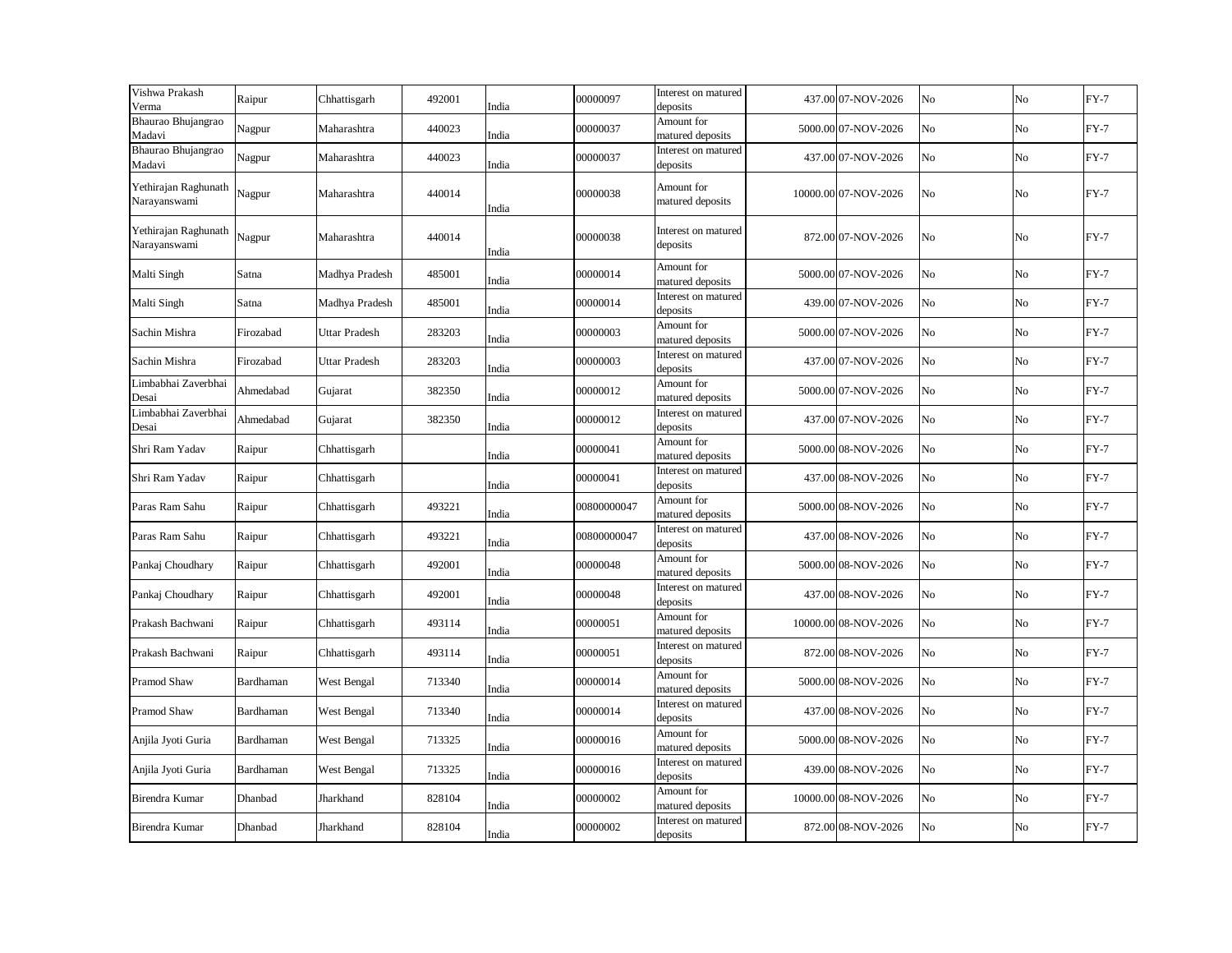| Sunil Kumar                       | Jaipur                 | Rajasthan            | 321201 | India | 00000030 | Amount for<br>matured deposits  | 5000.00 08-NOV-2026  | No | No             | $FY-7$ |
|-----------------------------------|------------------------|----------------------|--------|-------|----------|---------------------------------|----------------------|----|----------------|--------|
| Sunil Kumar                       | Jaipur                 | Rajasthan            | 321201 | India | 00000030 | Interest on matured<br>deposits | 437.00 08-NOV-2026   | No | No             | $FY-7$ |
| Mahendra Kumar                    | <b>Bareilly</b>        | <b>Uttar Pradesh</b> | 243202 | India | 00000040 | Amount for<br>matured deposits  | 5000.00 08-NOV-2026  | No | No             | $FY-7$ |
| Mahendra Kumar                    | Bareilly               | <b>Uttar Pradesh</b> | 243202 | India | 00000040 | Interest on matured<br>deposits | 437.00 08-NOV-2026   | No | No             | $FY-7$ |
| Shailendra Sharma                 | Gautam Buddha<br>Nagar | Uttar Pradesh        | 203207 | India | 00000046 | Amount for<br>matured deposits  | 5000.00 08-NOV-2026  | No | N <sub>o</sub> | $FY-7$ |
| Shailendra Sharma                 | Gautam Buddha<br>Nagar | Uttar Pradesh        | 203207 | India | 00000046 | Interest on matured<br>deposits | 437.00 08-NOV-2026   | No | No             | $FY-7$ |
| Rajendra Singh                    | Gautam Buddha<br>Nagar | Uttar Pradesh        | 201304 | India | 00000050 | Amount for<br>matured deposits  | 5000.00 08-NOV-2026  | No | No             | $FY-7$ |
| Rajendra Singh                    | Gautam Buddha<br>Nagar | Uttar Pradesh        | 201304 | India | 00000050 | Interest on matured<br>deposits | 437.00 08-NOV-2026   | No | No             | $FY-7$ |
| Jamuna Prasad                     | Faizabad               | <b>Uttar Pradesh</b> | 228001 | India | 00000014 | Amount for<br>matured deposits  | 5000.00 08-NOV-2026  | No | No             | $FY-7$ |
| Jamuna Prasad                     | Faizabad               | <b>Uttar Pradesh</b> | 228001 | India | 00000014 | Interest on matured<br>deposits | 437.00 08-NOV-2026   | No | No             | $FY-7$ |
| Yasmeen Begam                     | Unnao                  | Uttar Pradesh        | 209801 | India | 00000006 | Amount for<br>matured deposits  | 10000.00 08-NOV-2026 | No | No             | $FY-7$ |
| Yasmeen Begam                     | Unnao                  | Uttar Pradesh        | 209801 | India | 00000006 | Interest on matured<br>deposits | 877.00 08-NOV-2026   | No | No             | $FY-7$ |
| Varsha Madhukar<br><b>Bhokare</b> | Akola                  | Maharashtra          | 444503 | India | 00000021 | Amount for<br>matured deposits  | 5000.00 08-NOV-2026  | No | No             | $FY-7$ |
| Varsha Madhukar<br><b>Bhokare</b> | Akola                  | Maharashtra          | 444503 | India | 00000021 | Interest on matured<br>deposits | 439.00 08-NOV-2026   | No | No             | $FY-7$ |
| Arpan Mukherjee                   | Bardhaman              | West Bengal          | 713205 | India | 00000010 | Amount for<br>matured deposits  | 5000.00 08-NOV-2026  | No | No             | $FY-7$ |
| Arpan Mukherjee                   | Bardhaman              | West Bengal          | 713205 | India | 00000010 | Interest on matured<br>deposits | 449.00 08-NOV-2026   | No | No             | $FY-7$ |
| Ankur Srivastava                  | Kanpur Nagar           | <b>Uttar Pradesh</b> | 208013 | India | 00000020 | Amount for<br>matured deposits  | 10000.00 08-NOV-2026 | No | No             | $FY-7$ |
| Ankur Srivastava                  | Kanpur Nagar           | <b>Uttar Pradesh</b> | 208013 | India | 00000020 | Interest on matured<br>deposits | 872.00 08-NOV-2026   | No | No             | $FY-7$ |
| Sarita Jaiswal                    | Kanpur Nagar           | <b>Uttar Pradesh</b> | 208001 | India | 00000024 | Amount for<br>matured deposits  | 15000.00 08-NOV-2026 | No | No             | $FY-7$ |
| Sarita Jaiswal                    | Kanpur Nagar           | Uttar Pradesh        | 208001 | India | 00000024 | Interest on matured<br>deposits | 1317.00 08-NOV-2026  | No | No             | $FY-7$ |
| Sharad Yadav                      | New Delhi              | Delhi                | 110059 | India | 00000011 | Amount for<br>matured deposits  | 5000.00 08-NOV-2026  | No | No             | $FY-7$ |
| Sharad Yadav                      | New Delhi              | Delhi                | 110059 | India | 00000011 | Interest on matured<br>deposits | 437.00 08-NOV-2026   | No | No             | $FY-7$ |
| <b>Ram Niwas</b>                  | Ghaziabad              | <b>Uttar Pradesh</b> | 201301 | India | 00000012 | Amount for<br>matured deposits  | 5000.00 08-NOV-2026  | No | No             | $FY-7$ |
| Ram Niwas                         | Ghaziabad              | <b>Uttar Pradesh</b> | 201301 | India | 00000012 | Interest on matured<br>deposits | 437.00 08-NOV-2026   | No | No             | $FY-7$ |
| Vivek Roy                         | Patna                  | Bihar                | 801503 | India | 00000012 | Amount for<br>matured deposits  | 5000.00 09-NOV-2026  | No | No             | $FY-7$ |
| <b>Vivek Roy</b>                  | Patna                  | Bihar                | 801503 | India | 00000012 | Interest on matured<br>deposits | 437.00 09-NOV-2026   | No | No             | $FY-7$ |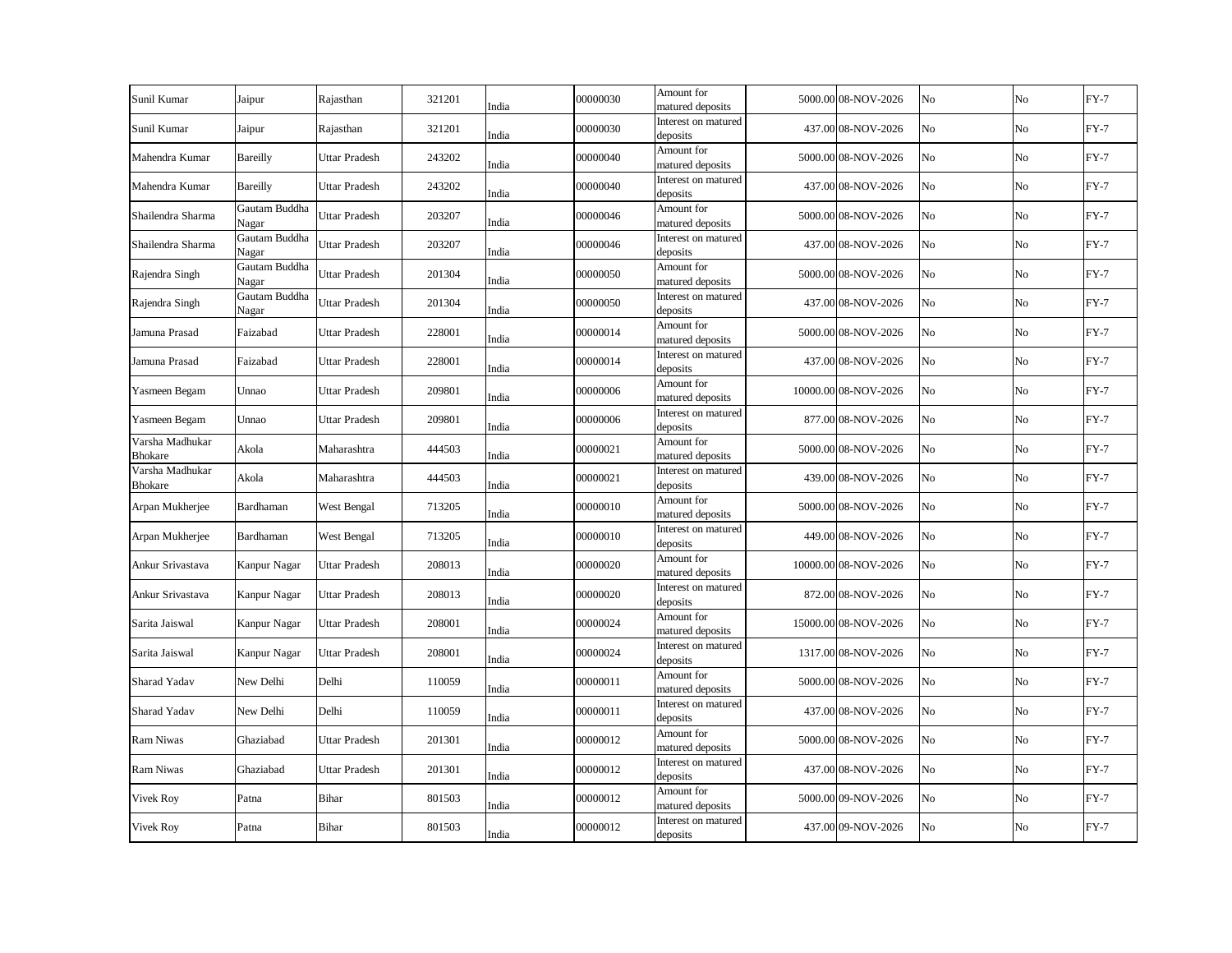| Rakesh Kumar                     | Patna                | Bihar                | 800006 | India | 00000013 | Amount for<br>matured deposits  | 10000.00 09-NOV-2026 | No | No | $FY-7$ |
|----------------------------------|----------------------|----------------------|--------|-------|----------|---------------------------------|----------------------|----|----|--------|
| Rakesh Kumar                     | Patna                | Bihar                | 800006 | India | 00000013 | Interest on matured<br>deposits | 872.00 09-NOV-2026   | No | No | $FY-7$ |
| Ankit Kumar                      | Patna                | Bihar                | 800008 | India | 00000014 | Amount for<br>matured deposits  | 10000.00 09-NOV-2026 | No | No | $FY-7$ |
| Ankit Kumar                      | Patna                | Bihar                | 800008 | India | 00000014 | Interest on matured<br>deposits | 900.00 09-NOV-2026   | No | No | $FY-7$ |
| Pramod Kumar                     | East Champaran Bihar |                      | 845304 | India | 00000001 | Amount for<br>matured deposits  | 10000.00 09-NOV-2026 | No | No | $FY-7$ |
| Pramod Kumar                     | East Champaran Bihar |                      | 845304 | India | 00000001 | Interest on matured<br>deposits | 872.00 09-NOV-2026   | No | No | $FY-7$ |
| Salonika Gupta                   | Kapurthala           | Punjab               | 144601 | India | 00000004 | Amount for<br>matured deposits  | 5000.00 09-NOV-2026  | No | No | $FY-7$ |
| Salonika Gupta                   | Kapurthala           | Punjab               | 144601 | India | 00000004 | Interest on matured<br>deposits | 438.00 09-NOV-2026   | No | No | $FY-7$ |
| Sathyabhama R                    | Tumkur               | Karnataka            | 572201 | India | 00276682 | Amount for<br>matured deposits  | 10000.00 09-NOV-2026 | No | No | $FY-7$ |
| Sandeep Srivastava               | Lucknow              | <b>Uttar Pradesh</b> | 226002 | India | 00000008 | Amount for<br>matured deposits  | 5000.00 10-NOV-2026  | No | No | $FY-7$ |
| Sandeep Srivastava               | Lucknow              | Uttar Pradesh        | 226002 | India | 00000008 | Interest on matured<br>deposits | 423.00 10-NOV-2026   | No | No | $FY-7$ |
| Ashok Kumar<br>Shrivastav        | Basti                | <b>Uttar Pradesh</b> | 272129 | India | 00000012 | Amount for<br>matured deposits  | 5000.00 10-NOV-2026  | No | No | $FY-7$ |
| Ashok Kumar<br>Shrivastav        | Basti                | Uttar Pradesh        | 272129 | India | 00000012 | Interest on matured<br>deposits | 436.00 10-NOV-2026   | No | No | $FY-7$ |
| Aayesha Tharwani                 | Ajmer                | Rajasthan            | 305001 | India | 00000003 | Amount for<br>matured deposits  | 10000.00 10-NOV-2026 | No | No | $FY-7$ |
| Aayesha Tharwani                 | Ajmer                | Rajasthan            | 305001 | India | 00000003 | Interest on matured<br>deposits | 847.00 10-NOV-2026   | No | No | $FY-7$ |
| Jaywant Kondiba<br>Dahibhate     | Pune                 | Maharashtra          | 412115 | India | 00000008 | Amount for<br>matured deposits  | 5000.00 11-NOV-2026  | No | No | $FY-7$ |
| Jaywant Kondiba<br>Dahibhate     | Pune                 | Maharashtra          | 412115 | India | 00000008 | Interest on matured<br>deposits | 459.00 11-NOV-2026   | No | No | $FY-7$ |
| Bhoopendra Yadav                 | Raipur               | Chhattisgarh         | 492013 | India | 00000119 | Amount for<br>matured deposits  | 5000.00 12-NOV-2026  | No | No | $FY-7$ |
| Bhoopendra Yadav                 | Raipur               | Chhattisgarh         | 492013 | India | 00000119 | Interest on matured<br>deposits | 436.00 12-NOV-2026   | No | No | $FY-7$ |
| Nikhil Krushnat Parab Ahmednagar |                      | Maharashtra          | 416006 | India | 00000021 | Amount for<br>matured deposits  | 5000.00 13-NOV-2026  | No | No | $FY-7$ |
| Maruthambal G                    | Dindigul             | Tamil Nadu           | 624615 | India | 00000513 | Amount for<br>matured deposits  | 5000.00 13-NOV-2026  | No | No | $FY-7$ |
| Maruthambal G                    | Dindigul             | Tamil Nadu           | 624615 | India | 00000513 | Interest on matured<br>deposits | 439.00 13-NOV-2026   | No | No | $FY-7$ |
| Johnpandi P                      | Dindigul             | Tamil Nadu           | 625512 | India | 00000514 | Amount for<br>matured deposits  | 10000.00 13-NOV-2026 | No | No | $FY-7$ |
| Johnpandi P                      | Dindigul             | Tamil Nadu           | 625512 | India | 00000514 | Interest on matured<br>deposits | 873.00 13-NOV-2026   | No | No | $FY-7$ |
| Sukhjeet Kaur                    | Bathinda             | Punjab               | 151206 | India | 00000010 | Amount for<br>matured deposits  | 5000.00 14-NOV-2026  | No | No | $FY-7$ |
| Sukhjeet Kaur                    | Bathinda             | Punjab               | 151206 | India | 00000010 | Interest on matured<br>deposits | 440.00 14-NOV-2026   | No | No | $FY-7$ |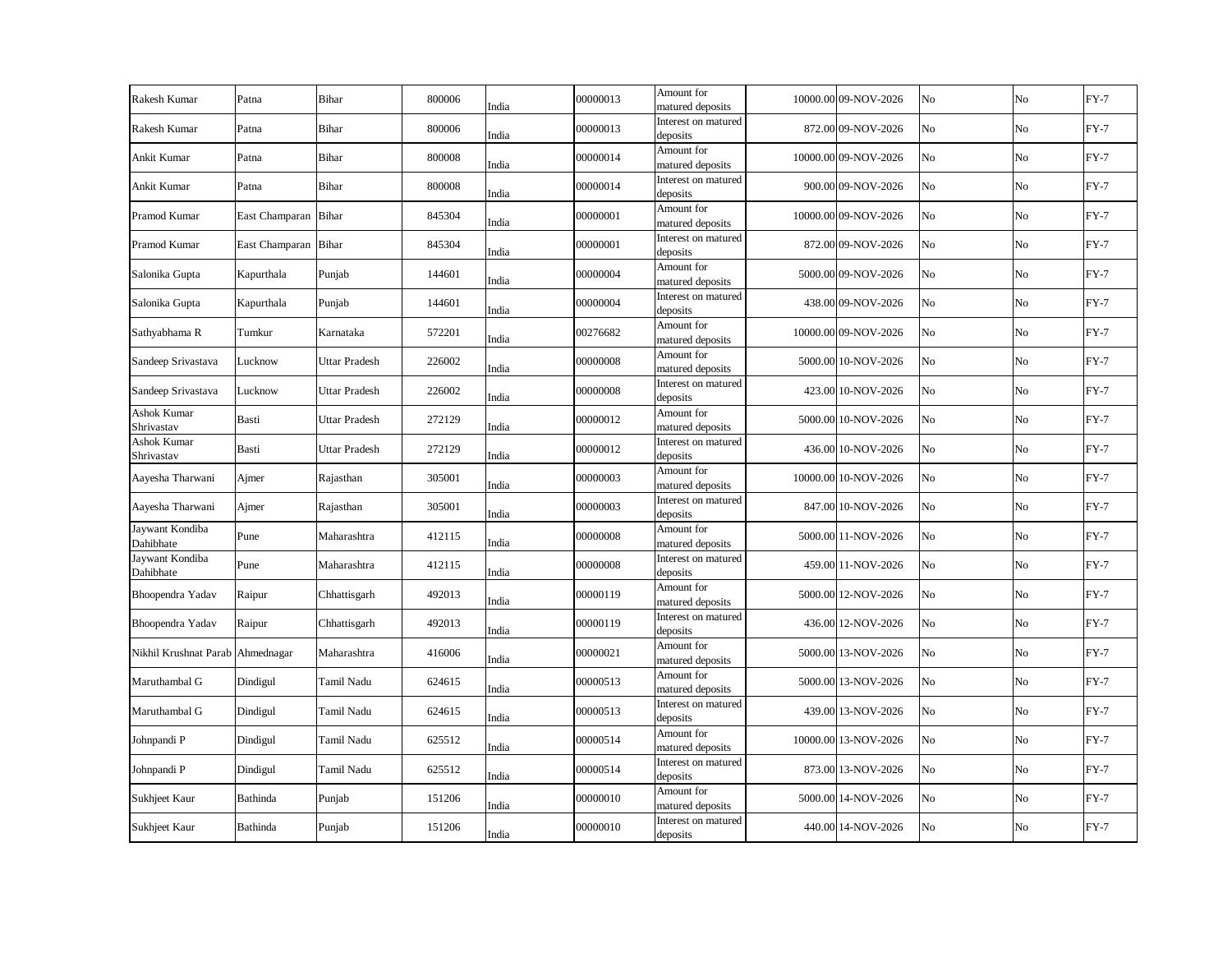| Nisha Vijay Patel            | Thane          | Maharashtra          | 401203 | India | 00000017 | Amount for<br>matured deposits  | 5000.00 14-NOV-2026  | No | No | $FY-7$ |
|------------------------------|----------------|----------------------|--------|-------|----------|---------------------------------|----------------------|----|----|--------|
| Nisha Vijay Patel            | Thane          | Maharashtra          | 401203 | India | 00000017 | Interest on matured<br>deposits | 440.00 14-NOV-2026   | No | No | $FY-7$ |
| <b>Bhawna Singh</b>          | Barabanki      | <b>Uttar Pradesh</b> | 225405 | India | 00000035 | Amount for<br>matured deposits  | 5000.00 14-NOV-2026  | No | No | $FY-7$ |
| <b>Bhawna Singh</b>          | Barabanki      | Uttar Pradesh        | 225405 | India | 00000035 | Interest on matured<br>deposits | 440.00 14-NOV-2026   | No | No | $FY-7$ |
| Rani Gupta                   | Shahdol        | Madhya Pradesh       | 484001 | India | 00000021 | Amount for<br>matured deposits  | 5000.00 14-NOV-2026  | No | No | $FY-7$ |
| Rani Gupta                   | Shahdol        | Madhya Pradesh       | 484001 | India | 00000021 | Interest on matured<br>deposits | 440.00 14-NOV-2026   | No | No | $FY-7$ |
| Abhishek Singh               | Azamgarh       | Uttar Pradesh        | 276141 | India | 00000087 | Amount for<br>matured deposits  | 5000.00 15-NOV-2026  | No | No | $FY-7$ |
| Abhishek Singh               | Azamgarh       | Uttar Pradesh        | 276141 | India | 00000087 | Interest on matured<br>deposits | 437.00 15-NOV-2026   | No | No | $FY-7$ |
| Shafiq Khan                  | Lucknow        | Uttar Pradesh        | 226018 | India | 00000093 | Amount for<br>matured deposits  | 10000.00 15-NOV-2026 | No | No | $FY-7$ |
| Shafiq Khan                  | Lucknow        | Uttar Pradesh        | 226018 | India | 00000093 | Interest on matured<br>deposits | 873.00 15-NOV-2026   | No | No | $FY-7$ |
| Shivkumar Surajman<br>Yadav  | Thane          | Maharashtra          | 401501 | India | 00000016 | Amount for<br>matured deposits  | 5000.00 15-NOV-2026  | No | No | $FY-7$ |
| Shivkumar Surajman<br>Yadav  | Thane          | Maharashtra          | 401501 | India | 00000016 | Interest on matured<br>deposits | 449.00 15-NOV-2026   | No | No | $FY-7$ |
| Sandeep Srivastava<br>Patil  | Pune           | Maharashtra          | 411044 | India | 00000014 | Amount for<br>matured deposits  | 5000.00 15-NOV-2026  | No | No | $FY-7$ |
| Sandeep Shaligram<br>Patil   | Pune           | Maharashtra          | 411044 | India | 00000014 | Interest on matured<br>deposits | 437.00 15-NOV-2026   | No | No | $FY-7$ |
| Venkateswarlu Mekala Nellore |                | Andhra Pradesh       | 524240 | India | 00000509 | Amount for<br>matured deposits  | 5000.00 15-NOV-2026  | No | No | $FY-7$ |
| Venkateswarlu Mekala Nellore |                | Andhra Pradesh       | 524240 | India | 00000509 | Interest on matured<br>deposits | 449.00 15-NOV-2026   | No | No | $FY-7$ |
| Firoz Khan                   | Indore         | Madhya Pradesh       | 450331 | India | 00000063 | Amount for<br>matured deposits  | 5000.00 16-NOV-2026  | No | No | $FY-7$ |
| Firoz Khan                   | Indore         | Madhya Pradesh       | 450331 | India | 00000063 | Interest on matured<br>deposits | 436.00 16-NOV-2026   | No | No | $FY-7$ |
| Prashanta Mandal             | Bardhaman      | West Bengal          | 713519 | India | 00000032 | Amount for<br>matured deposits  | 10000.00 16-NOV-2026 | No | No | $FY-7$ |
| Prashanta Mandal             | Bardhaman      | West Bengal          | 713519 | India | 00000032 | Interest on matured<br>deposits | 873.00 16-NOV-2026   | No | No | $FY-7$ |
| Pradeep D R                  | Mandya         | Karnataka            | 571423 | India | 00000512 | Amount for<br>matured deposits  | 10000.00 16-NOV-2026 | No | No | $FY-7$ |
| Pradeep D R                  | Mandya         | Karnataka            | 571423 | India | 00000512 | Interest on matured<br>deposits | 920.00 16-NOV-2026   | No | No | $FY-7$ |
| Sanjay Kumar Nath            | Bikaner        | Rajasthan            | 334004 | India | 00000020 | Amount for<br>matured deposits  | 5000.00 17-NOV-2026  | No | No | $FY-7$ |
| Sanjay Kumar Nath            | <b>Bikaner</b> | Rajasthan            | 334004 | India | 00000020 | Interest on matured<br>deposits | 436.00 17-NOV-2026   | No | No | $FY-7$ |
| Shailendra Singh<br>Parihar  | Bikaner        | Rajasthan            | 334001 | India | 00000021 | Amount for<br>matured deposits  | 5000.00 17-NOV-2026  | No | No | $FY-7$ |
| Shailendra Singh<br>Parihar  | Bikaner        | Rajasthan            | 334001 | India | 00000021 | Interest on matured<br>deposits | 436.00 17-NOV-2026   | No | No | $FY-7$ |
|                              |                |                      |        |       |          |                                 |                      |    |    |        |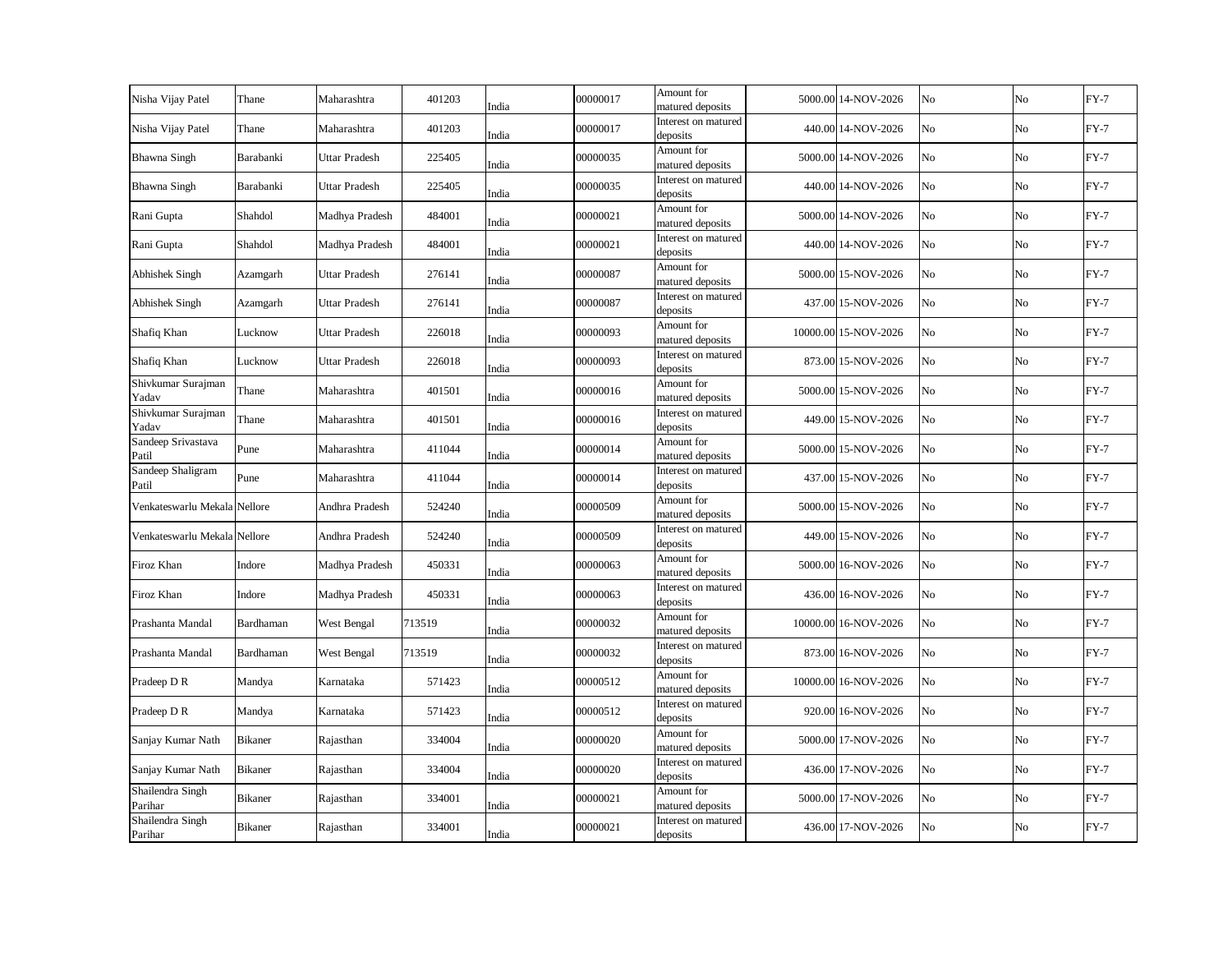| Pandurangan M                      | Viluppuram                 | Tamil Nadu           | 605602 | India | 00000032 | Amount for<br>matured deposits  | 50000.00 17-NOV-2026 | No | No          | $FY-7$ |
|------------------------------------|----------------------------|----------------------|--------|-------|----------|---------------------------------|----------------------|----|-------------|--------|
| Pandurangan M                      | Viluppuram                 | Tamil Nadu           | 605602 | India | 00000032 | Interest on matured<br>deposits | 4496.00 17-NOV-2026  | No | No          | $FY-7$ |
| Seema Choubey                      | Sagar                      | Madhya Pradesh       |        | India | 00000004 | Amount for<br>matured deposits  | 10000.00 18-NOV-2026 | No | No          | $FY-7$ |
| Seema Choubey                      | Sagar                      | Madhya Pradesh       |        | India | 00000004 | Interest on matured<br>deposits | 873.00 18-NOV-2026   | No | No          | $FY-7$ |
| Ramesh Ramdavar Pal Thane          |                            | Maharashtra          | 401404 | India | 00000020 | Amount for<br>matured deposits  | 5000.00 18-NOV-2026  | No | $_{\rm No}$ | $FY-7$ |
| Ramesh Ramdavar Pal Thane          |                            | Maharashtra          | 401404 | India | 00000020 | Interest on matured<br>deposits | 436.00 18-NOV-2026   | No | No          | $FY-7$ |
| Sanjaykumar<br>Gaurishankar Thanki | Porbandar                  | Gujarat              | 360579 | India | 00000008 | Amount for<br>matured deposits  | 5000.00 18-NOV-2026  | No | No          | $FY-7$ |
| Sanjaykumar<br>Gaurishankar Thanki | Porbandar                  | Gujarat              | 360579 | India | 00000008 | Interest on matured<br>deposits | 436.00 18-NOV-2026   | No | No          | $FY-7$ |
| Murugan N                          | Chennai                    | Tamil Nadu           | 600049 | India | 00476571 | Amount for<br>matured deposits  | 5000.00 18-NOV-2026  | No | No          | $FY-7$ |
| Murugan N                          | Chennai                    | Tamil Nadu           | 600049 | India | 00476571 | Interest on matured<br>deposits | 436.00 18-NOV-2026   | No | No          | $FY-7$ |
| Jayanthi P                         | Thiruvannamalai Tamil Nadu |                      | 605301 | India | 00000004 | Amount for<br>matured deposits  | 5000.00 18-NOV-2026  | No | No          | $FY-7$ |
| Jayanthi P                         | Thiruvannamalai Tamil Nadu |                      | 605301 | India | 00000004 | Interest on matured<br>deposits | 439.00 18-NOV-2026   | No | No          | $FY-7$ |
| Santhosh Kumar R                   | Thiruvannamalai Tamil Nadu |                      | 606707 | India | 00000033 | Amount for<br>matured deposits  | 5000.00 19-NOV-2026  | No | No          | $FY-7$ |
| Santhosh Kumar R                   | Thiruvannamalai Tamil Nadu |                      | 606707 | India | 00000033 | Interest on matured<br>deposits | 437.00 19-NOV-2026   | No | No          | $FY-7$ |
| Yakaiah Vallapu                    | Medak                      | Telangana            | 507115 | India | 00000516 | Amount for<br>matured deposits  | 5000.00 19-NOV-2026  | No | No          | $FY-7$ |
| Yakaiah Vallapu                    | Medak                      | Telangana            | 507115 | India | 00000516 | Interest on matured<br>deposits | 437.00 19-NOV-2026   | No | No          | $FY-7$ |
| Shyam Mishra                       | Ghaziabad                  | <b>Uttar Pradesh</b> | 201001 | India | 00000636 | Amount for<br>matured deposits  | 10000.00 20-NOV-2026 | No | No          | $FY-7$ |
| Shyam Mishra                       | Ghaziabad                  | <b>Uttar Pradesh</b> | 201001 | India | 00000636 | Interest on matured<br>deposits | 873.00 20-NOV-2026   | No | No          | $FY-7$ |
| Muthukumaran P                     | Thanjavur                  | Tamil Nadu           | 613201 | India | 00000520 | Amount for<br>matured deposits  | 5000.00 20-NOV-2026  | No | No          | $FY-7$ |
| Muthukumaran P                     | Thanjavur                  | Tamil Nadu           | 613201 | India | 00000520 | Interest on matured<br>deposits | 437.00 20-NOV-2026   | No | No          | $FY-7$ |
| Sunil Keshav Padule                | Pune                       | Maharashtra          | 411009 | India | 00000040 | Amount for<br>matured deposits  | 5000.00 22-NOV-2026  | No | No          | $FY-7$ |
| Sunil Keshav Padule                | Pune                       | Maharashtra          | 411009 | India | 00000040 | Interest on matured<br>deposits | 436.00 22-NOV-2026   | No | No          | $FY-7$ |
| <b>Bhagvat Singh Ojha</b>          | Gwalior                    | Madhya Pradesh       | 473101 | India | 00000036 | Amount for<br>matured deposits  | 5000.00 23-NOV-2026  | No | No          | $FY-7$ |
| <b>Bhagvat Singh Ojha</b>          | Gwalior                    | Madhya Pradesh       | 473101 | India | 00000036 | Interest on matured<br>deposits | 437.00 23-NOV-2026   | No | No          | $FY-7$ |
| Reena Santosh Singh                | Jaunpur                    | Uttar Pradesh        | 222201 | India | 00000630 | Amount for<br>matured deposits  | 5000.00 23-NOV-2026  | No | No          | $FY-7$ |
| Reena Santosh Singh                | Jaunpur                    | Uttar Pradesh        | 222201 | India | 00000630 | Interest on matured<br>deposits | 439.00 23-NOV-2026   | No | No          | $FY-7$ |
|                                    |                            |                      |        |       |          |                                 |                      |    |             |        |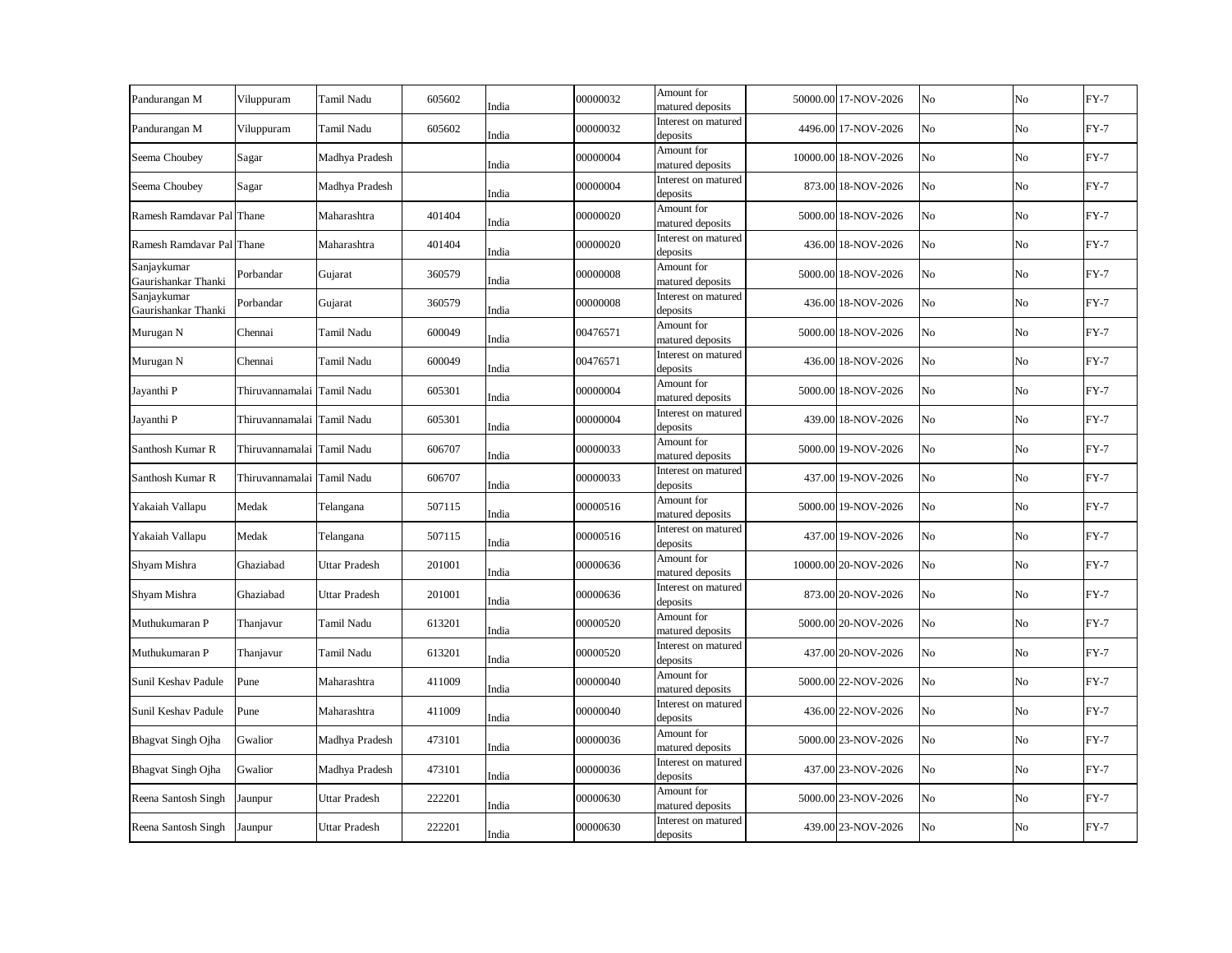| Sangeeta Surendra<br>Pawar        | Mumbai City   | Maharashtra          | 400093 | India | 00000632 | Amount for<br>matured deposits  | 5000.00 23-NOV-2026  | No | No             | $FY-7$ |
|-----------------------------------|---------------|----------------------|--------|-------|----------|---------------------------------|----------------------|----|----------------|--------|
| Sangeeta Surendra<br>Pawar        | Mumbai City   | Maharashtra          | 400093 | India | 00000632 | Interest on matured<br>deposits | 439.00 23-NOV-2026   | No | No             | $FY-7$ |
| Sangeeta Surendra<br>Pawar        | Mumbai City   | Maharashtra          | 400093 | India | 00000633 | Amount for<br>matured deposits  | 5000.00 23-NOV-2026  | No | No             | $FY-7$ |
| Sangeeta Surendra<br>Pawar        | Mumbai City   | Maharashtra          | 400093 | India | 00000633 | Interest on matured<br>deposits | 439.00 23-NOV-2026   | No | No             | $FY-7$ |
| Raman S                           | Thanjavur     | Tamil Nadu           | 613501 | India | 00000521 | Amount for<br>matured deposits  | 5000.00 23-NOV-2026  | No | N <sub>o</sub> | $FY-7$ |
| Raman S                           | Thanjavur     | Tamil Nadu           | 613501 | India | 00000521 | Interest on matured<br>deposits | 437.00 23-NOV-2026   | No | No             | $FY-7$ |
| Asha Suryamani<br>Sharma          | Mumbai City   | Maharashtra          | 400067 | India | 00000038 | Amount for<br>matured deposits  | 10000.00 25-NOV-2026 | No | No             | $FY-7$ |
| Swapnil Pandurang<br>Ramane       | Thane         | Maharashtra          | 400086 | India | 00000014 | Amount for<br>matured deposits  | 10000.00 25-NOV-2026 | No | No             | $FY-7$ |
| Swapnil Pandurang<br>Ramane       | Thane         | Maharashtra          | 400086 | India | 00000014 | Interest on matured<br>deposits | 899.00 25-NOV-2026   | No | No             | $FY-7$ |
| Satish                            | Patiala       | Punjab               |        | India | 00000017 | Amount for<br>matured deposits  | 10000.00 25-NOV-2026 | No | No             | $FY-7$ |
| Satish                            | Patiala       | Punjab               |        | India | 00000017 | Interest on matured<br>deposits | 874.00 26-NOV-2026   | No | No             | $FY-7$ |
| Ganesh Panduran<br>Deshmukh       | Solapur       | Maharashtra          | 413217 | India | 00000010 | Amount for<br>matured deposits  | 5000.00 26-NOV-2026  | No | No             | $FY-7$ |
| Janki Pratik Joshi                | Kachchh       | Gujarat              | 370201 | India | 00000033 | Amount for<br>matured deposits  | 10000.00 26-NOV-2026 | No | No             | $FY-7$ |
| Janki Pratik Joshi                | Kachchh       | Gujarat              | 370201 | India | 00000033 | Interest on matured<br>deposits | 878.00 26-NOV-2026   | No | No             | $FY-7$ |
| Murugesh M                        | Coimbatore    | Tamil Nadu           | 641006 | India | 00501531 | Amount for<br>matured deposits  | 5000.00 26-NOV-2026  | No | No             | $FY-7$ |
| P Elantheraiyan                   | Kanchipuram   | Tamil Nadu           | 600116 | India | 00000012 | Amount for<br>matured deposits  | 7000.00 26-NOV-2026  | No | No             | $FY-7$ |
| P Elantheraiyan                   | Kanchipuram   | Tamil Nadu           | 600116 | India | 00000012 | Interest on matured<br>deposits | 611.00 26-NOV-2026   | No | No             | $FY-7$ |
| Kamal Kishore Pandey Kanpur Dehat |               | <b>Uttar Pradesh</b> | 208011 | India | 00000021 | Amount for<br>matured deposits  | 10000.00 27-NOV-2026 | No | No             | $FY-7$ |
| Kamal Kishore Pandey Kanpur Dehat |               | <b>Uttar Pradesh</b> | 208011 | India | 00000021 | Interest on matured<br>deposits | 873.00 27-NOV-2026   | No | No             | $FY-7$ |
| Pawan Kumar Sona                  | Raipur        | Chhattisgarh         | 492001 | India | 00000087 | Amount for<br>matured deposits  | 10000.00 27-NOV-2026 | No | No             | $FY-7$ |
| Pawan Kumar Sona                  | Raipur        | Chhattisgarh         | 492001 | India | 00000087 | Interest on matured<br>deposits | 873.00 27-NOV-2026   | No | No             | $FY-7$ |
| Ajit Singh Thakur                 | Raipur        | Chhattisgarh         | 492001 | India | 00000089 | Amount for<br>matured deposits  | 5000.00 27-NOV-2026  | No | No             | $FY-7$ |
| Ajit Singh Thakur                 | Raipur        | Chhattisgarh         | 492001 | India | 00000089 | Interest on matured<br>deposits | 437.00 27-NOV-2026   | No | No             | $FY-7$ |
| Amit Kumar<br>Mahapatra           | Raipur        | Chhattisgarh         | 493558 | India | 00000092 | Amount for<br>matured deposits  | 10000.00 27-NOV-2026 | No | No             | $FY-7$ |
| Amit Kumar<br>Mahapatra           | Raipur        | Chhattisgarh         | 493558 | India | 00000092 | Interest on matured<br>deposits | 873.00 27-NOV-2026   | No | No             | $FY-7$ |
| Sukhnandan Sahu                   | <b>Bastar</b> | Chhattisgarh         |        | India | 00000094 | Amount for<br>matured deposits  | 5000.00 27-NOV-2026  | No | No             | $FY-7$ |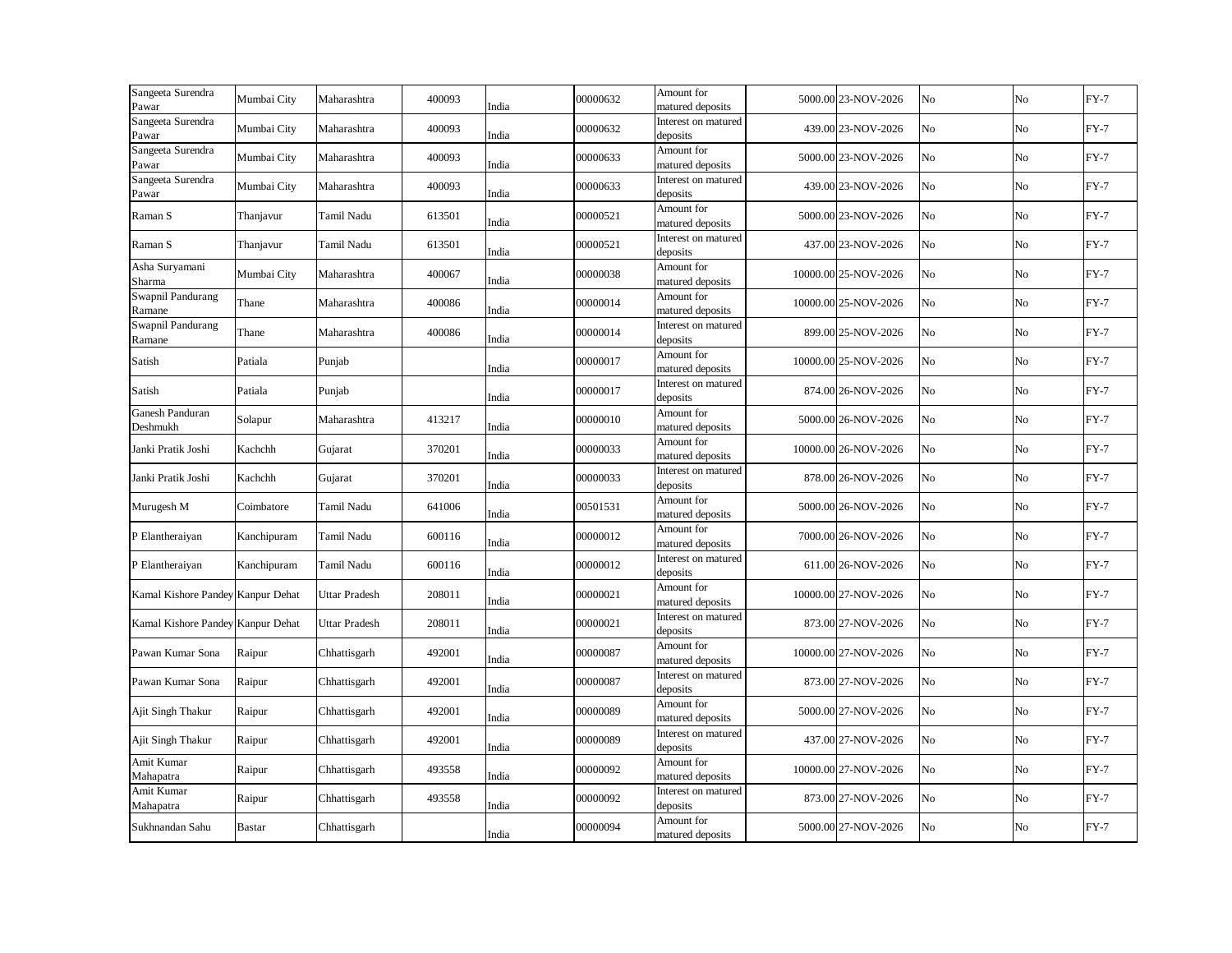| Sukhnandan Sahu    | <b>Bastar</b>          | Chhattisgarh         |        | India | 00000094 | Interest on matured<br>deposits | 437.00 27-NOV-2026   | No | No             | $FY-7$ |
|--------------------|------------------------|----------------------|--------|-------|----------|---------------------------------|----------------------|----|----------------|--------|
| Godawari Sinha     | Raipur                 | Chhattisgarh         | 492011 | India | 00000095 | Amount for<br>matured deposits  | 5000.00 27-NOV-2026  | No | No             | $FY-7$ |
| Godawari Sinha     | Raipur                 | Chhattisgarh         | 492011 | India | 00000095 | Interest on matured<br>deposits | 439.00 27-NOV-2026   | No | No             | $FY-7$ |
| Ram Bodh Sahu      | Raipur                 | Chhattisgarh         | 492001 | India | 00000096 | Amount for<br>matured deposits  | 5000.00 27-NOV-2026  | No | No             | $FY-7$ |
| Ram Bodh Sahu      | Raipur                 | Chhattisgarh         | 492001 | India | 00000096 | Interest on matured<br>deposits | 437.00 27-NOV-2026   | No | N <sub>o</sub> | $FY-7$ |
| Ravindra Kumar     | Saharanpur             | Uttar Pradesh        | 247001 | India | 00000034 | Amount for<br>matured deposits  | 5000.00 27-NOV-2026  | No | No             | $FY-7$ |
| Tanzeen S          | Gautam Buddha<br>Nagar | Uttar Pradesh        | 201301 | India | 00000112 | Amount for<br>matured deposits  | 5000.00 27-NOV-2026  | No | No             | $FY-7$ |
| Tanzeen S          | Gautam Buddha<br>Nagar | Uttar Pradesh        | 201301 | India | 00000112 | Interest on matured<br>deposits | 439.00 27-NOV-2026   | No | No             | $FY-7$ |
| Ruchita Srivastava | East Delhi             | Delhi                | 110096 | India | 00000114 | Amount for<br>matured deposits  | 5000.00 27-NOV-2026  | No | No             | $FY-7$ |
| Devender Kumar     | New Delhi              | Delhi                | 110049 | India | 00000115 | Amount for<br>matured deposits  | 5000.00 27-NOV-2026  | No | No             | $FY-7$ |
| Devender Kumar     | New Delhi              | Delhi                | 110049 | India | 00000115 | Interest on matured<br>deposits | 437.00 27-NOV-2026   | No | No             | $FY-7$ |
| Pooja Singh        | Ghaziabad              | Uttar Pradesh        | 201006 | India | 00000122 | Amount for<br>matured deposits  | 5000.00 27-NOV-2026  | No | No             | $FY-7$ |
| Pooja Singh        | Ghaziabad              | Uttar Pradesh        | 201006 | India | 00000122 | Interest on matured<br>deposits | 439.00 27-NOV-2026   | No | No             | $FY-7$ |
| Sunil Kumar        | Panipat                | Haryana              | 132103 | India | 00000030 | Amount for<br>matured deposits  | 10000.00 27-NOV-2026 | No | No             | $FY-7$ |
| Sunil Kumar        | Panipat                | Haryana              | 132103 | India | 00000030 | Interest on matured<br>deposits | 873.00 27-NOV-2026   | No | No             | $FY-7$ |
| Amit Tiwari        | Faridabad              | Haryana              | 121013 | India | 00000040 | Amount for<br>matured deposits  | 5000.00 27-NOV-2026  | No | No             | $FY-7$ |
| Amit Tiwari        | Faridabad              | Haryana              | 121013 | India | 00000040 | Interest on matured<br>deposits | 437.00 27-NOV-2026   | No | No             | $FY-7$ |
| Manoj Kumar        | Jalandhar              | Punjab               | 144009 | India | 00000013 | Amount for<br>matured deposits  | 5000.00 27-NOV-2026  | No | No             | $FY-7$ |
| Manoj Kumar        | Jalandhar              | Punjab               | 144009 | India | 00000013 | Interest on matured<br>deposits | 437.00 27-NOV-2026   | No | No             | $FY-7$ |
| Jatinder Kumar     | Jalandhar              | Punjab               | 144001 | India | 00000014 | Amount for<br>matured deposits  | 10000.00 27-NOV-2026 | No | No             | $FY-7$ |
| Jatinder Kumar     | Jalandhar              | Punjab               | 144001 | India | 00000014 | Interest on matured<br>deposits | 873.00 27-NOV-2026   | No | No             | $FY-7$ |
| Kiran Kumar        | Ludhiana               | Punjab               | 141205 | India | 00000009 | Amount for<br>matured deposits  | 5000.00 27-NOV-2026  | No | No             | $FY-7$ |
| Kiran Kumar        | Ludhiana               | Punjab               | 141205 | India | 00000009 | Interest on matured<br>deposits | 437.00 27-NOV-2026   | No | No             | $FY-7$ |
| Bhavna Chourasiya  | Shivpuri               | Madhya Pradesh       | 473660 | India | 00000047 | Amount for<br>matured deposits  | 5000.00 27-NOV-2026  | No | No             | $FY-7$ |
| Bhavna Chourasiya  | Shivpuri               | Madhya Pradesh       | 473660 | India | 00000047 | Interest on matured<br>deposits | 439.00 27-NOV-2026   | No | No             | $FY-7$ |
| Triloki Kumar      | Mathura                | <b>Uttar Pradesh</b> | 204101 | India | 00000015 | Amount for<br>matured deposits  | 10000.00 27-NOV-2026 | No | No             | $FY-7$ |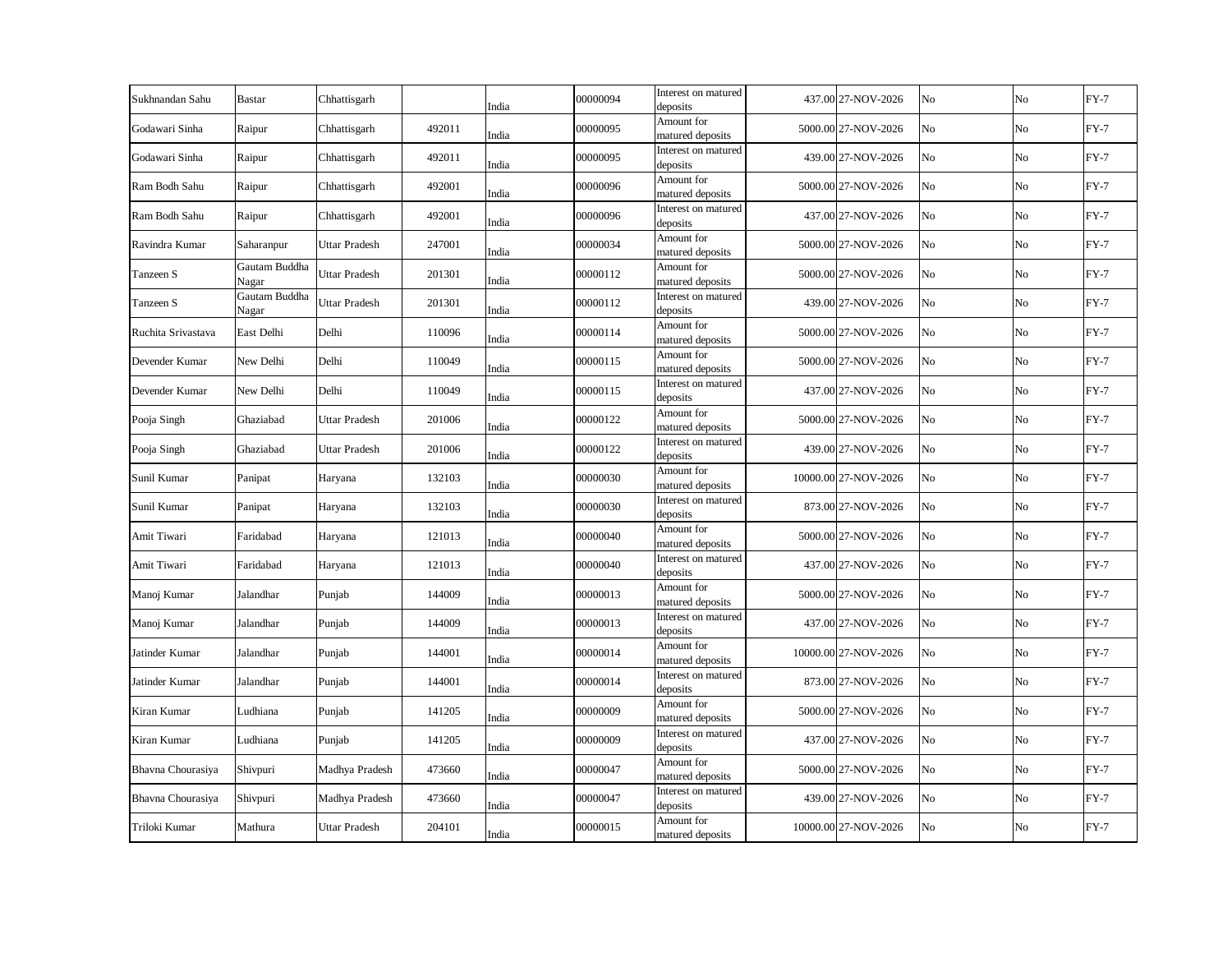| Triloki Kumar                  | Mathura                       | <b>Uttar Pradesh</b> | 204101 | India | 00000015 | Interest on matured<br>deposits | 873.00 27-NOV-2026   | No             | No             | $FY-7$ |
|--------------------------------|-------------------------------|----------------------|--------|-------|----------|---------------------------------|----------------------|----------------|----------------|--------|
| Kamlesh Lalchandbhai<br>Parmar | Ahmedabad                     | Gujarat              | 380001 | India | 00000015 | Amount for<br>matured deposits  | 10000.00 27-NOV-2026 | No             | N <sub>0</sub> | $FY-7$ |
| Kamlesh Lalchandbhai<br>Parmar | Ahmedabad                     | Gujarat              | 380001 | India | 00000015 | Interest on matured<br>deposits | 873.00 27-NOV-2026   | No             | No             | $FY-7$ |
| Kuldeep Singh                  | Alwar                         | Rajasthan            | 301706 | India | 00000006 | Amount for<br>matured deposits  | 10000.00 27-NOV-2026 | No             | No             | $FY-7$ |
| Kuldeep Singh                  | Alwar                         | Rajasthan            | 301706 | India | 00000006 | Interest on matured<br>deposits | 873.00 27-NOV-2026   | N <sub>o</sub> | $\rm No$       | $FY-7$ |
| Gutooru Venkata<br>Ramana      | Vishakhapatnam Andhra Pradesh |                      | 530008 | India | 00402820 | Amount for<br>matured deposits  | 84000.00 27-NOV-2026 | No             | No             | $FY-7$ |
| Gutooru Venkata<br>Ramana      | Vishakhapatnam Andhra Pradesh |                      | 530008 | India | 00402820 | Interest on matured<br>deposits | 12062.00 27-NOV-2026 | No             | No             | $FY-7$ |
| Raja Moulana                   | Thirupur                      | Tamil Nadu           | 641604 | India | 00501532 | Amount for<br>matured deposits  | 5000.00 27-NOV-2026  | No             | No             | $FY-7$ |
| Raja Moulana                   | Thirupur                      | Tamil Nadu           | 641604 | India | 00501532 | Interest on matured<br>deposits | 437.00 27-NOV-2026   | No             | No             | $FY-7$ |
| Dhanalakshmi P                 | Thirupur                      | Tamil Nadu           |        | India | 00000519 | Amount for<br>matured deposits  | 10000.00 27-NOV-2026 | No             | No             | $FY-7$ |
| Dhanalakshmi P                 | Thirupur                      | Tamil Nadu           |        | India | 00000519 | Interest on matured<br>deposits | 879.00 27-NOV-2026   | No             | No             | $FY-7$ |
| Athira R                       | Thiruvananthapu<br>ram        | Kerala               | 690523 | India | 00000010 | Amount for<br>matured deposits  | 5000.00 27-NOV-2026  | No             | No             | $FY-7$ |
| Athira R                       | Thiruvananthapu<br>ram        | Kerala               | 690523 | India | 00000010 | Interest on matured<br>deposits | 439.00 27-NOV-2026   | No             | No             | $FY-7$ |
| Sarath G                       | Thiruvananthapu<br>ram        | Kerala               | 695040 | India | 00000011 | Amount for<br>matured deposits  | 5000.00 27-NOV-2026  | No             | No             | $FY-7$ |
| Sarath G                       | Thiruvananthapu<br>ram        | Kerala               | 695040 | India | 00000011 | Interest on matured<br>deposits | 437.00 27-NOV-2026   | No             | $\rm No$       | $FY-7$ |
| Girdharidas Magdas<br>Swami    | Bhandara                      | Maharashtra          | 441908 | India | 00000007 | Amount for<br>matured deposits  | 10000.00 27-NOV-2026 | No             | No             | $FY-7$ |
| Girdharidas Magdas<br>Swami    | Bhandara                      | Maharashtra          | 441908 | India | 00000007 | Interest on matured<br>deposits | 873.00 27-NOV-2026   | No             | No             | $FY-7$ |
| Rajendra Dixit                 | Agra                          | Uttar Pradesh        | 282002 | India | 00000045 | Amount for<br>matured deposits  | 10000.00 28-NOV-2026 | No             | No             | $FY-7$ |
| Rajendra Dixit                 | Agra                          | Uttar Pradesh        | 282002 | India | 00000045 | Interest on matured<br>deposits | 873.00 28-NOV-2026   | No             | $\rm No$       | $FY-7$ |
| Ashok Kumar                    | Agra                          | Uttar Pradesh        | 282006 | India | 00000053 | Amount for<br>matured deposits  | 10000.00 28-NOV-2026 | No             | No             | $FY-7$ |
| Ashok Kumar                    | Agra                          | Uttar Pradesh        | 282006 | India | 00000053 | Interest on matured<br>deposits | 873.00 28-NOV-2026   | No             | No             | $FY-7$ |
| Idris Khan                     | Burhanpur                     | Madhya Pradesh       | 450331 | India | 00000056 | Amount for<br>matured deposits  | 5000.00 28-NOV-2026  | No             | No             | $FY-7$ |
| Idris Khan                     | Burhanpur                     | Madhya Pradesh       | 450331 | India | 00000056 | Interest on matured<br>deposits | 437.00 28-NOV-2026   | No             | No             | $FY-7$ |
| Vedika Prashant Gardi Satara   |                               | Maharashtra          | 415525 | India | 00000006 | Amount for<br>matured deposits  | 5000.00 28-NOV-2026  | No             | No             | $FY-7$ |
| Vedika Prashant Gardi Satara   |                               | Maharashtra          | 415525 | India | 00000006 | Interest on matured<br>deposits | 437.00 28-NOV-2026   | No             | No             | $FY-7$ |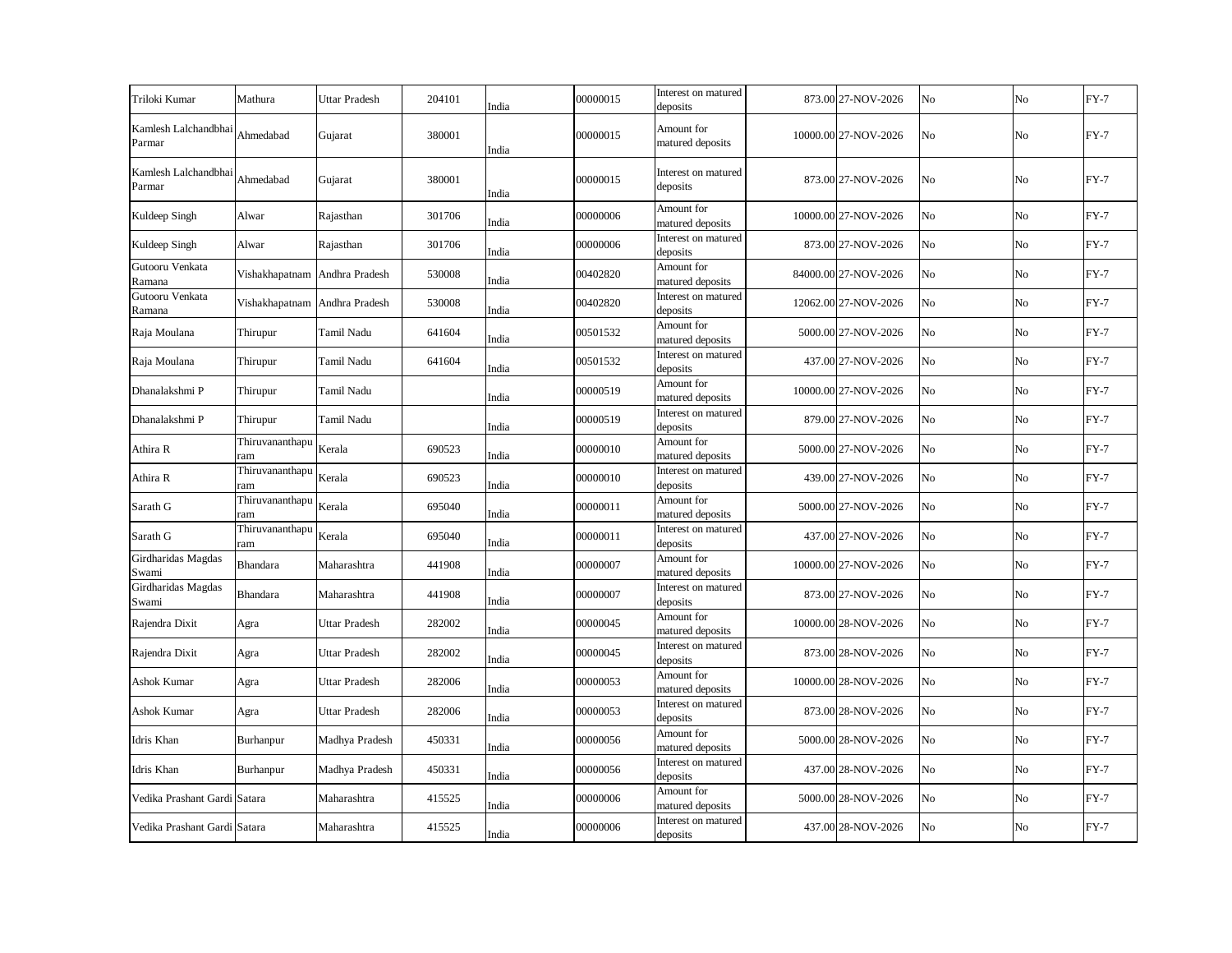| Archana Prashant<br>Gardi        | Satara      | Maharashtra          | 415525 | India | 00000007 | Amount for<br>matured deposits  | 5000.00 28-NOV-2026  | No             | No       | $FY-7$ |
|----------------------------------|-------------|----------------------|--------|-------|----------|---------------------------------|----------------------|----------------|----------|--------|
| Archana Prashant<br>Gardi        | Satara      | Maharashtra          | 415525 | India | 00000007 | Interest on matured<br>deposits | 439.00 28-NOV-2026   | No             | No       | $FY-7$ |
| Gagandeep Singh<br><b>Jagghi</b> | Narsinghpur | Madhya Pradesh       | 487001 | India | 00000009 | Amount for<br>matured deposits  | 10000.00 28-NOV-2026 | No             | No       | $FY-7$ |
| Gagandeep Singh<br>Jagghi        | Narsinghpur | Madhya Pradesh       | 487001 | India | 00000009 | Interest on matured<br>deposits | 873.00 28-NOV-2026   | No             | No       | $FY-7$ |
| <b>Aditya Construction</b>       | Pune        | Maharashtra          | 411041 | India | 00000050 | Amount for<br>matured deposits  | 5000.00 28-NOV-2026  | No             | No       | $FY-7$ |
| <b>Aditya Construction</b>       | Pune        | Maharashtra          | 411041 | India | 00000050 | Interest on matured<br>deposits | 437.00 28-NOV-2026   | No             | No       | $FY-7$ |
| Fatama Begam                     | Rupnagar    | Punjab               | 160062 | India | 00000015 | Amount for<br>matured deposits  | 5000.00 28-NOV-2026  | No             | No       | $FY-7$ |
| Fatama Begam                     | Rupnagar    | Punjab               | 160062 | India | 00000015 | Interest on matured<br>deposits | 439.00 28-NOV-2026   | No             | No       | $FY-7$ |
| Shubham Satish Patil             | Kolhapur    | Maharashtra          | 416209 | India | 00000026 | Amount for<br>matured deposits  | 5000.00 28-NOV-2026  | No             | No       | $FY-7$ |
| Shubham Satish Patil             | Kolhapur    | Maharashtra          | 416209 | India | 00000026 | Interest on matured<br>deposits | 437.00 28-NOV-2026   | No             | No       | $FY-7$ |
| Shaikh Hasan Husain              | Kolhapur    | Maharashtra          | 416005 | India | 00000027 | Amount for<br>matured deposits  | 10000.00 28-NOV-2026 | No             | No       | $FY-7$ |
| Rameshwar<br>Ramnarayan Jajada   | Yavatmal    | Maharashtra          | 445203 | India | 00000007 | Amount for<br>matured deposits  | 5000.00 28-NOV-2026  | No             | No       | $FY-7$ |
| Ravidas Ramlal<br><b>Bashire</b> | Jalgaon     | Maharashtra          | 425307 | India | 00000016 | Amount for<br>matured deposits  | 5000.00 28-NOV-2026  | No             | No       | $FY-7$ |
| Ravidas Ramlal<br>Bashire        | Jalgaon     | Maharashtra          | 425307 | India | 00000016 | Interest on matured<br>deposits | 437.00 28-NOV-2026   | No             | No       | $FY-7$ |
| Baby Kumari                      | Firozabad   | <b>Uttar Pradesh</b> | 283203 | India | 00000005 | Amount for<br>matured deposits  | 10000.00 28-NOV-2026 | No             | No       | $FY-7$ |
| Baby Kumari                      | Firozabad   | <b>Uttar Pradesh</b> | 283203 | India | 00000005 | Interest on matured<br>deposits | 873.00 28-NOV-2026   | No             | No       | $FY-7$ |
| Pawan Kumar                      | Saran       | <b>Bihar</b>         | 841101 | India | 00000063 | Amount for<br>matured deposits  | 5000.00 28-NOV-2026  | No             | No       | $FY-7$ |
| Pawan Kumar                      | Saran       | Bihar                | 841101 | India | 00000063 | Interest on matured<br>deposits | 437.00 28-NOV-2026   | N <sub>o</sub> | No       | $FY-7$ |
| Sarjeet Singh                    | Gurgaon     | Haryana              | 122506 | India | 00000065 | Amount for<br>matured deposits  | 5000.00 28-NOV-2026  | No             | No       | $FY-7$ |
| Sarjeet Singh                    | Gurgaon     | Haryana              | 122506 | India | 00000065 | Interest on matured<br>deposits | 437.00 28-NOV-2026   | No             | No       | $FY-7$ |
| Umesh                            | Deoria      | Uttar Pradesh        | 274201 | India | 00000045 | Amount for<br>matured deposits  | 10000.00 28-NOV-2026 | No             | $\rm No$ | $FY-7$ |
| Umesh                            | Deoria      | <b>Uttar Pradesh</b> | 274201 | India | 00000045 | Interest on matured<br>deposits | 873.00 28-NOV-2026   | No             | No       | $FY-7$ |
| Arti Tripathi                    | East Delhi  | Delhi                | 110053 | India | 00000046 | Amount for<br>matured deposits  | 10000.00 28-NOV-2026 | No             | No       | $FY-7$ |
| Arti Tripathi                    | East Delhi  | Delhi                | 110053 | India | 00000046 | Interest on matured<br>deposits | 878.00 28-NOV-2026   | No             | No       | $FY-7$ |
| Jegan Kumar K                    | Madurai     | Tamil Nadu           | 625014 | India | 00000534 | Amount for<br>matured deposits  | 10000.00 28-NOV-2026 | No             | No       | $FY-7$ |
| Jegan Kumar K                    | Madurai     | Tamil Nadu           | 625014 | India | 00000534 | Interest on matured<br>deposits | 873.00 28-NOV-2026   | No             | No       | $FY-7$ |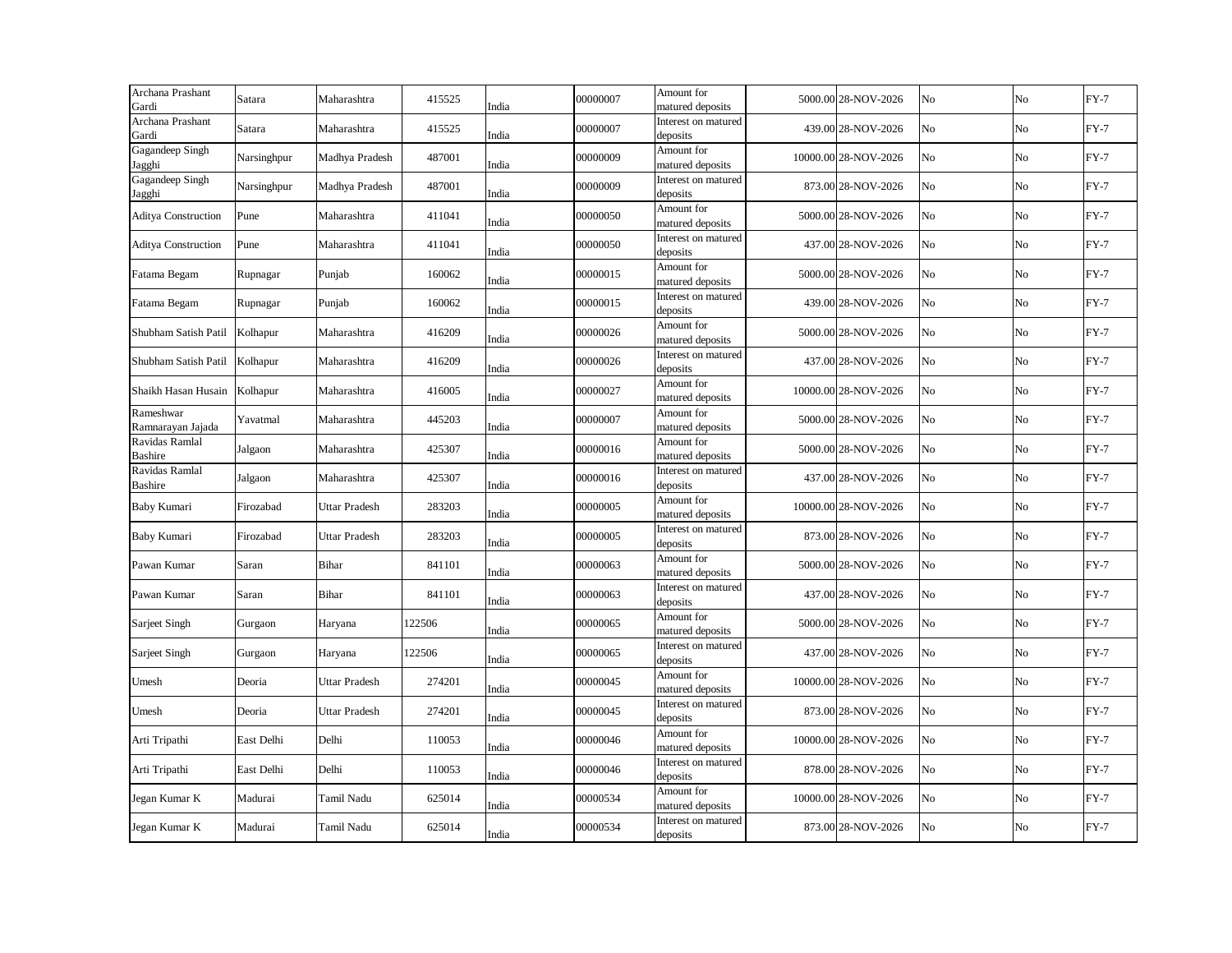| Remjees                     | Kanyakumari          | Tamil Nadu           | 629251 | India | 00000532 | Amount for<br>matured deposits  | 5000.00 28-NOV-2026  | No | No             | $FY-7$ |
|-----------------------------|----------------------|----------------------|--------|-------|----------|---------------------------------|----------------------|----|----------------|--------|
| Remjees                     | Kanyakumari          | Tamil Nadu           | 629251 | India | 00000532 | Interest on matured<br>deposits | 437.00 28-NOV-2026   | No | No             | $FY-7$ |
| Chandra Kumar D             | Kanyakumari          | Tamil Nadu           | 629851 | India | 00000536 | Amount for<br>matured deposits  | 5000.00 28-NOV-2026  | No | No             | $FY-7$ |
| Chandra Kumar D             | Kanyakumari          | Tamil Nadu           | 629851 | India | 00000536 | Interest on matured<br>deposits | 437.00 28-NOV-2026   | No | No             | $FY-7$ |
| Saratha P                   | Kanyakumari          | Tamil Nadu           | 629177 | India | 00000537 | Amount for<br>matured deposits  | 20000.00 28-NOV-2026 | No | N <sub>o</sub> | $FY-7$ |
| Saratha P                   | Kanyakumari          | Tamil Nadu           | 629177 | India | 00000537 | Interest on matured<br>deposits | 1758.00 28-NOV-2026  | No | No             | $FY-7$ |
| Chanumolu<br>Sreelakshmi    | Vizianagaram         | Andhra Pradesh       | 532001 | India | 00000512 | Amount for<br>matured deposits  | 10000.00 28-NOV-2026 | No | No             | $FY-7$ |
| Chanumolu<br>Sreelakshmi    | Vizianagaram         | Andhra Pradesh       | 532001 | India | 00000512 | Interest on matured<br>deposits | 878.00 28-NOV-2026   | No | No             | $FY-7$ |
| Sangaranarayana S           | Thanjavur            | Tamil Nadu           | 613003 | India | 00000524 | Amount for<br>matured deposits  | 5000.00 28-NOV-2026  | No | No             | $FY-7$ |
| Sangaranarayana S           | Thanjavur            | Tamil Nadu           | 613003 | India | 00000524 | Interest on matured<br>deposits | 437.00 28-NOV-2026   | No | No             | $FY-7$ |
| Veerappan S                 | Viluppuram           | Tamil Nadu           | 605401 | India | 00000005 | Amount for<br>matured deposits  | 5000.00 28-NOV-2026  | No | No             | $FY-7$ |
| Veerappan S                 | Viluppuram           | Tamil Nadu           | 605401 | India | 00000005 | Interest on matured<br>deposits | 437.00 28-NOV-2026   | No | No             | $FY-7$ |
| Dayanand                    | Kaithal              | Haryana              | 136027 | India | 00000018 | Amount for<br>matured deposits  | 5000.00 28-NOV-2026  | No | No             | $FY-7$ |
| Dayanand                    | Kaithal              | Haryana              | 136027 | India | 00000018 | Interest on matured<br>deposits | 437.00 28-NOV-2026   | No | No             | $FY-7$ |
| Sudhir Kumar                | East Delhi           | Delhi                | 110096 | India | 00000024 | Amount for<br>matured deposits  | 5000.00 29-NOV-2026  | No | No             | $FY-7$ |
| Sudhir Kumar                | East Delhi           | Delhi                | 110096 | India | 00000024 | Interest on matured<br>deposits | 437.00 29-NOV-2026   | No | No             | $FY-7$ |
| Dinabandhu Halder           | South 24<br>Parganas | West Bengal          | 743374 | India | 00000030 | Amount for<br>matured deposits  | 5000.00 29-NOV-2026  | No | No             | $FY-7$ |
| Dinabandhu Halder           | South 24<br>Parganas | West Bengal          | 743374 | India | 00000030 | Interest on matured<br>deposits | 437.00 29-NOV-2026   | No | No             | $FY-7$ |
| Shrikant Kamalakant<br>Raje | Raigad               | Maharashtra          | 400602 | India | 00000028 | Amount for<br>matured deposits  | 10000.00 29-NOV-2026 | No | No             | $FY-7$ |
| Shrikant Kamalakant<br>Raje | Raigad               | Maharashtra          | 400602 | India | 00000028 | Interest on matured<br>deposits | 873.00 29-NOV-2026   | No | No             | $FY-7$ |
| Suraj Suresh<br>Bahadkar    | Raigad               | Maharashtra          | 410206 | India | 00000029 | Amount for<br>matured deposits  | 10000.00 29-NOV-2026 | No | No             | $FY-7$ |
| Suraj Suresh<br>Bahadkar    | Raigad               | Maharashtra          | 410206 | India | 00000029 | Interest on matured<br>deposits | 873.00 29-NOV-2026   | No | No             | $FY-7$ |
| Dharmendra Kumar            | Hardoi               | <b>Uttar Pradesh</b> | 245101 | India | 00000015 | Amount for<br>matured deposits  | 10000.00 29-NOV-2026 | No | No             | $FY-7$ |
| Dharmendra Kumar            | Hardoi               | <b>Uttar Pradesh</b> | 245101 | India | 00000015 | Interest on matured<br>deposits | 873.00 29-NOV-2026   | No | No             | $FY-7$ |
| Sathyabhama R               | Mysore               | Karnataka            | 572201 | India | 00276703 | Amount for<br>matured deposits  | 10000.00 29-NOV-2026 | No | No             | $FY-7$ |
| Nancy Delaila J             | Sivaganga            | Tamil Nadu           | 630302 | India | 00000599 | Amount for<br>matured deposits  | 32000.00 29-NOV-2026 | No | No             | $FY-7$ |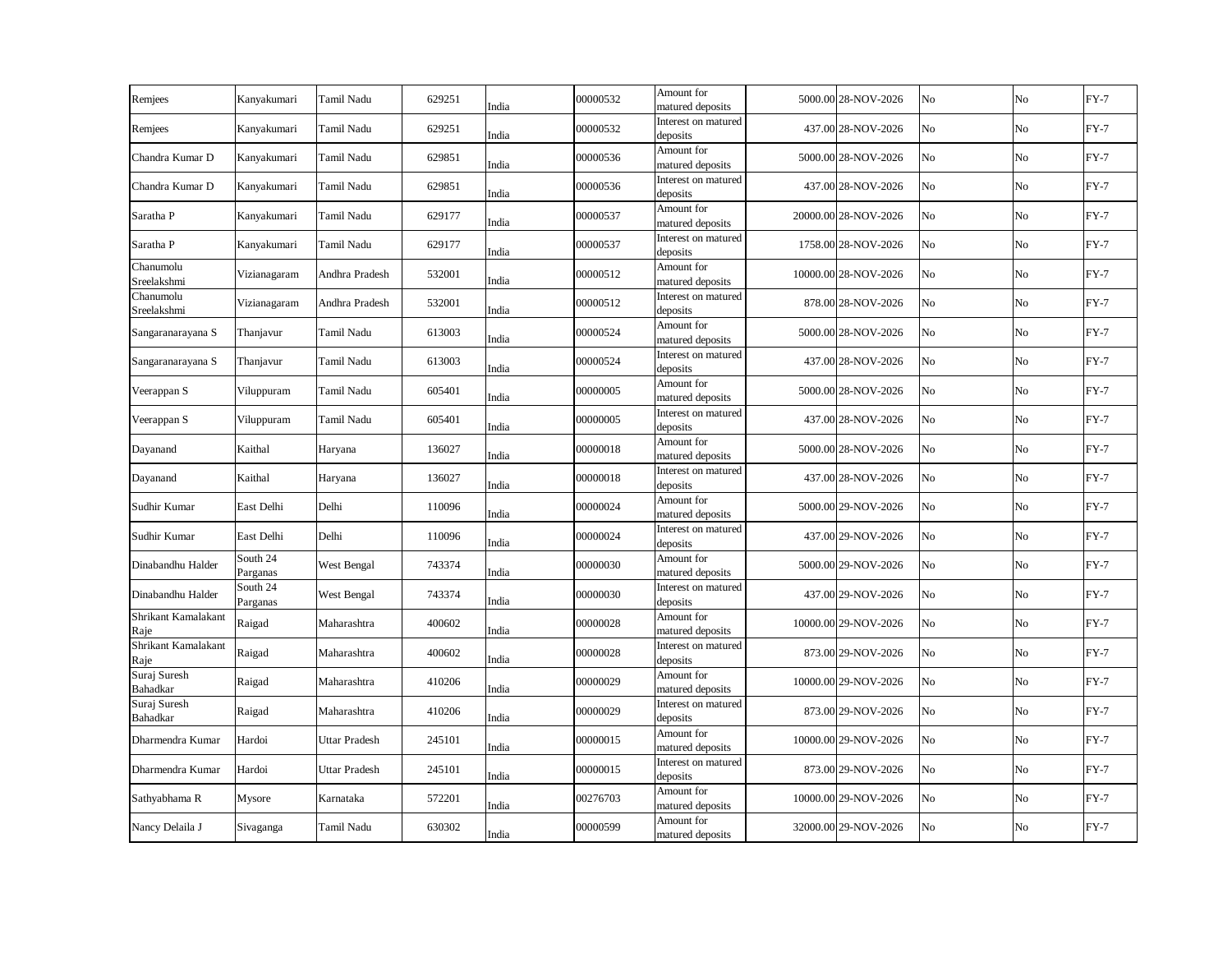| Sivaganga             | Tamil Nadu           | 630302                                                 | India | 00000599 | Interest on matured<br>deposits |                                                                                  | No                                                                                                                                                                                                                                                                                                                                                                                                                                                                                                                                                                                                              | N <sub>o</sub> | $FY-7$ |
|-----------------------|----------------------|--------------------------------------------------------|-------|----------|---------------------------------|----------------------------------------------------------------------------------|-----------------------------------------------------------------------------------------------------------------------------------------------------------------------------------------------------------------------------------------------------------------------------------------------------------------------------------------------------------------------------------------------------------------------------------------------------------------------------------------------------------------------------------------------------------------------------------------------------------------|----------------|--------|
| Madurai               | Tamil Nadu           | 625004                                                 | India | 00000537 | Amount for<br>matured deposits  |                                                                                  | No                                                                                                                                                                                                                                                                                                                                                                                                                                                                                                                                                                                                              | No             | $FY-7$ |
| Madurai               | Tamil Nadu           | 625004                                                 | India | 00000537 | Interest on matured<br>deposits |                                                                                  | No                                                                                                                                                                                                                                                                                                                                                                                                                                                                                                                                                                                                              | No             | $FY-7$ |
| Madurai               | Tamil Nadu           | 625402                                                 | India | 00000539 | Amount for<br>matured deposits  |                                                                                  | No                                                                                                                                                                                                                                                                                                                                                                                                                                                                                                                                                                                                              | No             | $FY-7$ |
| Madurai               | Tamil Nadu           | 625402                                                 | India | 00000539 | Interest on matured<br>deposits |                                                                                  | No                                                                                                                                                                                                                                                                                                                                                                                                                                                                                                                                                                                                              | N <sub>o</sub> | $FY-7$ |
| Madurai               | Tamil Nadu           | 625532                                                 | India | 00000541 | Amount for<br>matured deposits  |                                                                                  | No                                                                                                                                                                                                                                                                                                                                                                                                                                                                                                                                                                                                              | No             | $FY-7$ |
| Madurai               | Tamil Nadu           | 625532                                                 | India | 00000541 | Interest on matured             |                                                                                  | No                                                                                                                                                                                                                                                                                                                                                                                                                                                                                                                                                                                                              | $_{\rm No}$    | $FY-7$ |
|                       |                      | 560076                                                 | India | 00000540 | Amount for                      |                                                                                  | No                                                                                                                                                                                                                                                                                                                                                                                                                                                                                                                                                                                                              | No             | $FY-7$ |
|                       |                      | 560076                                                 | India | 00000540 | Interest on matured<br>deposits |                                                                                  | No                                                                                                                                                                                                                                                                                                                                                                                                                                                                                                                                                                                                              | No             | $FY-7$ |
| Erode                 | Tamil Nadu           | 638402                                                 | India | 00000523 | Amount for<br>matured deposits  |                                                                                  | No                                                                                                                                                                                                                                                                                                                                                                                                                                                                                                                                                                                                              | No             | $FY-7$ |
| Erode                 | Tamil Nadu           | 638402                                                 | India | 00000523 | Interest on matured<br>deposits |                                                                                  | No                                                                                                                                                                                                                                                                                                                                                                                                                                                                                                                                                                                                              | No             | $FY-7$ |
| Cuddalore             | Tamil Nadu           | 607002                                                 | India | 00000510 | Amount for<br>matured deposits  |                                                                                  | No                                                                                                                                                                                                                                                                                                                                                                                                                                                                                                                                                                                                              | No             | $FY-7$ |
| Cuddalore             | Tamil Nadu           | 607002                                                 | India | 00000510 | Interest on matured<br>deposits |                                                                                  | No                                                                                                                                                                                                                                                                                                                                                                                                                                                                                                                                                                                                              | No             | $FY-7$ |
| Lucknow               | Uttar Pradesh        | 226021                                                 | India | 00000090 | Amount for                      |                                                                                  | No                                                                                                                                                                                                                                                                                                                                                                                                                                                                                                                                                                                                              | No             | $FY-7$ |
| Lucknow               | <b>Uttar Pradesh</b> | 226021                                                 | India | 00000090 | Interest on matured<br>deposits |                                                                                  | No                                                                                                                                                                                                                                                                                                                                                                                                                                                                                                                                                                                                              | No             | $FY-7$ |
| Barabanki             | <b>Uttar Pradesh</b> | 225201                                                 | India | 00000091 | Amount for<br>matured deposits  |                                                                                  | No                                                                                                                                                                                                                                                                                                                                                                                                                                                                                                                                                                                                              | No             | $FY-7$ |
| Barabanki             | <b>Uttar Pradesh</b> | 225201                                                 | India | 00000091 | Interest on matured             |                                                                                  | No                                                                                                                                                                                                                                                                                                                                                                                                                                                                                                                                                                                                              | No             | $FY-7$ |
| Sant Ravidas<br>Nagar | <b>Uttar Pradesh</b> | 221401                                                 | India | 00000059 | Amount for<br>matured deposits  |                                                                                  | No                                                                                                                                                                                                                                                                                                                                                                                                                                                                                                                                                                                                              | No             | $FY-7$ |
| Sant Ravidas<br>Nagar | <b>Uttar Pradesh</b> | 221401                                                 | India | 00000059 | Interest on matured<br>deposits |                                                                                  | No                                                                                                                                                                                                                                                                                                                                                                                                                                                                                                                                                                                                              | No             | $FY-7$ |
| Varanasi              | Uttar Pradesh        | 221001                                                 | India | 00000060 | Amount for                      |                                                                                  | No                                                                                                                                                                                                                                                                                                                                                                                                                                                                                                                                                                                                              | No             | $FY-7$ |
| Varanasi              | <b>Uttar Pradesh</b> | 221001                                                 | India | 00000060 | Interest on matured<br>deposits |                                                                                  | No                                                                                                                                                                                                                                                                                                                                                                                                                                                                                                                                                                                                              | No             | $FY-7$ |
| Vidisha               | Madhya Pradesh       | 464337                                                 | India | 00000022 | Amount for<br>matured deposits  |                                                                                  | No                                                                                                                                                                                                                                                                                                                                                                                                                                                                                                                                                                                                              | No             | $FY-7$ |
| Vidisha               | Madhya Pradesh       | 464337                                                 | India | 00000022 | Interest on matured<br>deposits |                                                                                  | No                                                                                                                                                                                                                                                                                                                                                                                                                                                                                                                                                                                                              | No             | $FY-7$ |
| Aligarh               | <b>Uttar Pradesh</b> | 202001                                                 | India | 00000036 | Amount for<br>matured deposits  |                                                                                  | No                                                                                                                                                                                                                                                                                                                                                                                                                                                                                                                                                                                                              | No             | $FY-7$ |
| Aligarh               | <b>Uttar Pradesh</b> | 202001                                                 | India | 00000036 | Interest on matured<br>deposits |                                                                                  | No                                                                                                                                                                                                                                                                                                                                                                                                                                                                                                                                                                                                              | No             | $FY-7$ |
| Patiala               | Punjab               | 147102                                                 | India | 00000036 | Amount for<br>matured deposits  |                                                                                  | No                                                                                                                                                                                                                                                                                                                                                                                                                                                                                                                                                                                                              | No             | $FY-7$ |
|                       |                      | Bangalore Urban Karnataka<br>Bangalore Urban Karnataka |       |          |                                 | deposits<br>matured deposits<br>matured deposits<br>deposits<br>matured deposits | 2811.00 29-NOV-2026<br>10000.00 29-NOV-2026<br>879.00 29-NOV-2026<br>5000.00 29-NOV-2026<br>437.00 29-NOV-2026<br>5000.00 29-NOV-2026<br>437.00 29-NOV-2026<br>25000.00 29-NOV-2026<br>2184.00 29-NOV-2026<br>10000.00 29-NOV-2026<br>873.00 29-NOV-2026<br>10000.00 29-NOV-2026<br>921.00 29-NOV-2026<br>10000.00 30-NOV-2026<br>879.00 30-NOV-2026<br>5000.00 30-NOV-2026<br>437.00 30-NOV-2026<br>10000.00 30-NOV-2026<br>873.00 30-NOV-2026<br>10000.00 30-NOV-2026<br>873.00 30-NOV-2026<br>5000.00 30-NOV-2026<br>437.00 30-NOV-2026<br>10000.00 30-NOV-2026<br>873.00 30-NOV-2026<br>5000.00 30-NOV-2026 |                |        |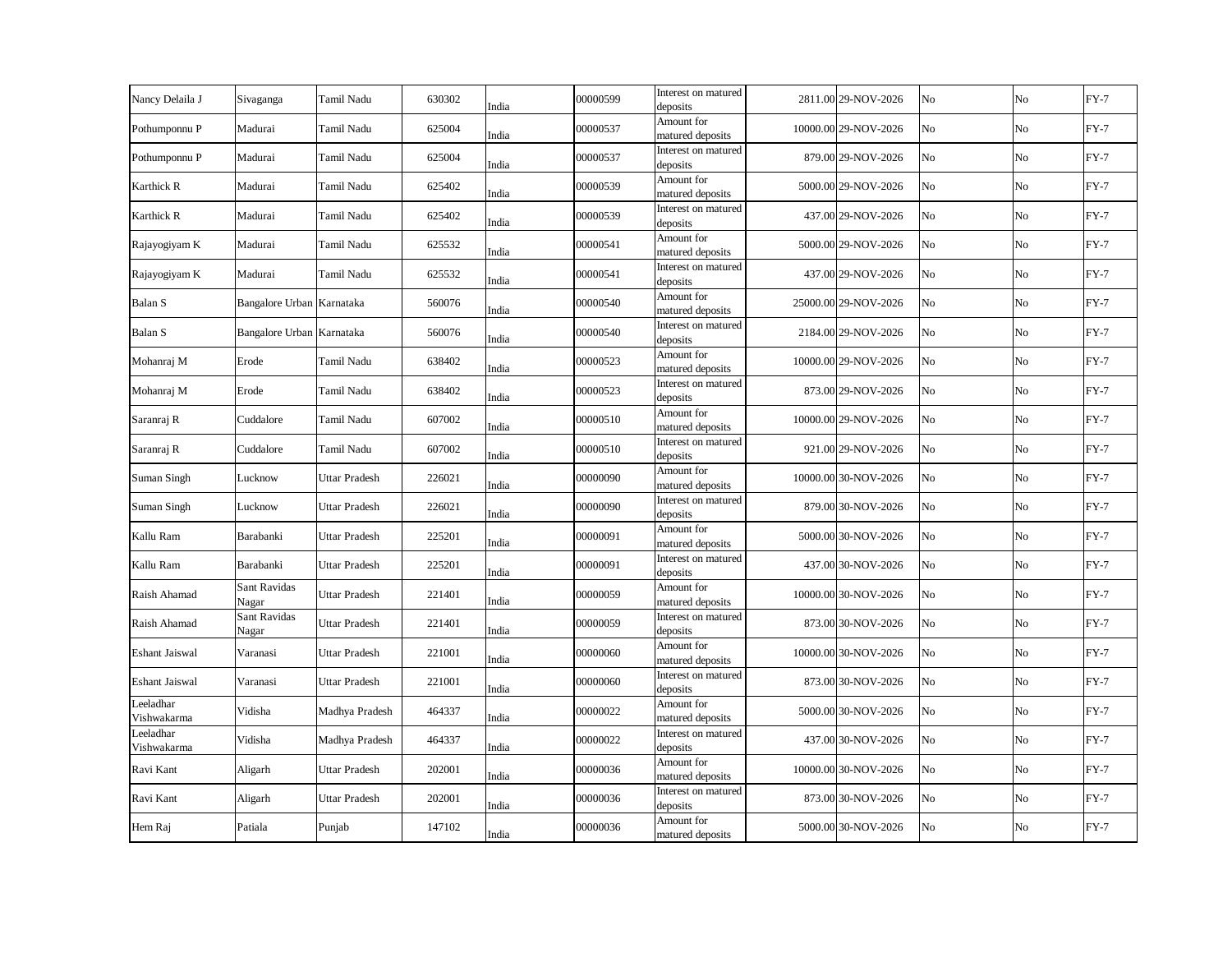| Hem Raj                   | Patiala                       | Punjab               | 147102 | India | 00000036 | Interest on matured<br>deposits | 437.00 30-NOV-2026    | No | No             | $FY-7$ |
|---------------------------|-------------------------------|----------------------|--------|-------|----------|---------------------------------|-----------------------|----|----------------|--------|
| <b>Sukhdev Singh</b>      | Sangrur                       | Punjab               | 148035 | India | 00000037 | Amount for<br>matured deposits  | 5000.00 30-NOV-2026   | No | No             | $FY-7$ |
| <b>Sukhdev Singh</b>      | Sangrur                       | Punjab               | 148035 | India | 00000037 | Interest on matured<br>deposits | 437.00 30-NOV-2026    | No | No             | $FY-7$ |
| Tony                      | Patiala                       | Punjab               | 147001 | India | 00000038 | Amount for<br>matured deposits  | 10000.00 30-NOV-2026  | No | No             | $FY-7$ |
| Tony                      | Patiala                       | Punjab               | 147001 | India | 00000038 | Interest on matured<br>deposits | 873.00 30-NOV-2026    | No | N <sub>o</sub> | $FY-7$ |
| Rekha Jayasval            | Lucknow                       | <b>Uttar Pradesh</b> | 226017 | India | 00000036 | Amount for<br>matured deposits  | 5000.00 30-NOV-2026   | No | N <sub>o</sub> | $FY-7$ |
| Brajendra Kumar           | Farrukhabad                   | <b>Uttar Pradesh</b> | 209601 | India | 00000037 | Amount for<br>matured deposits  | 10000.00 30-NOV-2026  | No | No             | $FY-7$ |
| Korlepara Rani<br>Pramila | Vishakhapatnam Andhra Pradesh |                      | 530001 | India | 00402304 | Amount for<br>matured deposits  | 531000.00 30-NOV-2026 | No | No             | $FY-7$ |
| Korlepara Rani<br>Pramila | Vishakhapatnam Andhra Pradesh |                      | 530001 | India | 00402304 | Interest on matured<br>deposits | 105196.00 30-NOV-2026 | No | No             | $FY-7$ |
| Mukesh Premchand<br>Jain  | Thane                         | Maharashtra          | 401305 | India | 00000635 | Amount for<br>matured deposits  | 5000.00 30-NOV-2026   | No | No             | $FY-7$ |
| Mukesh Premchand<br>Jain  | Thane                         | Maharashtra          | 401305 | India | 00000635 | Interest on matured<br>deposits | 437.00 30-NOV-2026    | No | No             | $FY-7$ |
| Prakash P                 | Erode                         | Tamil Nadu           | 638453 | India | 00000524 | Amount for<br>matured deposits  | 10000.00 30-NOV-2026  | No | No             | $FY-7$ |
| Prakash P                 | Erode                         | Tamil Nadu           | 638453 | India | 00000524 | Interest on matured<br>deposits | 873.00 30-NOV-2026    | No | No             | $FY-7$ |
| China Veeraswam<br>Pasam  | Krishna                       | Andhra Pradesh       |        | India | 00000507 | Amount for<br>matured deposits  | 20000.00 30-NOV-2026  | No | No             | $FY-7$ |
| China Veeraswam<br>Pasam  | Krishna                       | Andhra Pradesh       |        | India | 00000507 | Interest on matured<br>deposits | 1747.00 30-NOV-2026   | No | No             | $FY-7$ |
| Nagaraj A                 | Coimbatore                    | Tamil Nadu           | 642003 | India | 00000512 | Amount for<br>matured deposits  | 10000.00 30-NOV-2026  | No | No             | $FY-7$ |
| Pravakar Sahoo            | Angul                         | Orissa               | 752106 | India | 00000038 | Amount for<br>matured deposits  | 10000.00 01-DEC-2026  | No | No             | $FY-7$ |
| Satyaveer Singh<br>Nagar  | Gautam Buddha<br>Nagar        | Uttar Pradesh        | 203207 | India | 00000123 | Amount for<br>matured deposits  | 10000.00 01-DEC-2026  | No | No             | $FY-7$ |
| Hari Singh                | Ghaziabad                     | Uttar Pradesh        | 201309 | India | 00000129 | Amount for<br>matured deposits  | 10000.00 01-DEC-2026  | No | No             | $FY-7$ |
| Hari Singh                | Ghaziabad                     | Uttar Pradesh        | 201309 | India | 00000129 | Interest on matured<br>deposits | 874.00 01-DEC-2026    | No | No             | $FY-7$ |
| Kailash Chand             | Bulandshahr                   | <b>Uttar Pradesh</b> | 245401 | India | 00000029 | Amount for<br>matured deposits  | 20000.00 01-DEC-2026  | No | No             | $FY-7$ |
| Kailash Chand             | Bulandshahr                   | <b>Uttar Pradesh</b> | 245401 | India | 00000029 | Interest on matured<br>deposits | 1748.00 01-DEC-2026   | No | No             | $FY-7$ |
| Sangeeta Bunkar           | Guna                          | Madhya Pradesh       | 473226 | India | 00000040 | Amount for<br>matured deposits  | 5000.00 01-DEC-2026   | No | No             | $FY-7$ |
| Kapil Dev Agarwal         | Bardhaman                     | West Bengal          | 713101 | India | 00000029 | Amount for<br>matured deposits  | 10000.00 01-DEC-2026  | No | No             | $FY-7$ |
| Kapil Dev Agarwal         | Bardhaman                     | West Bengal          | 713101 | India | 00000029 | Interest on matured<br>deposits | 874.00 01-DEC-2026    | No | No             | $FY-7$ |
| Pawan Kumar<br>Agrawal    | Bardhaman                     | West Bengal          | 713101 | India | 00000030 | Amount for<br>matured deposits  | 10000.00 01-DEC-2026  | No | No             | $FY-7$ |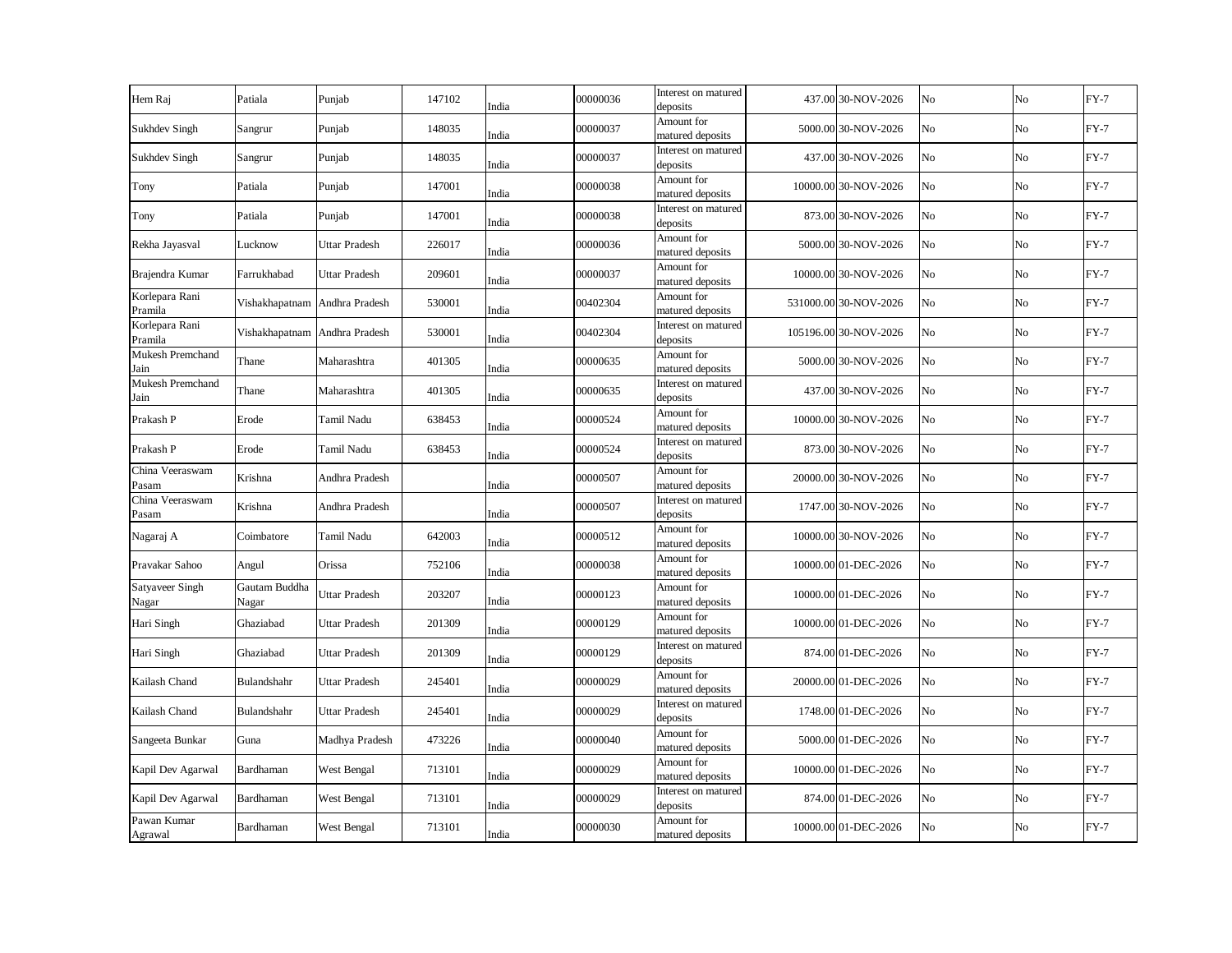| Pawan Kumar<br>Agrawal          | Bardhaman                     | West Bengal    | 713101 | India | 00000030 | Interest on matured<br>deposits | 874.00 01-DEC-2026    | No | No             | $FY-7$ |
|---------------------------------|-------------------------------|----------------|--------|-------|----------|---------------------------------|-----------------------|----|----------------|--------|
| Omprakash Rathore               | Shivpuri                      | Madhya Pradesh | 473551 | India | 00000051 | Amount for<br>matured deposits  | 10000.00 01-DEC-2026  | No | No             | $FY-7$ |
| Omprakash Rathore               | Shivpuri                      | Madhya Pradesh | 473551 | India | 00000051 | Interest on matured<br>deposits | 874.00 01-DEC-2026    | No | No             | $FY-7$ |
| Sudhir Paliwal                  | Rajgarh                       | Madhya Pradesh | 473118 | India | 00000012 | Amount for<br>matured deposits  | 10000.00 01-DEC-2026  | No | No             | $FY-7$ |
| Gaurav Jasavantagiri<br>Goswami | Junagadh                      | Gujarat        | 362560 | India | 00000003 | Amount for<br>matured deposits  | 10000.00 01-DEC-2026  | No | No             | $FY-7$ |
| Gaurav Jasavantagiri<br>Goswami | Junagadh                      | Gujarat        | 362560 | India | 00000003 | Interest on matured<br>deposits | 874.00 01-DEC-2026    | No | No             | $FY-7$ |
| Amarsinh Masaribhai<br>Zala     | Junagadh                      | Gujarat        | 362275 | India | 00000006 | Amount for<br>matured deposits  | 5000.00 01-DEC-2026   | No | No             | $FY-7$ |
| Amarsinh Masaribhai<br>Zala     | Junagadh                      | Gujarat        | 362275 | India | 00000006 | Interest on matured<br>deposits | 436.00 01-DEC-2026    | No | No             | $FY-7$ |
| Korlepara Rani<br>Pramila       | Vishakhapatnam Andhra Pradesh |                | 530001 | India | 00402305 | Amount for<br>matured deposits  | 200000.00 01-DEC-2026 | No | No             | $FY-7$ |
| Dharamveer Singh                | Gautam Buddha<br>Nagar        | Uttar Pradesh  | 201301 | India | 00000712 | Amount for<br>matured deposits  | 5000.00 01-DEC-2026   | No | No             | $FY-7$ |
| Dharamveer Singh                | Gautam Buddha<br>Nagar        | Uttar Pradesh  | 201301 | India | 00000712 | Interest on matured<br>deposits | 436.00 01-DEC-2026    | No | No             | $FY-7$ |
| Vineetha S                      | Kanyakumari                   | Tamil Nadu     | 629177 | India | 00000538 | Amount for<br>matured deposits  | 5000.00 01-DEC-2026   | No | No             | $FY-7$ |
| Vineetha S                      | Kanyakumari                   | Tamil Nadu     | 629177 | India | 00000538 | Interest on matured<br>deposits | 440.00 01-DEC-2026    | No | No             | $FY-7$ |
| Tamilvanan D                    | Thiruvannamalai               | Tamil Nadu     | 606707 | India | 00000006 | Amount for<br>matured deposits  | 5000.00 01-DEC-2026   | No | No             | $FY-7$ |
| Tamilvanan D                    | Thiruvannamalai               | Tamil Nadu     | 606707 | India | 00000006 | Interest on matured<br>deposits | 436.00 01-DEC-2026    | No | No             | $FY-7$ |
| Hawa Singh                      | Kaithal                       | Haryana        | 136027 | India | 00000023 | Amount for<br>matured deposits  | 10000.00 01-DEC-2026  | No | No             | $FY-7$ |
| Hawa Singh                      | Kaithal                       | Haryana        | 136027 | India | 00000023 | Interest on matured<br>deposits | 874.00 01-DEC-2026    | No | No             | $FY-7$ |
| Laxmi Devi                      | Deoria                        | Uttar Pradesh  | 274202 | India | 00000059 | Amount for<br>matured deposits  | 10000.00 02-DEC-2026  | No | N <sub>o</sub> | $FY-7$ |
| Laxmi Devi                      | Deoria                        | Uttar Pradesh  | 274202 | India | 00000059 | Interest on matured<br>deposits | 879.00 02-DEC-2026    | No | No             | $FY-7$ |
| Bhuraram Jetharam<br>Meratha    | Pune                          | Maharashtra    | 411023 | India | 00525838 | Amount for<br>matured deposits  | 25000.00 02-DEC-2026  | No | No             | $FY-7$ |
| Bhuraram Jetharam<br>Meratha    | Pune                          | Maharashtra    | 411023 | India | 00525838 | Interest on matured<br>deposits | 24930.00 02-DEC-2026  | No | No             | $FY-7$ |
| Raghvendra Singh<br>Jadon       | Morena                        | Madhya Pradesh | 476229 | India | 00000073 | Amount for<br>matured deposits  | 10000.00 03-DEC-2026  | No | No             | $FY-7$ |
| Ramdev Surajpal<br>Yadav        | Ahmedabad                     | Gujarat        | 382424 | India | 00000048 | Amount for<br>matured deposits  | 40000.00 03-DEC-2026  | No | No             | $FY-7$ |
| Ramdev Surajpal<br>Yadav        | Ahmedabad                     | Gujarat        | 382424 | India | 00000048 | Interest on matured<br>deposits | 3494.00 03-DEC-2026   | No | No             | $FY-7$ |
| Jyoti Singh                     | Agra                          | Uttar Pradesh  | 282002 | India | 00000039 | Amount for<br>matured deposits  | 5000.00 03-DEC-2026   | No | No             | $FY-7$ |
| Jyoti Singh                     | Agra                          | Uttar Pradesh  | 282002 | India | 00000039 | Interest on matured<br>deposits | 439.00 03-DEC-2026    | No | No             | $FY-7$ |
|                                 |                               |                |        |       |          |                                 |                       |    |                |        |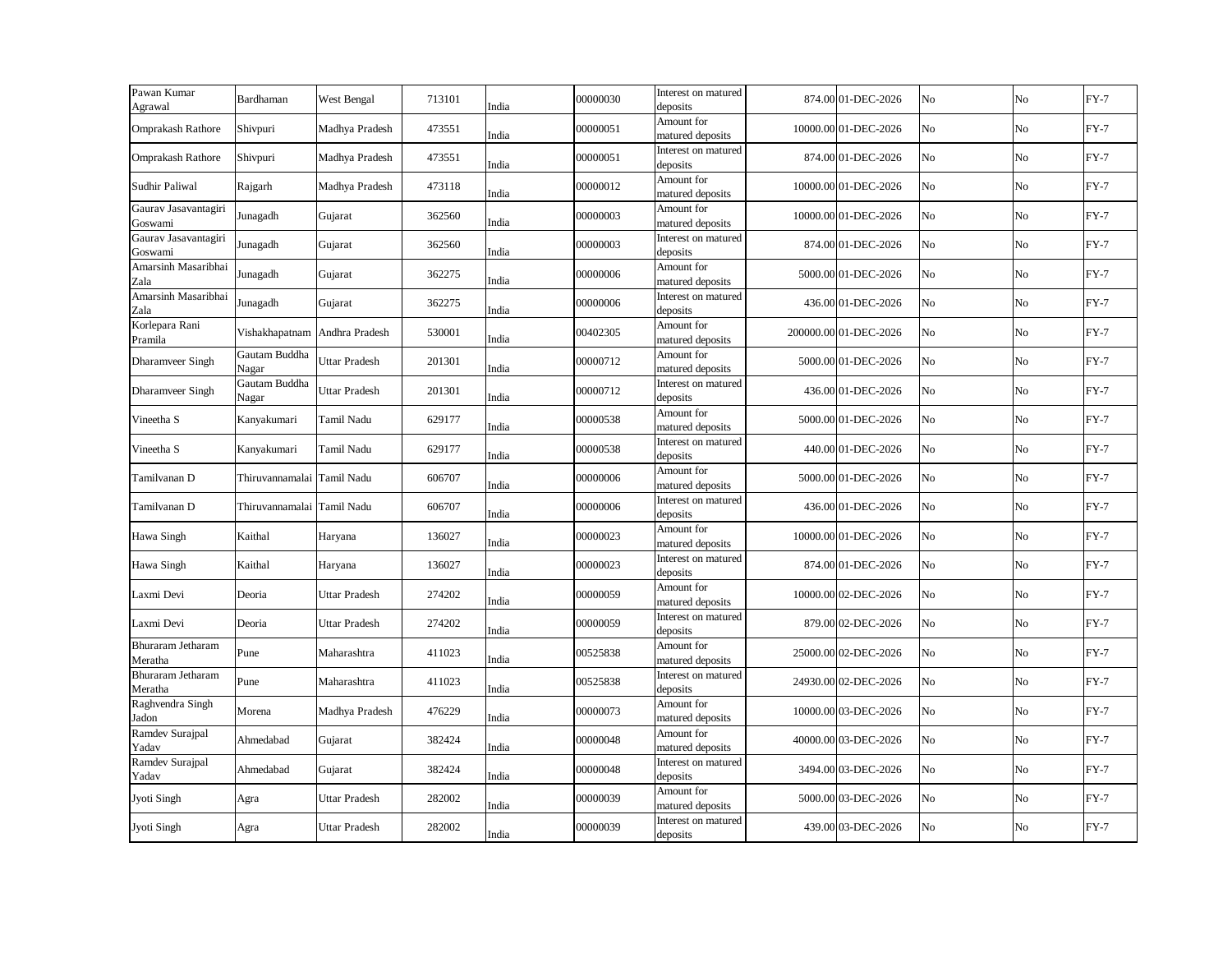| Zahid Khan                         | Nainital                                 | Uttarakhand          | 263148 | India | 00000001 | Amount for<br>matured deposits  | 5000.00 03-DEC-2026   | No | No             | $FY-7$ |
|------------------------------------|------------------------------------------|----------------------|--------|-------|----------|---------------------------------|-----------------------|----|----------------|--------|
| Rahul Bauri                        | Bankura                                  | West Bengal          | 722165 | India | 00000011 | Amount for<br>matured deposits  | 10000.00 03-DEC-2026  | No | No             | $FY-7$ |
| Rahul Bauri                        | Bankura                                  | West Bengal          | 722165 | India | 00000011 | Interest on matured<br>deposits | 874.00 03-DEC-2026    | No | No             | $FY-7$ |
| Sanjeev Kumar                      | Sahibzada Ajit<br>Singh Nagar-<br>Mohali | Punjab               | 160012 | India | 00000016 | Amount for<br>matured deposits  | 5000.00 03-DEC-2026   | No | No             | $FY-7$ |
| Sanjeev Kumar                      | Sahibzada Ajit<br>Singh Nagar-<br>Mohali | Punjab               | 160012 | India | 00000016 | Interest on matured<br>deposits | 437.00 03-DEC-2026    | No | No.            | $FY-7$ |
| Rajesh Jain                        | Hissar                                   | Haryana              | 125001 | India | 00000018 | Amount for<br>matured deposits  | 10000.00 03-DEC-2026  | No | No             | $FY-7$ |
| Rajesh Jain                        | Hissar                                   | Haryana              | 125001 | India | 00000018 | Interest on matured<br>deposits | 874.00 03-DEC-2026    | No | No             | $FY-7$ |
| Kiran Ramniklal<br>Shethia         | Thane                                    | Maharashtra          | 401501 | India | 00000022 | Amount for<br>matured deposits  | 5000.00 03-DEC-2026   | No | No             | $FY-7$ |
| Kiran Ramniklal<br>Shethia         | Thane                                    | Maharashtra          | 401501 | India | 00000022 | Interest on matured<br>deposits | 437.00 03-DEC-2026    | No | No             | $FY-7$ |
| Neha Saxena                        | Badaun                                   | <b>Uttar Pradesh</b> | 243633 | India | 00000012 | Amount for<br>matured deposits  | 5000.00 03-DEC-2026   | No | No             | $FY-7$ |
| Neha Saxena                        | Badaun                                   | <b>Uttar Pradesh</b> | 243633 | India | 00000012 | Interest on matured<br>deposits | 439.00 03-DEC-2026    | No | No             | $FY-7$ |
| Hema Chavala                       | Indore                                   | Madhya Pradesh       | 452001 | India | 00000035 | Amount for<br>matured deposits  | 5000.00 03-DEC-2026   | No | No             | $FY-7$ |
| Hema Chavala                       | Indore                                   | Madhya Pradesh       | 452001 | India | 00000035 | Interest on matured<br>deposits | 439.00 03-DEC-2026    | No | No             | $FY-7$ |
| Ratnesh Kumar Goyal Indore         |                                          | Madhya Pradesh       | 452009 | India | 00000037 | Amount for<br>matured deposits  | 5000.00 03-DEC-2026   | No | No             | $FY-7$ |
| Ratnesh Kumar Goyal Indore         |                                          | Madhya Pradesh       | 452009 | India | 00000037 | Interest on matured<br>deposits | 437.00 03-DEC-2026    | No | No             | $FY-7$ |
| Prakash K                          | Chennai                                  | Tamil Nadu           | 600061 | India | 00476586 | Amount for<br>matured deposits  | 5000.00 03-DEC-2026   | No | No             | $FY-7$ |
| Prakash K                          | Chennai                                  | Tamil Nadu           | 600061 | India | 00476586 | Interest on matured<br>deposits | 437.00 03-DEC-2026    | No | No             | $FY-7$ |
| Ramesh Manas                       | Kanyakumari                              | Tamil Nadu           | 629153 | India | 00000533 | Amount for<br>matured deposits  | 5000.00 03-DEC-2026   | No | No             | $FY-7$ |
| Ramesh Manas                       | Kanyakumari                              | Tamil Nadu           | 629153 | India | 00000533 | Interest on matured<br>deposits | 437.00 03-DEC-2026    | No | No             | $FY-7$ |
| Valli P                            | Cuddalore                                | Tamil Nadu           | 608002 | India | 00000038 | Amount for<br>matured deposits  | 10000.00 03-DEC-2026  | No | No             | $FY-7$ |
| Valli P                            | Cuddalore                                | Tamil Nadu           | 608002 | India | 00000038 | Interest on matured<br>deposits | 879.00 03-DEC-2026    | No | No             | $FY-7$ |
| AbdulRashid<br>Abdulgaffar Mujawar | Belgaum                                  | Karnataka            | 590001 | India | 00000017 | Amount for<br>matured deposits  | 150000.00 03-DEC-2026 | No | N <sub>o</sub> | $FY-7$ |
| AbdulRashid<br>Abdulgaffar Mujawar | Belgaum                                  | Karnataka            | 590001 | India | 00000017 | Interest on matured<br>deposits | 12449.00 03-DEC-2026  | No | No             | $FY-7$ |
| Rayhaan Abdulrashib<br>Mujawar     | Belgaum                                  | Karnataka            | 590001 | India | 00000018 | Amount for<br>matured deposits  | 50000.00 03-DEC-2026  | No | No             | $FY-7$ |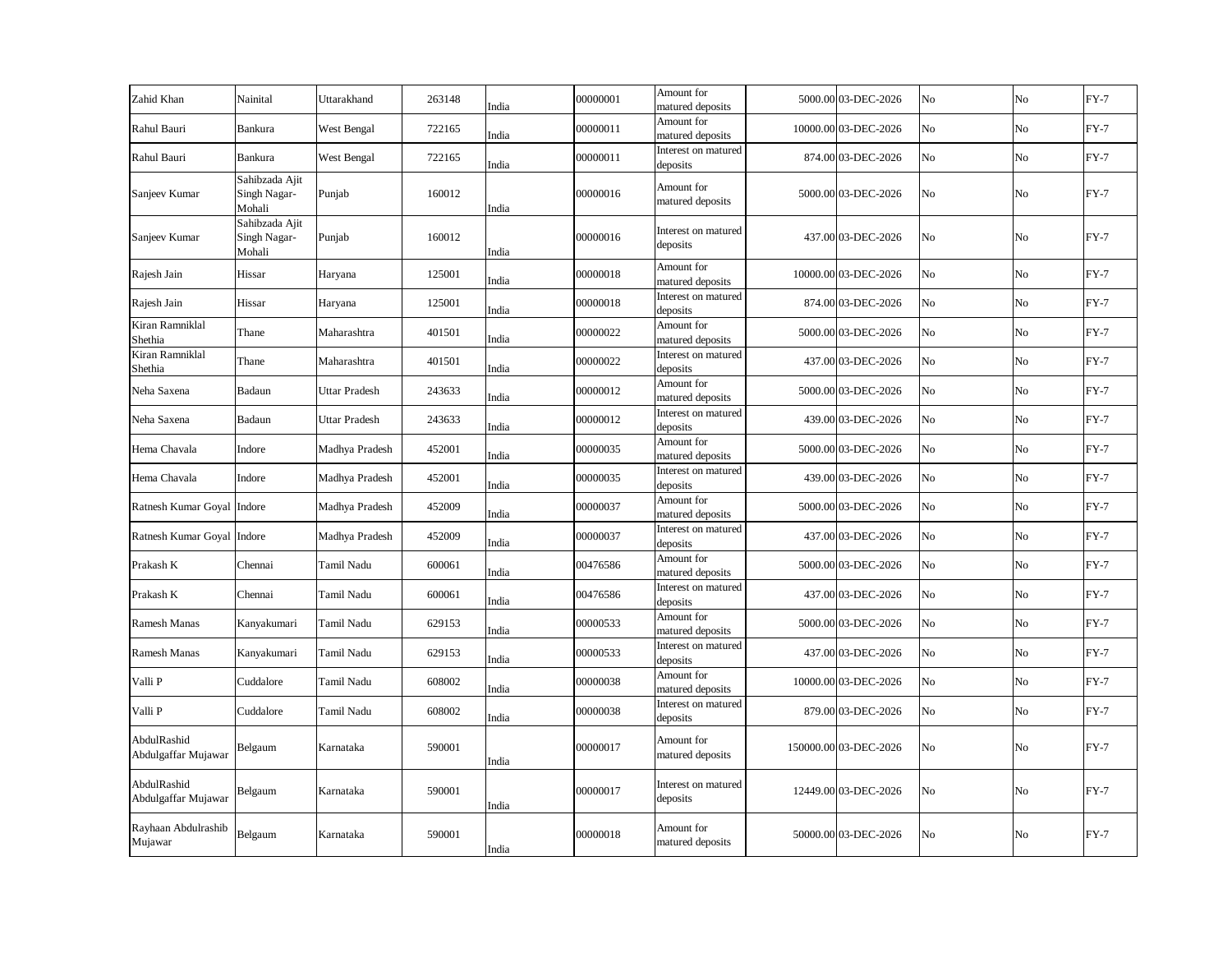| Rayhaan Abdulrashib<br>Mujawar   | Belgaum     | Karnataka            | 590001 | India | 00000018 | Interest on matured<br>deposits | 4368.00 03-DEC-2026  | No             | No       | $FY-7$ |
|----------------------------------|-------------|----------------------|--------|-------|----------|---------------------------------|----------------------|----------------|----------|--------|
| Ashwani Kumar                    | Karnal      | Haryana              | 132001 | India | 00000007 | Amount for<br>matured deposits  | 5000.00 03-DEC-2026  | N <sub>o</sub> | No       | $FY-7$ |
| Ashwani Kumar                    | Karnal      | Haryana              | 132001 | India | 00000007 | Interest on matured<br>deposits | 437.00 03-DEC-2026   | No             | No       | $FY-7$ |
| Balram                           | Hissar      | Haryana              | 133103 | India | 00000005 | Amount for<br>matured deposits  | 10000.00 03-DEC-2026 | N <sub>o</sub> | No       | $FY-7$ |
| Balram                           | Hissar      | Haryana              | 133103 | India | 00000005 | Interest on matured<br>deposits | 874.00 03-DEC-2026   | No             | No       | $FY-7$ |
| Ravi Shankar Kori                | Jabalpur    | Madhya Pradesh       | 482004 | India | 00000021 | Amount for<br>matured deposits  | 10000.00 04-DEC-2026 | No             | No       | $FY-7$ |
| Ravi Shankar Kori                | Jabalpur    | Madhya Pradesh       | 482004 | India | 00000021 | Interest on matured<br>deposits | 874.00 04-DEC-2026   | No             | No       | $FY-7$ |
| Rajkumar Yadav                   | Jabalpur    | Madhya Pradesh       | 482001 | India | 00000023 | Amount for<br>matured deposits  | 5000.00 04-DEC-2026  | No             | No       | $FY-7$ |
| Vishnu Kushwaha                  | Jabalpur    | Madhya Pradesh       | 482002 | India | 00000024 | Amount for<br>matured deposits  | 5000.00 04-DEC-2026  | No             | No       | $FY-7$ |
| Neeraj Sharma                    | Gwalior     | Madhya Pradesh       | 476111 | India | 00000019 | Amount for<br>matured deposits  | 20000.00 04-DEC-2026 | No             | No       | $FY-7$ |
| Neeraj Sharma                    | Gwalior     | Madhya Pradesh       | 476111 | India | 00000019 | Interest on matured<br>deposits | 2048.00 04-DEC-2026  | No             | No       | $FY-7$ |
| Ranveer Singh                    | Meerut      | Uttar Pradesh        | 204216 | India | 00000032 | Amount for<br>matured deposits  | 10000.00 04-DEC-2026 | N <sub>o</sub> | No       | $FY-7$ |
| Ranveer Singh                    | Meerut      | <b>Uttar Pradesh</b> | 204216 | India | 00000032 | Interest on matured<br>deposits | 874.00 04-DEC-2026   | No             | No       | $FY-7$ |
| Ramprasad Kol                    | Rewa        | Madhya Pradesh       | 486111 | India | 00000018 | Amount for<br>matured deposits  | 10000.00 04-DEC-2026 | No             | No       | $FY-7$ |
| Ramprasad Kol                    | Rewa        | Madhya Pradesh       | 486111 | India | 00000018 | Interest on matured<br>deposits | 874.00 04-DEC-2026   | No             | No       | $FY-7$ |
| Balu Ananda More                 | Mumbai City | Maharashtra          | 400024 | India | 00000026 | Amount for<br>matured deposits  | 5000.00 04-DEC-2026  | No             | No       | $FY-7$ |
| Balu Ananda More                 | Mumbai City | Maharashtra          | 400024 | India | 00000026 | Interest on matured<br>deposits | 511.00 04-DEC-2026   | No             | $\rm No$ | $FY-7$ |
| Prakash Chadar                   | Narsinghpur | Madhya Pradesh       | 487001 | India | 00000010 | Amount for<br>matured deposits  | 5000.00 04-DEC-2026  | No             | No       | $FY-7$ |
| Prakash Chadar                   | Narsinghpur | Madhya Pradesh       | 487001 | India | 00000010 | Interest on matured<br>deposits | 436.00 04-DEC-2026   | No             | No       | $FY-7$ |
| Sushil Keshari                   | Varanasi    | Uttar Pradesh        | 221103 | India | 00000061 | Amount for<br>matured deposits  | 5000.00 06-DEC-2026  | No             | No       | $FY-7$ |
| Sushil Keshari                   | Varanasi    | <b>Uttar Pradesh</b> | 221103 | India | 00000061 | Interest on matured<br>deposits | 437.00 06-DEC-2026   | No             | No       | $FY-7$ |
| Sanjay Shivram Kule              | Pune        | Maharashtra          | 411038 | India | 00525841 | Amount for<br>matured deposits  | 25000.00 06-DEC-2026 | No             | No       | $FY-7$ |
| Sanjay Shivram Kule              | Pune        | Maharashtra          | 411038 | India | 00525841 | Interest on matured<br>deposits | 24930.00 06-DEC-2026 | No             | No       | $FY-7$ |
| Jayaprakash K                    | Palakkad    | Kerala               | 679514 | India | 00000502 | Amount for<br>matured deposits  | 10000.00 06-DEC-2026 | No             | No       | $FY-7$ |
| Senthilmurugan<br>Kunjithapatham | Ariyalur    | Tamil Nadu           | 609001 | India | 00000525 | Amount for<br>matured deposits  | 5000.00 06-DEC-2026  | No             | No       | $FY-7$ |
| Senthilmurugan<br>Kunjithapatham | Ariyalur    | Tamil Nadu           | 609001 | India | 00000525 | Interest on matured<br>deposits | 437.00 06-DEC-2026   | No             | No       | $FY-7$ |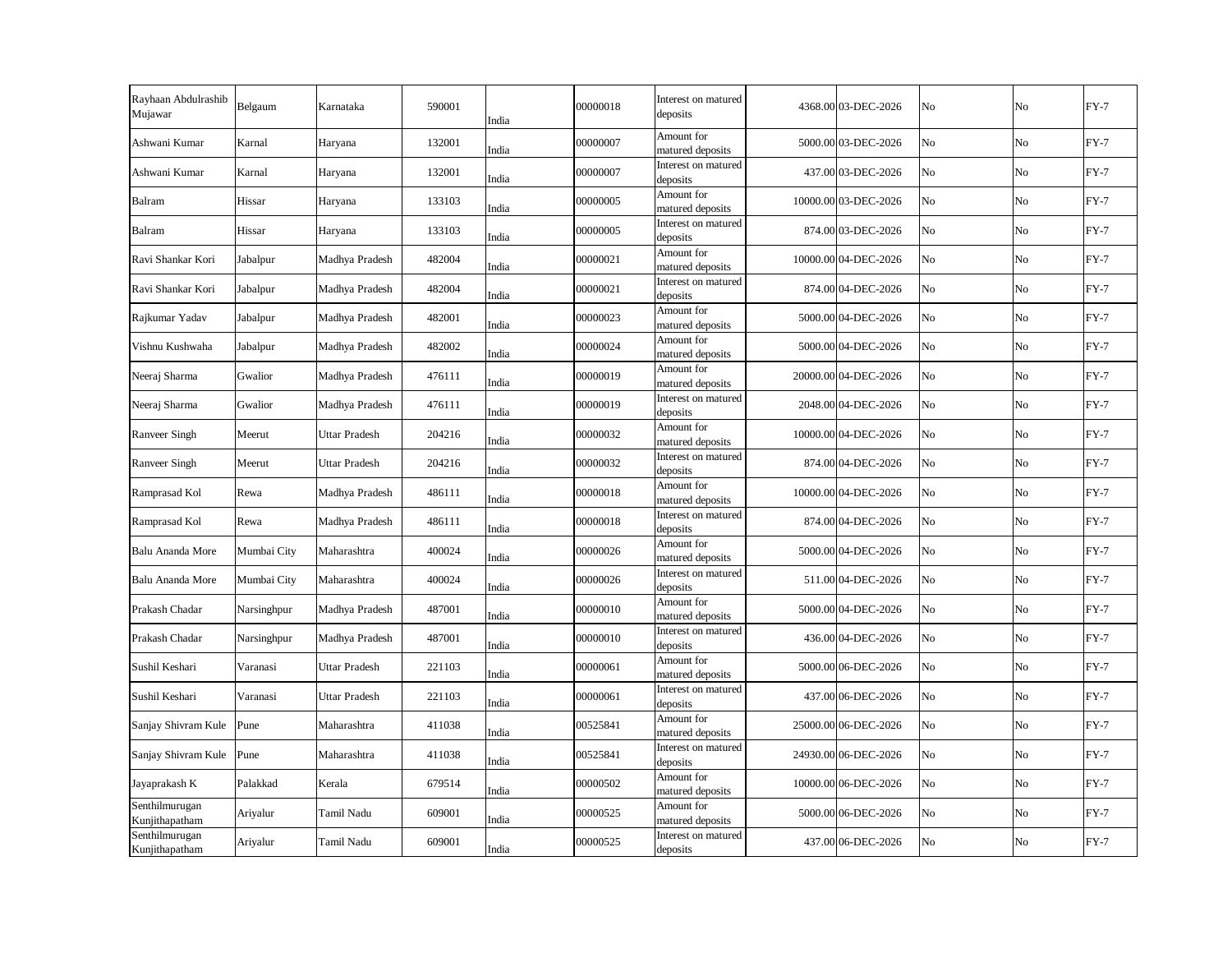| Selvarani G                           | Ariyalur                      | Tamil Nadu           | 613301 | India | 00000526 | Amount for<br>matured deposits  | 10000.00 06-DEC-2026  | No | No             | $FY-7$ |
|---------------------------------------|-------------------------------|----------------------|--------|-------|----------|---------------------------------|-----------------------|----|----------------|--------|
| Selvarani G                           | Ariyalur                      | Tamil Nadu           | 613301 | India | 00000526 | Interest on matured<br>deposits | 879.00 06-DEC-2026    | No | No             | $FY-7$ |
| Kalgiben Chiragbhai<br><b>Trivedi</b> | Amreli                        | Gujarat              | 365601 | India | 00000050 | Amount for<br>matured deposits  | 5000.00 07-DEC-2026   | No | No             | $FY-7$ |
| Kalgiben Chiragbhai<br>Trivedi        | Amreli                        | Gujarat              | 365601 | India | 00000050 | Interest on matured<br>deposits | 440.00 07-DEC-2026    | No | No             | $FY-7$ |
| Maya Bhalray                          | Khandwa                       | Madhya Pradesh       | 450001 | India | 00000070 | Amount for<br>matured deposits  | 5000.00 07-DEC-2026   | No | N <sub>o</sub> | $FY-7$ |
| Maya Bhalray                          | Khandwa                       | Madhya Pradesh       | 450001 | India | 00000070 | Interest on matured<br>deposits | 440.00 07-DEC-2026    | No | No             | $FY-7$ |
| Umesh Parihar Jogi                    | Bhopal                        | Madhya Pradesh       | 462008 | India | 00000023 | Amount for<br>matured deposits  | 10000.00 07-DEC-2026  | No | No             | $FY-7$ |
| Umesh Parihar Jogi                    | Bhopal                        | Madhya Pradesh       | 462008 | India | 00000023 | Interest on matured<br>deposits | 874.00 07-DEC-2026    | No | No             | $FY-7$ |
| Rachana Soni                          | Shivpuri                      | Madhya Pradesh       | 473990 | India | 00000052 | Amount for<br>matured deposits  | 10000.00 07-DEC-2026  | No | No             | $FY-7$ |
| Rachana Soni                          | Shivpuri                      | Madhya Pradesh       | 473990 | India | 00000052 | Interest on matured<br>deposits | 879.00 07-DEC-2026    | No | No             | $FY-7$ |
| Santosh Kumar                         | Lucknow                       | <b>Uttar Pradesh</b> | 226017 | India | 00000039 | Amount for<br>matured deposits  | 10000.00 07-DEC-2026  | No | No             | $FY-7$ |
| Akash Prakash<br>Sonawane             | Nashik                        | Maharashtra          | 422001 | India | 00000559 | Amount for<br>matured deposits  | 10000.00 07-DEC-2026  | No | No             | $FY-7$ |
| Ananthan K                            | Dindigul                      | Tamil Nadu           | 625534 | India | 00000515 | Amount for<br>matured deposits  | 10000.00 07-DEC-2026  | No | No             | $FY-7$ |
| Ananthan K                            | Dindigul                      | Tamil Nadu           | 625534 | India | 00000515 | Interest on matured<br>deposits | 874.00 07-DEC-2026    | No | No             | $FY-7$ |
| Korlepara Rani<br>Pramila             | Vishakhapatnam Andhra Pradesh |                      | 530001 | India | 00402306 | Amount for<br>matured deposits  | 250000.00 09-DEC-2026 | No | No             | $FY-7$ |
| Korlepara Rani<br>Pramila             | Vishakhapatnam Andhra Pradesh |                      | 530001 | India | 00402306 | Interest on matured<br>deposits | 49525.00 09-DEC-2026  | No | No             | $FY-7$ |
| Anshika Chuhan                        | Bareilly                      | <b>Uttar Pradesh</b> | 243001 | India | 00000032 | Amount for<br>matured deposits  | 5000.00 10-DEC-2026   | No | No             | $FY-7$ |
| Soney Lal                             | Kanpur Nagar                  | <b>Uttar Pradesh</b> | 208017 | India | 00000017 | Amount for<br>matured deposits  | 5000.00 10-DEC-2026   | No | No             | $FY-7$ |
| Soney Lal                             | Kanpur Nagar                  | Uttar Pradesh        | 208017 | India | 00000017 | Interest on matured<br>deposits | 436.00 10-DEC-2026    | No | No             | $FY-7$ |
| Pranav Nigam                          | Kanpur Nagar                  | Uttar Pradesh        | 208017 | India | 00000018 | Amount for<br>matured deposits  | 5000.00 10-DEC-2026   | No | No             | $FY-7$ |
| Pranav Nigam                          | Kanpur Nagar                  | <b>Uttar Pradesh</b> | 208017 | India | 00000018 | Interest on matured<br>deposits | 436.00 10-DEC-2026    | No | No             | $FY-7$ |
| Pramod Kumar                          | Kanpur Nagar                  | <b>Uttar Pradesh</b> | 209305 | India | 00000019 | Amount for<br>matured deposits  | 10000.00 10-DEC-2026  | No | No             | $FY-7$ |
| Pramod Kumar                          | Kanpur Nagar                  | Uttar Pradesh        | 209305 | India | 00000019 | Interest on matured<br>deposits | 874.00 10-DEC-2026    | No | No             | $FY-7$ |
| Ravishankar<br>Shrivastav             | Satna                         | Madhya Pradesh       | 485771 | India | 00000020 | Amount for<br>matured deposits  | 5000.00 10-DEC-2026   | No | No             | $FY-7$ |
| Ravishankar<br>Shrivastav             | Satna                         | Madhya Pradesh       | 485771 | India | 00000020 | Interest on matured<br>deposits | 436.00 10-DEC-2026    | No | No             | $FY-7$ |
| Akshay Chandrakant<br>Tondale         | Belgaum                       | Karnataka            | 590006 | India | 00000015 | Amount for<br>matured deposits  | 10000.00 10-DEC-2026  | No | No             | $FY-7$ |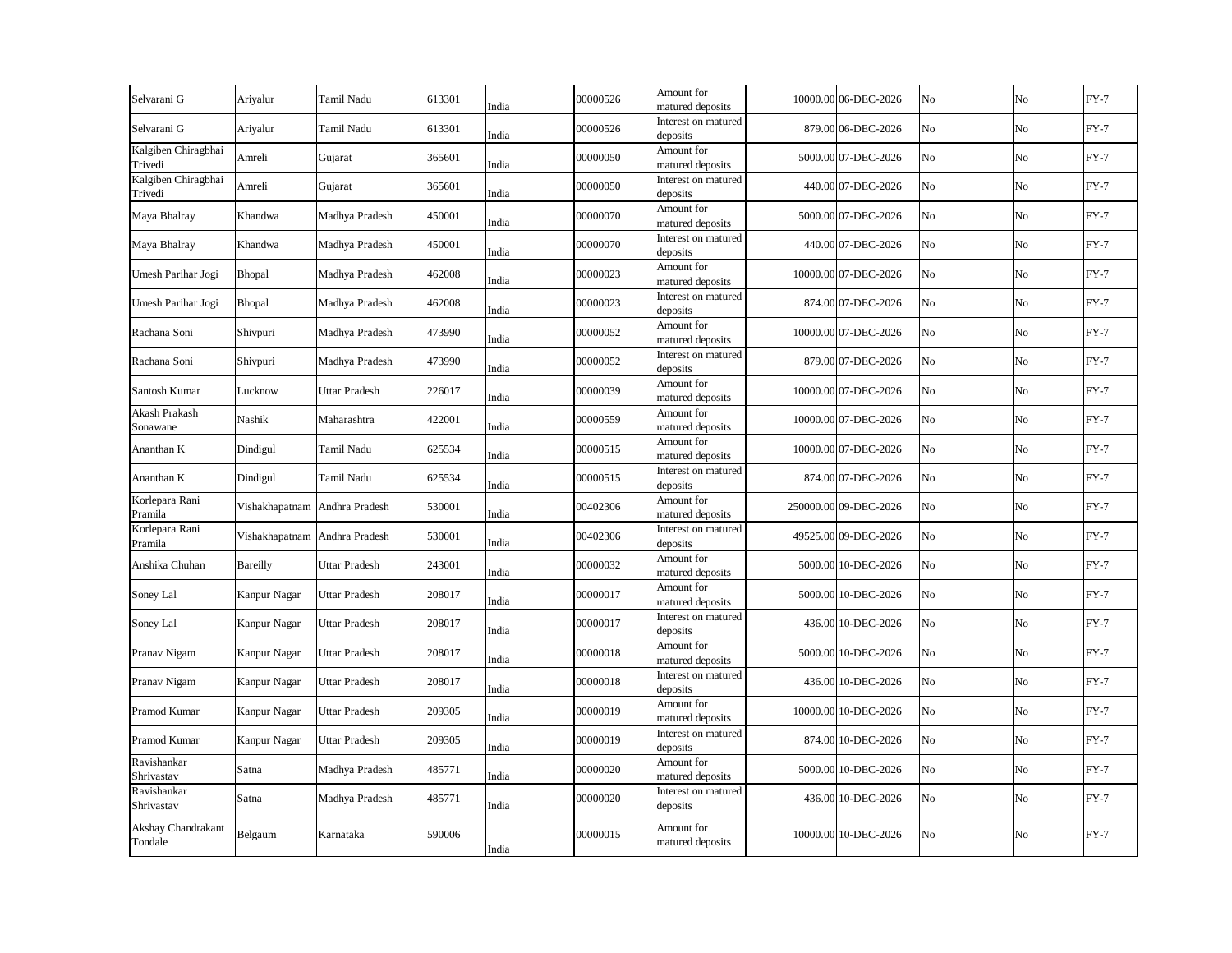| Akshay Chandrakant<br>Tondale | Belgaum                       | Karnataka            | 590006 | India | 00000015 | Interest on matured<br>deposits | 874.00 10-DEC-2026    | No             | No | $FY-7$ |
|-------------------------------|-------------------------------|----------------------|--------|-------|----------|---------------------------------|-----------------------|----------------|----|--------|
| Ghanshyam Ji Verma            | Kushinagar                    | <b>Uttar Pradesh</b> | 274406 | India | 00000061 | Amount for<br>matured deposits  | 5000.00 11-DEC-2026   | N <sub>o</sub> | No | $FY-7$ |
| Ghanshyam Ji Verma            | Kushinagar                    | <b>Uttar Pradesh</b> | 274406 | India | 00000061 | Interest on matured<br>deposits | 437.00 11-DEC-2026    | No             | No | $FY-7$ |
| Seetha Chittiappa B           | Kodagu                        | Karnataka            | 571251 | India | 00276854 | Amount for<br>matured deposits  | 100000.00 11-DEC-2026 | No             | No | $FY-7$ |
| Seetha Chittiappa B           | Kodagu                        | Karnataka            | 571251 | India | 00276854 | Interest on matured<br>deposits | 19108.00 11-DEC-2026  | No             | No | $FY-7$ |
| Seema                         | Unnao                         | Uttar Pradesh        | 241501 | India | 00000003 | Amount for<br>matured deposits  | 5000.00 11-DEC-2026   | No             | No | $FY-7$ |
| Seema                         | Unnao                         | <b>Uttar Pradesh</b> | 241501 | India | 00000003 | Interest on matured<br>deposits | 439.00 11-DEC-2026    | No             | No | $FY-7$ |
| Priyanka                      | Lalitpur                      | <b>Uttar Pradesh</b> | 284403 | India | 00000008 | Amount for<br>matured deposits  | 10000.00 11-DEC-2026  | No             | No | $FY-7$ |
| Priyanka                      | Lalitpur                      | <b>Uttar Pradesh</b> | 284403 | India | 00000008 | Interest on matured<br>deposits | 879.00 11-DEC-2026    | No             | No | $FY-7$ |
| Major                         | Kaithal                       | Haryana              | 136027 | India | 00000024 | Amount for<br>matured deposits  | 10000.00 12-DEC-2026  | No             | No | $FY-7$ |
| Major                         | Kaithal                       | Haryana              | 136027 | India | 00000024 | Interest on matured<br>deposits | 900.00 12-DEC-2026    | No             | No | $FY-7$ |
| Harivansh Kumar               | Allahabad                     | Uttar Pradesh        | 211001 | India | 00000043 | Amount for<br>matured deposits  | 10000.00 13-DEC-2026  | N <sub>o</sub> | No | $FY-7$ |
| Harivansh Kumar               | Allahabad                     | <b>Uttar Pradesh</b> | 211001 | India | 00000043 | Interest on matured<br>deposits | 874.00 13-DEC-2026    | No             | No | $FY-7$ |
| Champaram<br>Gewarram Kumar   | Pune                          | Maharashtra          | 411023 | India | 00525844 | Amount for<br>matured deposits  | 25000.00 16-DEC-2026  | No             | No | $FY-7$ |
| Champaram<br>Gewarram Kumar   | Pune                          | Maharashtra          | 411023 | India | 00525844 | Interest on matured<br>deposits | 24926.00 16-DEC-2026  | No             | No | $FY-7$ |
| Shilpa A Bhatt                | Ahmedabad                     | Gujarat              | 380008 | India | 00000066 | Amount for<br>matured deposits  | 45000.00 17-DEC-2026  | No             | No | $FY-7$ |
| Shilpa A Bhatt                | Ahmedabad                     | Gujarat              | 380008 | India | 00000066 | Interest on matured<br>deposits | 3956.00 17-DEC-2026   | No             | No | $FY-7$ |
| Punit Kumar Jain              | Satna                         | Madhya Pradesh       | 485775 | India | 00000018 | Amount for<br>matured deposits  | 5000.00 18-DEC-2026   | N <sub>o</sub> | No | $FY-7$ |
| Punit Kumar Jain              | Satna                         | Madhya Pradesh       | 485775 | India | 00000018 | Interest on matured<br>deposits | 437.00 18-DEC-2026    | No             | No | $FY-7$ |
| Potnuru Aswani                | Vishakhapatnam Andhra Pradesh |                      | 530051 | India | 00402307 | Amount for<br>matured deposits  | 20000.00 18-DEC-2026  | No             | No | $FY-7$ |
| Potnuru Aswani                | Vishakhapatnam Andhra Pradesh |                      | 530051 | India | 00402307 | Interest on matured<br>deposits | 3839.00 18-DEC-2026   | No             | No | $FY-7$ |
| Suman Solanki                 | Shivpuri                      | Madhya Pradesh       | 451447 | India | 00000056 | Amount for<br>matured deposits  | 5000.00 19-DEC-2026   | No             | No | $FY-7$ |
| Suman Solanki                 | Shivpuri                      | Madhya Pradesh       | 451447 | India | 00000056 | Interest on matured<br>deposits | 440.00 19-DEC-2026    | No             | No | $FY-7$ |
| Rana Singh Solanki            | Shivpuri                      | Madhya Pradesh       | 451447 | India | 00000057 | Amount for<br>matured deposits  | 5000.00 19-DEC-2026   | No             | No | $FY-7$ |
| Rana Singh Solanki            | Shivpuri                      | Madhya Pradesh       | 451447 | India | 00000057 | Interest on matured<br>deposits | 437.00 19-DEC-2026    | No             | No | $FY-7$ |
| Nanabhau Revaji Joshi Pune    |                               | Maharashtra          | 411015 | India | 00525845 | Amount for<br>matured deposits  | 25000.00 20-DEC-2026  | No             | No | $FY-7$ |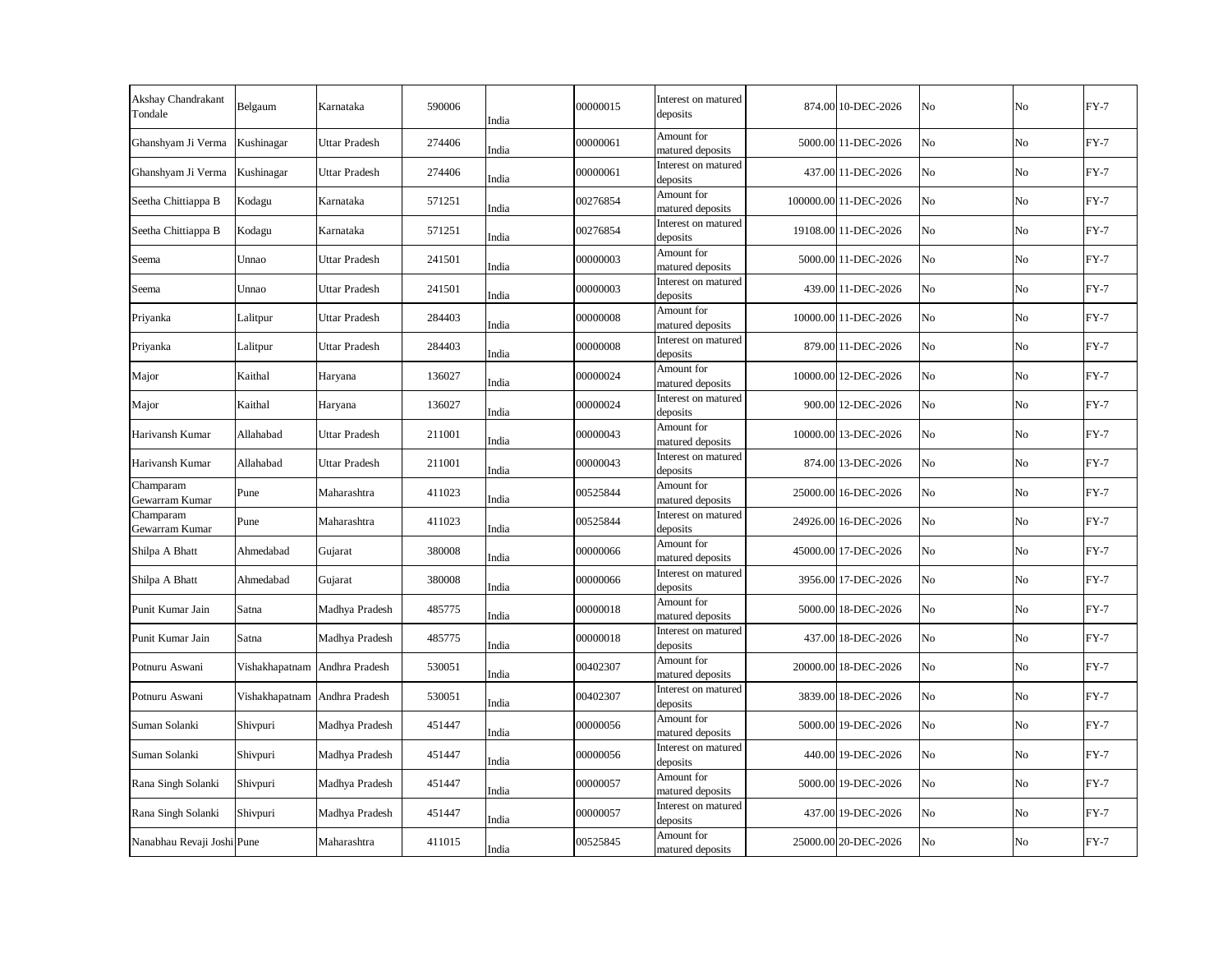| Nanabhau Revaji Joshi Pune   |              | Maharashtra          | 411015 | India | 00525845 | Interest on matured<br>deposits | 24926.00 20-DEC-2026 | No | No             | $FY-7$ |
|------------------------------|--------------|----------------------|--------|-------|----------|---------------------------------|----------------------|----|----------------|--------|
| Rajendra Baburao<br>Bhise    | Pune         | Maharashtra          | 411027 | India | 00525846 | Amount for<br>matured deposits  | 20000.00 21-DEC-2026 | No | No             | $FY-7$ |
| Rajendra Baburao<br>Bhise    | Pune         | Maharashtra          | 411027 | India | 00525846 | Interest on matured<br>deposits | 19939.00 21-DEC-2026 | No | No             | $FY-7$ |
| Umashashi Prajapati          | Kanpur Nagar | <b>Uttar Pradesh</b> | 208021 | India | 00000005 | Amount for<br>matured deposits  | 10000.00 21-DEC-2026 | No | No             | $FY-7$ |
| Umashashi Prajapati          | Kanpur Nagar | <b>Uttar Pradesh</b> | 208021 | India | 00000005 | Interest on matured<br>deposits | 880.00 21-DEC-2026   | No | N <sub>o</sub> | $FY-7$ |
| <b>Birendra Singh</b>        | Lucknow      | Uttar Pradesh        | 226012 | India | 00000096 | Amount for<br>matured deposits  | 5000.00 24-DEC-2026  | No | No             | $FY-7$ |
| Nihal Ahamad                 | Kanpur Dehat | <b>Uttar Pradesh</b> | 208023 | India | 00000027 | Amount for<br>matured deposits  | 5000.00 24-DEC-2026  | No | No             | $FY-7$ |
| Nihal Ahamad                 | Kanpur Dehat | <b>Uttar Pradesh</b> | 208023 | India | 00000027 | Interest on matured<br>deposits | 437.00 24-DEC-2026   | No | No             | $FY-7$ |
| Ravindra Kumar               | Kanpur Nagar | <b>Uttar Pradesh</b> | 208003 | India | 00000028 | Amount for<br>matured deposits  | 10000.00 24-DEC-2026 | No | No             | $FY-7$ |
| Ravindra Kumar               | Kanpur Nagar | <b>Uttar Pradesh</b> | 208003 | India | 00000028 | Interest on matured<br>deposits | 874.00 24-DEC-2026   | No | No             | $FY-7$ |
| Shubam Singh Jadon           | Morena       | Madhya Pradesh       | 476224 | India | 00000084 | Amount for<br>matured deposits  | 10000.00 24-DEC-2026 | No | No             | $FY-7$ |
| Shubam Singh Jadon           | Morena       | Madhya Pradesh       | 476224 | India | 00000084 | Interest on matured<br>deposits | 874.00 24-DEC-2026   | No | No             | $FY-7$ |
| <b>Kushal Pal</b>            | Ghaziabad    | Uttar Pradesh        | 201005 | India | 00000037 | Amount for<br>matured deposits  | 5000.00 24-DEC-2026  | No | No             | $FY-7$ |
| Kushal Pal                   | Ghaziabad    | Uttar Pradesh        | 201005 | India | 00000037 | Interest on matured<br>deposits | 437.00 24-DEC-2026   | No | No             | $FY-7$ |
| Ramesh Bhadru<br>Nimbarte    | Bhandara     | Maharashtra          | 441904 | India | 00000044 | Amount for<br>matured deposits  | 10000.00 24-DEC-2026 | No | No             | $FY-7$ |
| Ramesh Bhadru<br>Nimbarte    | Bhandara     | Maharashtra          | 441904 | India | 00000044 | Interest on matured<br>deposits | 874.00 24-DEC-2026   | No | No             | $FY-7$ |
| <b>Rakesh Rathore</b>        | Ratlam       | Madhya Pradesh       | 457001 | India | 00000028 | Amount for<br>matured deposits  | 10000.00 27-DEC-2026 | No | No             | $FY-7$ |
| <b>Rakesh Rathore</b>        | Ratlam       | Madhya Pradesh       | 457001 | India | 00000028 | Interest on matured<br>deposits | 873.00 27-DEC-2026   | No | No             | $FY-7$ |
| Shaktisinh Balubha<br>adeja  | Rajkot       | Gujarat              | 363641 | India | 00000066 | Amount for<br>matured deposits  | 10000.00 27-DEC-2026 | No | No             | $FY-7$ |
| Shaktisinh Balubha<br>Jadeja | Rajkot       | Gujarat              | 363641 | India | 00000066 | Interest on matured<br>deposits | 873.00 27-DEC-2026   | No | No             | $FY-7$ |
| Mukesh Tejsingh<br>Nayak     | Khargone     | Madhya Pradesh       | 451331 | India | 00000076 | Amount for<br>matured deposits  | 5000.00 27-DEC-2026  | No | No             | $FY-7$ |
| Mukesh Tejsingh<br>Nayak     | Khargone     | Madhya Pradesh       | 451331 | India | 00000076 | Interest on matured<br>deposits | 437.00 27-DEC-2026   | No | No             | $FY-7$ |
| Dayanand Maruti<br>Babhale   | Raigad       | Maharashtra          | 410206 | India | 00000022 | Amount for<br>matured deposits  | 5000.00 27-DEC-2026  | No | No             | $FY-7$ |
| Dayanand Maruti<br>Babhale   | Raigad       | Maharashtra          | 410206 | India | 00000022 | Interest on matured<br>deposits | 437.00 27-DEC-2026   | No | No             | $FY-7$ |
| Ashish Vinodrai<br>Pandya    | Porbandar    | Gujarat              | 360575 | India | 00000012 | Amount for<br>matured deposits  | 10000.00 27-DEC-2026 | No | No             | $FY-7$ |
| Ashish Vinodrai<br>Pandya    | Porbandar    | Gujarat              | 360575 | India | 00000012 | Interest on matured<br>deposits | 873.00 27-DEC-2026   | No | No             | $FY-7$ |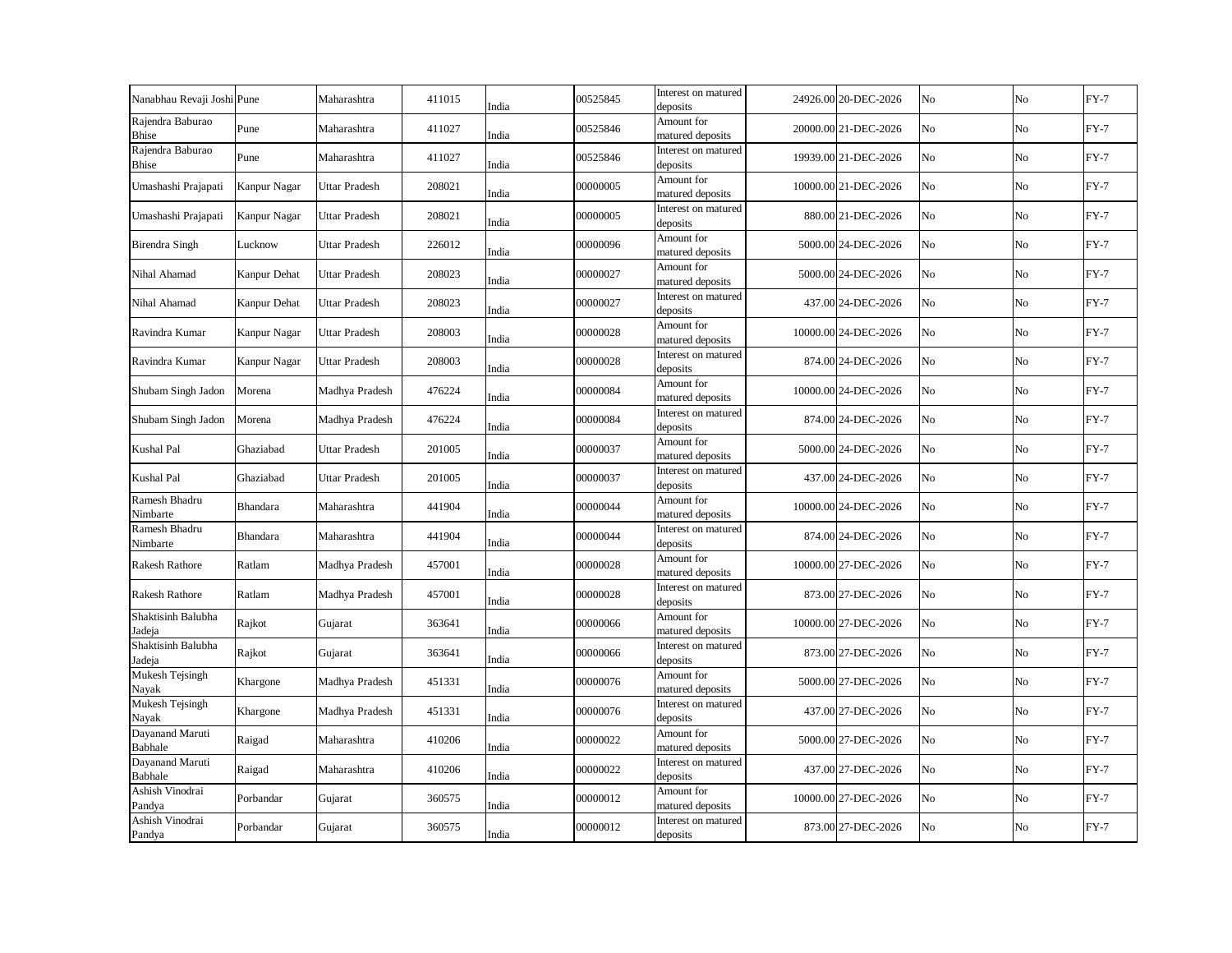| Sathyabhama R                   | Tumkur                 | Karnataka            | 572201 | India | 00276723 | Amount for<br>matured deposits  | 10000.00 27-DEC-2026  | No             | No | $FY-7$ |
|---------------------------------|------------------------|----------------------|--------|-------|----------|---------------------------------|-----------------------|----------------|----|--------|
| Sanjay Yadav                    | Azamgarh               | Uttar Pradesh        | 276001 | India | 00000006 | Amount for<br>matured deposits  | 10000.00 27-DEC-2026  | No             | No | $FY-7$ |
| Sanjay Yadav                    | Azamgarh               | <b>Uttar Pradesh</b> | 276001 | India | 00000006 | Interest on matured<br>deposits | 873.00 27-DEC-2026    | No             | No | $FY-7$ |
| Amisha Dubey                    | Dhar                   | Madhya Pradesh       | 454001 | India | 00000059 | Amount for<br>matured deposits  | 20000.00 28-DEC-2026  | N <sub>o</sub> | No | $FY-7$ |
| Amisha Dubey                    | Dhar                   | Madhya Pradesh       | 454001 | India | 00000059 | Interest on matured<br>deposits | 1758.00 28-DEC-2026   | No             | No | $FY-7$ |
| Ganesh Yadav                    | Raipur                 | Chhattisgarh         | 492009 | India | 00000124 | Amount for<br>matured deposits  | 10000.00 28-DEC-2026  | No             | No | $FY-7$ |
| Ganesh Yadav                    | Raipur                 | Chhattisgarh         | 492009 | India | 00000124 | Interest on matured<br>deposits | 874.00 28-DEC-2026    | No             | No | $FY-7$ |
| Manoj Kumar                     | Agra                   | Uttar Pradesh        | 282010 | India | 00000055 | Amount for<br>matured deposits  | 10000.00 28-DEC-2026  | No             | No | $FY-7$ |
| Manoj Kumar                     | Agra                   | <b>Uttar Pradesh</b> | 282010 | India | 00000055 | Interest on matured<br>deposits | 874.00 28-DEC-2026    | No             | No | $FY-7$ |
| Arun Goutam                     | Rajgarh                | Madhya Pradesh       | 465687 | India | 00000015 | Amount for<br>matured deposits  | 5000.00 28-DEC-2026   | No             | No | $FY-7$ |
| <b>Yaswant Singh</b><br>Rajpoot | Jabalpur               | Madhya Pradesh       | 482001 | India | 00000008 | Amount for<br>matured deposits  | 5000.00 28-DEC-2026   | No             | No | $FY-7$ |
| Yaswant Singh<br>Rajpoot        | Jabalpur               | Madhya Pradesh       | 482001 | India | 00000008 | Interest on matured<br>deposits | 436.00 28-DEC-2026    | No             | No | $FY-7$ |
| RamNivas Kushwaha               | Jabalpur               | Madhya Pradesh       | 482004 | India | 00000010 | Amount for<br>matured deposits  | 5000.00 28-DEC-2026   | No             | No | $FY-7$ |
| RamNivas Kushwaha               | Jabalpur               | Madhya Pradesh       | 482004 | India | 00000010 | Interest on matured<br>deposits | 436.00 28-DEC-2026    | No             | No | $FY-7$ |
| Mohammad Imran                  | Jabalpur               | Madhya Pradesh       | 482002 | India | 00000011 | Amount for<br>matured deposits  | 5000.00 28-DEC-2026   | No             | No | $FY-7$ |
| Mohammad Imran                  | Jabalpur               | Madhya Pradesh       | 482002 | India | 00000011 | Interest on matured<br>deposits | 436.00 28-DEC-2026    | No             | No | $FY-7$ |
| Arun B                          | Thiruvananthapu<br>ram | Kerala               | 695581 | India | 00000014 | Amount for<br>matured deposits  | 10000.00 28-DEC-2026  | No             | No | $FY-7$ |
| Arun B                          | Thiruvananthapu<br>ram | Kerala               | 695581 | India | 00000014 | Interest on matured<br>deposits | 874.00 28-DEC-2026    | No             | No | $FY-7$ |
| Ashwini Sharma                  | Sultanpur              | Uttar Pradesh        | 228001 | India | 00000017 | Amount for<br>matured deposits  | 5000.00 29-DEC-2026   | No             | No | $FY-7$ |
| H C Kalegowda                   | Mandya                 | Karnataka            | 571403 | India | 00000530 | Amount for<br>matured deposits  | 50000.00 29-DEC-2026  | No             | No | $FY-7$ |
| H C Kalegowda                   | Mandya                 | Karnataka            | 571403 | India | 00000530 | Interest on matured<br>deposits | 4730.00 29-DEC-2026   | No             | No | $FY-7$ |
| Pavankumar Gajanan<br>Rajput    | Burhanpur              | Madhya Pradesh       | 450445 | India | 00000079 | Amount for<br>matured deposits  | 5000.00 31-DEC-2026   | No             | No | $FY-7$ |
| Pavankumar Gajanan<br>Rajput    | Burhanpur              | Madhya Pradesh       | 450445 | India | 00000079 | Interest on matured<br>deposits | 437.00 31-DEC-2026    | No             | No | $FY-7$ |
| Talari Naganna                  | Kurnool                | Andhra Pradesh       | 518001 | India | 00428231 | Amount for<br>matured deposits  | 160000.00 01-JAN-2027 | No             | No | $FY-7$ |
| Talari Naganna                  | Kurnool                | Andhra Pradesh       | 518001 | India | 00428231 | Interest on matured<br>deposits | 80370.00 01-JAN-2027  | No             | No | $FY-7$ |
| Talari Naganna                  | Kurnool                | Andhra Pradesh       | 518001 | India | 00428232 | Amount for<br>matured deposits  | 160000.00 01-JAN-2027 | No             | No | $FY-7$ |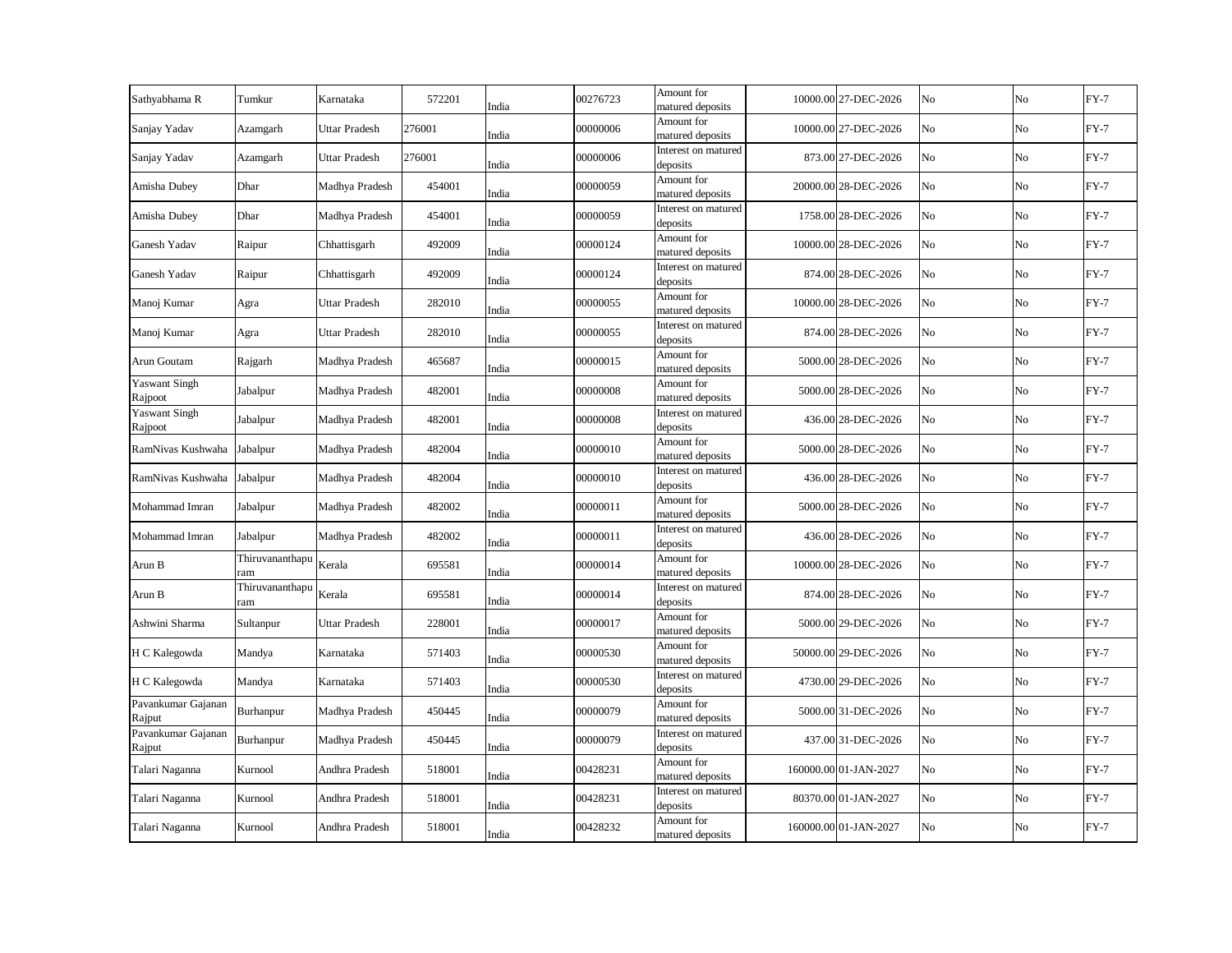| Talari Naganna                           | Kurnool              | Andhra Pradesh       | 518001 | India | 00428232 | Interest on matured<br>deposits | 80370.00 01-JAN-2027 | No | No             | $FY-7$ |
|------------------------------------------|----------------------|----------------------|--------|-------|----------|---------------------------------|----------------------|----|----------------|--------|
| Ranadip Das                              | North 24<br>Parganas | West Bengal          | 700121 | India | 00000025 | Amount for<br>matured deposits  | 10000.00 05-JAN-2027 | No | No             | $FY-7$ |
| Ranadip Das                              | North 24<br>Parganas | West Bengal          | 700121 | India | 00000025 | Interest on matured<br>deposits | 874.00 05-JAN-2027   | No | No             | $FY-7$ |
| Krishna Mohan                            | Gorakhpur            | Uttar Pradesh        | 273209 | India | 00000069 | Amount for<br>matured deposits  | 10000.00 07-JAN-2027 | No | No             | $FY-7$ |
| Krishna Mohan                            | Gorakhpur            | <b>Uttar Pradesh</b> | 273209 | India | 00000069 | Interest on matured<br>deposits | 900.00 07-JAN-2027   | No | No             | $FY-7$ |
| Krishnamurthy C                          | Mysore               | Karnataka            | 570007 | India | 00276865 | Amount for<br>matured deposits  | 10000.00 07-JAN-2027 | No | N <sub>o</sub> | $FY-7$ |
| Krishnamurthy C                          | Mysore               | Karnataka            | 570007 | India | 00276865 | Interest on matured<br>deposits | 1919.00 07-JAN-2027  | No | No             | $FY-7$ |
| Shivaji Ananadrao<br>Shinde              | Aurangabad           | Maharashtra          | 431136 | India | 00000032 | Amount for<br>matured deposits  | 10000.00 08-JAN-2027 | No | No             | $FY-7$ |
| Shivaji Ananadrao<br>Shinde              | Aurangabad           | Maharashtra          | 431136 | India | 00000032 | Interest on matured<br>deposits | 873.00 08-JAN-2027   | No | No             | $FY-7$ |
| Kundan Singh Rathod Kachchh              |                      | Gujarat              | 370240 | India | 00000036 | Amount for<br>matured deposits  | 10000.00 08-JAN-2027 | No | No             | $FY-7$ |
| Kundan Singh Rathod Kachchh              |                      | Gujarat              | 370240 | India | 00000036 | Interest on matured<br>deposits | 873.00 08-JAN-2027   | No | No             | $FY-7$ |
| Kundan Singh Rathod Kachchh              |                      | Gujarat              | 370240 | India | 00000037 | Amount for<br>matured deposits  | 10000.00 08-JAN-2027 | No | No             | $FY-7$ |
| Kundan Singh Rathod Kachchh              |                      | Gujarat              | 370240 | India | 00000037 | Interest on matured<br>deposits | 873.00 08-JAN-2027   | No | No             | $FY-7$ |
| Manoj Kumar Gupta                        | Raipur               | Chhattisgarh         | 493221 | India | 00000131 | Amount for<br>matured deposits  | 10000.00 09-JAN-2027 | No | No             | $FY-7$ |
| Manoj Kumar Gupta                        | Raipur               | Chhattisgarh         | 493221 | India | 00000131 | Interest on matured<br>deposits | 874.00 09-JAN-2027   | No | No             | $FY-7$ |
| Bhavik Becharbhai<br>Bhoraniya           | Rajkot               | Gujarat              | 363650 | India | 00000053 | Amount for<br>matured deposits  | 10000.00 09-JAN-2027 | No | No             | $FY-7$ |
| Bhavik Becharbhai<br>Bhoraniya           | Rajkot               | Gujarat              | 363650 | India | 00000053 | Interest on matured<br>deposits | 874.00 09-JAN-2027   | No | No             | $FY-7$ |
| Parth Sureshbhai<br>Surani               | Surendranagar        | Gujarat              | 363551 | India | 00000055 | Amount for<br>matured deposits  | 10000.00 09-JAN-2027 | No | No             | $FY-7$ |
| Parth Sureshbhai<br>Surani               | Surendranagar        | Gujarat              | 363551 | India | 00000055 | Interest on matured<br>deposits | 874.00 09-JAN-2027   | No | No             | $FY-7$ |
| Vipulbhai Muljibhai<br>Patadiya          | Rajkot               | Gujarat              | 363642 | India | 00000057 | Amount for<br>matured deposits  | 10000.00 09-JAN-2027 | No | No             | $FY-7$ |
| Vipulbhai Muljibhai<br>Patadiya          | Rajkot               | Gujarat              | 363642 | India | 00000057 | Interest on matured<br>deposits | 874.00 09-JAN-2027   | No | No             | $FY-7$ |
| Mayurbhai Chaturbhai Rajkot<br>Delvaniya |                      | Gujarat              | 363642 | India | 00000058 | Amount for<br>matured deposits  | 10000.00 09-JAN-2027 | No | No             | $FY-7$ |
| Mayurbhai Chaturbhai Rajkot<br>Delvaniya |                      | Gujarat              | 363642 | India | 00000058 | Interest on matured<br>deposits | 874.00 09-JAN-2027   | No | No             | $FY-7$ |
| Hiteshbhai Dilipbhai<br>Nimavat          | Rajkot               | Gujarat              | 363641 | India | 00000060 | Amount for<br>matured deposits  | 10000.00 09-JAN-2027 | No | No             | $FY-7$ |
| Hiteshbhai Dilipbhai<br>Nimavat          | Rajkot               | Gujarat              | 363641 | India | 00000060 | Interest on matured<br>deposits | 874.00 09-JAN-2027   | No | No             | $FY-7$ |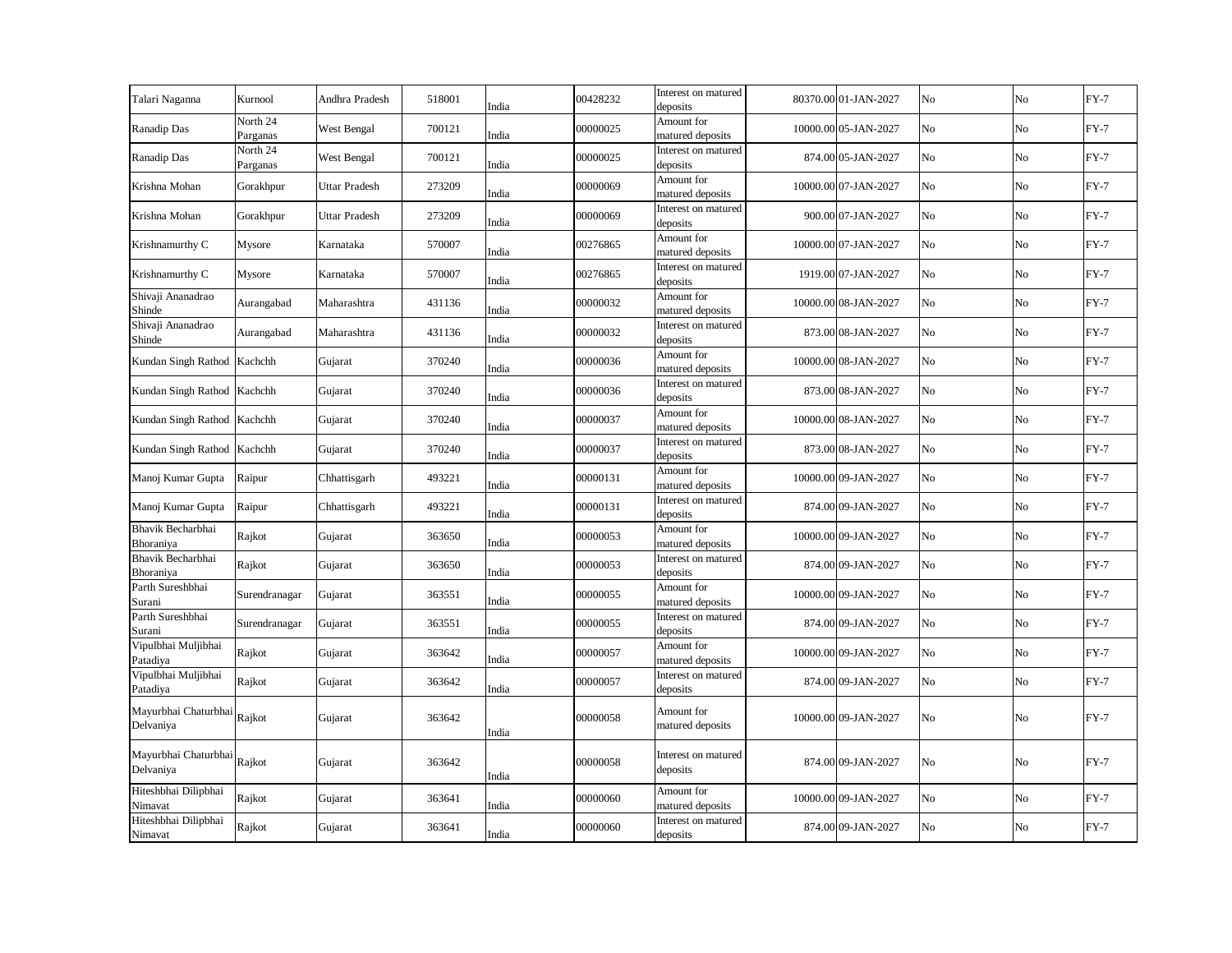| Hardipsinh<br>Vikramsinh Jadeja  | Rajkot    | Gujarat              | 360311 | India | 00000062 | Amount for<br>matured deposits  | 10000.00 09-JAN-2027 | No | No | $FY-7$ |
|----------------------------------|-----------|----------------------|--------|-------|----------|---------------------------------|----------------------|----|----|--------|
| Hardipsinh<br>Vikramsinh Jadeja  | Rajkot    | Gujarat              | 360311 | India | 00000062 | Interest on matured<br>deposits | 874.00 09-JAN-2027   | No | No | $FY-7$ |
| Padaliya Jayeshbhai<br>Muljibhai | Rajkot    | Gujarat              | 363642 | India | 00000063 | Amount for<br>matured deposits  | 10000.00 09-JAN-2027 | No | No | $FY-7$ |
| Padaliya Jayeshbhai<br>Muljibhai | Rajkot    | Gujarat              | 363642 | India | 00000063 | Interest on matured<br>deposits | 874.00 09-JAN-2027   | No | No | $FY-7$ |
| Harmesh Singh                    | Patiala   | Punjab               | 147001 | India | 00000043 | Amount for<br>matured deposits  | 10000.00 09-JAN-2027 | No | No | $FY-7$ |
| Harmesh Singh                    | Patiala   | Punjab               | 147001 | India | 00000043 | Interest on matured<br>deposits | 874.00 09-JAN-2027   | No | No | $FY-7$ |
| Mukhtiar Kaur                    | Sangrur   | Punjab               | 148001 | India | 00000045 | Amount for<br>matured deposits  | 5000.00 09-JAN-2027  | No | No | $FY-7$ |
| Mukhtiar Kaur                    | Sangrur   | Punjab               | 148001 | India | 00000045 | Interest on matured<br>deposits | 450.00 09-JAN-2027   | No | No | $FY-7$ |
| Gurmel Singh                     | Sangrur   | Punjab               | 148026 | India | 00000046 | Amount for<br>matured deposits  | 5000.00 09-JAN-2027  | No | No | $FY-7$ |
| Gurmel Singh                     | Sangrur   | Punjab               | 148026 | India | 00000046 | Interest on matured<br>deposits | 437.00 09-JAN-2027   | No | No | $FY-7$ |
| Ajay Maruti Powar                | Kolhapur  | Maharashtra          | 416205 | India | 00000035 | Amount for<br>matured deposits  | 10000.00 09-JAN-2027 | No | No | $FY-7$ |
| Sardar Vilas Patil               | Kolhapur  | Maharashtra          | 416118 | India | 00000036 | Amount for<br>matured deposits  | 10000.00 09-JAN-2027 | No | No | $FY-7$ |
| Sardar Vilas Patil               | Kolhapur  | Maharashtra          | 416118 | India | 00000036 | Interest on matured<br>deposits | 874.00 09-JAN-2027   | No | No | $FY-7$ |
| Ganesh Rajeshwar Rai Mumbai City |           | Maharashtra          | 400102 | India | 00000031 | Amount for<br>matured deposits  | 5000.00 09-JAN-2027  | No | No | $FY-7$ |
| Ganesh Rajeshwar Rai Mumbai City |           | Maharashtra          | 400102 | India | 00000031 | Interest on matured<br>deposits | 437.00 09-JAN-2027   | No | No | $FY-7$ |
| Himalay Labhshanker<br>Gamot     | Kachchh   | Gujarat              | 370145 | India | 00000035 | Amount for<br>matured deposits  | 10000.00 09-JAN-2027 | No | No | $FY-7$ |
| Himalay Labhshanker<br>Gamot     | Kachchh   | Gujarat              | 370145 | India | 00000035 | Interest on matured<br>deposits | 874.00 09-JAN-2027   | No | No | $FY-7$ |
| Ramdas Sopan<br>Kamthe           | Pune      | Maharashtra          | 411041 | India | 00526616 | Amount for<br>matured deposits  | 10000.00 09-JAN-2027 | No | No | $FY-7$ |
| Ramdas Sopan<br>Kamthe           | Pune      | Maharashtra          | 411041 | India | 00526616 | Interest on matured<br>deposits | 874.00 09-JAN-2027   | No | No | $FY-7$ |
| Lakhan Singh                     | Morena    | Madhya Pradesh       | 476001 | India | 00000090 | Amount for<br>matured deposits  | 5000.00 10-JAN-2027  | No | No | $FY-7$ |
| Lakhan Singh                     | Morena    | Madhya Pradesh       | 476001 | India | 00000090 | Interest on matured<br>deposits | 436.00 10-JAN-2027   | No | No | $FY-7$ |
| Dinesh Kumar Singh               | Raipur    | Chhattisgarh         | 493221 | India | 00000132 | Amount for<br>matured deposits  | 10000.00 10-JAN-2027 | No | No | $FY-7$ |
| Dinesh Kumar Singh               | Raipur    | Chhattisgarh         | 493221 | India | 00000132 | Interest on matured<br>deposits | 874.00 10-JAN-2027   | No | No | $FY-7$ |
| Nityanand Chhura                 | Raipur    | Chhattisgarh         | 492009 | India | 00000133 | Amount for<br>matured deposits  | 10000.00 10-JAN-2027 | No | No | $FY-7$ |
| Nityanand Chhura                 | Raipur    | Chhattisgarh         | 492009 | India | 00000133 | Interest on matured<br>deposits | 874.00 10-JAN-2027   | No | No | $FY-7$ |
| Vivek Kumar<br>Srivastava        | Gorakhpur | <b>Uttar Pradesh</b> | 273001 | India | 00000067 | Amount for<br>matured deposits  | 10000.00 10-JAN-2027 | No | No | $FY-7$ |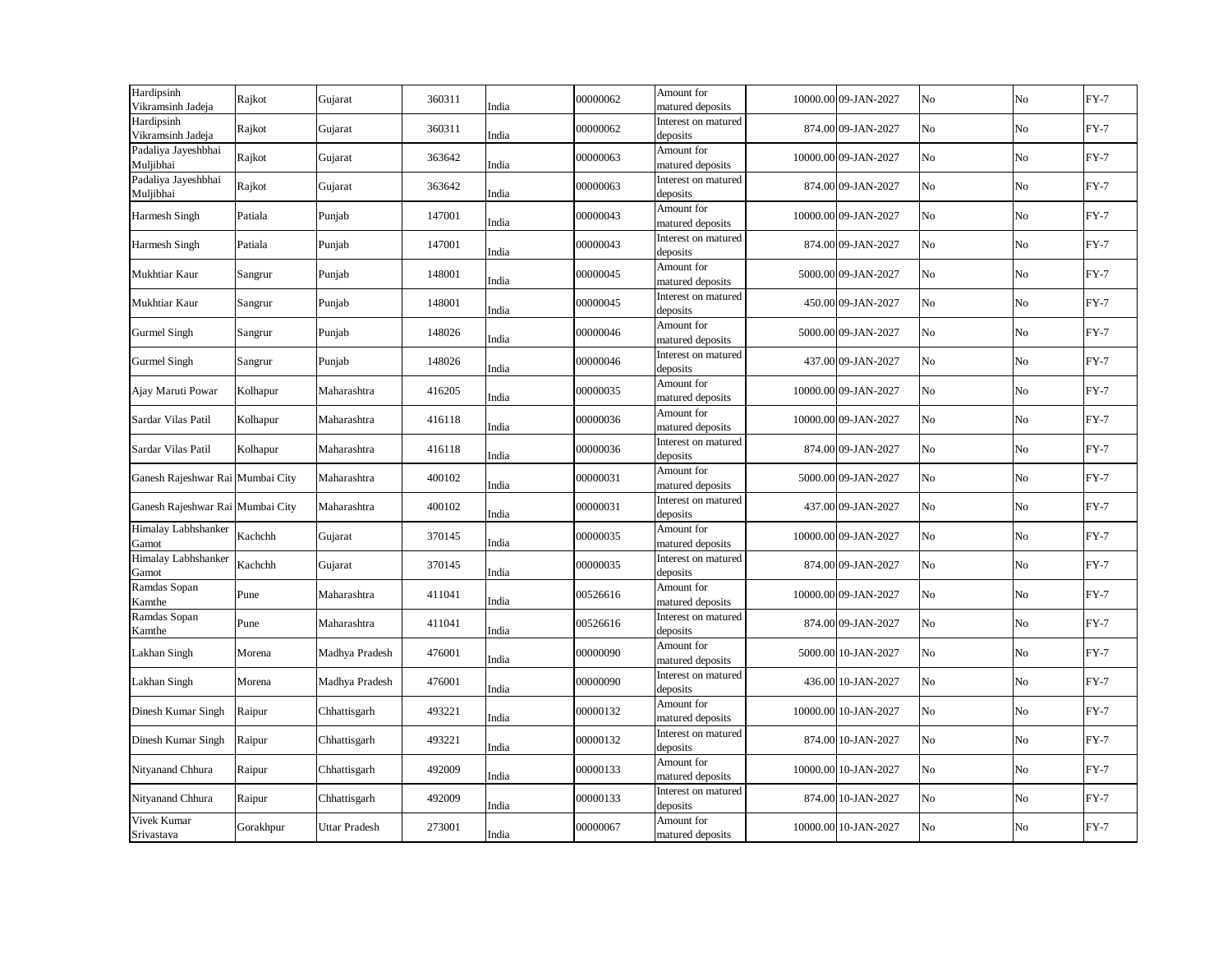| Vivek Kumar<br>Srivastava        | Gorakhpur              | <b>Uttar Pradesh</b> | 273001 | India | 00000067 | Interest on matured<br>deposits | 874.00 10-JAN-2027   | No | No | $FY-7$ |
|----------------------------------|------------------------|----------------------|--------|-------|----------|---------------------------------|----------------------|----|----|--------|
| <b>Ishar Singh</b>               | Amritsar               | Punjab               | 143001 | India | 00000021 | Amount for<br>matured deposits  | 5000.00 10-JAN-2027  | No | No | $FY-7$ |
| <b>Ishar Singh</b>               | Amritsar               | Punjab               | 143001 | India | 00000021 | Interest on matured<br>deposits | 450.00 10-JAN-2027   | No | No | $FY-7$ |
| Shilpi Das                       | Bankura                | West Bengal          | 721101 | India | 00000079 | Amount for<br>matured deposits  | 10000.00 10-JAN-2027 | No | No | $FY-7$ |
| Shilpi Das                       | Bankura                | West Bengal          | 721101 | India | 00000079 | Interest on matured<br>deposits | 880.00 10-JAN-2027   | No | No | $FY-7$ |
| Sachin Arunkumar<br>Bhatt        | Ahmedabad              | Gujarat              | 382345 | India | 00000017 | Amount for<br>matured deposits  | 10000.00 10-JAN-2027 | No | No | $FY-7$ |
| Sachin Arunkumar<br><b>Bhatt</b> | Ahmedabad              | Gujarat              | 382345 | India | 00000017 | Interest on matured<br>deposits | 900.00 10-JAN-2027   | No | No | $FY-7$ |
| Sanjay Singh                     | Ghaziabad              | <b>Uttar Pradesh</b> | 245201 | India | 00000717 | Amount for<br>matured deposits  | 10000.00 10-JAN-2027 | No | No | $FY-7$ |
| Sanjay Singh                     | Ghaziabad              | Uttar Pradesh        | 245201 | India | 00000717 | Interest on matured<br>deposits | 874.00 10-JAN-2027   | No | No | $FY-7$ |
| Dinesh Kumar Verma               | Lucknow                | <b>Uttar Pradesh</b> | 226010 | India | 00000097 | Amount for<br>matured deposits  | 5000.00 11-JAN-2027  | No | No | $FY-7$ |
| Mohd Kadeer                      | Allahabad              | Uttar Pradesh        | 211019 | India | 00000048 | Amount for<br>matured deposits  | 25000.00 11-JAN-2027 | No | No | $FY-7$ |
| Mohd Kadeer                      | Allahabad              | Uttar Pradesh        | 211019 | India | 00000048 | Interest on matured<br>deposits | 2185.00 11-JAN-2027  | No | No | $FY-7$ |
| Santosh Rai                      | Gautam Buddha<br>Nagar | Uttar Pradesh        | 201301 | India | 00000139 | Amount for<br>matured deposits  | 10000.00 11-JAN-2027 | No | No | $FY-7$ |
| Jai Pal                          | Kapurthala             | Punjab               | 144601 | India | 00000016 | Amount for<br>matured deposits  | 5000.00 11-JAN-2027  | No | No | $FY-7$ |
| Jai Pal                          | Kapurthala             | Punjab               | 144601 | India | 00000016 | Interest on matured<br>deposits | 436.00 11-JAN-2027   | No | No | $FY-7$ |
| Hariom Sharma                    | Sheopur                | Madhya Pradesh       | 476337 | India | 00000059 | Amount for<br>matured deposits  | 5000.00 11-JAN-2027  | No | No | $FY-7$ |
| Hariom Sharma                    | Sheopur                | Madhya Pradesh       | 476337 | India | 00000059 | Interest on matured<br>deposits | 436.00 11-JAN-2027   | No | No | $FY-7$ |
| Pramod Jagannath<br>Prajapati    | Mumbai City            | Maharashtra          | 400086 | India | 00000029 | Amount for<br>matured deposits  | 5000.00 11-JAN-2027  | No | No | $FY-7$ |
| Pramod Jagannath<br>Prajapati    | Mumbai City            | Maharashtra          | 400086 | India | 00000029 | Interest on matured<br>deposits | 436.00 11-JAN-2027   | No | No | $FY-7$ |
| Monika Arora                     | Kapurthala             | Punjab               | 144601 | India | 00000006 | Amount for<br>matured deposits  | 10000.00 11-JAN-2027 | No | No | $FY-7$ |
| Monika Arora                     | Kapurthala             | Punjab               | 144601 | India | 00000006 | Interest on matured<br>deposits | 878.00 11-JAN-2027   | No | No | $FY-7$ |
| Vinay Sharma                     | Kapurthala             | Punjab               | 144601 | India | 00000007 | Amount for<br>matured deposits  | 5000.00 11-JAN-2027  | No | No | $FY-7$ |
| Vinay Sharma                     | Kapurthala             | Punjab               | 144601 | India | 00000007 | Interest on matured<br>deposits | 436.00 11-JAN-2027   | No | No | $FY-7$ |
| Sarla Bhutani                    | Kapurthala             | Punjab               | 144601 | India | 00000008 | Amount for<br>matured deposits  | 5000.00 11-JAN-2027  | No | No | $FY-7$ |
| Sarla Bhutani                    | Kapurthala             | Punjab               | 144601 | India | 00000008 | Interest on matured<br>deposits | 440.00 11-JAN-2027   | No | No | $FY-7$ |
| Ashokgiri Kishangiri<br>Goswami  | Porbandar              | Gujarat              | 360575 | India | 00000015 | Amount for<br>matured deposits  | 10000.00 11-JAN-2027 | No | No | $FY-7$ |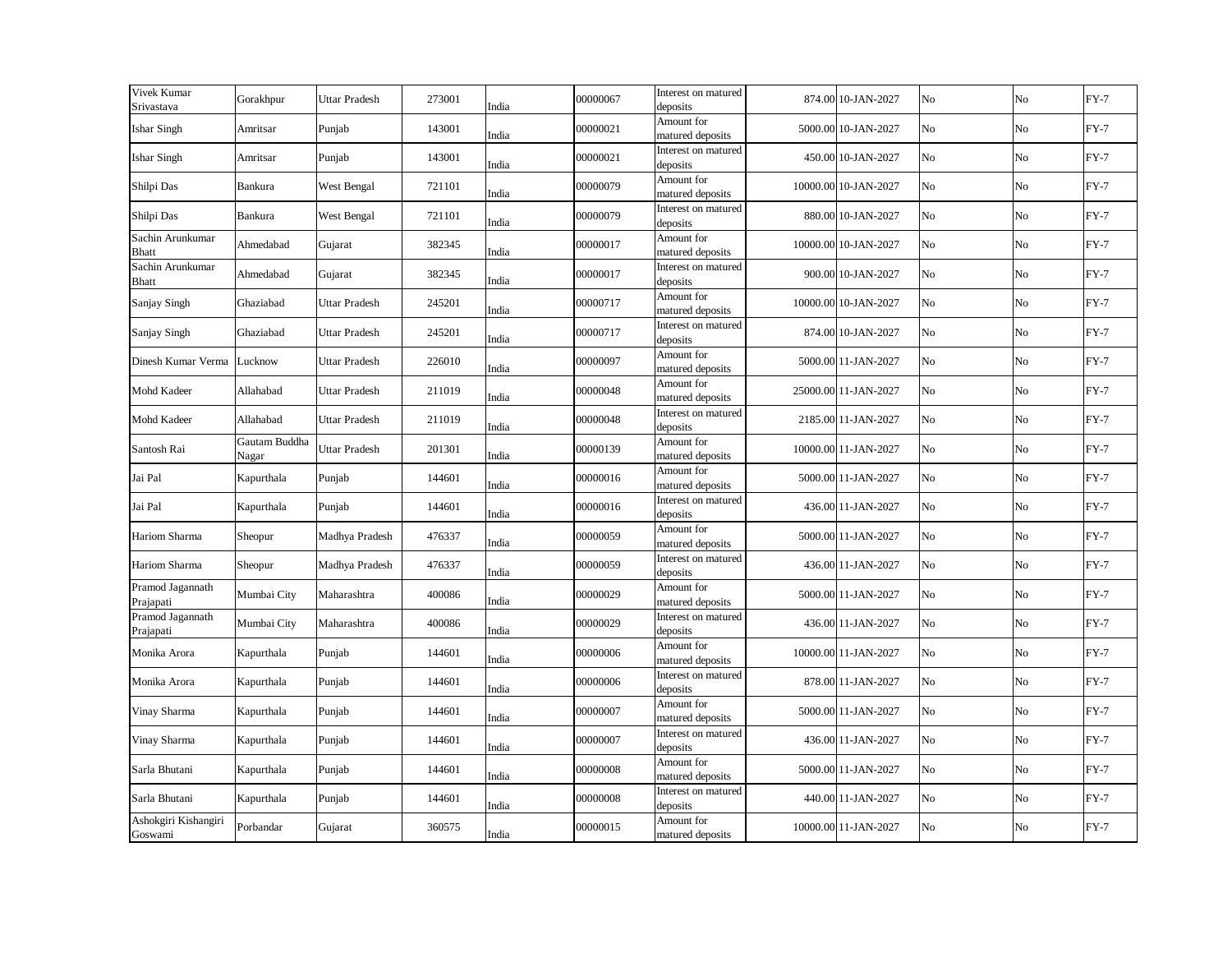| Ashokgiri Kishangiri<br>Goswami       | Porbandar                 | Gujarat        | 360575 | India | 00000015 | Interest on matured<br>deposits | 874.00 11-JAN-2027    | No | No             | $FY-7$ |
|---------------------------------------|---------------------------|----------------|--------|-------|----------|---------------------------------|-----------------------|----|----------------|--------|
| Kondaveeti Pradeep                    | Krishna                   | Andhra Pradesh | 521247 | India | 00352209 | Amount for<br>matured deposits  | 250000.00 11-JAN-2027 | No | No             | $FY-7$ |
| Jitendra Kumar                        | East Delhi                | Delhi          | 110095 | India | 00000715 | Amount for<br>matured deposits  | 10000.00 11-JAN-2027  | No | No             | $FY-7$ |
| Jitendra Kumar                        | East Delhi                | Delhi          | 110095 | India | 00000715 | Interest on matured<br>deposits | 874.00 11-JAN-2027    | No | No             | $FY-7$ |
| Anku Shree                            | Bangalore Urban Karnataka |                | 560054 | India | 00000646 | Amount for<br>matured deposits  | 5000.00 11-JAN-2027   | No | N <sub>o</sub> | $FY-7$ |
| Anku Shree                            | Bangalore Urban Karnataka |                | 560054 | India | 00000646 | Interest on matured<br>deposits | 440.00 11-JAN-2027    | No | No             | $FY-7$ |
| Laxmi Prasad Das                      | Cuttack                   | Orissa         | 753001 | India | 00000041 | Amount for<br>matured deposits  | 10000.00 15-JAN-2027  | No | No             | $FY-7$ |
| Laxmi Prasad Das                      | Cuttack                   | Orissa         | 753001 | India | 00000041 | Interest on matured<br>deposits | 874.00 15-JAN-2027    | No | No             | $FY-7$ |
| Heralal Jumma<br>Maheshwary           | Rajkot                    | Gujarat        | 360003 | India | 00000074 | Amount for<br>matured deposits  | 10000.00 17-JAN-2027  | No | No             | $FY-7$ |
| Heralal Jumma<br>Maheshwary           | Rajkot                    | Gujarat        | 360003 | India | 00000074 | Interest on matured<br>deposits | 873.00 17-JAN-2027    | No | No             | $FY-7$ |
| Sathyabama R                          | Tumkur                    | Karnataka      | 572201 | India | 00252769 | Amount for<br>matured deposits  | 10000.00 18-JAN-2027  | No | No             | $FY-7$ |
| Bipinkumar Anilbhai<br>Bavarva        | Rajkot                    | Gujarat        | 363670 | India | 00000067 | Amount for<br>matured deposits  | 10000.00 19-JAN-2027  | No | No             | $FY-7$ |
| Bipinkumar Anilbhai<br>Bavarva        | Rajkot                    | Gujarat        | 363670 | India | 00000067 | Interest on matured<br>deposits | 874.00 19-JAN-2027    | No | No             | $FY-7$ |
| Mansukhbhai<br>Nanjibhai Machoya      | Rajkot                    | Gujarat        | 363641 | India | 00000068 | Amount for<br>matured deposits  | 5000.00 19-JAN-2027   | No | No             | $FY-7$ |
| Mansukhbhai<br>Nanjibhai Machoya      | Rajkot                    | Gujarat        | 363641 | India | 00000068 | Interest on matured<br>deposits | 437.00 19-JAN-2027    | No | No             | $FY-7$ |
| Tribhovanbhai<br>Harkhabhai Bopaliya  | Rajkot                    | Gujarat        | 363641 | India | 00000069 | Amount for<br>matured deposits  | 5000.00 19-JAN-2027   | No | No             | $FY-7$ |
| Tribhovanbhai<br>Harkhabhai Bopaliya  | Rajkot                    | Gujarat        | 363641 | India | 00000069 | Interest on matured<br>deposits | 437.00 19-JAN-2027    | No | No             | $FY-7$ |
| Vinodbhai<br>Karshanbhai<br>Kanzariya | Rajkot                    | Gujarat        | 363641 | India | 00000070 | Amount for<br>matured deposits  | 10000.00 19-JAN-2027  | No | No             | $FY-7$ |
| Vinodbhai<br>Karshanbhai<br>Kanzariya | Rajkot                    | Gujarat        | 363641 | India | 00000070 | Interest on matured<br>deposits | 874.00 19-JAN-2027    | No | No             | $FY-7$ |
| Bharat Kanjibhai<br>Bathvar           | Amreli                    | Gujarat        | 365601 | India | 00000071 | Amount for<br>matured deposits  | 10000.00 19-JAN-2027  | No | No             | $FY-7$ |
| Bharat Kanjibhai<br>Bathvar           | Amreli                    | Gujarat        | 365601 | India | 00000071 | Interest on matured<br>deposits | 874.00 19-JAN-2027    | No | No             | $FY-7$ |
| Tejas Babubhai<br>Paradava            | Amreli                    | Gujarat        | 365601 | India | 00000072 | Amount for<br>matured deposits  | 10000.00 19-JAN-2027  | No | No             | $FY-7$ |
| Tejas Babubhai<br>Paradava            | Amreli                    | Gujarat        | 365601 | India | 00000072 | Interest on matured<br>deposits | 874.00 19-JAN-2027    | No | No             | $FY-7$ |
| Abhisha Pankajkumar<br>Gandhi         | Rajkot                    | Gujarat        | 360311 | India | 00000073 | Amount for<br>matured deposits  | 10000.00 19-JAN-2027  | No | No             | $FY-7$ |
| Abhisha Pankajkumar<br>Gandhi         | Rajkot                    | Gujarat        | 360311 | India | 00000073 | Interest on matured<br>deposits | 880.00 19-JAN-2027    | No | No             | $FY-7$ |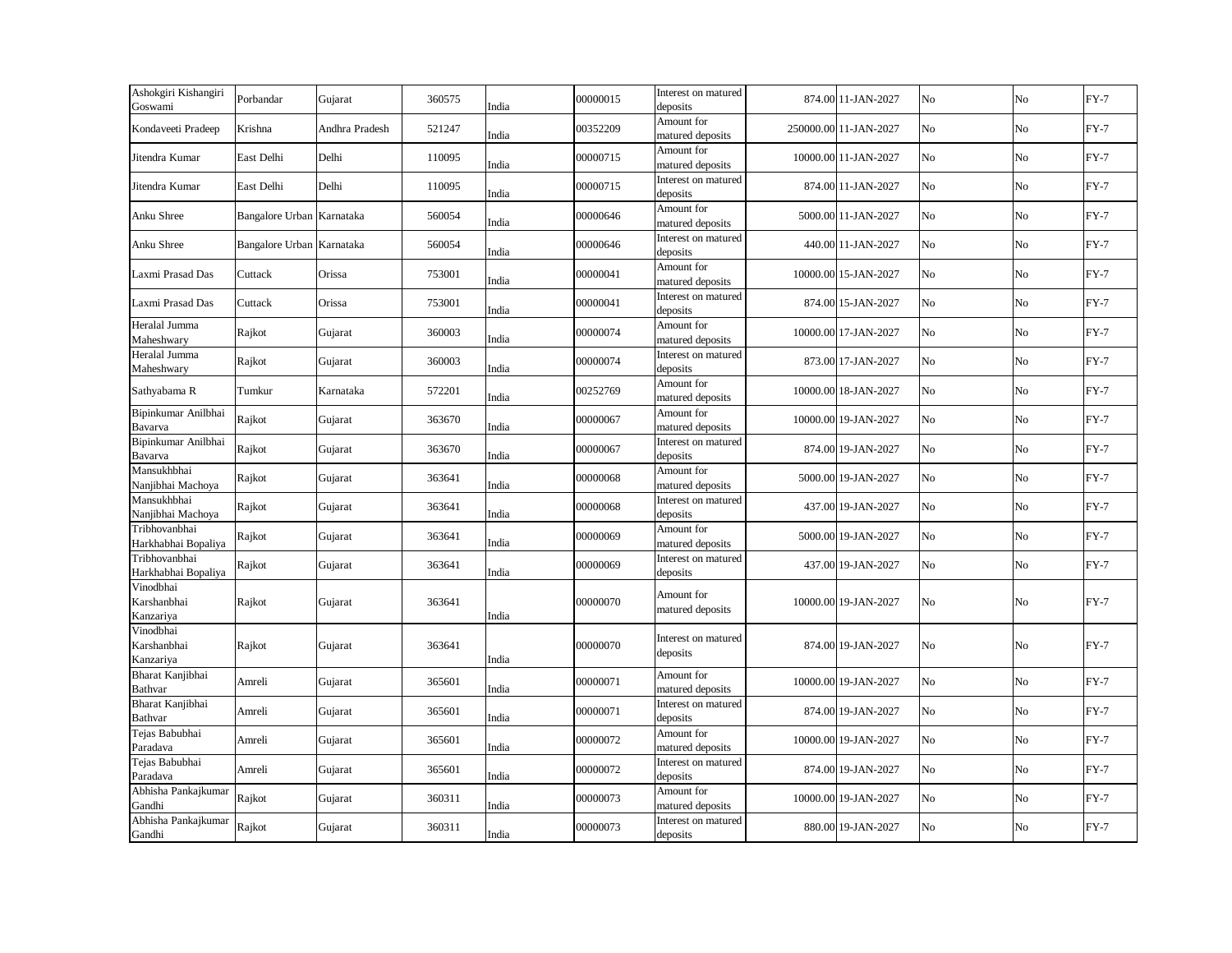| Bhagirathsinh<br>Anirudhsinh Zala | Rajkot    | Gujarat | 360311 | India | 00000078 | Amount for<br>matured deposits  | 10000.00 19-JAN-2027 | No | No          | $FY-7$ |
|-----------------------------------|-----------|---------|--------|-------|----------|---------------------------------|----------------------|----|-------------|--------|
| Bhagirathsinh<br>Anirudhsinh Zala | Rajkot    | Gujarat | 360311 | India | 00000078 | Interest on matured<br>deposits | 874.00 19-JAN-2027   | No | No          | $FY-7$ |
| Harshadgiri H<br>Gauswami         | Rajkot    | Gujarat | 363641 | India | 00000031 | Amount for<br>matured deposits  | 20000.00 22-JAN-2027 | No | $_{\rm No}$ | $FY-7$ |
| Harshadgiri H<br>Gauswami         | Rajkot    | Gujarat | 363641 | India | 00000031 | Interest on matured<br>deposits | 1747.00 22-JAN-2027  | No | No          | $FY-7$ |
| Vaishali Viralbhai<br>Mangroliya  | Amreli    | Gujarat | 365620 | India | 00000081 | Amount for<br>matured deposits  | 10000.00 23-JAN-2027 | No | $_{\rm No}$ | $FY-7$ |
| Vaishali Viralbhai<br>Mangroliya  | Amreli    | Gujarat | 365620 | India | 00000081 | Interest on matured<br>deposits | 878.00 23-JAN-2027   | No | No          | $FY-7$ |
| Niranjanbhai<br>Tilakbhai Bind    | Rajkot    | Gujarat | 363642 | India | 00000088 | Amount for<br>matured deposits  | 10000.00 23-JAN-2027 | No | $_{\rm No}$ | $FY-7$ |
| Niranjanbhai<br>Tilakbhai Bind    | Rajkot    | Gujarat | 363642 | India | 00000088 | Interest on matured<br>deposits | 874.00 23-JAN-2027   | No | No          | $FY-7$ |
| Raval Sandip<br>Maheshbhai        | Rajkot    | Gujarat | 363641 | India | 00000090 | Amount for<br>matured deposits  | 10000.00 23-JAN-2027 | No | $_{\rm No}$ | $FY-7$ |
| Raval Sandip<br>Maheshbhai        | Rajkot    | Gujarat | 363641 | India | 00000090 | Interest on matured<br>deposits | 874.00 23-JAN-2027   | No | No          | $FY-7$ |
| Aambaliya Jaydeep<br>Bharatbhai   | Rajkot    | Gujarat | 363641 | India | 00000095 | Amount for<br>matured deposits  | 10000.00 23-JAN-2027 | No | No          | $FY-7$ |
| Aambaliya Jaydeep<br>Bharatbhai   | Rajkot    | Gujarat | 363641 | India | 00000095 | Interest on matured<br>deposits | 874.00 23-JAN-2027   | No | No          | $FY-7$ |
| Vadhadiya Bipin<br>Labhu Bhai     | Rajkot    | Gujarat | 363642 | India | 00000096 | Amount for<br>matured deposits  | 10000.00 23-JAN-2027 | No | No          | $FY-7$ |
| Vadhadiya Bipin<br>Labhu Bhai     | Rajkot    | Gujarat | 363642 | India | 00000096 | Interest on matured<br>deposits | 874.00 23-JAN-2027   | No | No          | $FY-7$ |
| Vipulbhai Madhubhai<br>Unagar     | Amreli    | Gujarat | 365640 | India | 00000097 | Amount for<br>matured deposits  | 10000.00 23-JAN-2027 | No | No          | $FY-7$ |
| Vipulbhai Madhubhai<br>Unagar     | Amreli    | Gujarat | 365640 | India | 00000097 | Interest on matured<br>deposits | 874.00 23-JAN-2027   | No | $_{\rm No}$ | $FY-7$ |
| Kachhadiya Ashok<br>Ashvinbhai    | Amreli    | Gujarat | 365630 | India | 00000098 | Amount for<br>matured deposits  | 10000.00 23-JAN-2027 | No | No          | $FY-7$ |
| Kachhadiya Ashok<br>Ashvinbhai    | Amreli    | Gujarat | 365630 | India | 00000098 | Interest on matured<br>deposits | 874.00 23-JAN-2027   | No | No          | $FY-7$ |
| Jogal Devarkhibhai<br>Dhamantbhai | Rajkot    | Gujarat | 363642 | India | 00000100 | Amount for<br>matured deposits  | 5000.00 23-JAN-2027  | No | No          | $FY-7$ |
| Jogal Devarkhibhai<br>Dhamantbhai | Rajkot    | Gujarat | 363642 | India | 00000100 | Interest on matured<br>deposits | 437.00 23-JAN-2027   | No | No          | $FY-7$ |
| Mahendrabhai<br>Jagubhai Vala     | Amreli    | Gujarat | 365450 | India | 00000101 | Amount for<br>matured deposits  | 10000.00 23-JAN-2027 | No | No          | $FY-7$ |
| Mahendrabhai<br>Jagubhai Vala     | Amreli    | Gujarat | 365450 | India | 00000101 | Interest on matured<br>deposits | 874.00 23-JAN-2027   | No | No          | $FY-7$ |
| Ashokbhai Manvbhai<br>Sorathiya   | Bhavnagar | Gujarat | 364505 | India | 00000102 | Amount for<br>matured deposits  | 10000.00 23-JAN-2027 | No | No          | $FY-7$ |
| Ashokbhai Manvbhai<br>Sorathiya   | Bhavnagar | Gujarat | 364505 | India | 00000102 | Interest on matured<br>deposits | 874.00 23-JAN-2027   | No | No          | $FY-7$ |
| Kalsara Kaneyalal<br>Mohanbhai    | Amreli    | Gujarat | 365430 | India | 00000104 | Amount for<br>matured deposits  | 10000.00 23-JAN-2027 | No | No          | $FY-7$ |
| Kalsara Kaneyalal<br>Mohanbhai    | Amreli    | Gujarat | 365430 | India | 00000104 | Interest on matured<br>deposits | 874.00 23-JAN-2027   | No | No          | $FY-7$ |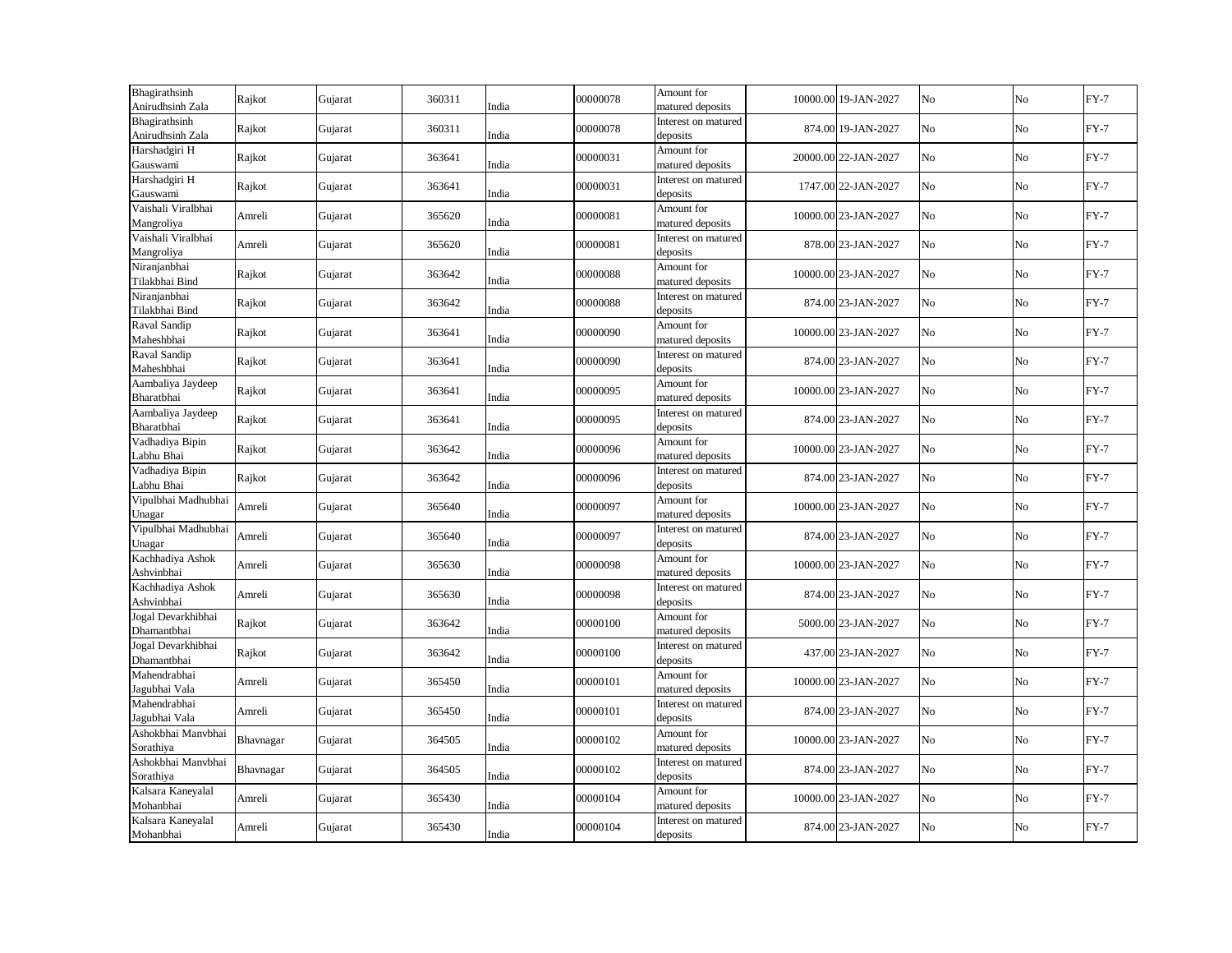| Bharatbhai Tulshibhai                | Amreli                 | Gujarat        | 365601 |       | 00000105 | Amount for                      | 10000.00 23-JAN-2027 | No | No | $FY-7$ |
|--------------------------------------|------------------------|----------------|--------|-------|----------|---------------------------------|----------------------|----|----|--------|
| Sarvaiya                             |                        |                |        | India |          | matured deposits                |                      |    |    |        |
| Bharatbhai Tulshibhai<br>Sarvaiya    | Amreli                 | Gujarat        | 365601 | India | 00000105 | Interest on matured<br>deposits | 874.00 23-JAN-2027   | No | No | $FY-7$ |
| Vaishanani Harshad<br>Babulal        | Jamnagar               | Gujarat        | 360110 | India | 00000106 | Amount for<br>matured deposits  | 10000.00 23-JAN-2027 | No | No | $FY-7$ |
| Vaishanani Harshad<br>Babulal        | Jamnagar               | Gujarat        | 360110 | India | 00000106 | Interest on matured<br>deposits | 874.00 23-JAN-2027   | No | No | $FY-7$ |
| Harsh Sharma                         | Khandwa                | Madhya Pradesh | 450001 | India | 00000086 | Amount for<br>matured deposits  | 5000.00 23-JAN-2027  | No | No | $FY-7$ |
| Harsh Sharma                         | Khandwa                | Madhya Pradesh | 450001 | India | 00000086 | Interest on matured<br>deposits | 437.00 23-JAN-2027   | No | No | $FY-7$ |
| Sonu Pandit                          | Chandigarh             | Chandigarh     | 160002 | India | 00000049 | Amount for<br>matured deposits  | 5000.00 23-JAN-2027  | No | No | $FY-7$ |
| Sonu Pandit                          | Chandigarh             | Chandigarh     | 160002 | India | 00000049 | Interest on matured<br>deposits | 437.00 23-JAN-2027   | No | No | $FY-7$ |
| Hemraj Jatav                         | Shivpuri               | Madhya Pradesh | 473770 | India | 00000061 | Amount for<br>matured deposits  | 10000.00 23-JAN-2027 | No | No | $FY-7$ |
| Hemraj Jatav                         | Shivpuri               | Madhya Pradesh | 473770 | India | 00000061 | Interest on matured<br>deposits | 874.00 23-JAN-2027   | No | No | $FY-7$ |
| <b>Hukam Singh Rawat</b>             | Morena                 | Madhya Pradesh | 476229 | India | 00000065 | Amount for<br>matured deposits  | 25000.00 23-JAN-2027 | No | No | $FY-7$ |
| <b>Hukam Singh Rawat</b>             | Morena                 | Madhya Pradesh | 476229 | India | 00000065 | Interest on matured<br>deposits | 2184.00 23-JAN-2027  | No | No | $FY-7$ |
| Diliphar Gowrygar<br>Gaunsvami       | Rajkot                 | Gujarat        | 363642 | India | 00000034 | Amount for<br>matured deposits  | 10000.00 23-JAN-2027 | No | No | $FY-7$ |
| Diliphar Gowrygar<br>Gaunsvami       | Rajkot                 | Gujarat        | 363642 | India | 00000034 | Interest on matured<br>deposits | 874.00 23-JAN-2027   | No | No | $FY-7$ |
| Vinodbhai Shamjibhai<br>Bhuva        | Rajkot                 | Gujarat        | 360370 | India | 00000035 | Amount for<br>matured deposits  | 20000.00 23-JAN-2027 | No | No | $FY-7$ |
| Vinodbhai Shamjibhai Rajkot<br>Bhuva |                        | Gujarat        | 360370 | India | 00000035 | Interest on matured<br>deposits | 1747.00 23-JAN-2027  | No | No | $FY-7$ |
| Shailesh Kantilal<br>Badrakiya       | Rajkot                 | Gujarat        | 363641 | India | 00000038 | Amount for<br>matured deposits  | 10000.00 23-JAN-2027 | No | No | $FY-7$ |
| Shailesh Kantilal<br>Badrakiya       | Rajkot                 | Gujarat        | 363641 | India | 00000038 | Interest on matured<br>deposits | 874.00 23-JAN-2027   | No | No | $FY-7$ |
| Sheeba S                             | Thiruvananthapu<br>ram | Kerala         | 695040 | India | 00000015 | Amount for<br>matured deposits  | 5000.00 23-JAN-2027  | No | No | $FY-7$ |
| Sheeba S                             | Thiruvananthapu<br>ram | Kerala         | 695040 | India | 00000015 | Interest on matured<br>deposits | 440.00 23-JAN-2027   | No | No | $FY-7$ |
| Hariram Bammdhe                      | Raipur                 | Chhattisgarh   | 493992 | India | 00000143 | Amount for<br>matured deposits  | 10000.00 24-JAN-2027 | No | No | $FY-7$ |
| Hariram Bammdhe                      | Raipur                 | Chhattisgarh   | 493992 | India | 00000143 | Interest on matured<br>deposits | 874.00 24-JAN-2027   | No | No | $FY-7$ |
| Hari Mohan Meena                     | Shivpuri               | Madhya Pradesh | 476337 | India | 00000097 | Amount for<br>matured deposits  | 10000.00 24-JAN-2027 | No | No | $FY-7$ |
| Hari Mohan Meena                     | Shivpuri               | Madhya Pradesh | 476337 | India | 00000097 | Interest on matured<br>deposits | 874.00 24-JAN-2027   | No | No | $FY-7$ |
| Rakesh Prakash Patil                 | Nashik                 | Maharashtra    | 422008 | India | 00000562 | Amount for<br>matured deposits  | 50000.00 24-JAN-2027 | No | No | $FY-7$ |
| Prabhu G                             | Erode                  | Tamil Nadu     | 638109 | India | 00000528 | Amount for<br>matured deposits  | 10000.00 24-JAN-2027 | No | No | $FY-7$ |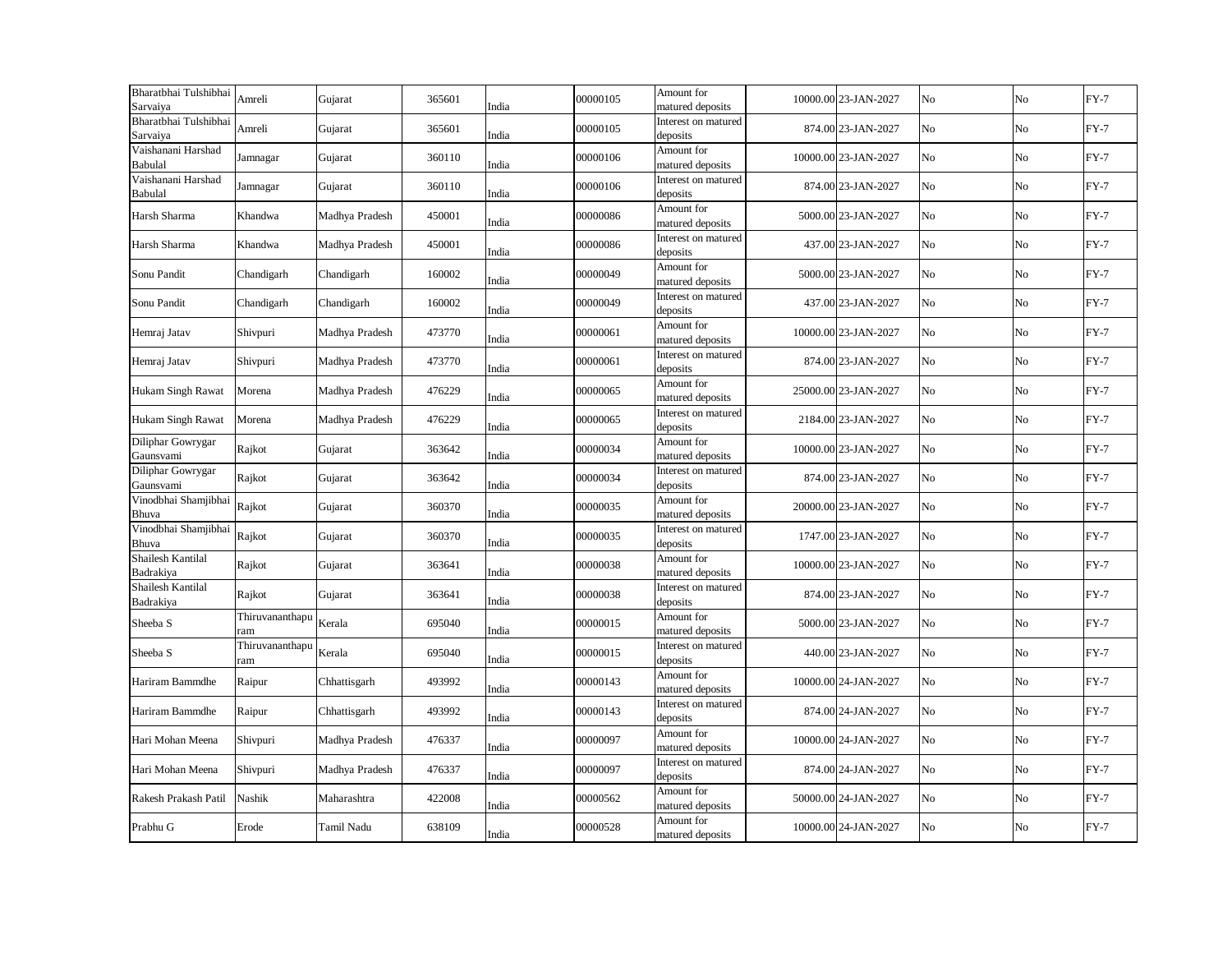| Prabhu G                    | Erode       | Tamil Nadu           | 638109 | India | 00000528 | Interest on matured<br>deposits | 874.00 24-JAN-2027    | No | No             | $FY-7$ |
|-----------------------------|-------------|----------------------|--------|-------|----------|---------------------------------|-----------------------|----|----------------|--------|
| Thimmapuram<br>Vasantha     | Rangareddi  | Telangana            | 500055 | India | 00000522 | Amount for<br>matured deposits  | 500000.00 24-JAN-2027 | No | No             | $FY-7$ |
| Thimmapuram<br>Vasantha     | Rangareddi  | Telangana            | 500055 | India | 00000522 | Amount for<br>matured deposits  | 500000.00 24-JAN-2027 | No | No             | $FY-7$ |
| Satish Chandra<br>Mahaur    | Jhansi      | Uttar Pradesh        | 284003 | India | 00000017 | Amount for<br>matured deposits  | 25000.00 25-JAN-2027  | No | No             | $FY-7$ |
| Satish Chandra<br>Mahaur    | Jhansi      | <b>Uttar Pradesh</b> | 284003 | India | 00000017 | Interest on matured<br>deposits | 2250.00 25-JAN-2027   | No | N <sub>o</sub> | $FY-7$ |
| Arun Prakash                | Dehradun    | Uttarakhand          | 248197 | India | 00000014 | Amount for<br>matured deposits  | 10000.00 25-JAN-2027  | No | No             | $FY-7$ |
| Arun Prakash                | Dehradun    | Uttarakhand          | 248197 | India | 00000014 | Interest on matured<br>deposits | 874.00 25-JAN-2027    | No | No             | $FY-7$ |
| Naresh Kumar                | Bulandshahr | Uttar Pradesh        | 203001 | India | 00000020 | Amount for<br>matured deposits  | 5000.00 25-JAN-2027   | No | No             | $FY-7$ |
| Naresh Kumar                | Bulandshahr | <b>Uttar Pradesh</b> | 203001 | India | 00000020 | Interest on matured<br>deposits | 437.00 25-JAN-2027    | No | No             | $FY-7$ |
| Sonpal                      | Gwalior     | Madhya Pradesh       | 476134 | India | 00000065 | Amount for<br>matured deposits  | 10000.00 28-JAN-2027  | No | No             | $FY-7$ |
| Sonpal                      | Gwalior     | Madhya Pradesh       | 476134 | India | 00000065 | Interest on matured<br>deposits | 1026.00 28-JAN-2027   | No | No             | $FY-7$ |
| Radha Kushwah               | Shivpuri    | Madhya Pradesh       | 473660 | India | 00000068 | Amount for<br>matured deposits  | 20000.00 28-JAN-2027  | No | No             | $FY-7$ |
| Radha Kushwah               | Shivpuri    | Madhya Pradesh       | 473660 | India | 00000068 | Interest on matured<br>deposits | 1758.00 28-JAN-2027   | No | No             | $FY-7$ |
| Satendra Dhakar             | Shivpuri    | Madhya Pradesh       | 473551 | India | 00000070 | Amount for<br>matured deposits  | 20000.00 28-JAN-2027  | No | No             | $FY-7$ |
| Satendra Dhakar             | Shivpuri    | Madhya Pradesh       | 473551 | India | 00000070 | Interest on matured<br>deposits | 1746.00 28-JAN-2027   | No | No             | $FY-7$ |
| Pushpendra Singh<br>Chauhan | Datia       | Madhya Pradesh       | 475661 | India | 00000082 | Amount for<br>matured deposits  | 20000.00 28-JAN-2027  | No | No             | $FY-7$ |
| Pushpendra Singh<br>Chauhan | Datia       | Madhya Pradesh       | 475661 | India | 00000082 | Interest on matured<br>deposits | 1746.00 28-JAN-2027   | No | No             | $FY-7$ |
| Jagdisha Shivahare          | Shivpuri    | Madhya Pradesh       | 473770 | India | 00000090 | Amount for<br>matured deposits  | 10000.00 28-JAN-2027  | No | No             | $FY-7$ |
| Jagdisha Shivahare          | Shivpuri    | Madhya Pradesh       | 473770 | India | 00000090 | Interest on matured<br>deposits | 874.00 28-JAN-2027    | No | No             | $FY-7$ |
| Girish Chand<br>Shrivstav   | Shivpuri    | Madhya Pradesh       | 476337 | India | 00000094 | Amount for<br>matured deposits  | 25000.00 28-JAN-2027  | No | No             | $FY-7$ |
| Girish Chand<br>Shrivstav   | Shivpuri    | Madhya Pradesh       | 476337 | India | 00000094 | Interest on matured<br>deposits | 2184.00 28-JAN-2027   | No | No             | $FY-7$ |
| Deepesh Goyal               | Shivpuri    | Madhya Pradesh       | 473551 | India | 00000099 | Amount for<br>matured deposits  | 20000.00 28-JAN-2027  | No | No             | $FY-7$ |
| Deepesh Goyal               | Shivpuri    | Madhya Pradesh       | 473551 | India | 00000099 | Interest on matured<br>deposits | 1746.00 28-JAN-2027   | No | No             | $FY-7$ |
| Nazni Begum                 | Kolkata     | West Bengal          | 700024 | India | 00000046 | Amount for<br>matured deposits  | 10000.00 29-JAN-2027  | No | No             | $FY-7$ |
| Nazni Begum                 | Kolkata     | West Bengal          | 700024 | India | 00000046 | Interest on matured<br>deposits | 879.00 29-JAN-2027    | No | No             | $FY-7$ |
| Shubham Arora               | Shivpuri    | Madhya Pradesh       | 473551 | India | 00000104 | Amount for<br>matured deposits  | 15000.00 29-JAN-2027  | No | No             | $FY-7$ |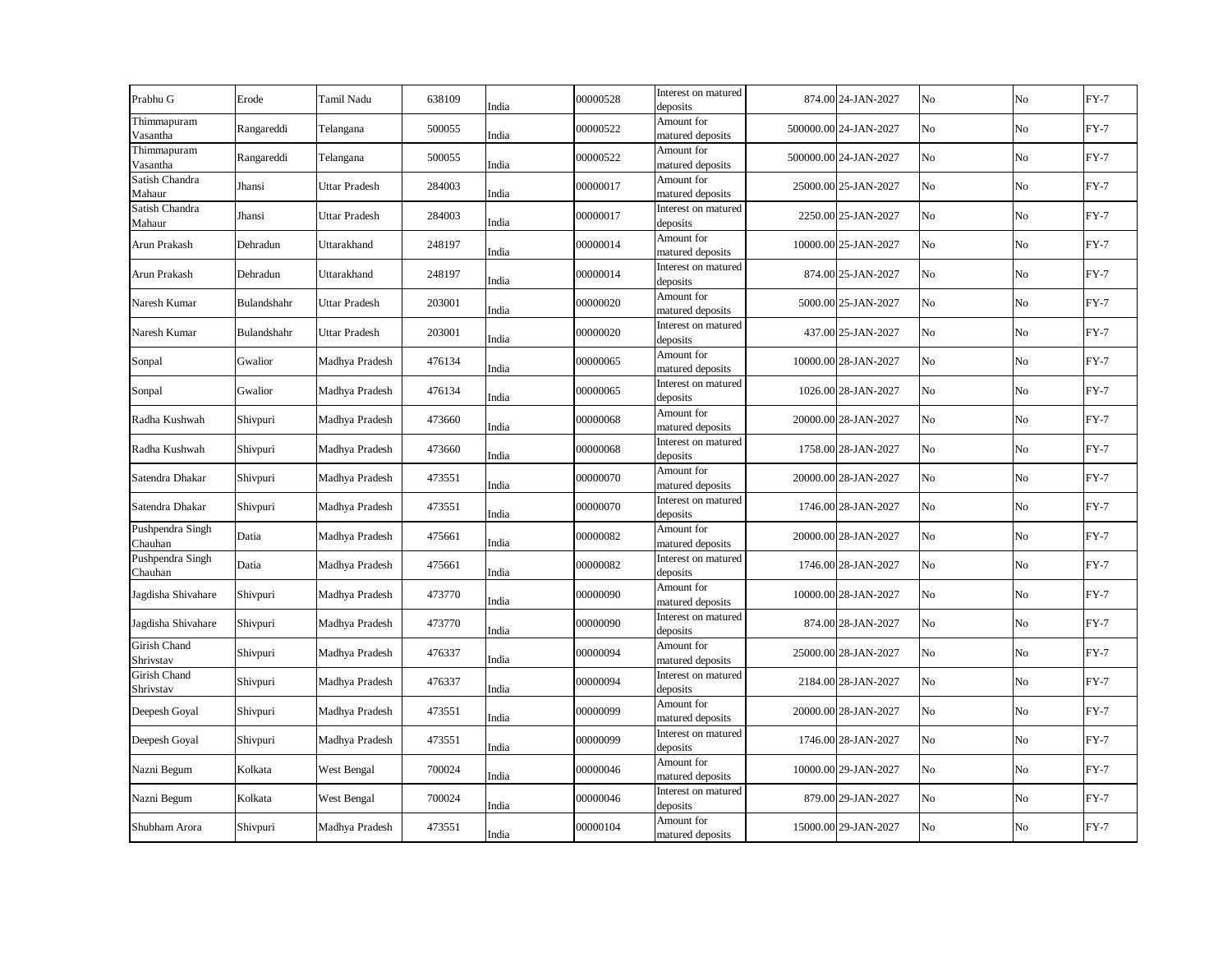| Shubham Arora                          | Shivpuri           | Madhya Pradesh | 473551 | India | 00000104 | Interest on matured<br>deposits | 1311.00 29-JAN-2027   | No | No | $FY-7$ |
|----------------------------------------|--------------------|----------------|--------|-------|----------|---------------------------------|-----------------------|----|----|--------|
| Kuldeep Palya                          | Shivpuri           | Madhya Pradesh | 473551 | India | 00000106 | Amount for<br>matured deposits  | 25000.00 29-JAN-2027  | No | No | $FY-7$ |
| Kuldeep Palya                          | Shivpuri           | Madhya Pradesh | 473551 | India | 00000106 | Interest on matured<br>deposits | 2184.00 29-JAN-2027   | No | No | $FY-7$ |
| Sri Sangameswar<br><b>Swamy Temple</b> | Kurnool            | Andhra Pradesh | 518501 | India | 00428951 | Amount for<br>matured deposits  | 150000.00 29-JAN-2027 | No | No | $FY-7$ |
| Sri Sangameswar<br><b>Swamy Temple</b> | Kurnool            | Andhra Pradesh | 518501 | India | 00428951 | Interest on matured<br>deposits | 24526.00 29-JAN-2027  | No | No | $FY-7$ |
| Manish Babarao<br>Shivankar            | Bhandara           | Maharashtra    | 441906 | India | 00000046 | Amount for<br>matured deposits  | 10000.00 30-JAN-2027  | No | No | $FY-7$ |
| Manish Babarao<br>Shivankar            | Bhandara           | Maharashtra    | 441906 | India | 00000046 | Interest on matured<br>deposits | 873.00 30-JAN-2027    | No | No | $FY-7$ |
| Krishna Gopal Gupta                    | Shivpuri           | Madhya Pradesh | 473660 | India | 00000109 | Amount for<br>matured deposits  | 20000.00 30-JAN-2027  | No | No | $FY-7$ |
| Krishna Gopal Gupta                    | Shivpuri           | Madhya Pradesh | 473660 | India | 00000109 | Interest on matured<br>deposits | 1747.00 30-JAN-2027   | No | No | $FY-7$ |
| Namdeo Babanrao<br>Gaikwad             | Pune               | Maharashtra    | 411039 | India | 00526066 | Amount for<br>matured deposits  | 78000.00 30-JAN-2027  | No | No | $FY-7$ |
| Namdeo Babanrao<br>Gaikwad             | Pune               | Maharashtra    | 411039 | India | 00526066 | Interest on matured<br>deposits | 13602.00 30-JAN-2027  | No | No | $FY-7$ |
| Pratima Verma                          | Raipur             | Chhattisgarh   | 492007 | India | 00000145 | Amount for<br>matured deposits  | 600000.00 31-JAN-2027 | No | No | $FY-7$ |
| Pratima Verma                          | Raipur             | Chhattisgarh   | 492007 | India | 00000145 | Interest on matured<br>deposits | 48295.00 31-JAN-2027  | No | No | $FY-7$ |
| Deependra Singh<br>Jadon               | Shivpuri           | Madhya Pradesh | 476332 | India | 00000113 | Amount for<br>matured deposits  | 20000.00 04-FEB-2027  | No | No | $FY-7$ |
| Deependra Singh<br>Jadon               | Shivpuri           | Madhya Pradesh | 476332 | India | 00000113 | Interest on matured<br>deposits | 1747.00 04-FEB-2027   | No | No | $FY-7$ |
| Leeladhar Soni                         | Shivpuri           | Madhya Pradesh | 476337 | India | 00000114 | Amount for<br>matured deposits  | 10000.00 04-FEB-2027  | No | No | $FY-7$ |
| Leeladhar Soni                         | Shivpuri           | Madhya Pradesh | 476337 | India | 00000114 | Interest on matured<br>deposits | 873.00 04-FEB-2027    | No | No | $FY-7$ |
| Anju Lalit Mehta                       | Mumbai<br>Suburban | Maharashtra    | 400097 | India | 00000164 | Amount for<br>matured deposits  | 100000.00 06-FEB-2027 | No | No | $FY-7$ |
| Anju Lalit Mehta                       | Mumbai<br>Suburban | Maharashtra    | 400097 | India | 00000164 | Interest on matured<br>deposits | 8033.00 06-FEB-2027   | No | No | $FY-7$ |
| Rakesh Kumar                           | Shivpuri           | Madhya Pradesh | 473660 | India | 00000120 | Amount for<br>matured deposits  | 10000.00 07-FEB-2027  | No | No | $FY-7$ |
| Rakesh Kumar                           | Shivpuri           | Madhya Pradesh | 473660 | India | 00000120 | Interest on matured<br>deposits | 872.00 07-FEB-2027    | No | No | $FY-7$ |
| Brajesh Tiwari                         | Shivpuri           | Madhya Pradesh | 473770 | India | 00000121 | Amount for<br>matured deposits  | 10000.00 07-FEB-2027  | No | No | $FY-7$ |
| Brajesh Tiwari                         | Shivpuri           | Madhya Pradesh | 473770 | India | 00000121 | Interest on matured<br>deposits | 872.00 07-FEB-2027    | No | No | $FY-7$ |
| Ashokbhai Vastubhai<br>Basiya          | Amreli             | Gujarat        | 365601 | India | 00000113 | Amount for<br>matured deposits  | 5000.00 08-FEB-2027   | No | No | $FY-7$ |
| Ashokbhai Vastubhai<br>Basiya          | Amreli             | Gujarat        | 365601 | India | 00000113 | Interest on matured<br>deposits | 437.00 08-FEB-2027    | No | No | $FY-7$ |
| Mahendra Katare                        | Shivpuri           | Madhya Pradesh | 473551 | India | 00000122 | Amount for<br>matured deposits  | 5000.00 08-FEB-2027   | No | No | $FY-7$ |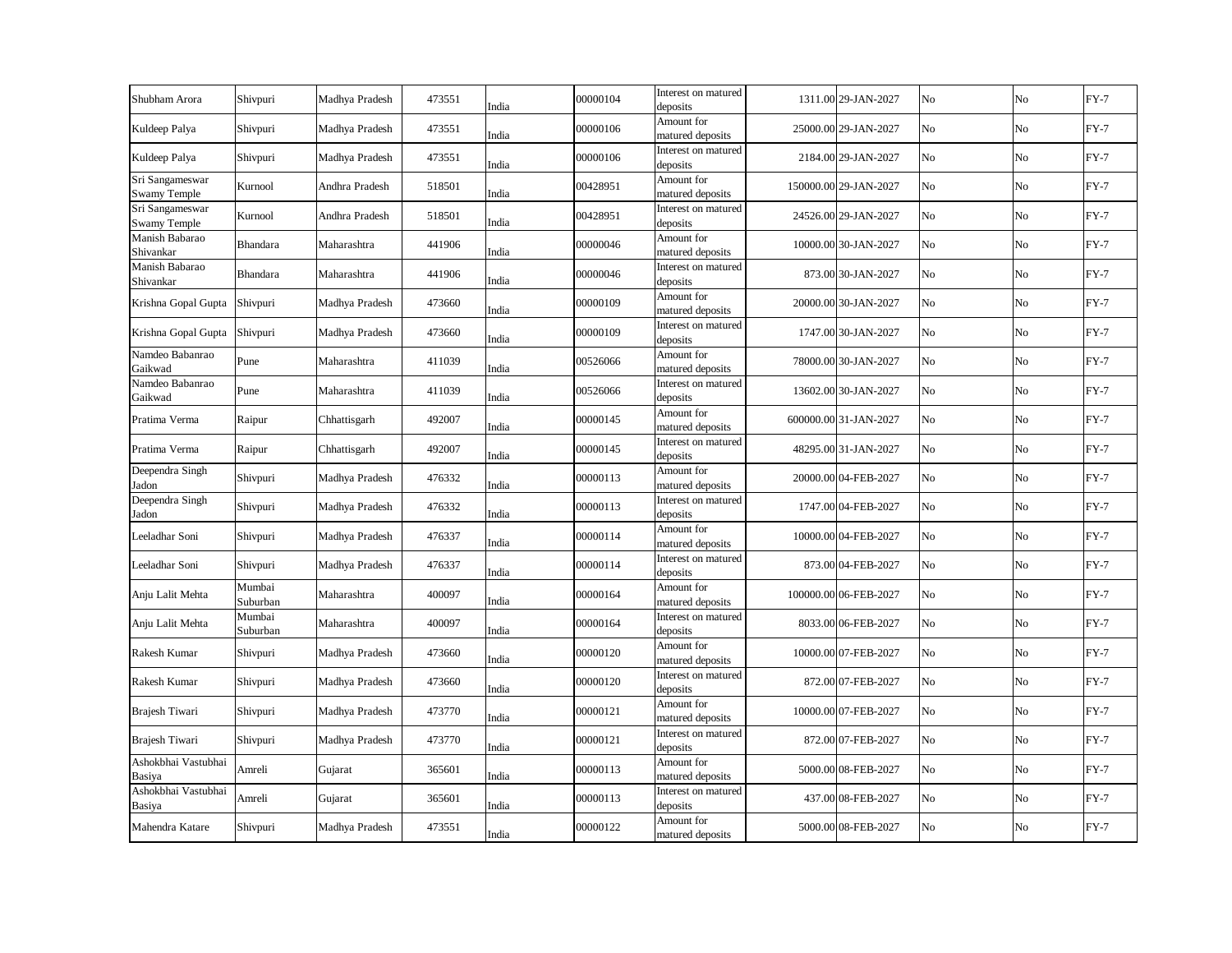| Mahendra Katare                                 | Shivpuri  | Madhya Pradesh | 473551 | India | 00000122 | Interest on matured<br>deposits | 437.00 08-FEB-2027   | No | No             | $FY-7$ |
|-------------------------------------------------|-----------|----------------|--------|-------|----------|---------------------------------|----------------------|----|----------------|--------|
| Pushpendra Kumar<br>Pathak                      | Sidhi     | Madhya Pradesh | 486661 | India | 00000010 | Amount for<br>matured deposits  | 10000.00 11-FEB-2027 | No | No             | $FY-7$ |
| Pushpendra Kumar<br>Pathak                      | Sidhi     | Madhya Pradesh | 486661 | India | 00000010 | Interest on matured<br>deposits | 873.00 11-FEB-2027   | No | No             | $FY-7$ |
| Rajubhai Odhabhai<br>Vala                       | Amreli    | Gujarat        | 365601 | India | 00000119 | Amount for<br>matured deposits  | 5000.00 12-FEB-2027  | No | No             | $FY-7$ |
| Rajubhai Odhabhai<br>Vala                       | Amreli    | Gujarat        | 365601 | India | 00000119 | Interest on matured<br>deposits | 437.00 12-FEB-2027   | No | No             | $FY-7$ |
| Ravi Rajkumar Gupta Amreli                      |           | Gujarat        | 365601 | India | 00000120 | Amount for<br>matured deposits  | 5000.00 12-FEB-2027  | No | N <sub>o</sub> | $FY-7$ |
| Ravi Rajkumar Gupta Amreli                      |           | Gujarat        | 365601 | India | 00000120 | Interest on matured<br>deposits | 437.00 12-FEB-2027   | No | No             | $FY-7$ |
| Pravinbhai Bhanbhai<br>Varu                     | Amreli    | Gujarat        | 365545 | India | 00000121 | Amount for<br>matured deposits  | 5000.00 12-FEB-2027  | No | No             | $FY-7$ |
| Pravinbhai Bhanbhai<br>Varu                     | Amreli    | Gujarat        | 365545 | India | 00000121 | Interest on matured<br>deposits | 437.00 12-FEB-2027   | No | No             | $FY-7$ |
| Rakshaben<br>Kalpeshbhai Hingu                  | Amreli    | Gujarat        | 365601 | India | 00000126 | Amount for<br>matured deposits  | 5000.00 12-FEB-2027  | No | No             | $FY-7$ |
| Rakshaben<br>Kalpeshbhai Hingu                  | Amreli    | Gujarat        | 365601 | India | 00000126 | Interest on matured<br>deposits | 439.00 12-FEB-2027   | No | No             | $FY-7$ |
| Rameshbhai<br>Madhabhai Vadecha                 | Amreli    | Gujarat        | 364515 | India | 00000127 | Amount for<br>matured deposits  | 5000.00 12-FEB-2027  | No | No             | $FY-7$ |
| Rameshbhai<br>Madhabhai Vadecha                 | Amreli    | Gujarat        | 364515 | India | 00000127 | Interest on matured<br>deposits | 437.00 12-FEB-2027   | No | No             | $FY-7$ |
| Pravinbhai Veljibhai<br>Pathar                  | Amreli    | Gujarat        |        | India | 00000128 | Amount for<br>matured deposits  | 5000.00 12-FEB-2027  | No | No             | $FY-7$ |
| Pravinbhai Veljibhai<br>Pathar                  | Amreli    | Gujarat        |        | India | 00000128 | Interest on matured<br>deposits | 437.00 12-FEB-2027   | No | No             | $FY-7$ |
| Natubhai Mohanbhai<br>Chavda                    | Amreli    | Gujarat        | 365601 | India | 00000129 | Amount for<br>matured deposits  | 5000.00 12-FEB-2027  | No | No             | $FY-7$ |
| Natubhai Mohanbhai<br>Chavda                    | Amreli    | Gujarat        | 365601 | India | 00000129 | Interest on matured<br>deposits | 437.00 12-FEB-2027   | No | No             | $FY-7$ |
| Rajendrabhai<br>Labhshankarbhai<br><b>Bhatt</b> | Amreli    | Gujarat        | 365601 | India | 00000131 | Amount for<br>matured deposits  | 5000.00 12-FEB-2027  | No | No             | $FY-7$ |
| Rajendrabhai<br>Labhshankarbhai<br><b>Bhatt</b> | Amreli    | Gujarat        | 365601 | India | 00000131 | Interest on matured<br>deposits | 437.00 12-FEB-2027   | No | N <sub>o</sub> | $FY-7$ |
| Maheshbhai<br>Dineshbhai Devmurari              | Amreli    | Gujarat        | 365601 | India | 00000132 | Amount for<br>matured deposits  | 5000.00 12-FEB-2027  | No | No             | $FY-7$ |
| Maheshbhai<br>Dineshbhai Devmurari              | Amreli    | Gujarat        | 365601 | India | 00000132 | Interest on matured<br>deposits | 437.00 12-FEB-2027   | No | No             | $FY-7$ |
| Soni Khan                                       | Ludhiana  | Punjab         | 141401 | India | 00000017 | Amount for<br>matured deposits  | 10000.00 12-FEB-2027 | No | No             | $FY-7$ |
| Soni Khan                                       | Ludhiana  | Punjab         | 141401 | India | 00000017 | Interest on matured<br>deposits | 873.00 12-FEB-2027   | No | No             | $FY-7$ |
| Pratibha Malhotra                               | New Delhi | Delhi          | 110034 | India | 00000111 | Amount for<br>matured deposits  | 50000.00 12-FEB-2027 | No | No             | $FY-7$ |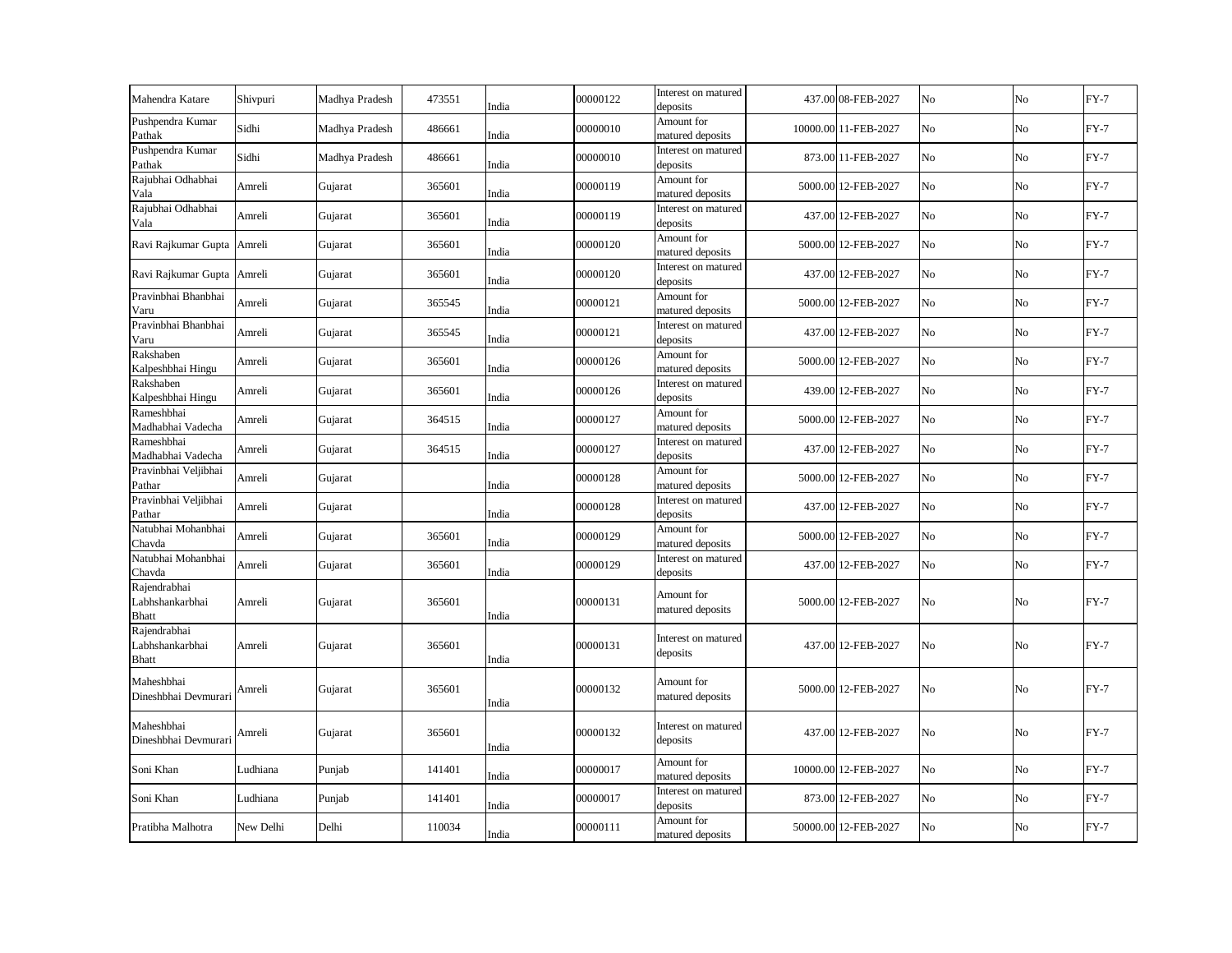| Pratibha Malhotra                  | New Delhi | Delhi          | 110034 | India | 00000111 | Interest on matured<br>deposits | 4391.00 12-FEB-2027   | No | No | $FY-7$ |
|------------------------------------|-----------|----------------|--------|-------|----------|---------------------------------|-----------------------|----|----|--------|
| Shivprasad Yadav                   | Surat     | Gujarat        | 394327 | India | 00000008 | Amount for<br>matured deposits  | 10000.00 18-FEB-2027  | No | No | $FY-7$ |
| Shivprasad Yadav                   | Surat     | Gujarat        | 394327 | India | 00000008 | Interest on matured<br>deposits | 873.00 18-FEB-2027    | No | No | $FY-7$ |
| Aman Agarwal                       | Lucknow   | Uttar Pradesh  | 226002 | India | 00000099 | Amount for<br>matured deposits  | 30000.00 20-FEB-2027  | No | No | $FY-7$ |
| Aman Agarwal                       | Lucknow   | Uttar Pradesh  | 226002 | India | 00000099 | Interest on matured<br>deposits | 2617.00 20-FEB-2027   | No | No | $FY-7$ |
| Surekhaben Babubhai<br>Shah        | Ahmedabad | Gujarat        | 382443 | India | 00000094 | Amount for<br>matured deposits  | 17000.00 22-FEB-2027  | No | No | $FY-7$ |
| Surekhaben Babubhai<br>Shah        | Ahmedabad | Gujarat        | 382443 | India | 00000095 | Amount for<br>matured deposits  | 37000.00 22-FEB-2027  | No | No | $FY-7$ |
| Lalit Kumar Sharma                 | Indore    | Madhya Pradesh | 450554 | India | 00000088 | Amount for<br>matured deposits  | 5000.00 22-FEB-2027   | No | No | $FY-7$ |
| Lalit Kumar Sharma                 | Indore    | Madhya Pradesh | 450554 | India | 00000088 | Interest on matured<br>deposits | 436.00 22-FEB-2027    | No | No | $FY-7$ |
| Yalamanchili<br>Chandrasekhara Rao | Hyderabad | Telangana      | 500027 | India | 00351662 | Amount for<br>matured deposits  | 675000.00 22-FEB-2027 | No | No | $FY-7$ |
| Yalamanchili<br>Chandrasekhara Rao | Hyderabad | Telangana      | 500027 | India | 00351662 | Interest on matured<br>deposits | 127498.00 22-FEB-2027 | No | No | $FY-7$ |
| Sangita Tatyarao<br>Moharkar       | Pune      | Maharashtra    | 411036 | India | 00525910 | Amount for<br>matured deposits  | 50000.00 22-FEB-2027  | No | No | $FY-7$ |
| Sangita Tatyarao<br>Moharkar       | Pune      | Maharashtra    | 411036 | India | 00525910 | Interest on matured<br>deposits | 28969.00 24-FEB-2027  | No | No | $FY-7$ |
| Ajay Chopra                        | Gwalior   | Madhya Pradesh | 474002 | India | 00000103 | Amount for<br>matured deposits  | 10000.00 25-FEB-2027  | No | No | $FY-7$ |
| Ajay Chopra                        | Gwalior   | Madhya Pradesh | 474002 | India | 00000103 | Interest on matured<br>deposits | 872.00 25-FEB-2027    | No | No | $FY-7$ |
| Javedahamad<br>Jalilahamad Idrishi | Surat     | Gujarat        | 395005 | India | 00000012 | Amount for<br>matured deposits  | 10000.00 25-FEB-2027  | No | No | $FY-7$ |
| Javedahamad<br>Jalilahamad Idrishi | Surat     | Gujarat        | 395005 | India | 00000012 | Interest on matured<br>deposits | 872.00 25-FEB-2027    | No | No | $FY-7$ |
| Usha Mehta                         | Jaipur    | Rajasthan      | 302019 | India | 00000035 | Amount for<br>matured deposits  | 100000.00 26-FEB-2027 | No | No | $FY-7$ |
| Usha Mehta                         | Jaipur    | Rajasthan      | 302019 | India | 00000035 | Interest on matured<br>deposits | 8168.00 26-FEB-2027   | No | No | $FY-7$ |
| Neetu Mehta                        | Jaipur    | Rajasthan      | 302021 | India | 00000036 | Amount for<br>matured deposits  | 200000.00 26-FEB-2027 | No | No | $FY-7$ |
| Neetu Mehta                        | Jaipur    | Rajasthan      | 302021 | India | 00000036 | Interest on matured<br>deposits | 15952.00 26-FEB-2027  | No | No | $FY-7$ |
| Rajan Sureshbhai<br>Dave           | Kachchh   | Gujarat        | 370001 | India | 00000001 | Amount for<br>matured deposits  | 25000.00 27-FEB-2027  | No | No | $FY-7$ |
| Sandipan Dudhal                    | Pune      | Maharashtra    | 411036 | India | 00000049 | Amount for<br>matured deposits  | 10000.00 28-FEB-2027  | No | No | $FY-7$ |
| Nooka Nirmala Devi                 | Hyderabad | Telangana      | 500015 | India | 00351556 | Amount for<br>matured deposits  | 600000.00 28-FEB-2027 | No | No | $FY-7$ |
| Nooka Nirmala Devi                 | Hyderabad | Telangana      | 500015 | India | 00351556 | Interest on matured<br>deposits | 292936.00 28-FEB-2027 | No | No | $FY-7$ |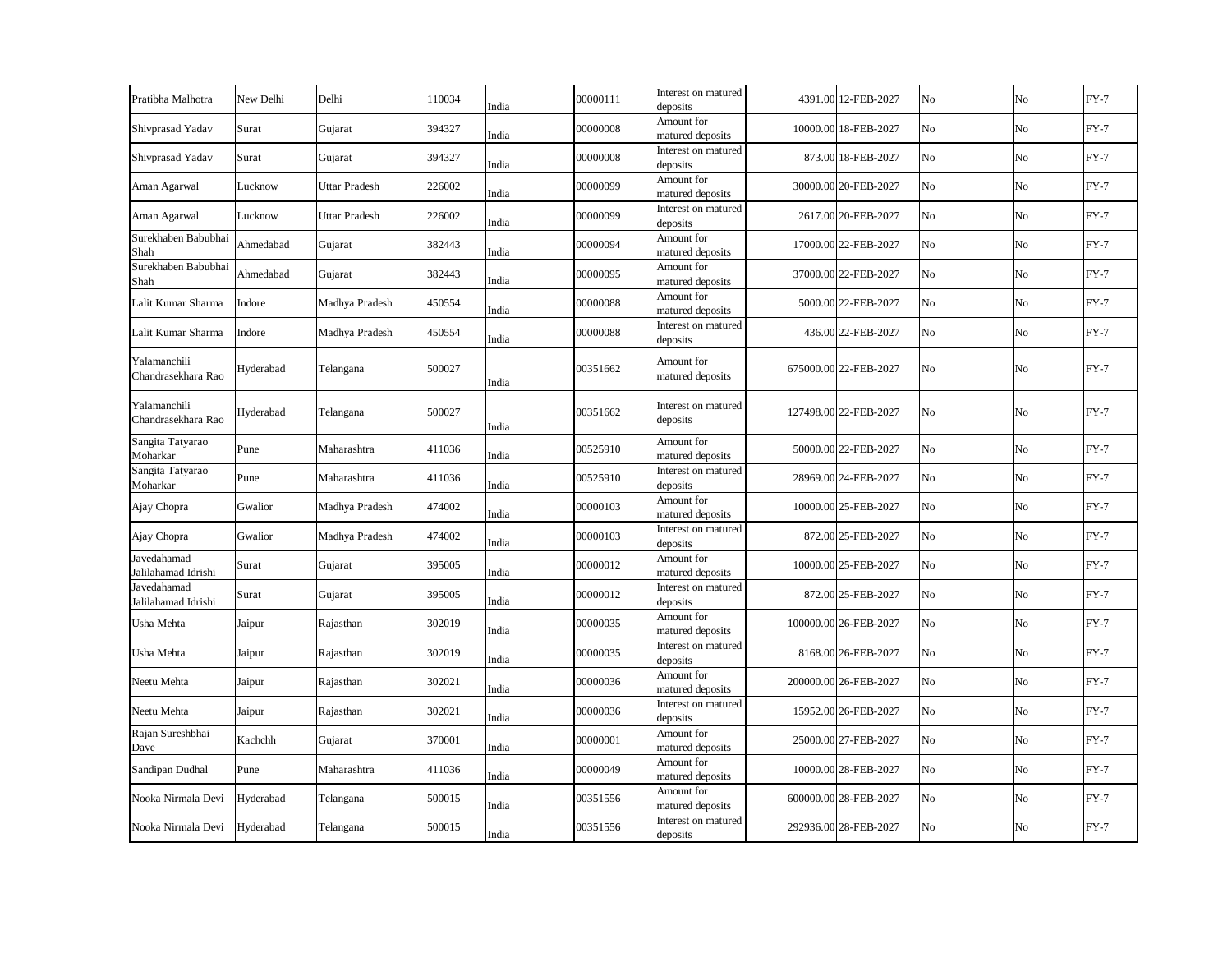| Suhashni Prasankumar<br><b>Bhalekar</b> | Pune               | Maharashtra    | 414001 | India | 00525853 | Amount for<br>matured deposits  | 20000.00 04-MAR-2027  | No             | No | $FY-7$ |
|-----------------------------------------|--------------------|----------------|--------|-------|----------|---------------------------------|-----------------------|----------------|----|--------|
| Suhashni Prasankumar<br><b>Bhalekar</b> | Pune               | Maharashtra    | 414001 | India | 00525853 | Interest on matured<br>deposits | 19942.00 04-MAR-2027  | No             | No | $FY-7$ |
| <b>B</b> Prasunamba                     | East Godavari      | Andhra Pradesh | 533101 | India | 00000697 | Amount for<br>matured deposits  | 41661.00 07-MAR-2027  | No             | No | $FY-7$ |
| <b>B</b> Prasunamba                     | East Godavari      | Andhra Pradesh | 533101 | India | 00000697 | Interest on matured<br>deposits | 3751.00 07-MAR-2027   | No             | No | $FY-7$ |
| Rishipal Nijhawan                       | New Delhi          | Delhi          | 110085 | India | 00000014 | Amount for<br>matured deposits  | 15000.00 08-MAR-2027  | No             | No | $FY-7$ |
| Rishipal Nijhawan                       | New Delhi          | Delhi          | 110085 | India | 00000014 | Interest on matured<br>deposits | 1311.00 08-MAR-2027   | No             | No | $FY-7$ |
| J Lakshmi Kumari                        | Kurnool            | Andhra Pradesh | 518222 | India | 00428459 | Amount for<br>matured deposits  | 25000.00 08-MAR-2027  | No             | No | $FY-7$ |
| J Lakshmi Kumari                        | Kurnool            | Andhra Pradesh | 518222 | India | 00428459 | Interest on matured<br>deposits | 4780.00 08-MAR-2027   | No             | No | $FY-7$ |
| Aasha Ram Chadhar                       | Gwalior            | Madhya Pradesh | 474011 | India | 00000104 | Amount for<br>matured deposits  | 111111.00 11-MAR-2027 | No             | No | $FY-7$ |
| Aasha Ram Chadhar                       | Gwalior            | Madhya Pradesh | 474011 | India | 00000104 | Interest on matured<br>deposits | 8790.00 11-MAR-2027   | No             | No | $FY-7$ |
| Hareshbhai<br>Shamjibhai Rathod         | Bhavnagar          | Gujarat        | 364290 | India | 00000024 | Amount for<br>matured deposits  | 15000.00 11-MAR-2027  | No             | No | $FY-7$ |
| Hareshbhai<br>Shamjibhai Rathod         | Bhavnagar          | Gujarat        | 364290 | India | 00000024 | Interest on matured<br>deposits | 1310.00 11-MAR-2027   | No             | No | $FY-7$ |
| Vasudha Sanjay<br>Deshpande             | Pune               | Maharashtra    | 412201 | India | 00526023 | Amount for<br>matured deposits  | 52000.00 11-MAR-2027  | No             | No | $FY-7$ |
| Vasudha Sanjay<br>Deshpande             | Pune               | Maharashtra    | 412201 | India | 00526023 | Interest on matured<br>deposits | 14304.00 11-MAR-2027  | No             | No | $FY-7$ |
| Pandurang Bhagchand<br>Chavan           | Pune               | Maharashtra    | 411058 | India | 00525854 | Amount for<br>matured deposits  | 25000.00 13-MAR-2027  | N <sub>o</sub> | No | $FY-7$ |
| Pandurang Bhagchand<br>Chavan           | Pune               | Maharashtra    | 411058 | India | 00525854 | Interest on matured<br>deposits | 24928.00 13-MAR-2027  | No             | No | $FY-7$ |
| <b>GV Ramana Murthy</b>                 | Kurnool            | Andhra Pradesh | 518003 | India | 00428453 | Amount for<br>matured deposits  | 200000.00 13-MAR-2027 | No             | No | $FY-7$ |
| <b>GV Ramana Murthy</b>                 | Kurnool            | Andhra Pradesh | 518003 | India | 00428453 | Interest on matured<br>deposits | 37558.00 13-MAR-2027  | No             | No | $FY-7$ |
| Rajat Kumar Pal                         | Thane              | Maharashtra    | 401105 | India | 00000172 | Amount for<br>matured deposits  | 200000.00 13-MAR-2027 | No             | No | $FY-7$ |
| Rajat Kumar Pal                         | Thane              | Maharashtra    | 401105 | India | 00000172 | Interest on matured<br>deposits | 16288.00 13-MAR-2027  | No             | No | $FY-7$ |
| Jayesh Amritlal<br>Punater              | Mumbai<br>Suburban | Maharashtra    | 400067 | India | 00000173 | Amount for<br>matured deposits  | 25000.00 13-MAR-2027  | No             | No | $FY-7$ |
| Jayesh Amritlal<br>Punater              | Mumbai<br>Suburban | Maharashtra    | 400067 | India | 00000173 | Interest on matured<br>deposits | 2184.00 13-MAR-2027   | No             | No | $FY-7$ |
| Prasad P                                | Chittoor           | Andhra Pradesh | 517501 | India | 00452156 | Amount for<br>matured deposits  | 60000.00 14-MAR-2027  | No             | No | $FY-7$ |
| Prasad P                                | Chittoor           | Andhra Pradesh | 517501 | India | 00452156 | Interest on matured<br>deposits | 11267.00 14-MAR-2027  | No             | No | $FY-7$ |
| Lalitha S                               | Chittoor           | Andhra Pradesh | 517501 | India | 00452157 | Amount for<br>matured deposits  | 60000.00 14-MAR-2027  | No             | No | $FY-7$ |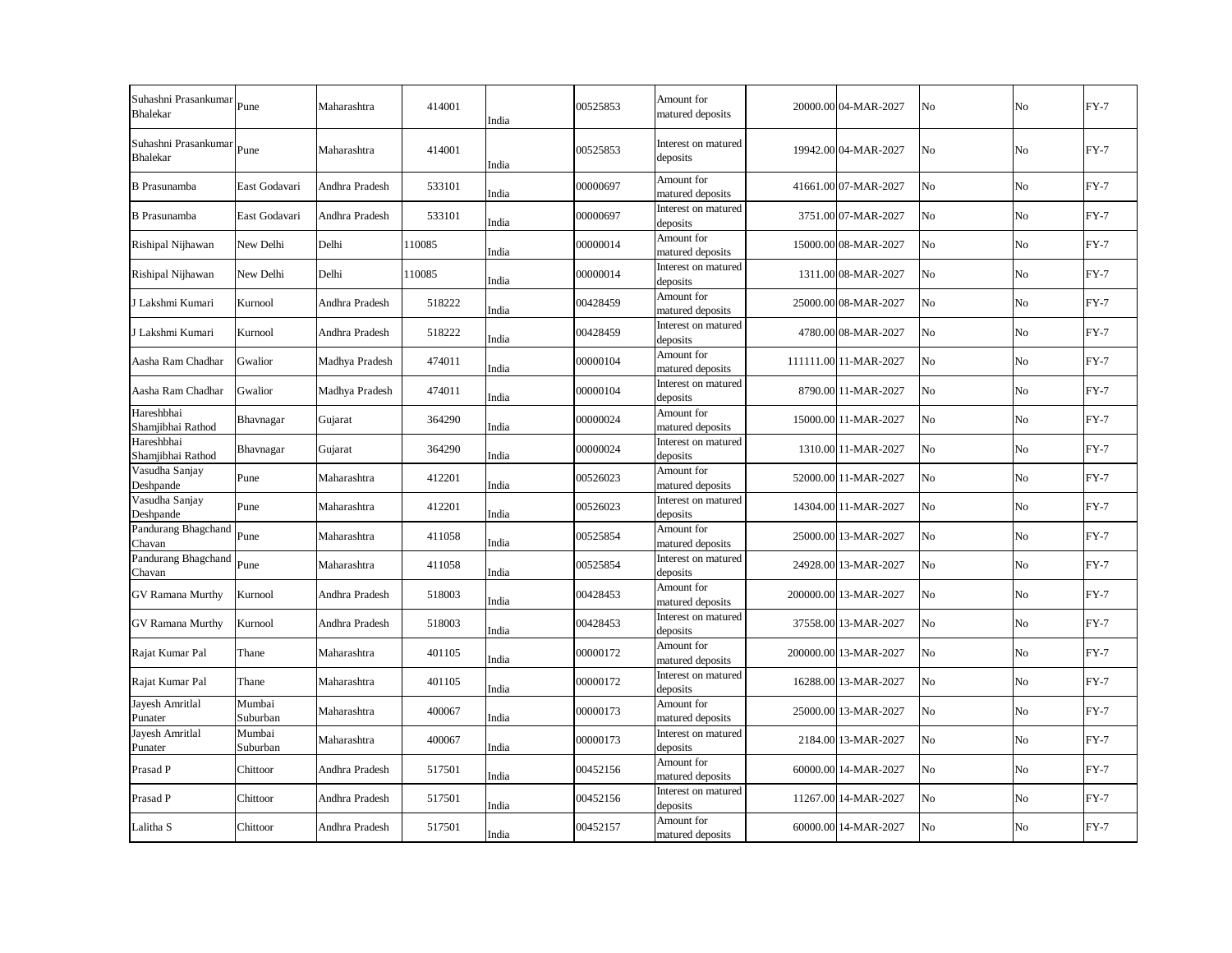| Chittoor                        | Andhra Pradesh | 517501                                                                                                           | India | 00452157                         | Interest on matured<br>deposits |                                                                                                                                                                              | No                                                                                                                                                                                                                                                                                                                                                                                                                                                                                                                                                                                                                                              | No             | $FY-7$ |
|---------------------------------|----------------|------------------------------------------------------------------------------------------------------------------|-------|----------------------------------|---------------------------------|------------------------------------------------------------------------------------------------------------------------------------------------------------------------------|-------------------------------------------------------------------------------------------------------------------------------------------------------------------------------------------------------------------------------------------------------------------------------------------------------------------------------------------------------------------------------------------------------------------------------------------------------------------------------------------------------------------------------------------------------------------------------------------------------------------------------------------------|----------------|--------|
| Chittoor                        | Andhra Pradesh | 517501                                                                                                           | India | 00452158                         | Amount for<br>matured deposits  |                                                                                                                                                                              | No                                                                                                                                                                                                                                                                                                                                                                                                                                                                                                                                                                                                                                              | No             | $FY-7$ |
| Chittoor                        | Andhra Pradesh | 517501                                                                                                           | India | 00452158                         | Interest on matured<br>deposits |                                                                                                                                                                              | No                                                                                                                                                                                                                                                                                                                                                                                                                                                                                                                                                                                                                                              | No             | $FY-7$ |
| Kailashchand Dangore Khandwa    | Madhya Pradesh | 450001                                                                                                           |       | 00000090                         | Amount for                      |                                                                                                                                                                              | No                                                                                                                                                                                                                                                                                                                                                                                                                                                                                                                                                                                                                                              | No             | $FY-7$ |
| Kailashchand Dangore Khandwa    | Madhya Pradesh | 450001                                                                                                           |       | 00000090                         | Interest on matured             |                                                                                                                                                                              | No                                                                                                                                                                                                                                                                                                                                                                                                                                                                                                                                                                                                                                              | N <sub>o</sub> | $FY-7$ |
| Chittoor                        | Andhra Pradesh | 517501                                                                                                           | India | 00452159                         | Amount for                      |                                                                                                                                                                              | No                                                                                                                                                                                                                                                                                                                                                                                                                                                                                                                                                                                                                                              | No             | $FY-7$ |
| Chittoor                        | Andhra Pradesh | 517501                                                                                                           |       | 00452159                         | Interest on matured             |                                                                                                                                                                              | No                                                                                                                                                                                                                                                                                                                                                                                                                                                                                                                                                                                                                                              | No             | $FY-7$ |
| Chittoor                        | Andhra Pradesh | 517501                                                                                                           |       | 00452160                         | Amount for                      |                                                                                                                                                                              | No                                                                                                                                                                                                                                                                                                                                                                                                                                                                                                                                                                                                                                              | No             | $FY-7$ |
| Chittoor                        | Andhra Pradesh | 517501                                                                                                           | India | 00452160                         | Interest on matured             |                                                                                                                                                                              | No                                                                                                                                                                                                                                                                                                                                                                                                                                                                                                                                                                                                                                              | No             | $FY-7$ |
| Dharwad                         | Karnataka      | 580031                                                                                                           | India | 00327090                         | Amount for                      |                                                                                                                                                                              | No                                                                                                                                                                                                                                                                                                                                                                                                                                                                                                                                                                                                                                              | No             | $FY-7$ |
| Dharwad                         | Karnataka      | 580031                                                                                                           | India | 00327090                         | Interest on matured<br>deposits |                                                                                                                                                                              | No                                                                                                                                                                                                                                                                                                                                                                                                                                                                                                                                                                                                                                              | No             | $FY-7$ |
| Ahmednagar                      | Maharashtra    | 413713                                                                                                           | India | 00000034                         | Amount for                      |                                                                                                                                                                              | No                                                                                                                                                                                                                                                                                                                                                                                                                                                                                                                                                                                                                                              | No             | $FY-7$ |
| Ahmednagar                      | Maharashtra    | 413713                                                                                                           | India | 00000034                         | Interest on matured<br>deposits |                                                                                                                                                                              | No                                                                                                                                                                                                                                                                                                                                                                                                                                                                                                                                                                                                                                              | No             | $FY-7$ |
| Gujarathi Eshwari Bai Hyderabad | Telangana      | 500006                                                                                                           | India | 00351663                         | Amount for                      |                                                                                                                                                                              | No                                                                                                                                                                                                                                                                                                                                                                                                                                                                                                                                                                                                                                              | No             | $FY-7$ |
| Gujarathi Eshwari Bai Hyderabad | Telangana      | 500006                                                                                                           | India | 00351664                         | Amount for<br>matured deposits  |                                                                                                                                                                              | No                                                                                                                                                                                                                                                                                                                                                                                                                                                                                                                                                                                                                                              | No             | $FY-7$ |
| Gujarathi Eshwari Bai Hyderabad | Telangana      | 500006                                                                                                           | India | 00351665                         | Amount for<br>matured deposits  |                                                                                                                                                                              | No                                                                                                                                                                                                                                                                                                                                                                                                                                                                                                                                                                                                                                              | No             | $FY-7$ |
| Gujarathi Eshwari Bai Hyderabad | Telangana      | 500006                                                                                                           | India | 00351666                         | Amount for<br>matured deposits  |                                                                                                                                                                              | No                                                                                                                                                                                                                                                                                                                                                                                                                                                                                                                                                                                                                                              | No             | $FY-7$ |
|                                 |                | 560018                                                                                                           | India | 00227160                         | Amount for                      |                                                                                                                                                                              | No                                                                                                                                                                                                                                                                                                                                                                                                                                                                                                                                                                                                                                              | No             | $FY-7$ |
|                                 |                | 560018                                                                                                           | India | 00227160                         | Interest on matured<br>deposits |                                                                                                                                                                              | No                                                                                                                                                                                                                                                                                                                                                                                                                                                                                                                                                                                                                                              | No             | $FY-7$ |
| Dharwad                         | Karnataka      | 580031                                                                                                           | India | 00327094                         | Amount for<br>matured deposits  |                                                                                                                                                                              | No                                                                                                                                                                                                                                                                                                                                                                                                                                                                                                                                                                                                                                              | No             | $FY-7$ |
| Dharwad                         | Karnataka      | 580031                                                                                                           | India | 00327094                         | Interest on matured<br>deposits |                                                                                                                                                                              | No                                                                                                                                                                                                                                                                                                                                                                                                                                                                                                                                                                                                                                              | No             | $FY-7$ |
|                                 |                | 563114                                                                                                           | India | 00227719                         | Amount for<br>matured deposits  |                                                                                                                                                                              | No                                                                                                                                                                                                                                                                                                                                                                                                                                                                                                                                                                                                                                              | No             | $FY-7$ |
|                                 |                | 563114                                                                                                           | India | 00227719                         | Interest on matured<br>deposits |                                                                                                                                                                              | No                                                                                                                                                                                                                                                                                                                                                                                                                                                                                                                                                                                                                                              | No             | $FY-7$ |
| Sanjay Shivaji Bhosale Sangli   | Maharashtra    | 416405                                                                                                           | India | 00525857                         | Amount for<br>matured deposits  |                                                                                                                                                                              | No                                                                                                                                                                                                                                                                                                                                                                                                                                                                                                                                                                                                                                              | No             | $FY-7$ |
| Sanjay Shivaji Bhosale Sangli   | Maharashtra    | 416405                                                                                                           | India | 00525857                         | Interest on matured<br>deposits |                                                                                                                                                                              | No                                                                                                                                                                                                                                                                                                                                                                                                                                                                                                                                                                                                                                              | No             | $FY-7$ |
| Chennai                         | Tamil Nadu     | 600088                                                                                                           | India | 00476627                         | Amount for<br>matured deposits  |                                                                                                                                                                              | No                                                                                                                                                                                                                                                                                                                                                                                                                                                                                                                                                                                                                                              | No             | $FY-7$ |
|                                 |                | Bangalore Urban Karnataka<br>Bangalore Urban Karnataka<br>Bangalore Urban Karnataka<br>Bangalore Urban Karnataka |       | India<br>India<br>India<br>India |                                 | matured deposits<br>deposits<br>matured deposits<br>deposits<br>matured deposits<br>deposits<br>matured deposits<br>matured deposits<br>matured deposits<br>matured deposits | 11267.00 14-MAR-2027<br>60000.00 14-MAR-2027<br>11267.00 14-MAR-2027<br>10000.00 15-MAR-2027<br>874.00 15-MAR-2027<br>70000.00 16-MAR-2027<br>13139.00 16-MAR-2027<br>70000.00 16-MAR-2027<br>13139.00 16-MAR-2027<br>60186.00 18-MAR-2027<br>4776.00 18-MAR-2027<br>200000.00 19-MAR-2027<br>16248.00 19-MAR-2027<br>350000.00 19-MAR-2027<br>350000.00 19-MAR-2027<br>140000.00 19-MAR-2027<br>350000.00 19-MAR-2027<br>15000.00 21-MAR-2027<br>2957.00 21-MAR-2027<br>500000.00 22-MAR-2027<br>40572.00 22-MAR-2027<br>435099.00 23-MAR-2027<br>35292.00 23-MAR-2027<br>20000.00 23-MAR-2027<br>19940.00 23-MAR-2027<br>50000.00 24-MAR-2027 |                |        |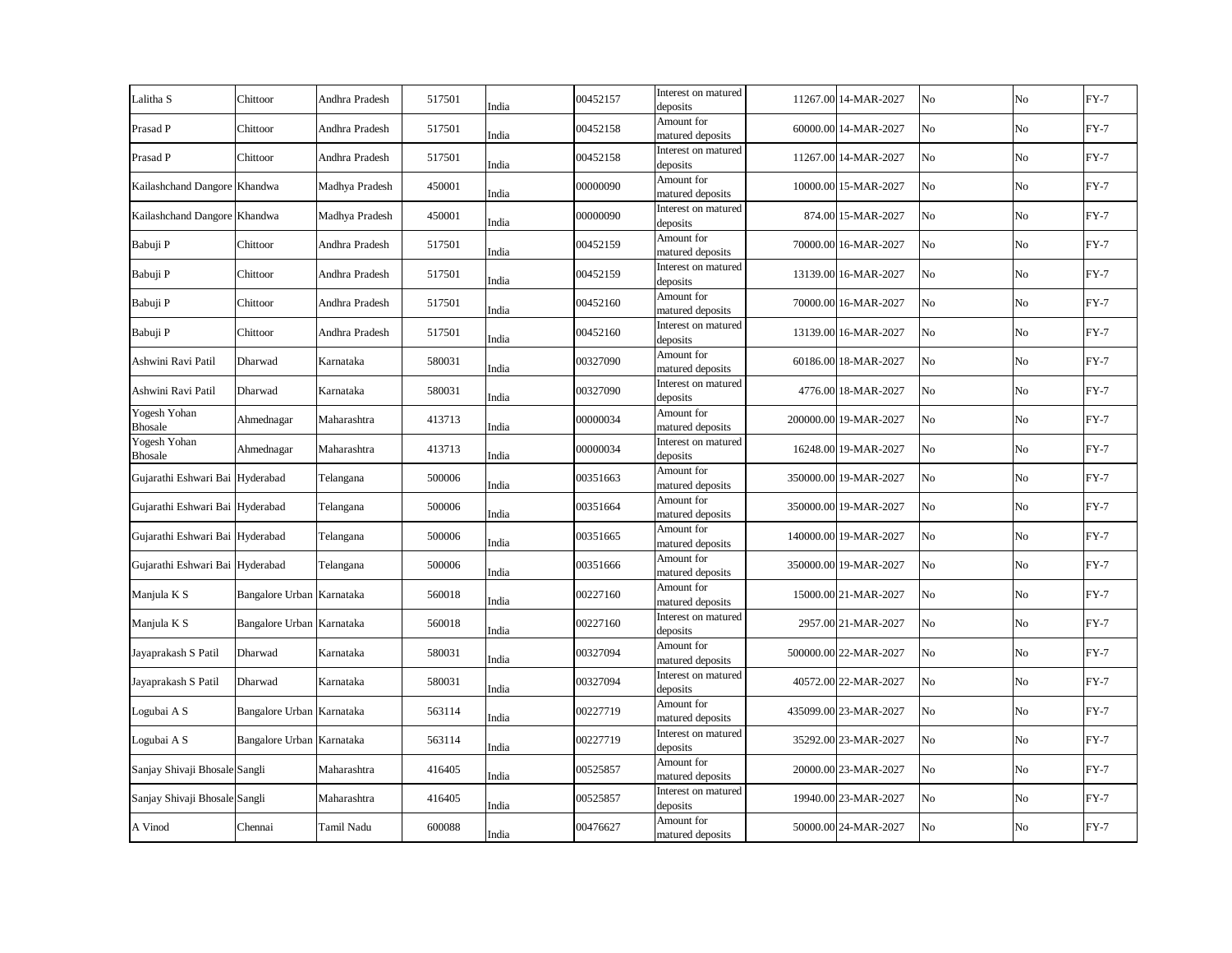| A Vinod                         | Chennai                   | Tamil Nadu    | 600088 | India | 00476627 | Interest on matured<br>deposits | 4362.00 24-MAR-2027   | No | No | $FY-7$ |
|---------------------------------|---------------------------|---------------|--------|-------|----------|---------------------------------|-----------------------|----|----|--------|
| Radhha Sreevan G                | Bangalore Urban Karnataka |               | 560076 | India | 00227161 | Amount for<br>matured deposits  | 800000.00 25-MAR-2027 | No | No | $FY-7$ |
| Vinayak Shenoy M                | Bangalore Urban Karnataka |               | 560003 | India | 00227170 | Amount for<br>matured deposits  | 99000.00 25-MAR-2027  | No | No | $FY-7$ |
| Vinayak Shenoy M                | Bangalore Urban Karnataka |               | 560003 | India | 00227170 | Interest on matured<br>deposits | 17987.00 25-MAR-2027  | No | No | $FY-7$ |
| Mayank Kumar                    | Jyotiba Phule<br>Nagar    | Uttar Pradesh | 244501 | India | 00000147 | Amount for<br>matured deposits  | 20000.00 26-MAR-2027  | No | No | $FY-7$ |
| Falguni Samirbhai<br>Shah       | Ahmedabad                 | Gujarat       | 380007 | India | 00000100 | Amount for<br>matured deposits  | 100000.00 26-MAR-2027 | No | No | $FY-7$ |
| <b>B</b> Rama Krishna           | Rangareddi                | Telangana     | 500015 | India | 00351557 | Amount for<br>matured deposits  | 500000.00 26-MAR-2027 | No | No | $FY-7$ |
| B Achuta GopiKrishna Rangareddi |                           | Telangana     | 500015 | India | 00351558 | Amount for<br>matured deposits  | 500000.00 26-MAR-2027 | No | No | $FY-7$ |
| <b>Assumpta Society</b>         | Pune                      | Maharashtra   | 411001 | India | 00000179 | Amount for<br>matured deposits  | 145000.00 26-MAR-2027 | No | No | $FY-7$ |
| Pandya Komalben M               | Bhavnagar                 | Gujarat       | 364001 | India | 00000104 | Amount for<br>matured deposits  | 30000.00 27-MAR-2027  | No | No | $FY-7$ |
| Pandya Komalben M               | Bhavnagar                 | Gujarat       | 364001 | India | 00000104 | Interest on matured<br>deposits | 2632.00 27-MAR-2027   | No | No | $FY-7$ |
| Kunda Anil Shinde               | Vadodara                  | Gujarat       | 390001 | India | 00000211 | Amount for<br>matured deposits  | 100000.00 27-MAR-2027 | No | No | $FY-7$ |
| Kunda Anil Shinde               | Vadodara                  | Gujarat       | 390001 | India | 00000211 | Interest on matured<br>deposits | 8774.00 27-MAR-2027   | No | No | $FY-7$ |
| Francis D Marippal              | <b>Bagalkot</b>           | Karnataka     | 582102 | India | 00326992 | Amount for<br>matured deposits  | 151000.00 27-MAR-2027 | No | No | $FY-7$ |
| Francis D Marippal              | <b>Bagalkot</b>           | Karnataka     | 582102 | India | 00326992 | Interest on matured<br>deposits | 26889.00 27-MAR-2027  | No | No | $FY-7$ |
| Francis D Marippal              | <b>Bagalkot</b>           | Karnataka     | 582102 | India | 00326993 | Amount for<br>matured deposits  | 151000.00 27-MAR-2027 | No | No | $FY-7$ |
| Francis D Marippal              | <b>Bagalkot</b>           | Karnataka     | 582102 | India | 00326993 | Interest on matured<br>deposits | 26889.00 27-MAR-2027  | No | No | $FY-7$ |
| Francis D Marippal              | <b>Bagalkot</b>           | Karnataka     | 582102 | India | 00326994 | Amount for<br>matured deposits  | 151000.00 27-MAR-2027 | No | No | $FY-7$ |
| Francis D Marippal              | Bagalkot                  | Karnataka     | 582102 | India | 00326994 | Interest on matured<br>deposits | 26889.00 27-MAR-2027  | No | No | $FY-7$ |
| Jathrutha Joseph                | Bagalkot                  | Karnataka     | 577421 | India | 00326997 | Amount for<br>matured deposits  | 12000.00 27-MAR-2027  | No | No | $FY-7$ |
| Jathrutha Joseph                | <b>Bagalkot</b>           | Karnataka     | 577421 | India | 00326997 | Interest on matured<br>deposits | 2184.00 27-MAR-2027   | No | No | $FY-7$ |
| Aesha Hemendrabhai<br>Shah      | Ahmedabad                 | Gujarat       | 380015 | India | 00000107 | Amount for<br>matured deposits  | 45000.00 28-MAR-2027  | No | No | $FY-7$ |
| Aesha Hemendrabhai<br>Shah      | Ahmedabad                 | Gujarat       | 380015 | India | 00000107 | Interest on matured<br>deposits | 3948.00 28-MAR-2027   | No | No | $FY-7$ |
| Rita Hemendra Shah              | Ahmedabad                 | Gujarat       | 380015 | India | 00000108 | Amount for<br>matured deposits  | 35000.00 28-MAR-2027  | No | No | $FY-7$ |
| Rita Hemendra Shah              | Ahmedabad                 | Gujarat       | 380015 | India | 00000108 | Interest on matured<br>deposits | 3071.00 28-MAR-2027   | No | No | $FY-7$ |
| Radha Krishan Gupta             | Jodhpur                   | Rajasthan     | 342008 | India | 00000070 | Amount for<br>matured deposits  | 200000.00 28-MAR-2027 | No | No | $FY-7$ |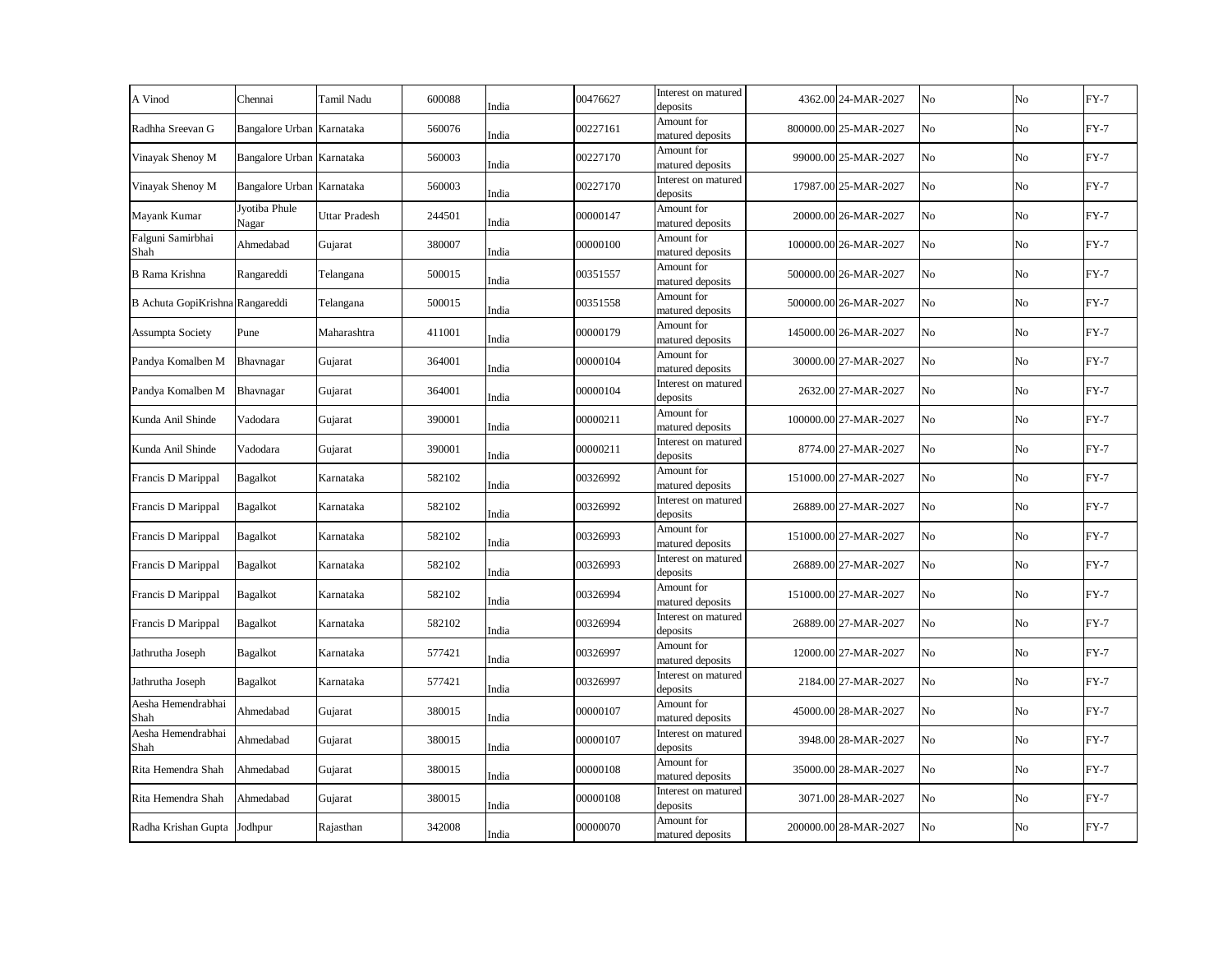| Radha Krishan Gupta         | Jodhpur        | Rajasthan            | 342008 | India | 00000070 | Interest on matured<br>deposits | 16189.00 28-MAR-2027  | N <sub>o</sub> | No | $FY-7$ |
|-----------------------------|----------------|----------------------|--------|-------|----------|---------------------------------|-----------------------|----------------|----|--------|
| Arvind Sharma               | Gwalior        | Madhya Pradesh       | 474012 | India | 00000124 | Amount for<br>matured deposits  | 5000.00 28-MAR-2027   | No             | No | $FY-7$ |
| Arvind Sharma               | Gwalior        | Madhya Pradesh       | 474012 | India | 00000124 | Interest on matured<br>deposits | 449.00 28-MAR-2027    | No             | No | $FY-7$ |
| Venkat Rao M                | Hyderabad      | Telangana            | 500077 | India | 00351572 | Amount for<br>matured deposits  | 60000.00 28-MAR-2027  | No             | No | $FY-7$ |
| Venkat Rao M                | Hyderabad      | Telangana            | 500077 | India | 00351572 | Interest on matured<br>deposits | 27522.00 28-MAR-2027  | No             | No | $FY-7$ |
| Gopal Chandola              | Kanpur Dehat   | <b>Uttar Pradesh</b> | 208001 | India | 00000030 | Amount for<br>matured deposits  | 5000.00 29-MAR-2027   | No             | No | $FY-7$ |
| Gopal Chandola              | Kanpur Dehat   | <b>Uttar Pradesh</b> | 208001 | India | 00000030 | Interest on matured<br>deposits | 450.00 29-MAR-2027    | No             | No | $FY-7$ |
| Ram Prakash Shukla          | Gwalior        | Madhya Pradesh       | 474009 | India | 00000105 | Amount for<br>matured deposits  | 163000.00 29-MAR-2027 | No             | No | $FY-7$ |
| Ram Prakash Shukla          | Gwalior        | Madhya Pradesh       | 474009 | India | 00000105 | Interest on matured<br>deposits | 12804.00 29-MAR-2027  | No             | No | $FY-7$ |
| Rakh Ram Bag                | Raipur         | Chhattisgarh         | 493449 | India | 00000150 | Amount for<br>matured deposits  | 5000.00 29-MAR-2027   | No             | No | $FY-7$ |
| Rakh Ram Bag                | Raipur         | Chhattisgarh         | 493449 | India | 00000150 | Interest on matured<br>deposits | 436.00 29-MAR-2027    | No             | No | $FY-7$ |
| Anil Bhardwaj               | Agra           | Uttar Pradesh        | 282006 | India | 00000056 | Amount for<br>matured deposits  | 10000.00 29-MAR-2027  | No             | No | $FY-7$ |
| Anil Bhardwaj               | Agra           | Uttar Pradesh        | 282006 | India | 00000056 | Interest on matured<br>deposits | 898.00 29-MAR-2027    | No             | No | $FY-7$ |
| Asit Bauri                  | Bardhaman      | West Bengal          | 713325 | India | 00000022 | Amount for<br>matured deposits  | 5000.00 29-MAR-2027   | No             | No | $FY-7$ |
| Asit Bauri                  | Bardhaman      | West Bengal          | 713325 | India | 00000022 | Interest on matured<br>deposits | 436.00 29-MAR-2027    | No             | No | $FY-7$ |
| Tarak Nath Samanta          | Bardhaman      | West Bengal          | 713301 | India | 00000023 | Amount for<br>matured deposits  | 5000.00 29-MAR-2027   | No             | No | $FY-7$ |
| <b>Tarak Nath Samanta</b>   | Bardhaman      | West Bengal          | 713301 | India | 00000023 | Interest on matured<br>deposits | 436.00 29-MAR-2027    | No             | No | $FY-7$ |
| Het Hemendrabhai<br>Shah    | Ahmedabad      | Gujarat              | 380015 | India | 00000105 | Amount for<br>matured deposits  | 50000.00 29-MAR-2027  | No             | No | $FY-7$ |
| Het Hemendrabhai<br>Shah    | Ahmedabad      | Gujarat              | 380015 | India | 00000105 | Interest on matured<br>deposits | 4360.00 29-MAR-2027   | No             | No | $FY-7$ |
| Hasmukh Jayantilal<br>Darji | Ahmedabad      | Gujarat              | 380051 | India | 00000106 | Amount for<br>matured deposits  | 50000.00 29-MAR-2027  | No             | No | $FY-7$ |
| Hasmukh Jayantilal<br>Darji | Ahmedabad      | Gujarat              | 380051 | India | 00000106 | Interest on matured<br>deposits | 4360.00 29-MAR-2027   | No             | No | $FY-7$ |
| Deepak                      | <b>Bikaner</b> | Rajasthan            | 331803 | India | 00000004 | Amount for<br>matured deposits  | 5000.00 29-MAR-2027   | No             | No | $FY-7$ |
| Deepak                      | <b>Bikaner</b> | Rajasthan            | 331803 | India | 00000004 | Interest on matured<br>deposits | 450.00 29-MAR-2027    | No             | No | $FY-7$ |
| Birendra Liladhar<br>Sharma | Pune           | Maharashtra          | 411047 | India | 00000054 | Amount for<br>matured deposits  | 15000.00 29-MAR-2027  | No             | No | $FY-7$ |
| Birendra Liladhar<br>Sharma | Pune           | Maharashtra          | 411047 | India | 00000054 | Interest on matured<br>deposits | 1308.00 29-MAR-2027   | No             | No | $FY-7$ |
| Sukhjeet Kaur               | Bathinda       | Punjab               | 151206 | India | 00000011 | Amount for<br>matured deposits  | 5000.00 29-MAR-2027   | No             | No | $FY-7$ |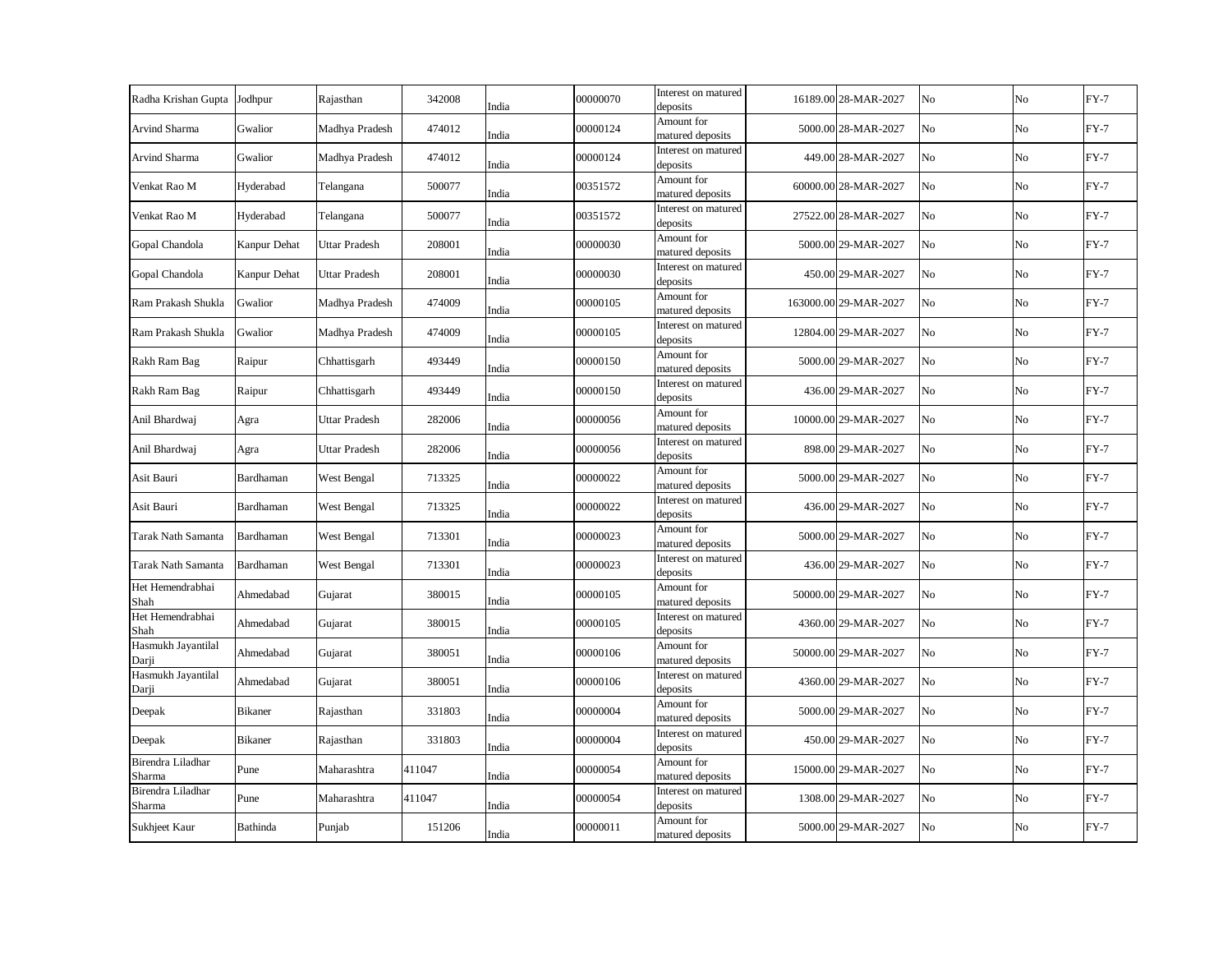| Sukhjeet Kaur                    | Bathinda                  | Punjab         | 151206 | India | 00000011    | Interest on matured<br>deposits | 439.00 29-MAR-2027    | No | No             | $FY-7$ |
|----------------------------------|---------------------------|----------------|--------|-------|-------------|---------------------------------|-----------------------|----|----------------|--------|
| Shri Kant Verma                  | Lucknow                   | Uttar Pradesh  | 226005 | India | 11600000047 | Amount for<br>matured deposits  | 10000.00 29-MAR-2027  | No | No             | $FY-7$ |
| Shri Kant Verma                  | Lucknow                   | Uttar Pradesh  | 226005 | India | 11600000047 | Interest on matured<br>deposits | 872.00 29-MAR-2027    | No | No             | $FY-7$ |
| Savithramma N                    | Bangalore Urban Karnataka |                | 560085 | India | 00252745    | Amount for<br>matured deposits  | 140000.00 29-MAR-2027 | No | N <sub>o</sub> | $FY-7$ |
| Ajinkya Balasaheb<br>Dhawade     | Pune                      | Maharashtra    | 411023 | India | 00526626    | Amount for<br>matured deposits  | 10000.00 29-MAR-2027  | No | No             | $FY-7$ |
| Ajinkya Balasaheb<br>Dhawade     | Pune                      | Maharashtra    | 411023 | India | 00526626    | Interest on matured<br>deposits | 872.00 29-MAR-2027    | No | No             | $FY-7$ |
| Narasimha Chari KC               | Chennai                   | Tamil Nadu     | 600033 | India | 00475412    | Amount for<br>matured deposits  | 100000.00 29-MAR-2027 | No | No             | $FY-7$ |
| Parshi Mahesh Kumar              | Medak                     | Telangana      | 502319 | India | 00000505    | Amount for<br>matured deposits  | 5000.00 29-MAR-2027   | No | No             | $FY-7$ |
| Parshi Mahesh Kumar              | Medak                     | Telangana      | 502319 | India | 00000505    | Interest on matured<br>deposits | 436.00 29-MAR-2027    | No | No             | $FY-7$ |
| Sarabjeet Singh                  | Yamuna Nagar              | Haryana        | 135001 | India | 00000010    | Amount for<br>matured deposits  | 5000.00 29-MAR-2027   | No | No             | $FY-7$ |
| Sarabjeet Singh                  | Yamuna Nagar              | Haryana        | 135001 | India | 00000010    | Interest on matured<br>deposits | 436.00 29-MAR-2027    | No | No             | $FY-7$ |
| Pushpa Sharma                    | Bhopal                    | Madhya Pradesh | 462016 | India | 00000028    | Amount for<br>matured deposits  | 300000.00 30-MAR-2027 | No | No             | $FY-7$ |
| Pushpa Sharma                    | Bhopal                    | Madhya Pradesh | 462016 | India | 00000028    | Interest on matured<br>deposits | 24263.00 30-MAR-2027  | No | No             | $FY-7$ |
| Mithlesh Sharma                  | Gwalior                   | Madhya Pradesh | 474009 | India | 00000106    | Amount for<br>matured deposits  | 300000.00 30-MAR-2027 | No | No             | $FY-7$ |
| Bipinchandra<br>Rameshbhai Patel | Vadodara                  | Gujarat        | 390007 | India | 00000218    | Amount for<br>matured deposits  | 100000.00 30-MAR-2027 | No | No             | $FY-7$ |
| Bipinchandra<br>Rameshbhai Patel | Vadodara                  | Gujarat        | 390007 | India | 00000218    | Interest on matured<br>deposits | 8720.00 30-MAR-2027   | No | N <sub>o</sub> | $FY-7$ |
| Reshmaben B Patel                | Vadodara                  | Gujarat        | 390007 | India | 00000219    | Amount for<br>matured deposits  | 100000.00 30-MAR-2027 | No | No             | $FY-7$ |
| Reshmaben B Patel                | Vadodara                  | Gujarat        | 390007 | India | 00000219    | Interest on matured<br>deposits | 8772.00 30-MAR-2027   | No | No             | $FY-7$ |
| Kaushaliya Gupta                 | Jodhpur                   | Rajasthan      | 342008 | India | 00000071    | Amount for<br>matured deposits  | 100000.00 30-MAR-2027 | No | No             | $FY-7$ |
| Kaushaliya Gupta                 | Jodhpur                   | Rajasthan      | 342008 | India | 00000071    | Interest on matured<br>deposits | 8088.00 30-MAR-2027   | No | No             | $FY-7$ |
| Mayur Malhari<br>Naykodi         | Pune                      | Maharashtra    | 410511 | India | 00000637    | Amount for<br>matured deposits  | 5000.00 30-MAR-2027   | No | No             | $FY-7$ |
| Mayur Malhari<br>Naykodi         | Pune                      | Maharashtra    | 410511 | India | 00000637    | Interest on matured<br>deposits | 447.00 30-MAR-2027    | No | No             | $FY-7$ |
| Rakh Ram Bag                     | Raipur                    | Chhattisgarh   | 493449 | India | 00000148    | Amount for<br>matured deposits  | 5000.00 31-MAR-2027   | No | No             | $FY-7$ |
| Rakh Ram Bag                     | Raipur                    | Chhattisgarh   | 493449 | India | 00000148    | Interest on matured<br>deposits | 434.00 31-MAR-2027    | No | No             | $FY-7$ |
| Anita Yadav                      | Raipur                    | Chhattisgarh   | 492013 | India | 00000149    | Amount for<br>matured deposits  | 5000.00 31-MAR-2027   | No | No             | $FY-7$ |
| Anita Yadav                      | Raipur                    | Chhattisgarh   | 492013 | India | 00000149    | Interest on matured<br>deposits | 437.00 31-MAR-2027    | No | No             | $FY-7$ |